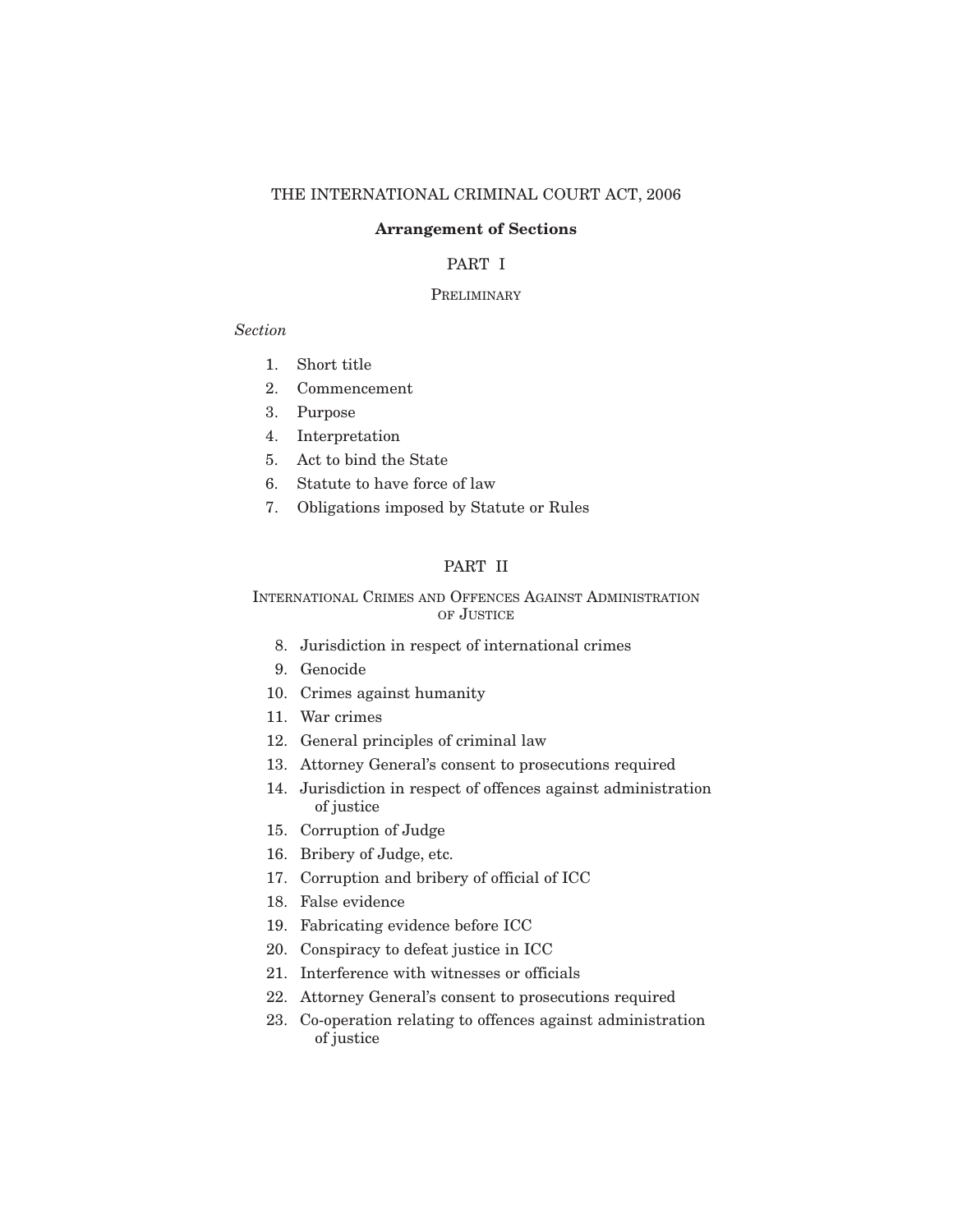#### PART III

GENERAL PROVISIONS RELATING TO REQUESTS FOR ASSISTANCE

- 24. Requests for assistance
- 25. Requests to be made through authorized channel
- 26. Urgent requests
- 27. Execution of requests
- 28. Consultation
- 29. Confidentiality of request
- 30. Response to be sent to ICC
- 31. Official capacity of person no bar to request

#### PART IV

#### ARREST AND SURRENDER OF PERSON TO ICC

- 32. Request for arrest and surrender
- 33. Attorney General to request issue of arrest warrant
- 34. Issue of arrest warrant
- 35. Cancellation of warrant
- 36. Provisional arrest warrant may be issued
- 37. Notice to be given to Attorney General
- 38. Procedure where provisional arrest warrant issued
- 39. Procedure following arrest
- 40. Procedure for bail
- 41. Powers of High Court
- 42. Detention in place other than prison
- 43. Determination of eligibility for surrender
- 44. Adjournment of hearing
- 45. Surrender by consent
- 46. Procedure following determination on eligibility or consent to surrender
- 47. Attorney General must determine whether person to be surrendered
- 48. Surrender order may take effect at later date
- 49. Temporary surrender to ICC
- 50. Decision on return to Trinidad and Tobago after trial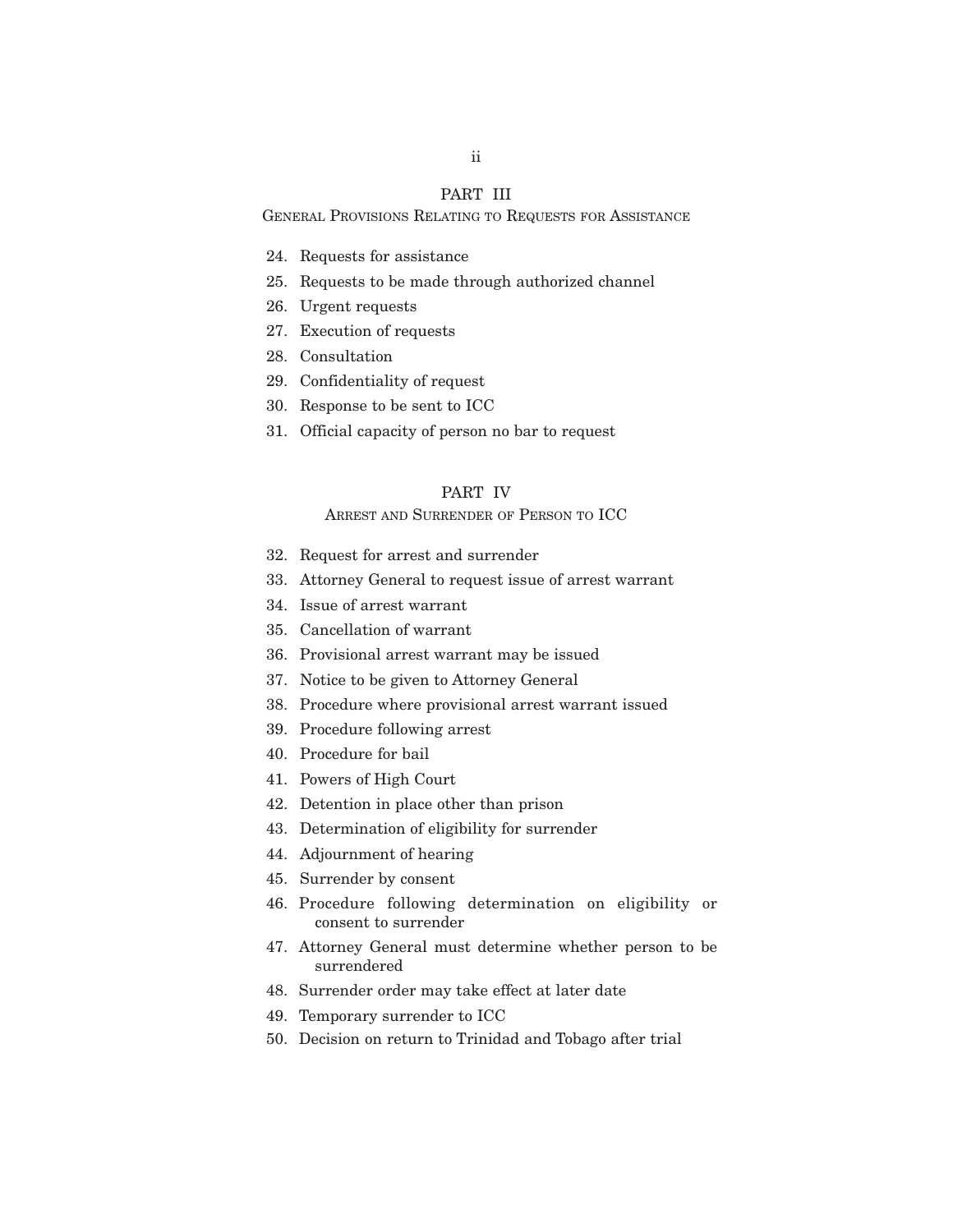- 51. Request for return to ICC after temporary surrender
- 52. Trinidad and Tobago sentence continues to run
- 53. Form and execution of surrender order or temporary surrender order
- 54. Surrender to State of enforcement
- 55. Refusal of surrender
- 56. Postponement of execution of request for surrender
- 57. Previous proceedings against person sought
- 58. Ongoing Trinidad and Tobago investigation or proceedings involving different conduct
- 59. Person being prosecuted in Trinidad and Tobago for same conduct
- 60. Other challenges to admissibility
- 61. Request from ICC and other State relating to same conduct
- 62. Procedure where competing request from State Party
- 63. Procedure where competing request from non-State Party
- 64. Request from ICC and other State relating to different conduct
- 65. Notification of decision on extradition to requesting State
- 66. Conflict with obligations to another State
- 67. Appeal on question of law only by way of case stated
- 68. Rules on appeal
- 69. Custody pending determination of appeal
- 70. Waiver of rights to apply for habeas corpus or to lodge appeal
- 71. Powers of court of appeal
- 72. Further provisions relating to powers of court of appeal
- 73. Discharge of person if Attorney General declines to order surrender
- 74. Discharge of person if not surrendered within two months
- 75. Discharge of person if not re-surrendered
- 76. Discharge of person under this Part does not preclude further proceedings
- 77. Search and seizure on arrest
- 78. Disposal of property seized
- 79. Information about time spent in custody in Trinidad and Tobago
- 80. Consent to trial of surrendered person for previous offences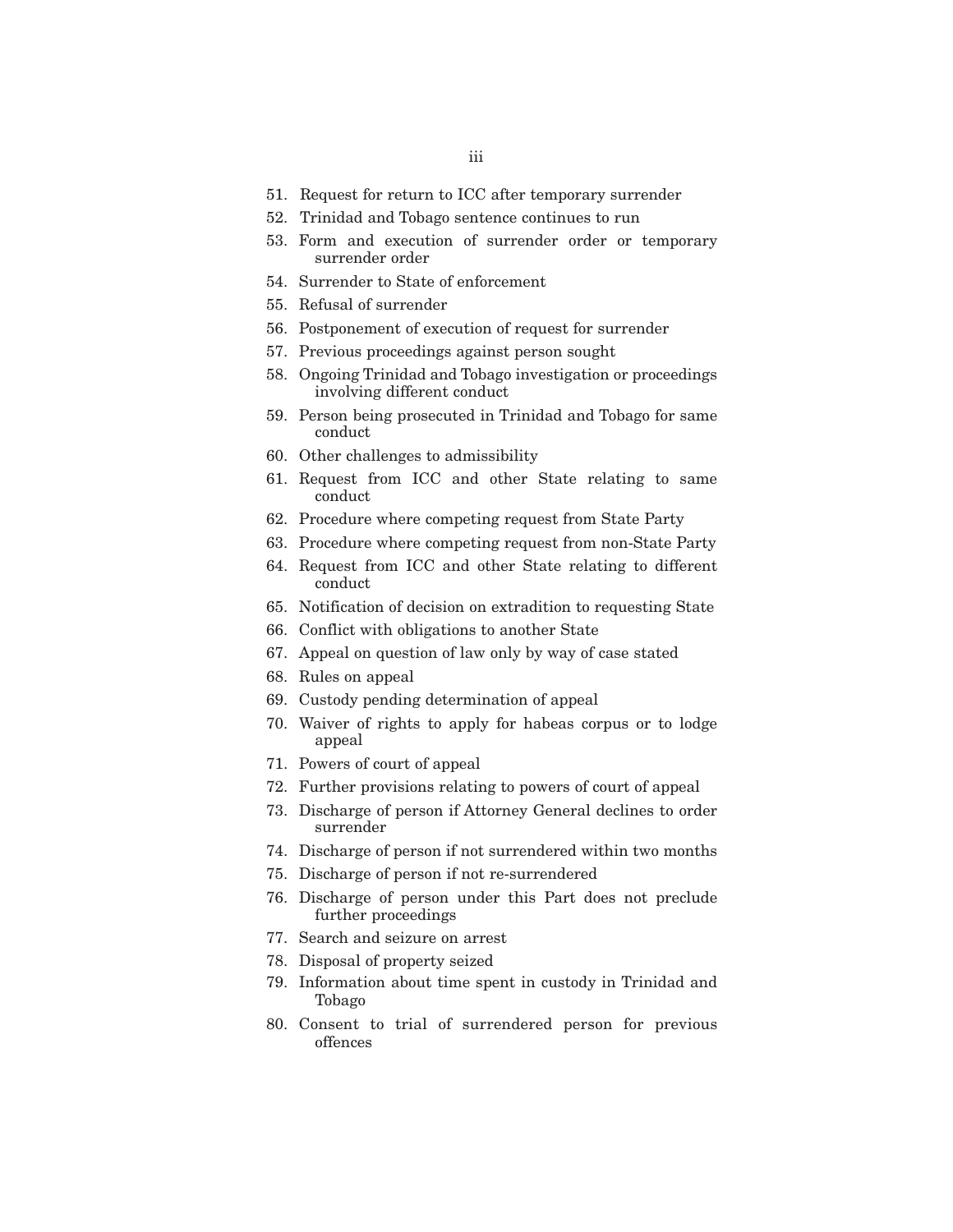#### PART V

DOMESTIC PROCEDURES FOR OTHER TYPES OF CO-OPERATION

- 81. Assistance in locating or identifying persons or things
- 82. Assistance in gathering evidence
- 83. Taking evidence
- 84. Producing documents or other articles
- 85. Protection of witnesses
- 86. ICC may give certificate
- 87. Certain persons may appear
- 88. Powers of Judge may be exercised by Registrar
- 89. Assistance in questioning persons
- 90. Procedure where questioning by Trinidad and Tobago agency
- 91. Assistance in arranging service
- 92. Request for voluntary appearance of witness
- 93. Consent required and assurances may be sought
- 94. Attorney General may facilitate appearance
- 95. Request for temporary transfer of prisoner
- 96. Consent required and assurances may be sought
- 97. Attorney General may arrange for transfer
- 98. Effect of transfer on prisoner's sentence
- 99. Request for information about time spent in custody overseas
- 100. Assistance in examining places or sites
- 101. Request for search and seizure
- 102. Issue of search warrant
- 103. Form and content of search warrant
- 104. Powers conferred by warrant
- 105. Power to stop vehicles
- 106. Person executing warrant to produce evidence of authority
- 107. Notice of execution of warrant
- 108. Disposal of things seized
- 109. Facilitating provision of records and documents
- 110. Protecting victims and witnesses and preserving evidence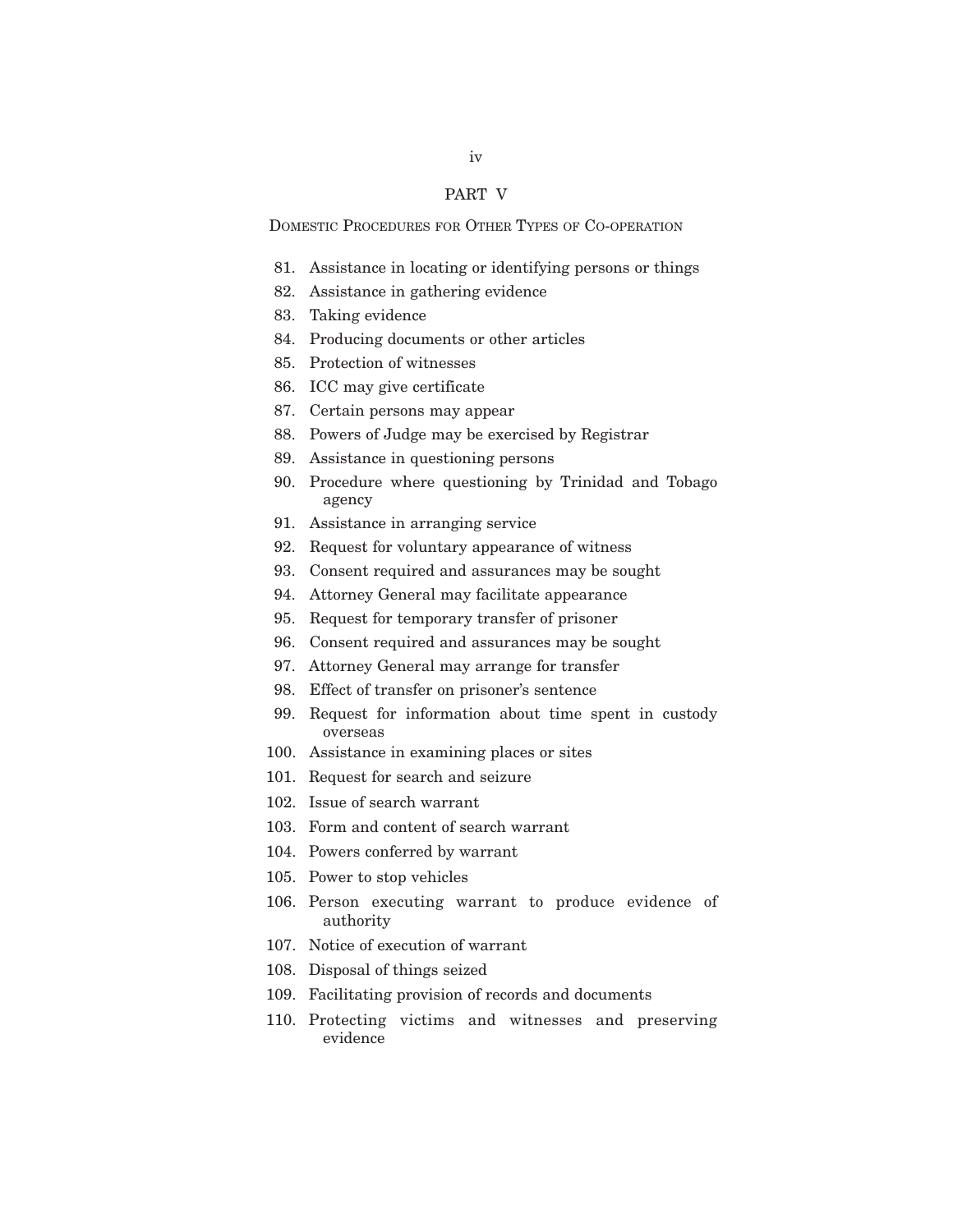- 111. Request relating to property associated with crime
- 112. Attorney General may authorize measures
- 113. Request for other types of assistance
- 114. Refusal of assistance
- 115. Postponement of execution of assistance
- 116. Procedure if execution of assistance precluded under Trinidad and Tobago law
- 117. Postponement where ongoing investigation or prosecution
- 118. Postponement where admissibility challenge
- 119. Competing requests
- 120. Requests involving conflict with other international obligations
- 121. Effect of authority to proceed
- 122. Request may relate to assistance sought by defence
- 123. Execution of request by Prosecutor

#### PART VI

#### ENFORCEMENT OF PENALTIES

- 124. Assistance with enforcement of orders for victim reparation
- 125. Enforcement of fines
- 126. Request for forfeiture of tainted property
- 127. Solicitor General may apply for registration
- 128. Method of registration of order
- 129. Notice of registration of order
- 130. Effect of registration of order
- 131. Forfeiture order may be treated as pecuniary penalty order
- 132. Third parties may apply for relief
- 133. Court may grant relief to third party
- 134. Cancellation of registration of order
- 135. Money or property recovered to be transferred to ICC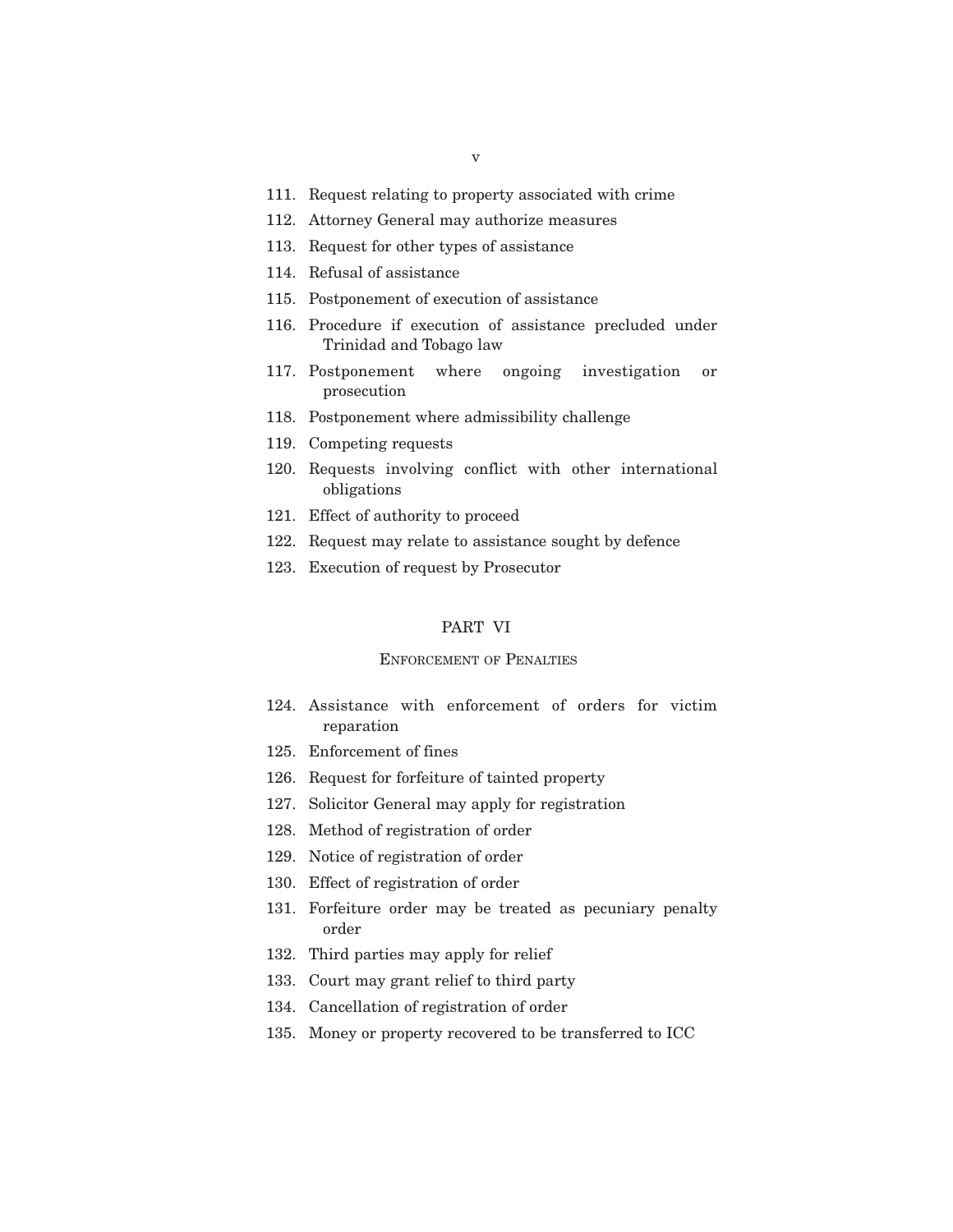#### PART VII

#### PERSONS IN TRANSIT TO ICC OR SERVING SENTENCES IMPOSED BY ICC

- 136. Transit by person being surrendered or transferred to ICC
- 137. Transferee to be held in custody
- 138. Attorney General must make removal order or issue certificate
- 139. Trinidad and Tobago may act as State of enforcement
- 140. Request for sentence to be served in Trinidad and Tobago
- 141. Prisoner to be held in custody
- 142. Order for detention to act as authority for detention
- 143. Administration of prison sentence
- 144. Transfer of prisoner to ICC for review of sentence
- 145. Transfer of prisoner to ICC for other purposes
- 146. Transfer of prisoner to another State to complete sentence
- 147. Attorney General must make removal order or issue certificate
- 148. Special rules in certain cases
- 149. Extradition of escaped ICC prisoner
- 150. Certificate giving temporary authority to remain in Trinidad and Tobago
- 151. Cancellation of certificate
- 152. Further provisions relating to certificate
- 153. Removal order
- 154. Delay in removal
- 155. Immigration permit not required
- 156. Trinidad and Tobago citizens

#### PART VIII

#### PROTECTION OF NATIONAL SECURITY OR THIRD PARTY INFORMATION

- 157. National security issues to be dealt with under article 72
- 158. Part 9 request involving national security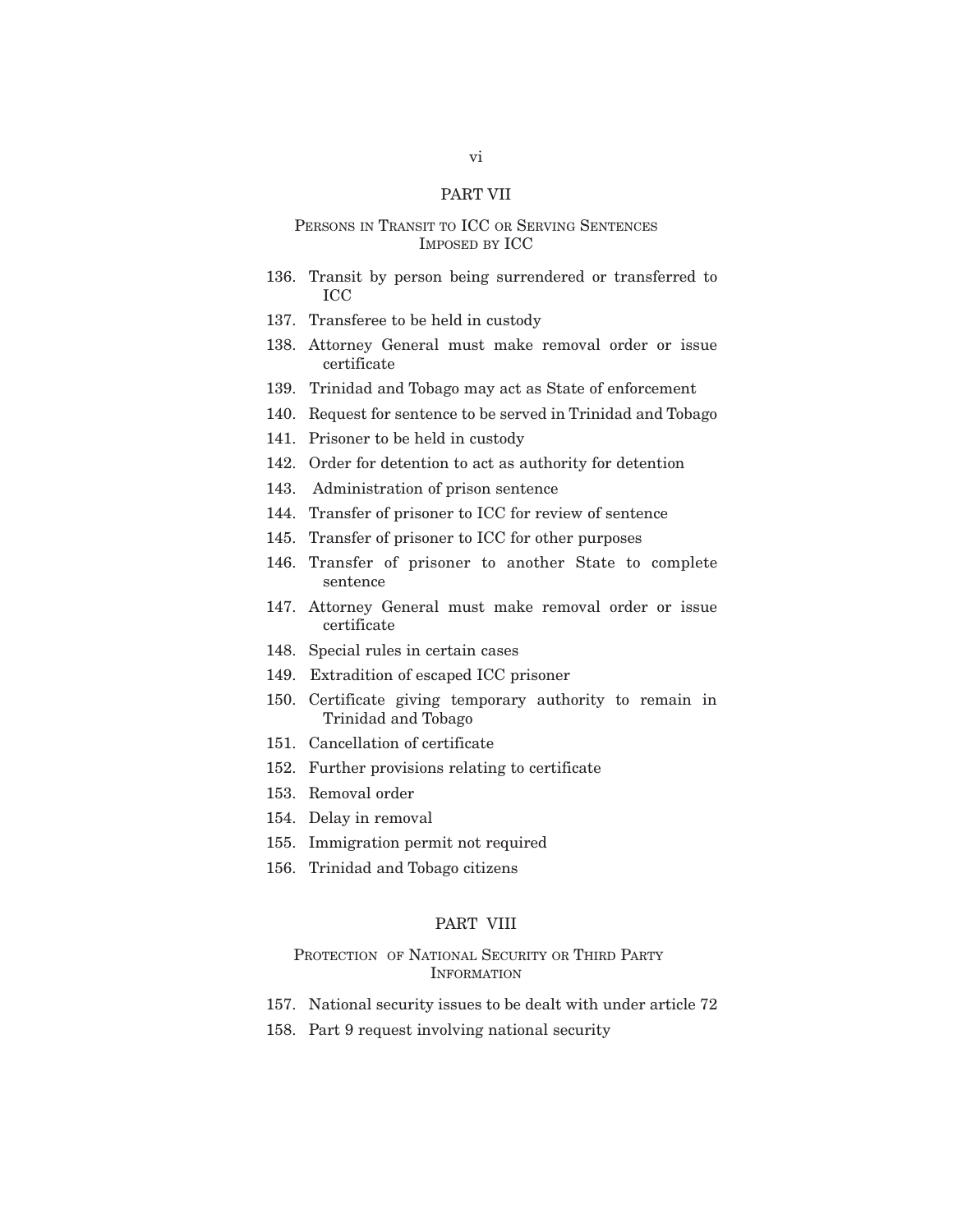- 159. Information or evidence involving national security
- 160. Other situations involving national security
- 161. Consultation with ICC required
- 162. Procedure where no resolution
- 163. Attorney General must take into account ICC's ability to refer matter to Security Council
- 164. Disclosure of information provided by third party
- 165. Request for Trinidad and Tobago's consent to disclosure

#### PART IX

INVESTIGATIONS OR SITTINGS OF ICC IN TRINIDAD AND TOBAGO

- 166. Prosecutor may conduct investigations in Trinidad and Tobago
- 167. ICC sittings in Trinidad and Tobago
- 168. ICC's powers while sitting in Trinidad and Tobago
- 169. ICC may administer oaths in Trinidad and Tobago
- 170. Orders made by ICC not subject to review
- 171. Power to detain ICC prisoners in Trinidad and Tobago prisons if ICC holds sitting in Trinidad and Tobago
- 172. Removal of ICC prisoner

#### PART X

#### REQUEST TO ICC FOR ASSISTANCE

- 173. Attorney General may request assistance from ICC
- 174. Making a request
- 175. Types of requests to ICC
- 176. Mutual Assistance in Criminal Matters Act, 1997 applies to requests
- 177. Extradition Act, 1985 applies to requests for surrender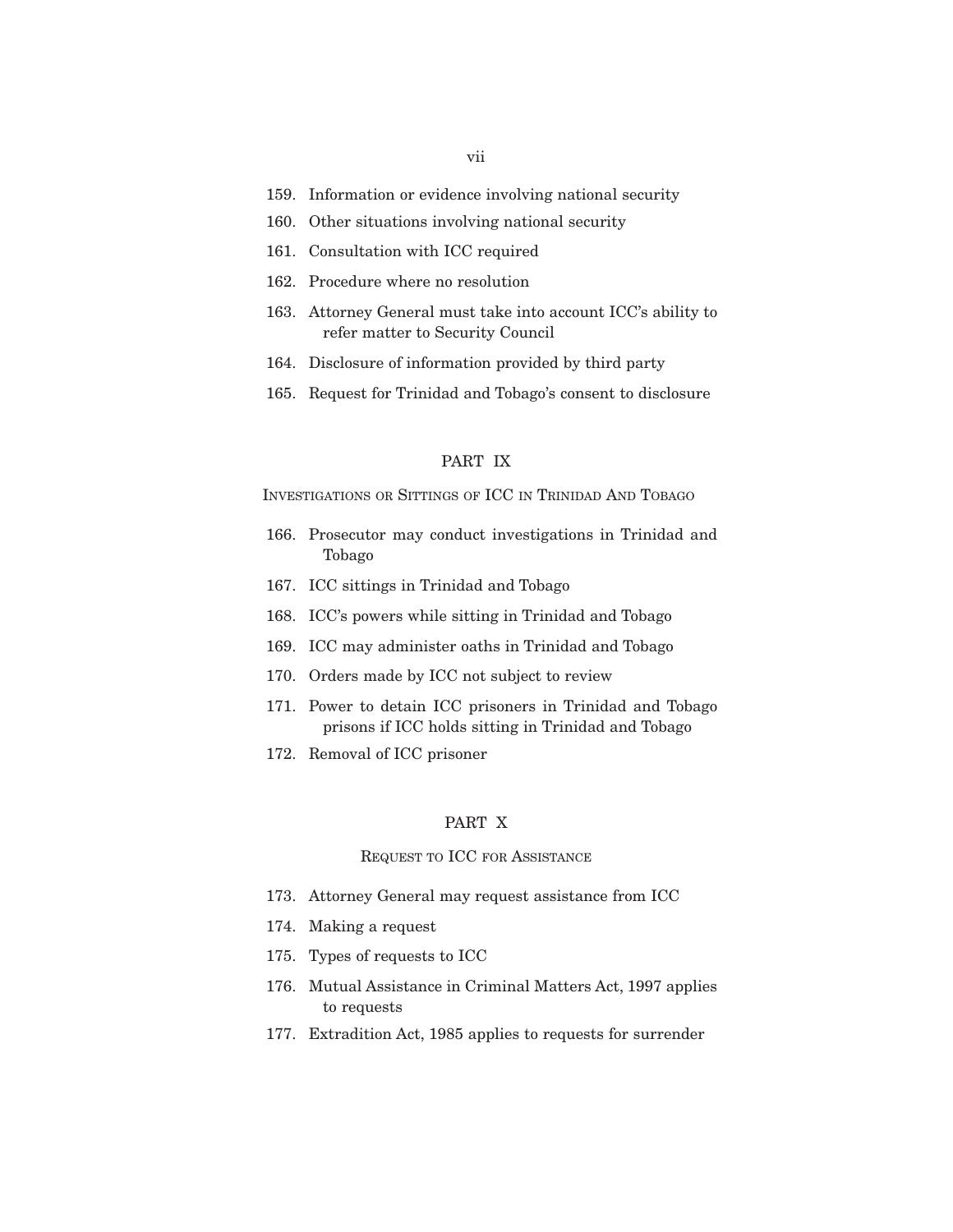# viii

### PART XI

MISCELLANEOUS PROVISIONS AND CONSEQUENTIAL AMENDMENTS

- 178. Certificates given by Attorney General
- 179. Regulations
- 180. Regulations to implement Rules of Procedure and Evidence
- 181. Consequential implied amendments
- 182. Genocide Act repealed SCHEDULE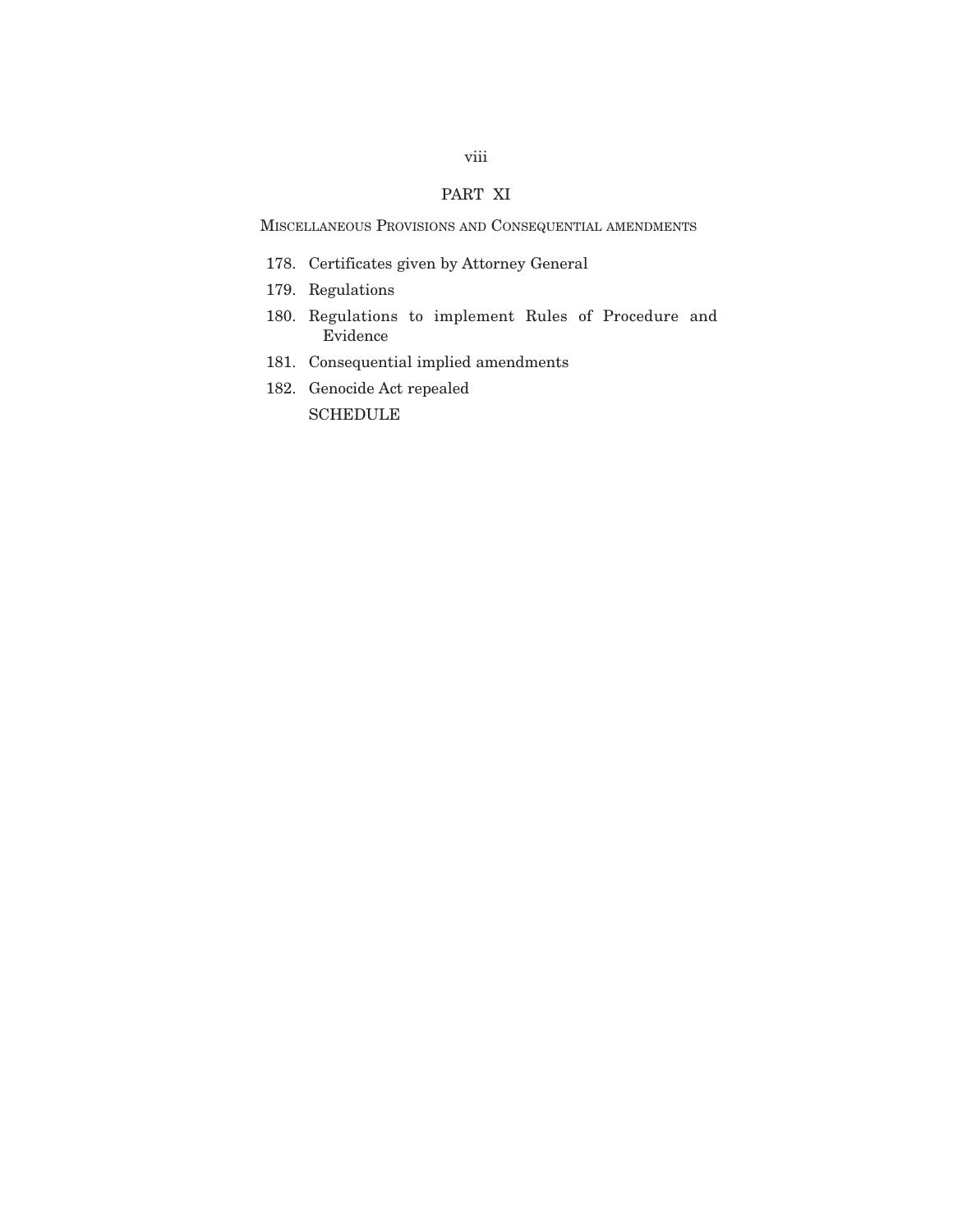*Legal Supplement Part A to the Trinidad and Tobago Gazette'', Vol. 45, No. 32, 23rd February, 2006*

Fourth Session Eighth Parliament Republic of Trinidad and Tobago



REPUBLIC OF TRINIDAD AND TOBAGO

# **Act No. 4 of 2006**

[L.S.]

AN ACT to provide for the prevention and punishment of genocide, crimes against humanity and war crimes, to give effect to the Rome Statute of the International Criminal Court done at Rome on the Seventeenth Day of July, One Thousand Nine Hundred and Ninety-Eight; and for purposes connected therewith or incidental thereto

*[ Assented to 21st February, 2006]*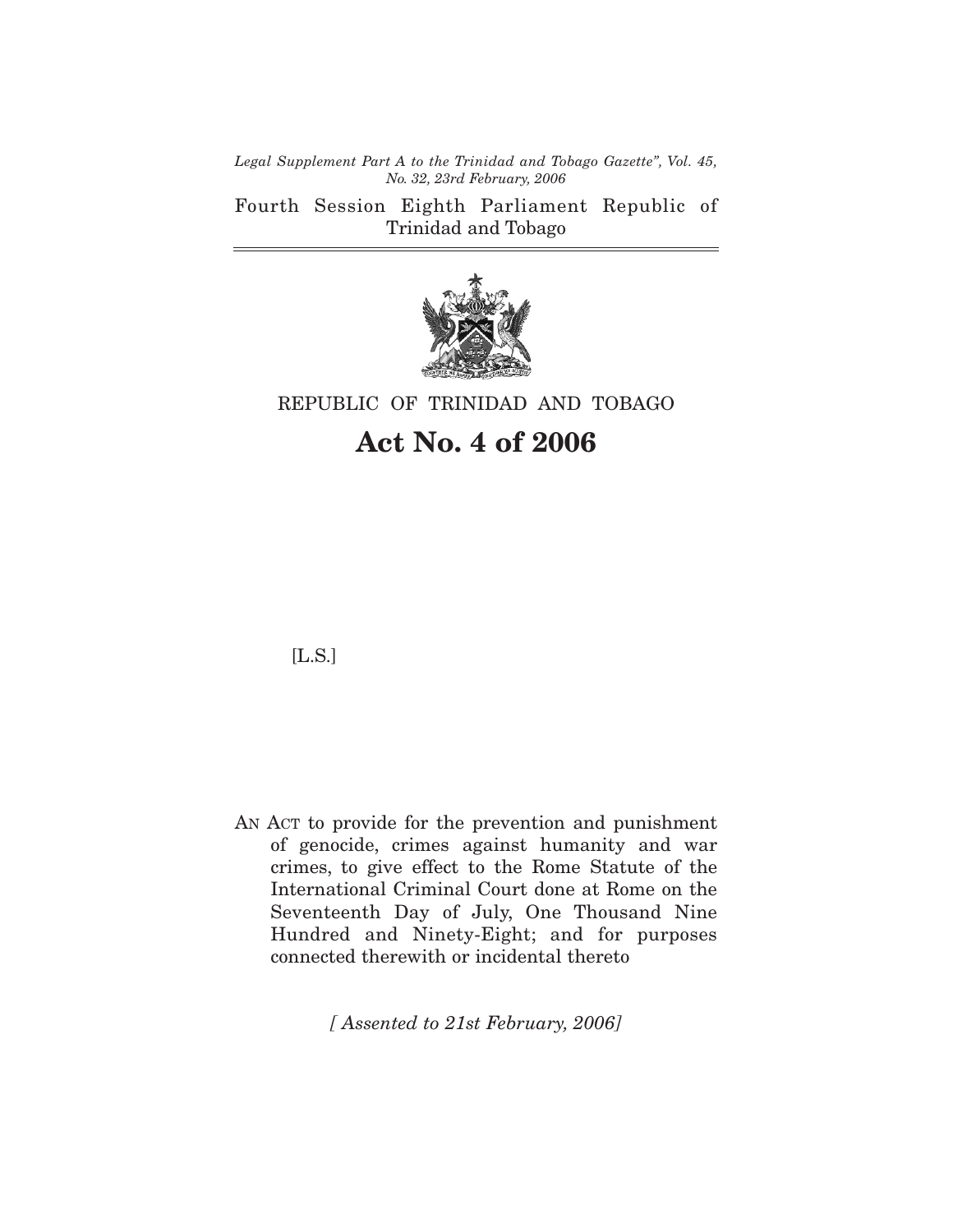| Preamble  | WHEREAS Trinidad and Tobago has ratified the Rome<br>Statute of the International Criminal Court:                                 |
|-----------|-----------------------------------------------------------------------------------------------------------------------------------|
|           | And whereas it is necessary that the Statute of the<br>International Criminal Court should have effect in<br>Trinidad and Tobago: |
| Enactment | ENACTED by the Parliament of Trinidad and Tobago as<br>follows:—                                                                  |

# PART I

# **PRELIMINARY**

| Short title    | 1. This Act may be cited as the International<br>Criminal Court Act, 2006.                                                                                                                             |
|----------------|--------------------------------------------------------------------------------------------------------------------------------------------------------------------------------------------------------|
| Commencement   | <b>2.</b> This Act shall come into force on a date appointed<br>by the President by Proclamation, and one or more<br>Proclamations may be made appointing different dates<br>for different provisions. |
| Purpose        | <b>3.</b> The purpose of this Act is —                                                                                                                                                                 |
|                | $(a)$ to make provision in Trinidad and<br>Tobago law for the punishment of certain<br>international crimes, namely, genocide,<br>crimes against humanity and war crimes;<br>and                       |
|                | $(b)$ to enable Trinidad and Tobago to co-operate<br>with the International Criminal Court<br>established by the Rome Statute in the<br>performance of its functions.                                  |
| Interpretation | 4. (1) In this Act, unless the context otherwise<br>requires—                                                                                                                                          |
|                | "Appeals Chamber" means the Appeals<br>Chamber of the ICC;                                                                                                                                             |
|                | "appropriate Trinidad and Tobago authority"                                                                                                                                                            |

means the body that is lawfully responsible for the performance of the relevant function, or functions of a like kind;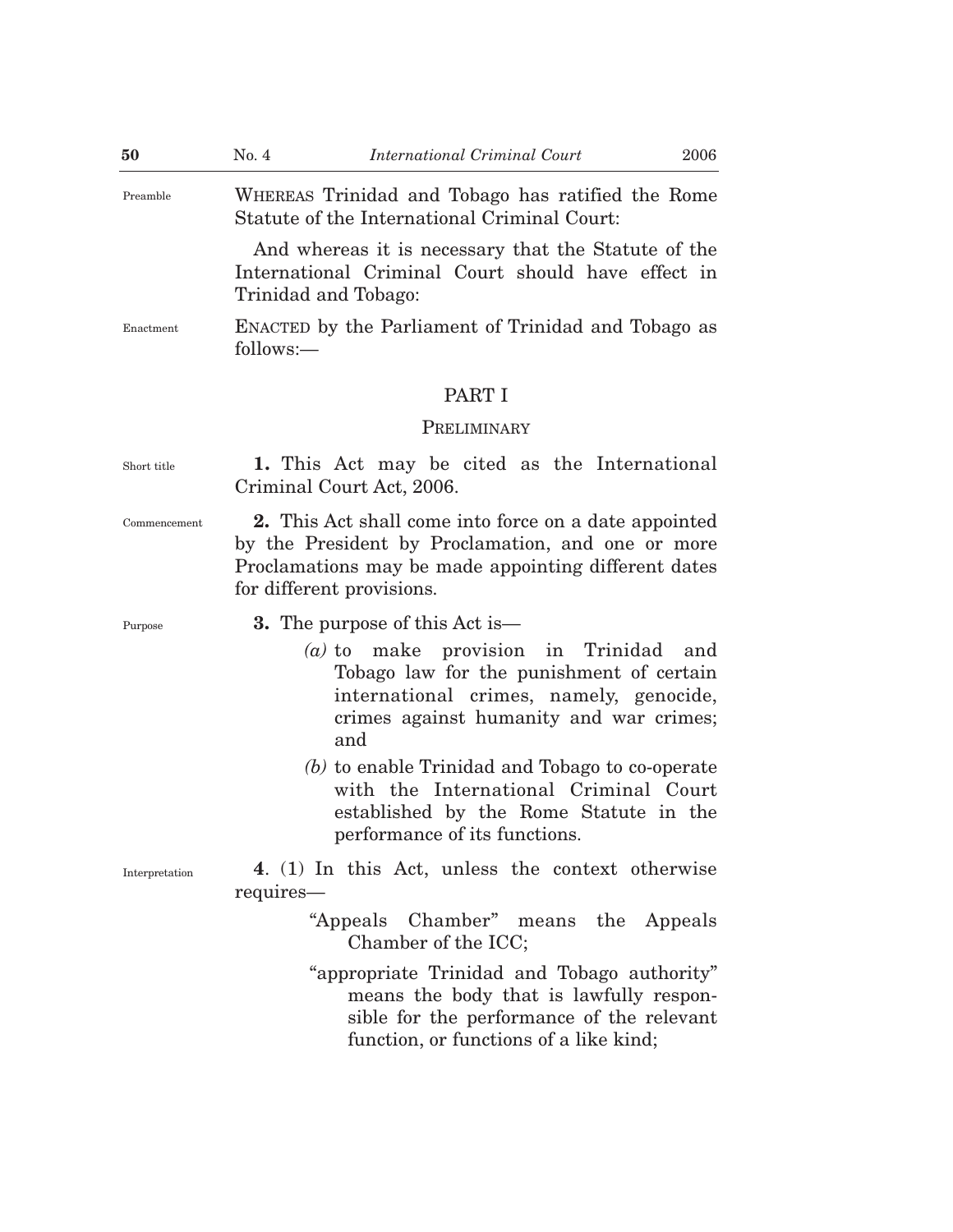- "forfeiture order" means an order made by the ICC under article 77(2)*(b)* of the Statute or under the Rules for the forfeiture of tainted property; and includes a forfeiture order that is treated for the purposes of enforcement as a fine under section 131;
- "High Court" means the High Court of Justice of Trinidad and Tobago constituted under the Supreme Court of Judicature Act and the Constitution;
- "ICC" means the International Criminal Court established under the Statute; and includes any of the organs of the International Criminal Court referred to in the Statute;

#### "ICC prisoner" means a person who is—

- *(a)* sentenced to imprisonment by the ICC; or
- *(b)* the subject of a request by the ICC under section 171(1)*(b)* to be held in custody during a sitting of the ICC in Trinidad and Tobago;
- "international crime" means, in relation to the ICC, a crime in respect of which the ICC has jurisdiction under Article 5 of the Statute;
- "minister" means the minister to whom National Security is assigned;
- "Trinidad and Tobago prisoner" or "prisoner" means a person who is for the time being in the legal custody of any Trinidad and Tobago prison, whether or not that person has been convicted of an offence;
- "Pre-Trial Chamber" means the Pre-Trial Chamber of the ICC;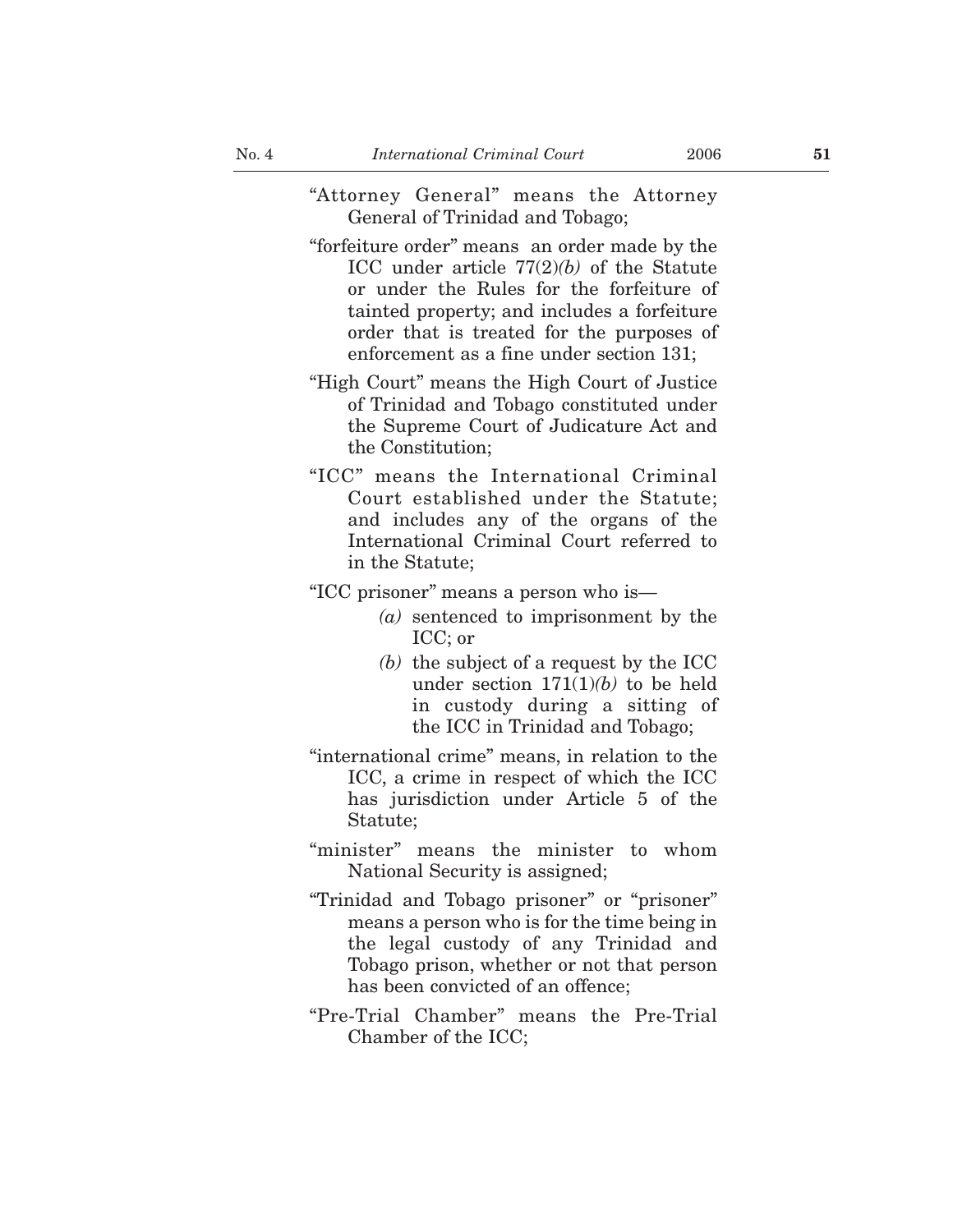"property" means real or personal property of every description, whether situated in Trinidad and Tobago or elsewhere and whether tangible or intangible; and includes an interest in any such real or personal property;

"Prosecutor" means the Prosecutor of the ICC;

- "Register" means the Registry of the Supreme Court of Judicature;
- "Rules" means the Rules of Procedure and Evidence made under article 51 of the Statute;
- "Statute" means the Rome Statute of the ICC dated 17th July, 1998 referred to in the Schedule;
- "Trial Chamber" means the Trial Chamber of the ICC.
- (2) For the purposes of Parts I to XI a reference—
	- *(a)* in those Parts to a request by the ICC for assistance includes a reference to a request by the ICC for co-operation;
	- *(b)* in those Parts to a request by the ICC for assistance under a specified provision or in relation to a particular matter includes a reference to a request by the ICC for co-operation under that provision or in relation to that matter;
	- *(c)* in those Parts to a figure in brackets immediately following the number of an article of the Statute is a reference to the paragraph of that article with the number corresponding to the figure in brackets;
	- *(d)* to a sentence of imprisonment imposed by the ICC includes a reference to a sentence of imprisonment extended by the ICC whether for the non-payment of a fine or otherwise; and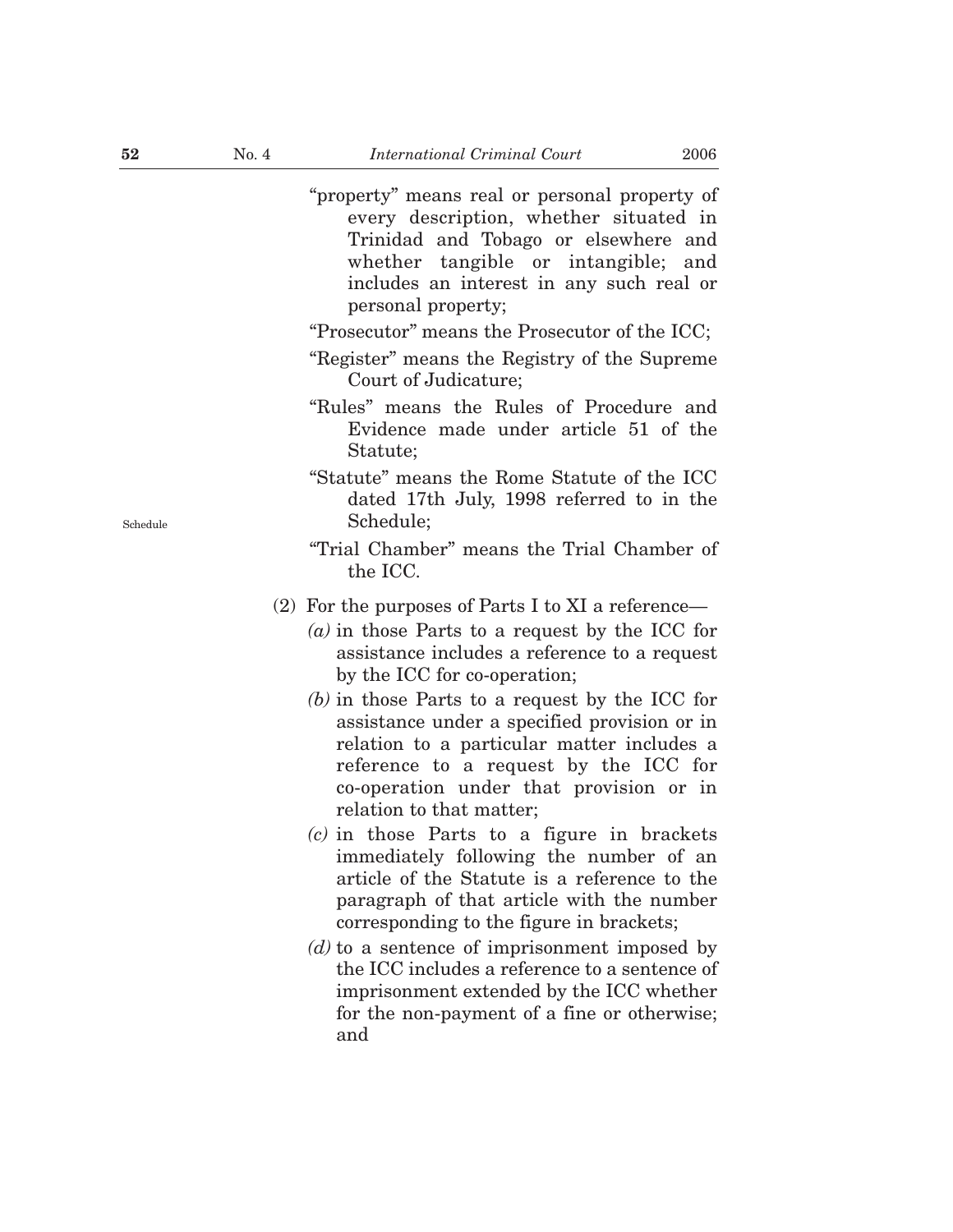*(e)* to a sentence of imprisonment imposed by the ICC for an international crime or an offence against the administration of justice includes a reference to a sentence of imprisonment imposed by the ICC for non-payment of a fine that was a penalty for that crime or offence, as the case may be.

#### **5.** This Act binds the State.

Act to bind the State

**6.** (1) The provisions of the Statute specified in Statute to have force subsection  $(2)$ , shall have the force of law in Trinidad of law and Tobago in relation to the following matters:

- *(a)* the making of requests by the ICC to Trinidad and Tobago for assistance and the method of dealing with those requests;
- *(b)* the conduct of an investigation by the Prosecutor or the ICC;
- *(c)* the bringing and determination of proceedings before the ICC;
- *(d)* the enforcement in Trinidad and Tobago of sentences of imprisonment or other measures imposed by the ICC, and any related matters; and
- *(e)* the making of requests by Trinidad and Tobago to the ICC for assistance and the method of dealing with those requests.

(2) Subsection (1) applies in relation to the following provisions of the Statute:

- *(a)* Part 2, which relates to jurisdiction, admissibility and applicable law;
- *(b)* Part 3, which relates to general principles of criminal law;
- *(c)* articles 51 and 52 of the Statute, which relate respectively to the Rules of Procedure and Evidence, and Regulations of the ICC;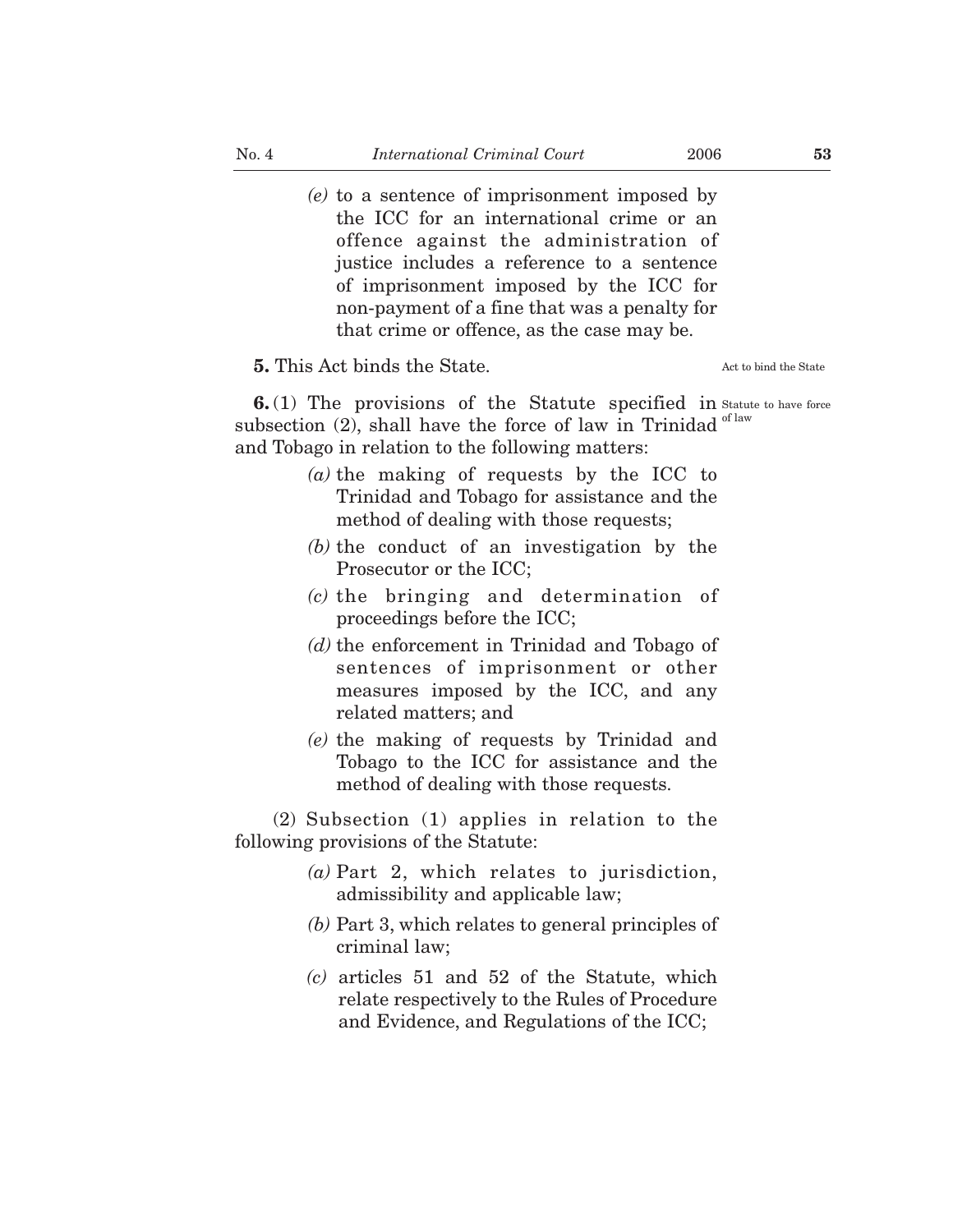- *(d)* Part 5, which relates to the investigation and prosecution of crimes within the jurisdiction of the ICC;
- *(e)* Part 6, which relates to the conduct of trials;
- *(f)* Part 7, which relates to penalties;
- *(g)* Part 8, which relates to appeals and revision of acquittals, convictions, or sentences;
- *(h)* Part 9, which relates to international co-operation and judicial assistance; and
- (*i*) Part 10, which relates to the enforcement of sentences and other measures imposed by the ICC.

**7.** For the purposes of any provision of the Statute or the Rules that confer a power, or impose a duty or function on a State, that power, duty, or function may be exercised or carried out on behalf of the Government of Trinidad and Tobago by the Attorney General, if this Act makes no other provision. Obligations imposed by Statute or Rules

### PART II

# INTERNATIONAL CRIMES AND OFFENCES AGAINST ADMINISTRATION OF JUSTICE

# *Jurisdiction to Try International Crimes*

- **8.** (1) Proceedings may be brought for an offence—
	- *(a)* against section 9 or 10, if the act constituting the offence charged is alleged to have occurred—
		- (i) on or after the commencement of this section; or
		- (ii) on or after the applicable date but before the commencement of this section, and would have been an

Jurisdiction in respect of international crimes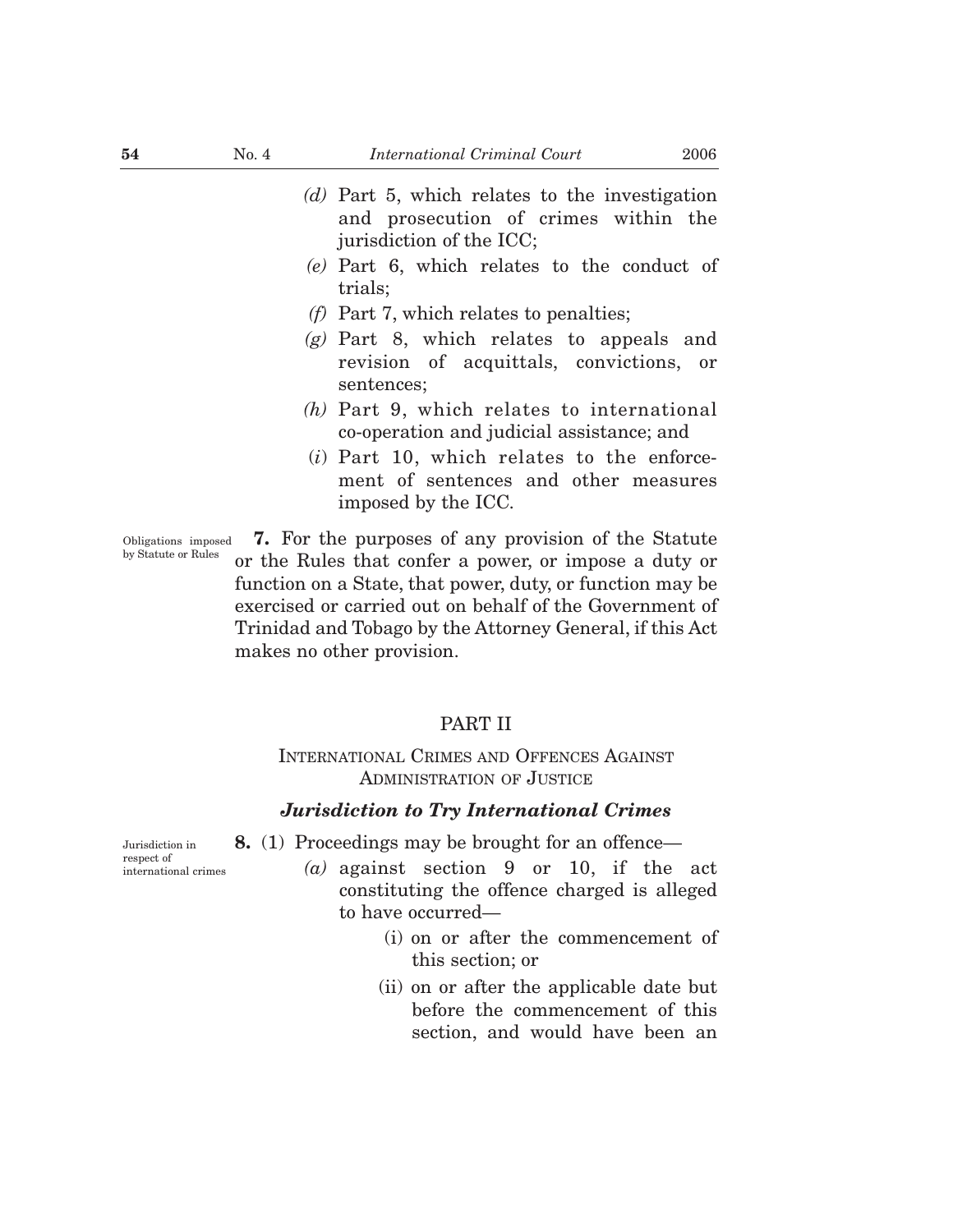offence under the law of Trinidad and Tobago in force at the time the act occurred, had it occurred in Trinidad and Tobago;

- *(b)* against section 11, if the act constituting the offence charged is alleged to have occurred on or after the commencement of this section; and
- *(c)* against section 9, 11 or 19 regardless of—
	- (i) the nationality or citizenship of the person accused;
	- (ii) whether or not any act forming part of the offence occurred in Trinidad and Tobago; or
	- (iii) whether or not the person accused was in Trinidad and Tobago at the time that the act constituting the offence occurred or at the time a decision was made to charge that person with an offence.

(2) Subsection (3) applies if a person to whom subsection  $(1)(a)(ii)$  applies, is convicted of an offence against section 9 or 10.

(3) If this subsection applies, the maximum term of imprisonment or the maximum fine that may be imposed on the offender is either—

- *(a)* the maximum term or the maximum fine that could have been imposed under the laws of Trinidad and Tobago at the time of the offence, if that maximum has subsequently been increased; or
- *(b)* the maximum term or the maximum fine that can be imposed on the day on which sentence is to be passed, if that maximum is less than that prescribed at the time of the offence.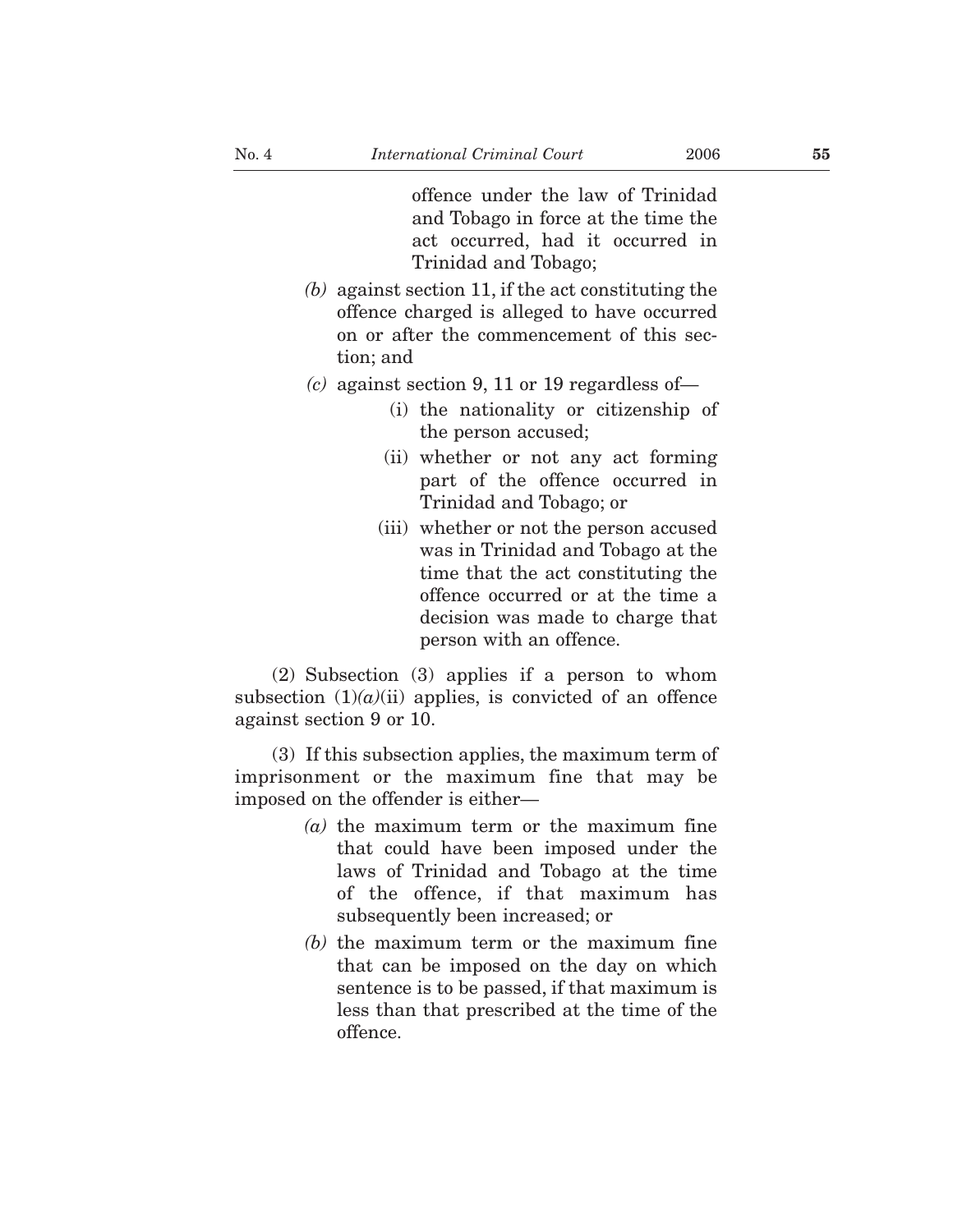$(4)$  In subsection  $(1)(a)(ii)$ , applicable date means—

- *(a)* in relation to an offence against section 9, 31st January, 1977; or
	- *(b)* in relation to an offence against section 10, 1st January, 1991.

#### *International Crimes*

**9.** (1) Every person is liable on conviction on indictment to the penalty specified in subsection (3) who, in Trinidad and Tobago or elsewhere—

- *(a)* commits genocide; or
- *(b)* conspires or agrees with any person to commit genocide, whether that genocide takes place in Trinidad and Tobago or elsewhere.

(2) For the purposes of this section, "genocide" means any of the following acts committed with intent to destroy, in whole or in part, a national, ethnical, racial or religious group, as such:

- *(a)* killing members of the group;
- *(b)* causing serious bodily or mental harm to members of the group;
- *(c)* deliberately inflicting on the group conditions of life calculated to bring about its physical destruction in whole or in part;
- *(d)* imposing measures intended to prevent births within the group; or
- *(e)* forcibly transferring children of the group to another group.

(3) The penalty for genocide, or conspiring with, or agreeing with any person to commit genocide is—

> *(a)* if the offence involves the wilful killing of a person, the same as the penalty for murder; and

Genocide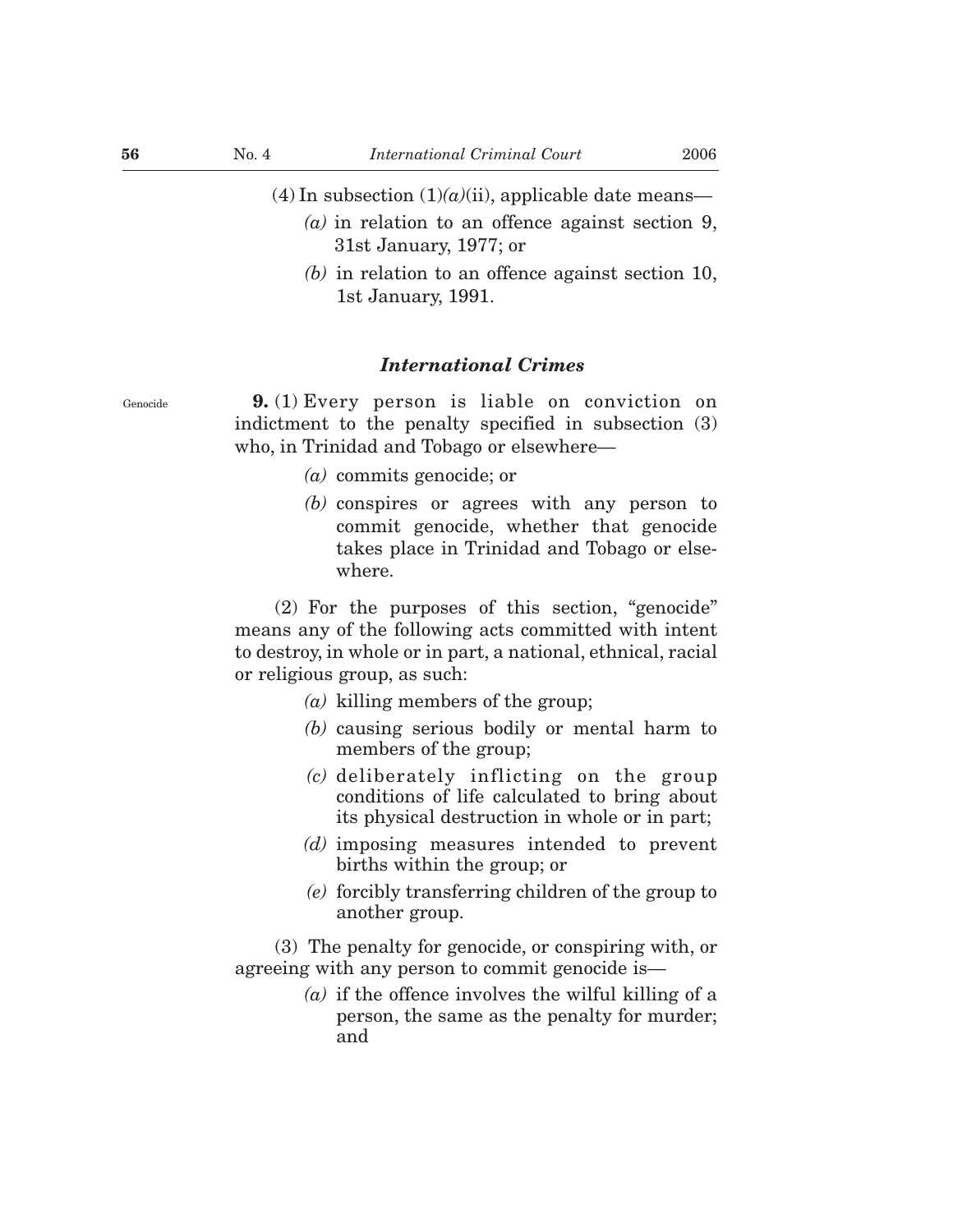*(b)* in any other case, imprisonment for life or a lesser term.

10. (1) Every person is liable on conviction on Crimes against indictment to the penalty specified in subsection  $(3)$  humanity who, in Trinidad and Tobago or elsewhere, commits a crime against humanity.

(2) For the purposes of this section, a "crime against humanity" means any of the following acts when committed as part of a widespread or systematic attack directed against any civilian population, with knowledge of the attack:

- *(a)* murder;
- *(b)* extermination;
- *(c)* enslavement;
- *(d)* deportation or forcible transfer of population;
- *(e)* imprisonment or other severe deprivation of physical liberty in violation of fundamental rules of international law;
- *(f)* torture;
- *(g)* rape, sexual slavery, enforced prostitution, forced pregnancy, enforced sterilization, or any other form of sexual violence of comparable gravity;
- *(h)* persecution against any identifiable group or collectivity on political, racial, national, ethnic, cultural, religious, gender as defined in paragraph 3 of Article 7 of the Statute, or other grounds that are universally recognized as impermissible under international law, in connection with any act referred to in this paragraph or any crime within the jurisdiction of the ICC;
- *(i)* enforced disappearance of persons;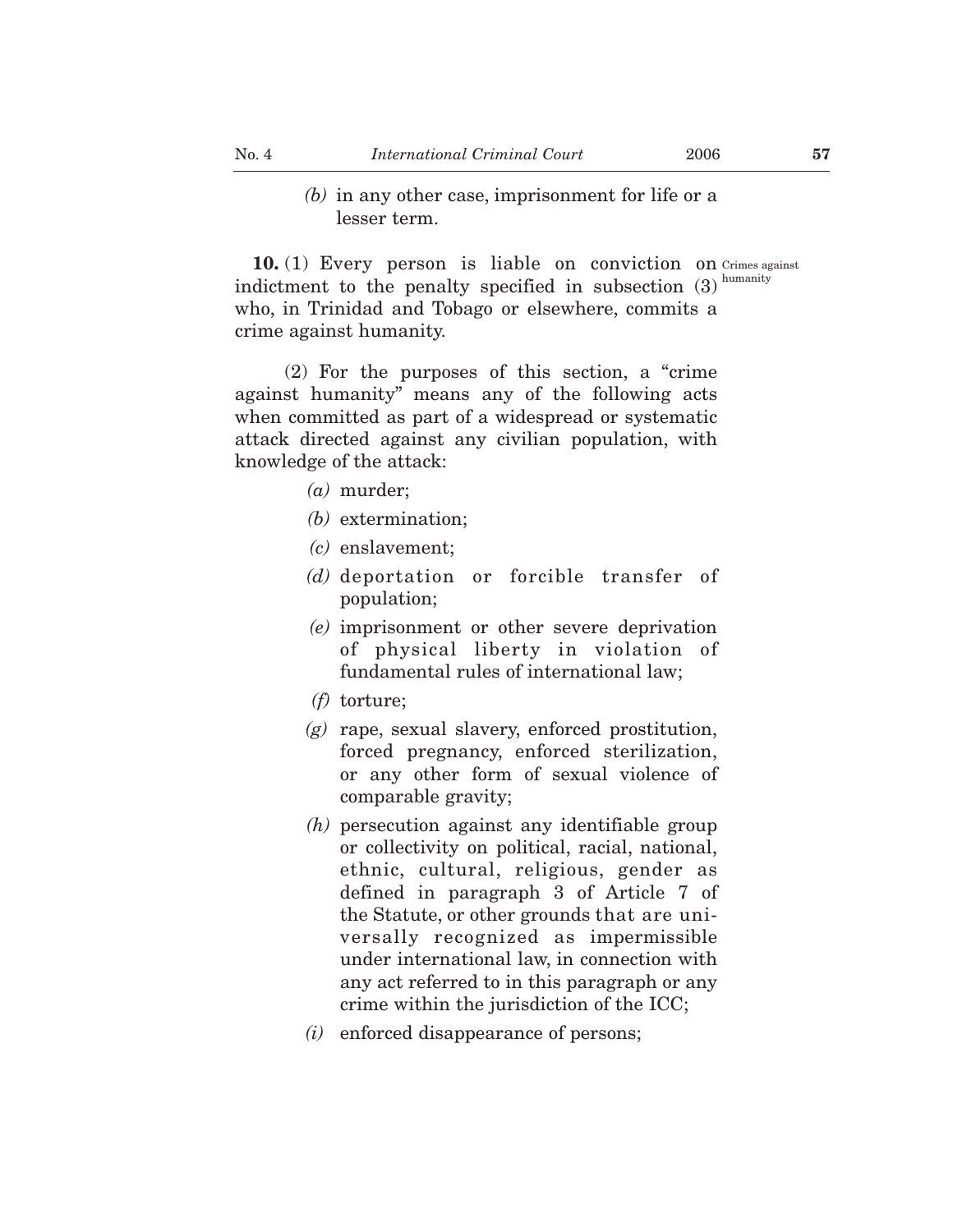physical health.

- *(k)* other inhumane acts of a similar character rintentionally causing great suffering, or serious injury to body or to mental or
- (3) The penalty for a crime against humanity is—
	- *(a)* if the offence involves the wilful killing of a person, the same as the penalty for murder; or
	- *(b)* in any other case, imprisonment for life or a lesser term.

**11.** (1) Every person is liable on conviction on indictment to the penalty specified in subsection (3) who, in Trinidad and Tobago or elsewhere, commits a war crime.

(2) For the purposes of this section a war crime is an act specified in—

- $(a)$  article  $8(2)(a)$  of the Statute, which relates to grave breaches of the First, Second, Third and Fourth Geneva Conventions;
- *(b)* article 8(2)*(b)* of the Statute, which relates to other serious violations of the laws and customs applicable in international armed conflict;
- *(c)* article 8(2)*(c)* of the Statute, which relates to armed conflict not of an international character involving serious violations of article 3 common to the Fourth Geneva Convention of 12th August, 1949; or
- *(d)* article 8(2)*(e)* of the Statute, which relates to other serious violations of the laws and customs applicable in armed conflict not of an international character.

War crimes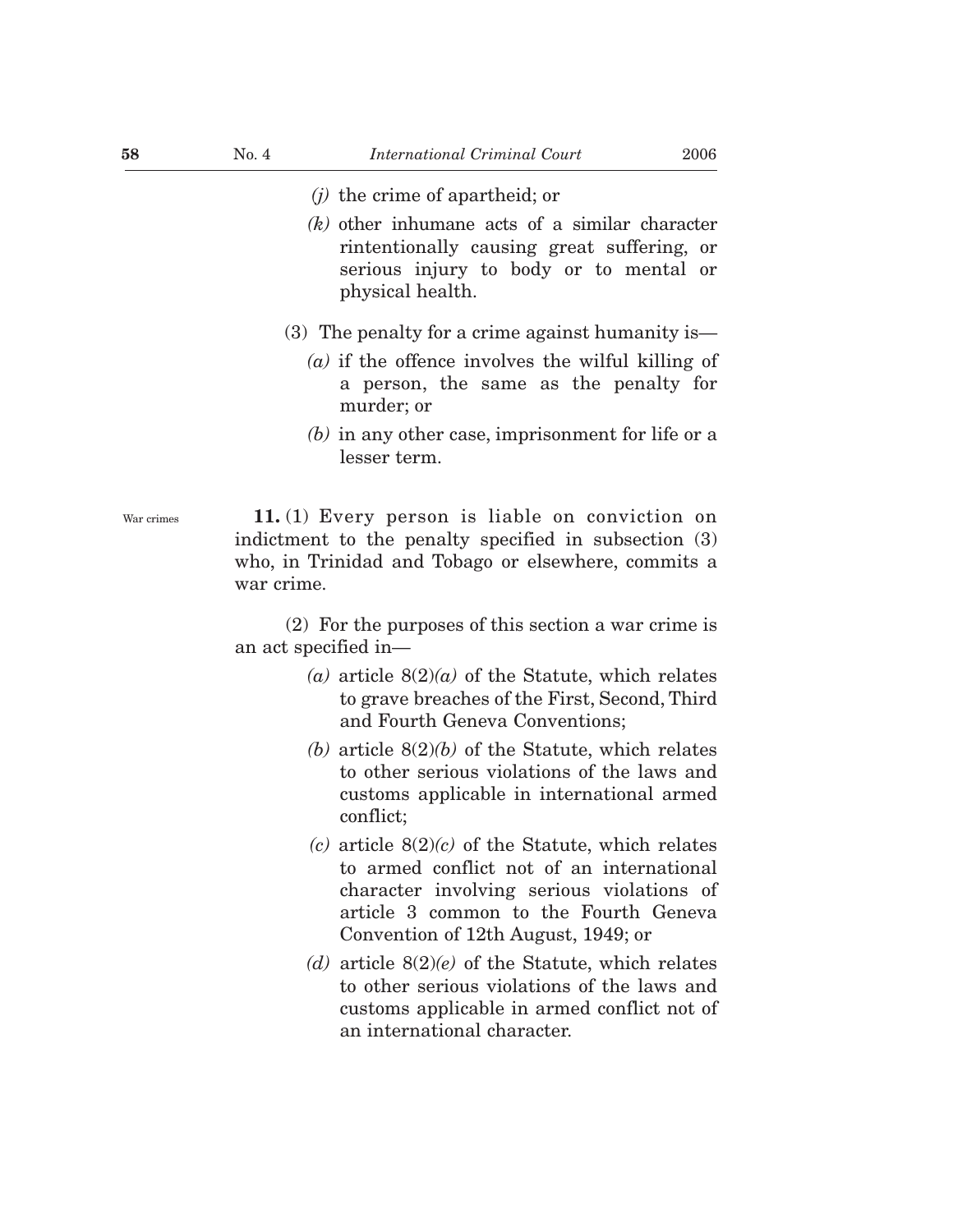- *(a)* if the offence involves the wilful killing of a person, the same as the penalty for murder; or
- *(b)* in any other case, imprisonment for life or a lesser term.

### *General Principles of Criminal Law*

12. (1) For the purposes of proceedings for an offence General principles of under section 9, 10 or 11 criminal law

- *(a)* the following provisions of the Statute apply, with any necessary modifications:
	- (i) article 20, which relates to crimes for which a person has previously been acquitted or convicted;
	- (ii) article 22(2), which relates to principles of interpretation to be applied to the definition of crimes;
	- (iii) article 24(2), which relates to the effect of changes in the law;
	- (iv) article 25, which relates to principles of individual criminal responsibility;
	- (v) article 26, which relates to the exclusion of jurisdiction over persons under eighteen years;
	- (vi) article 28, which relates to the responsibility of commanders and other superiors;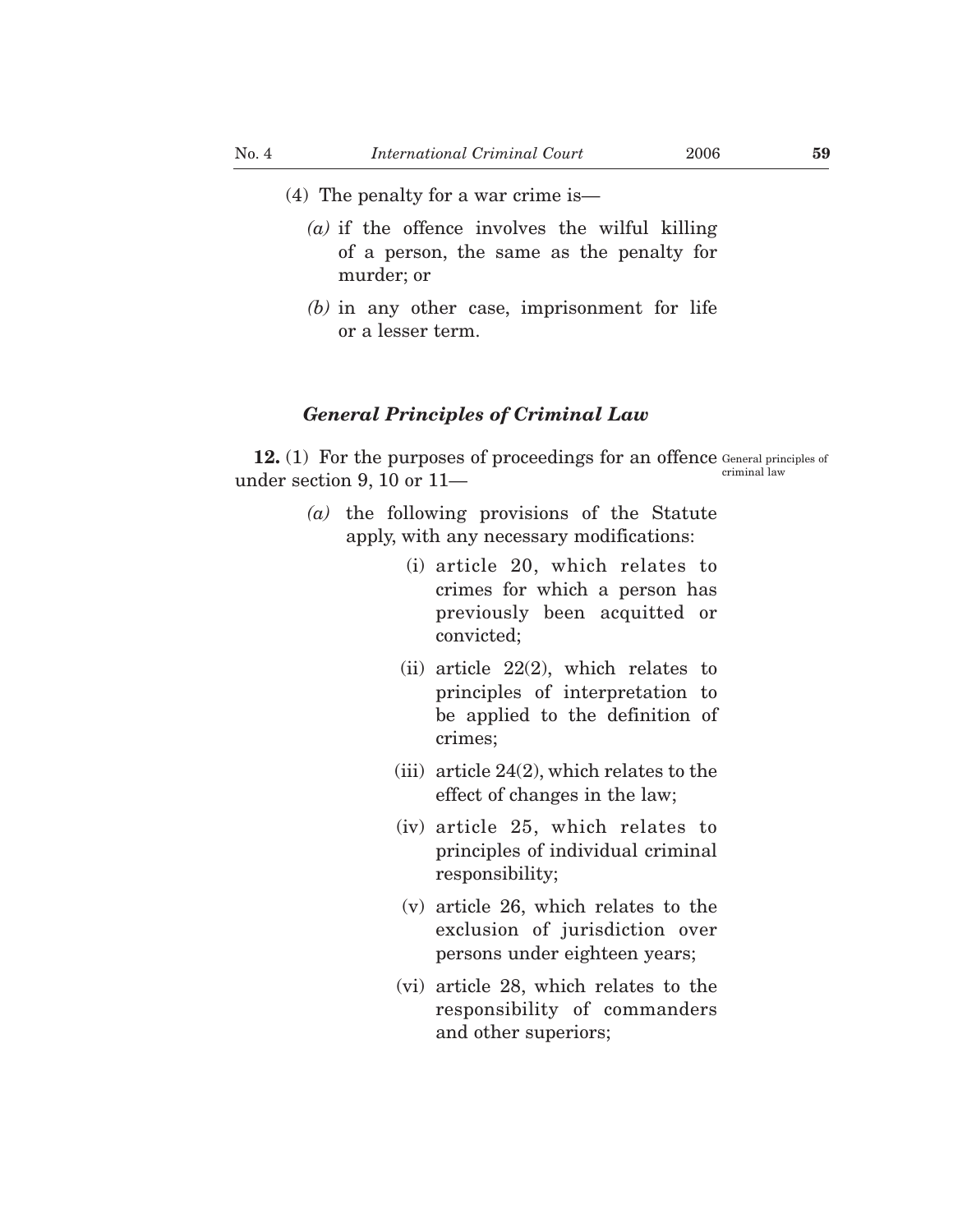(vii) article 29, which excludes any

(viii) article 30, which relates to the mental element of crimes;

statute of limitations;

(ix) article 31, which specifies grounds for excluding criminal responsibility; (x) article 32, which relates to mistakes of fact or law; and (xi) article 33, which relates to superior orders and prescription of law; *(b)* the provisions of Trinidad and Tobago law and the principles of criminal law applicable to the offence under Trinidad and Tobago law apply; *(c)* a person charged with the offence may rely on any justification, excuse, or defence available under the laws of Trinidad and Tobago or under international law; and *(d)* notwithstanding paragraphs *(b)* and *(c)*, the fact that an act done outside Trinidad and Tobago is not an offence under the law of the place where it was done is not a justification, excuse, or defence. (2) For the purposes of subsection  $(1)(a)$ , the articles of the Statute specified in that subsection, other than article 20, apply as if— *(a)* a reference to the ICC were a reference to the Trinidad and Tobago Court exercising jurisdiction in respect of the proceedings; and *(b)* a reference to the Statute includes a reference to this Act.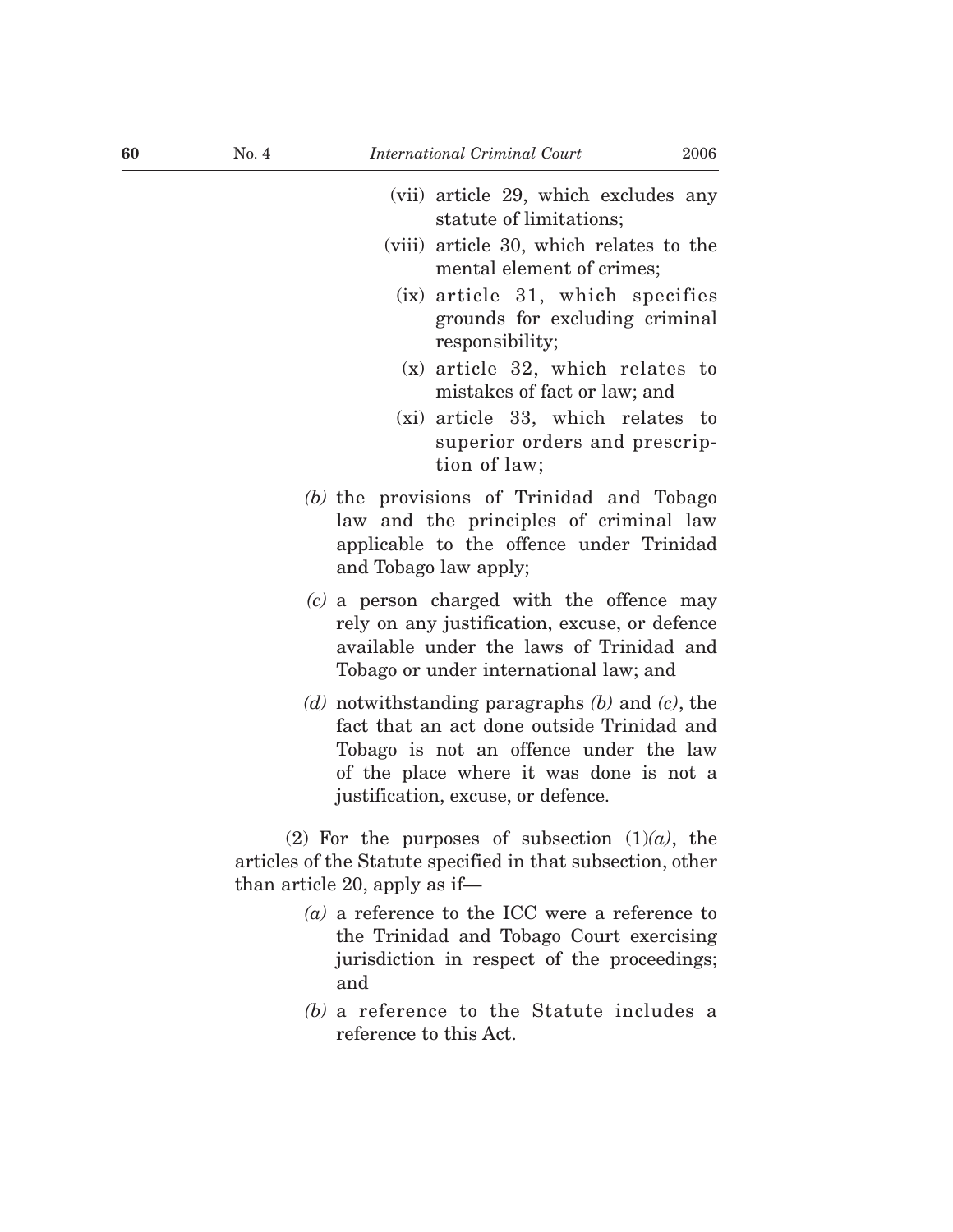(3) If there is any inconsistency between the provisions specified in subsection (1)*(a)* and the provisions and principles specified in subsections (1)*(b)* and  $(1)(c)$ , the provisions specified in subsection  $(1)(a)$ shall prevail.

(4) For the purposes of interpreting and applying articles 6 to 8 of the Statute in proceedings for an offence against section 9, 10, or 11, the Trinidad and Tobago Court exercising jurisdiction in the proceedings may have regard to any elements of crimes adopted or amended in accordance with article 9 of the Statute.

#### *Consent to Prosecutions for International Crimes*

13. (1) Proceedings for an offence against section 9, Attorney General's 10 or 11 may not be instituted in any Trinidad and  $_{\text{prosection}}^{\text{constant to}}$ Tobago court without the consent of the Attorney required General. prosecutions

(2) Notwithstanding subsection (1), a person charged with an offence under section 9, 10 or 11 may be arrested, or a warrant for his or her arrest may be issued and executed, and the person may be remanded in custody or on bail, even though the consent of the Attorney General to the institution of a prosecution for the offence has not been obtained, but no further proceedings can be taken until that consent has been obtained.

# *Jurisdiction to Try Offences Against Administration of Justice*

14. Proceedings may be brought for an offence under Jurisdiction in sections 15 to 21, if against

respect of offences administration of

 $(a)$  the act or omission constituting the offence  $\frac{1}{i}$ charged is alleged to have occurred in Trinidad and Tobago or on board a ship or aircraft that is registered in Trinidad and Tobago; or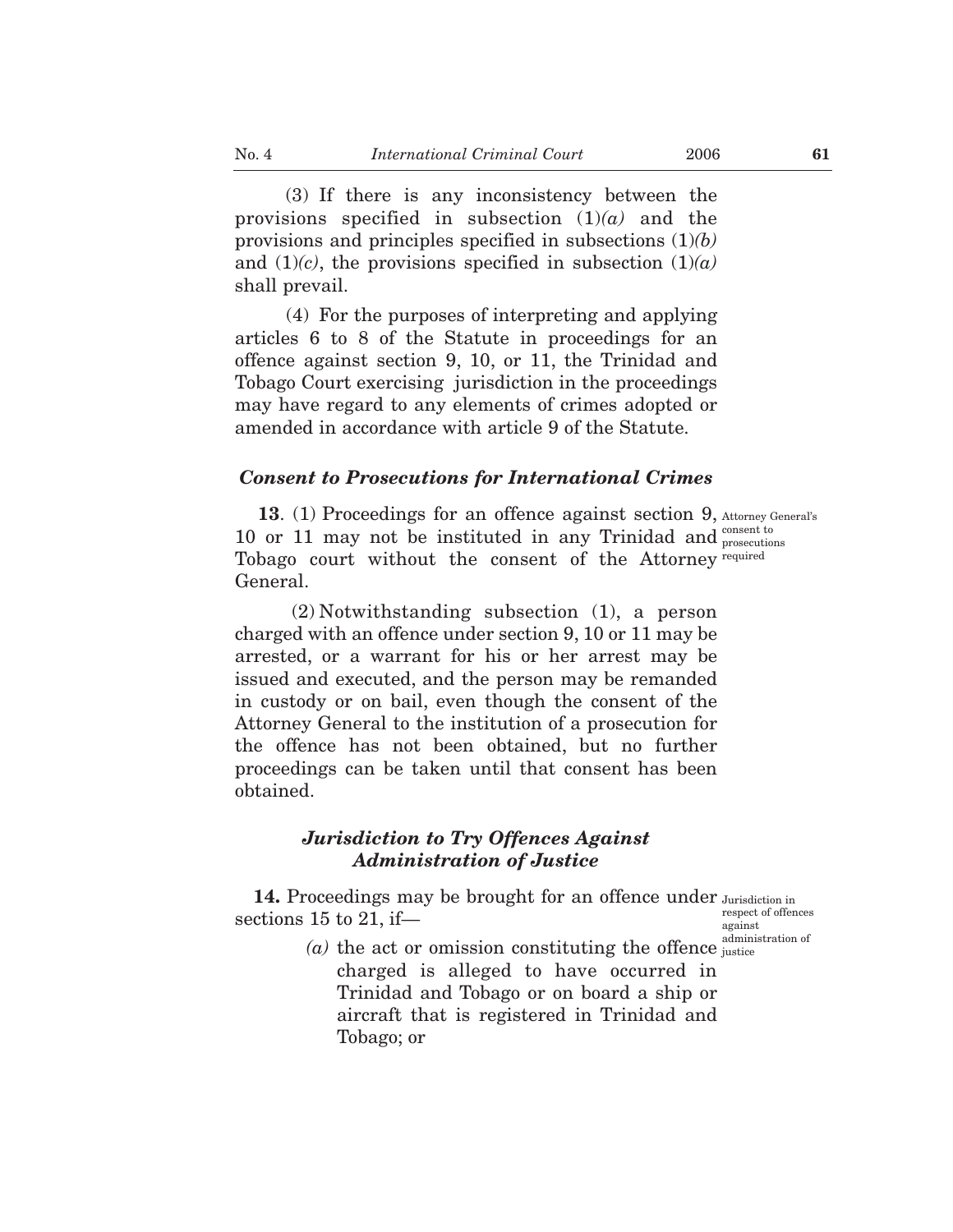*(b)* the person charged is a Trinidad and Tobago citizen.

#### *Offences Against Administration of Justice*

- **15.** (1) Every Judge is liable on conviction on indictment to imprisonment for fourteen years who, in Trinidad and Tobago or elsewhere, corruptly accepts or obtains, or agrees or offers to accept or attempts to obtain, a bribe for himself or any other person in respect of an act— Corruption of Judge
	- *(a)* done or omitted by that Judge in his judicial capacity; or
	- *(b)* to be done or to be omitted by that Judge in his judicial capacity.

(2) Every Judge, the Registrar, and the Deputy Registrar is liable on conviction on indictment to imprisonment for seven years if, in Trinidad and Tobago or elsewhere, that Judge, Registrar, or Deputy Registrar corruptly accepts or obtains, or agrees or offers to accept or attempts to obtain, a bribe for himself or herself or any other person in respect of an act—

- *(a)* done or omitted by that Judge, Registrar or Deputy Registrar, in his official capacity other than an act or omission to which subsection (1) applies; or
- *(b)* to be done or omitted by that Judge, Registrar, or Deputy Registrar, in his official capacity other than an act or omission to which subsection (1) applies.
- (3) In this section and in sections 16 and 21—
	- "Deputy Registrar" means the Deputy Registrar of the ICC;
	- "Judge" means a Judge of the ICC;
	- "Registrar" means the Registrar of the ICC.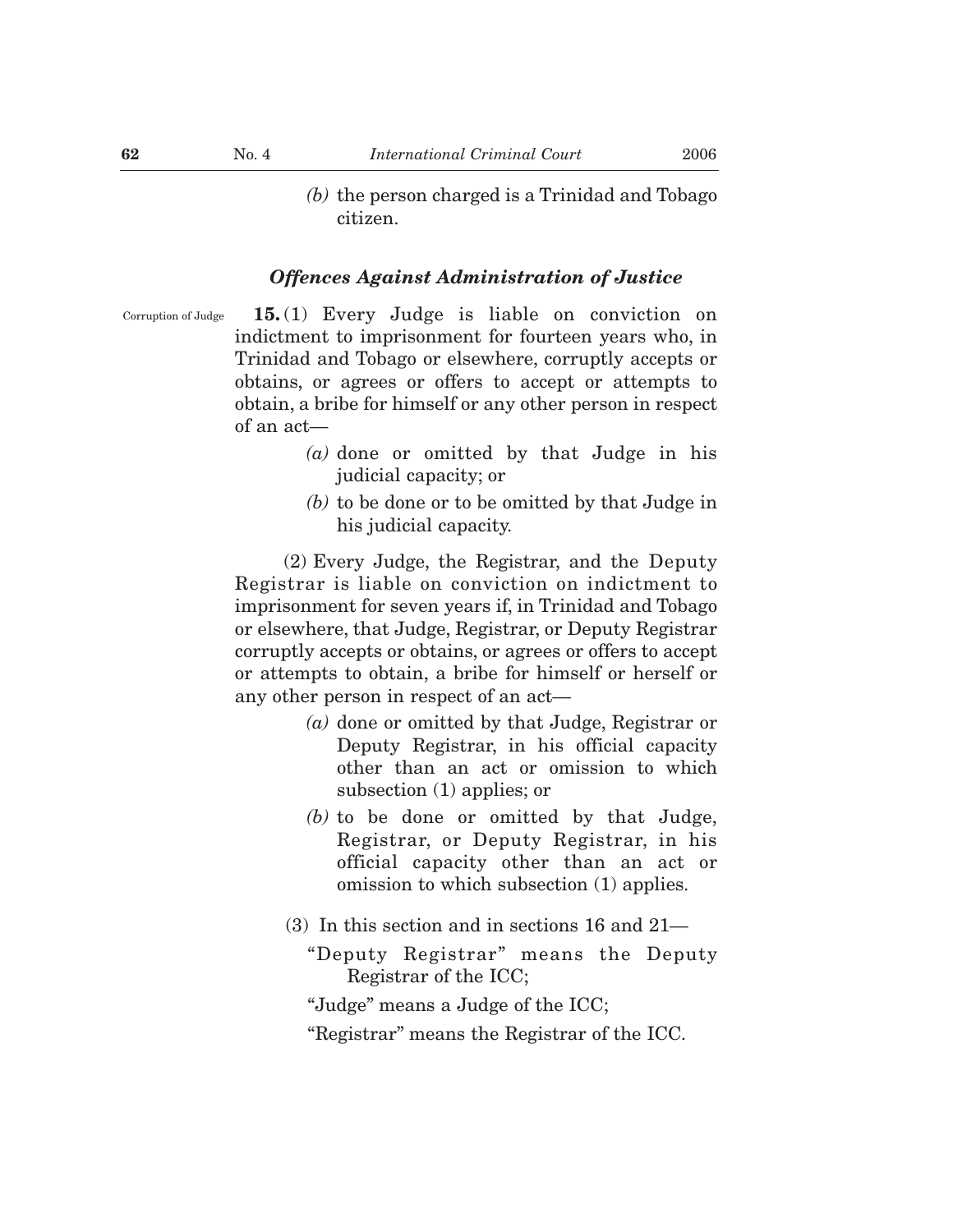16. (1) Every person is liable on conviction on Bribery of Judge, etc. indictment to imprisonment for seven years who, in

Trinidad and Tobago or elsewhere, corruptly gives or offers, or agrees to give, a bribe to any person with intent to influence a Judge in respect of any act or omission by that Judge in his judicial capacity.

(2) Every person is liable on conviction on indictment to imprisonment for five years who, in Trinidad and Tobago or elsewhere, corruptly gives or offers, or agrees to give a bribe to any person with intent to influence a Judge or the Registrar or the Deputy Registrar in respect of an act or omission by that Judge, Registrar or Deputy Registrar in his official capacity, other than an act or omission to which subsection (1) applies.

**17.** (1) Every official of the ICC is liable to imprison-Corruption and ment on conviction on indictment for seven years who, ICC in Trinidad and Tobago or elsewhere, corruptly accepts or obtains, or agrees or offers to accept or attempts to obtain, a bribe for himself or any other person in respect of an act— ICC

- *(a)* done or omitted by that officer in his official capacity; or
- *(b)* to be done or omitted by that officer in his official capacity.

(2) Every person is liable on conviction on indictment to imprisonment for three years who, in Trinidad and Tobago or elsewhere, corruptly gives or offers, or agrees to give, a bribe to any person with intent to influence an official of the ICC in respect of an act or omission by that officer in his official capacity.

(3) In this section and in section 21, an official of the ICC means a person employed under article 44 of the Statute.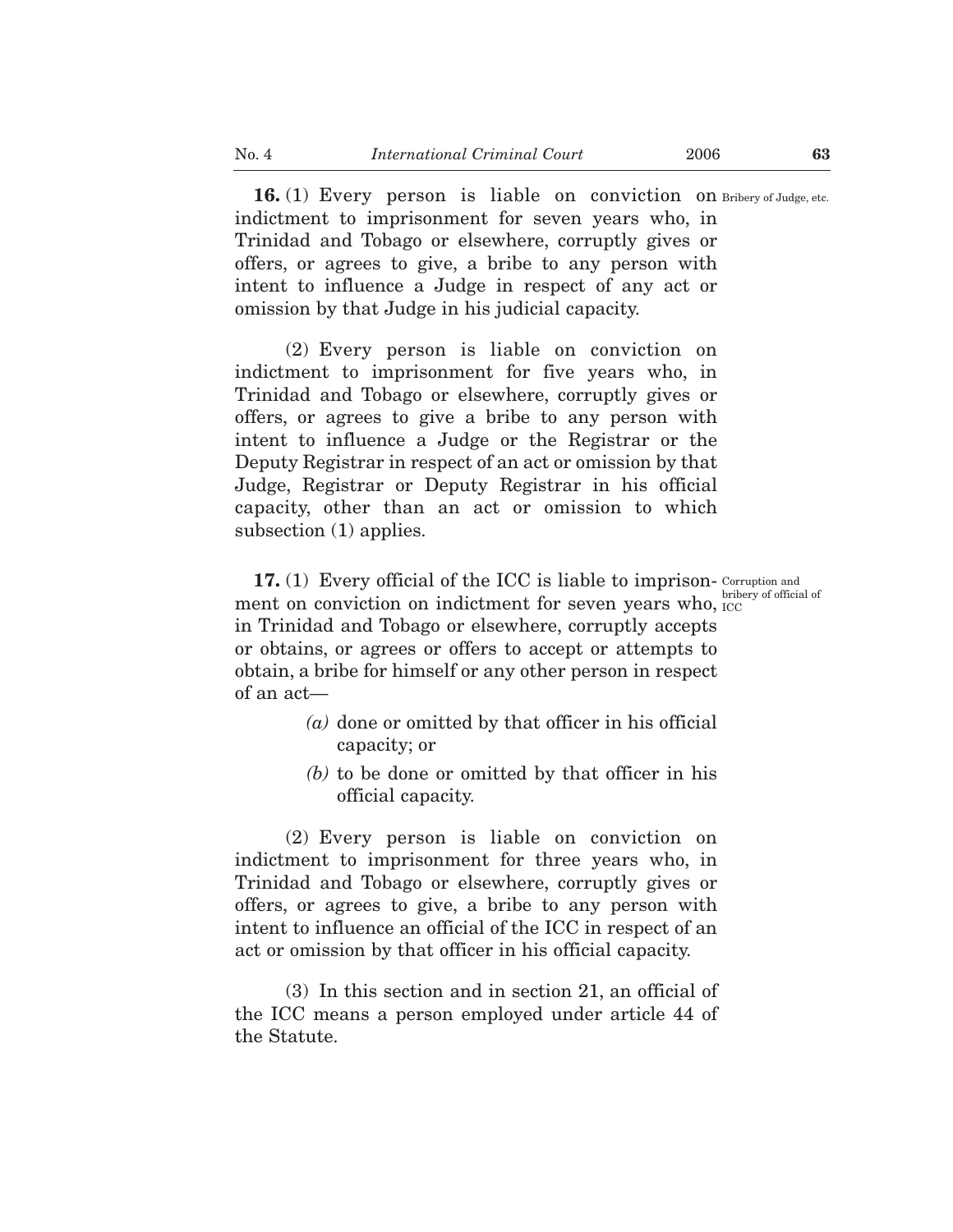**18.** (1) Every person who gives evidence for the purposes of a proceeding before the ICC or in connection with a request made by the ICC that contains an assertion that, if made in a judicial proceeding in Trinidad and Tobago as evidence on oath, would be perjury, gives false evidence. False evidence

> (2) A person is liable on conviction on indictment to imprisonment for seven years who, in Trinidad and Tobago or elsewhere, gives false evidence as defined in subsection  $(1)$ .

> (3) Notwithstanding subsection (2), if the false evidence is given in order to obtain the conviction of a person for an offence for which the maximum punishment is not less than three years imprisonment, the punishment may be imprisonment for a term not exceeding fourteen years.

**19.** Every person is liable on conviction on indictment to imprisonment for seven years who, in Trinidad and Tobago or elsewhere, with intent to mislead the ICC, fabricates evidence by any means other than the giving of false evidence. Fabricating evidence before ICC

**20.** Every person is liable on conviction on indictment to imprisonment for seven years who, in Trinidad and Tobago or elsewhere, in relation to any proceedings, request, or other matter referred to in the Statute, conspires to obstruct, prevent, pervert, or defeat the course of justice. Conspiracy to defeat justice in ICC

**21.** Every person is liable on conviction on indictment to imprisonment for seven years who, in Trinidad and Tobago or elsewhere— Interference with witnesses or officials

> *(a)* dissuades or attempts to dissuade any person, by threats, force, bribery or other means, from giving evidence for the purposes of a proceeding before the ICC or in connection with a request made by the ICC;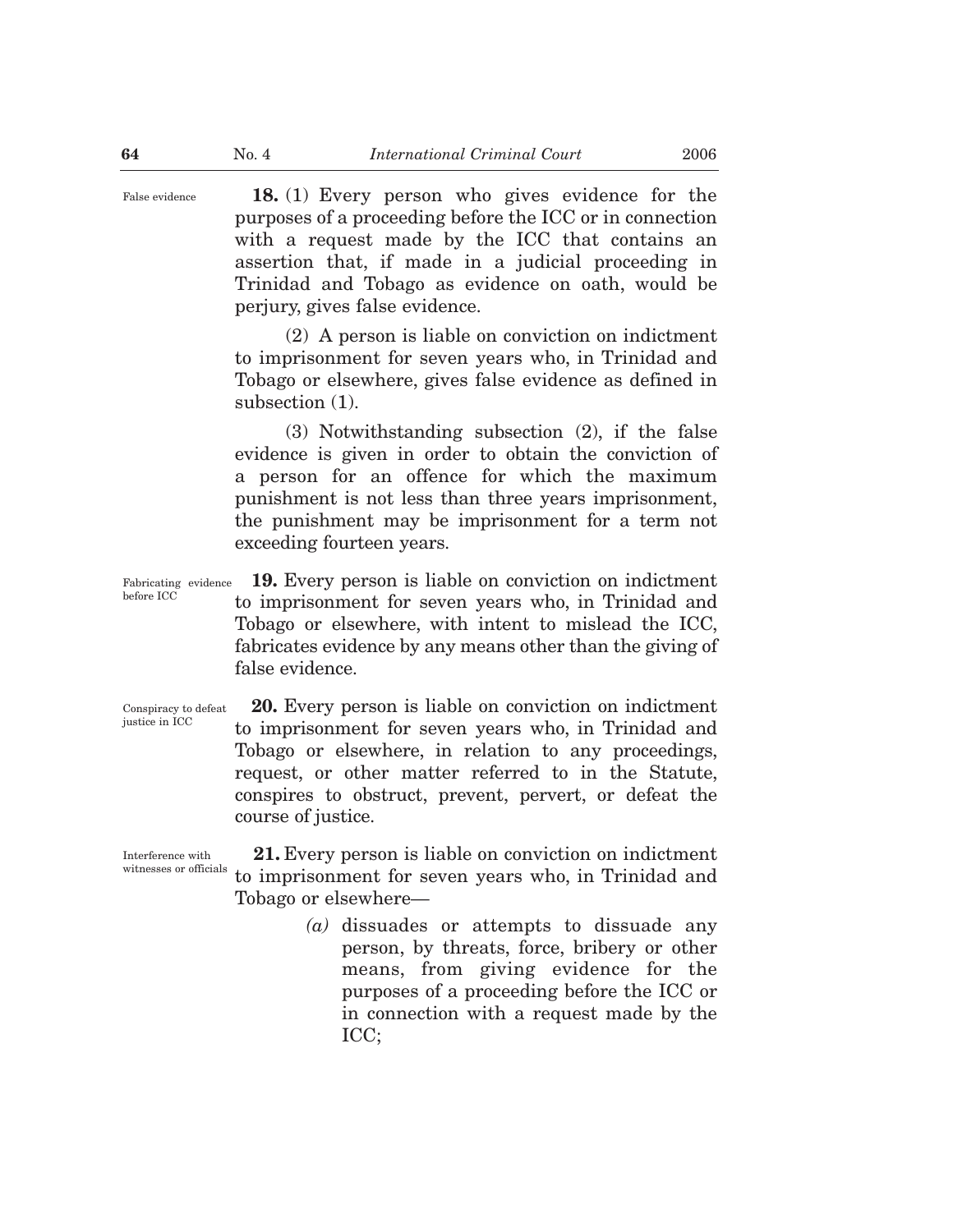- *(b)* makes threats or uses force against any Judge, the Registrar, the Deputy Registrar, or any official of the ICC with intent to influence or punish that person, in respect of an act—
	- (i) done or omitted by that person or any Judge, the Registrar, the Deputy Registrar, or any official of the ICC, in his or her official capacity; or
	- (ii) to be done or omitted by that person or any Judge, the Registrar, the Deputy Registrar, or any official of the ICC, in his official capacity; or
- *(c)* intentionally attempts in any other way to obstruct, prevent, pervert, or defeat the course of justice, in relation to any proceedings, request, or other matter referred to in the Statute.

# *Consent to Prosecutions for Offences Against Administration of Justice*

22. (1) Proceedings for an offence under sections 15 Attorney General's to 21 may not be instituted in any Trinidad and Tobago  $\frac{\text{constant to}}{\text{prosecution}}$ court without the consent of the Attorney General.

prosecutions required

(2) Notwithstanding (1), a person charged with an offence under sections 15 to 21 may be arrested, or a warrant for his arrest may be issued and executed, and the person may be remanded in custody or on bail, even though the consent of the Attorney General to the institution of a prosecution for the offence has not been obtained, but no further proceedings can be taken until that consent has been obtained.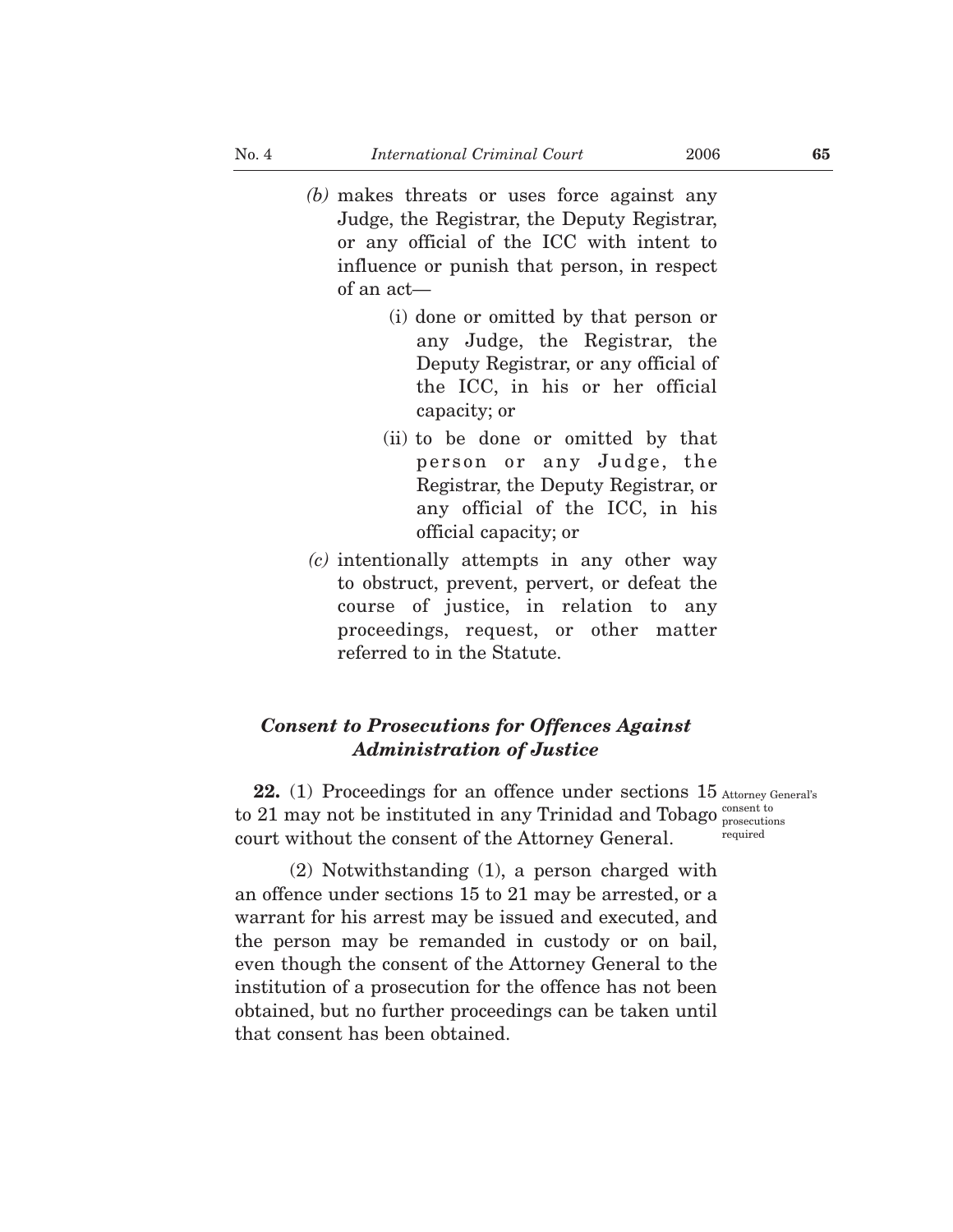# *Co-operation Relating to Offences Against Administration of Justice*

Co-operation relating to offences against administration of justice

**23.** (1) If the ICC makes a request for assistance in an investigation or proceeding involving an offence against the administration of justice that request must be dealt with in the case of a request for—

- *(a)* surrender, in the manner provided in Parts III and IV and those Parts apply accordingly and with the necessary modifications, subject to any contrary provision in the Statute or the Rules;
- *(b)* enforcement of an order requiring reparation or the payment of a fine or a forfeiture order, in the manner provided in Parts III and VI and those Parts apply accordingly and with the necessary modifications, subject to any contrary provision in the Statute or the Rules;
- *(c)* transit, in the manner provided in sections 136 to 138 and 150 to 156 and those sections apply accordingly and with the necessary modifications, subject to any contrary provision in the Statute or the Rules; and
- *(d)* any other type of assistance, in the manner provided in Parts III and V and those Parts and, if applicable, Part VIII apply accordingly and with the necessary modifications, subject to any contrary provision in the statute or the Rules.

(2) In addition to the grounds of refusal or postponement specified in Parts IV and V, a request for surrender or other assistance that relates to an offence involving the administration of justice may be refused if, in the opinion of the Attorney General, there are exceptional circumstances that would make it unjust or oppressive to surrender the person or give the assistance requested.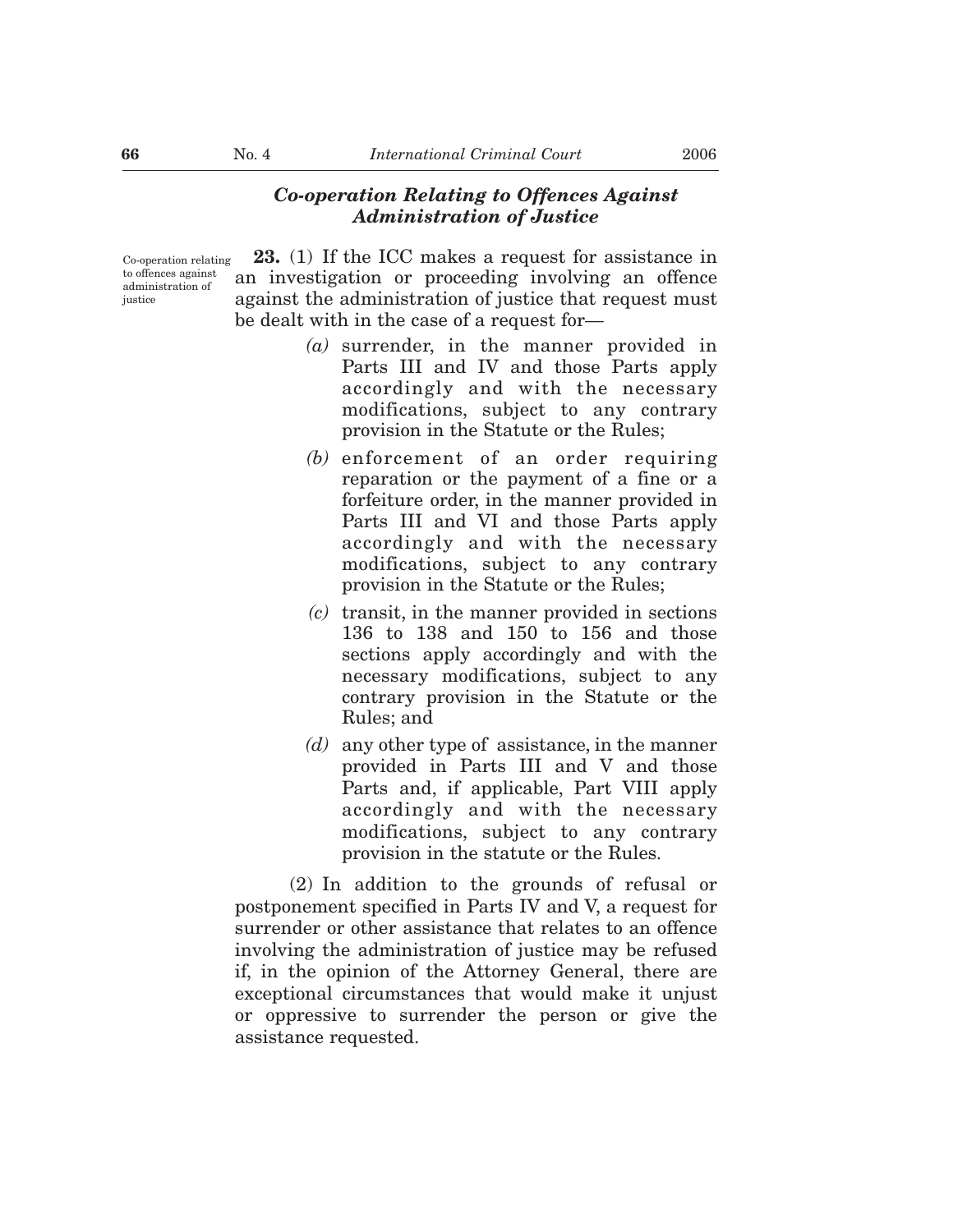# PART III

# GENERAL PROVISIONS RELATING TO REQUESTS FOR **ASSISTANCE**

24. (1) This Part applies to a request by the ICC for Request for assistance that is made under assistance

*(a)* Part 9 of the Statute, namely—

- (i) the provisional arrest, arrest and surrender to the ICC of a person in relation to whom the ICC has issued an arrest warrant or given a judgment of conviction;
- (ii) the identification and whereabouts of persons or the location of items;
- (iii) the taking of evidence, including testimony under oath and the production of evidence, expert opinions, and reports necessary to the ICC;
- (iv) the questioning of any person being investigated or prosecuted;
- (v) the service of documents, including judicial documents;
- (vi) facilitating the voluntary appearance of persons as witnesses or experts before the ICC;
- (vii) the temporary transfer of prisoners;
- (viii) the examination of places or sites, including the exhumation and examination of grave sites;
- (ix) the execution of searches and seizures;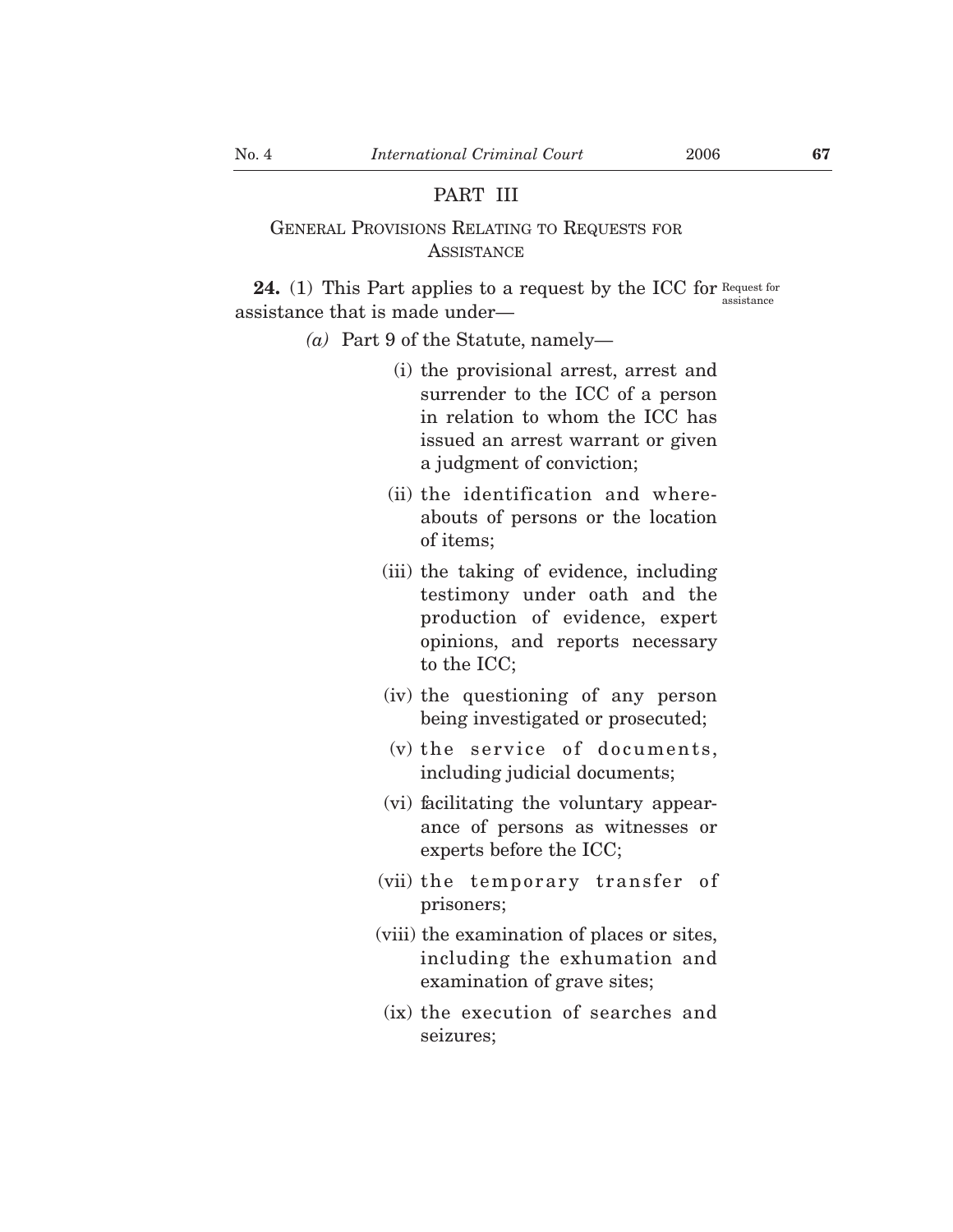- (x) the provision of records and documents, including official records and documents;
- (xi) the protection of victims and witnesses and the preservation of evidence;
- (xii) the identification, tracing and freezing, or seizure of proceeds, property and assets, and instrumentalities of crimes for the purpose of eventual forfeiture, without prejudice to the rights of *bona fide* third parties; and
- (xiii) any other type of assistance that is not prohibited by the law of Trinidad and Tobago, with a view to facilitating the investigation and prosecution of crimes within the jurisdiction of the ICC; or
- *(b)* any of the following articles of the Statute—
	- (i) article 19(8), which relates to various steps that the Prosecutor may take with the authority of the ICC;
	- (ii) article 56, which relates to various measures that can be taken by the Pre-Trial Chamber;
	- (iii) article 64, which relates to various measures that can be taken by the Trial Chamber;
	- (iv) article 76, which relates to the imposition of sentence by the Trial Chamber; or
	- (v) article 109 of the Statute, which relates to the enforcement of fines and forfeiture measures.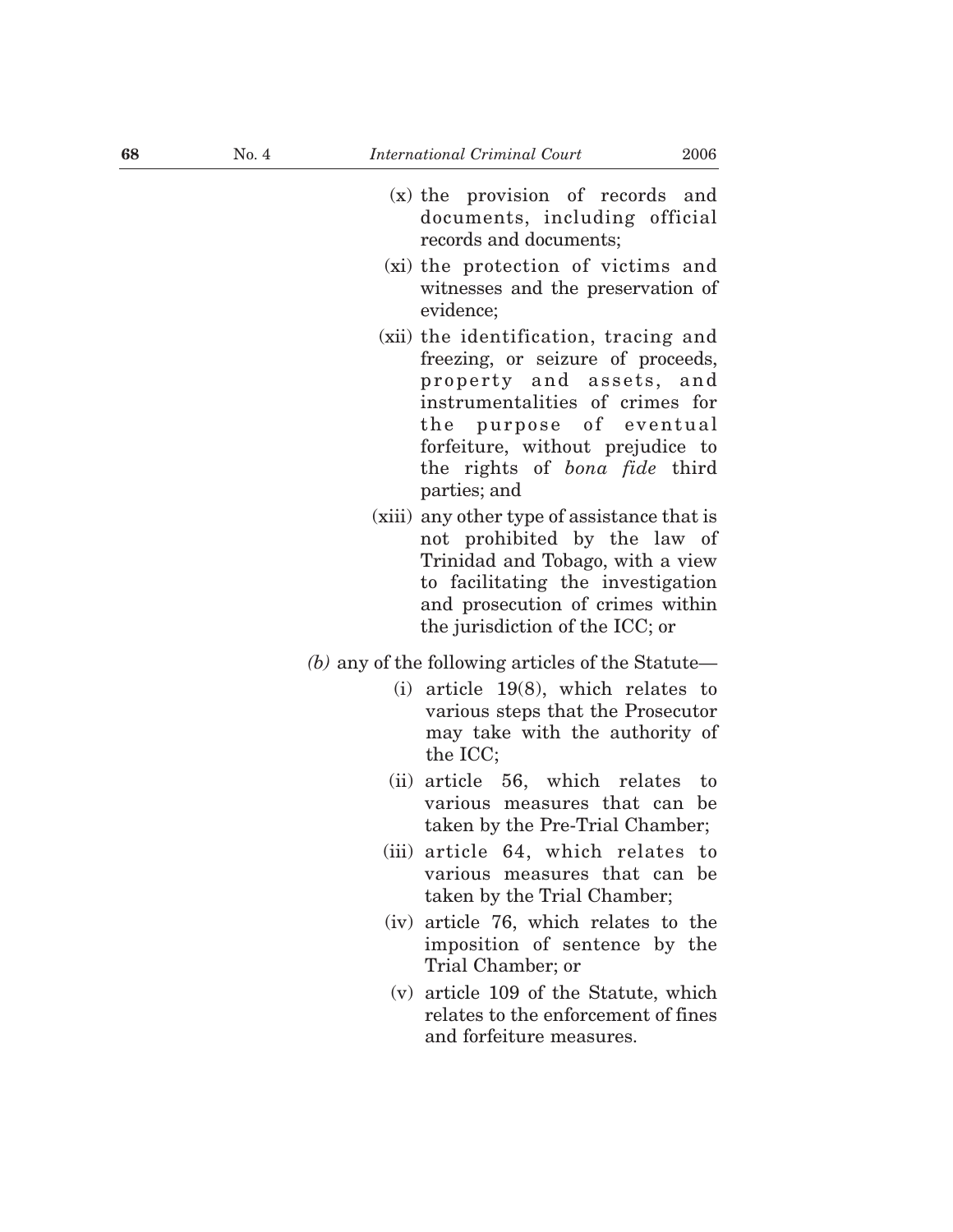(2) Nothing in this section—

- *(a)* limits the type of assistance that the ICC may request under the Statute or the Rules, whether in relation to the provision of information or otherwise; or
- *(b)* prevents the provision of assistance to the ICC otherwise than under this Act, including assistance of an informal nature.

25. (1) A request for assistance must be made Requests to be made through an authorized channel and through authorized channel

- *(a)* in the case of a request to which Part IV applies, be transmitted to the Attorney General; or
- *(b)* in any other case, be transmitted to the Attorney General or a person authorized by the Attorney General to receive requests.

(2) For the purposes of subsection (1) and section 26(1), an authorized channel is—

- *(a)* the diplomatic channel to the Minister to whom responsibility for foreign affairs is assigned; or
- *(b)* any other appropriate channel that Trinidad and Tobago may designate at the time it ratifies the Statute or at any subsequent time in accordance with the Rules.

(3) This section is subject to section 26 which relates to urgent requests.

26. (1) In urgent cases a request for assistance, Urgent requests including a request for provisional arrest, may be—

- *(a)* made using any medium capable of delivering a written record; or
- *(b)* transmitted through the International Criminal Police Organization or any other appropriate regional organization, instead of through an authorized channel.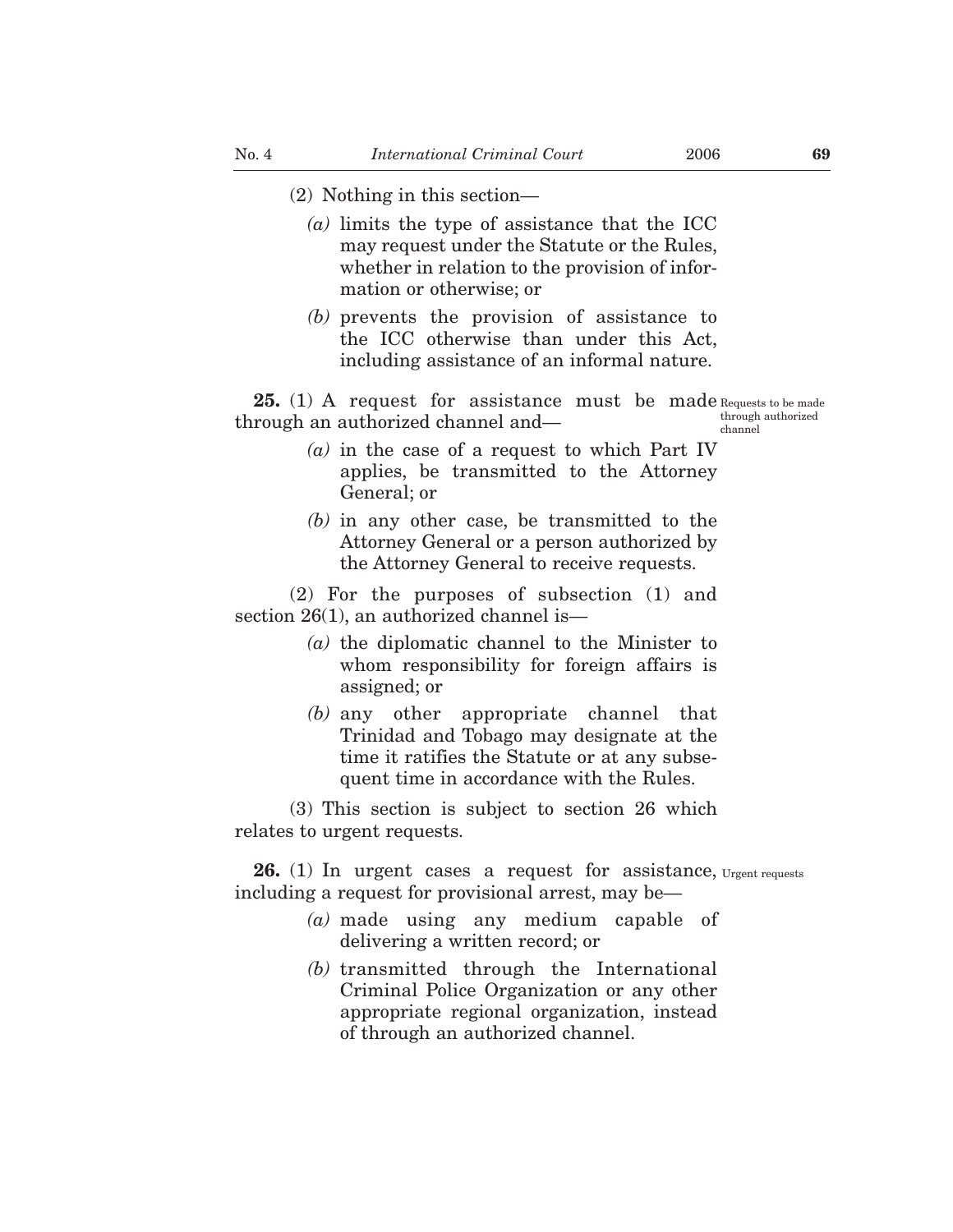(2) If a request is made or transmitted in the first instance in the manner specified in subsection (1), it must be followed as soon as practicable by a formal request transmitted in the manner specified in section 25.

**27.** (1) If the ICC makes a request for assistance, the request must be dealt with in accordance with the relevant procedure under the law of Trinidad and Tobago, as provided in this Act. Execution of requests

> (2) If the request for assistance specifies that it should be executed in a particular manner that is not prohibited by Trinidad and Tobago law or by using a particular procedure that is not prohibited by Trinidad and Tobago law, the Attorney General, as the case may be, must use his best endeavours to ensure that the request is executed in that manner or using that procedure, as the case may be.

**28.** (1) The Attorney General shall consult with the ICC, without delay, if—

- *(a)* a request for assistance is received from the ICC that does not contain or is not accompanied by the appropriate information or the appropriate documents specified in article 87, 91, 92, 93, or 96 of the Statute;
- *(b)* the ICC has not provided sufficient information for a request for assistance to be executed;
- *(c)* in the case of a request for surrender—
	- (i) the person sought cannot be located in Trinidad and Tobago;
	- (ii) it appears that the person in Trinidad and Tobago is clearly not the person named in the warrant or judgment, as the case may be;

Consultation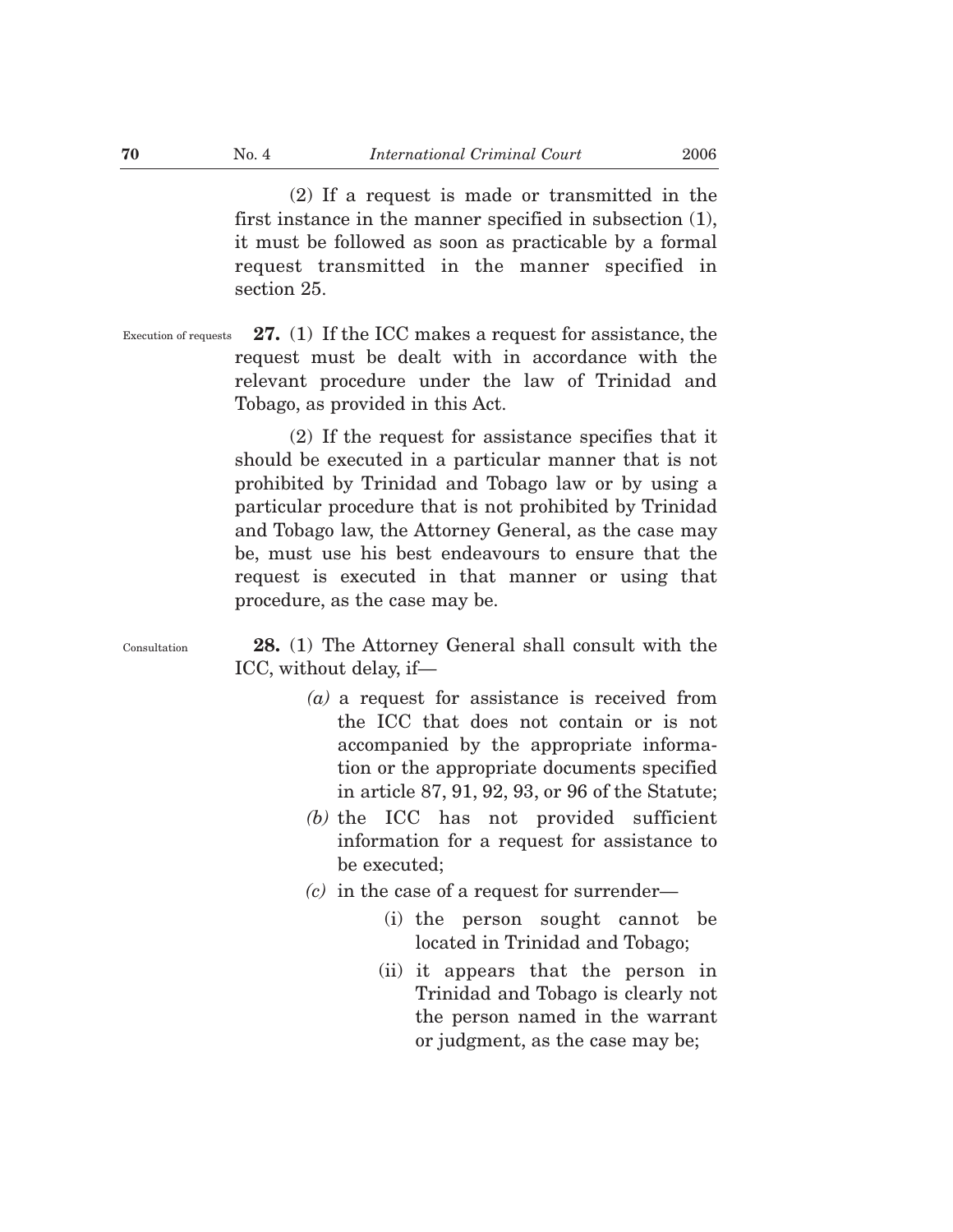- *(d)* execution of a request for assistance in its current form would require the breach of an existing treaty obligation to another State; or
- *(e)* for any other reason there are or may be difficulties with the execution of a request for assistance received from the ICC.

(2) Before refusing any request for assistance, the Attorney General shall consult with the ICC to ascertain whether the assistance sought could be provided—

*(a)* subject to conditions; or

*(b)* at a later date or in an alternative manner.

(3) Without limiting the types of conditions under which assistance may be provided, the Attorney General may agree to the transmission of documents or information to the Prosecutor on a confidential basis, on the condition that the Prosecutor will use them solely for the purpose of generating new evidence.

(4) If the Attorney General transmits documents or information subject to the condition specified in subsection (3), the Attorney General may subsequently consent to the disclosure of such documents or information for use as evidence under the provisions of Parts 5 and 6 of the Statute and in accordance with the Rules.

29. (1) A request for assistance and any documents Confidentiality of supporting the request shall be kept confidential by the request Trinidad and Tobago authorities who deal with the request, except to the extent that the disclosure is necessary for execution of the request.

(2) If the ICC requests that particular information that is made available with a request for assistance be provided and handled in a manner that protects the safety and physical or psychological well-being of any victims, potential witnesses, and their families, the Trinidad and Tobago authorities shall use their best endeavours to give effect to that request.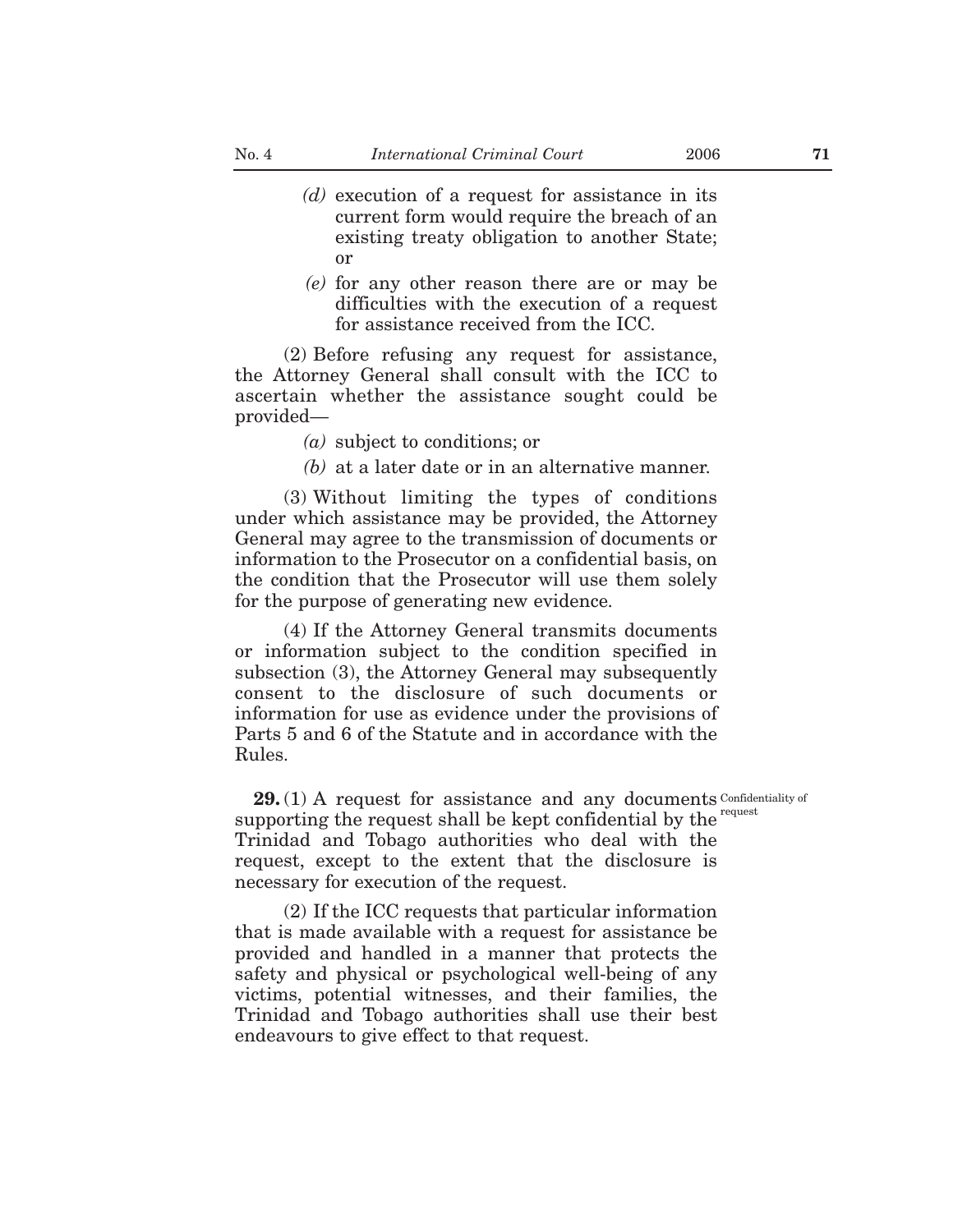(3) In this section, the Trinidad and Tobago authorities are—

- *(a)* the Attorney General;
- *(b)* every police officer;
- *(c)* every prison officer; and
- *(d)* every employee of or contractor engaged by a Trinidad and Tobago agency that is authorized to deal with the request.
- (4) Subsection (2) does not limit subsection (1).

**30.** (1) The Attorney General shall notify the ICC, without delay, of his response to a request for assistance and of the outcome of any action that has been taken in relation to it. Response to be sent

> (2) If the Attorney General decides, in accordance with the Statute and this Act, to refuse or postpone the assistance requested, in whole or in part, the reasons for the decision shall be set out in the notice to the ICC.

> (3) If the request for assistance cannot be executed for any other reason, the reasons for the inability or failure to execute the request shall be set out in the notice to the ICC.

> (4) In the case of an urgent request for assistance, any documents or evidence produced in response shall, at the request of the ICC, be sent urgently to it.

> (5) Documents or evidence provided or produced in response to a request for assistance from the ICC must be transmitted to the ICC in their original language and form.

### *Official Capacity of Suspect or Accused no Bar to Request*

**31.** (1) The existence of any immunity or special procedural rule attaching to the official capacity of any person is not a ground for—

- *(a)* refusing or postponing the execution of a request for surrender or other assistance by the ICC;
- *(b)* holding that a person is ineligible for surrender, transfer, or removal to the ICC or another State under this Act; or

Official capacity of person no bar to request

to ICC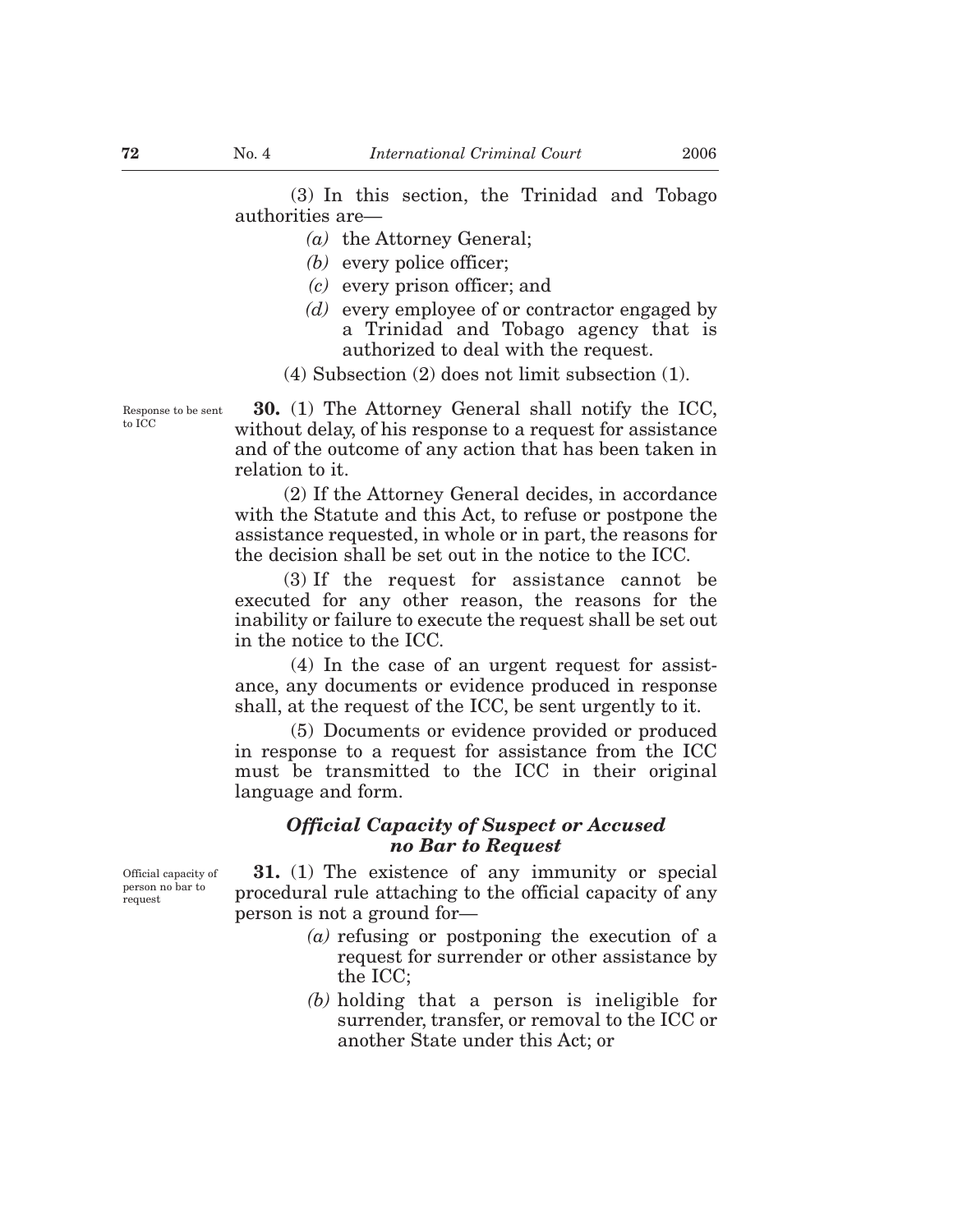*(c)* holding that a person is not obliged to provide the assistance sought in a request by the ICC.

(2) Subsection (1) applies subject to sections 66 and 120, but notwithstanding any other enactment or rule of law.

#### PART IV

#### ARREST AND SURRENDER OF PERSON TO ICC

#### *Request from ICC for Arrest and Surrender*

**32.** (1) This Part applies to a request made by the Request for arrest ICC under article 89(1) of the Statute for the arrest and and surrender surrender from Trinidad and Tobago of a person—

- *(a)* in respect of whom the Pre-Trial Chamber has issued a warrant of arrest under article 58 or 60 of the Statute for an international crime; or
- *(b)* who has been convicted by the ICC of an international crime.

(2) This Part applies to a request made under article 92 of the Statute for the provisional arrest of a person accused or convicted of an international crime.

(3) The following provisions of this Part apply subject to sections 55 to 66, which deal with restrictions on surrender and the execution of a request for surrender:

- *(a)* sections 33 to 35, which deal with arrest where a request for surrender is received;
- *(b)* sections 36 to 38, which deal with provisional arrest in urgent cases;
- *(c)* sections 39 to 42, which deal with remand and bail;
- *(d)* sections 43 to 46, which deal with eligibility for surrender; and
- *(e)* sections 47 to 54, which deal with surrender and temporary surrender.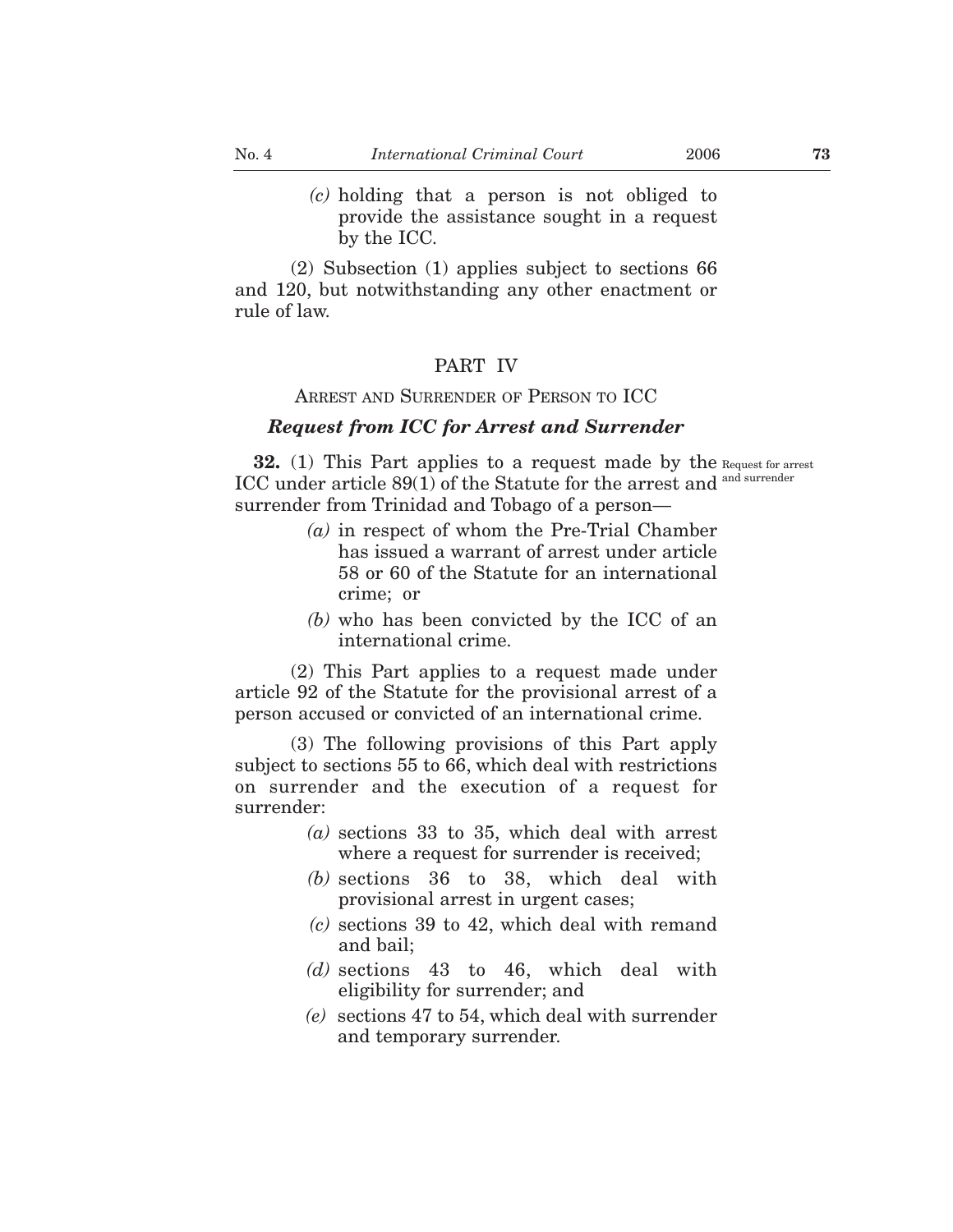# *Arrest where Request for Surrender Received*

Attorney General to request issue of arrest warrant

**33.** (1) If a request for surrender is received, other than a request for provisional arrest referred to in section 32(2), the Attorney General may notify a High Court Judge in writing that it has been made and request that the Judge issue a warrant for the arrest of the person whose surrender is sought.

(2) If a notice is sent to a Judge under subsection (1), the Attorney General must also send to the Judge a copy of the request and supporting documents.

(3) The Attorney General may, if he thinks fit, refuse to notify a High Court Judge under this section.

**34.** After receiving a request under section 33, the High Court Judge shall issue a warrant in the prescribed form for the arrest of the person if the Judge is satisfied on the basis of information presented to him that—

- *(a)* the person is or is suspected of being in Trinidad and Tobago or may come to Trinidad and Tobago; and
- *(b)* there are reasonable grounds to believe that that person is the person to whom the request for surrender from the ICC relates.

**35.** (1) The Attorney General may, at any time, by notice in writing, order the cancellation of the warrant.

(2) If the Attorney General orders the cancellation of a warrant under subsection (1), the warrant ceases to have effect and any person arrested under the warrant must be released, unless the person is otherwise liable to be detained in custody.

# *Provisional Arrest in Urgent Cases*

**36.** (1) A High Court Judge may issue a provisional warrant for the arrest of a person if the Judge is satisfied on the basis of the information presented to him—

> *(a)* a warrant for the arrest of a person has been issued by the ICC or, in the case of a convicted person, a judgment of conviction has been given in relation to an international crime;

Issue of arrest warrant

Cancellation of warrant

Provisional arrest warrant may be issued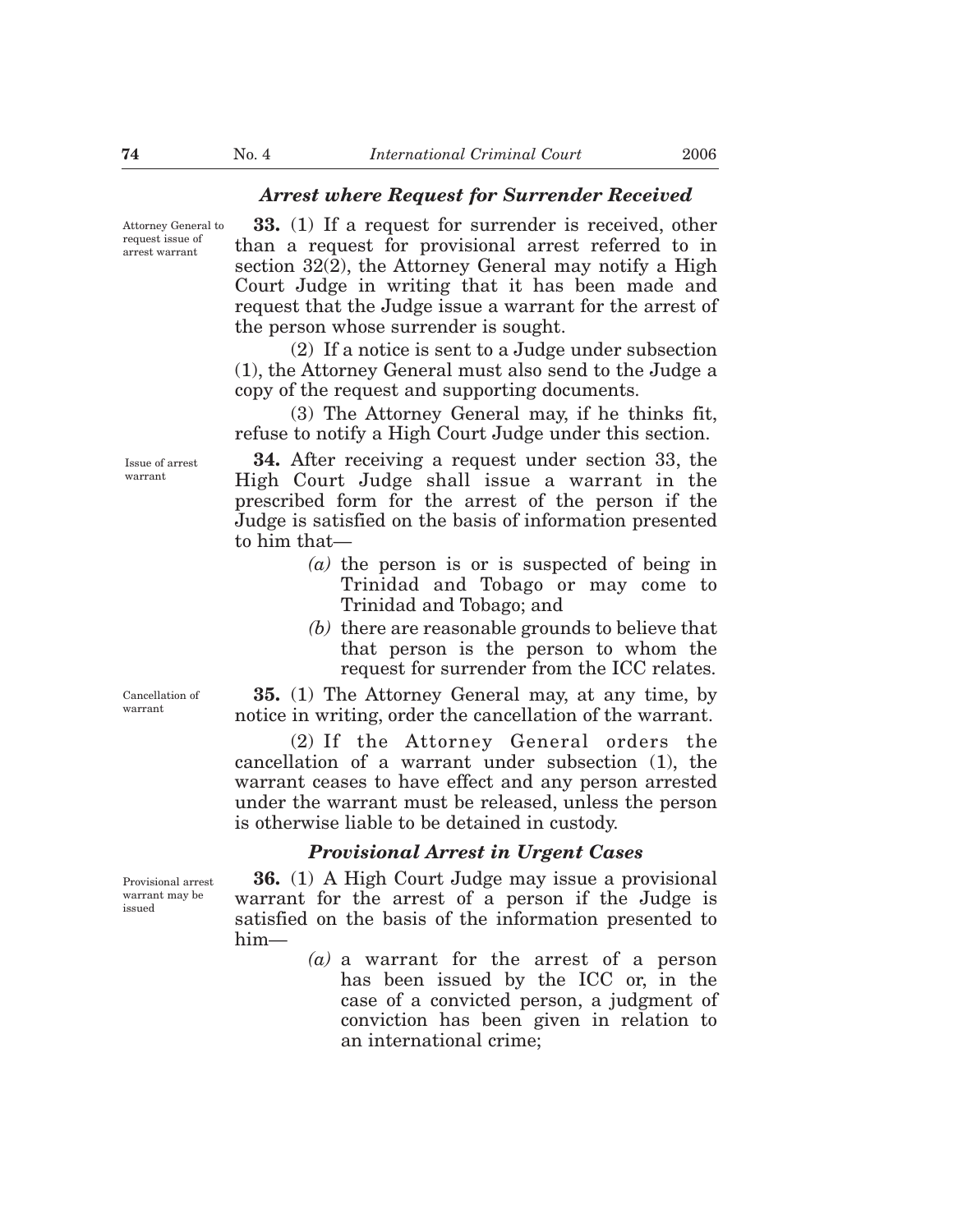- *(b)* the person named in the warrant or judgment is or is suspected of being in Trinidad and Tobago or may come to Trinidad and Tobago; and
- *(c)* it is necessary or desirable for an arrest warrant to be issued urgently.

(2) A warrant may be issued under this section even though no request for surrender has yet been made or received from the ICC.

**37.** (1) If a High Court Judge issues a provisional Notice to be given to arrest warrant under section 36, the applicant for the Attorney General warrant shall report the issue of the warrant to the Attorney General without delay.

(2) The applicant shall include in the report to the Attorney General, a copy of the warrant issued by the ICC, or the judgment of conviction, as applicable, and the other documentary evidence that the applicant produced to the Judge.

(3) On receipt of the report under subsection (1), the Attorney General may, if he thinks fit, order that the proceedings be discontinued.

(4) If the Attorney General orders that the proceedings be discontinued, he may cancel any warrant of arrest and order the discharge of any person arrested under the warrant.

(5) The Attorney General shall notify the High Court of any action taken under subsection (3) or (4).

**38.** (1) If a person has been arrested on a provisional Procedure where arrest warrant issued under section 36, the following provisional arrest provisions apply: warrant issued

> *(a)* the hearing of the proceedings must not proceed until the High Court receives from the Attorney General a notice in writing stating that a request for the surrender of the person has been transmitted to the Attorney General in the manner specified in section 25;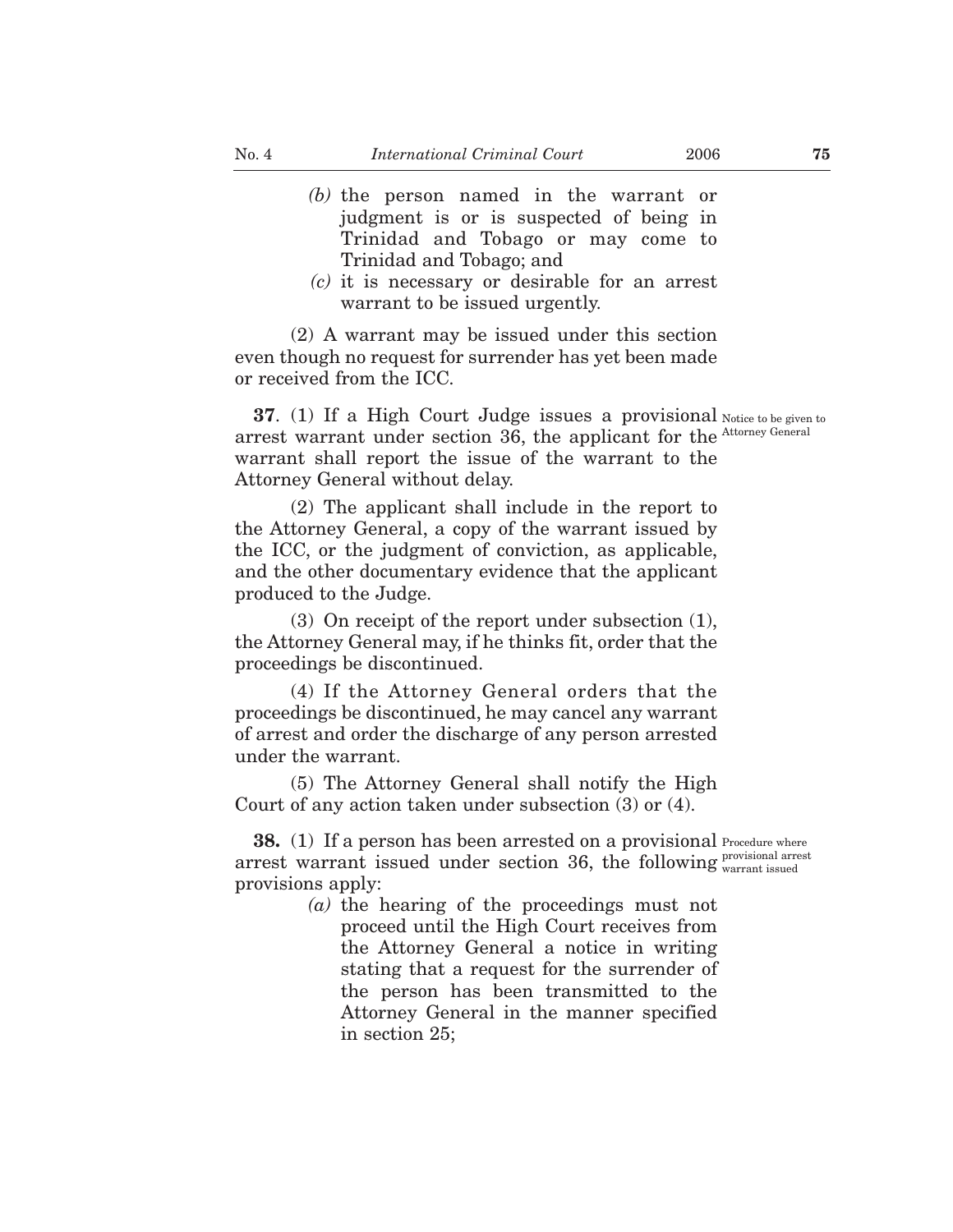- *(b)* pending the receipt of the notice from the Attorney General, the proceedings may from time to time be adjourned;
- *(c)* the High Court shall set a date by which the notice is to be transmitted to it, which must be a reasonable time having regard to—
	- (i) any provision in the Rules that prescribes the maximum period for transmission by the ICC of the request and supporting documents to the requested State;
	- (ii) if there is no such provision, the time it is likely to take for the ICC to prepare and transmit the request and supporting documents to Trinidad and Tobago; and
	- (iii) the time it is likely to take for the Minister to consider the request after receipt and for the notice to be transmitted to the High Court; and
- *(d)* if the High Court does not receive the notice within the time fixed by the High Court under paragraph *(c)*, and does not extend that time under subsection (2), the High Court shall discharge the person.

(2) The High Court may, from time to time, in its discretion, extend any time fixed by it under subsection (1)*(c).*

# *Remand and Bail*

**39.** (1) A person arrested on a warrant issued under section 34 or 36 shall, unless sooner discharged, be brought before the Court as soon as possible. Procedure following

arrest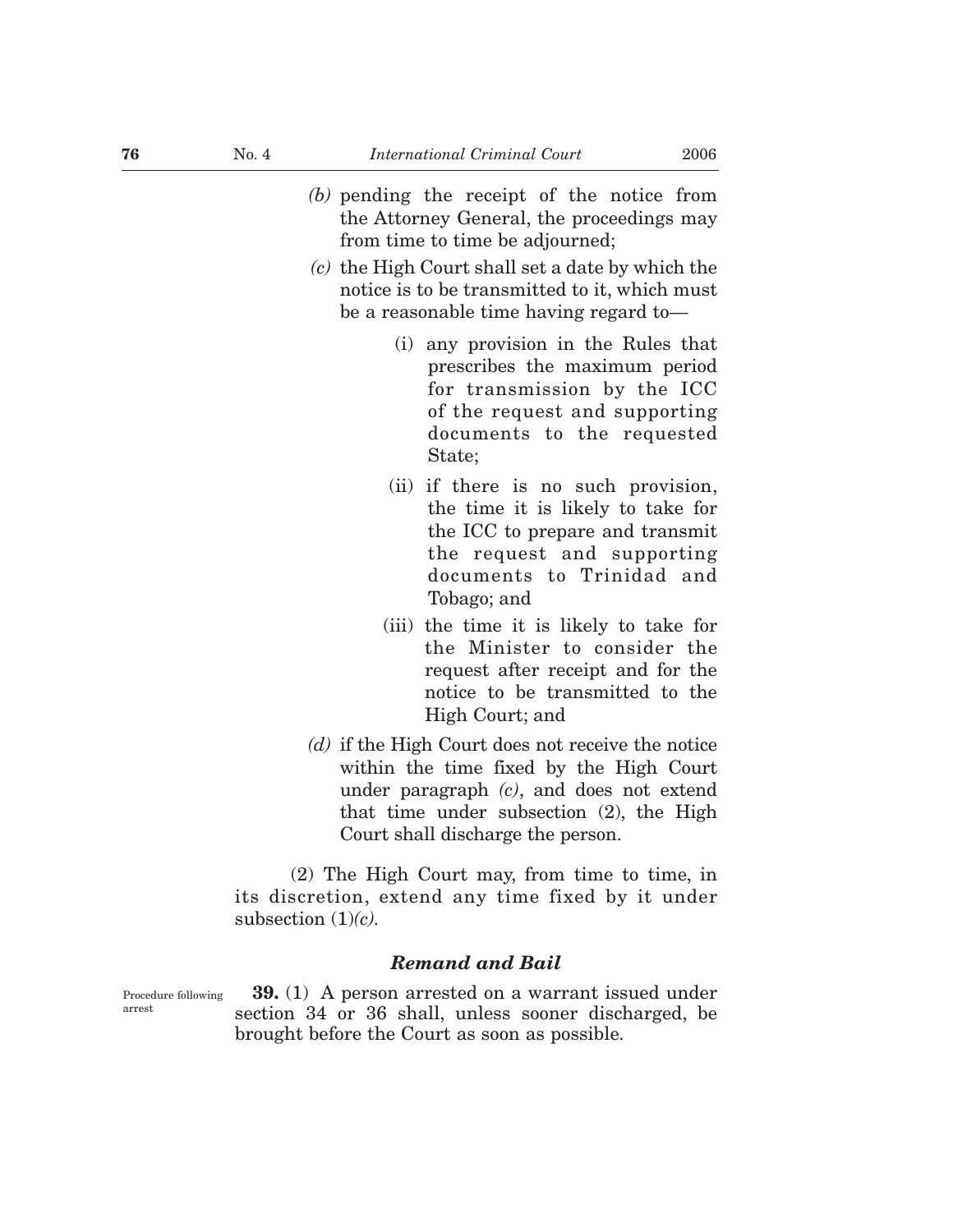(2) The person—

- *(a)* is not entitled to bail as of right; and
- *(b)* may not go at large without bail.

(3) If the High Court remands the person on bail, it may impose any conditions of bail that it thinks fit.

(4) Without limiting the other factors that may be taken into account in making a decision to grant bail, the High Court shall have regard to the following:

- *(a)* the gravity of the alleged crimes;
- *(b)* whether there are urgent and exceptional circumstances that favour the grant of bail; and
- *(c)* whether necessary safeguards exist to ensure that Trinidad and Tobago can fulfill its duty under the Statute to surrender the person to the ICC.

(5) Without limiting the other factors that may be taken into account in making a decision to grant bail, the High Court may not consider whether any warrant of arrest or judgment issued by the ICC was properly issued in accordance with the Statute.

Procedure for bail

**40**. (1) If an application for bail is made, the Attorney General shall notify the ICC which may make recommendations to the Attorney General that shall be conveyed to the High Court that is considering the application.

(2) Before rendering its decision, the High Court shall consider any recommendations that the ICC has made, including any recommendations on measures to prevent the escape of the person.

(3) If the person is granted bail, the Attorney General shall, if the ICC requests, provide periodic reports to the ICC on the person's bail status.

(4) This section applies with any necessary modifications to any bail application made during the period until the person is surrendered to the ICC or discharged according to law.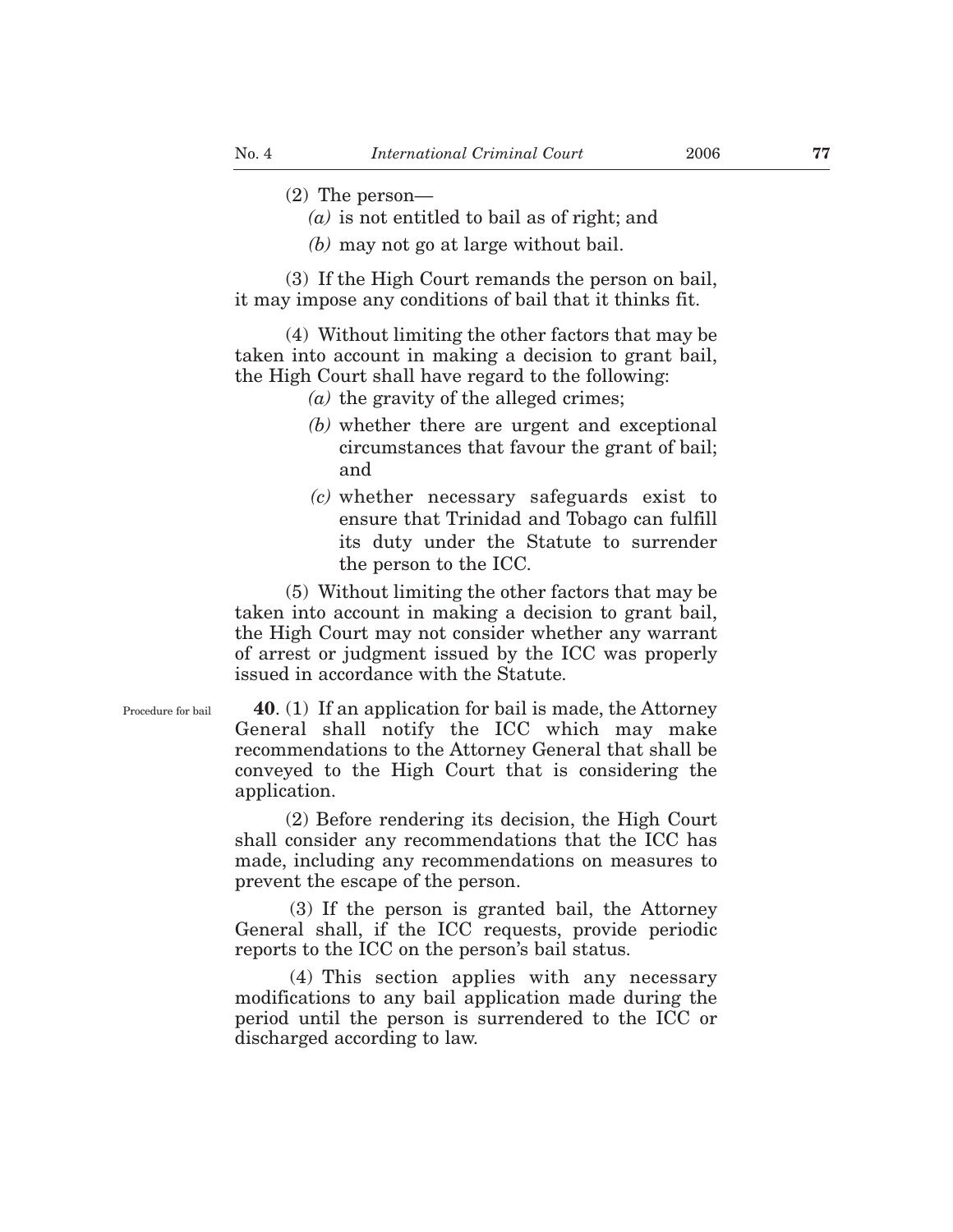Powers of High Court **41.** In proceedings under this Part, except as expressly provided in this Act or in Regulations made under section 170 or 180, the High Court has the same jurisdiction and powers, and shall conduct the proceedings in the same manner, as if the person were charged with a summary offence alleged to have been committed within the jurisdiction of Trinidad and Tobago.

**42.** (1) This section applies if the High Court orders the detention of a person at any time under this Part. Detention in place other than prison

> (2) If the High Court concludes that detaining the person in prison would risk the person's life or health or be undesirable for any reason, the High Court may order that the person be held in custody—

- *(a)* at the place where the person is for the time being; or
- *(b)* at any other place that the Court considers appropriate, having regard to the risk or reason involved.

(3) The person may be held as specified in subsection (2) until—

- *(a)* the person can be detained in a prison without risk to life or health;
- *(b)* the reason for not detaining him or her in prison no longer applies; or
- *(c)* he or she is surrendered or discharged according to law.

(4) In making the order specified in subsection (2), the High Court shall have regard to any recommendations that the ICC may make regarding the place of the person's detention.

## *Eligibility for Surrender*

Determination of eligibility for surrender

**43.** (1) If a person is brought before a Court under this Part, the Court shall determine whether the person is eligible for surrender in relation to the international crime for which surrender is sought.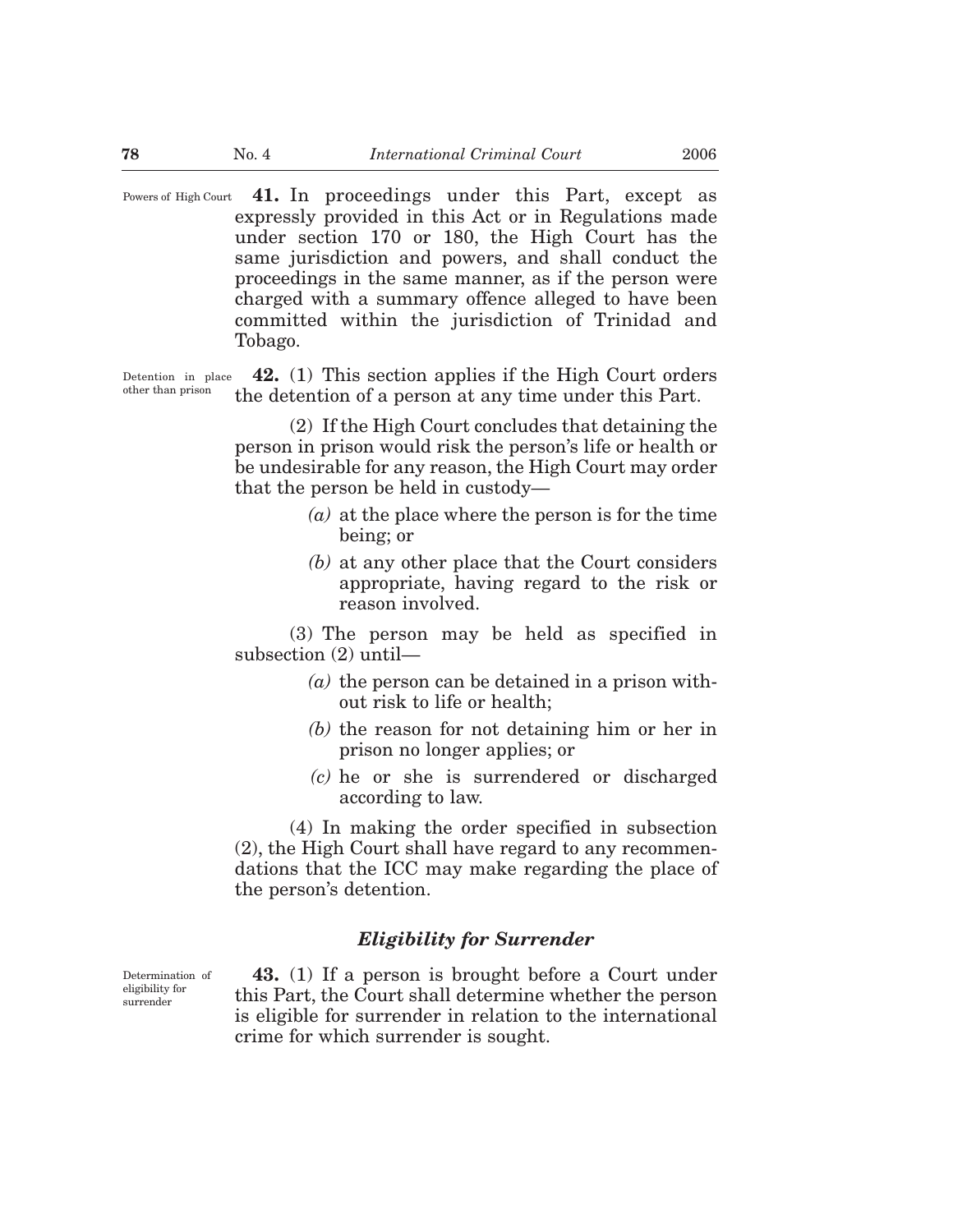(2) Subsection (1) applies subject to sections 38 and 45.

- (3) The person is eligible for surrender if—
	- *(a)* a warrant for the arrest of the person issued by the ICC or a judgment of conviction for an international crime given by the ICC has been produced to the Court;
	- *(b)* the Court is satisfied that the person is the person to whom the warrant or judgment relates;
	- *(c)* the Court is satisfied that the person was arrested in accordance with the proper process as provided in article 59(2)*(b)* of the Statute; and
	- *(d)* the Court is satisfied that the person's rights were respected as provided in article 59(2)*(c)* of the Statute.

(4) Neither subsection (3)*(c)* nor subsection (3)*(d)* applies unless the person puts the matter at issue.

(5) Notwithstanding subsection (3), the person is not eligible for surrender if he satisfies the Court that a mandatory restriction on the surrender of the person specified in section 55(1), applies.

(6) Notwithstanding subsection (3), in the proceedings under this section—

> *(a)* the person to whom the proceedings relate is not entitled to adduce, and the Court is not entitled to receive evidence to contradict an allegation that the person has engaged in conduct that constitutes the offence for which the surrender is sought; and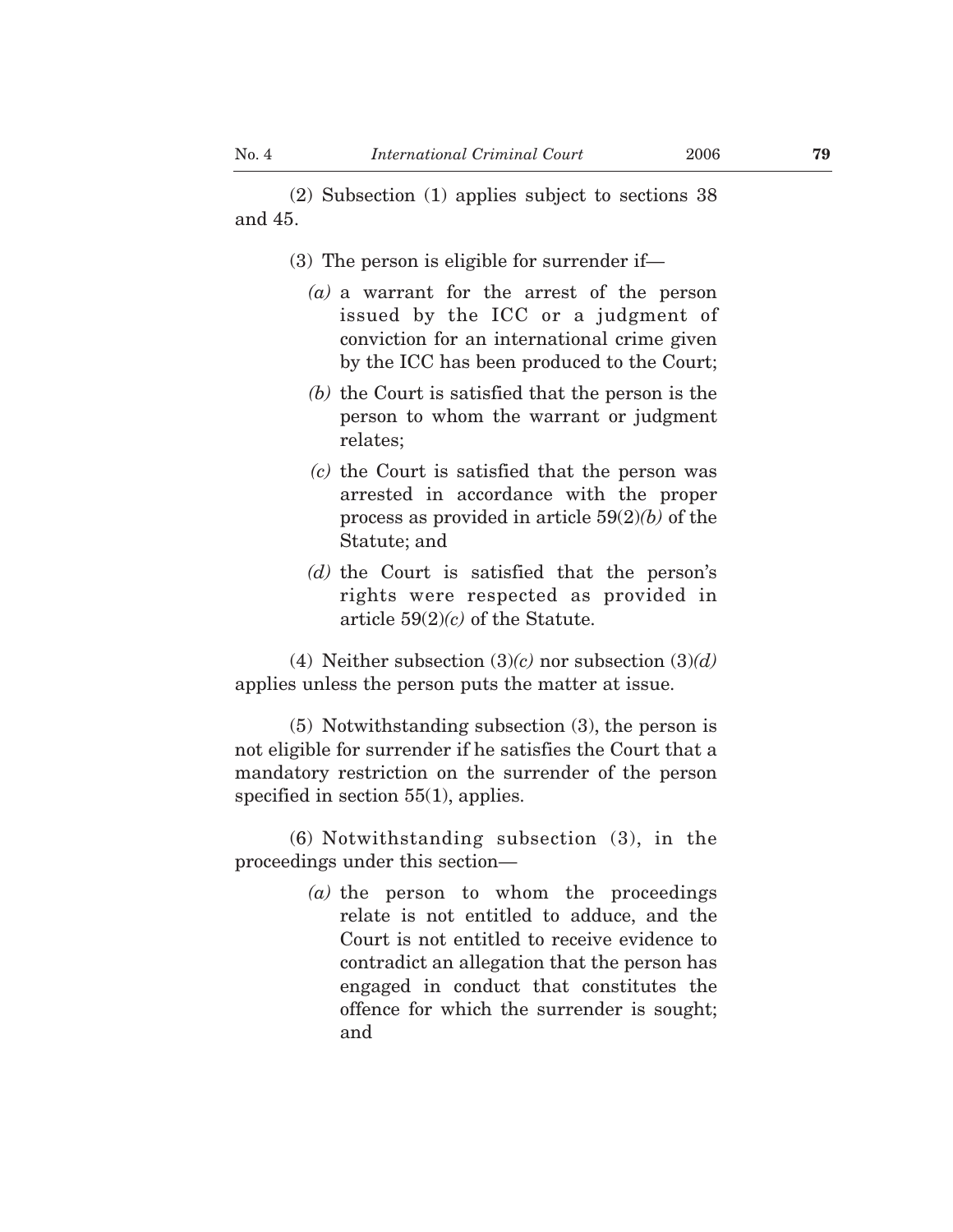*(b)* in the case of a person accused of an offence, nothing in this section requires evidence to be produced or given at the hearing to establish, according to the law of Trinidad and Tobago, that the trial of the person would be justified if the conduct constituting the offence had occurred within the jurisdiction of Trinidad and Tobago.

**44.** (1) The Court may adjourn the hearing for such period as it considers reasonable to allow a deficiency to be remedied if—

- *(a)* a document containing a deficiency or deficiencies of relevance to the proceedings are produced; and
- *(b)* the Court considers the deficiency to be of a minor nature.

(2) Subsection (1) does not limit the circumstances in which the Court may adjourn a hearing.

**45.** (1) A person may at any time notify the Court that he consents to being surrendered to the ICC for the international crime for which surrender is sought. Surrender by consent

> (2) The High Court may accept the notification of consent under subsection (1), if—

- *(a)* the person is before the Court when notification of the consent to surrender is given;
- *(b)* the person has been legally represented in the proceedings; and
- *(c)* the Court is satisfied that the person has freely consented to the surrender in full knowledge of its consequences.

(3) Nothing in this section prevents a person, in respect of whom a determination of eligibility for surrender is made by the Court under section 43, from subsequently notifying the Attorney General that the person consented to surrender.

Adjournment of hearing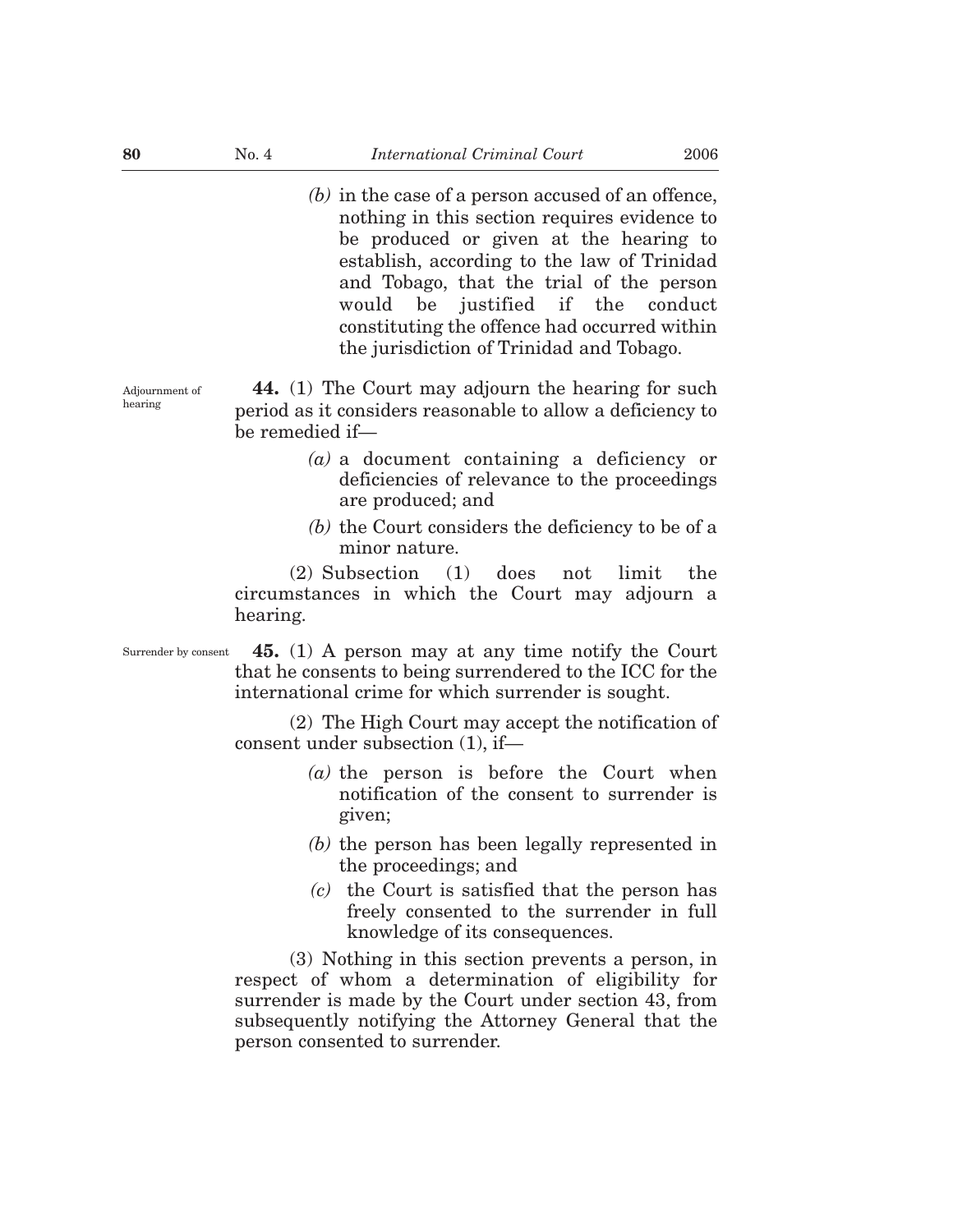- *(a)* a person arrested under a provisional warrant may consent to surrender before a request for surrender is received, in which case the Attorney General may make a surrender order as if a request for surrender had been received; and
- *(b)* if paragraph *(a)* applies, section  $38(1)(a)$ does not apply.

#### **46.** (1) This section applies if—

Procedure following determination on

- $(a)$  the Court has determined in accordance eligibility or consent with section 43 that a person is eligible for <sup>to surrender</sup> surrender; or
- *(b)* a person has consented to surrender to the ICC in accordance with section 45.
- (2) If this section applies, the Court shall—
	- *(a)* issue a warrant for the detention of the person in a prison or other place authorized in accordance with section 42 of this Act, pending the surrender of the person to the ICC or the person's discharge according to law;
	- *(b)* send to the Minister a copy of the warrant of detention and such report on the case as the court thinks fit;
	- *(c)* inform a person to whom subsection (1)*(a)* applies that—
		- (i) subject to section 70, the person will not be surrendered until the expiration of fifteen days after the date of the issue of the warrant;
		- (ii) during that time the person has the right to make an application for a writ of *habeas corpus*; and
		- (iii) the person has the right to lodge an appeal under section 67; and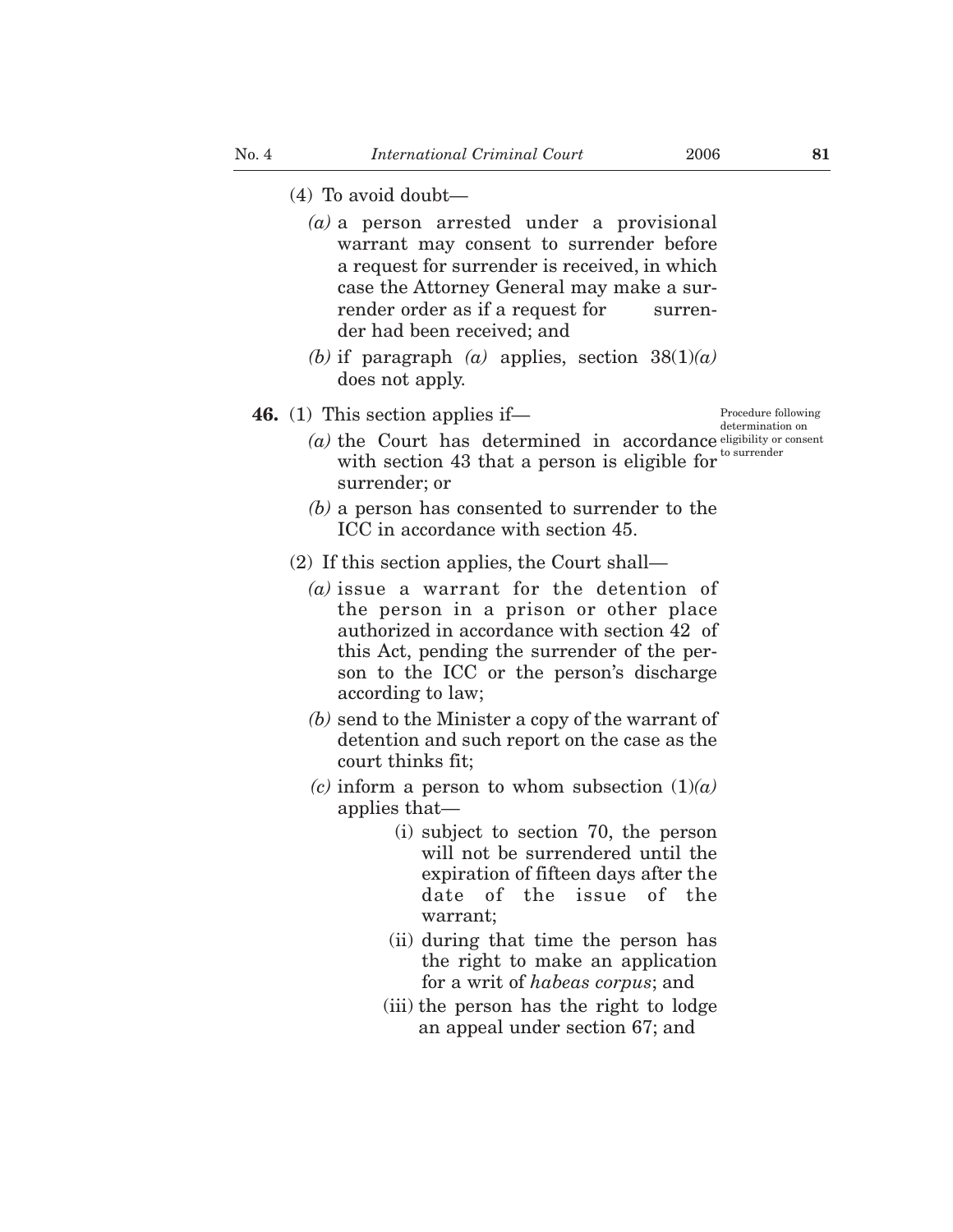- *(d)* inform a person to whom subsection (1) applies that the Attorney General is required to determine whether to issue a surrender order before the person can be surrendered to the ICC; and
- *(e)* inform the person that if a surrender order is made and he is not removed within two months, he may apply to be discharged under section 74.

(3) If the Court issues a warrant under subsection (2), the Court may grant bail to the person in accordance with section 39.

(4) If the Court is not satisfied that the person is eligible for surrender, it shall discharge the person, unless under section 69 it orders that the person continue to be detained or issues a warrant for the arrest and detention of the person, pending the determination of an appeal under section 67.

#### *Surrender and Temporary Surrender*

Attorney General must determine whether person be surrendered

**47.** (1) If the Court issues a warrant for the detention of a person under section 46, the Attorney General shall determine whether to order that the person be surrendered.

(2) The Attorney General shall make a surrender order in respect of the person unless—

- *(a)* he is satisfied that surrender of the person must be refused because a mandatory restriction on surrender specified in section 55(1) applies;
- *(b)* he is satisfied that one of the discretionary restrictions on surrender specified in section 55(2) applies and that it is appropriate in the circumstances that surrender be refused;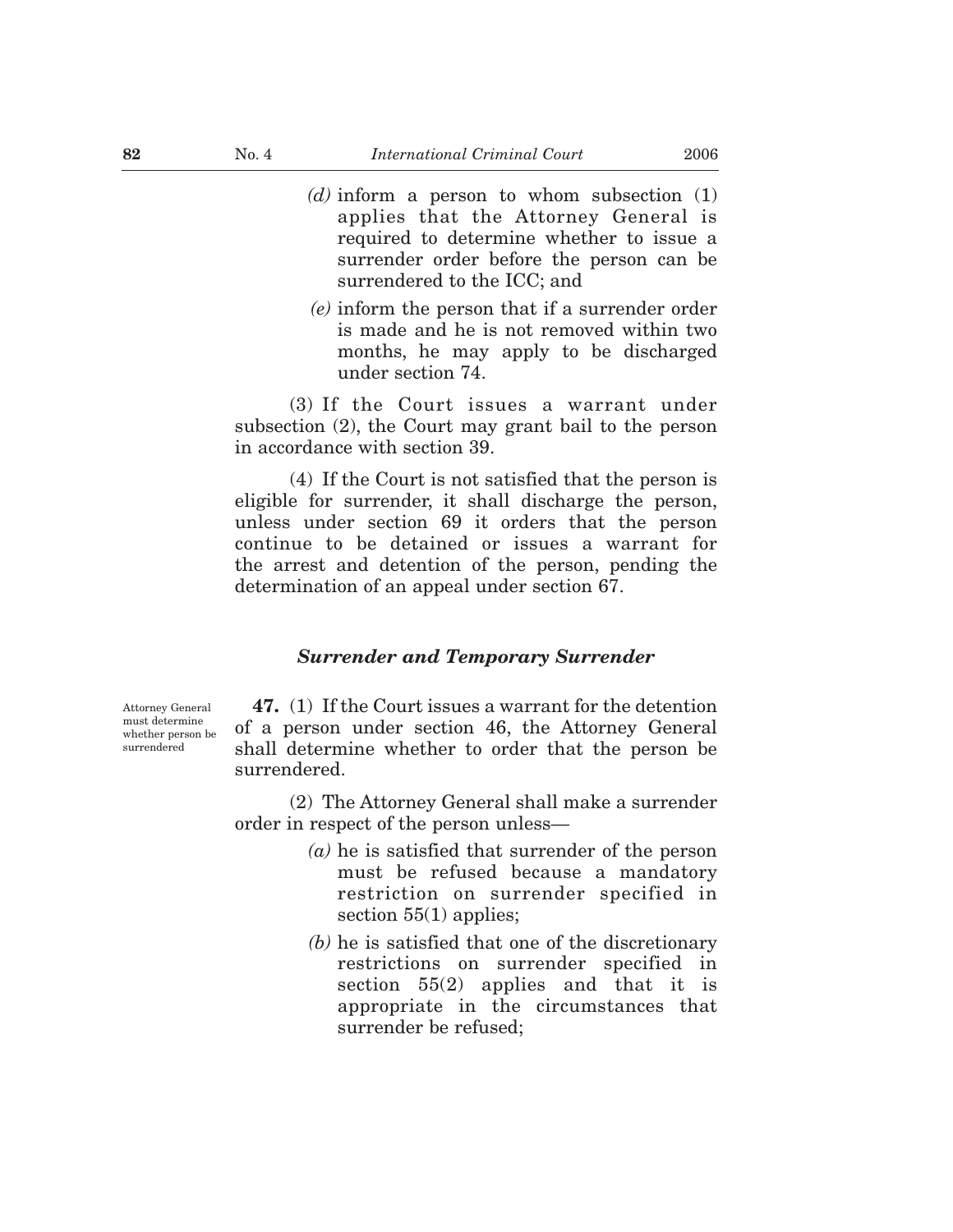- *(c)* he postpones the execution of a request for surrender in accordance with section 56; or
- *(d)* the Minister makes a temporary surrender order under section 49.

(3) The Attorney General must not make a surrender order in respect of a person until the later of the following times:

- *(a)* until the expiration of fifteen days after the date of the issue of the warrant of detention of that person under section  $46(2)(a)$ ; or
- *(b)* if an appeal, or an application for review or *habeas corpus* in respect of a determination under this Act, or any appeal from such an appeal or application, is pending, until after the date that the proceedings are finally determined and the result is that the person is eligible to be surrendered.
- (4) Nothing in subsection (3) applies to—
	- *(a)* a person who has consented to surrender under section 45, whether before the Court or subsequently by notice to the Attorney General; or
	- *(b)* a person to whom section 43 applies but who has, in accordance with section 70, notified the Minister that he has waived—
		- (i) the right to make an application for a writ of *habeas corpus* within fifteen days after the date of the issue of the warrant; and
		- (ii) the right, in relation to every international crime for which the Court has determined that the person is eligible to be surrendered, to lodge an appeal under section 67; or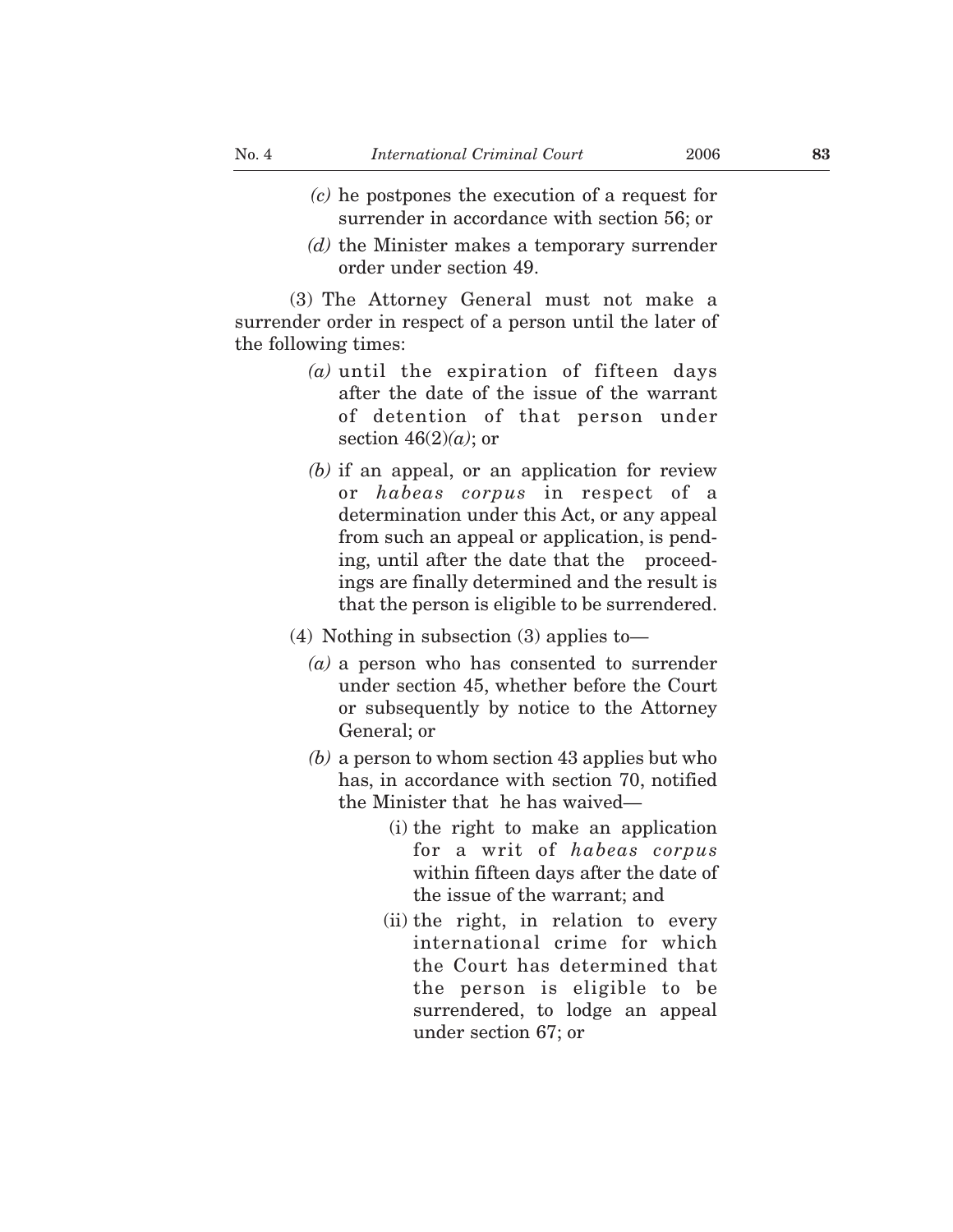- *(c)* a person whom the Court determines is eligible for surrender for two or more international crimes and who, under section 70, has waived—
	- (i) the right to make an application for *habeas corpus* within fifteen days after the date of the issue of the warrant; and
	- (ii) the right, in relation to only one or some of those international crimes, to lodge an appeal under section 67,

if the ICC withdraws its request for the surrender of the person for the international crime to which the waiver does not relate.

(5) If the Attorney General makes a surrender order in respect of a person described in section 47(2), the Attorney General may arrange for any approvals, authorities and permissions that may be needed to be obtained before surrender, including the variation, cancellation, or suspension of the sentence, or of any conditions of the sentence.

(6) Subject to section 48, once the Attorney General has made a surrender order, he must use his best endeavours to ensure that the person is delivered to the ICC without delay in accordance with this Act and any applicable Rules.

**48.** (1) This section applies if the Attorney General has determined under section 47 that in all other respects it is appropriate to make a surrender order, but the person is liable to be detained in a prison because of a sentence of imprisonment imposed for a different offence against the law of Trinidad and Tobago. Surrender order may take effect at later date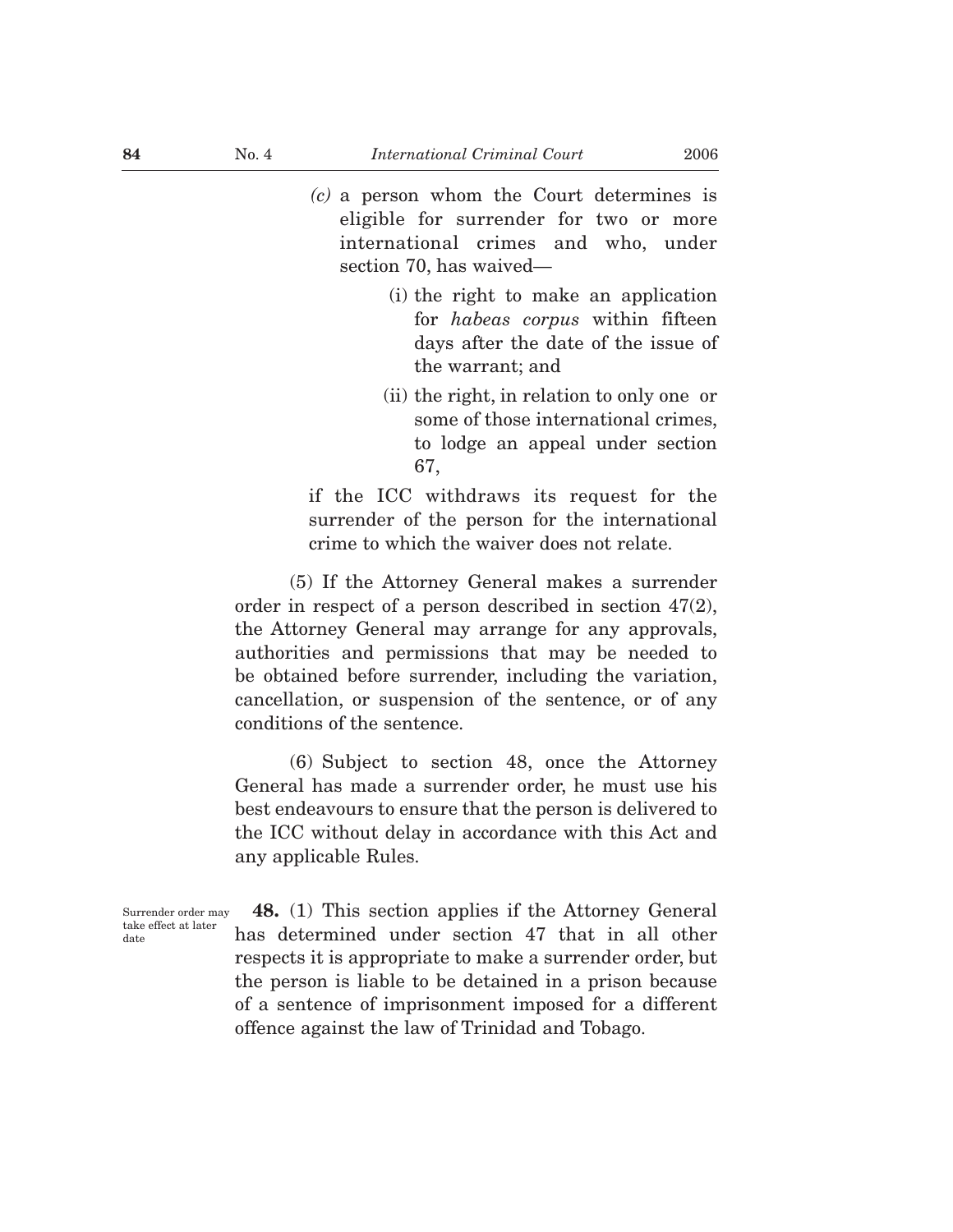(2) If this section applies, the Minister may, after consultation with the ICC, instead of making a surrender order that has immediate effect, or a temporary surrender order under section 49, make an order for the surrender of the person that is to come into effect when the person ceases to be liable to be detained.

#### **49.** (1) This section applies if—

- *(a)* the request by the ICC for surrender relates to an international crime of which the person is accused;
- *(b)* the Minister has determined under section 47 that in all other respects it is appropriate to make a surrender order but the person sought is either—
	- (i) the subject of proceedings for a different offence against Trinidad and Tobago law that has not been finally disposed of; or
	- (ii) liable to be detained in a prison because of a sentence of imprisonment imposed for a different offence against the law of Trinidad and Tobago; and
- *(c)* after consultation by the Attorney General with the ICC, the ICC requests that the person be surrendered temporarily.

(2) If this section applies, the Minister may make a temporary surrender order in respect of the person.

(3) Before making a temporary surrender order, the Attorney General may seek undertakings from the ICC relating to one or more of the following matters:

- *(a)* the return of the person to Trinidad and Tobago;
- *(b)* the custody of the person while travelling to and from and while in, the ICC's jurisdiction; and

Temporary surrender to ICC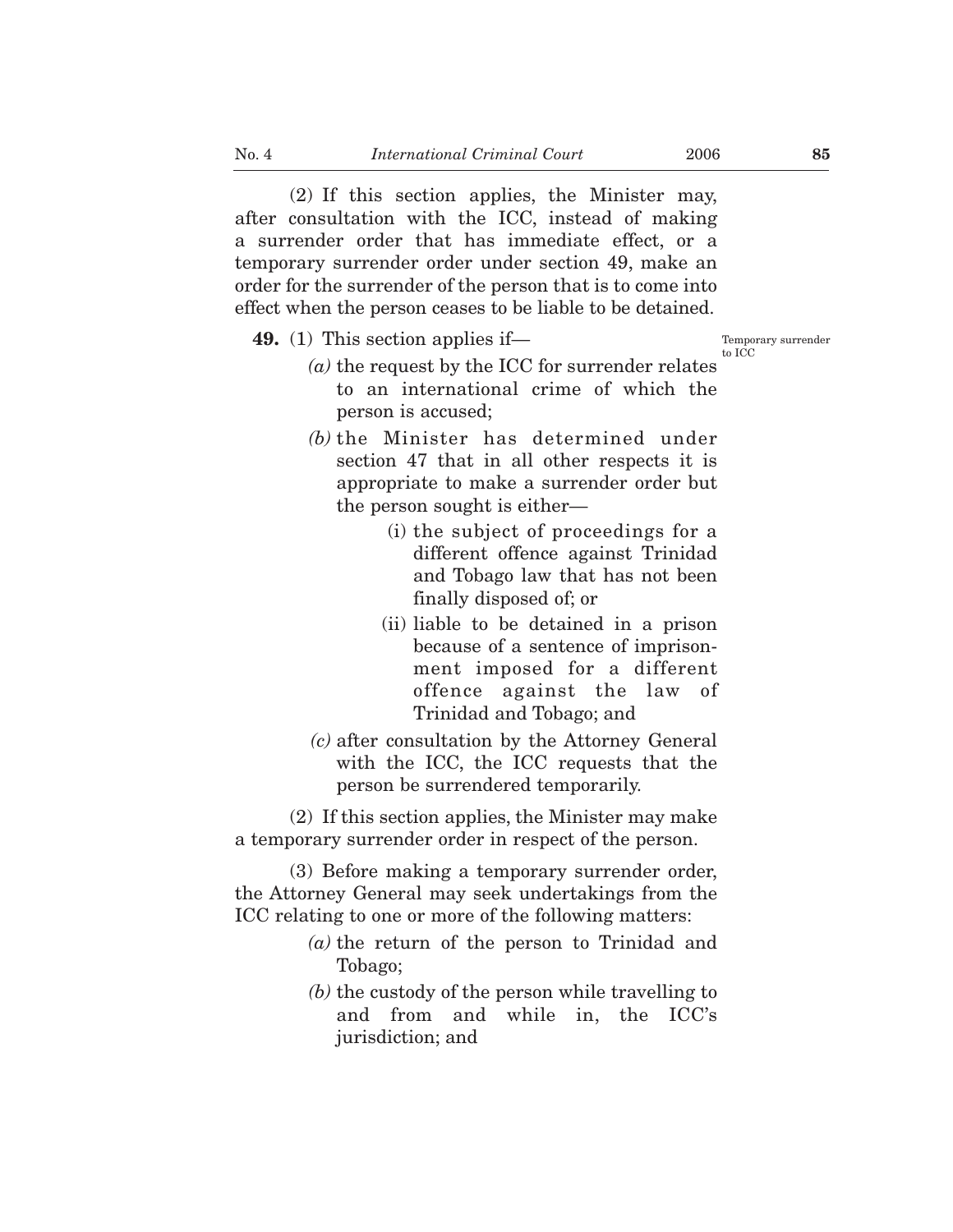Decision on return to Trinidad and Tobago after trial

**50.** (1) The Attorney General shall review whether it is appropriate for a person who has been surrendered to the ICC under a temporary surrender order to be returned to Trinidad and Tobago in accordance with undertakings received from the ICC if the person is convicted by the ICC of an international crime and sentenced to imprisonment.

(2) The Attorney General may determine that he no longer requires the undertaking relating to return, to be complied with and if so, shall inform the ICC without delay.

**51.** (1) The Attorney General may make a surrender order in relation to a person who was surrendered to the ICC under a temporary surrender order if— Request for return to ICC after temporary surrender

- *(a)* the person has been convicted by the ICC of an international crime and sentenced to imprisonment;
- *(b)* the person is returned to Trinidad and Tobago in order for the Trinidad and Tobago proceedings or sentence to be completed; and
- *(c)* the ICC makes a request at any time before the person is no longer the subject of Trinidad and Tobago proceedings or ceases to be liable to be detained in a Trinidad and Tobago prison, that, when he is no longer the subject of proceedings or ceases to be so liable, the person be surrendered to serve the sentence imposed by the ICC.

(2) Before making an order under subsection (1), the Attorney General shall determine in accordance with section 47(2), that the person is to be surrendered.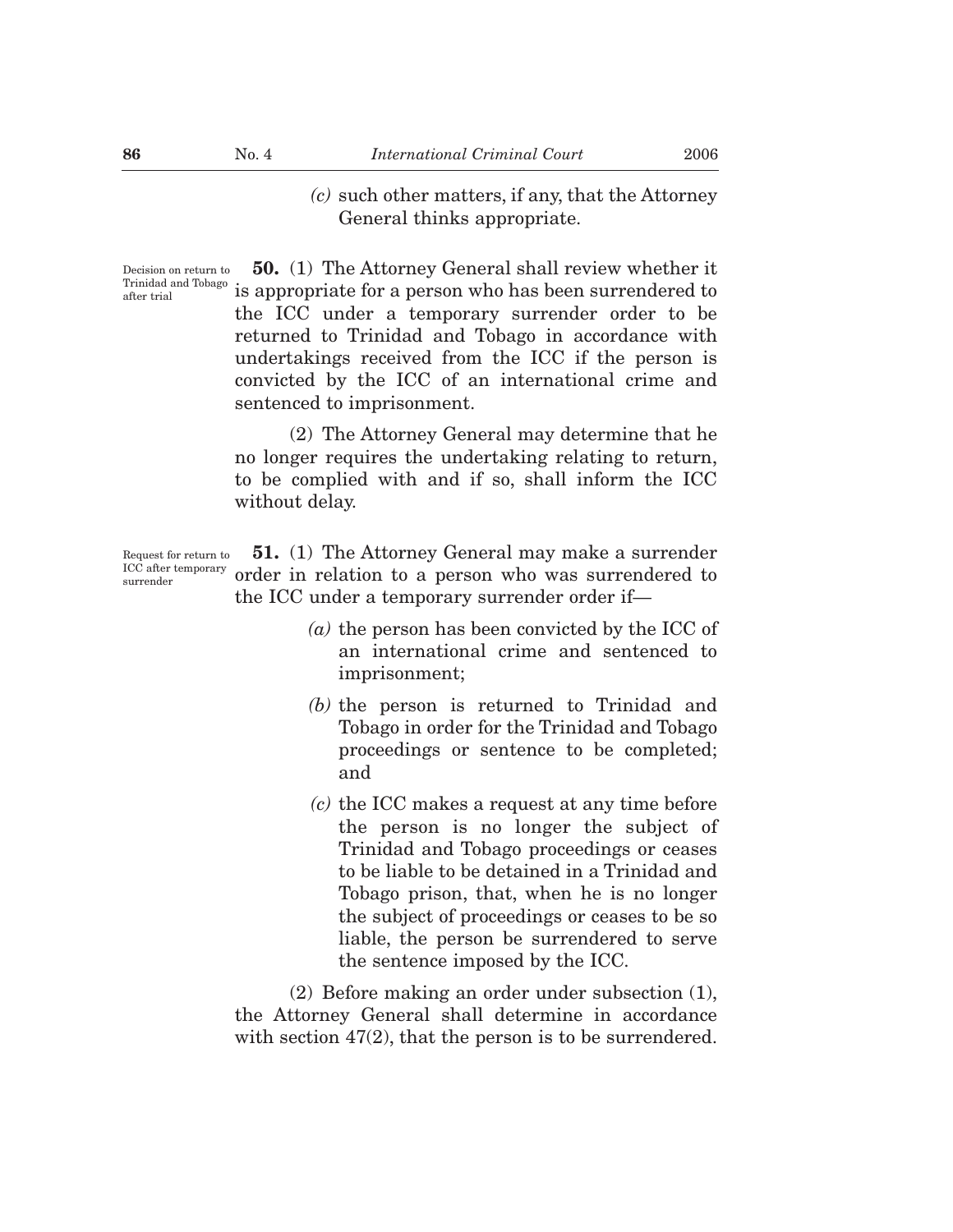(3) If a surrender order is made under this section, the order takes effect on the same day that the person ceases to be subject to the Trinidad and Tobago proceedings or ceases to be liable to be detained in a Trinidad and Tobago prison.

**52.** (1) If a person who is subject to a sentence of Trinidad and Tobago imprisonment is released from a Trinidad and Tobago run prison under a surrender order made under section 47 or a temporary surrender order made under section 49, the person is to be treated, while in custody in connection with the request or the crime to which the request related, as the case may be including custody outside Trinidad and Tobago, as being in custody for the purposes of the Trinidad and Tobago sentence, which continues to run. sentence continues to

(2) If, while a person is within the jurisdiction of the ICC under a temporary surrender order or surrender order, the person ceases to be liable to be detained in a Trinidad and Tobago prison, the Attorney General shall inform the ICC that any undertakings relating to custody referred to in section  $49(3)(a)$  and section 49(3)*(b)*, no longer need to be complied with.

(3) Nothing in this section affects the ICC's power to direct that any sentence of imprisonment that it imposes is to be cumulative on a sentence imposed under Trinidad and Tobago law.

**53**. A surrender order made under section 47 or a Form and execution  $\epsilon$  temporary surrender order made under section 49 must  $_{\rm temporary\,surrender}^{\rm of\,surrender\,order}$ be in the prescribed form, if any, and shall temporary surrender order

> *(a)* specify all the international crimes in relation to which the person is being surrendered;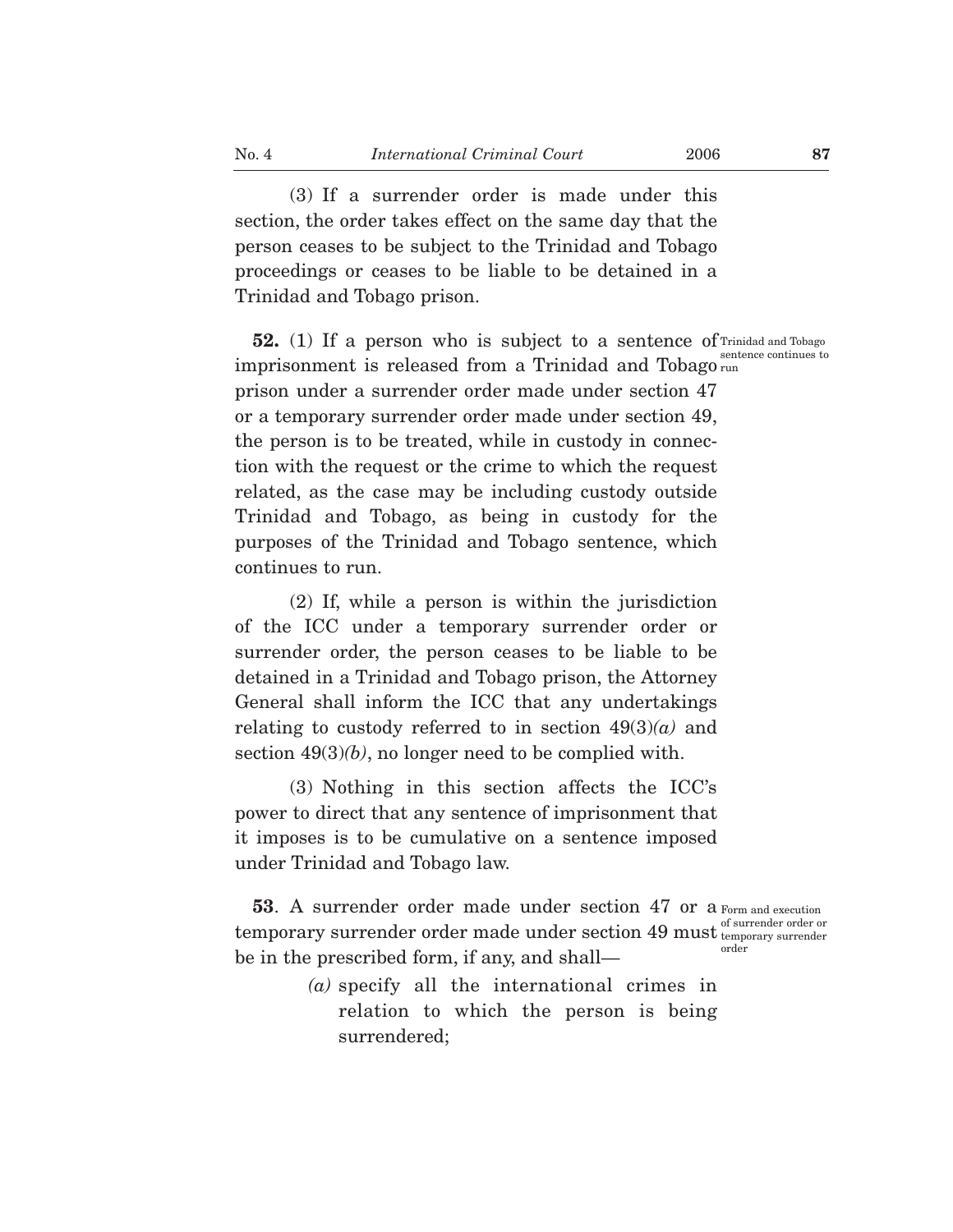## *(b)* either—

- (i) require the person in whose custody the person to be surrendered is being held, if the person is being held in custody to release the person to be surrendered into the custody of a member of the police service, or a prison officer; or
- (ii) if the person to be surrendered is on bail, authorize any member of the police to take the person into custody;
- *(c)* authorize the police officer, or prison officer, as the case may be, to transport the person in custody and, if necessary or convenient, to detain the person in custody, for the purpose of enabling him to be placed in the custody of a person who is, in the opinion of the Attorney General, duly authorized to receive the person to be surrendered in the name of and on behalf of the ICC; and
- *(d)* authorize the duly authorized person referred to in paragraph *(c)* to take the person to be surrendered into custody and transport him out of Trinidad and Tobago as soon as practicable to the ICC to be dealt with according to law.
- **54.** (1) If a request for surrender relates to a convicted person who has escaped from custody and the ICC directs, under article 111 of the Statute, that the person be delivered to the State in which he or she was serving the sentence or to any other State designated by the ICC, the Attorney General shall arrange for the person to be delivered to the State specified in the direction. Surrender to State of enforcement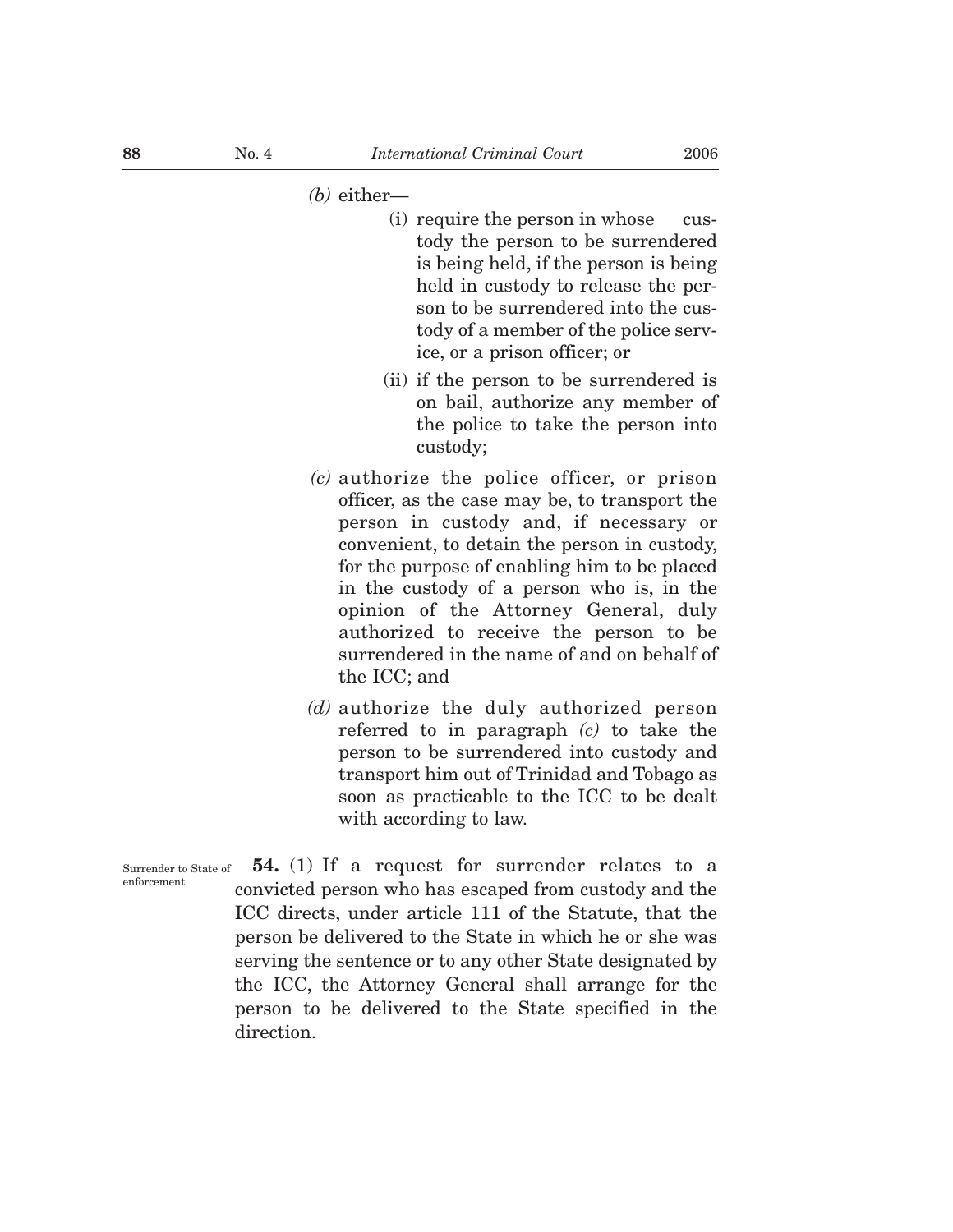(2) In any case in which subsection (1) applies, the surrender order may specify that the person be surrendered into the custody of duly authorized representatives of the State specified in the direction.

## *Restrictions on Surrender*

**55.** (1) The Attorney General shall refuse a request Refusal of surrender by the ICC for the surrender of a person if—

- *(a)* there has been previous proceedings against the person and section 57(4) applies;
- *(b)* the ICC determines that the case is inadmissible and section  $59(3)$  or  $60(2)$ applies; or
- *(c)* section 66(3) applies.

(2) The Minister may refuse a request by the ICC for the surrender of a person if—

- *(a)* there are competing requests from the ICC and a State that is not a party to the Statute relating to the same conduct and section 63(4) applies; or
- *(b)* there are competing requests from the ICC and a State that is not a party to the Statute relating to different conduct and section 64(3) applies.

(3) To avoid doubt the only grounds on which surrender to the ICC may be refused are those specified in this section and if applicable, section 23(2) which relates to offences involving the administration of justice.

**56.** (1) The Attorney General may postpone the Postponement of execution of a request for surrender under this Part at  $_{\text{for} \text{ current}$ any time before the person sought is surrendered if for surrender

> *(a)* a ruling on admissibility of the kind specified in section  $57(1)$ , or  $59(1)$  or 60 is pending before the ICC;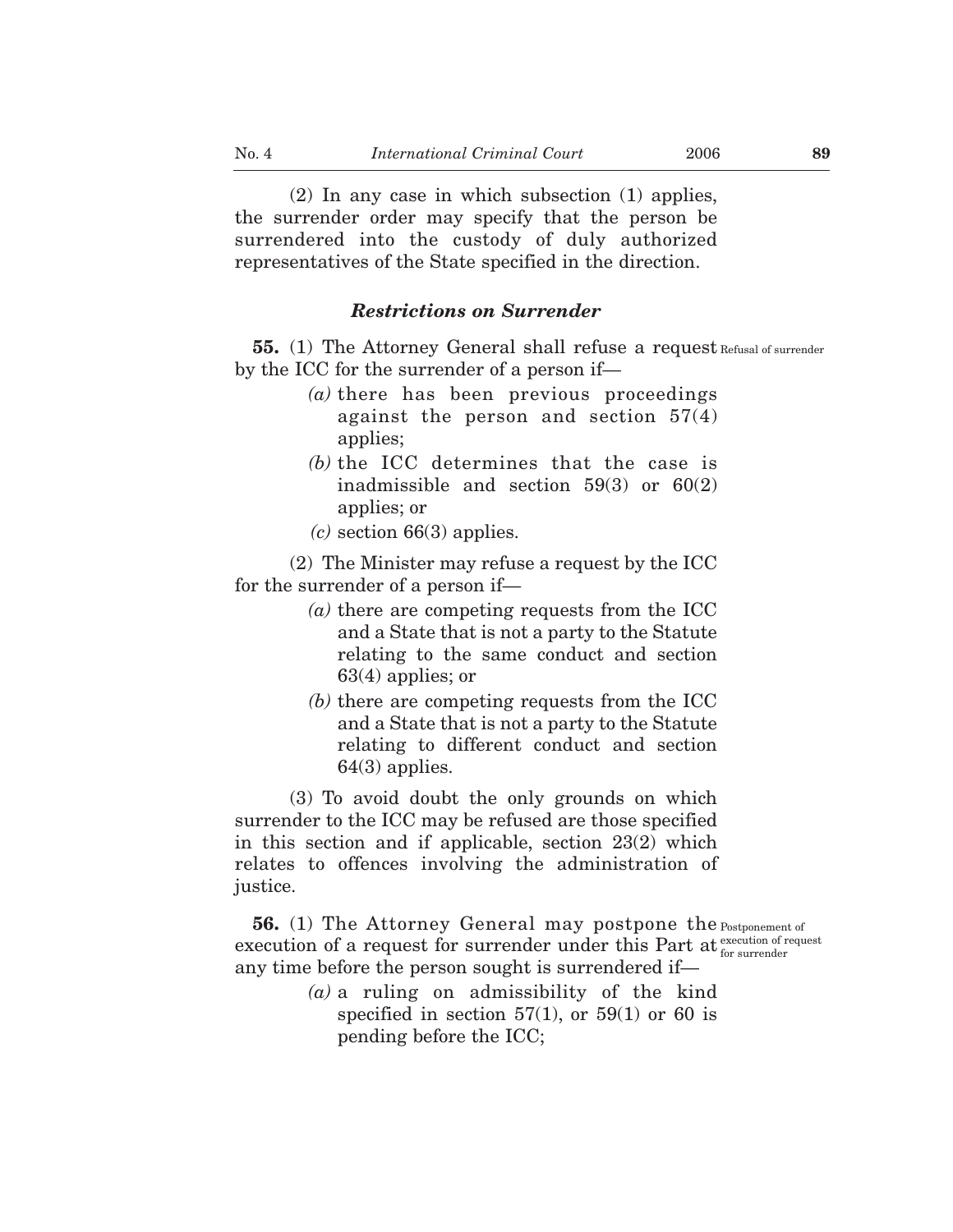- *(b)* the request would interfere with an investigation or prosecution for a different offence against Trinidad and Tobago law, as provided in section 58; or
- *(c)* a request of the kind referred to in section  $66(1)(c)$  is made to the ICC.

(2) Even if a case is one to which subsection (1) applies, the Attorney General may decide not to postpone the execution of the request; and, in that event, the Attorney General may take such steps under this Part as may be appropriate in the circumstances, including making a surrender order with immediate effect under section 47 or with effect at a later date under section 48 or a temporary surrender order under section 49.

(3) If the Minister postpones the execution of the request, the postponement may be for a reasonable time and may, if the Attorney General considers it desirable, be extended from time to time.

(4) A decision by the Attorney General to postpone the execution of a request—

*(a)* does not limit or affect—

- (i) the Court's ability to accept notification of consent to the surrender; or
- (ii) the ability to continue to detain a person under any warrant issued under this Part; and
- *(b)* does not affect the validity of any act that has been done or any warrant or order made under this Part before the decision was made.

(5) If no decision on the execution of the request for surrender is made within six months after the date of the Attorney General's decision to postpone the execution of the request, the person may apply to a Judge of the High Court to be discharged.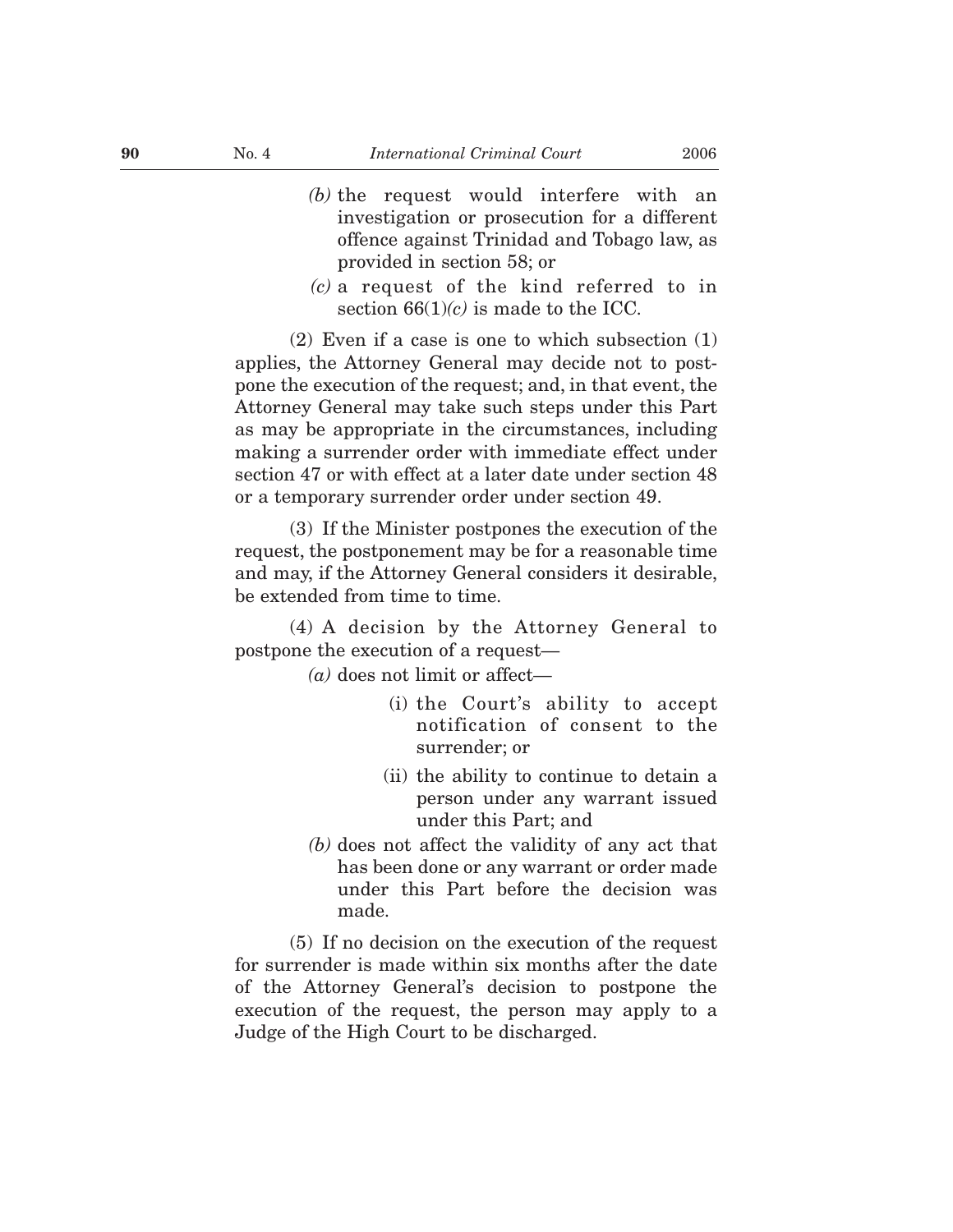(6) If an application to be discharged is made under subsection (5), the Judge may, on proof that reasonable notice of the intention to make the application has been given to the Attorney General, unless sufficient cause is shown against the discharge—

- *(a)* discharge any order made under this Act; or
- *(b)* order the discharge of the person from the place where the person is detained, if the person is not liable to be detained under any other order for detention.

**57.** (1) This section applies if the person whose surrender is sought alleges that—

Previous proceedings against person

- $(a)$  the case is one to which article  $20(1)$  of the sought Statute applies because it relates to conduct that formed the basis of crimes for which the person has been convicted or acquitted by the ICC; or
- *(b)* the person has been tried by another court for conduct also prescribed under article 6, 7 or 8 of the Statute and the case is not one to which paragraphs *(a)* and *(b)* of article 20(3) of the Statute applies.

(2) If this section applies, the Attorney General shall immediately consult with the ICC to determine if there has been a relevant ruling on admissibility under the Statute.

(3) If the ICC has ruled that the case is admissible, surrender cannot be refused on the grounds that there have been previous proceedings.

(4) If the ICC has ruled that the case is inadmissible under article 20 of the Statute, surrender must be refused on the ground that there have been previous proceedings.

(5) If an admissibility ruling is pending, the Attorney General may postpone the execution of a request until the ICC has made a determination on admissibility.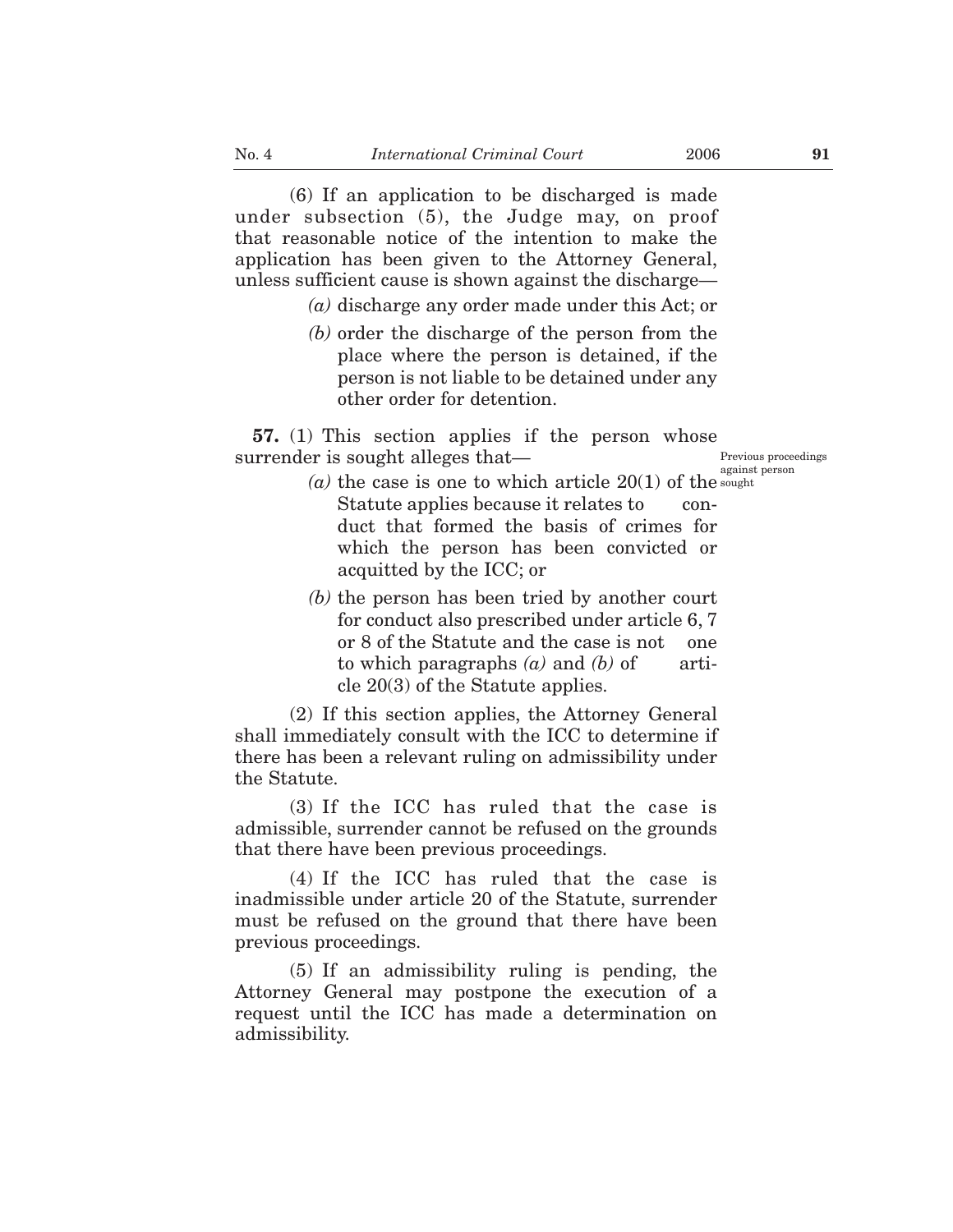Ongoing Trinidad and Tobago investigation or proceedings involving different conduct

**58.** (1) This section applies if the ICC makes a request for surrender that would interfere with an investigation or proceeding in Trinidad and Tobago involving different conduct.

(2) If this section applies, the Attorney General may, after consultation with the ICC—

- *(a)* proceed with the execution of the request in accordance with section 56(2), notwithstanding the Trinidad and Tobago investigation or proceedings; or
- *(b)* postpone the execution of the request until the Trinidad and Tobago investigation or proceedings have been finally disposed of.

(3) Nothing in this section limits or affects section 48 which allows the Attorney General to make a surrender order that comes into force at a later date if a person is serving a sentence for a different offence against Trinidad and Tobago law.

Person being prosecuted in Trinidad and Tobago for same conduct

#### **59.** (1) This section applies if—

- *(a)* the ICC makes a request for surrender;
- *(b)* the request relates to conduct that would constitute an offence under Trinidad and Tobago law;
- *(c)* either—
	- (i) the conduct is being investigated or prosecuted in Trinidad and Tobago; or
	- (ii) the conduct had been investigated in Trinidad and Tobago and a decision was made not to prosecute the person sought, that decision not being due to the unwillingness or genuine inability to prosecute; and
- *(d)* a challenge to the admissibility of the case is being or has been made to the ICC under article 19(2)*(b)* of the Statute.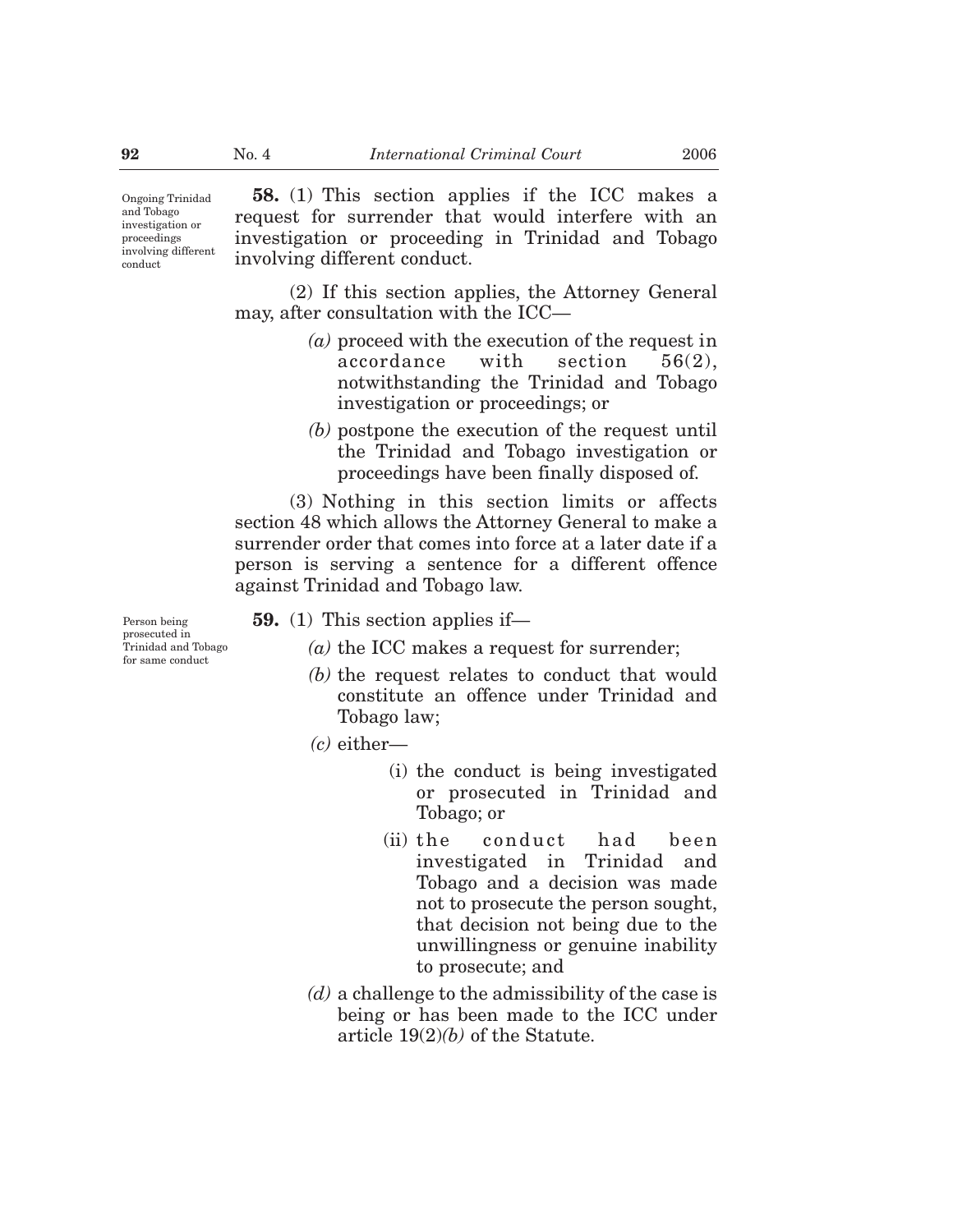(2) If this section applies, the Attorney General may postpone the execution of the request for surrender until the ICC has made its determination on admissibility.

(3) If the ICC determines that the case is inadmissible, surrender shall be refused.

**60.** (1) If the ICC is considering an admissibility Other challenges to challenge under article 18 or 19 of the Statute, other admissibility than a challenge of the kind referred to in section 57 or 59, the Attorney General may postpone the execution of a request under this Part pending a determination by the ICC.

(2) If the ICC determines that the case is inadmissible, surrender must be refused.

(3) If the ICC determines that the case is admissible, and there is no other ground for refusing or postponing the request, the request must continue to be dealt with under this Part.

**61.** If a request for surrender of a person is received Request from ICC from the ICC and one or more States also request the  $_{\text{relating to sam}}^{\text{and other State}}$ extradition of the person for the same conduct that conduct forms the basis of the crime for which the ICC seeks the person's surrender, the Attorney General shall relating to same

- *(a)* notify the ICC and the requesting State of that fact; and
- *(b)* determine, in accordance with section 62 or 63, whether the person is to be surrendered to the ICC or to the requesting State.

**62.** (1) If section 61 applies and the requesting State Procedure where is a party to the Statute, priority must be given to the  $_{\text{from State Partv}}^{\text{competing request}}$ request from the ICC if from State Party

> *(a)* the ICC has, under article 18 or 19 of the Statute, made a determination that the case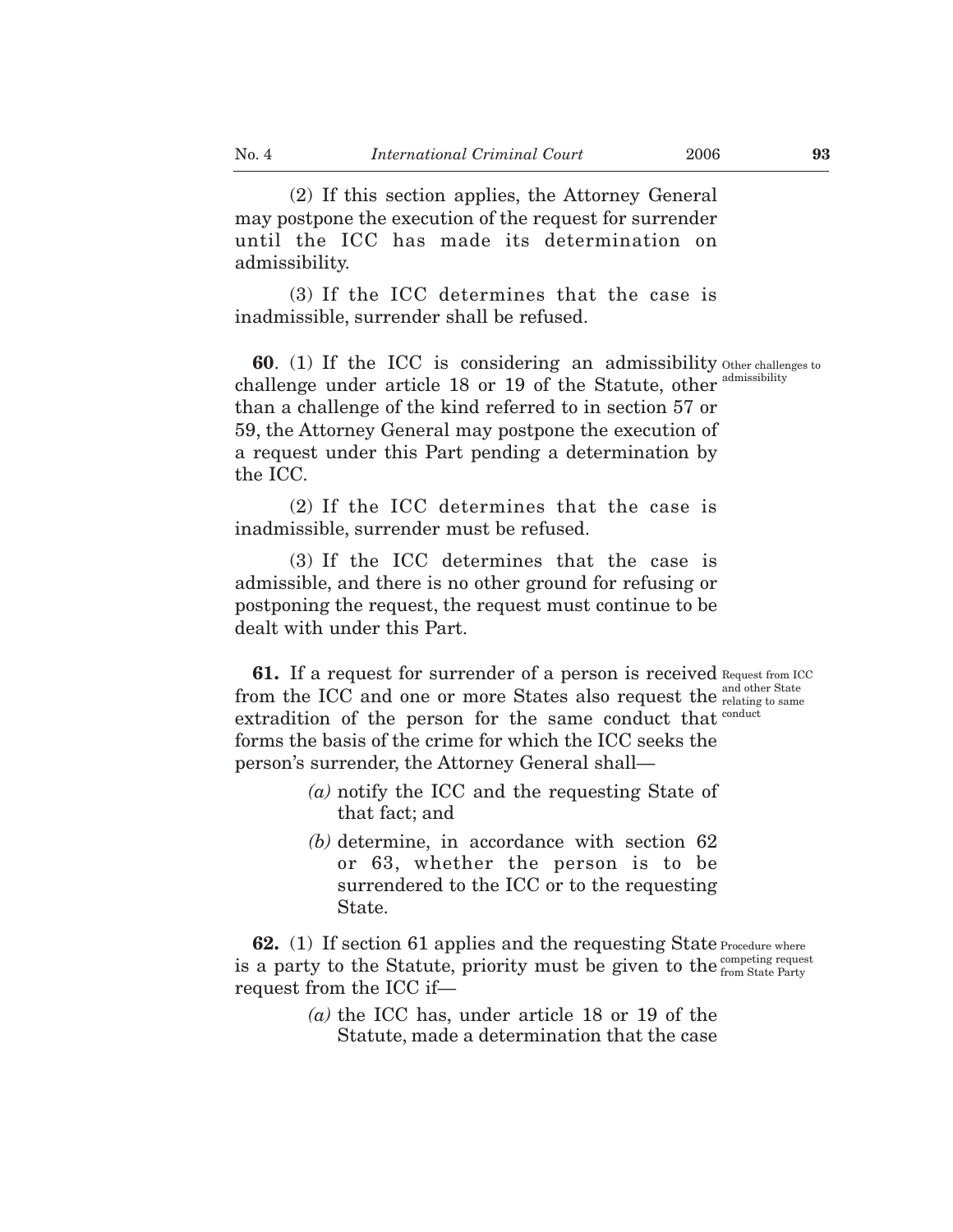in respect of which surrender is sought is admissible and that the determination takes into account the investigation or prosecution conducted by the requesting State in respect of its request for extradition; or

*(b)* the ICC makes such a determination after receiving notification of the competing request.

(2) If the request is one to which subsection (1)*(b)* relates, then, pending the ICC's determination no person may be surrendered under that Act unless the ICC makes its decision on admissibility and determines that the case is inadmissible.

Procedure where competing request from non-State party

**63.** (1) If section 61 applies and the requesting State is not a party to the Statute, priority must be given to the request for surrender from the ICC if—

- *(a)* Trinidad and Tobago is under an international obligation to extradite the person to the requesting State; and
- *(b)* the ICC has determined under articles 18 and 19 of the Statute that the case is admissible.

(2) If section 61 applies and the requesting State is not a party to the Statute, the request for extradition may continue to be dealt with if—

- *(a)* Trinidad and Tobago is not under an international obligation to extradite the person to the requesting State; and
- *(b)* the ICC has not yet determined under articles 18 and 19 of the Statute that the case is admissible.

(3) Notwithstanding subsection (2), for the purposes of this Act, no person may be surrendered under the Trinidad and Tobago law relating to extradition, unless and until the ICC makes its decision on admissibility and determines that the case is inadmissible.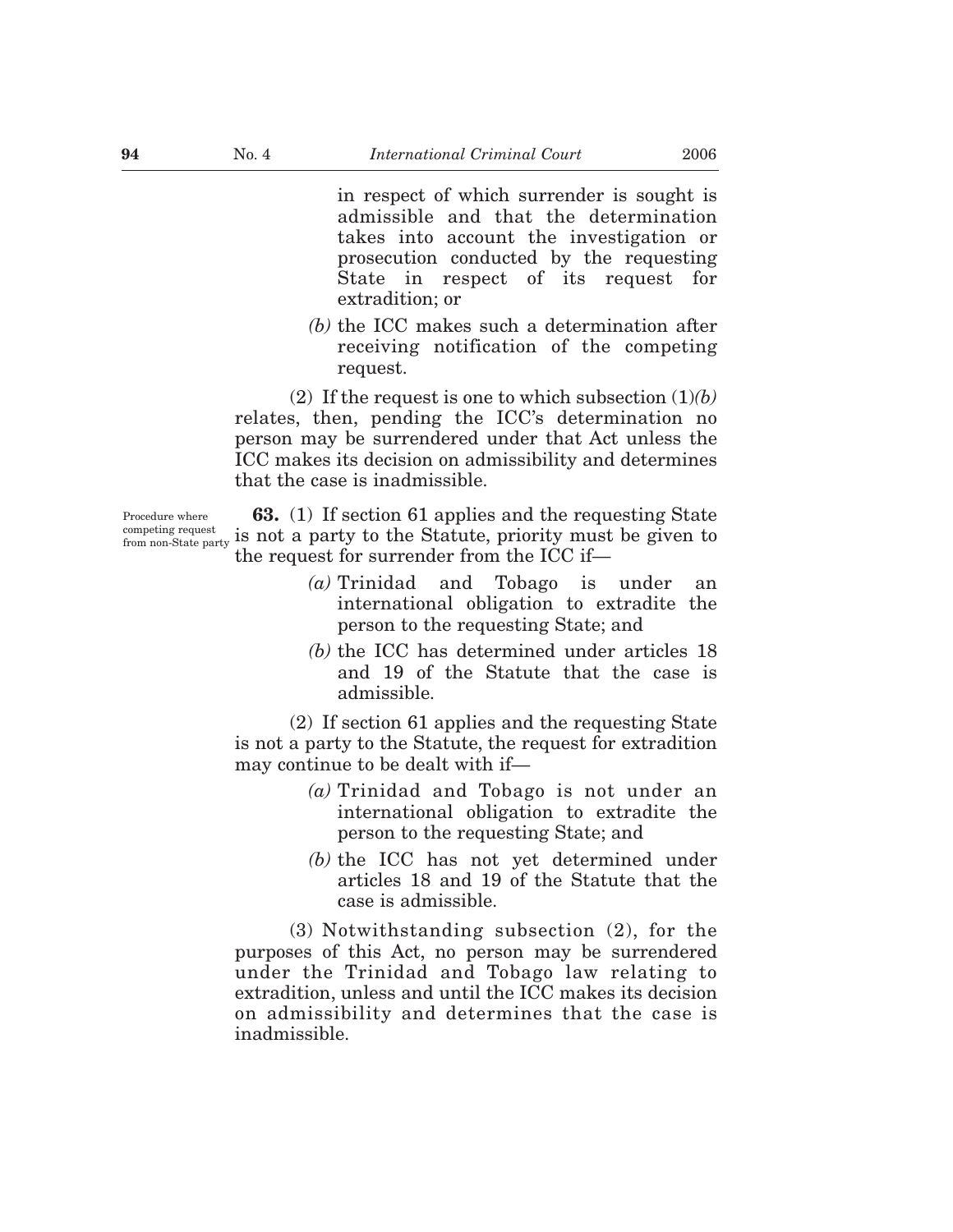(4) If section 61 applies, the requesting State is not a party to the Statute, and Trinidad and Tobago is under an international obligation to extradite the person to the requesting State, the Attorney General shall determine whether to surrender the person to the ICC or extradite the person to the requesting State.

(5) In making the determination under subsection (4), the Attorney General shall consider all the relevant factors including, without limitation—

- *(a)* the respective dates of the requests;
- *(b)* the interests of the requesting State, including, if relevant, whether the crime was committed in its territory and the nationality of the victims and of the person sought; and
- *(c)* the possibility of subsequent surrender between the ICC and the requesting State.

**64.** (1) If a request for surrender of a person is  $\frac{\text{Request from ICC}}{\text{Left of the }S}$ received from the ICC and a request for the extradition  $\frac{d}{dt}$  relating to different of that person is received from one or more States for conduct conduct other than that which constitutes the crime for which the ICC seeks the person's surrender, the Attorney General shall determine whether the person is to be surrendered to the ICC or to the requesting State. and other State

(2) If Trinidad and Tobago is not under an existing international obligation to extradite the person to the requesting State, priority must be given to the request from the ICC.

(3) If Trinidad and Tobago is under an existing international obligation to extradite the person to the requesting State, the Attorney General shall determine whether to surrender the person to the ICC or to extradite the person to the requesting State.

(4) In making the determination under subsection (3), the Attorney General shall consider all the relevant factors, including, without limitation, those matters specified in section 63 of this Act but must give special consideration to the relative seriousness of the offences for which surrender is sought.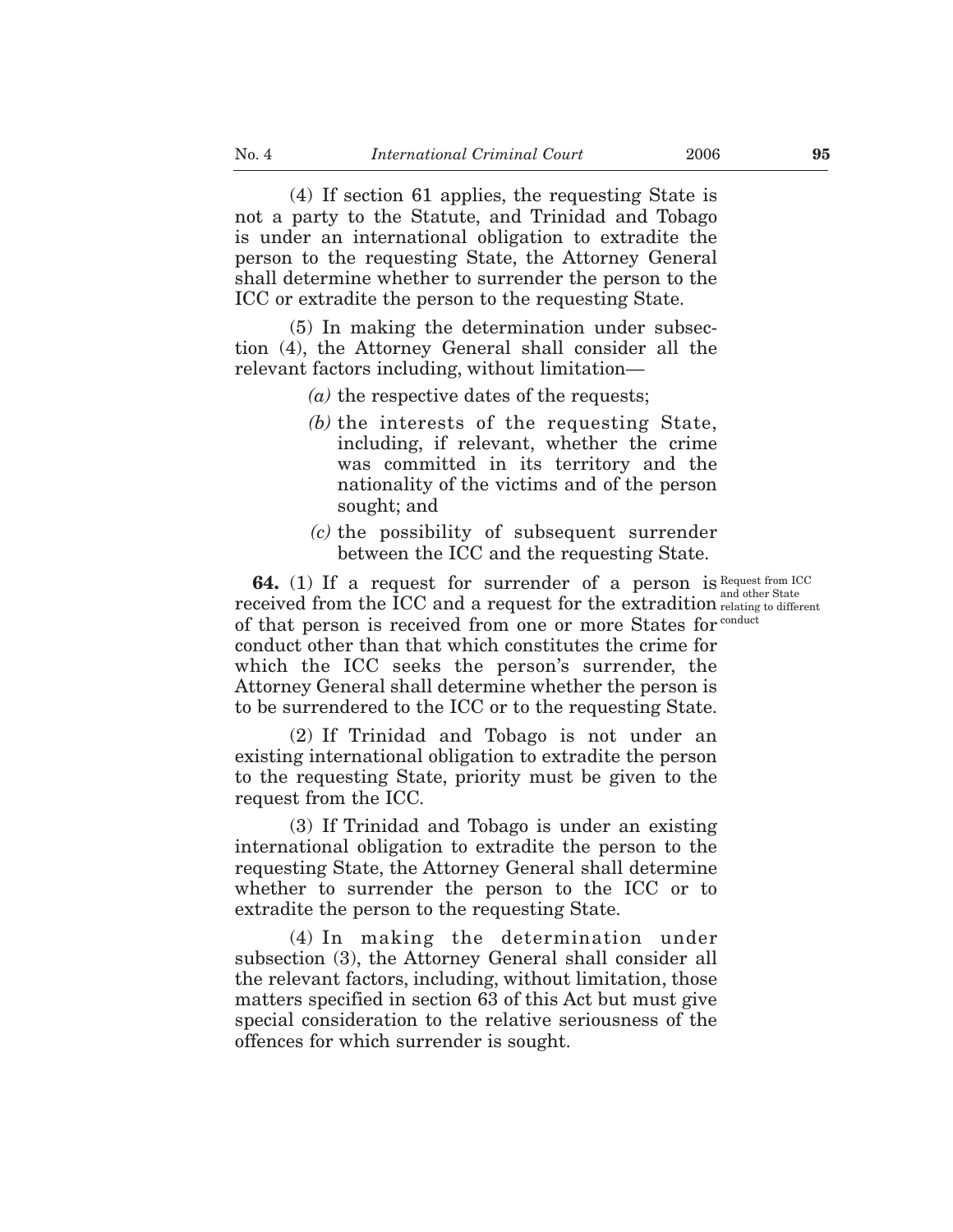**65.** (1) If, following notification under article 90 of the Statute, the ICC has determined that a case is inadmissible and the Minister subsequently refuses extradition of the person to the requesting State, the Attorney General shall notify the ICC of this decision.

(2) The obligation in this section is in addition to the requirement in section 30 for the Attorney General to respond formally to the request from the ICC.

**66.** (1) This section applies, if—

*(a)* the ICC makes a request for surrender;

- *(b)* the ICC has not previously made a final determination on whether or not article 98 of the Statute applies to that request; and
- *(c)* a request is made to the ICC to determine whether or not article 98 of the Statute applies to the request for surrender.

(2) If this section applies, the Attorney General may postpone the request for surrender until the ICC advises whether or not it intends to proceed with the request for surrender.

(3) If the ICC advises that it does not intend to proceed with the request, surrender must be refused.

(4) If the ICC advises that it intends to proceed with the request for surrender, and there is no other ground for refusing or postponing the request for surrender, the request must continue to be dealt with under this Part.

# *Appeals against Determinations of Eligibility for Surrender*

**67**. (1) This section applies if a Court determines under section 43 that a person is or is not eligible for surrender in relation to any crime for which surrender is sought, and either party considers the determination is erroneous in a point of law.

obligations to another State

Appeal on question of law only by way of case stated

Notification of decision on extradition to requesting State

Conflict with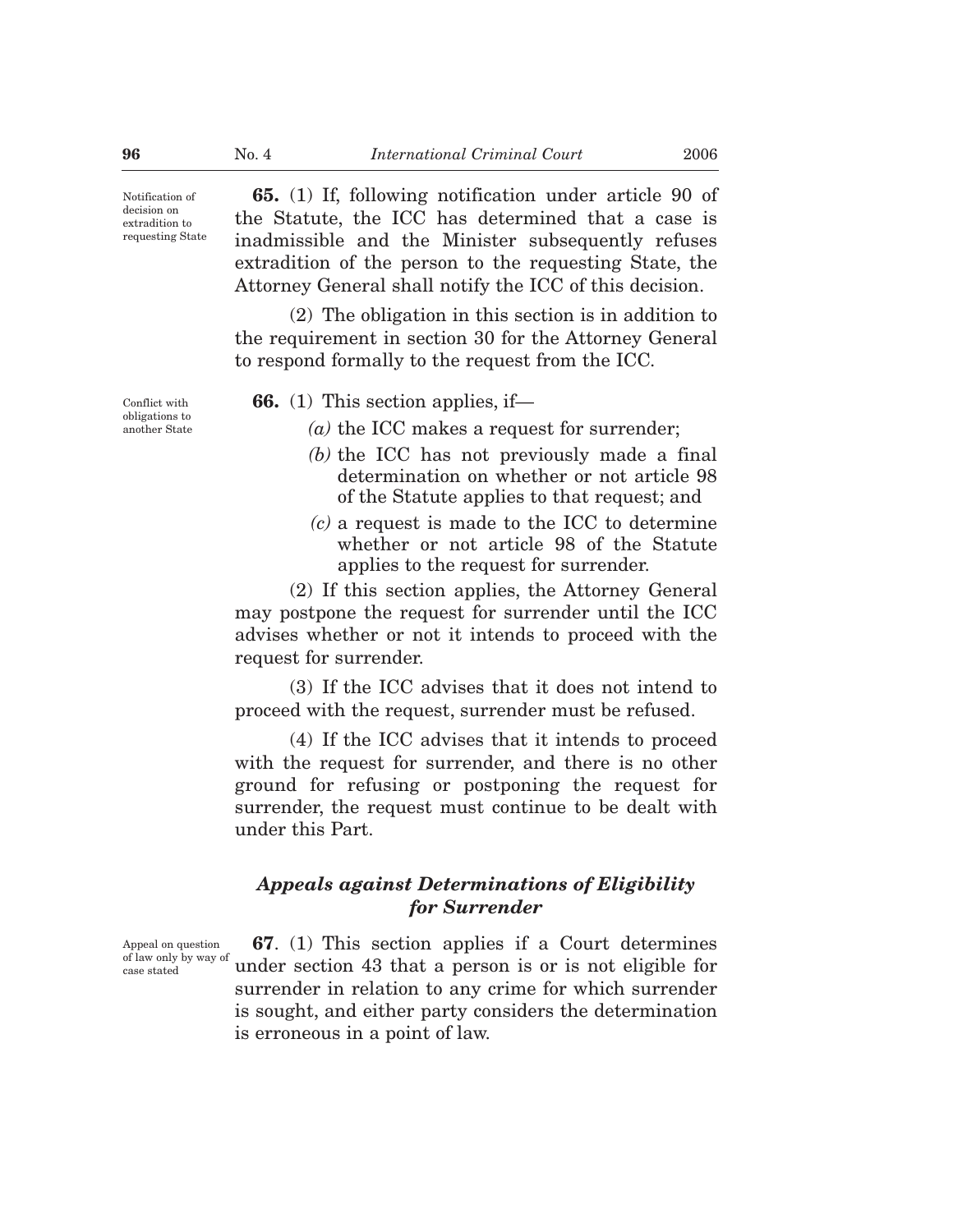(2) If this section applies, the party may appeal against the determination to the Court of Appeal on a question of law only.

(3) To lodge an appeal the party shall, within fifteen days after the determination, file in the office of the court that made the determination a notice of appeal in the prescribed form.

**68.** The Rules of the Supreme Court relating to Rules of Appeal appeals to the Court of Appeal shall, with all necessary modifications, apply to an appeal under section 67.

**69.** (1) The High Court may order that the person Custody pending who is the subject of the determination continue to  $\frac{\text{determination of}}{\text{anhead}}$ be detained or, as the case may be, issue a warrant for the arrest and detention of the person, pending the determination of the appeal if appeal

- *(a)* the High Court makes a determination under section 43; and
- *(b)* immediately after the High Court makes the determination, either party informs the Court that the party intends to appeal against the determination.

(2) If a person is detained under an order made under this section or is arrested and detained under a warrant issued under this section, sections 39 to 42 shall apply to the detention of the person with any necessary modifications as if the appeal proceedings were proceedings under section 43 to determine whether or not the person is eligible for surrender.

**70.** Without limiting section 45, a person whose waiver of rights to surrender is sought may, by a waiver in the prescribed *epply* for *habeas* form, waive the following rights: *corpus* or to lodge appeal

> *(a)* the right to make an application for a writ of *habeas corpus* within fifteen days after the issue of a warrant of detention; and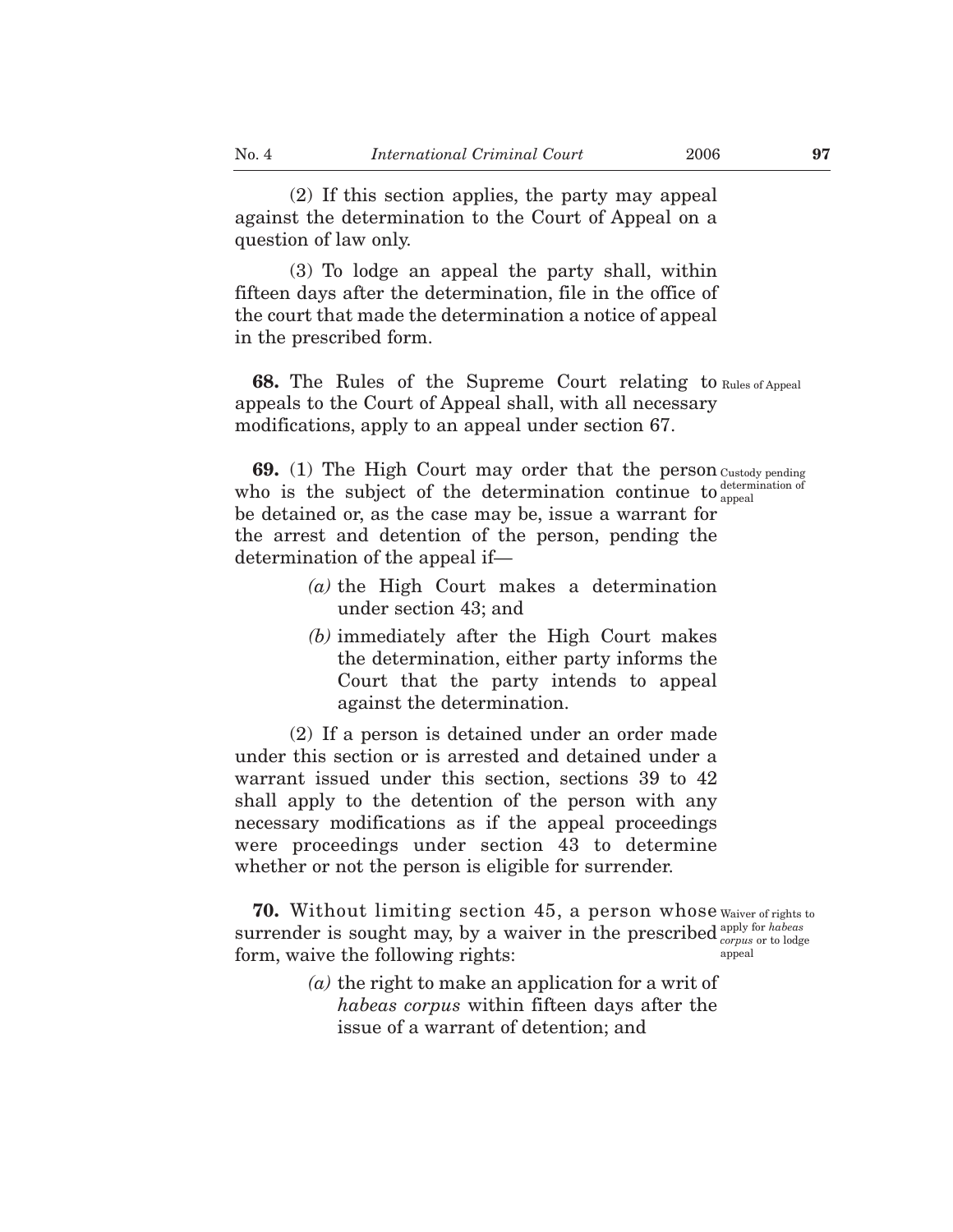*(b)* the right, in relation to any international crime or crimes for which the High Court has determined that the person is eligible for surrender, to lodge an appeal under this Part.

**71.** (1) The Court of Appeal shall hear and determine questions of law arising from any case transmitted to it, and do one or more of the following things:

- *(a)* reverse, confirm, or amend the determination in respect of which the case has been stated;
- *(b)* remit the determination to the High Court for reconsideration together with the opinion of the Court of Appeal on the determination;
- *(c)* remit the determination to the High Court with a direction that the proceedings to determine whether the person is eligible for surrender be reheard; or
- *(d)* make any other order in relation to the determination that it thinks fit.

(2) In hearing and determining the question or questions of law arising on any case transmitted to it, the Court of Appeal—

- *(a)* shall not have regard to any evidence of a fact or opinion that was not before the High Court when it made the determination appealed against; and
- *(b)* may in the same proceeding hear and determine any application for a writ of *habeas corpus* made in respect of the detention of the person whose surrender is sought.

**72**. (1) If the appeal is against a determination that a person is eligible for surrender, and the Court of Appeal reverses the determination in respect of which the case has been stated, the Court of Appeal shall either— Further provisions relating to powers of

*(a)* discharge the person; or

Powers of Court of Appeal

Court of Appeal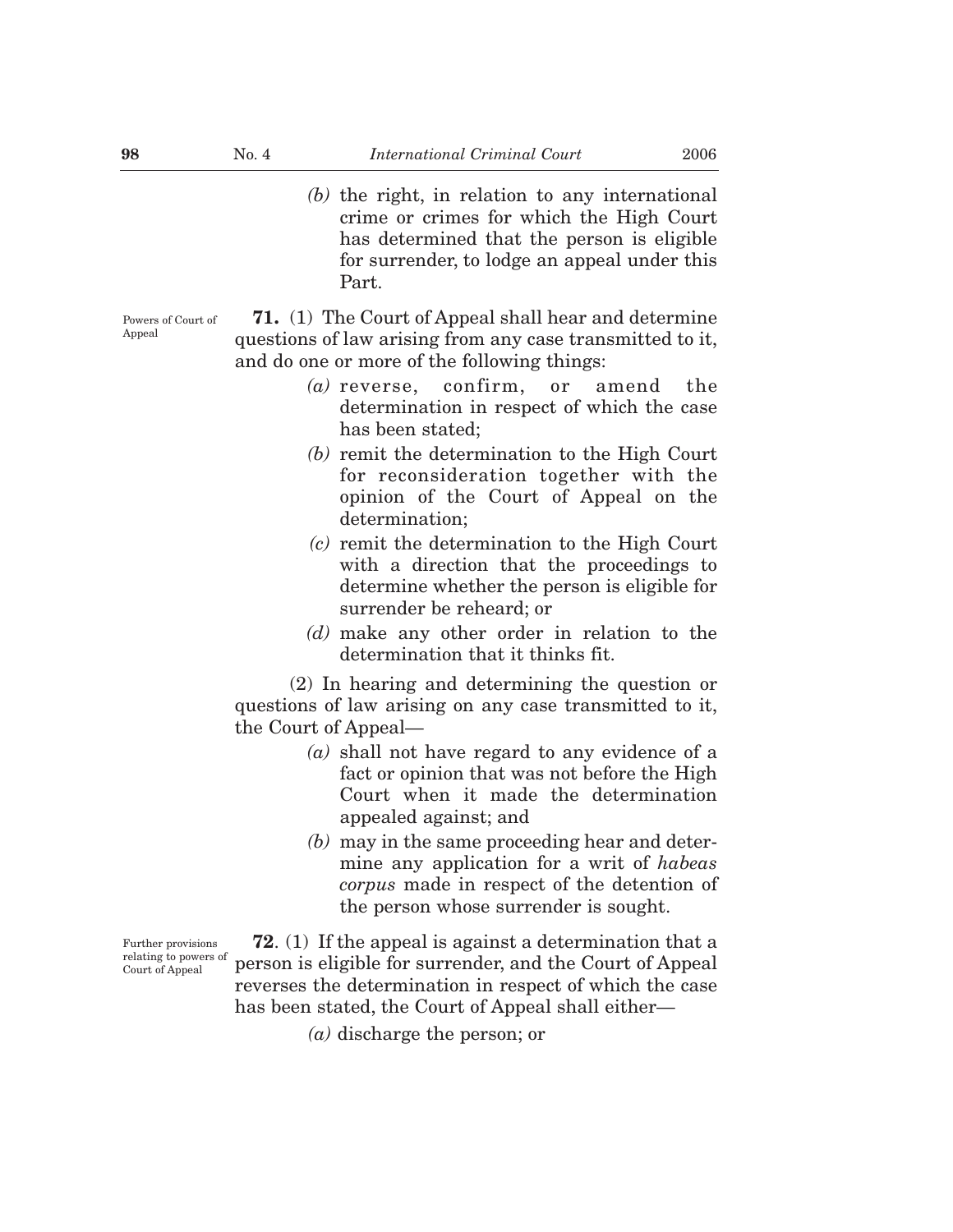*(b)* remit the determination to the High Court with a direction that the proceedings to determine whether the person is eligible for surrender be reheard.

(2) If the appeal is against a determination that a person is eligible for surrender in respect of two or more international crimes, and the Court of Appeal determines that the determination includes an error of law that relates to only one or some of those international crimes, the Court of Appeal may amend the determination and—

- *(a)* discharge the person in respect of that international crime or those international crimes; or
- *(b)* remit the determination to the High Court with a direction that the proceedings to determine whether the person is eligible for surrender be reheard in respect of that international crime or those international crimes.

(3) Notwithstanding subsections (1) and (2), if an appeal is against a determination that a person is eligible for surrender, and the Court of Appeal determines that there has been an error of law, it may nevertheless decline to reverse or amend the determination in respect of which the case has been stated if it considers that no substantial wrong or miscarriage of justice has occurred and that the determination ought to be upheld.

(4) If the appeal is against a determination that a person is not eligible for surrender, and the Court of Appeal determines that the determination includes an error of law, the Court of Appeal may—

> *(a)* exercise the powers of the High Court under section 46, although subsection (2)*(c)* of that section does not apply; or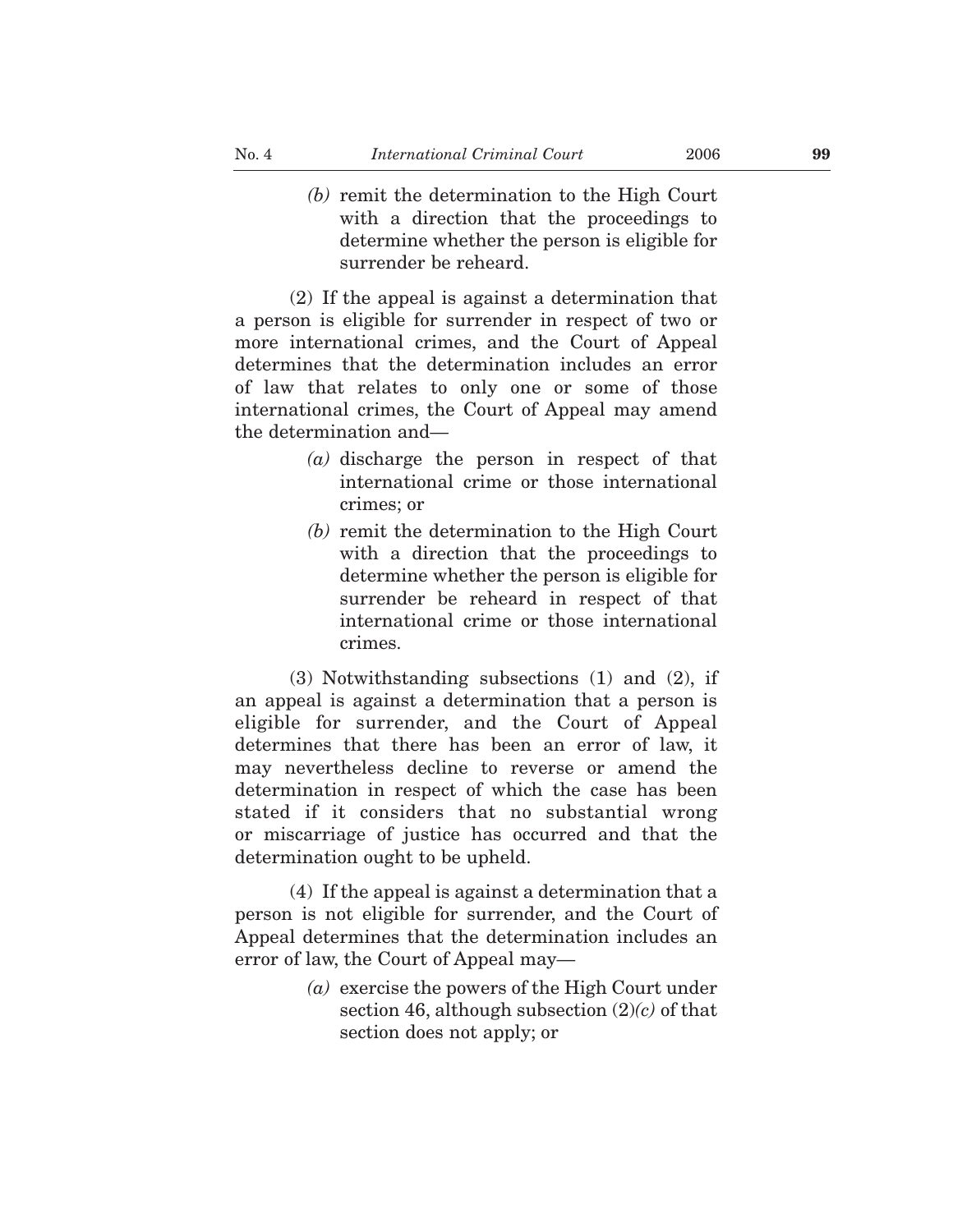*(b)* if it remits the determination to the High Court, issue a warrant for the arrest and detention of the person pending the High Court's reconsideration of the determination or rehearing of the proceedings to determine whether the person is eligible for surrender; and section 69(3) applies to any warrant issued under this paragraph as if the warrant were issued under that section.

(5) Subsections (1), (2) and (4) do not limit section 71.

## *Discharge of Person*

**73.** If the Attorney General determines under section 47 that the person is not to be surrendered, the person must be discharged from custody immediately unless that person is subject to any other order for detention.

**74.** (1) This section applies if a person is not surrendered and conveyed out of Trinidad and Tobago under a surrender order or a temporary surrender order made under this Part within two months—

- *(a)* after the date of the issue of the warrant for the detention of the person under section 46 pending surrender, if no appeal or application for review or *habeas corpus*, in respect of a determination under this Act, or any appeal from such an appeal or application, is pending;
- *(b)* if an appeal, or an application for review or habeas corpus, in respect of a determination under this Act, or any appeal from such an appeal or application, is pending, after the date that the proceedings are finally determined; or
- *(c)* if a surrender order is made under section 48, after the date that the order takes effect.

Discharge of person if Attorney General declines to order surrender

Discharge of person if not surrendered within two months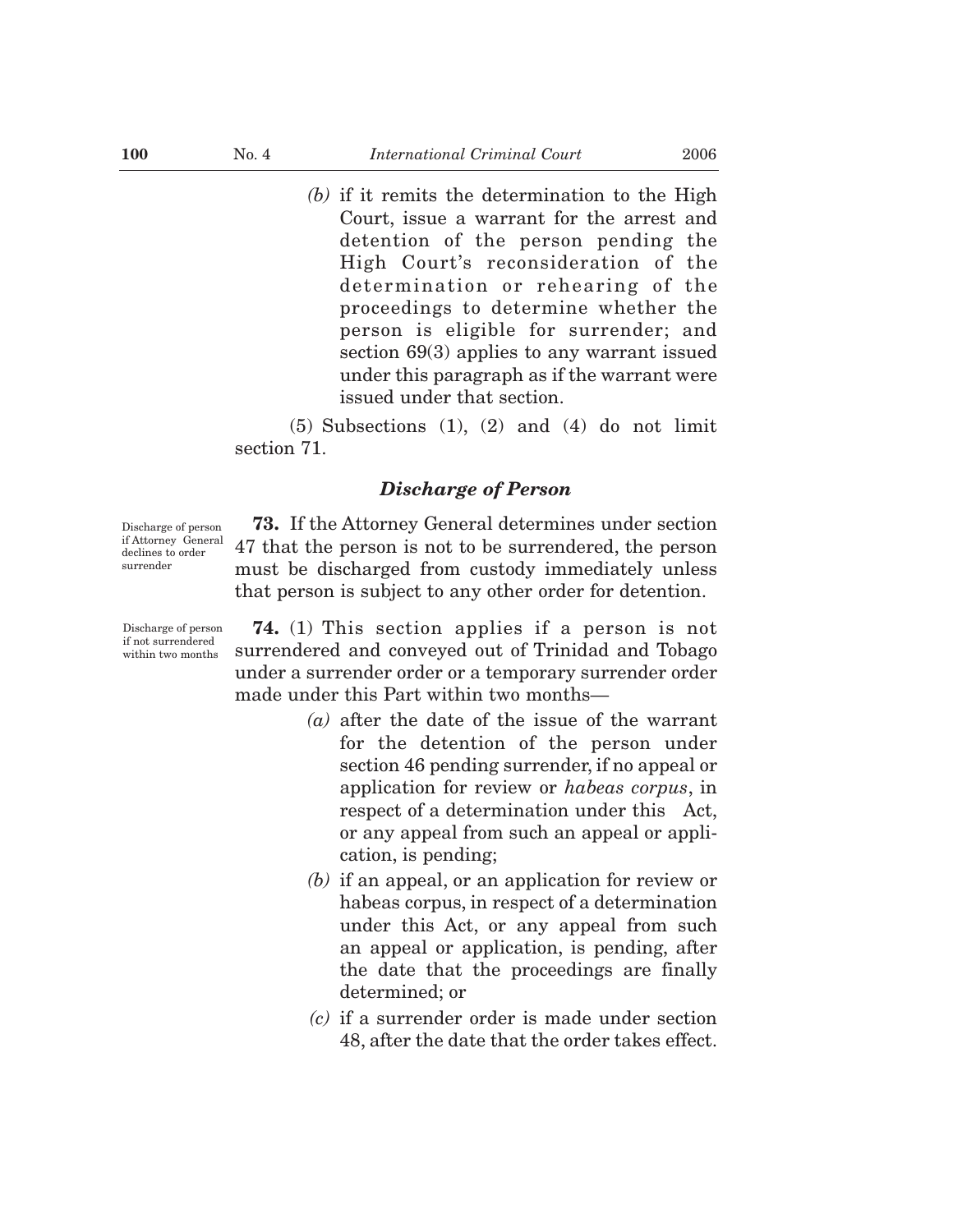(2) If this section applies, the person may apply to a Judge of the High Court to be discharged.

(3) If an application to be discharged is made under subsection (2), the Judge may, on proof that reasonable notice of the intention to make the application has been given to the Attorney General, unless sufficient cause is shown against the discharge—

- *(a)* discharge the surrender order or temporary surrender order, as the case may be; and
- *(b)* order the discharge of the person from the place where the person is detained, if the person is not liable to be detained under any other order for detention.

**75.** (1) If a person has been surrendered under a Discharge of person temporary surrender order made under section 49, if not resurrendered nothing in section 74 prevents an order being made under section 51.

(2) Subsection (3) applies if an order is made under section 51 and the person is not surrendered and conveyed out of Trinidad and Tobago under this Part within two months after the date that the person ceases to be liable to be detained under the sentence of imprisonment imposed by the High Court.

(3) If this subsection applies, the person may apply to a Judge of the High Court to be discharged.

(4) If an application to be discharged is made under subsection (3), the Judge may, on proof that reasonable notice of the intention to make the application has been given to the Attorney General, unless sufficient cause is shown against the discharge—

- *(a)* discharge the surrender order; and
- *(b)* order the discharge of the person from the place where the person is detained, if the person is not liable to be detained under any other order for detention.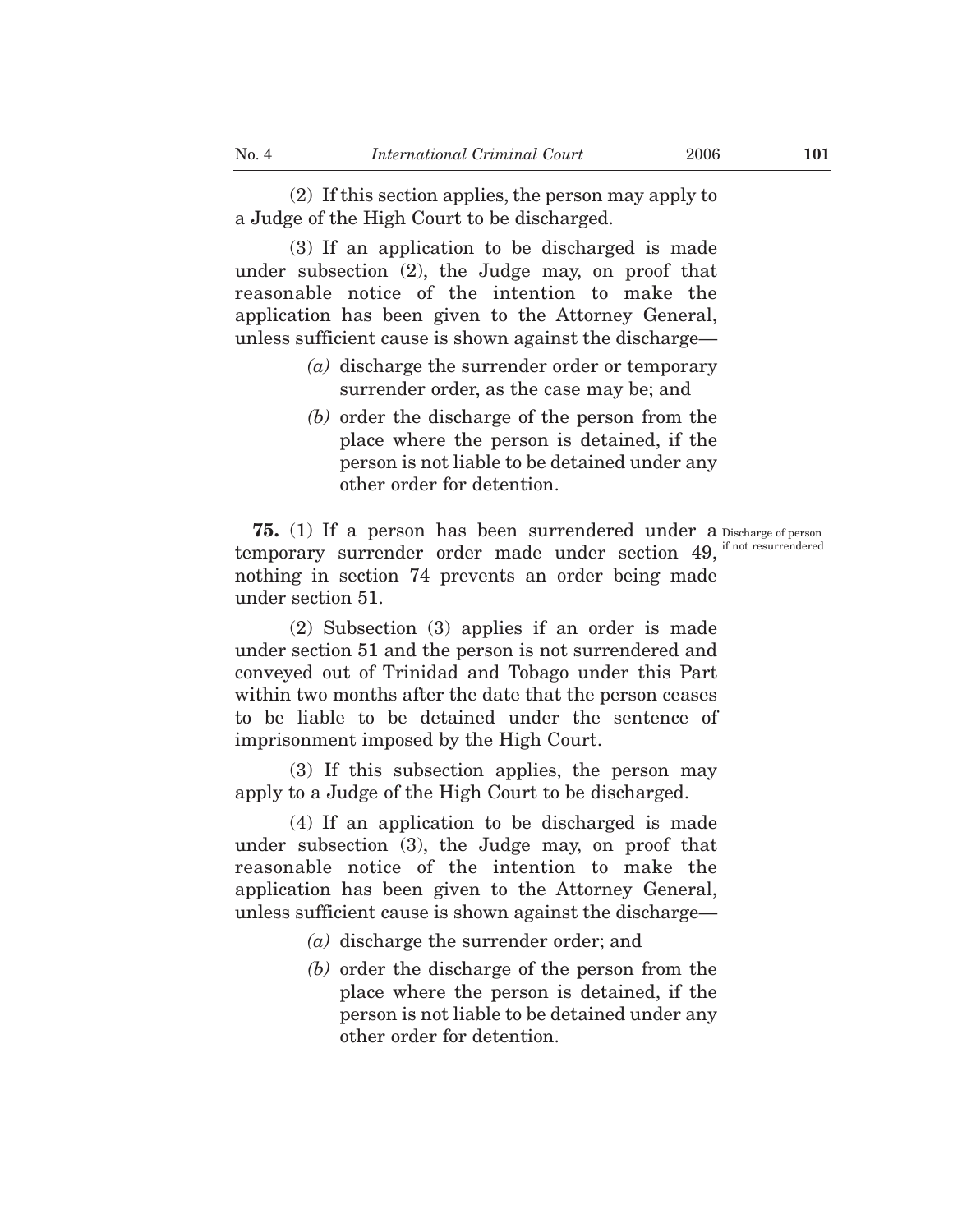Discharge of person under this Part does proceedings

**76.** To avoid doubt, the discharge of a person under not preclude further any provision of this Part does not preclude further proceedings under this Act, whether or not they are based on the same conduct, to surrender the person to the ICC.

# *Miscellaneous Provisions Relating to Arrest and Surrender*

Search and siezure on arrest

**77.** (1) If a person is arrested on a warrant issued under this Part, a police officer may search, without further warrant, the person arrested and may seize any thing, including any sum of money, found on the person or in the person's possession if the police officer believes on reasonable grounds that the thing on the person or in the person's possession may be evidence as to the commission of any offence in relation to which the warrant for the arrest was issued for which the surrender of the person is sought by the ICC.

(2) If there is no suitable searcher available at the place where the search is to take place, the person to be searched may be taken to another place to be searched.

(3) Nothing in this section limits or affects the right at common law of a police officer to search a person on that person's arrest.

(4) If any thing is seized under subsection (1) from the person arrested—

- *(a)* the police officer shall make a report to the Attorney General specifying the items seized and any other relevant information; and
- *(b)* the Attorney General shall, on receipt of the report referred to in paragraph *(a),* provide the ICC with a report on the seizure.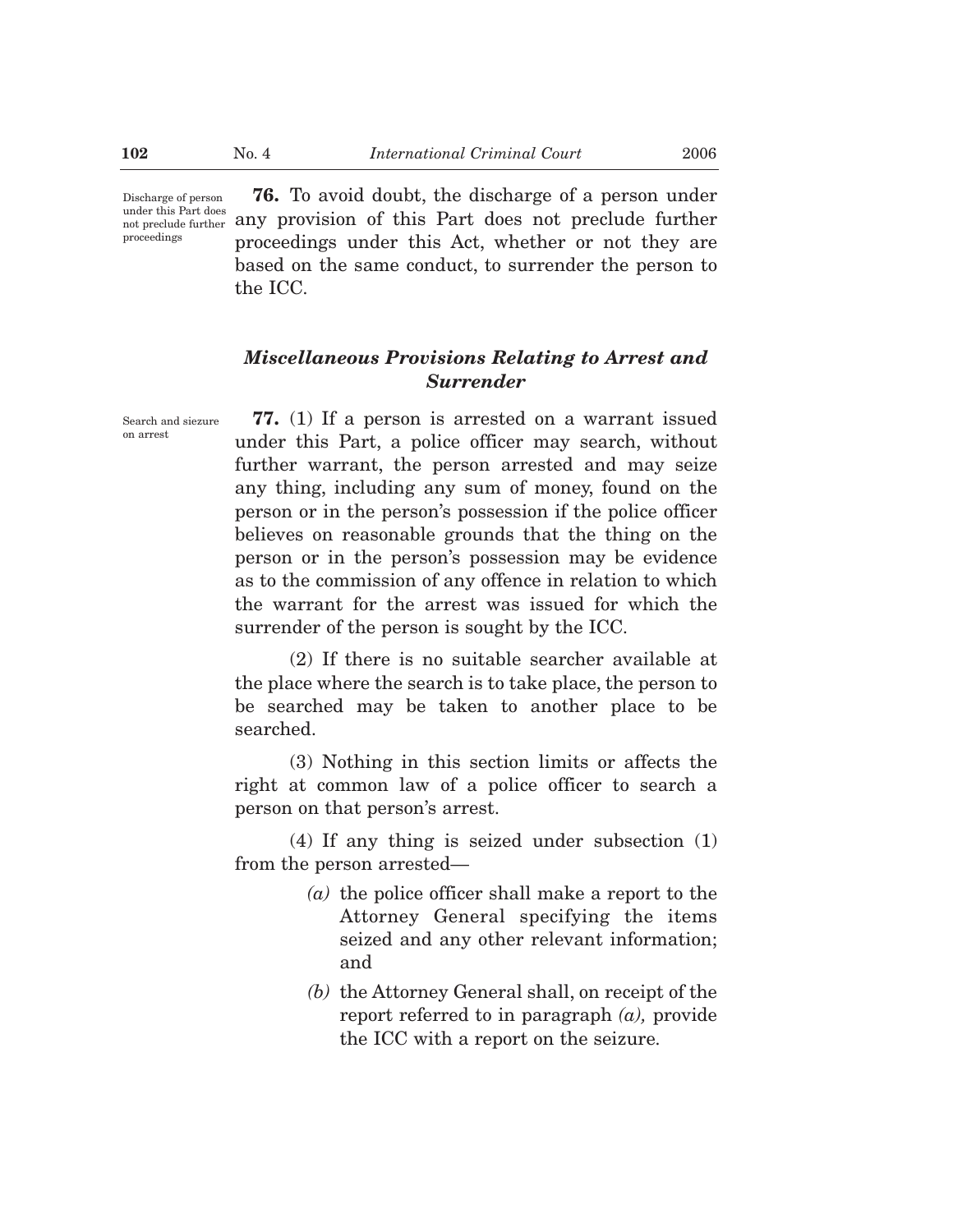**78**. (1) If the Attorney General makes a surrender Disposal of property order or temporary surrender order under this Act, he seized may also direct that any thing that was seized under

section 77 that may be evidence of the offence the person is alleged to have committed or has committed, be delivered with the person on the person's surrender to the ICC.

(2) If the person cannot be surrendered or temporarily surrendered by reason of the person's death or escape from custody, the Attorney General may direct that any thing that was seized under section 77 that may be evidence of the offence the person is alleged to have committed or has committed be delivered up to the ICC.

(3) If a person is discharged under this Act without being surrendered or temporarily surrendered, the Attorney General may direct that any thing seized under section 77 be returned to the person from whom it was seized.

(4) The Attorney General may refuse to direct that any thing referred to in subsection (1) or (2) be delivered to the ICC if the thing is required for the investigation of an offence within the jurisdiction of Trinidad and Tobago.

(5) The Attorney General may refuse to direct that any thing referred to in subsection (3) be returned to the person if—

- *(a)* the thing is the subject of a dispute as to who is entitled to it;
- *(b)* the thing is required for the investigation of an offence within the jurisdiction of Trinidad and Tobago; or
- *(c)* possession of the thing by the person would be unlawful in Trinidad and Tobago.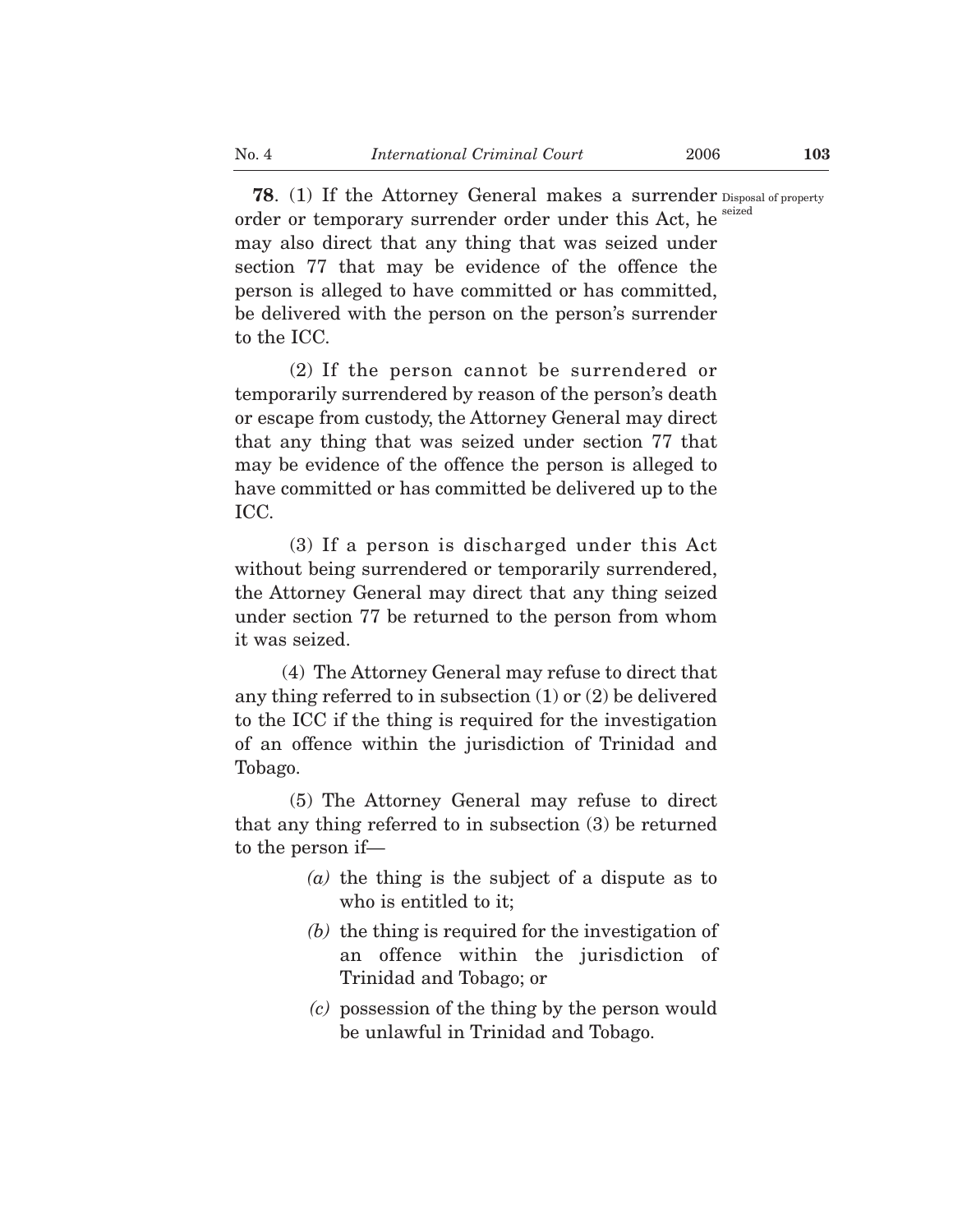**79.** (1) If the ICC requests the surrender of a person, and that person is detained in a Trinidad and Tobago prison or any other place in Trinidad and Tobago at any time pending surrender, the superintendent of the prison or the head of the other place shall keep a record of the time spent in custody as if the person was charged with an offence against the law of Trinidad and Tobago and was on remand.

(2) The superintendent or the head of the other place shall, if requested, provide to the Attorney General a certificate recording—

- *(a)* the date on which the person was admitted to a prison or any other place to be held in custody in relation to the request;
- *(b)* the total period during which the person was detained in custody during the process leading to the surrender of the person in Trinidad and Tobago in relation to the offence; and
- *(c)* whether the person was, at any time during the period in custody in relation to the surrender, also serving a sentence for an offence against Trinidad and Tobago law.

(3) The Minister shall provide to the ICC at the time of the surrender of the person, or as soon as possible after that, a certificate recording the information specified in subsection (2) and such other information relating to any period spent in custody in relation to the surrender as the ICC may request.

**80.** (1) This section applies if—

- *(a)* a person is surrendered to the ICC under this Act; and
- *(b)* the ICC requests a waiver of the requirements of article 101(1) of the Statute which relates to the rule of speciality.

Consent to trial to surrendered person for previous offences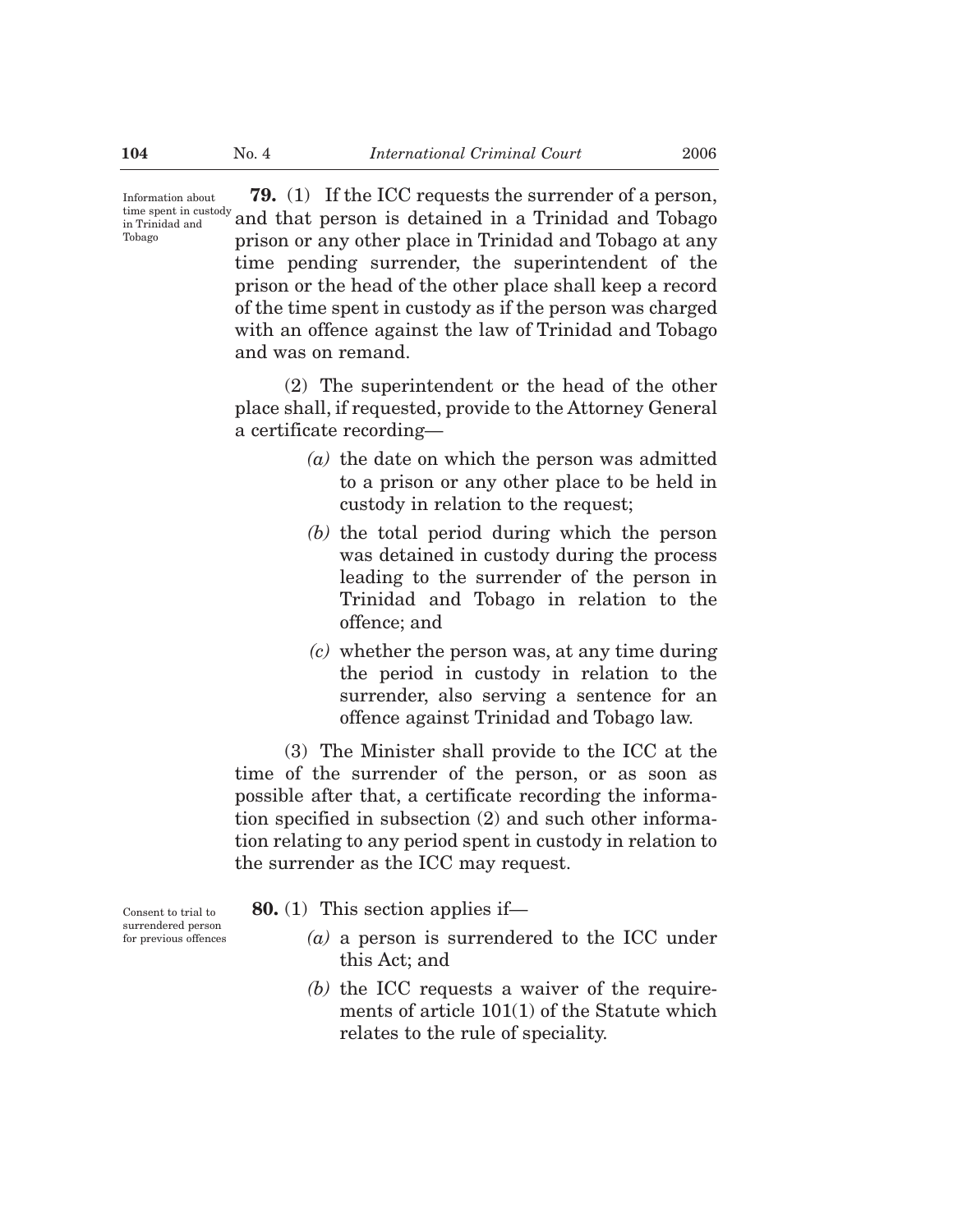(2) If this section applies, the Minister may consent to the person being proceeded against, punished, or detained for conduct committed before surrender, not being the conduct or course of conduct that forms the basis of the crimes for which that person has been surrendered.

(3) The consent given under subsection (2) may relate to the person's surrender to another State.

(4) Before giving consent under subsection (2), the Attorney General may—

- *(a)* request that additional information be provided in accordance with article 91 of the Statute; and
- *(b)* seek any assurances from the ICC that the Minister thinks fit.

## PART V

# DOMESTIC PROCEDURES FOR OTHER TYPES OF CO-OPERATION

### *Identifying or Locating Persons or Things*

**81.** (1) This section applies if the ICC requests Assistance in assistance under any of article 19(8), 56, 64 or  $93(1)(a)$  locating or of the Statute in locating or identifying a person or a <sup>or things</sup> thing believed to be in Trinidad and Tobago.

identifying persons

(2) The Attorney General may give authority for the request to proceed if he is satisfied that—

- *(a)* the request relates to an investigation being conducted by the Prosecutor or a proceeding before the ICC; and
- *(b)* the person to whom or thing to which the request relates is or may be in Trinidad and Tobago.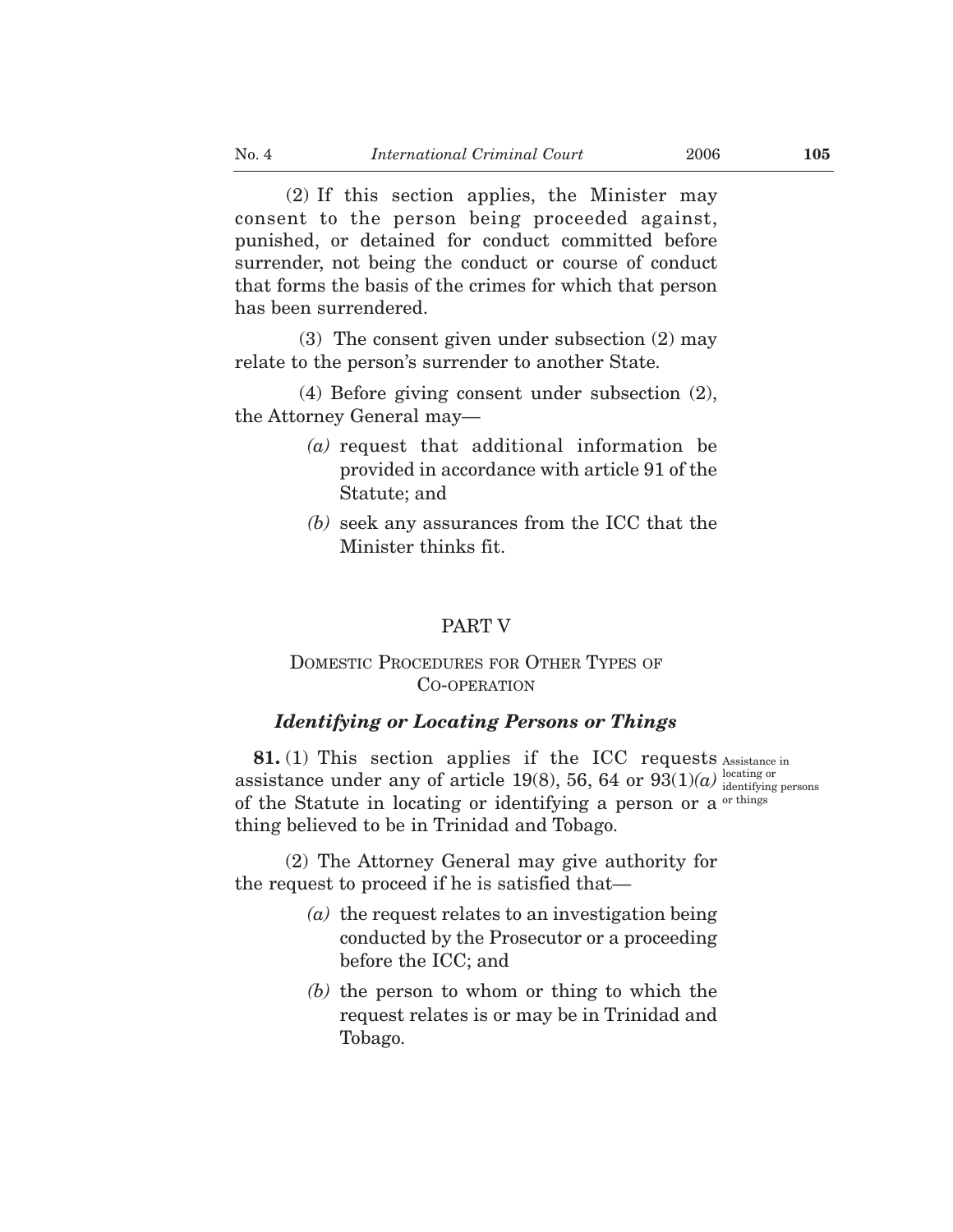(3) If the Attorney General gives authority for the request to proceed—

- *(a)* he must forward the request to the appropriate Trinidad and Tobago agency; and
- *(b)* that agency shall, without delay—
	- (i) use its best endeavours to locate or, as the case may be, identify and locate the person to whom or thing to which the request relates; and
	- (ii) advise the Attorney General of the outcome of those endeavours.

(4) This section does not give any person a power to enter property in order to locate a person or item.

## *Taking evidence and producing documents*

Assistance in gathering evidence

**82.** (1) This section applies if the ICC requests, under any of article 19(8), 56, 64, or 93(1)*(b)* of the Statute, that—

- *(a)* evidence be taken in Trinidad and Tobago; or
- *(b)* documents or other articles in Trinidad and Tobago be produced.

(2) The Attorney General may give authority for the request to proceed if he is satisfied that—

- *(a)* the request relates to an investigation being conducted by the Prosecutor or to a proceeding before the ICC; and
- *(b)* there are reasonable grounds for believing that the evidence can be taken or, as the case may be, the documents or other articles can be produced in Trinidad and Tobago.

Taking evidence

**83.** (1) If the Attorney General gives authority for a request relating to the taking of evidence to proceed, the statement of each witness shall be taken in writing on the oath or affirmation of that witness by a Judge.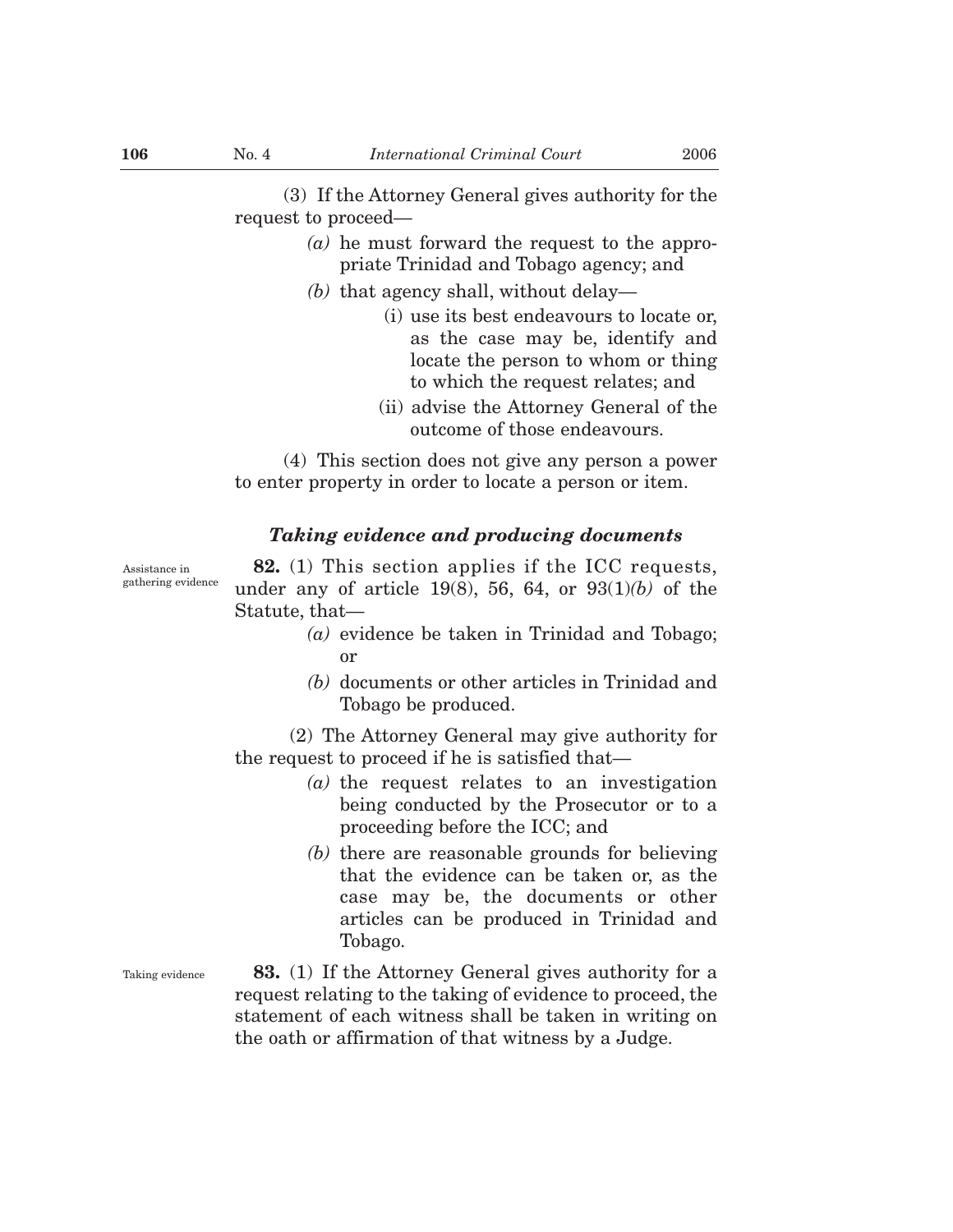(2) The Judge who takes evidence under subsection (1), shall—

- *(a)* certify that the evidence was taken by him; and
- *(b)* ensure that the evidence, as certified, is sent to theAttorney General.

**84.** (1) If the Attorney General gives authority for Producing documents a request relating to the production of documents or <sup>or other articles</sup> other articles to proceed, a Judge may make an order requiring their production.

(2) If the documents or other articles are produced, the Judge must send them to the Attorney General together with a written statement certifying that they were produced to the Judge.

(3) Notwithstanding subsection (2), in the case of documents that are produced, the Judge may send to the Attorney General copies of the documents certified by the Judge to be true copies instead of the originals.

(4) Subsections (2) and (3) apply subject to any contrary order by the Judge.

**85.** (1) The applicable law with respect to compelling Protection of a person to appear before a Judge under section 83 or 84 witnesses and to give evidence or answer questions, or to produce documents or other articles, is the law specified in subsection (2) and that law applies with any necessary modification.

(2) For the purposes of subsection (1), the applicable law is the law of Trinidad and Tobago that applies to the giving of evidence or the answering of questions or the production of documents or other articles on the hearing of a charge against a person for an offence against the law of Trinidad and Tobago.

(3) Notwithstanding subsection (1), for the purposes of sections 83 and 84, the person to whom the investigations being conducted by the Prosecutor, or the proceeding before the ICC relates, is competent but not compellable to give evidence.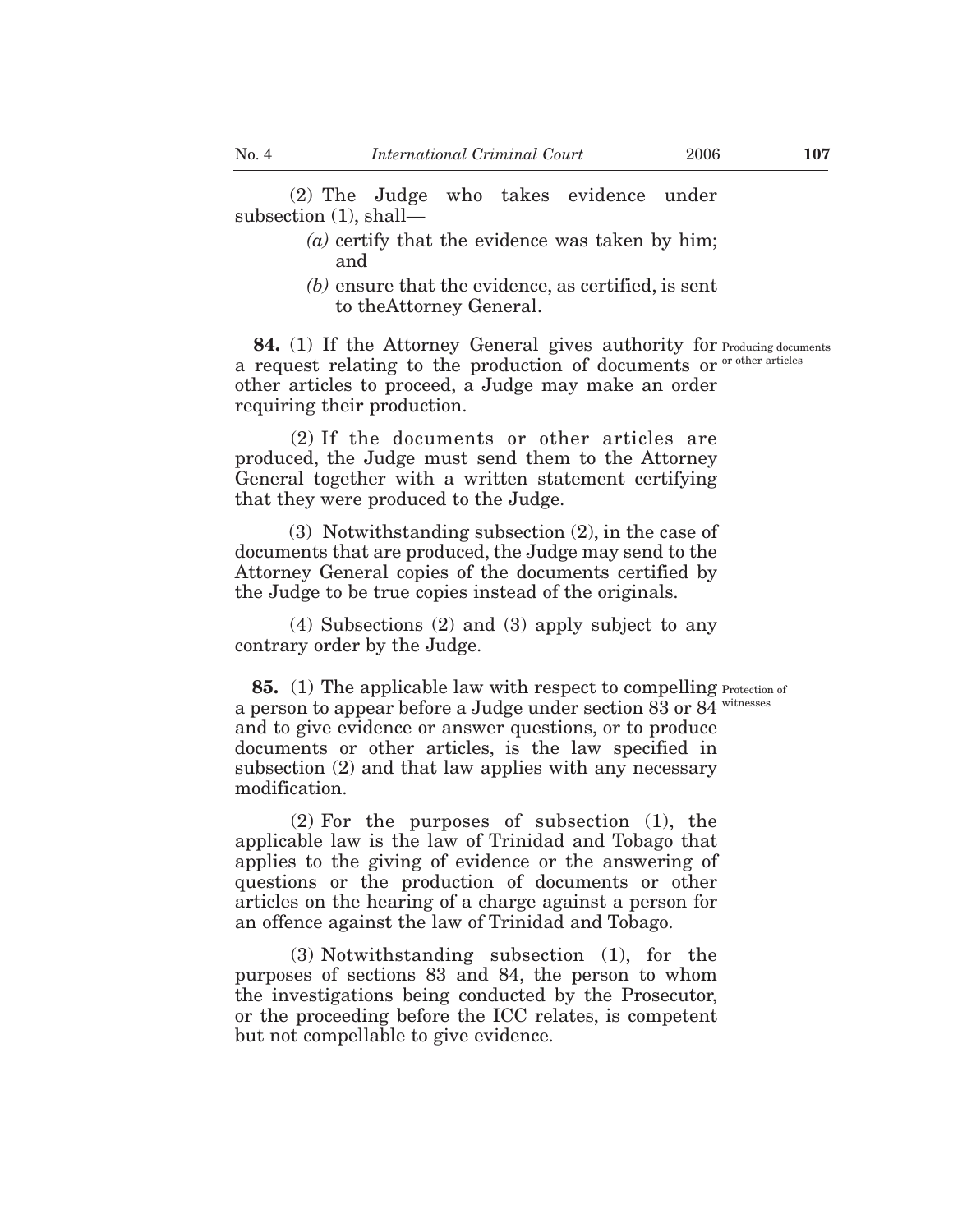(4) Notwithstanding subsection (1), a person who is required under section 83 or 84 to give evidence, or to produce documents or other articles, is not required to give any evidence, or to produce any document or article, that the person could not be compelled to give or produce in the investigation being conducted by the Prosecutor or the proceeding before the ICC.

(5) A person who is required under section 83 or 84 to give evidence or to produce documents or other articles—

- *(a)* has the same privileges in relation to the answering of questions and the production of documents or articles as if the investigation was being conducted in Trinidad and Tobago or the proceeding was pending in a Trinidad and Tobago court, as the case may be; and
- *(b)* shall be given a copy of any statement required to be given to a witness under the Rules in the manner and form required by the Rules.

(6) Subsections (4) and (5) apply subject to section 31 and any contrary provision in the Statute or the Rules.

**86.** (1) In this section, "evidence certificate" means a certificate or declaration that—

- *(a)* is given or made by or on behalf of the ICC; and
- *(b)* specifies or declares whether, under the Statute or the Rules, a specified person or class of persons could or could not be required to answer a specified question or to produce a specified document—
	- (i) generally;
	- (ii) in specified proceedings; or
	- (iii) in specified circumstances.

ICC may give certificate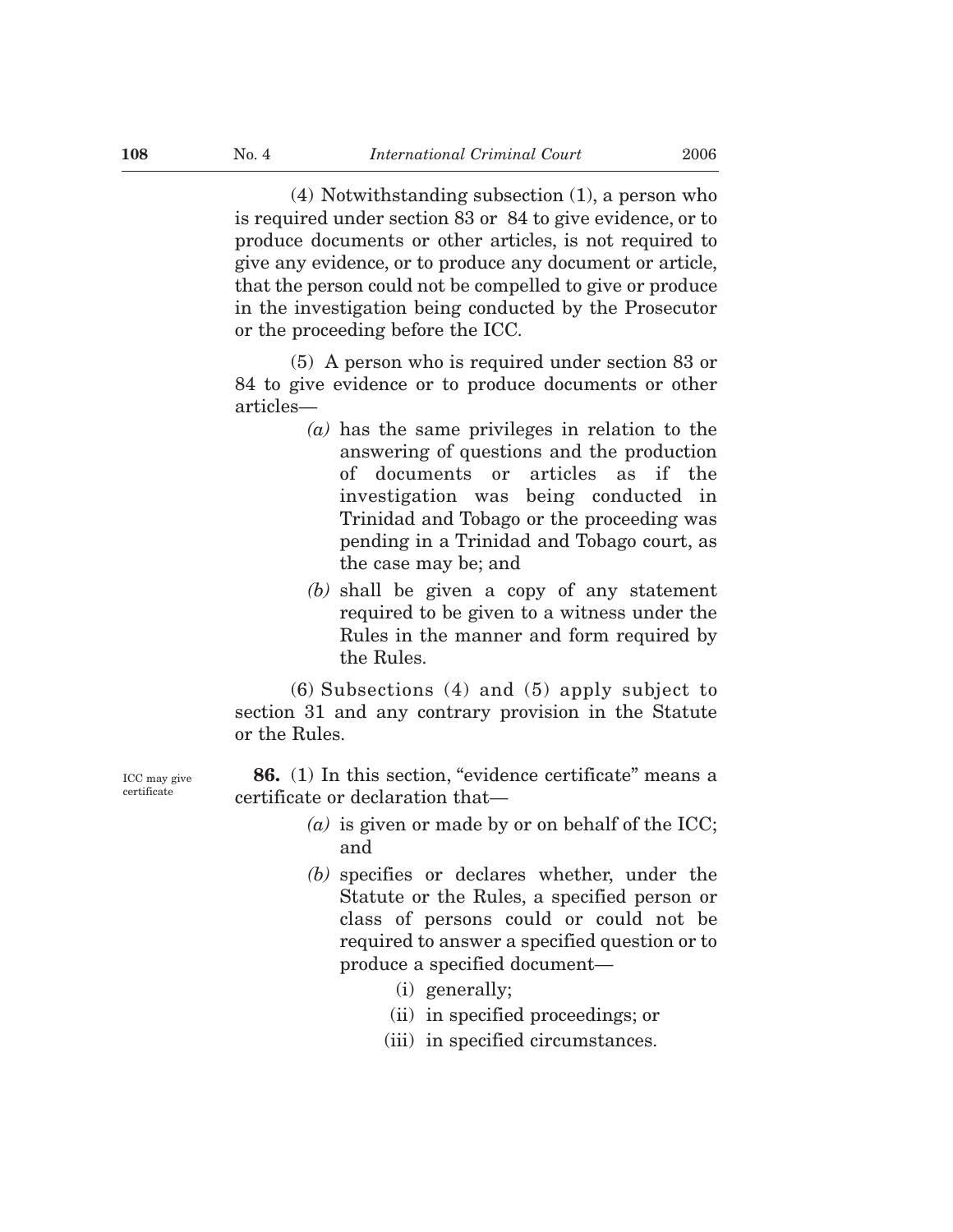(2) An evidence certificate authenticated under subsection (3) is admissible in proceedings for the purposes of the application of section 85(4) as *prima facie* evidence of the matters stated in the certificate.

(3) A certificate is authenticated for the purposes of subsection (2) if it purports to be—

- *(a)* signed or certified by a Judge, the Registrar, the Deputy Registrar, or a member of the staff of the ICC; or
- *(b)* authenticated in any other manner authorized by the Statute or the Rules.

**87.** (1) The following persons may appear and be Certain persons may legally represented at a hearing held under section 83<sup> appear</sup> or 84—

- *(a)* the person to whom the proceeding before the ICC or the investigation conducted by the Prosecutor relates;
- *(b)* any other person giving evidence or producing documents or other articles at the hearing; and
- *(c)* a representative of the Prosecutor or ICC.

(2) Subsection (1) applies subject to any contrary provision of the Statute or the Rules.

(3) A certificate by a Judge under section 83(2) or 84(2) shall state whether any of the persons specified in subsection (1) were present when the evidence was taken or the documents or other articles were produced.

**88.** (1) A Judge may authorize a Registrar of the Powers of Judge may High Court to exercise the powers of a Judge under  $_{\text{Resistrar}}^{\text{be exercised by}}$ section 83 or 84 in respect of any particular case. Registrar

(2) An authorization given under subsection (1) may be revoked at any time by a Judge.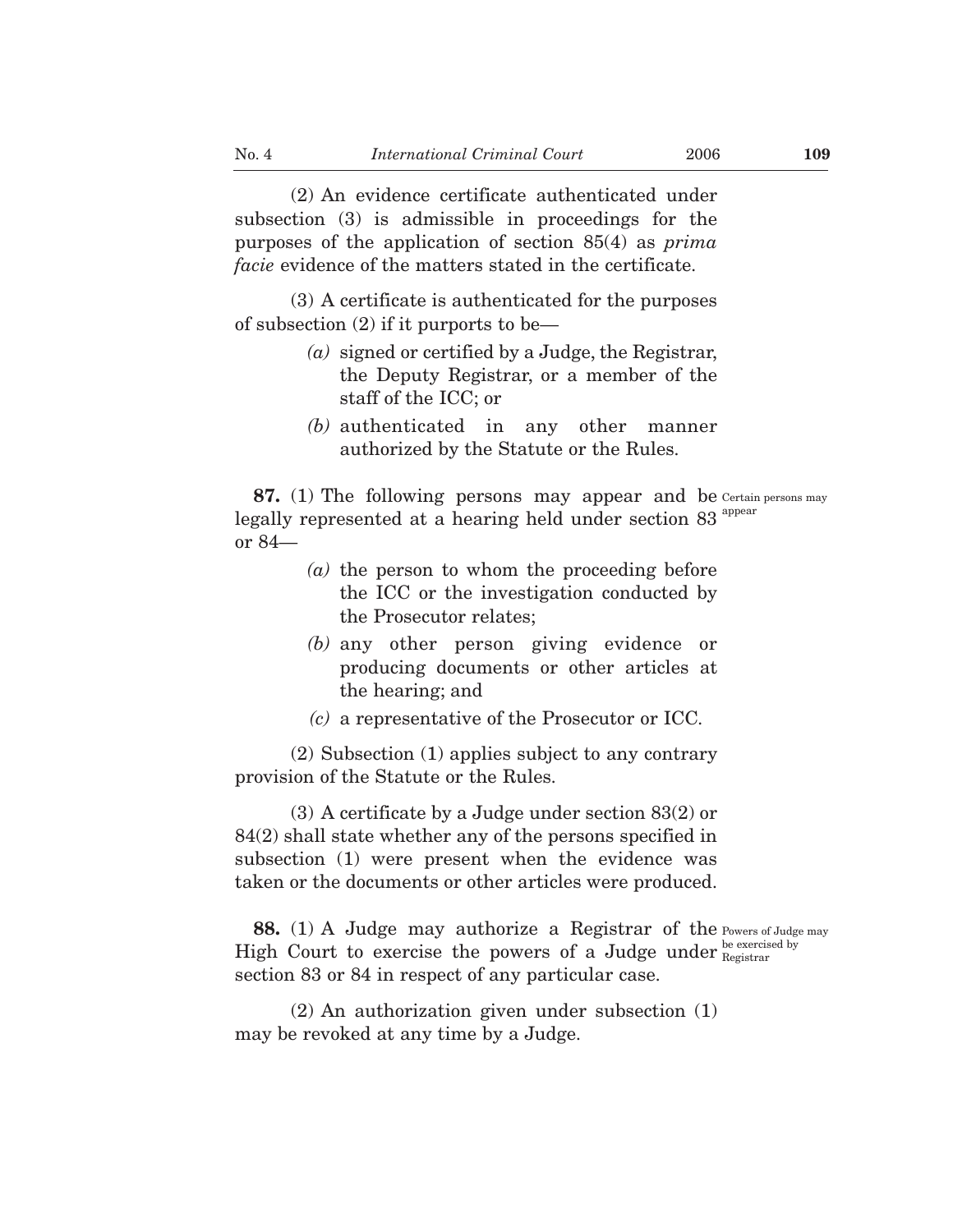(3) If a matter in respect of which a Registrar has jurisdiction under an authorization given under subsection (1) appears to the Registrar to be one of special difficulty, the Registrar may refer the matter to a Judge, who may—

- *(a)* dispose of the matter; or
- *(b)* refer it back to the Registrar with such directions as the Judge thinks fit.

(4) Nothing in this section prevents the exercise by any Judge of any jurisdiction or powers conferred on any Registrar under this section.

#### *Questioning Persons*

Assistance in questioning persons

**89.** (1) This section applies if the ICC requests assistance under any of article 19(8), 56, 64 or 93(1)*(c)* of the Statute in questioning a person who is being investigated or prosecuted.

(2) The Attorney General may give authority for the request to proceed if he is satisfied that—

- *(a)* the request relates to an investigation being conducted by the Prosecutor or a proceeding before the ICC; and
- *(b)* the person is or may be in Trinidad and Tobago.

(3) If the Attorney General gives authority to proceed—

- *(a)* he shall forward the request to the appropriate Trinidad and Tobago agency; and
- *(b)* the agency shall, without delay:
	- (i) use its best endeavours to undertake the questioning that the ICC has requested;
	- (ii) ensure that the answers to the questions put are recorded in writing and make any other report on the questioning as it considers to be appropriate in the circumstances; and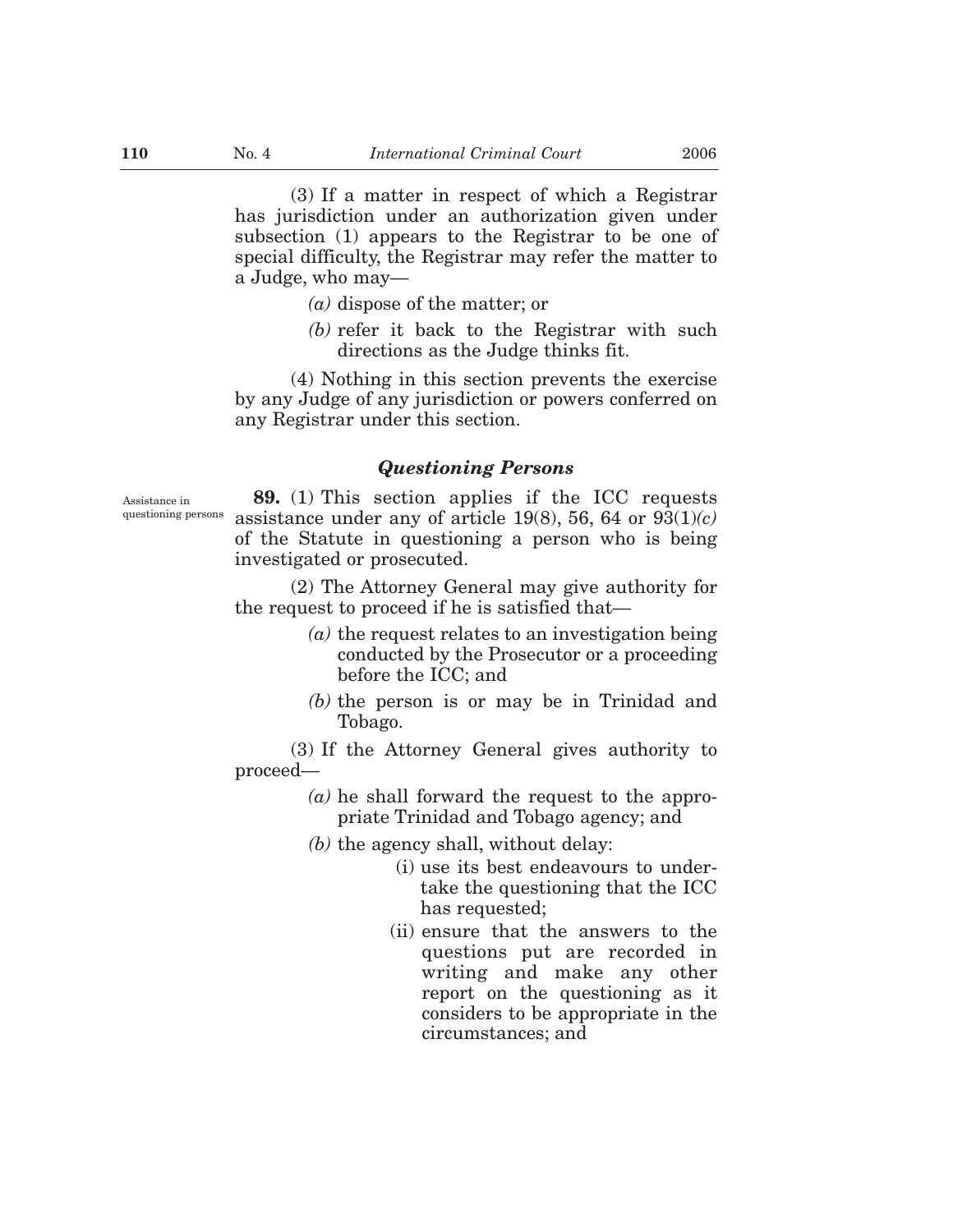(iii) advise the Attorney General of the outcome of those endeavours and, if relevant, deliver the record and any report of the questioning to him.

**90.** (1) This section applies if there are grounds to Procedure where believe that a person who is to be questioned by a  $_{{\text{Trindad and T}}}^{{\text{questioning by}}}$ Trinidad and Tobago agency following a request under <sup>agency</sup> article  $93(1)(c)$  of the Statute has committed a crime within the juridiction of the ICC. Trinidad and Tobago

(2) If this section applies, the person to be questioned must be informed, before being questioned, that there are grounds to believe that he has committed a crime within the jurisdiction of the ICC and that he has the right—

- *(a)* to remain silent, without such silence being a consideration in the determination of guilt or innocence;
- *(b)* to have legal assistance of the person's choosing, or, if he does not have legal assistance, to have legal assistance assigned to him, in any case where the interests of justice so require, and without payment by him in any such case if he does not have sufficient means to pay for it; and
- *(c)* to be questioned in the presence of a lawyer unless the person voluntarily waives the right to counsel.

(3) If there is any inconsistency between subsection (2) and any other enactment, subsection (2) prevails.

(4) This section does not give any person power to require another person to answer questions.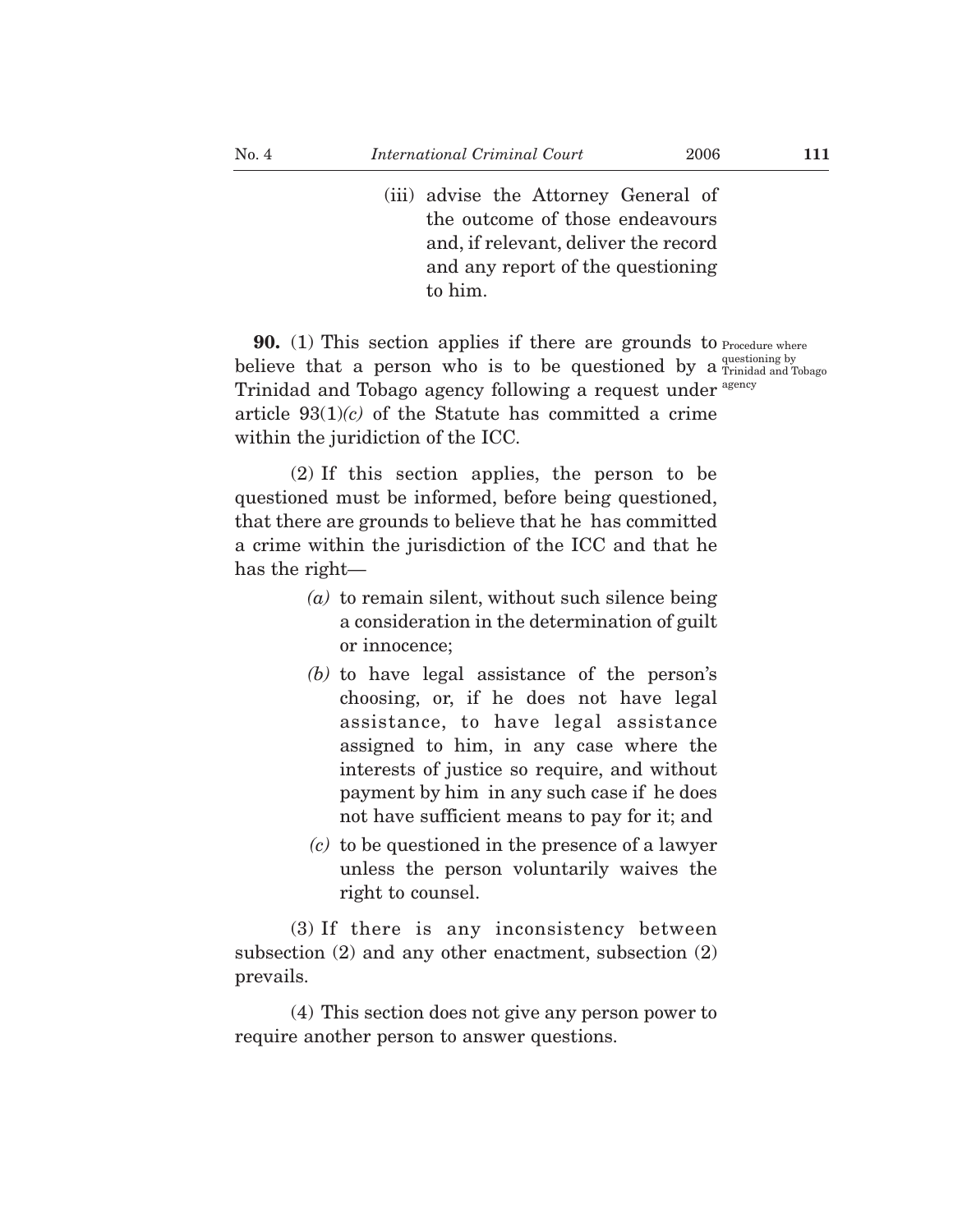Assistance in arranging service

**91.** (1) This section applies if the ICC requests assistance under any of article 19(8), 56, 58(7), 64 or 93(1)*(d)* of the Statute in arranging for the service of a document in Trinidad and Tobago.

(2) The Attorney General may give authority for the request to proceed if he is satisfied that—

- *(a)* the request relates to an investigation conducted by the Prosecutor or a proceeding before the ICC;
- *(b)* the person or body to be served is or may be in Trinidad and Tobago.

(3) If the Attorney General gives authority for the request to proceed he shall forward the request for service to the appropriate Trinidad and Tobago agency, and that agency shall, without delay—

- *(a)* use its best endeavours to have the process served—
	- (i) in accordance with any procedure specified in the request; or
	- (ii) if that procedure would be unlawful or inappropriate in Trinidad and Tobago, or if no procedure is specified, in accordance with the law of Trinidad and Tobago; and
- *(b)* transmit to the Attorney General—
	- (i) a certificate as to service, if the document is served; or
	- (ii) a statement of the reasons that prevented service, if the document is not served.
- (4) In this section, "document" includes—
	- *(a)* a summons requiring a person to appear as a witness; and
	- *(b)* a summons to an accused that has been issued under article 58(7) of the Statute.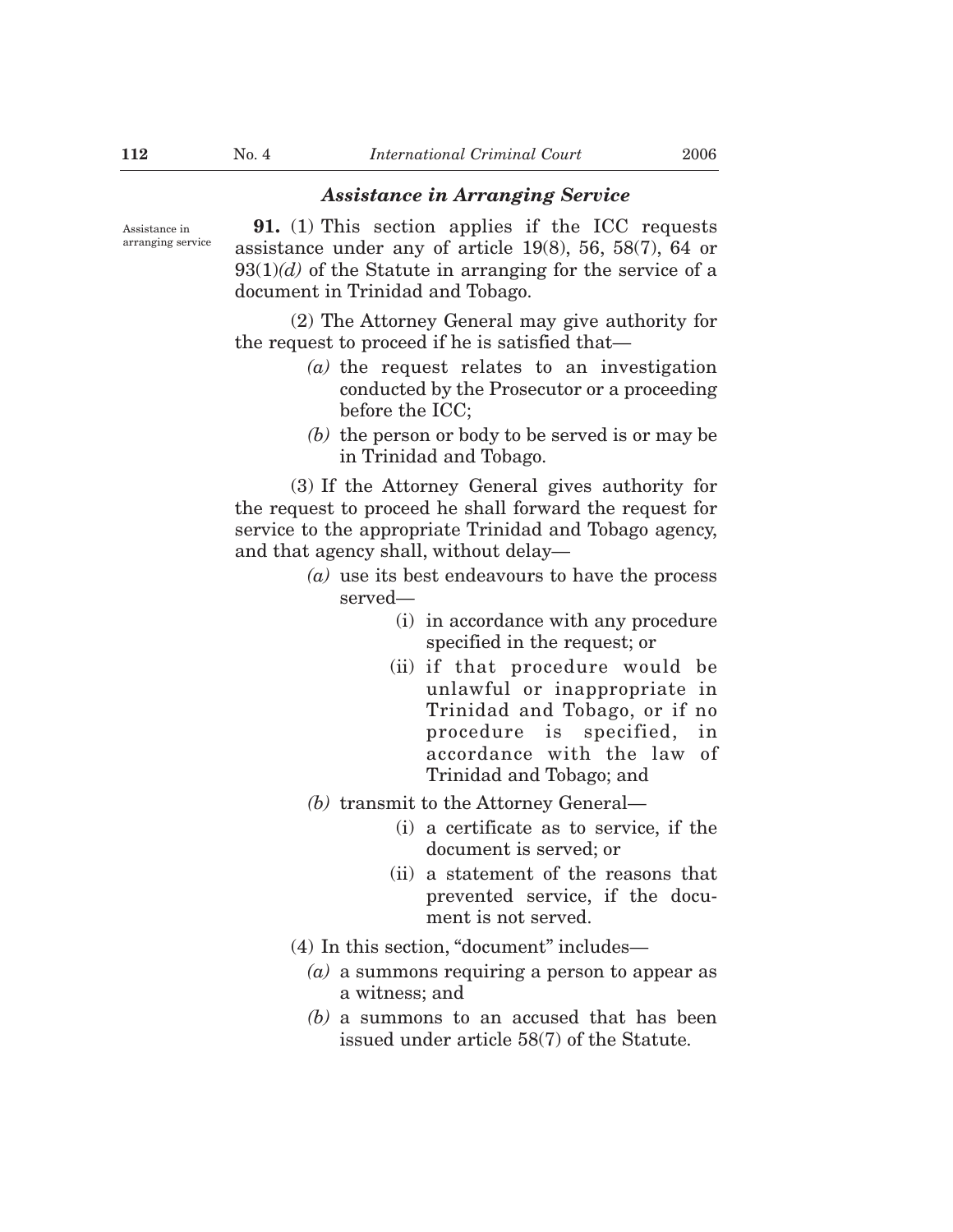## *Facilitating Appearance of Witnesses*

**92.** (1) This section applies if the ICC requests Request for assistance under any of article 19(8), 56, 64 or  $93(1)(e)$ <sup>voluntary</sup> of the Statute in facilitating the voluntary appearance witness of a witness before the ICC. appearance of

(2) The Attorney General may give authority for the request to proceed if he is satisfied that—

- *(a)* the request relates to an investigation being conducted by the Prosecutor or a proceeding before the ICC;
- *(b)* the witness's attendance is sought so that the witness can give evidence or information relating to the investigation or proceeding; and
- *(c)* the witness is or may be in Trinidad and Tobago.

(3) In this section and sections 93 and 94, "witness" includes a person who may give expert evidence, but does not include either—

- *(a)* a person who has been accused of an international crime in the proceedings to which the request relates; or
- *(b)* a prisoner who is detained in relation to an offence against Trinidad and Tobago law.

**93.** (1) If the Attorney General gives authority for the Consent required request to facilitate the voluntary appearance of a  $_{\text{be sought}}^{\text{and assumes may}}$ witness to proceed, he shall forward the request to the appropriate Trinidad and Tobago agency. be sought

(2) The Trinidad and Tobago agency to which a request is forwarded under subsection (1) must make such inquiries as may be necessary to ascertain if the prospective witness consents to giving evidence or assisting the ICC.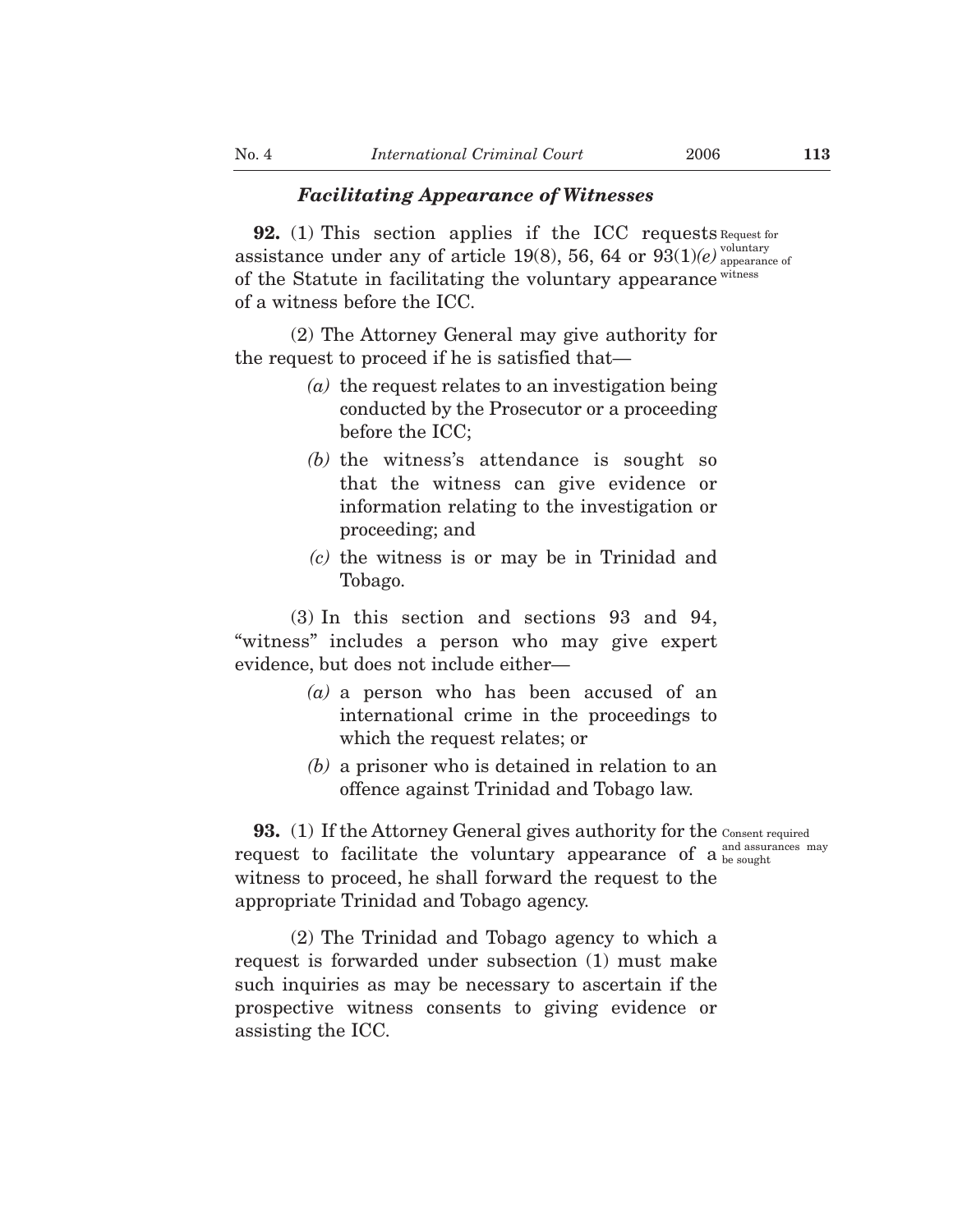(3) The Attorney General may, at any time, ask the ICC to give one or more of the following assurances:

- *(a)* that the witness will not be prosecuted, detained, or subjected to any restriction of personal freedom by the ICC in respect of all or any specified acts or omissions that occurred before the person's departure from Trinidad and Tobago;
- *(b)* that the witness will be returned to Trinidad and Tobago as soon as practicable in accordance with arrangements agreed to by the Attorney General; and
- *(c)* an assurance relating to such other matters as the Attorney General thinks appropriate.

**94**. (1) The Attorney General may assist in the making of arrangements to facilitate a witness's attendance before the ICC if the Attorney General is satisfied that—

- *(a)* the prospective witness has consented to giving the evidence or assistance requested; and
- *(b)* the ICC has given adequate assurances where appropriate.
- (2) The Attorney General may—
	- *(a)* approve and arrange the travel of the witness to the ICC;
	- *(b)* obtain such approvals, authorities and permissions as are required for that purpose, including, in the case of a person who although not liable to be detained in a prison is subject to a sentence—
		- (i) the variation, discharge or suspension of the conditions of the person's release from prison; or

Attorney General

may facilitate appearance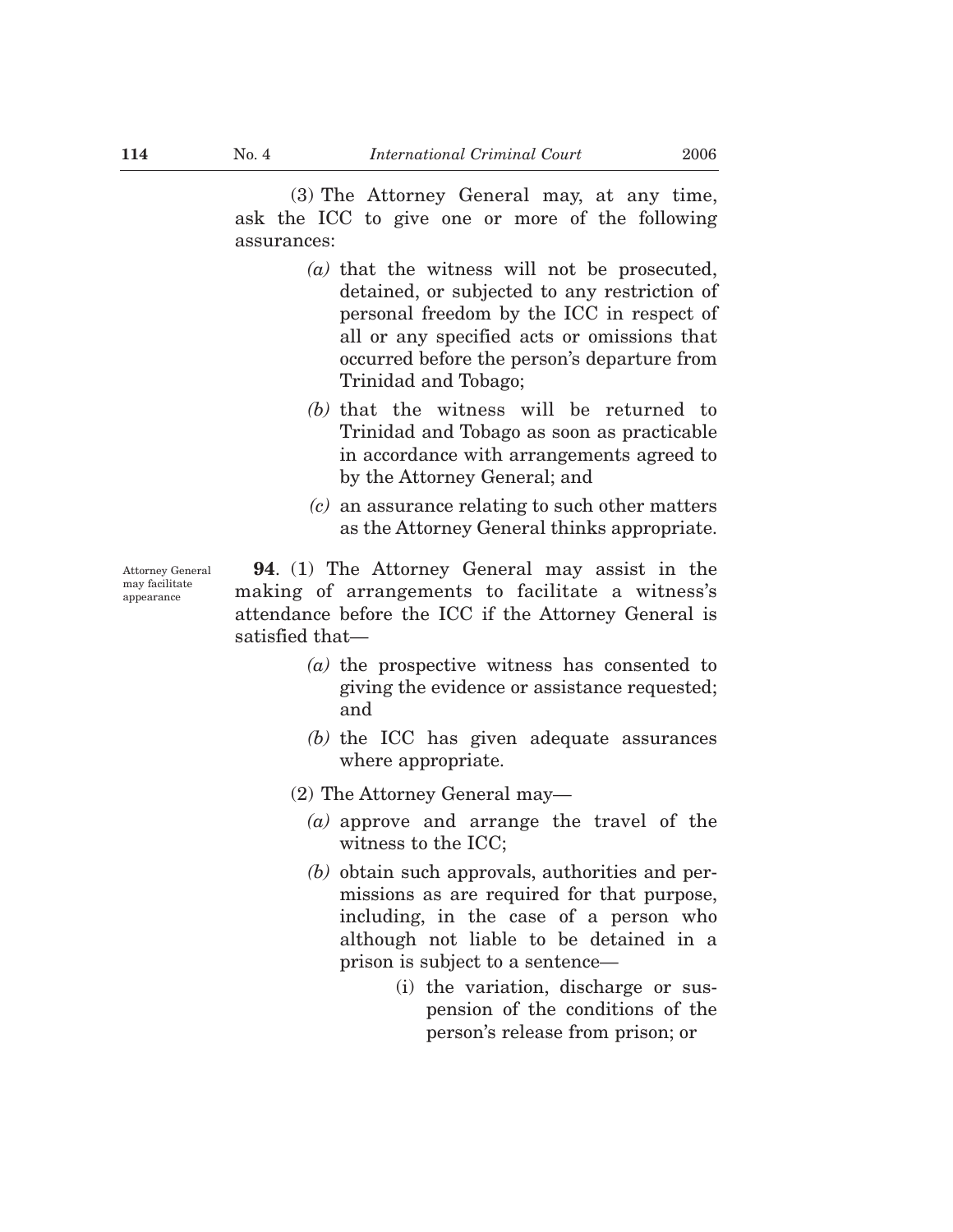- (ii) the variation, cancellation or suspension of the person's sentence, or of the conditions of the person's sentence; and
- *(c)* take such other action for the purposes of subsection (1) as he thinks appropriate.

## *Temporary Transfer of Prisoners*

**95.** (1) This section applies if the ICC requests Request for assistance under article  $93(1)/f$  of the Statute in  $_{of\text{ prisoner}}^{\text{ temporary transfer}}$ facilitating the temporary transfer to the ICC of a Trinidad and Tobago prisoner. of prisoner

(2) The Attorney General may give authority for the request to proceed if he is satisfied that—

- *(a)* the request relates to an investigation being conducted by the prosecutor or a proceeding before the ICC; and
- *(b)* the prisoner's attendance is sought for the purposes of identification or for obtaining evidence or other assistance.

**96.** (1) If the Attorney General gives authority for the Consent required request to facilitate the temporary transfer of a Trinidad  $_{\text{be sought}}^{\text{and assumes may}}$ and Tobago prisoner to proceed, the Attorney General shall forward the request to the appropriate Trinidad and Tobago agency. be sought

(2) The Trinidad and Tobago agency to which a request is forwarded under subsection (1), shall make such inquiries as may be necessary to ascertain if the prisoner will consent to the transfer.

(3) The Attorney General may ask the ICC to give one or more of the following assurances:

> *(a)* that the prisoner will not be released from custody without the prior approval of the Attorney General;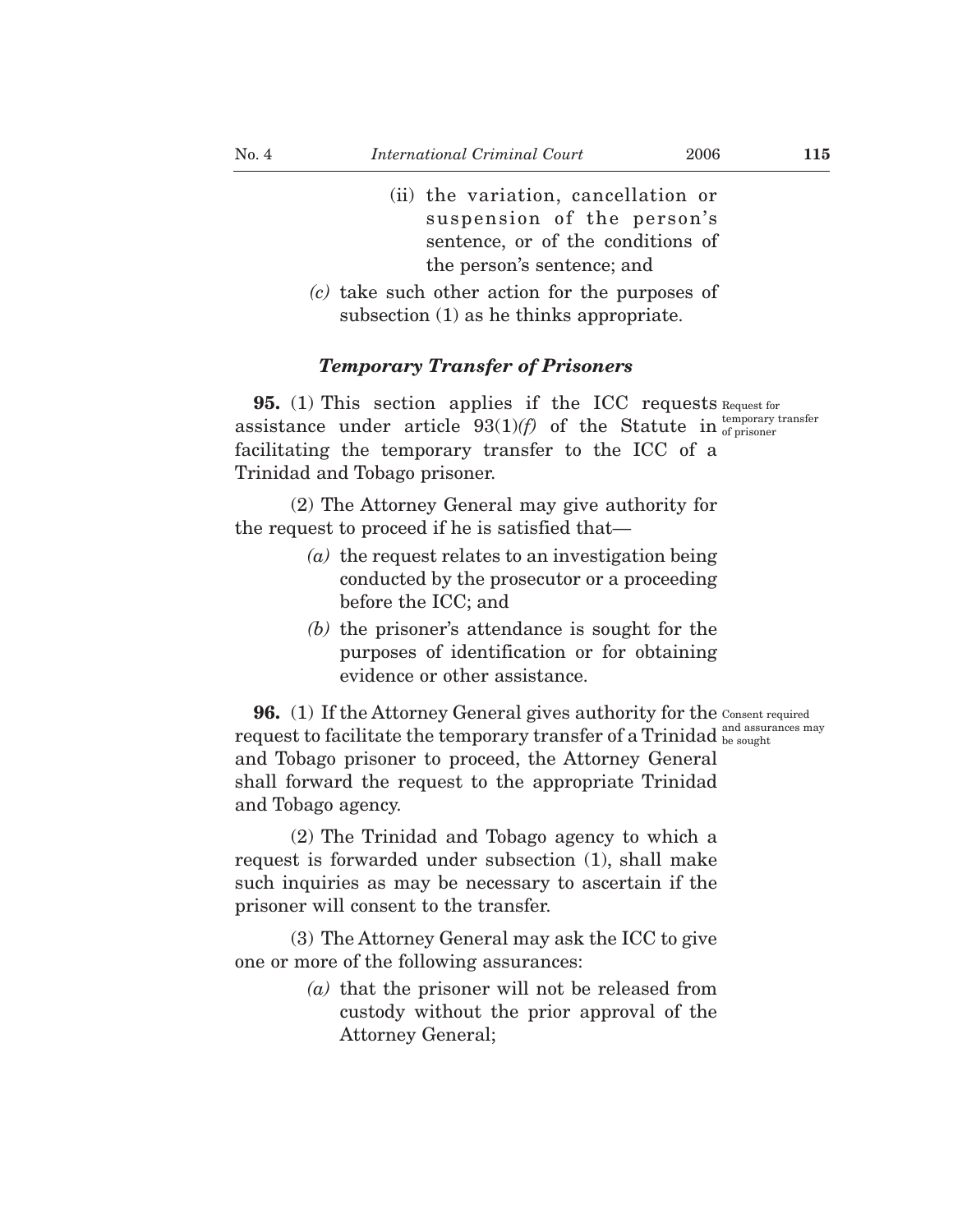- *(b)* that the prisoner will be returned to Trinidad and Tobago Tobago without delay in accordance with arrangements agreed to by the Attorney General; and
- *(c)* an assurance relating to such other matters as the Attorney General thinks appropriate.

**97.** (1) The Attorney General may authorize the temporary transfer of a Trinidad and Tobago prisoner to the ICC if the Attorney General is satisfied that—

- *(a)* the prisoner has consented to giving the evidence or assistance requested; and
- *(b)* the ICC has given adequate assurances where appropriate.

(2) If the Attorney General authorizes the temporary transfer of the prisoner to the ICC, he may—

- *(a)* direct that the prisoner be released from the prison in which he is detained, for the purpose of the transfer to the ICC; and
- *(b)* make arrangements for the prisoner to travel to the ICC in the custody of—
	- (i) a police officer;
	- (ii) a prison officer; or
	- (iii) a person authorized for the purpose by the ICC.

(3) A direction given by the Attorney General under subsection  $(2)$  in respect of a prisoner is sufficient authority for the release of the prisoner from the prison in which he is detained, for the purposes of the direction.

(4) Every person released under a direction given under subsection (2) is to be treated as continuing to be in the legal custody of the penal institution from which he is so released, while in Trinidad and Tobago during the period of that release.

Attorney General may arrange for transfer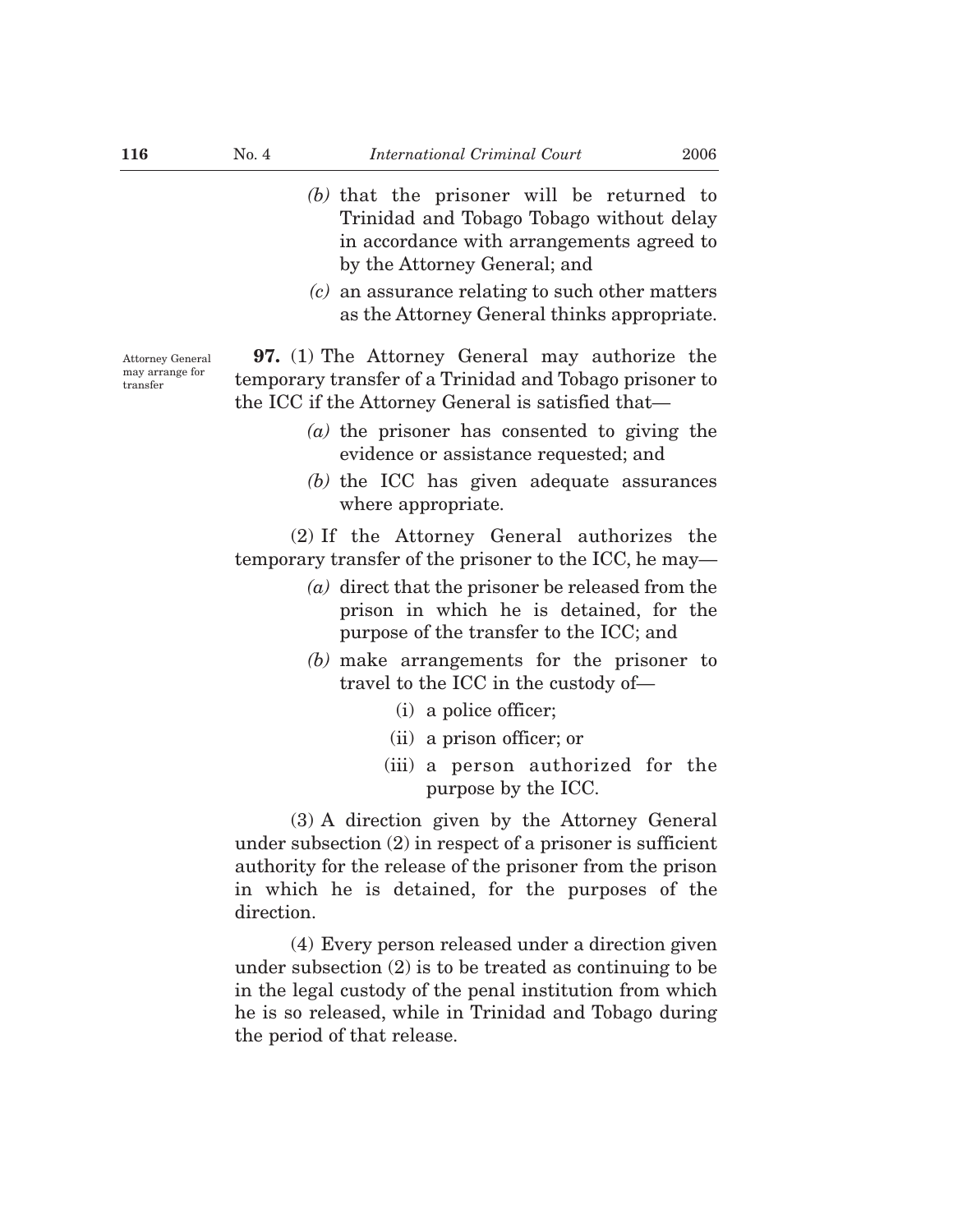**98.** (1) If a prisoner who is charged with or convicted Effect of transfer on of an offence against the law of Trinidad and Tobago is prisoner's sentence transferred to the ICC under section 97, the provisions of section 99 of this Act shall apply to any period that the person spends in custody outside Trinidad and Tobago in connection with the request before sentence is

(2) If a prisoner who is serving a sentence for a Trinidad and Tobago offence is transferred to the ICC under section 97—

- *(a)* he is to be treated, while in custody outside Trinidad and Tobago in connection with the request, as being in custody for the purposes of the Trinidad and Tobago sentence, which continues to run; and
- *(b)* the Attorney General—

imposed for the Trinidad and Tobago offence.

- (i) may at any time notify the ICC that the prisoner is no longer required to be kept in custody; and
- (ii) must notify the ICC if the prisoner is no longer liable to be detained in a Trinidad and Tobago prison.

**99.** (1) If a prisoner who is charged with or convicted Request for of an offence against the law of Trinidad and Tobago  $\frac{\text{information about}}{\text{time spent in cut}}$ (hereinafter referred to as the Trinidad and Tobago Overseas offence) is transferred to the ICC under section 97 before sentence is imposed for the Trinidad and Tobago offence, the Attorney General may—

- *(a)* advise the ICC of the date on which the
	- prisoner was sentenced for the Trinidad and Tobago offence; and
- *(b)* request the ICC to provide a certificate recording the total period during which the prisoner was detained outside Trinidad and Tobago in connection with the request until sentence was imposed for the Trinidad and Tobago offence.

time spent in custody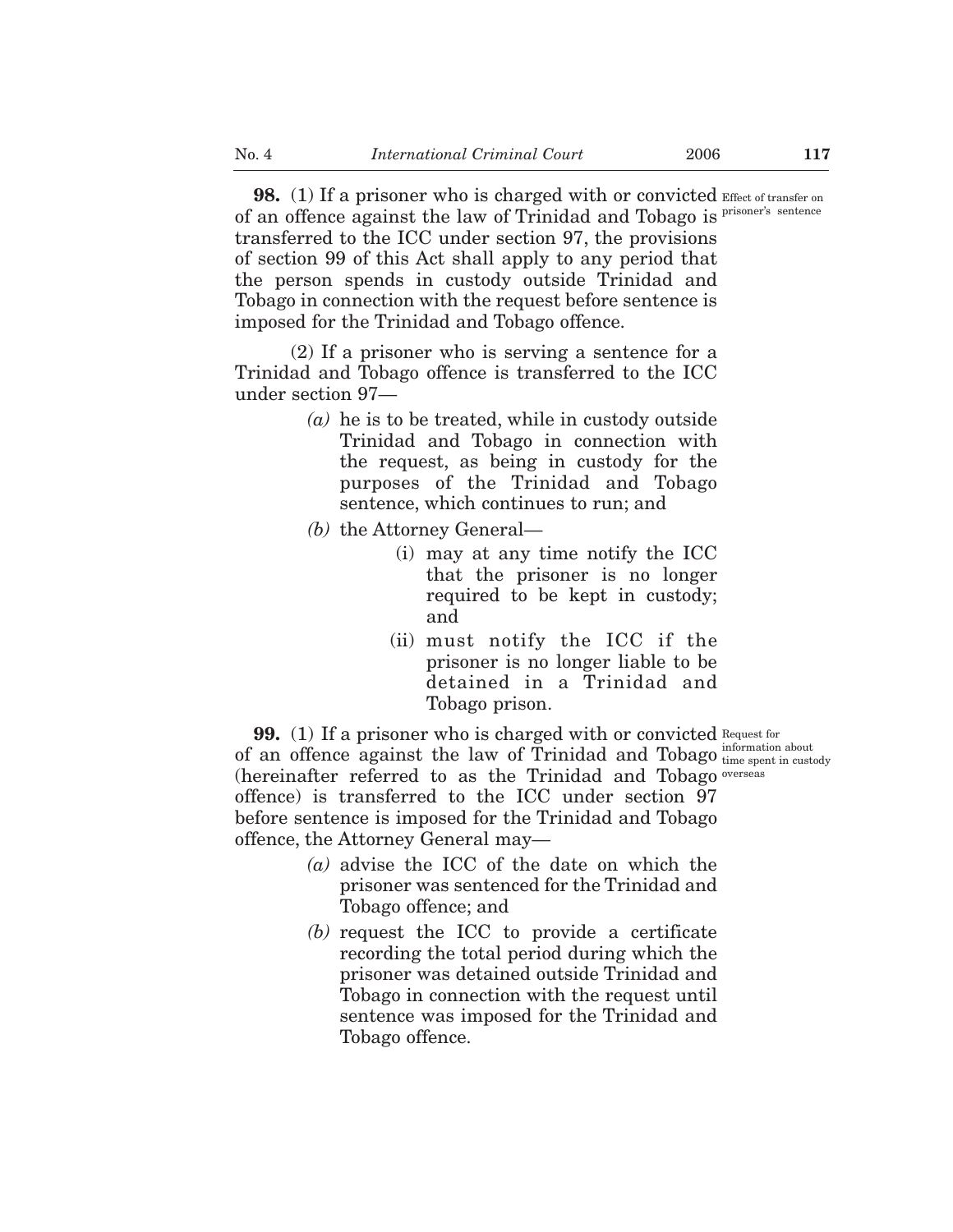(2) A certificate obtained under subsection (1) is presumed to be accurate in the absence of any evidence to the contrary.

(3) The Attorney General may issue a certificate setting out the date and period specified in subsection  $(1)$  if—

- *(a)* the ICC does not provide a certificate within a reasonable time after he makes a request under subsection (1); and
- *(b)* he is satisfied from the information that he has, that an accurate calculation can be made of the period referred to in paragraph *(b)* of subsection (1).

## *Examination of Places or Sites*

**100.** (1) This section applies if the ICC requests assistance under any of article 19(8), 56, 64 or 93(1)*(g)* of the Statute in examining places or sites in Trinidad and Tobago. examining places or

> (2) The Attorney General may give authority for the request to proceed if he is satisfied that the request relates to an investigation being conducted by the Prosecutor or a proceeding before the ICC.

> (3) If the Attorney General gives authority for the request to proceed—

- *(a)* he shall forward the request to the appropriate Trinidad and Tobago agency; and
- *(b)* that agency shall, without delay—
	- (i) use its best endeavours to undertake the examination of the place or site in the manner that the ICC has requested;

Assistance in

sites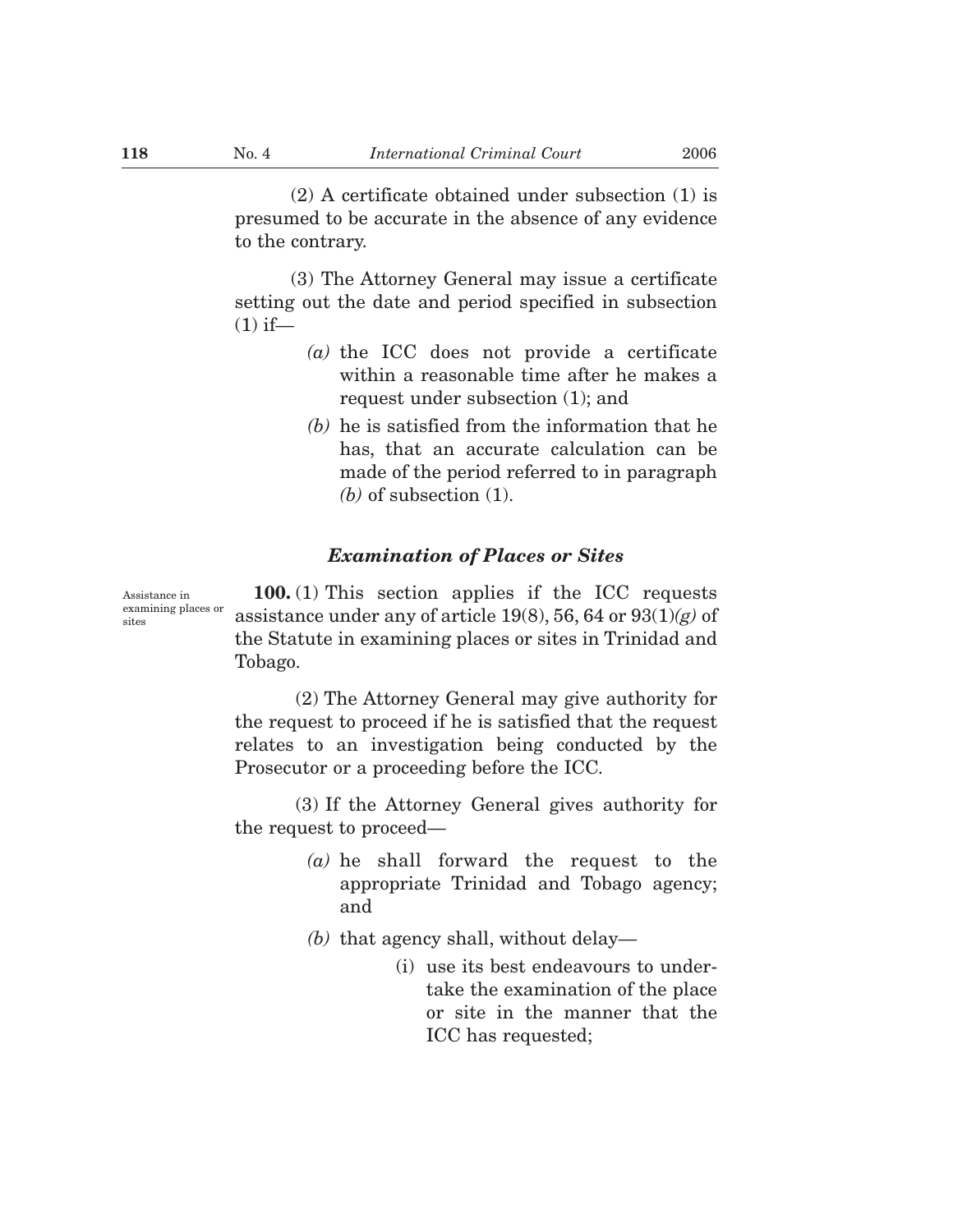- (ii) make such report on the examination as it considers to be appropriate in the circumstances; and
- (iii) deliver the report of the examination to the Attorney General.

(4) This section does not give any person the power to enter a place or site.

## *Search and Seizure*

101. (1) This section applies if the ICC makes a Request for search request under any of article 19(8), 56, 64 or  $93(1)$ (h) of and seizure the Statute for search and seizure.

(2) The Attorney General may give authority for the request to proceed if he is satisfied that—

- *(a)* the request relates to an investigation being conducted by the Prosecutor or a proceeding before the ICC; and
- *(b)* any thing relevant to the investigation or proceeding is or may be located in Trinidad and Tobago.

(3) If the Attorney General gives authority for the request to proceed, he may authorize a police officer, in writing, to apply to a Judge for a search warrant under section 102.

**102.** (1) This section applies if a Judge, on an Issue of search application in writing made on oath or affirmation by a <sup>warrant</sup> police officer, is satisfied that there are reasonable grounds for believing that there is in or on any place or thing—

- *(a)* any thing on or in respect of which an international crime has been, or is suspected of having been, committed; or
- *(b)* any thing that may be evidence as to the commission of any such crime.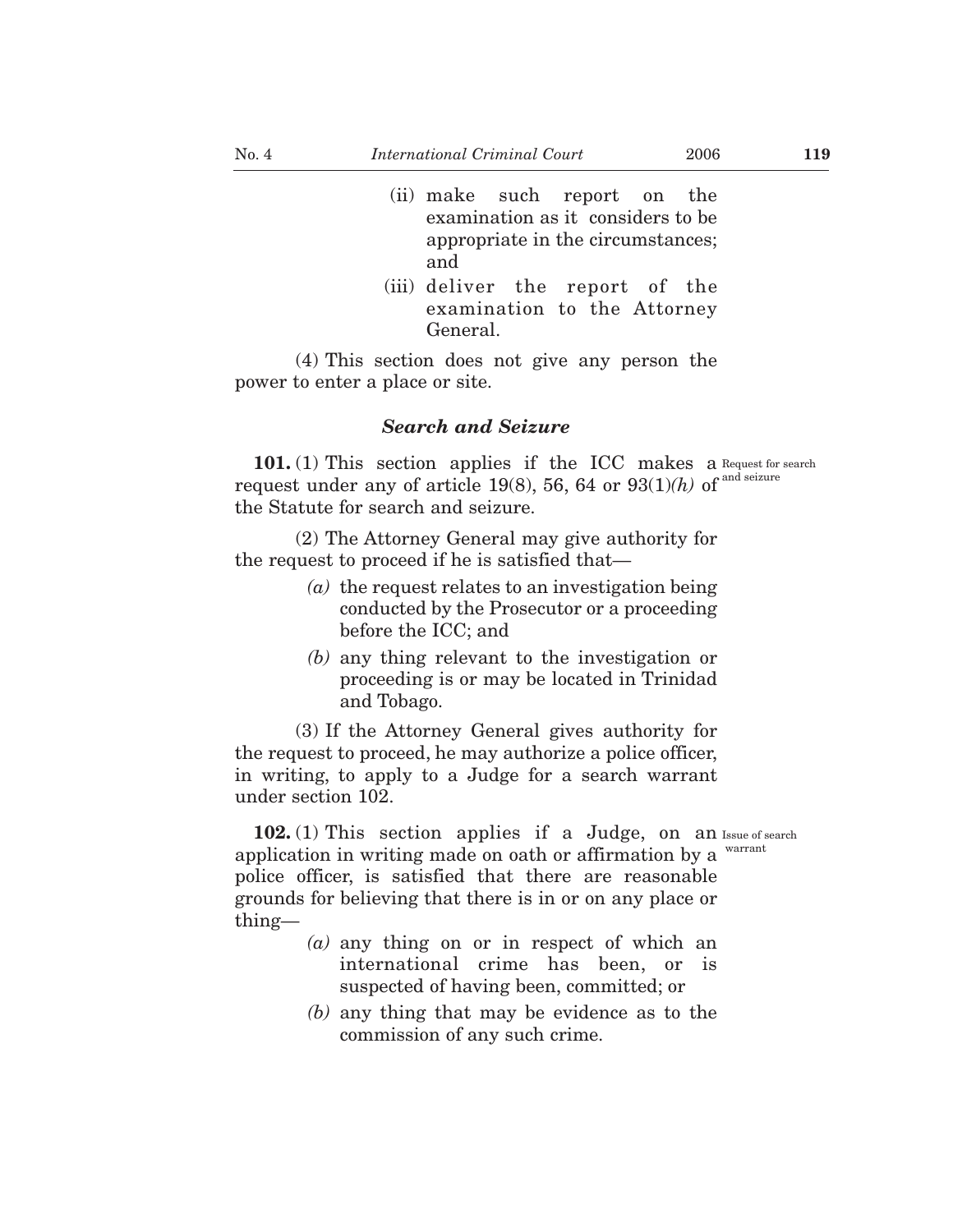(2) If this section applies, the Judge may issue a warrant in respect of any thing referred to in subsection (1).

(3) A Judge shall not issue a warrant under this section unless the application contains, or the applicant otherwise supplies to the Judge, such information as the Judge requires concerning the grounds on which the warrant is sought.

(4) A Judge may issue a warrant under this section subject to such conditions as the Judge thinks fit.

**103**. A warrant issued under section 102 shall—

- *(a)* be in the prescribed form;
- *(b)* be directed to a police officer by name, or any class of police officers specified in the warrant, or generally to every police officer; and
- *(c)* specify any conditions that the Judge has imposed under section 102(4).

**104.** (1) Subject to any conditions specified in the warrant under section 103, a warrant issued under section 102 authorizes the police officer executing the warrant—

- *(a)* to enter and search the place or things specified in the warrant at any time by day or night during the currency of the warrant;
- *(b)* to use such assistance as may be reasonable in the circumstances for the purpose of the entry and search;
- *(c)* to use such force as is reasonable in the circumstances for the purposes of effecting entry, and for breaking open any thing in or on the place searched; and
- *(d)* to search for and seize any thing referred to in section  $102(1)$ .

Form of content of search warrant

Powers conferred by

warrant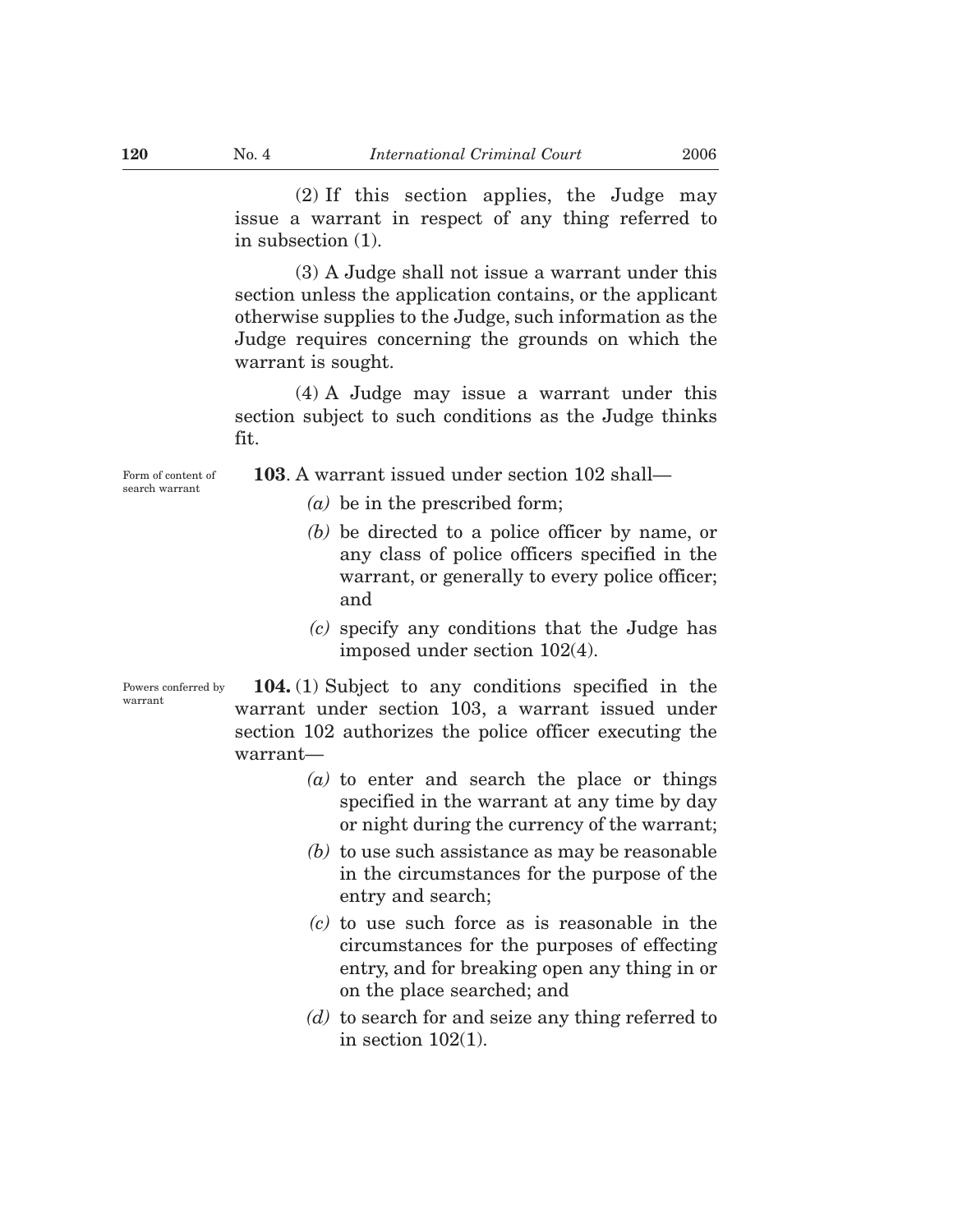(2) A person called on to assist any police officer executing a warrant issued under section 102 has the powers described in paragraphs *(c)* and *(d)* of subsection (1).

105. A police officer may stop a vehicle for the purpose Power to stop of exercising a search power conferred by a warrant vehicles issued under section 102 of this Act.

106. Every police officer executing any warrant issued Person executing under section 102 shall warrant to produce evidence of authority

*(a)* have that warrant with him or her;

- *(b)* produce it on initial entry and, if requested, at any subsequent time; and
- *(c)* shall, if requested at the time of the execution of the warrant or at any subsequent time, provide a copy of the warrant within seven days after the request is made.

107. (1) Every police officer who executes a warrant Notice of execution of issued under section 102 shall, not later than seven days warrant after the seizure of any thing under that warrant, give to the owner or occupier of the place or thing searched, and to every other person whom the member of the police service has reason to believe may have an interest in the thing seized, a written notice specifying the—

- *(a)* date and time of the execution of the warrant;
- *(b)* identity of the person who executed the warrant; and
- *(c)* thing seized under the warrant.

(2) If the warrant is executed, a report on the execution of the warrant, together with a copy of any notice given under subsection (1) shall be sent to the Attorney General, without delay.

(3) If the warrant is not able to be executed, a report explaining the reasons for this shall be sent to the Attorney General, without delay.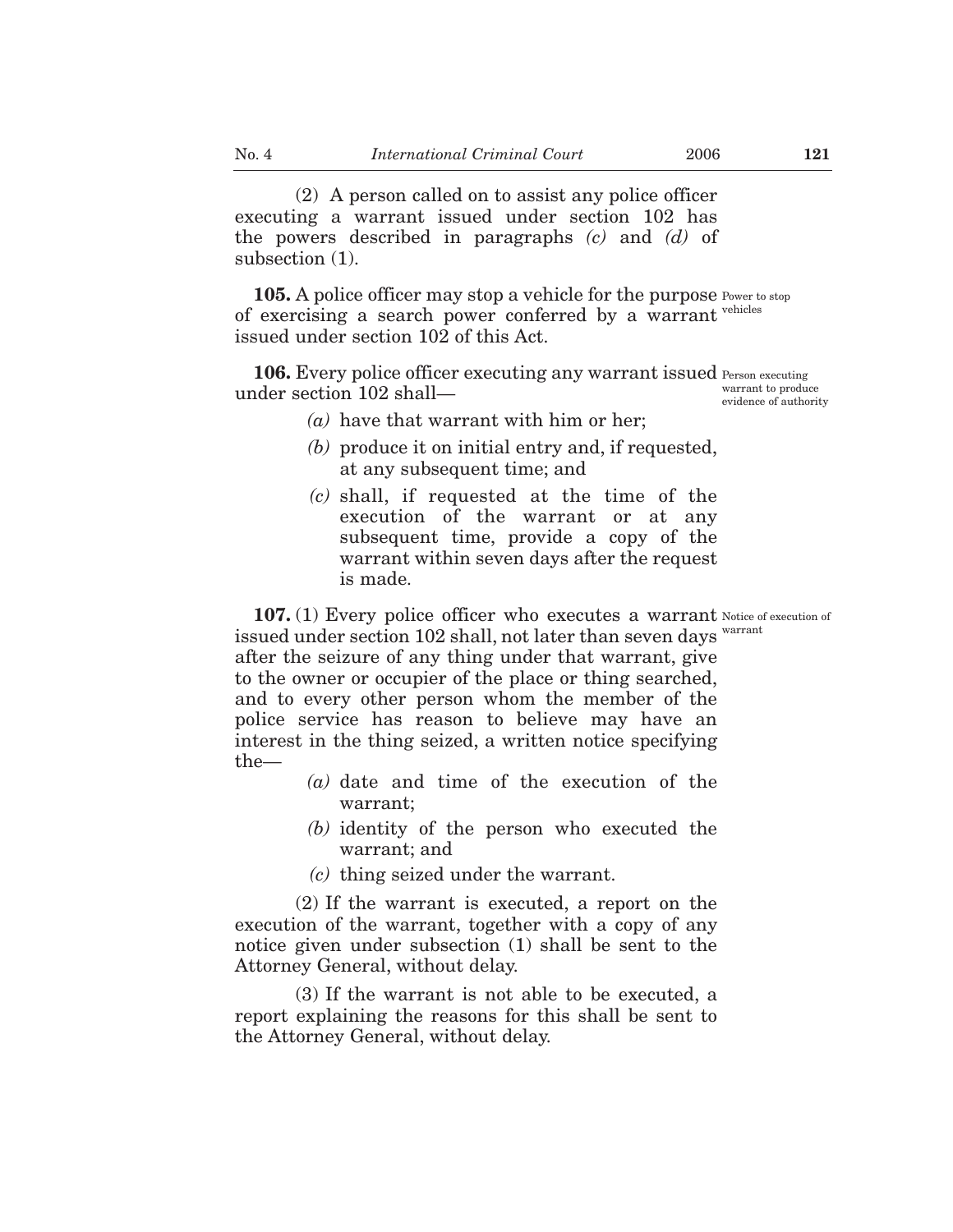**108.** (1) If a police officer seizes a thing under a warrant issued under section 102, it shall be delivered into the custody and control of— Disposal of things

- *(a)* the Commissioner of Police; or
- *(b)* a police officer designated by the Commissioner to receive things seized under this Act.

(2) The Commissioner of Police or designated police officer must—

- *(a)* inform the Attorney General, without delay, that the thing has been so delivered;
- *(b)* retain the thing for a period not exceeding three months from the day on which the thing was seized, pending the Attorney General's direction under subsection (3) about how to deal with the thing; and
- *(c)* comply with any direction given by the Attorney General.

(3) The Attorney General may, by written notice, give the Commissioner of Police or designated police officer a direction—

- *(a)* requiring the Commissioner of Police or designated police officer to send the thing to the ICC; and
- *(b)* requiring the Commissioner of Police or designated police officer to deal with the thing in some other way.

(4) The Attorney General must direct the Commissioner of Police or designated police officer to return the thing seized to the person from whose possession it was seized as soon as practicable, if—

- *(a)* the ICC advises that the thing is not required for the Prosecutor's investigation or its proceeding; or
- *(b)* no other direction is given by the Attorney General before the expiry of three months from the day on which the thing was seized.

seized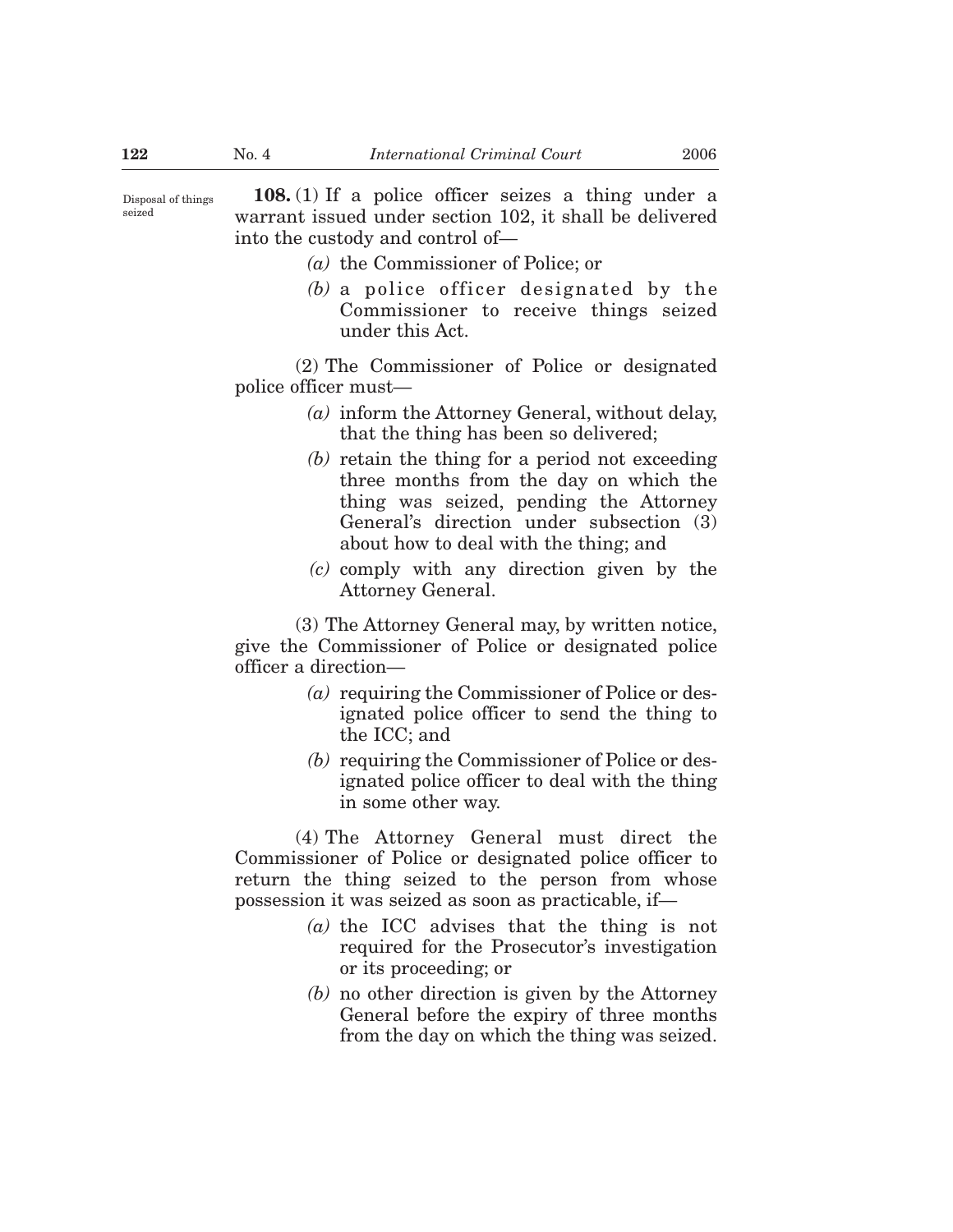(5) Notwithstanding subsection (4), the Attorney General may refuse to return the thing to the person

- from whom it was seized if— *(a)* the thing is the subject of a dispute as to who is entitled to it;
	- *(b)* the thing is required for the investigation of an offence within the jurisdiction of Trinidad and Tobago; or
	- *(c)* possession of the thing by the person would be unlawful in Trinidad and Tobago.

## *Provision of Records and Documents*

**109.** (1) This section applies if the ICC makes a Facilitating prorequest under article  $93(1)(i)$  of the Statute for the visions of records and provision of records and documents, including official records and documents. documents

(2) The Attorney General may give authority for the request to proceed if he is satisfied that—

- *(a)* the request relates to an investigation being conducted by the Prosecutor or a proceeding before the ICC; and
- *(b)* the document or record sought is or may be in Trinidad and Tobago.

(3) If the Attorney General gives authority for the request to proceed—

- *(a)* he shall forward the request to the appropriate Trinidad and Tobago agency; and
- *(b)* that agency shall, without delay—
	- (i) use its best endeavours to locate and make available the document or record sought;
	- (ii) make such report on its endeavours as it considers to be appropriate in the circumstances; and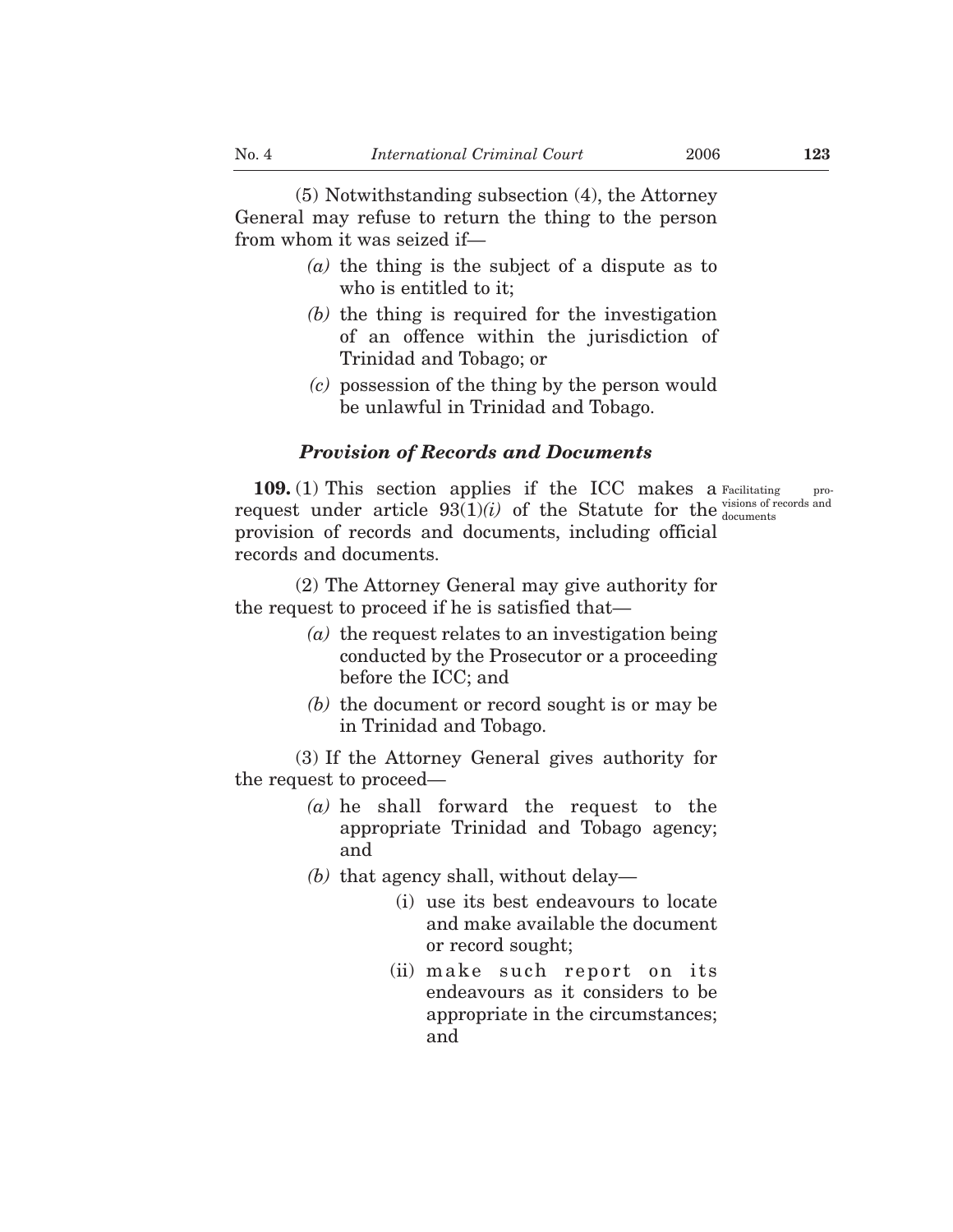(4) This section does not give any person power to require the production of a document or record.

## *Protecting Victims and Witnesses and Preserving Evidence*

**110.** (1) This section applies if the ICC requests assistance under— Protecting victims and witnesses and preserving evidence

- *(a)* article 93(1)*(j)* of the Statute in protecting victims and witnesses or preserving evidence;
- *(b)* article 19(8), or paragraph (2) or (3) of article 56, in preserving evidence.

(2) The Attorney General may give authority for the request to proceed if he is satisfied that—

- *(a)* the request relates to an investigation being conducted by the Prosecutor or a proceeding before the ICC; and
- *(b)* the assistance sought is not prohibited by Trinidad and Tobago law.

(3) If the Attorney General gives authority for the request to proceed—

- *(a)* he shall—
	- (i) take such steps as he thinks appropriate in the particular case;
	- (ii) forward the request to the appropriate Trinidad and Tobago agency; and
- *(b)* that agency shall, without delay—
	- (i) use its best endeavours to give effect to the request;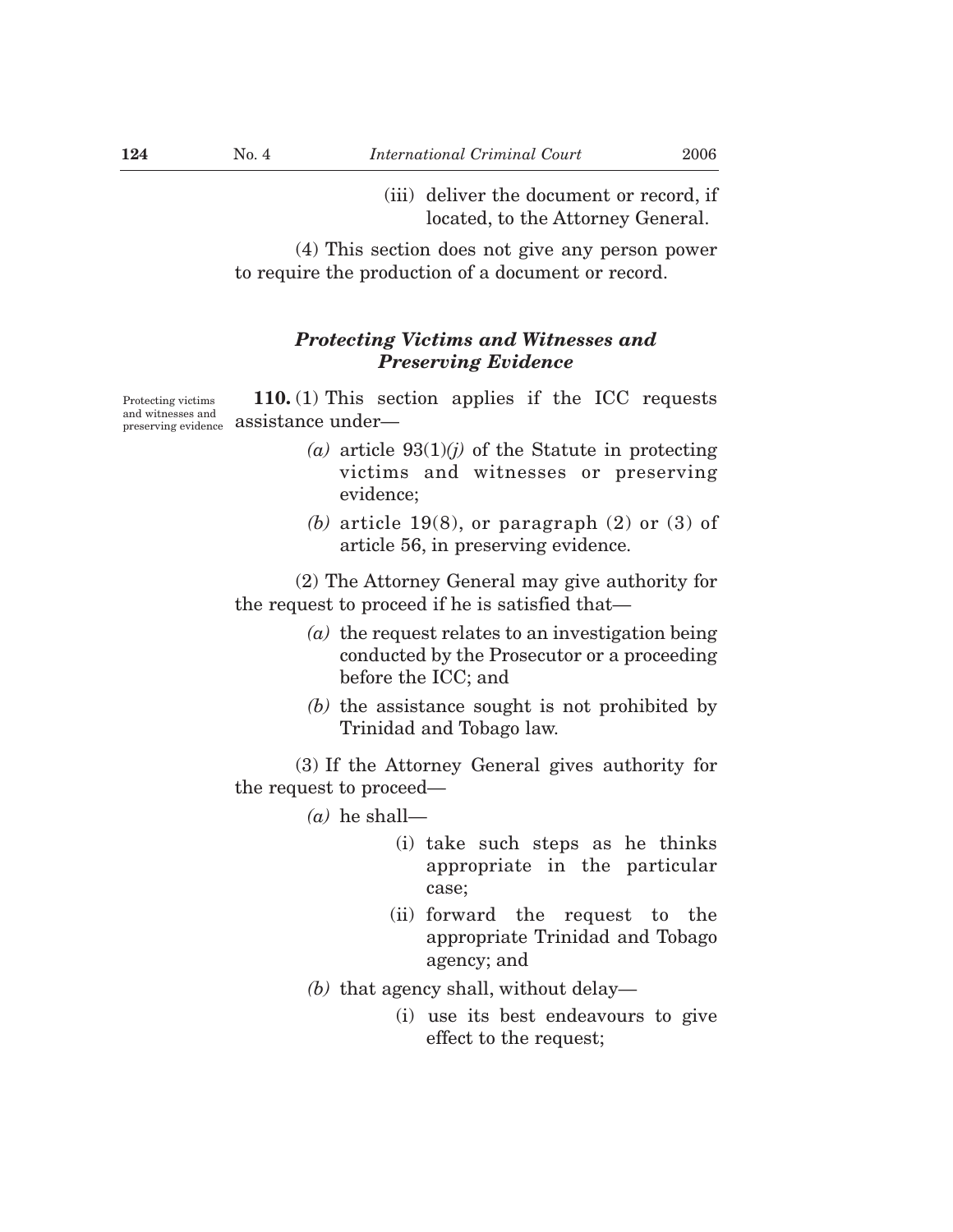- (ii) make such report on its endeavours as it considers to be appropriate in the circumstances; and
- (iii) deliver the report to the Attorney General.

## *Identifying, Freezing, or Seizing Property Associated with Crime*

**111.** (1) This section applies if the ICC requests Request relating to assistance under article  $93(1)(k)$  of the Statute in  $_{\text{with cirme}}^{\text{property associated}}$ identifying, tracing and freezing, or seizing tainted property for the purpose of eventual forfeiture. with cirme

(2) The Attorney General may give authority for the request to proceed if he is satisfied that—

- *(a)* the request relates to an international crime that is being investigated by the Prosecutor, or which is the subject of proceedings before the ICC; and
- *(b)* tainted property is or may be located in Trinidad and Tobago.

112. (1) If the Attorney General gives authority for Attorney General the request for assistance in identifying, tracing and may authorize freezing, or seizing tainted property to proceed, he may authorize the appropriate Trinidad and Tobago authority to apply for one or more of the following orders or warrants under the Proceeds of Crime Act, 2000: measures Act No. 55 of 2000

- *(a)* a search warrant;
- *(b)* a restraint order;
- *(c)* a charging order; or
- *(d)* a confiscation order.

(2) If the ICC's request relates to the freezing of tainted property, and the ICC has made an order in the nature of a restraint order, the Attorney General may authorize the appropriate authority to register that order, and section 130 shall apply accordingly, with the necessary modifications.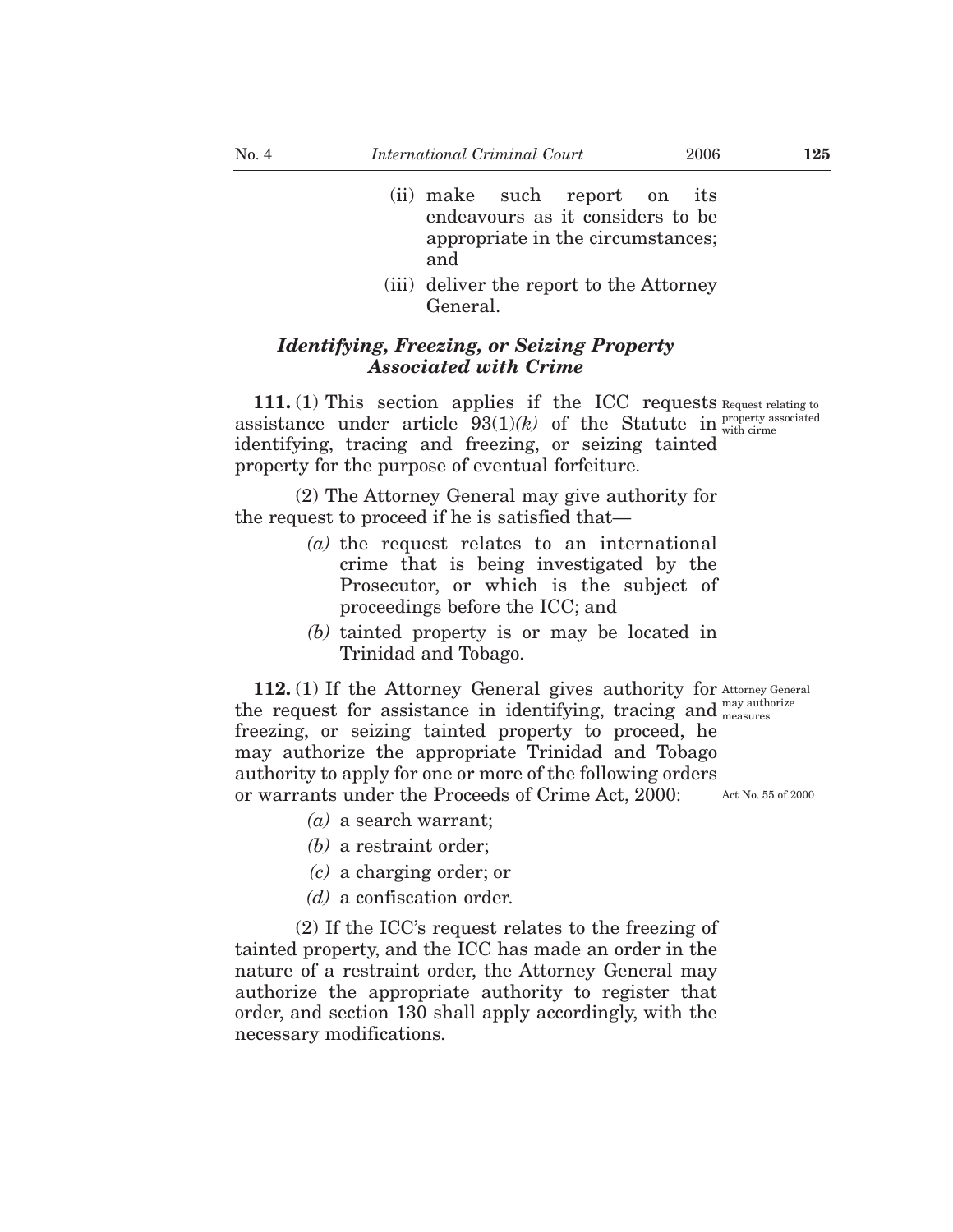## *Other Types of Assistance*

Request for other types of assistance

**113.** (1) This section applies if the ICC requests any other type of assistance under article 93(1) of the Statute for the purposes of facilitating the investigation and prosecution of crimes within the jurisdiction of the ICC.

(2) The Attorney General may give authority for the request to proceed if he is satisfied that—

- *(a)* the request relates to an investigation being conducted by the Prosecutor or a proceeding before the ICC; and
- *(b)* the assistance sought is not prohibited by Trinidad and Tobago law.

(3) If the Attorney General gives authority for the request to proceed—

*(a)* he shall—

- (i) take such steps as he thinks appropriate in the particular case; and
- (ii) forward the request to the appropriate Trinidad and Tobago agency;
- *(b)* that agency shall, without delay—
	- (i) use its best endeavours to give effect to the request;
	- (ii) make such report on its endeavours as it considers to be appropriate in the circumstances; and
	- (iii) deliver the report to the Attorney General.

(4) If the Attorney General considers that the assistance sought cannot lawfully be provided, he shall, before refusing the request, and in accordance with article 93(5) of the Statute—

*(a)* consult with the ICC; or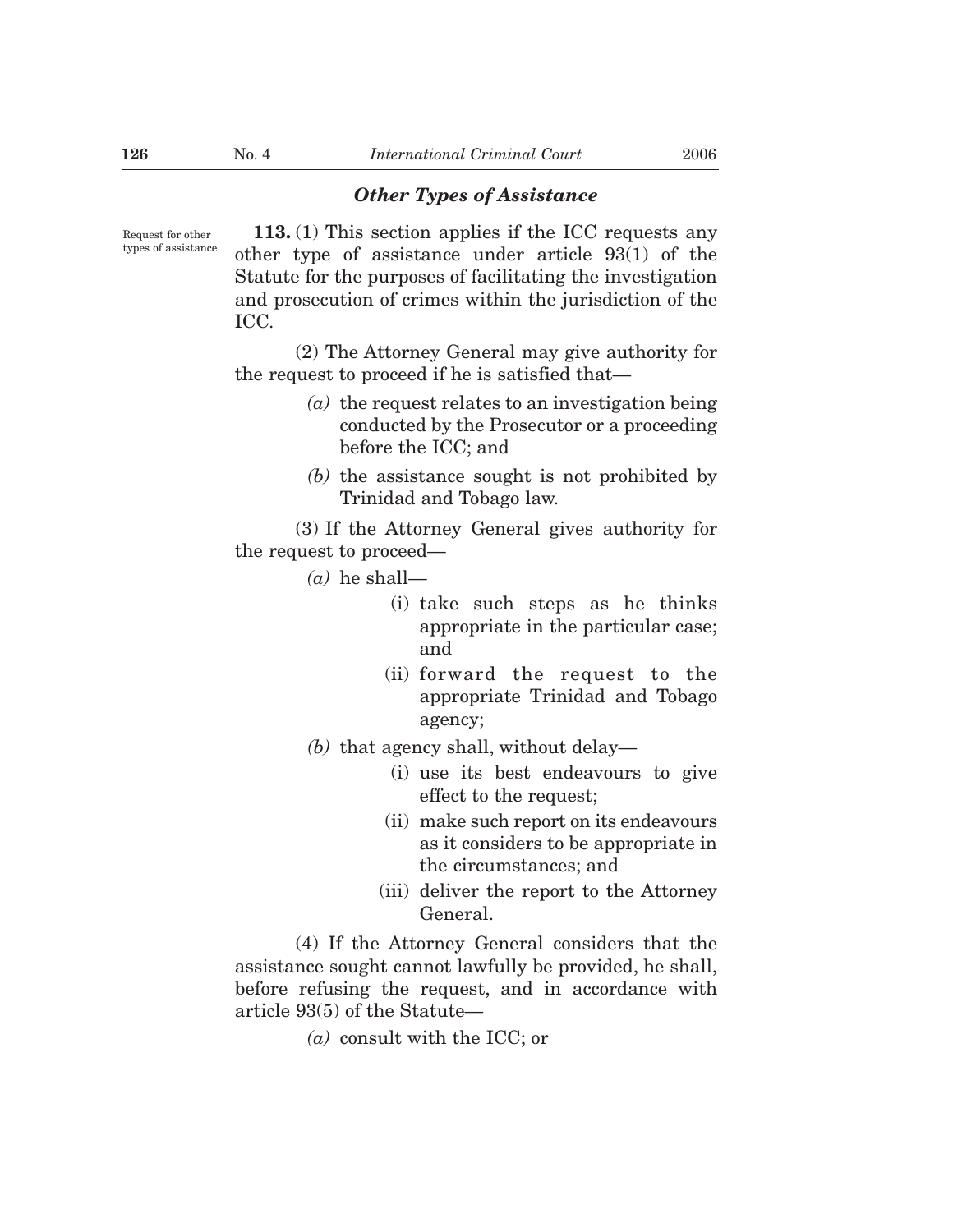*(b)* consider whether the assistance can be provided subject to conditions or whether it can be provided at a later date or in an alternative manner.

### *Restrictions on Provision of Assistance*

114. (1) The Attorney General shall refuse a request Refusal of assistance by the ICC for assistance to which this Part applies if—

- *(a)* the ICC does not accept the conditions or other modifications suggested in order to implement the request as contemplated by article 93(5) of the Statute and section 113(4);
- *(b)* the ICC determines under article 18 or 19 of the Statute that the case to which the request relates is inadmissible and section 118(4) applies; or
- $(c)$  section 120(4) applies.

(2) The Attorney General may refuse a request by the ICC to which this Part applies if —

- *(a)* Part VIII, which relates to the protection of national security or third party information applies; or
- *(b)* there are competing requests from the ICC and a State that is not a party to the Statute relating to the same conduct and section 63(4), as applied by section 119, applies.

(3) To avoid doubt the only grounds on which assistance to the ICC may be refused are those specified in this section and, if applicable, section 23(2), which relates to offences involving the administration of justice.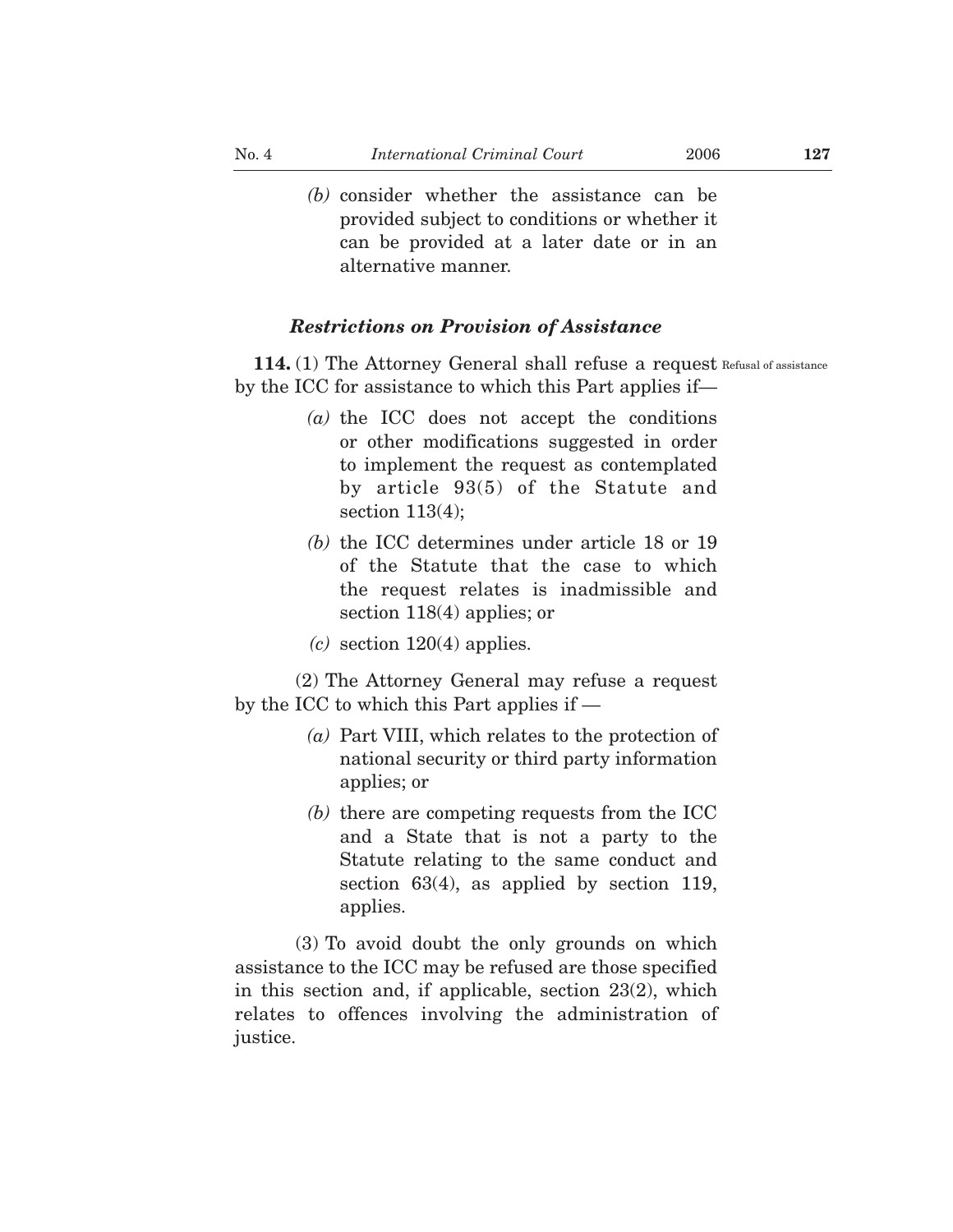**115.** (1) The Attorney General may postpone the execution of a request for assistance under this Part if—

- *(a)* the execution of the request would interfere with an ongoing investigation or prosecution for a different offence and section 117 applies;
- *(b)* a ruling on admissibility is pending before the ICC and section 118 applies;
- *(c)* there are competing requests from the ICC and from another State to which Trinidad and Tobago is under an international obligation and section  $119(2)(a)$  applies;
- *(d)* the request is for assistance under article 93(1)(l) of the Statute and is one to which section 113(4) applies; or
- *(e)* a request of the kind referred to in section  $120(2)(c)$  is made to the ICC.

(2) Even if a case is one to which subsection (1) applies, the Attorney General may decide not to postpone the execution of the request, and in that event the request must be dealt with in accordance with this Part.

(3) If the Attorney General postpones the execution of a request for assistance under this Part, the postponement may be for a reasonable time and may, if the Attorney General considers it desirable, be extended from time to time.

Procedure if assistance precluded under Trinidad and Tobago

**116.** If the execution of a particular measure of execution of execution of assistance specified in a request to which this Part applies is prohibited under the laws in Trinidad and Tobago, notwithstanding any other provision in this Part, the Attorney General shall—

- *(a)* consider whether the assistance can be provided in another manner or subject to conditions; and
- *(b)* promptly consult with the ICC in order to resolve the matter.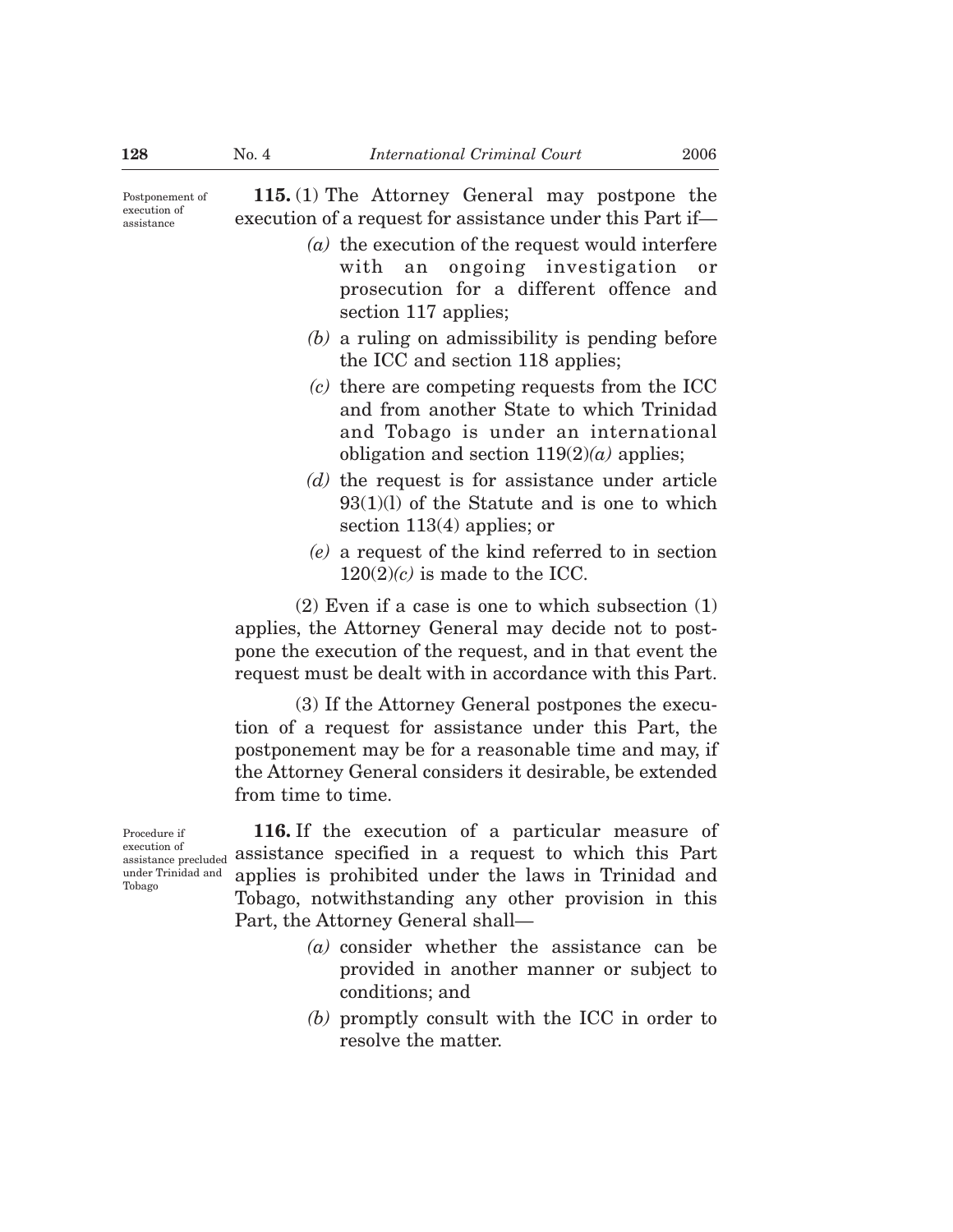**117.** (1) If the immediate execution of a request by the Postponement where ICC for assistance to which this Part applies would  $_{\text{or prosecution}}^{\text{ongoing investigation}}$ interfere with an ongoing investigation or prosecution of a case different from that to which the request relates, or prosecution

the Attorney General may postpone the execution of the request for a period of time agreed between the Attorney General and the ICC.

(2) Notwithstanding section 115(3), the period of postponement may be no longer than is reasonably necessary to complete the investigation or prosecution.

(3) Before making a decision to postpone the execution of a request, the Attorney General shall consider whether the assistance could be provided immediately subject to certain conditions.

(4) If the Attorney General decides to postpone the execution of a request and the ICC seeks assistance in the preservation of evidence under article 93(1)*(j)* of the Statute, the Attorney General shall deal with that request in accordance with this Part.

118. (1) This section applies if the ICC is considering Postponement where an admissibility challenge under article  $18$  or  $19$  of the  $\frac{\text{admissible}}{\text{challenged}}$ Statute in respect of a case that a request to which this part applies. challenged

(2) If the ICC has not made an order under article 18 or 19 of the Statute allowing the Prosecutor to collect evidence to which the request relates, the Attorney General may postpone the execution of the request until the ICC's determination on admissibility is issued.

(3) If the ICC has made an order under article 18 or 19 of the Statute allowing the Prosecutor to collect evidence to which the request relates, the Attorney General may not postpone the execution of a request under this section but must deal with it under this Part.

(4) If the ICC determines that the case to which the request relates is admissible, the request shall be refused.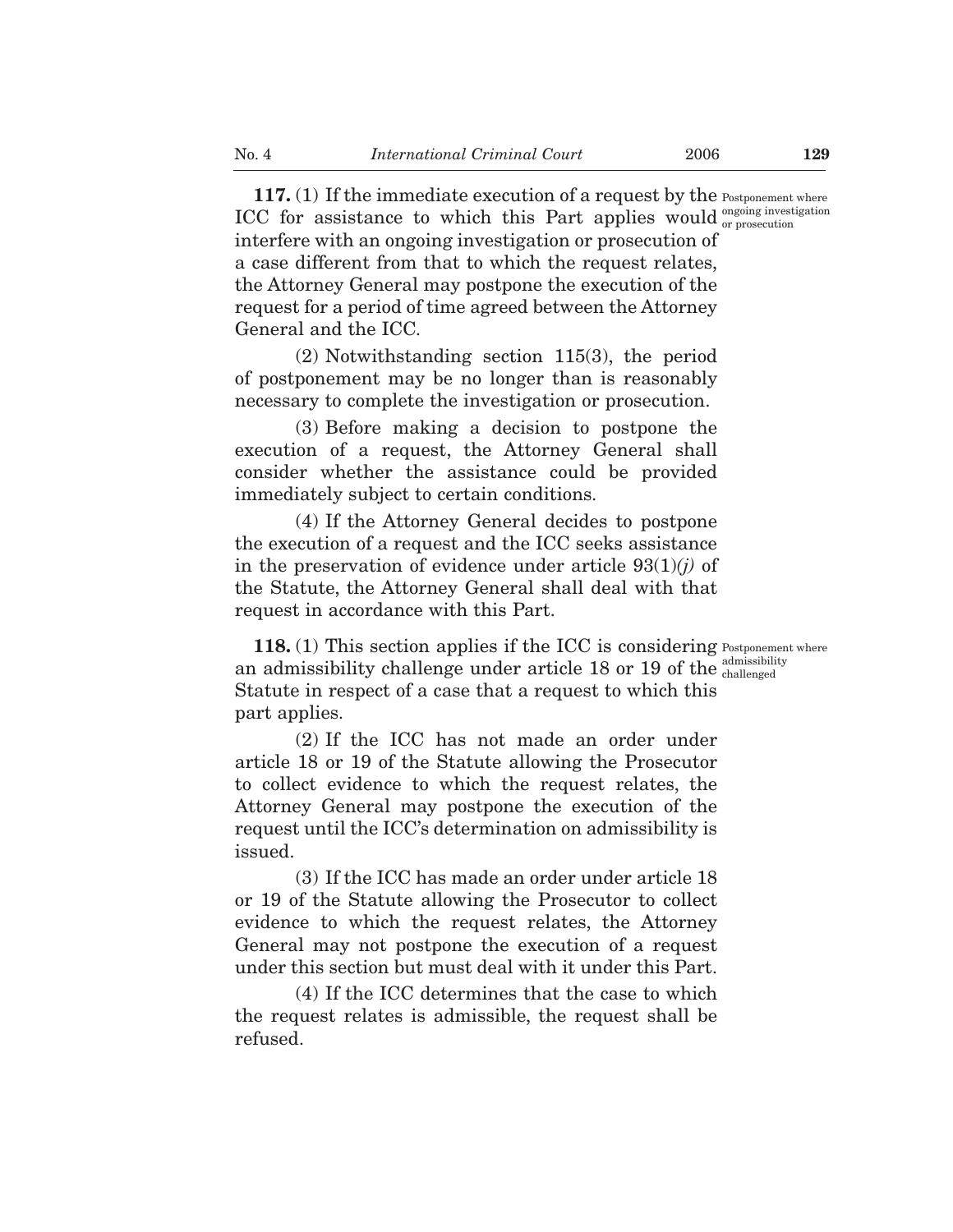(5) If the ICC determines that the case to which the request relates is admissible, and there is no other ground for refusing or postponing the request, the

request shall continue to be dealt with under this Part.

**119.** (1) If the Attorney General receives competing requests for assistance from the ICC and from another State to which Trinidad and Tobago is under an obligation to respond, the Attorney General shall endeavour, after consultation with the ICC and the other State, to satisfy both requests. Competing requests

> (2) For the purposes of subsection (1), the Attorney General may do either or both of the following:

- *(a)* postpone the execution of either of the competing requests; or
- *(b)* attach conditions to the provision of assistance under either or both of the requests.

(3) If it is not possible to resolve the issue by consultation, the method of dealing with the competing requests shall be resolved in accordance with article 90 of the Statute, and sections 61 to 65 shall apply with any necessary modifications.

**120.** (1) If a request by the ICC for assistance to which this Part applies concerns persons who, or information or property that, are subject to the control of another State or an international organization under an international agreement, the Attorney General shall inform the ICC to enable it to direct its request to the other State or international organization.

- $(2)$  Subsections  $(3)$  to  $(5)$  apply if—
	- *(a)* the ICC makes a request for assistance;
	- *(b)* the ICC has not previously made a final determination on whether or not article 98(1) of the Statute applies to that request; and

Requests involving conflict with other international obligations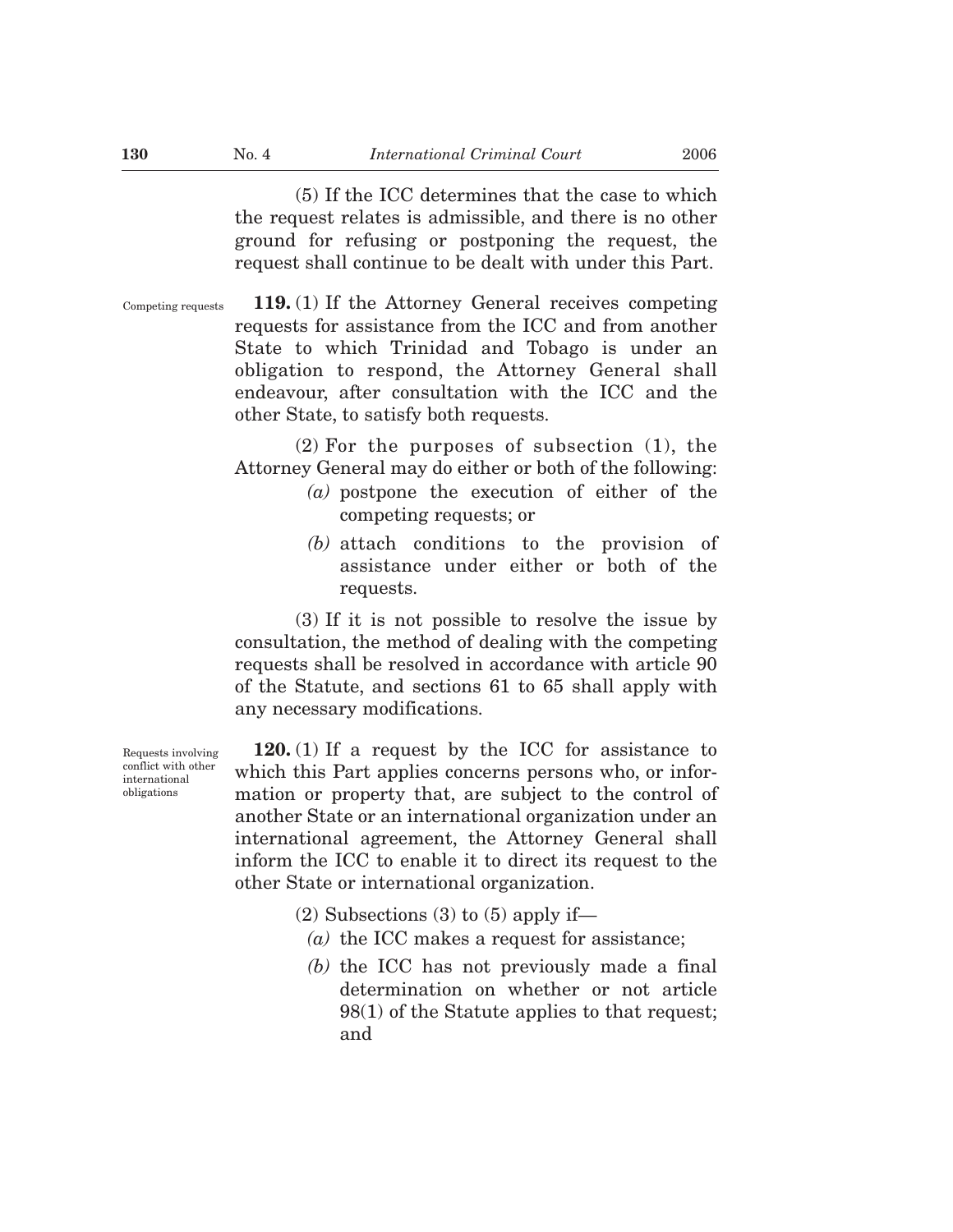# *(c)* a request is made to the ICC to determine whether or not article 98(1) applies to the request for surrender.

(3) If this subsection applies, the Attorney General may postpone the request for assistance until the ICC advises whether or not it wishes to proceed with the request for assistance.

(4) If the ICC advises that it does not intend to proceed with the request, the request for assistance shall be refused.

(5) If the ICC advises that it intends to proceed with the request for assistance, and there is no other ground for refusing or postponing the request, the request must continue to be dealt with under this Part.

#### *Miscellaneous*

121. At any time before a formal response is sent to the Effect of authority to ICC, the Attorney General may decide that a request by proceed the ICC for assistance to which this Part applies will be refused or the execution of the request postponed, on a ground specified in section 114 or 115, even if the Attorney General has previously given authority for the request to proceed.

122. If the ICC makes a request under Part 9 of the Request may relate Statute to assist a defendant in the preparation of his or  $_{\text{by}$  *defence*her defence, that request shall be dealt with in the same manner as a request for assistance of a similar type, to assist the Prosecutor. by defence

123. (1) The Prosecutor may execute a request that Execution of request does not involve any compulsory measures on Trinidad by Prosecutor and Tobago territory in the circumstances specified in article 99(4) of the Statute.

(2) If the Attorney General identifies difficulties with the execution of a request to which article 99(4)*(b)* of the Statute relates, the Attorney General shall, without delay, consult with the ICC in order to resolve the matter.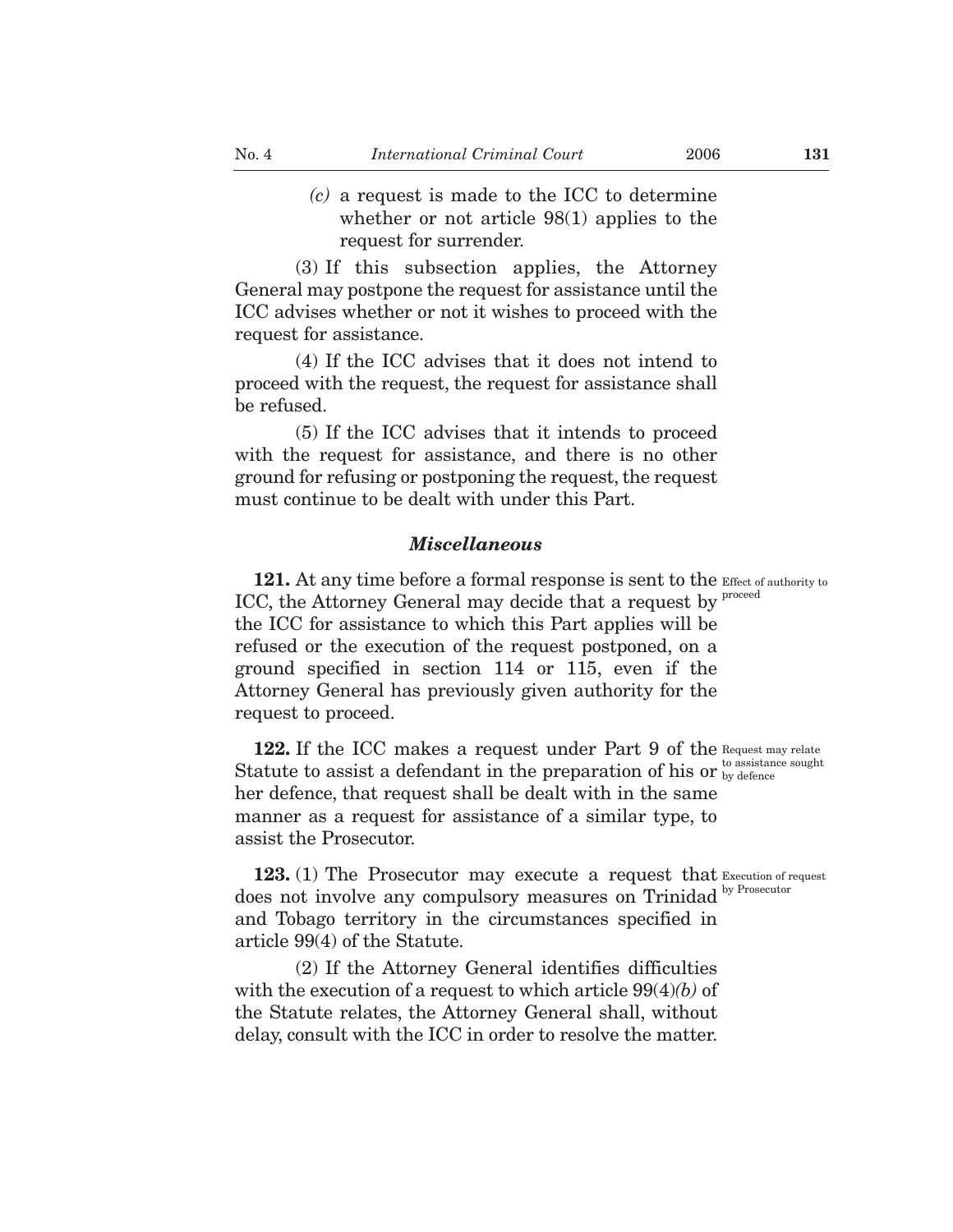(3) The provisions of this Act and the Statute, allowing a person heard or examined by the ICC under article 72 of the Statute to invoke restrictions designed to prevent disclosure of confidential information connected with national security, apply to the execution of requests for assistance under article 99 of the Statute.

## PART VI

ENFORCEMENT OF PENALTIES

### *Orders Relating to Victim Reparation*

Assistance with enforcement of orders for victim reparation

**124.** (1) This section applies if—

*(a)* the ICC—

- (i) makes an order under article 75 of the Statute requiring reparation; and
- (ii) requests that the order be enforced in accordance with article 109 of the Statute; and
- *(b)* neither the conviction in respect of which the order was imposed nor the order requiring reparation is subject to further appeal.

(2) The Attorney General may give authority for the request to proceed if satisfied that the order—

- *(a)* requires reparation; and
- *(b)* is of a kind that can be enforced in the manner provided in this section.

(3) If the Attorney General gives authority for the request to proceed—

- *(a)* the Attorney General shall refer the request to the appropriate Trinidad and Tobago agency;
- *(b)* that agency shall, without delay, take all such steps as necessary to enforce the Order, as if it were an Order of the High Court; and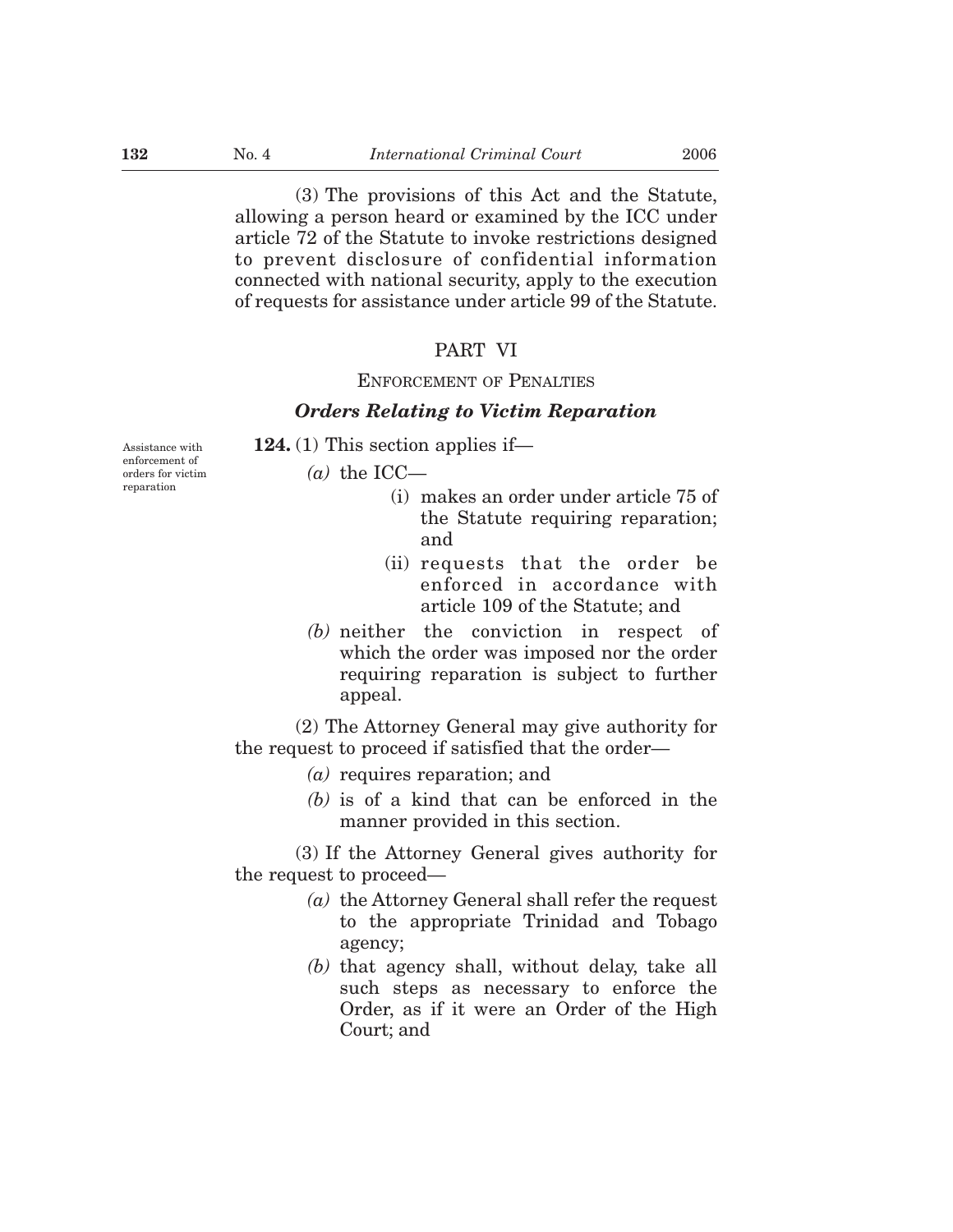# *(c)* that agency shall, without delay, make such report to the Attorney General on the results of any action taken as it considers to be appropriate in the circumstances.

(4) Nothing in this section limits or affects the provision of other types of assistance to the ICC in relation to an order made under article 75 of the Statute.

**125.** (1) This section applies if—

Enforcement of fines

*(a)* the ICC—

- (i) orders payment of a fine under article 77(2)*(a)* of the Statute; and
- (ii) requests that the order be enforced in accordance with article 109 of the Statute; and
- *(b)* neither the conviction in respect of which the order was imposed nor the order for payment of a fine is subject to further appeal.

(2) The Attorney General may give authority for the request to proceed if he is satisfied that the order—

- *(a)* involves a monetary penalty; and
- *(b)* is of a kind that can be enforced in the manner provided in this section.

(3) If the Attorney General gives authority for the request to proceed—

- *(a)* he shall refer the request to the appropriate Trinidad and Tobago agency; and
- *(b)* that agency shall, without delay—
	- (i) take such steps as are necessary to enforce the order as if it were a fine imposed on conviction under the laws of Trinidad and Tobago; and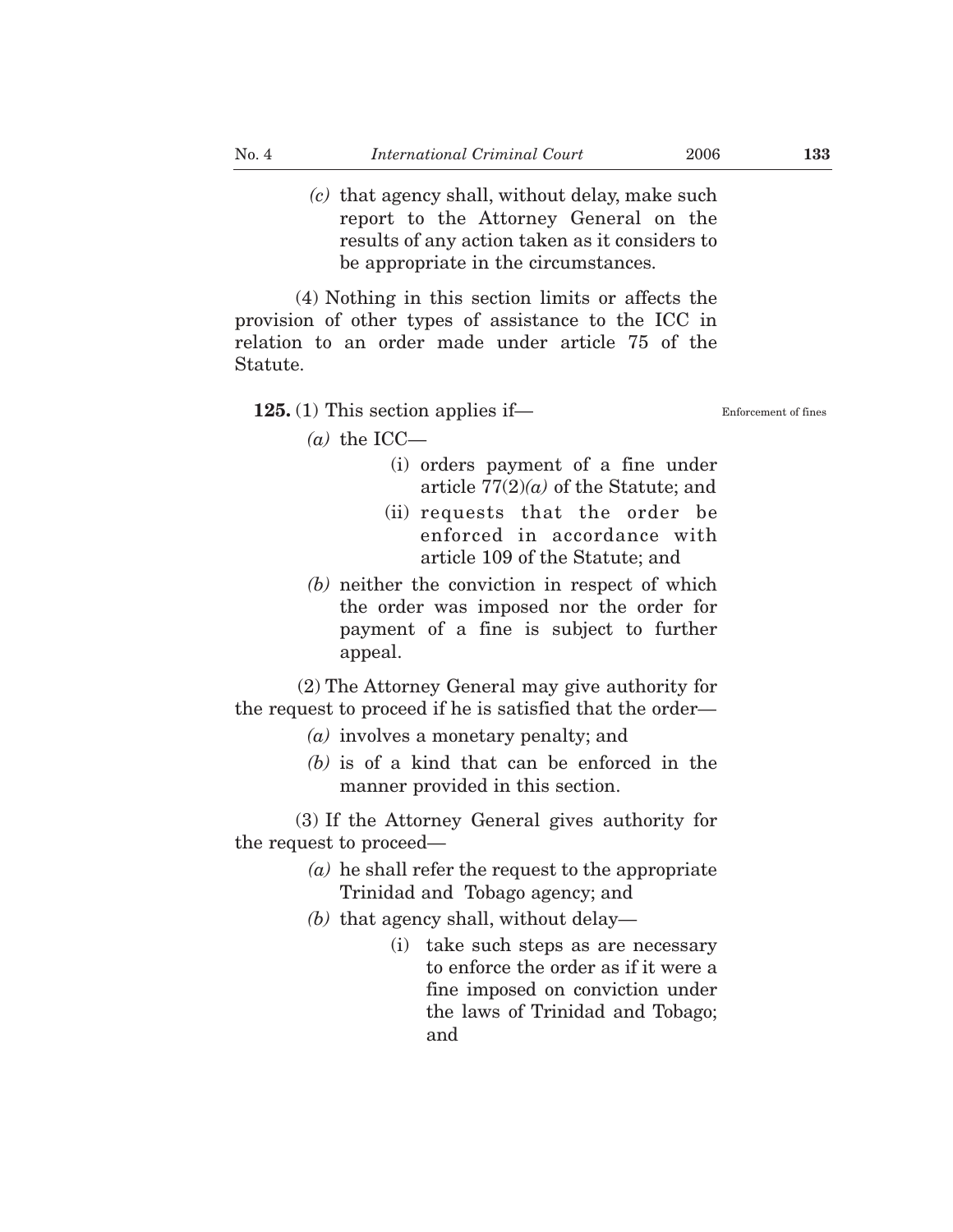(ii) make such report to the Attorney General on the results of any action taken as it considers to be appropriate in the circumstances.

(4) Nothing in this section limits or affects the provisions of other types of assistance to the ICC in relation to a penalty imposed under article 77 of the Statute.

### *Assistance with Enforcement of Forfeiture Orders*

Request for forfeiture of tainted property

**126.** (1) This section applies if—

*(a)* the ICC—

- (i) makes an order under article 77(2)*(b)* of the Statute for the forfeiture of tainted property; and
- (ii) requests assistance under article 109(1) of the Statute to enforce the forfeiture order; and
- *(b)* neither the conviction in respect of which the order was imposed nor the forfeiture order is subject to further appeal.

(2) The Attorney General may give authority for the request to proceed if he is satisfied that the order is of a kind that can be enforced in the manner provided in sections 127 to 131.

(3) If the Attorney General gives authority for the request to proceed, he shall refer the request to the Solicitor General for registration of the forfeiture order in the manner provided in sections 127 to 129.

Solicitor General may apply for registration

**127.** (1) The Solicitor General may apply to the High Court for the registration of a forfeiture order or an amendment to such an order.

(2) On an application under subsection (1), the Court must register the order or the amendment to the order under section 128 if it is satisfied that the order or amendment to the order is in force.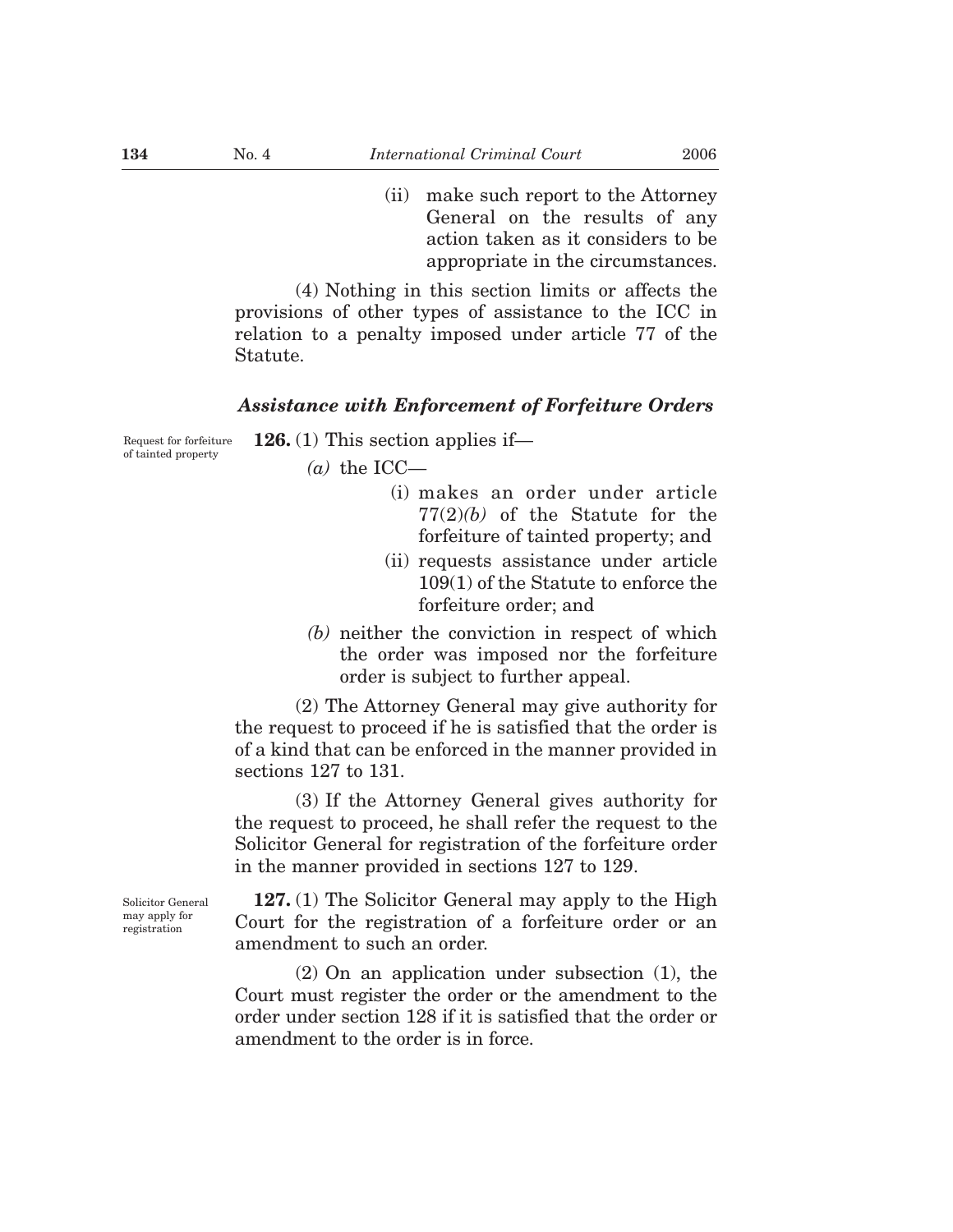128. (1) A forfeiture order, or an amendment to such Method of an order, shall be registered in the High Court in  $_{\text{order}}^{\text{registration of}}$ accordance with the prescribed procedure, if any, of order

- *(a)* a copy of the order or amendment sealed by the ICC; or
- *(b)* a copy of the order or amendment authenticated in accordance with subsection (2).

(2) A document is authenticated for the purposes of subsection (1)*(b)* if it purports to be—

- *(a)* signed or certified by a Judge, the Registrar, the Deputy Registrar, or a member of the staff of the ICC; or
- *(b)* authenticated in any other manner authorized by the Statute or the Rules.

(3) An amendment to a forfeiture order does not, for the purposes of this Act, have any effect until it is registered.

(4) A facsimile copy of a sealed or authenticated copy of an order or an amendment of an order has the same effect, for the purposes of this Act, as the sealed or authenticated copy that is not a facsimile.

(5) Notwithstanding subsection (4), registration effected by means of a facsimile copy ceases to have effect on the expiry of the period of twenty-one days commencing on the date of registration unless, before the expiry of that period, the sealed or authenticated copy is registered.

129. If the High Court registers an order under Notice of registration section 128, the Court may direct the Solicitor General<sup>of order</sup> to do either or both of the following—

> *(a)* give notice of the registration, in the manner and within the time the Court considers appropriate, to such persons other than a person convicted of an offence in respect of which the order was made, as the Court has reason to believe may have an interest in the property; or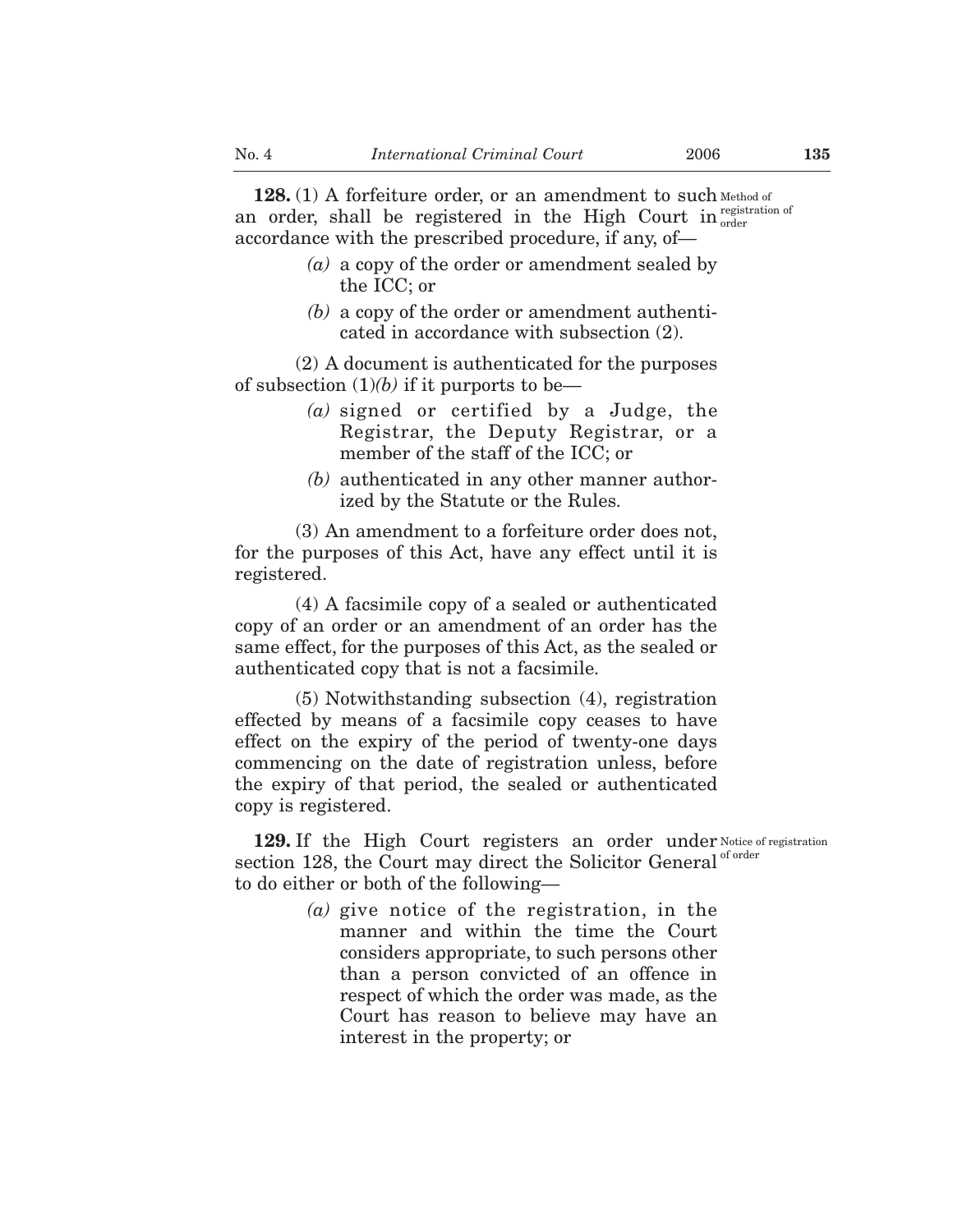*(b)* publish notice of the registration in the manner and within the time the Court considers appropriate.

**130.** (1) A forfeiture order registered under section 128 has effect and may be enforced as if it were a forfeiture order— Effect of registration

- *(a)* made by the High Court under the Proceeds of Crime Act, 2000; and
- *(b)* entered on the date of registration.

(2) Subsection (1) applies subject to sections 132 and 133.

(3) If a forfeiture order is registered under section 128—

- *(a)* the relevant provisions of the Proceeds of Crime Act, 2000, so far as are applicable and with any necessary modifications, apply in relation to the order;
- *(b)* the property shall be disposed of, or otherwise dealt with, in accordance with the order of, or directions given by, the ICC and the Attorney General may give such directions as may be necessary to give effect to that order or those directions; and
- *(c)* if, for any reason, the Attorney General is not able to dispose of the property in accordance with the ICC's order or directions, the Attorney General may, after consulting with the ICC, arrange for the property to be transferred to the person in whom it was vested immediately before the forfeiture order was made.

(4) A restraint order registered in accordance with section  $112(2)$  has effect, and may be enforced, as if it were a restraint order—

- *(a)* made by the High Court under the Proceeds of Crime Act, 2000; and
- *(b)* entered on the date of registration.

of order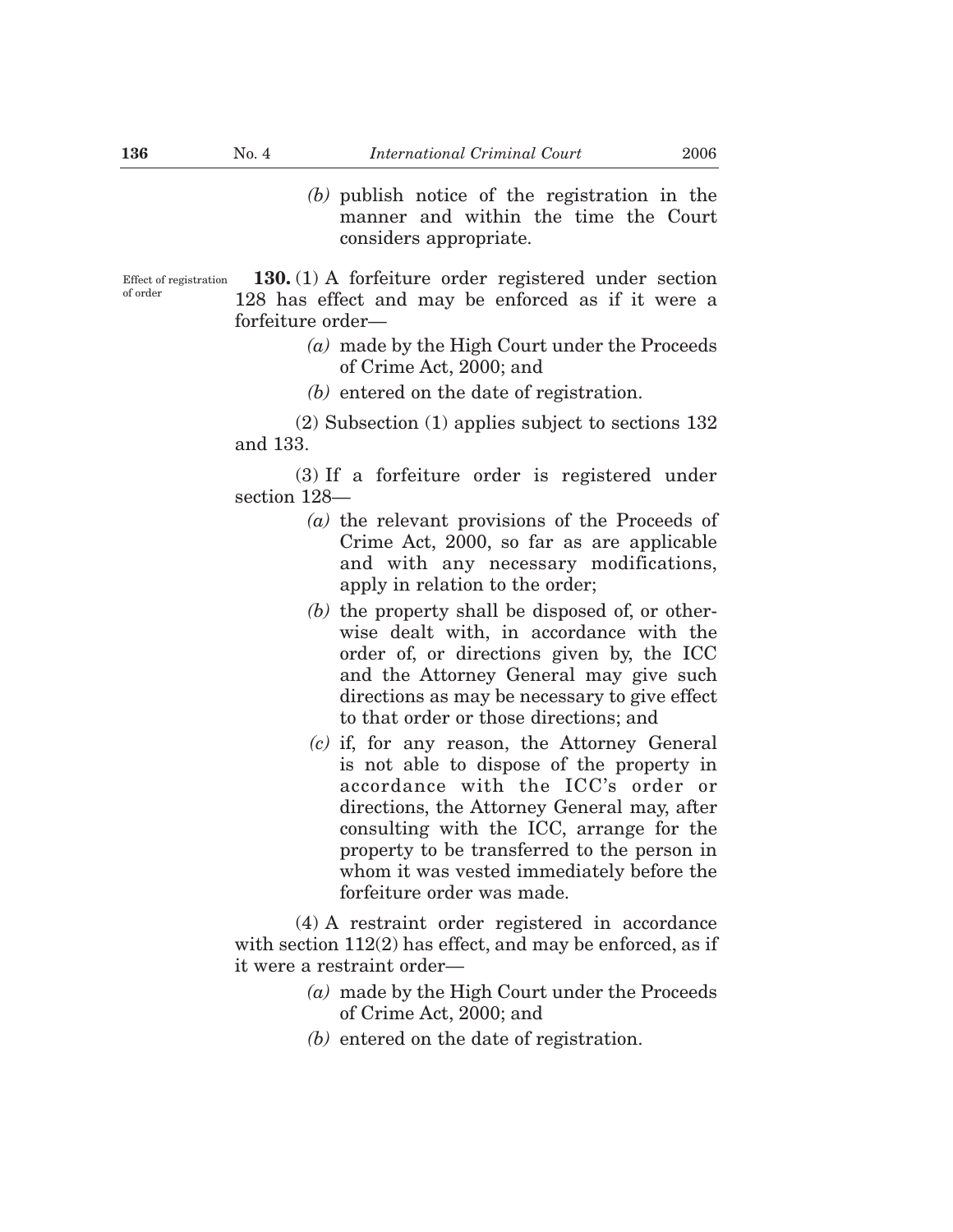131. (1) If the Attorney General is unable to give Forfeiture order may effect to a forfeiture order, he shall take measures to be treated as recover pecuniary penalty order

- *(a)* the value specified by the ICC as the value of the tainted property ordered by the ICC to be forfeited; or
- *(b)* if the ICC has not specified the value of the tainted property, the value that, in the opinion of the Attorney General, is the value of the tainted property ordered by the ICC to be forfeited.

(2) In a case to which subsection (1) applies, the forfeiture order is to be treated as a fine for the equivalent amount and may be enforced accordingly as if it were a fine—

- *(a)* imposed by the High Court; and
- *(b)* entered on the date of registration.

**132.** (1) If a forfeiture order is registered under Third parties may section 128, a person, other than a person convicted of <sup>apply for relief</sup> an offence in respect of which the order was made, who claims an interest in any of the property to which the order relates may apply to the High Court for an order under section 133.

(2) A person on whom notice of the hearing of the ICC held in connection with the making of the forfeiture order was served, or who appeared at the hearing, may not make an application under subsection (1) without the leave of the High Court.

(3) The High Court shall not grant leave under subsection (2) unless it is satisfied that—

> *(a)* the applicant had good reason for failing to attend the hearing held by the ICC in connection with the making of the forfeiture order;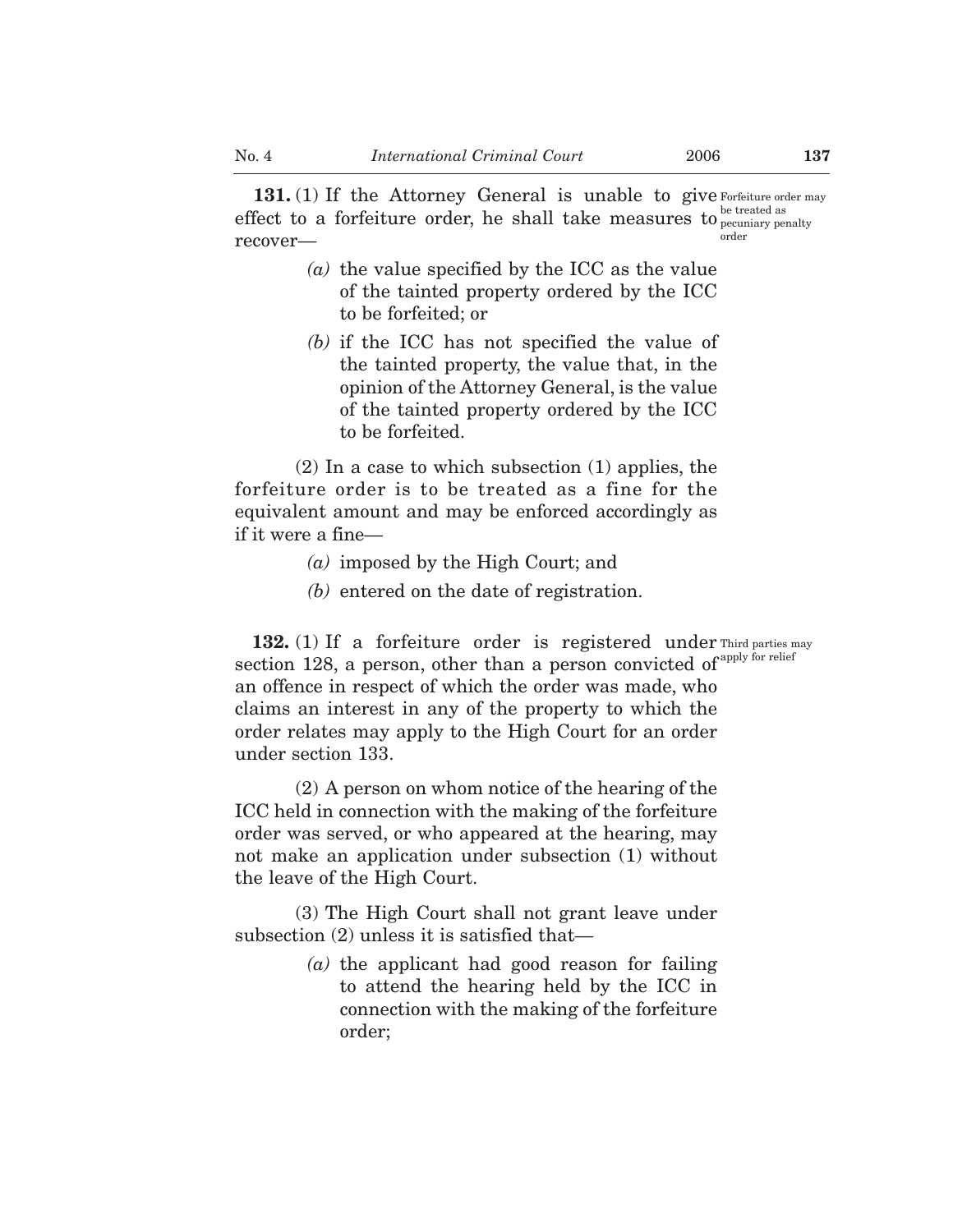- *(b)* evidence proposed to be adduced by the applicant in connection with the application under subsection (1) was not reasonably available to the applicant at the time of the hearing of the ICC; or
- *(c)* there are special reasons justifying the grant of leave.

(4) An application under subsection (1) shall be made before the expiry of the period of two months beginning on the date on which the forfeiture order is registered in the High Court.

(5) Notwithstanding subsection (4), the High Court may grant a person leave to make an application under subsection (1) after the expiry of the period referred to in subsection (4) if it is satisfied that the person's failure to apply within that period was not owing to any neglect on his part.

(6) A person who makes an application under subsection (1) shall serve notice of the application on the Solicitor General, who shall be a party to any proceedings on the application.

(7) This section and section 133 apply subject to any contrary provision in the Statute or the Rules.

Court may grant relief to third party

- **133.** (1) This section applies if—
	- *(a)* a person applies to the High Court for an order under this section in respect of an interest in property; and
	- *(b)* the Court is satisfied that the applicant's claim is valid.

(2) If this section applies, the High Court shall make an order—

> *(a)* declaring the nature, extent, and value of the applicant's interest in the property; and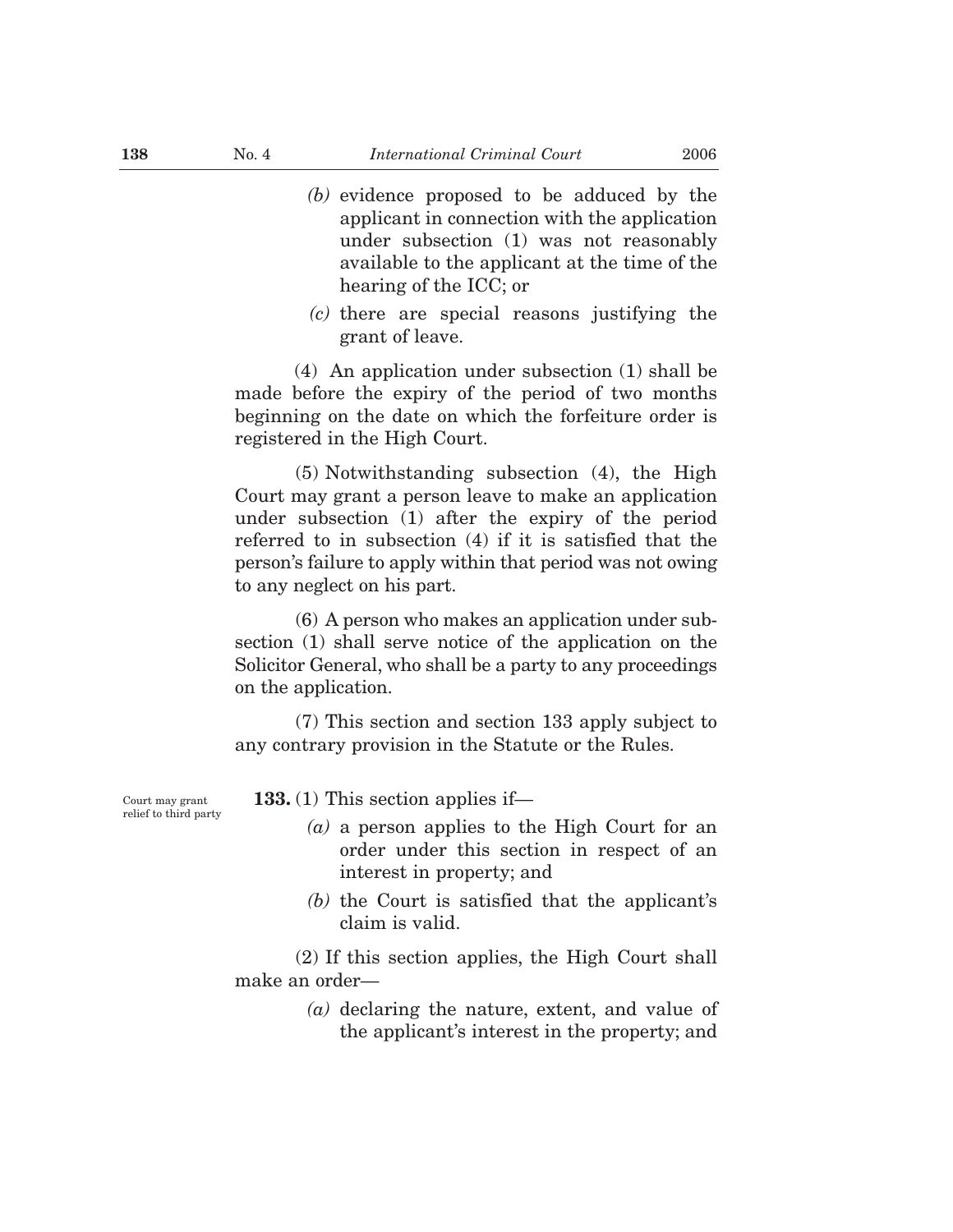- (i) directing that the interest be transferred to the applicant; or
- (ii) declaring that payment be made to the applicant of an amount equal to the value of the interest declared by the Court.

(3) Notwithstanding subsection (2), the Court may, if it thinks fit, refuse to make an order under that subsection if it is satisfied that—

- *(a)* the applicant was, in any respect, involved in the commission of the offence in respect of which the order was made; or
- *(b)* although the applicant acquired the interest at the time of or after the commission of the offence, it was not acquired in good faith and for value.

134. (1) If a forfeiture order has been registered under Cancellation of section 128, the Attorney General may direct the registration of order Solicitor General to apply to the High Court for cancellation of the registration.

(2) Without limiting the generality of subsection (1), the Attorney General may give a direction under that subsection in relation to a forfeiture order if—

- *(a)* the order has, since its registration in Trinidad and Tobago, ceased to have effect;
- *(b)* the order was registered in contravention of section 126;
- *(c)* the Attorney General considers that cancellation is appropriate having regard to the arrangements in force with the ICC in relation to the enforcement of orders of that kind; or
- *(d)* the ICC so requests.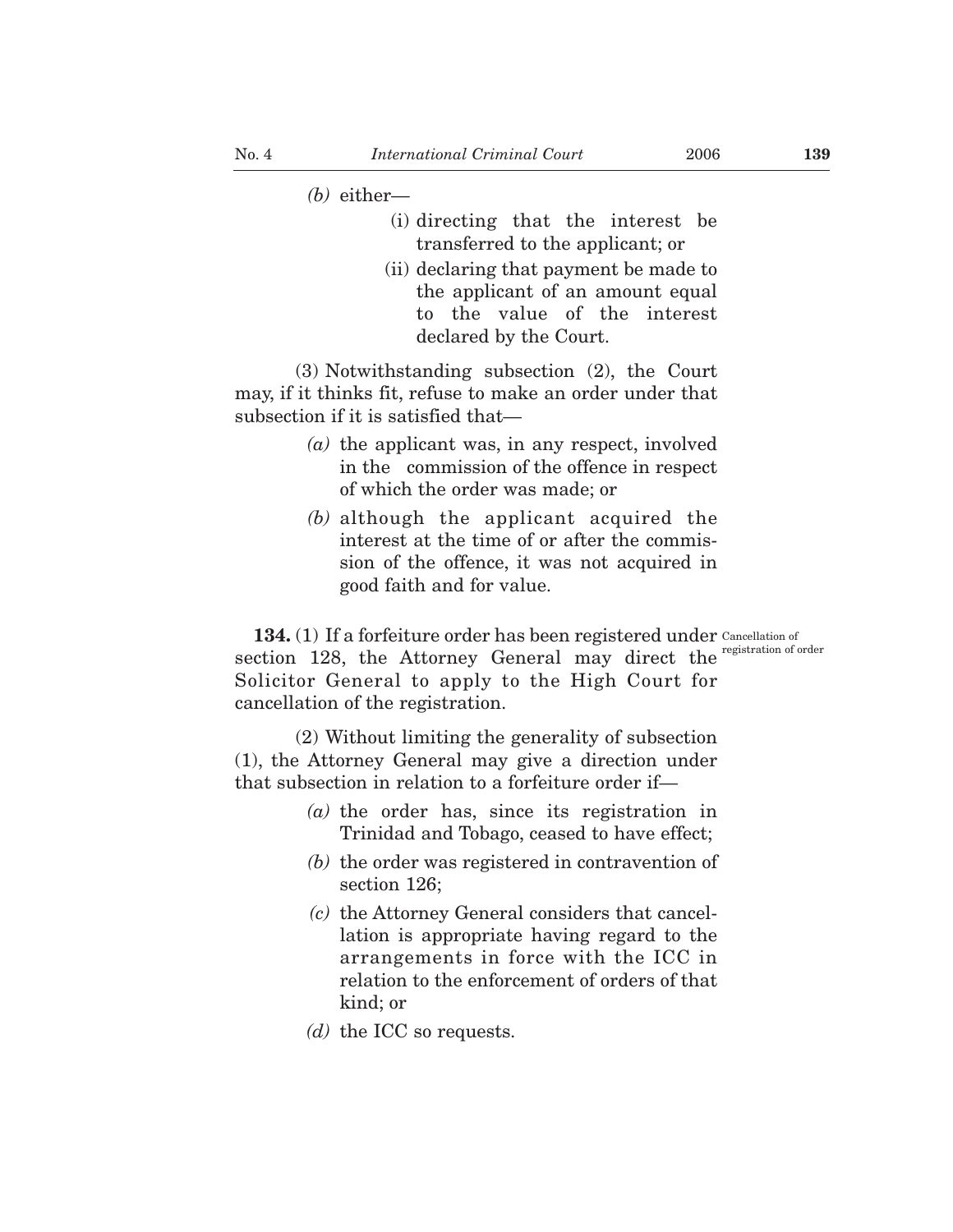(3) If, in accordance with a direction given under subsection (1), the Solicitor General applies to the High Court for cancellation of the registration of a forfeiture order, the Court shall cancel the registration accordingly.

# *Transfer of Money or Property Recovered under this Part*

**135.** (1) Any money or property, including the proceeds of sale of property, recovered as a result of the enforcement under this Part of an order of the ICC shall be transferred to the ICC.

- (2) Subsection (1) applies—
	- *(a)* subject to section 130(3)*(b)* and *(c)*; but
	- *(b)* notwithstanding any other provision in this Part or in any other Act.

## PART VII

## PERSONS IN TRANSIT TO ICC OR SERVING SENTENCES IMPOSED BY ICC

## *Person in Transit*

**136.** (1) This section and sections 137, 138 and 150 to 156 apply to a person (hereinafter referred to as "the transferee") who transferred to ICC

- *(a)* is being surrendered to the ICC by another State under Article 89 of the Statute;
- *(b)* is a person to whom article 93(7) of the Statute applies, and is being temporarily transferred to the ICC by another State; or
- *(c)* is a person sentenced to imprisonment by the ICC and who is being transferred to or from the ICC, or between States, in connection with that sentence.

Transit by person being surrendered or

Money or property recovered to be transferred to ICC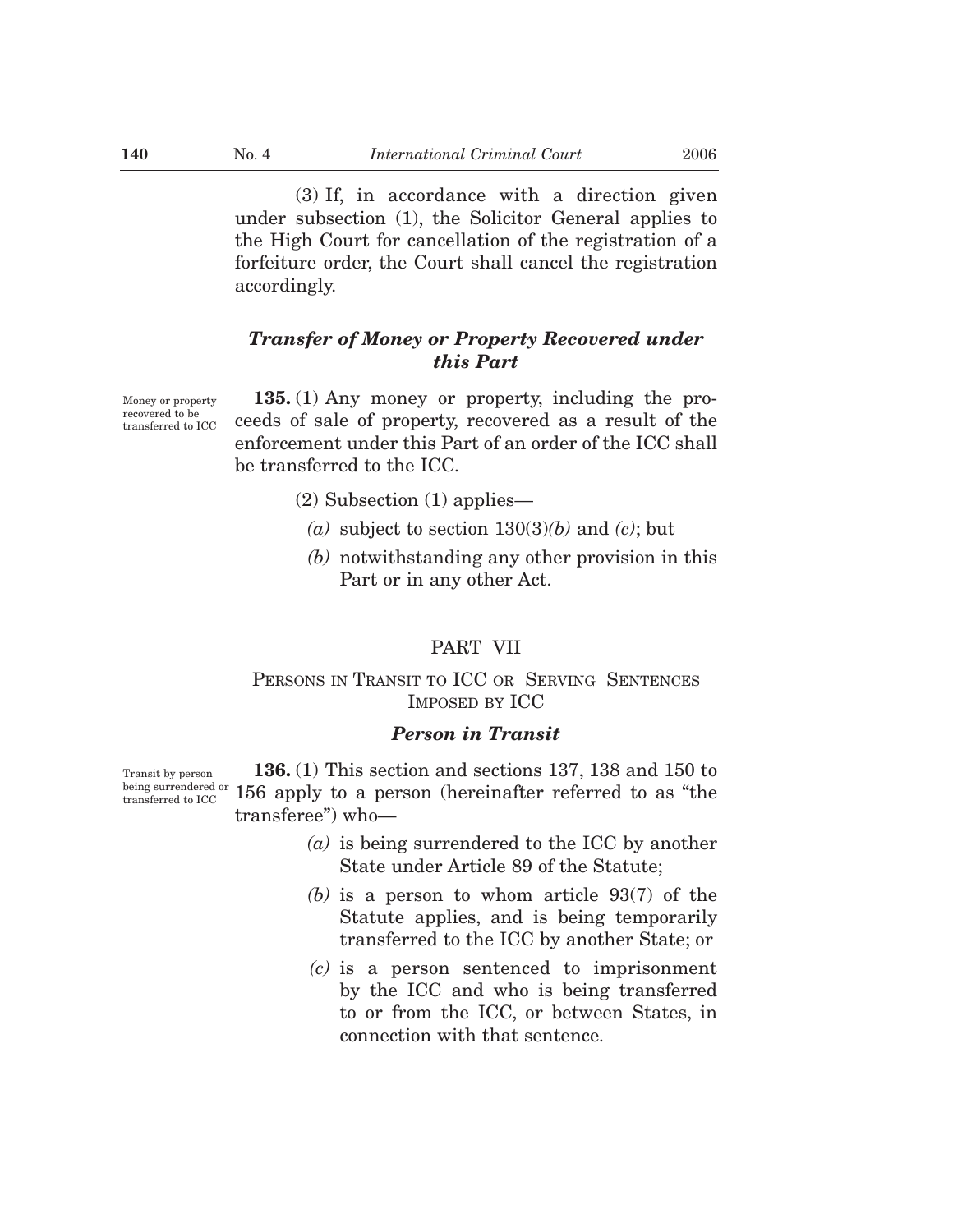(2) The transferee may be transported through Trinidad and Tobago for the purpose of being surrendered or transferred to the ICC or to another State, as the case may be.

(3) Before the transferee is transported through Trinidad and Tobago under subsection (2), the ICC must first transmit a request in accordance with article 87 of the Statute that contains the following information and documents:

- *(a)* a description of the transferee;
- *(b)* in the case of a person described in subsection  $(1)(a)$  —
	- (i) a brief statement of the facts of the case and their legal characterization; and
	- (ii) a copy of the warrant for arrest and surrender; and
- *(c)* in a case of a person described in subsection (1)*(b)*, such information as the Attorney General may request about the reasons for the temporary transfer.

(4) Notwithstanding subsection (3), the Attorney General shall not refuse a request for transit unless he considers that transit through Trinidad and Tobago would impede or delay the surrender or transfer of the transferee.

(5) Notwithstanding subsection (3), no authorization for transit is required if the transferee is transported by air and no landing is scheduled on Trinidad and Tobago territory.

(6) If an unscheduled landing occurs on Trinidad and Tobago territory, the Attorney General may require the ICC to submit a request for transit of the transferee under subsection (3) as soon as is reasonably practicable.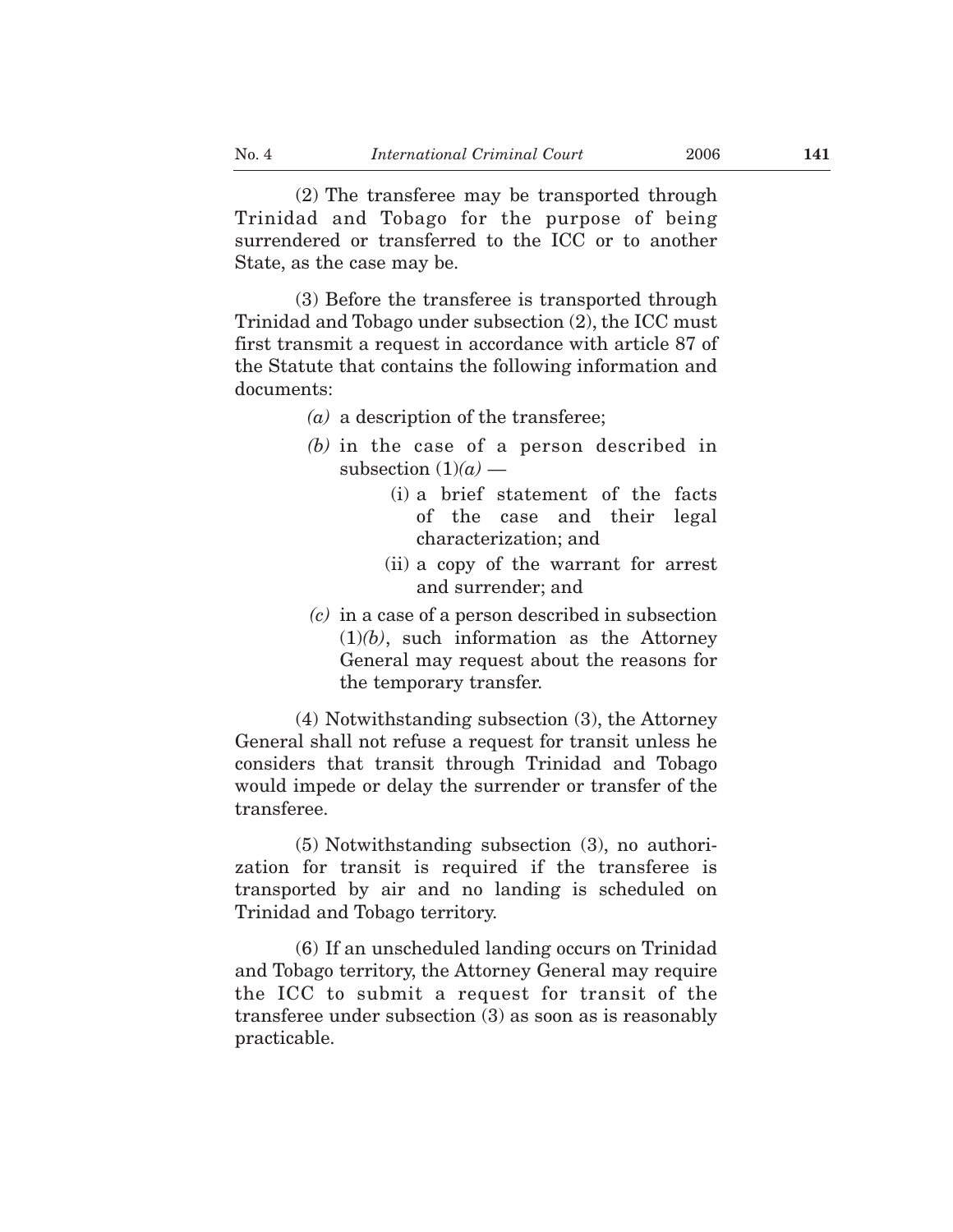**137.** (1) The transferee shall, during the period of transit, be detained in custody in accordance with subsection (2). Transferee to be held in custody

> (2) If the aircraft or ship that transports a transferee lands or calls at any place in Trinidad and Tobago—

- *(a)* the person holding the transferee in custody before the landing or call is made may hold the transferee in his or her custody or in police custody for a period not exceeding ninety-six hours; and
- *(b)* a High Court may, on the application of a police officer, order that the transferee be held in custody for such further period as the Court considers reasonably necessary to facilitate the transportation of the transferee to the ICC or to another State, as the case may be.

(3) If an unscheduled landing occurs and the ICC is required under section 136(6) to submit a request for transit, the transferee must be held in custody under subsection (2).

(4) If subsection (3) applies, the period of detention of the transferee may not be extended beyond ninety-six hours from the time of the unscheduled landing, unless the request for transit from the ICC is received within that time.

(5) If a High Court orders, under subsection (2)*(b)*, that a transferee be held in custody, the transferee may be detained in a prison or any other place in which a person could be detained under section 42.

**138.** (1) If a transferee is not removed before or at the expiry of all periods of custody under section 137(2), the Attorney General shall either—

*(a)* make a removal order under section 153; or

Attorney General must make removal order or issue certificate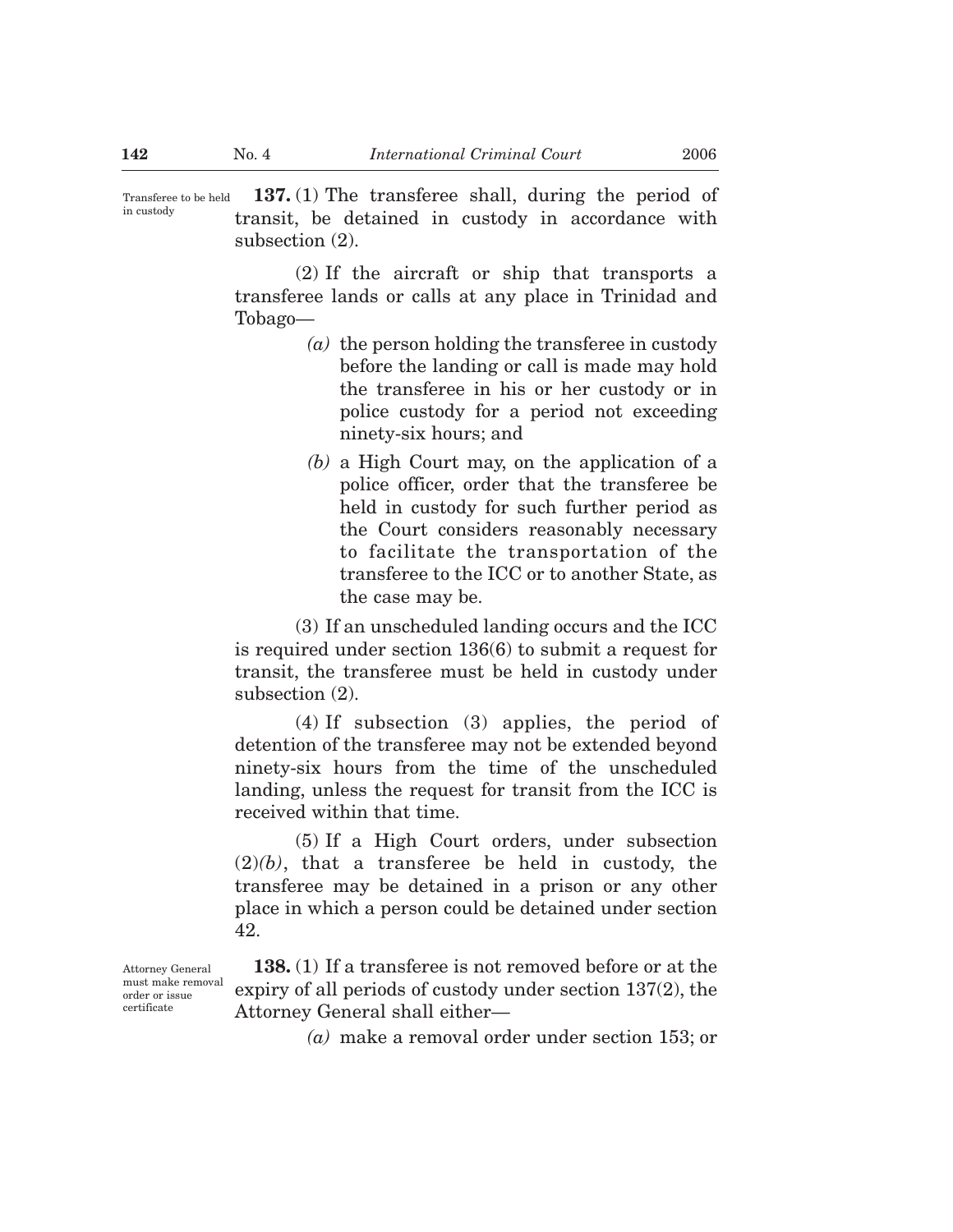*(b)* issue a certificate under section 150 giving the transferee temporary authority to remain in Trinidad and Tobago.

(2) Notwithstanding subsection (1), no removal order may be made under section 153 unless—

- *(a)* the Attorney General first consults with the ICC; and
- *(b)* it is not possible for the Attorney General and the ICC to reach agreement relating to the prompt removal of the transferee.

(3) The Attorney General may not issue the certificate referred to in subsection (1)*(b)* unless he is satisfied that, because of the special circumstances of the transferee, it would be inappropriate to make a removal order.

## *Enforcement of Sentences in Trinidad and Tobago*

139. (1) The Attorney General may advise the ICC Trinidad and Tobago that Trinidad and Tobago is willing to allow persons who may act as State of are ICC prisoners as a result of being sentenced to imprisonment by the ICC to serve those sentences in Trinidad and Tobago, subject to any specified conditions. enforcement

(2) If advice is given under subsection (1), the Attorney General may, at any time, advise the ICC—

- *(a)* of further conditions that Trinidad and Tobago wishes to impose in relation to the serving of sentences in Trinidad and Tobago by ICC prisoners; or
- *(b)* that it wishes to withdraw a condition referred to in subsection (1) or paragraph *(a).*

(3) If advice is given under subsection (1), the Attorney General may, at any time, advise the ICC that Trinidad and Tobago is no longer willing to allow ICC prisoners to serve their sentences in Trinidad and Tobago.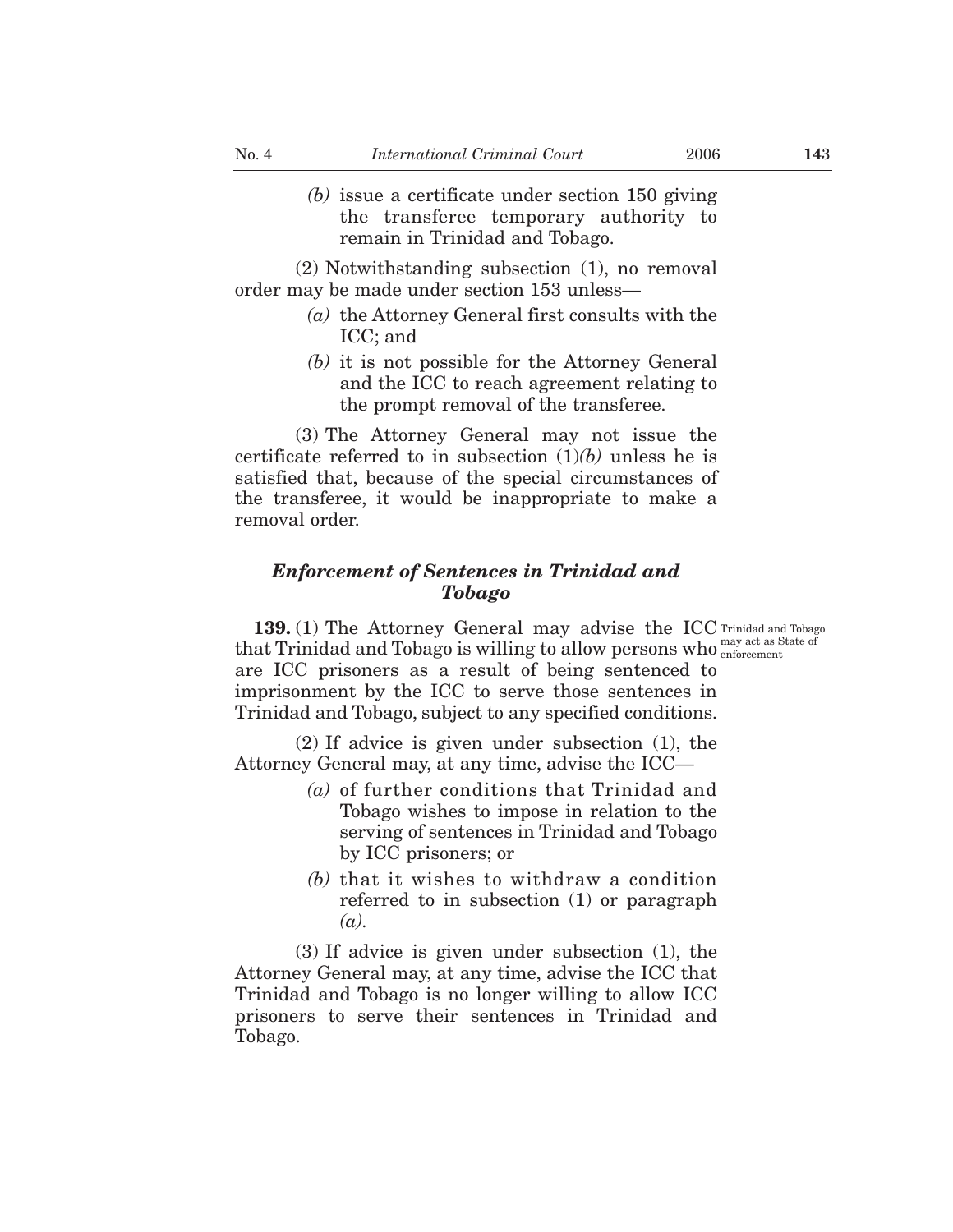(4) Any advice given under subsection (3) does not affect the enforcement of sentences for which the Attorney General has accepted the designation of the ICC under section 140(1)*(c).*

**140.** (1) This section and sections 141 to 156 apply  $\frac{1}{100}$  is served in Tobago  $\mathrm{if}$   $\frac{1}{100}$ Request for sentence to be served in

- *(a)* the Attorney General has given advice under section 139(1) and has not withdrawn that advice under section 139(3); and
- *(b)* the ICC imposes a sentence of imprisonment on a person—
	- (i) convicted of an international crime; or
	- (ii) convicted of an offence against the administration of justice; and
- *(c)* the ICC designates Trinidad and Tobago, under article 103 of the Statute, as the State in which the sentence is to be served.

(2) If the Attorney General accepts the designation, he shall issue an order for detention in the prescribed form.

(3) The Attorney General may, at any time, ask the ICC to give one or more of the following assurances:

- *(a)* that all or part of the transportation costs incurred by Trinidad and Tobago in the enforcement of the sentence will be met by the ICC;
- *(b)* that the ICC will arrange for the transportation of the ICC prisoner who is the subject of the designation—
	- (i) to Trinidad and Tobago, for the purpose of enabling his or her sentence to be enforced in Trinidad and Tobago; or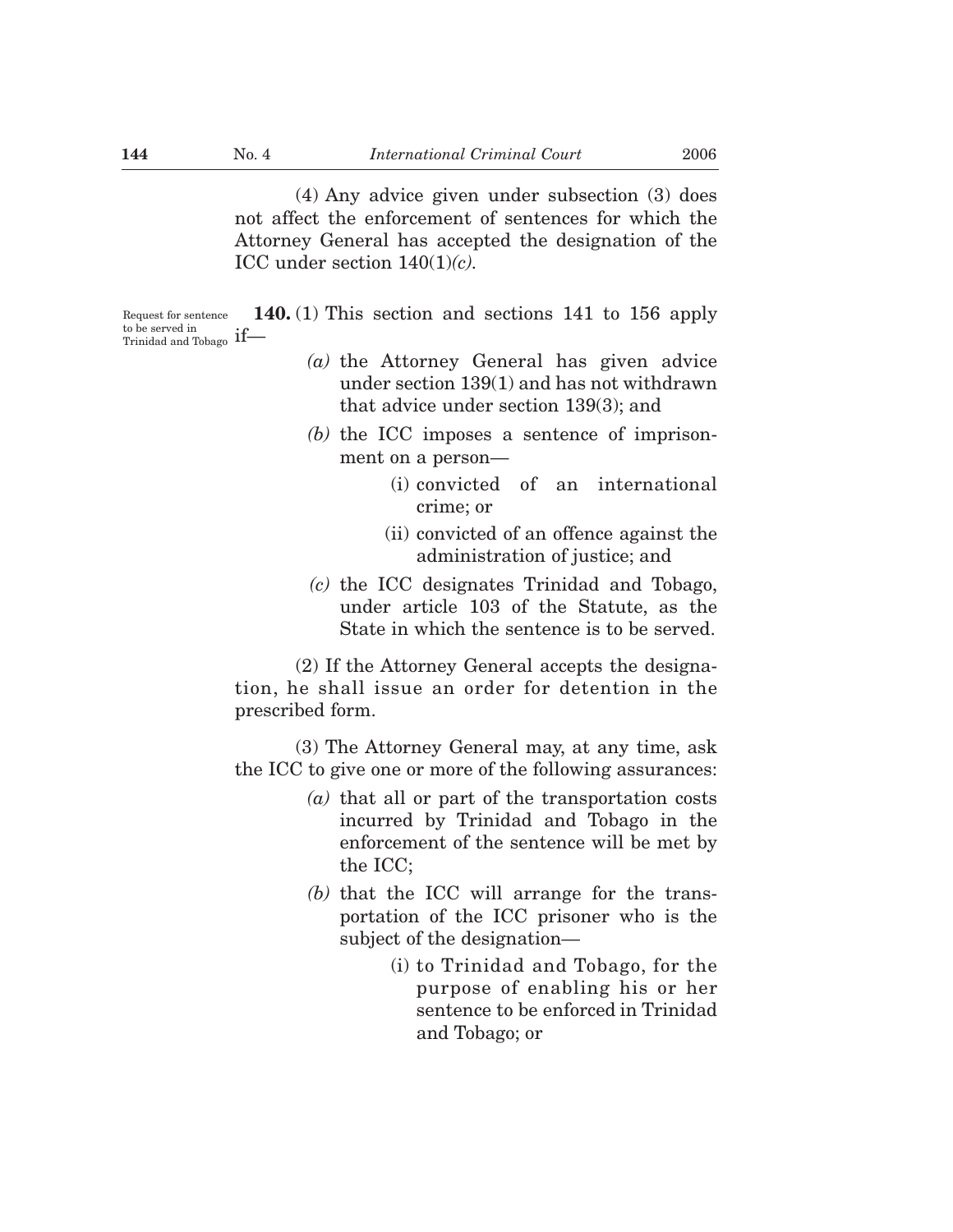- (ii) from Trinidad and Tobago, on the completion of the sentence, or if the ICC prisoner is to be transferred to another country; and
- *(c)* an assurance relating to such other matters as the Attorney General thinks appropriate.

141. (1) If the Attorney General accepts the Prisoner to be held designation of Trinidad and Tobago as the State in which in custody a sentence of imprisonment imposed by the ICC is to be served, the ICC prisoner may be transported to Trinidad and Tobago in the custody of—

- *(a)* a police officer;
- *(b)* a prison officer; or
- *(c)* a person authorized for the purpose by the ICC.

(2) On arrival in Trinidad and Tobago or, if the person is already in Trinidad and Tobago when the sentence is imposed, on the imposition of the sentence, the ICC prisoner shall be detained in accordance with the Prisons Act, 1954 as if the prisoner had been Chap. 13:01 sentenced to imprisonment under Trinidad and Tobago law.

(3) Notwithstanding subsection (2) and any other enactment—

- *(a)* the ICC prisoner has the right to communicate on a confidential basis with the ICC, without impediment from any person;
- *(b)* a Judge of the ICC or a member of the staff of the ICC may visit the ICC prisoner for the purpose of hearing any representations by the prisoner without the presence of any other person, except any representative of the prisoner;
- *(c)* the ICC prisoner shall not, without the prior agreement of the ICC, be released from prison; and
- *(d)* the Attorney General must advise the ICC if the ICC prisoner is transferred to a hospital.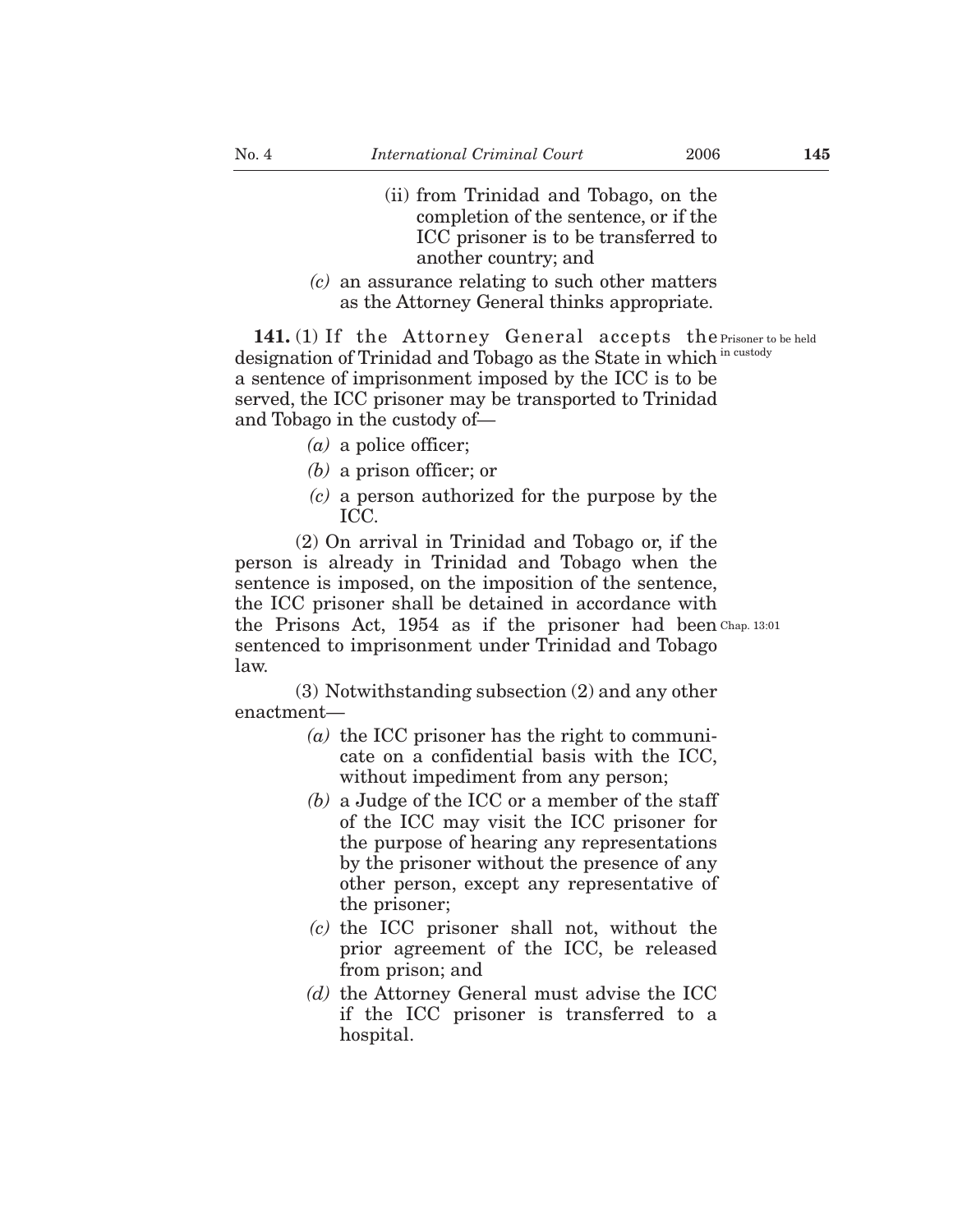**142.** The order for detention issued by the Attorney General under section 140(2) is sufficient authority for the detention of the prisoner to which the notice relates for the purposes of this Part and the Prisons Act— Order for detention to act as authority

- *(a)* until the ICC prisoner completes, or is released from, the sentence or is transferred to another country; and
- *(b)* during any further period that the ICC prisoner is required to serve the sentence if the ICC makes an order for recall of the prisoner.

**143.** The administration of a sentence of imprisonment imposed by the ICC that is served in Trinidad and Tobago, including any decision to release or transfer the ICC prisoner, shall be undertaken in accordance with Part 10 of the Statute and the Rules, notwithstanding the provisions of any other Act.

**144.** (1) This section applies if the ICC, under article 110 of the Statute, decides to review the sentence of an ICC prisoner who is serving that sentence in Trinidad and Tobago.

(2) The Attorney General must direct that the prisoner be transferred to the ICC for the purposes of enabling the ICC to review the prisoner's sentence if the Minister is satisfied that—

- *(a)* the prisoner is entitled to appear before the ICC at the review of the prisoner's sentence;
- *(b)* the ICC has requested the prisoner to appear before it at the review; or
- *(c)* the interests of justice require the prisoner's attendance at the ICC.

(3) On the giving of a direction under subsection (2), the prisoner may be transported to the ICC and, if necessary, from the ICC in the custody of —

*(a)* a police officer;

Administration of prison sentence

Transfer of prisoner to ICC for review of sentence

for detention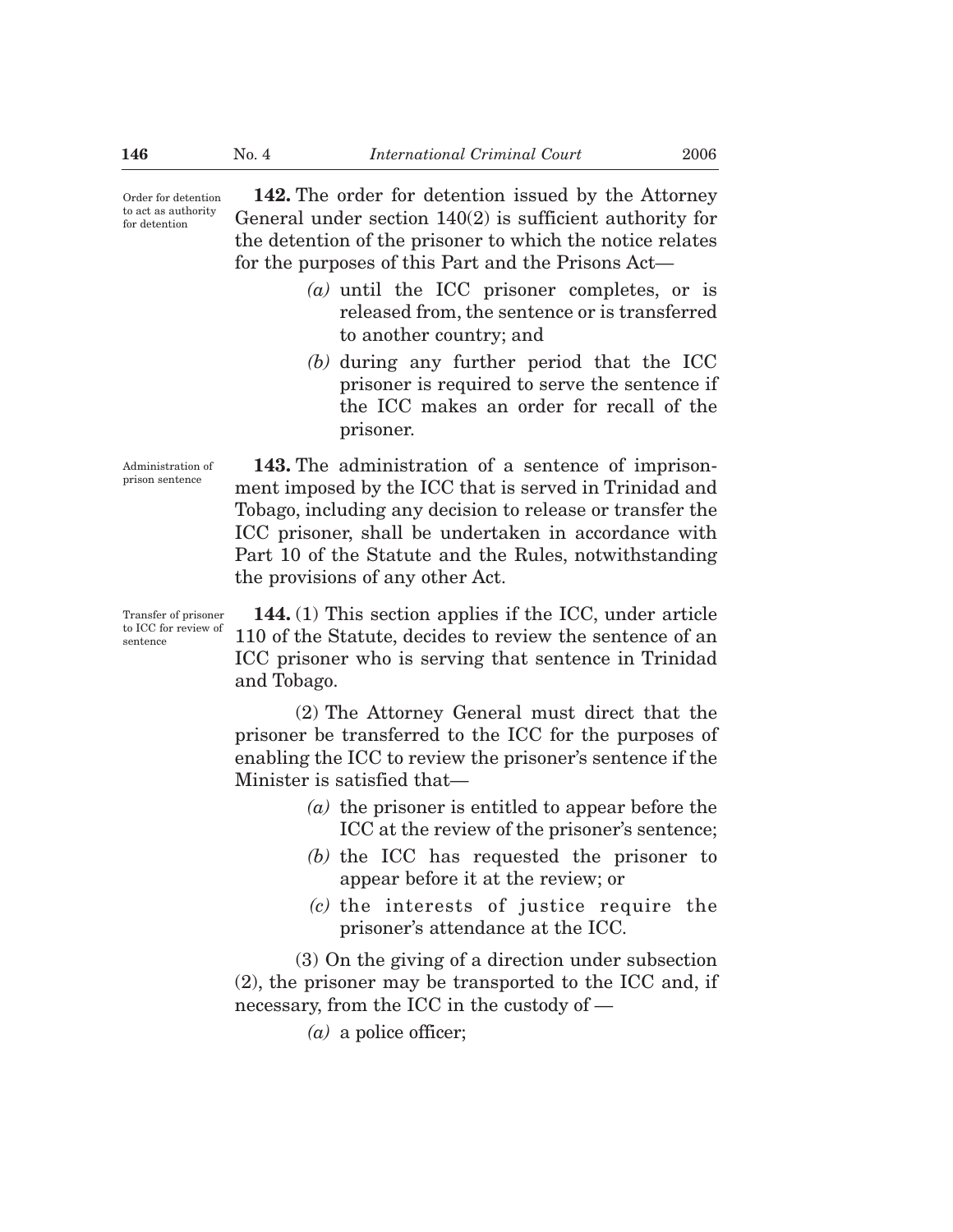*(b)* a prison officer; or

*(c)* a person authorized for the purpose by the ICC.

**145.** (1) This section applies if the ICC—

Transfer of prisoner to ICC for other

- *(a)* directs that an ICC prisoner appear before purposes it to give evidence in another case; or
- *(b)* requests that an ICC prisoner appear before it for any other reason.

(2) The Attorney General—

- $(a)$  if subsection  $(1)(a)$  applies, shall direct that the ICC prisoner be transferred to the ICC; or
- *(b)* if subsection (1)*(b)* applies, may direct that the ICC prisoner be transferred to the ICC if he is satisfied that the interests of justice require the prisoner's attendance at the ICC.

(3) If the Attorney General gives a direction under subsection (2), section 144(3) and (4) apply, with any necessary modifications.

(4) This section does not apply if the request by the ICC is a request to which section 95(1) applies.

146. If an ICC prisoner of any nationality is to be Transfer of prisoner transferred from Trinidad and Tobago to another  $_{\text{complete}}^{\text{to another State to}}$ State to complete that sentence, the prisoner may be transported from Trinidad and Tobago to that State in the custody of complete sentence

- *(a)* a police officer;
- *(b)* a prison officer; or
- *(c)* a person authorized for the purpose by the ICC.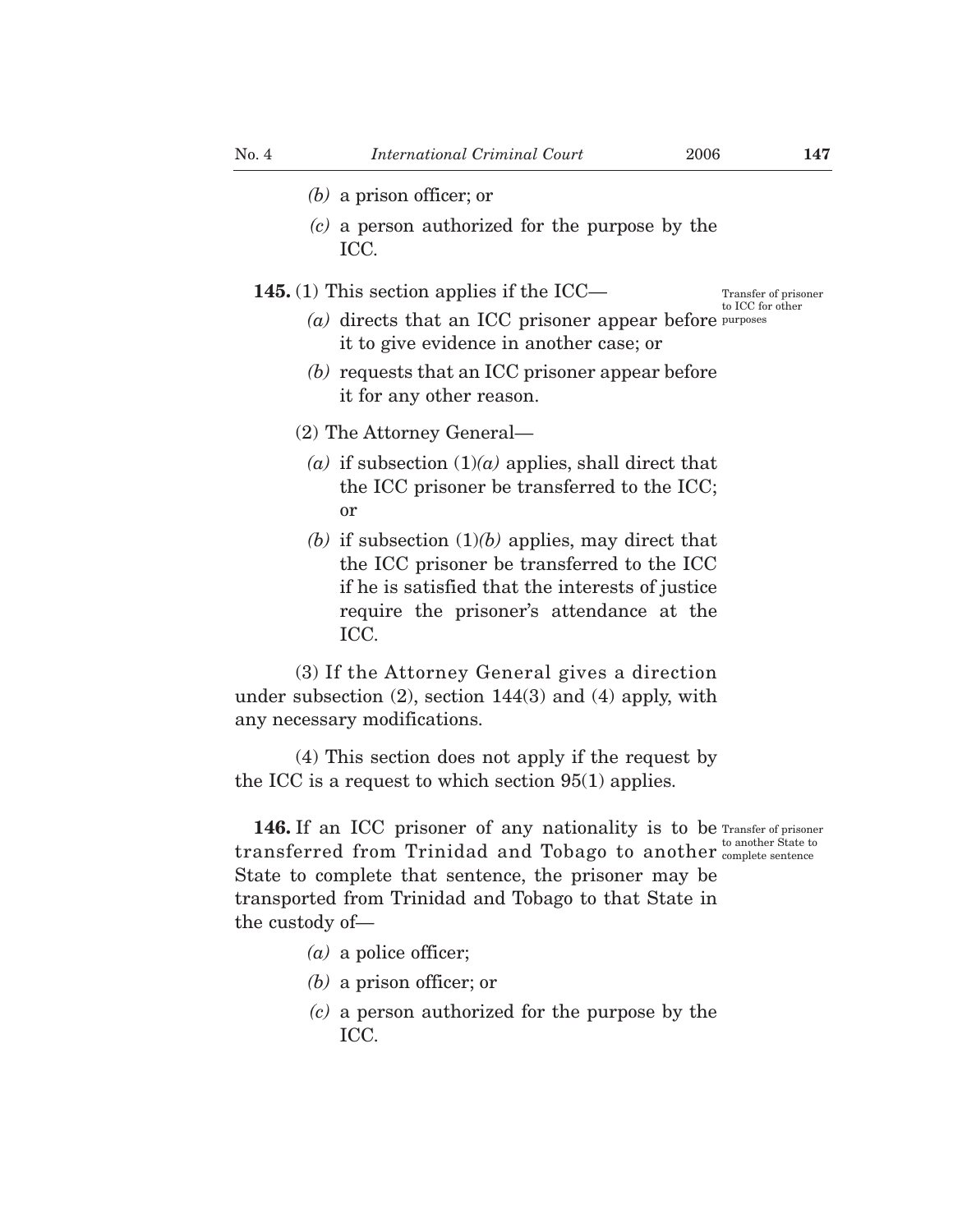**147.** (1) If an ICC prisoner is to complete his sentence in Trinidad and Tobago or to be released at the direction of the ICC while in Trinidad and Tobago and the prisoner is not a Trinidad and Tobago citizen, the Attorney General shall, before the date of completion or release, either—

- *(a)* make a removal order under section 153; or
- *(b)* issue a certificate under section 150 giving the prisoner temporary authority to remain in Trinidad and Tobago.

(2) The Attorney General shall not issue the certificate referred to in subsection (1)*(b)* unless he is satisfied that—

- *(a)* because of the special circumstances of the ICC prisoner, it would be inappropriate to make a removal order; or
- *(b)* it is desirable to issue a certificate under section 150 in order to facilitate the processing of a request of extradition of the ICC prisoner, or the investigation of an offence, or to enable the prisoner to serve another sentence in Trinidad and Tobago, or for any other reason in the interests of justice.
- (3) This section applies subject to section 148.

**148.** (1) An ICC prisoner serving a sentence in Trinidad and Tobago may—

- *(a)* be extradited to another country in accordance with the Extradition (Commonwealth and Foreign Territories) Act, 1985 either—
	- (i) at the completion of the sentence; or
	- (ii) during the sentence, but only for a temporary period;

Special rules in certain cases

Act No. 36 of 1985

Attorney General must make removal order or issue certificate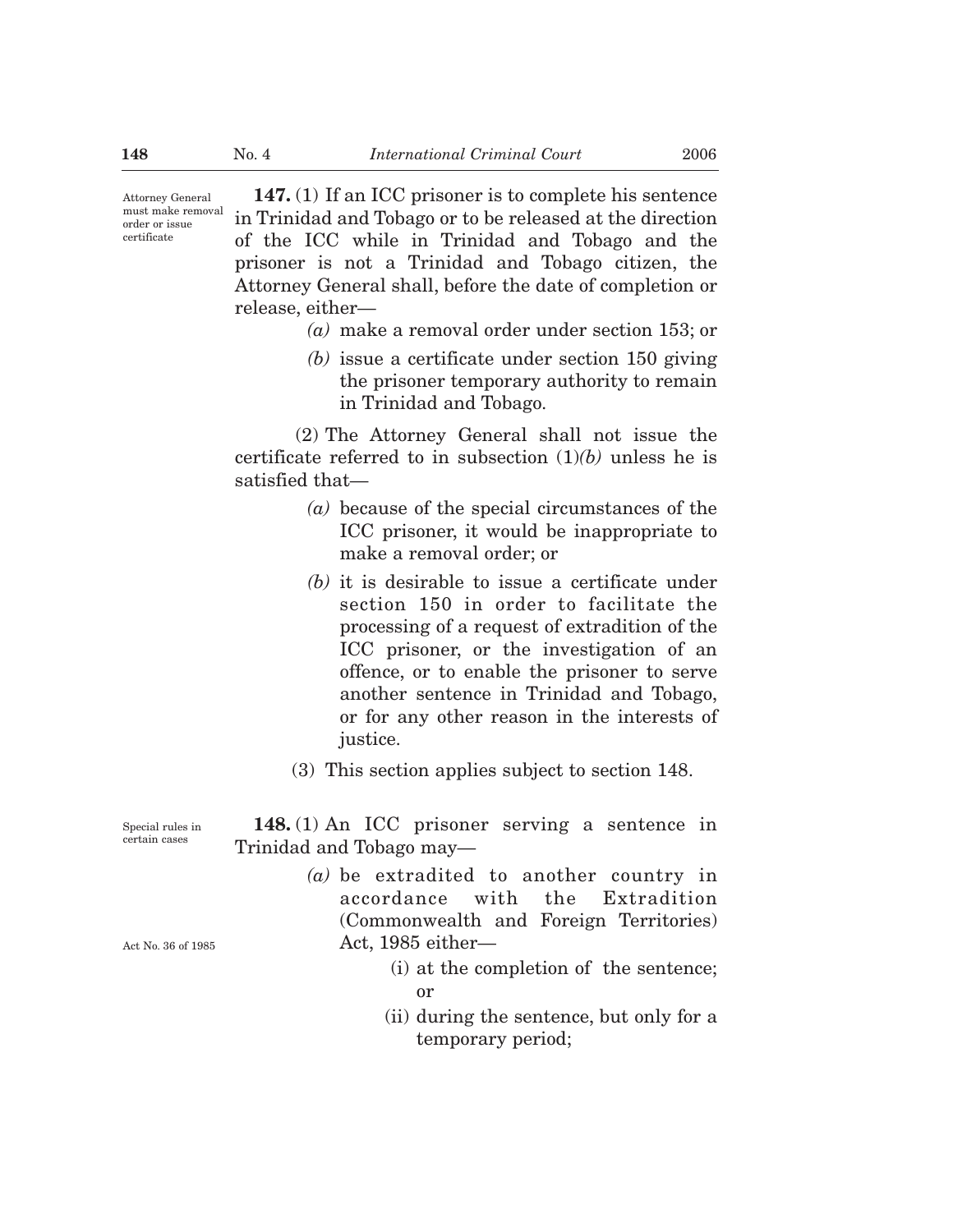- *(b)* be required to remain in Trinidad and Tobago in order to serve any sentence that the prisoner is liable to serve under Trinidad and Tobago law; or
- *(c)* be required to remain in Trinidad and Tobago to undergo trial for an offence under Trinidad and Tobago law.
- (2) Notwithstanding subsection (1) a person to whom—
	- $(a)$  subsection  $(1)(a)$  applies may not be extradited to another country without the prior agreement of the ICC; or
	- *(b)* subsection  $(1)(b)$  or *(c)* applies may not be required to serve a sentence in Trinidad and Tobago or to undergo trial for an offence under Trinidad and Tobago law, as the case may be, that relates to an act or omission that occurred before the designation referred to in section 140(1)*(c),* without the prior agreement of the ICC.

(3) Subsection (2) does not apply to a person who—

- *(a)* remains voluntarily in Trinidad and Tobago for more than thirty days after the date of completion of, or release from, the sentence imposed by the ICC; or
- *(b)* voluntarily returns to Trinidad and Tobago after having left.

# **149.** (1) Subsection (2) applies if—

Extradition of escaped ICC prisoner

- *(a)* an ICC prisoner serving a sentence in another State escapes from custody and is located in Trinidad and Tobago; and
- *(b)* the State designated by the ICC as the State of enforcement of the sentence makes a request to Trinidad and Tobago for extradition in accordance with article 111 of the Statute.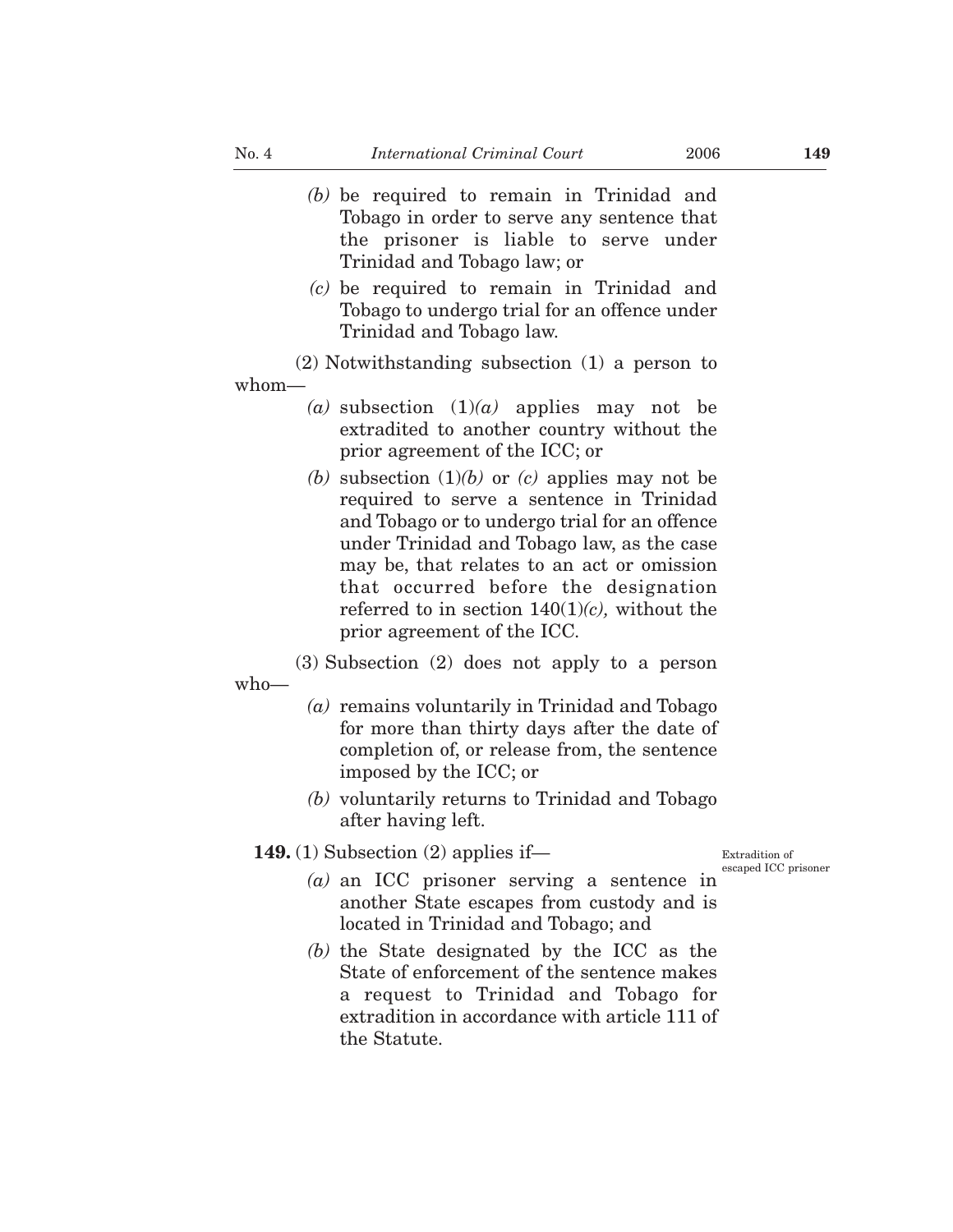(2) If this subsection applies, the Extradition Act, 1985 applies to a request for extradition—

- *(a)* with any necessary modifications; and
- *(b)* as if the request related to a person who had been convicted of an extradition offence, within the meaning of section 2 of that Act.
- (3) Subsection (4) applies if—
	- *(a)* an ICC prisoner serving a sentence in Trinidad and Tobago escapes from custody and is located in another State; and
	- *(b)* the Attorney General wishes to make a request to that State for the person's extradition in accordance with article 111.

(4) If this subsection applies, the Attorney General may make a request for the prisoner's extradition under the Extradition Act, 1985 and that Act applies—

- *(a)* with any necessary modifications; and
- *(b)* as if the request related to a person who had been convicted of an extradition offence, within the meaning of section 2 of that Act.

# *Certificates and Removal Orders*

**150.** (1) A certificate issued by the Attorney General under this section may—

- *(a)* be issued for a period, not exceeding three months, specified in the certificate;
- *(b)* from time to time, be renewed for further periods not exceeding three months; and
- *(c)* if the Attorney General thinks fit, order that the person named in the certificate be taken into custody.

(2) The certificate is, while it remains in force, sufficient authority for the person named in the certificate to remain in Trinidad and Tobago.

Certificate giving temporary authority to remain in Trinidad and Tobago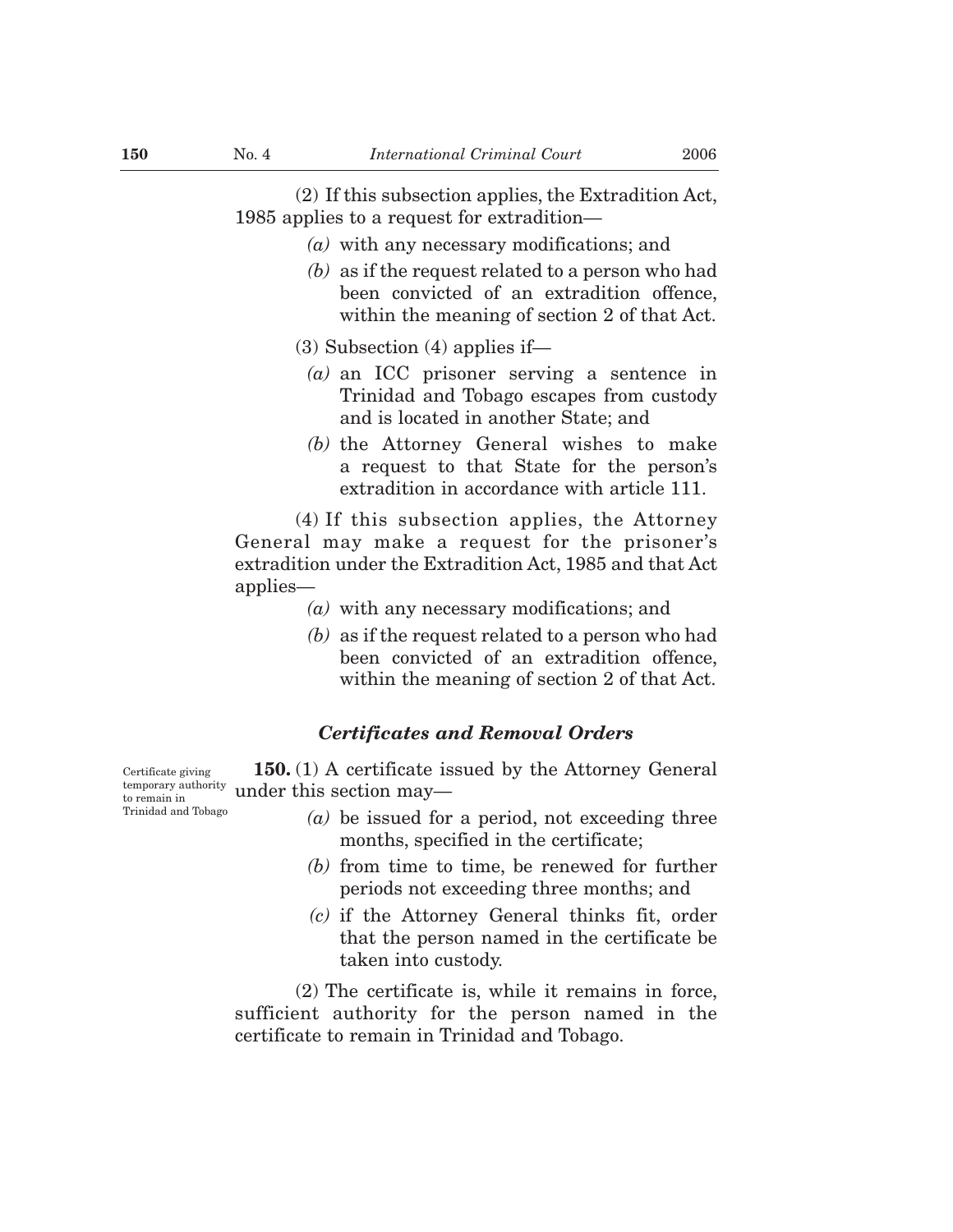(3) Nothing in the Immigration Act applies to the person named in the certificate while the certificate is in force.

**151.** The Attorney General shall cancel the certificate Cancellation of issued under section 150 and make a removal order<sup>certificate</sup> under section 153 in respect of a person if, there do not appear to the Attorney General to be any other grounds on which the person should be permitted to remain in Trinidad and Tobago.

**152.** (1) If a certificate issued under section 150 Further provisions orders that a person be taken into custody, the relating to certificate certificate is sufficient authority for a police officer to arrest the person and take him into custody.

(2) A person who is taken into custody under this section shall, unless sooner released, be brought before a Judge as soon as possible and, after that, every twenty-one days while the certificate is in force to determine, in accordance with subsection (3), if the person should be detained in custody or released pending the decisions referred to in section 151.

(3) If a person is brought before a Judge under subsection (2), the judge may, if he is satisfied that the person is the person named in the certificate—

- *(a)* issue a warrant for the detention of the person in custody if he is satisfied that, if not detained, the person is likely to abscond; or
- *(b)* order the release of the person subject to such conditions, if any, that he thinks fit.

(4) A warrant for the detention of the person issued under subsection  $(3)(a)$  may authorize the detention of the person in a prison or any other place in which a person could be detained under section 42.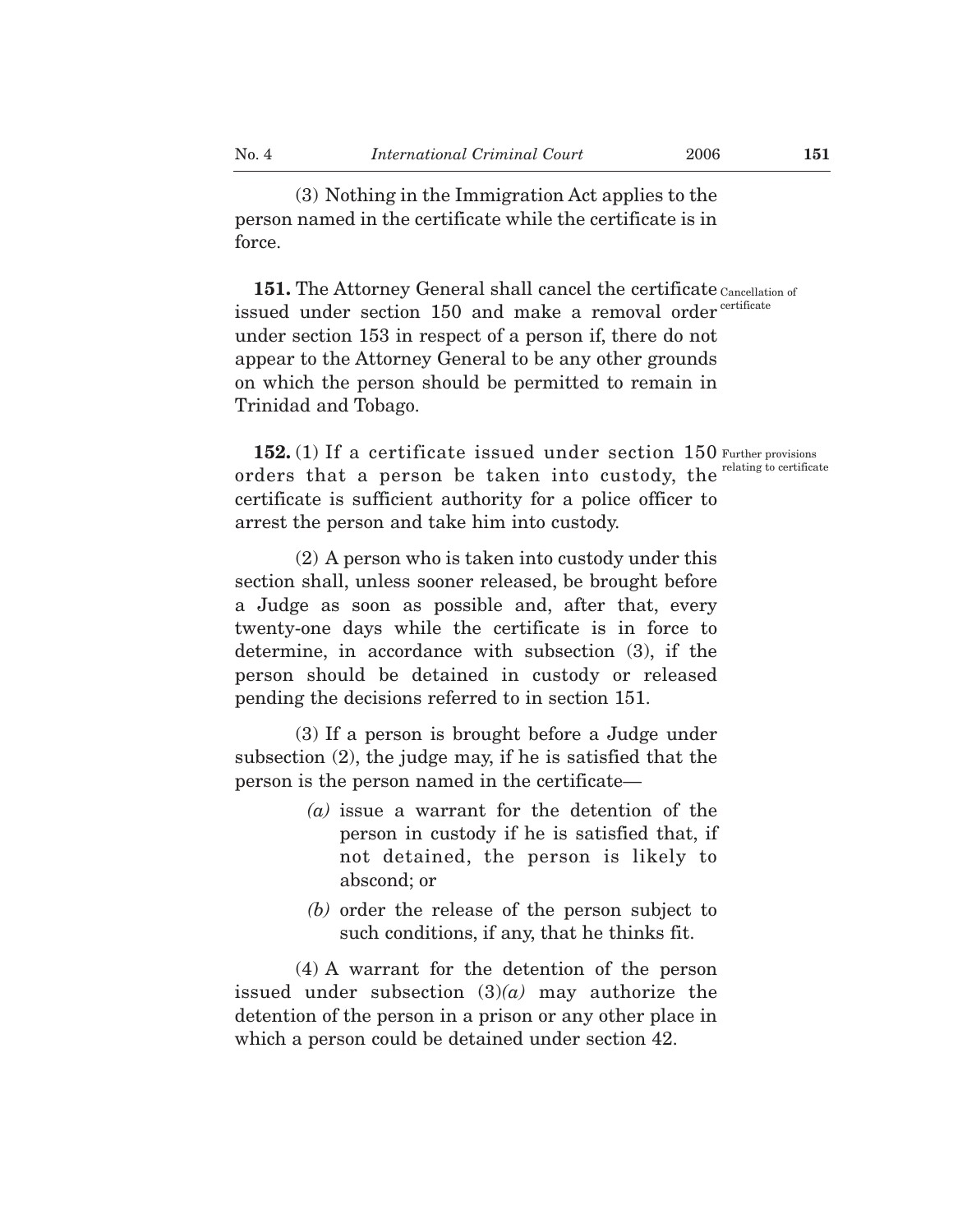*(a)* either—

- (i) require the person who is the subject of the order to be released into or taken into the custody of a police officer; or
- (ii) if the person is not in custody, authorize any police officer to take the person into custody;
- *(b)* must specify that the person is to be taken by a police officer and placed on board any craft for the purpose of effecting the person's removal from Trinidad and Tobago; and
- *(c)* may authorize the detention in custody of the person while awaiting removal from Trinidad and Tobago.

(2) The removal order shall be served on the person named in the order by personal service.

(3) If the removal order authorizes the detention of the person in custody, the person may be detained—

- *(a)* in a prison, or any other place in which a person could be detained under section 42; or
- *(b)* at a seaport or airport.

(4) A removal order made under this section continues in force until it is executed or cancelled.

(5) In this section, "personal service" in relation to a removal order, means personal delivery of the order to the person to whom it relates or, if the person refuses to accept the order, bringing the order to the person's attention.

Removal order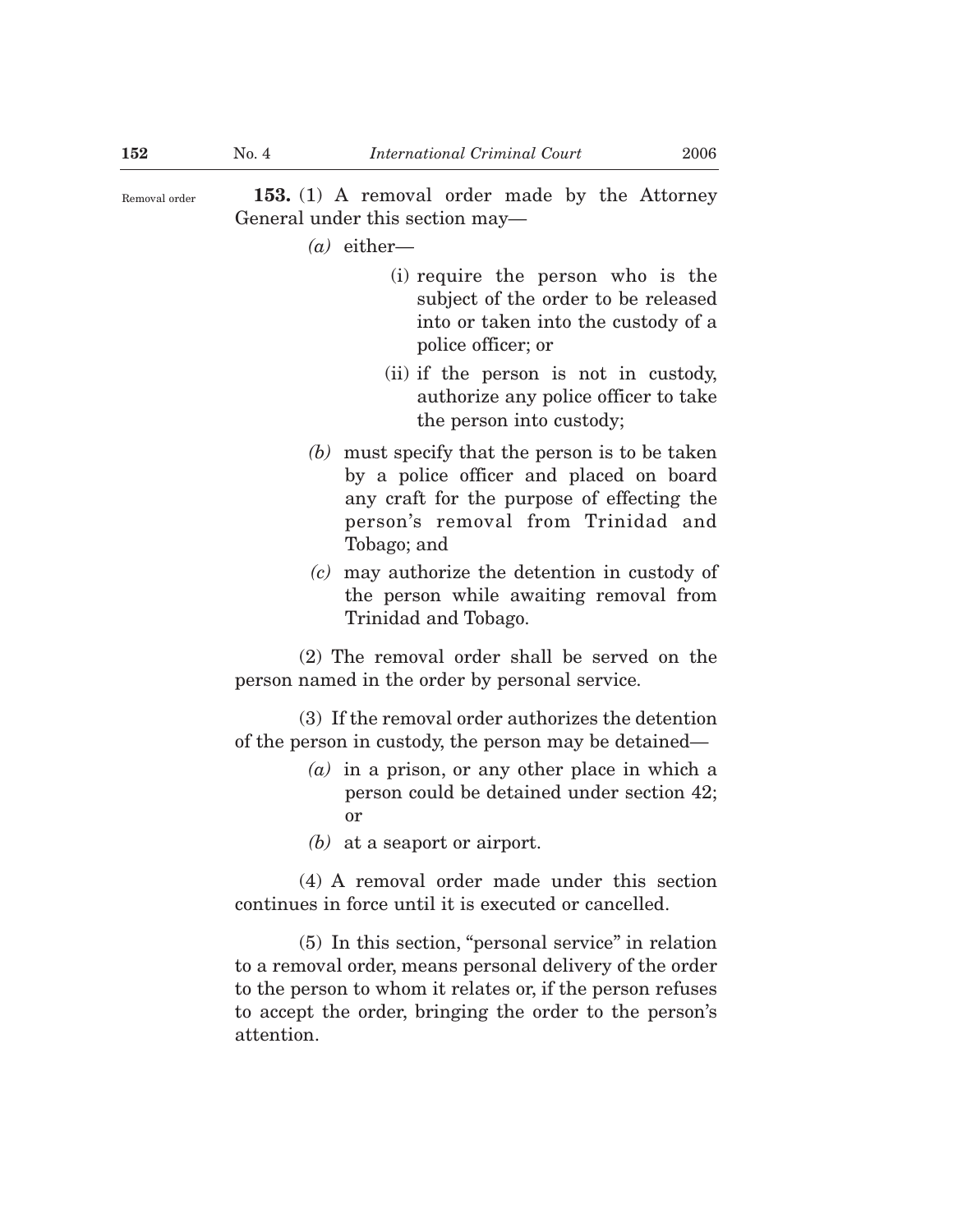**154.** (1) If a person is not able to be conveyed out of Delay in removal Trinidad and Tobago within forty-eight hours after service of a removal issued under section 153, the person shall be brought before a Judge to determine, in accordance with subsection (2), whether the person should be detained in custody or released pending removal from Trinidad and Tobago.

(2) If a person is brought before a Judge under subsection (1), the judge may, if he is satisfied that the person is the person named in the order—

- *(a)* issue a warrant for the detention of the person in custody if he is satisfied that, if not detained, the person is likely to abscond; or
- *(b)* order the release of the person subject to such conditions, if any, that he thinks fit.

(3) A warrant for the detention of the person issued under subsection (2)*(a)* may authorize the detention of the person in any place specified in section 153(3).

155. A person to whom this Part applies is not Immigration permit required to hold a permit under the Immigration Act if, not required and for so long as, he is in Trinidad and Tobago in accordance with this Part, whether or not he is in custody.

156. Nothing in this Part authorizes the making of a Trinidad and Tobago removal order under section 153 in respect of a Trinidad citizens and Tobago citizen.

# PART VIII

# PROTECTION OF NATIONAL SECURITY OR THIRD PARTY **INFORMATION**

# *National Security*

**157.** If an issue relating to Trinidad and Tobago's National security national security interests arises at any stage of any stage at the dealt proceedings before the ICC, the issue shall be dealt with in the manner provided in article 72 of the Statute and this Part. with under article 72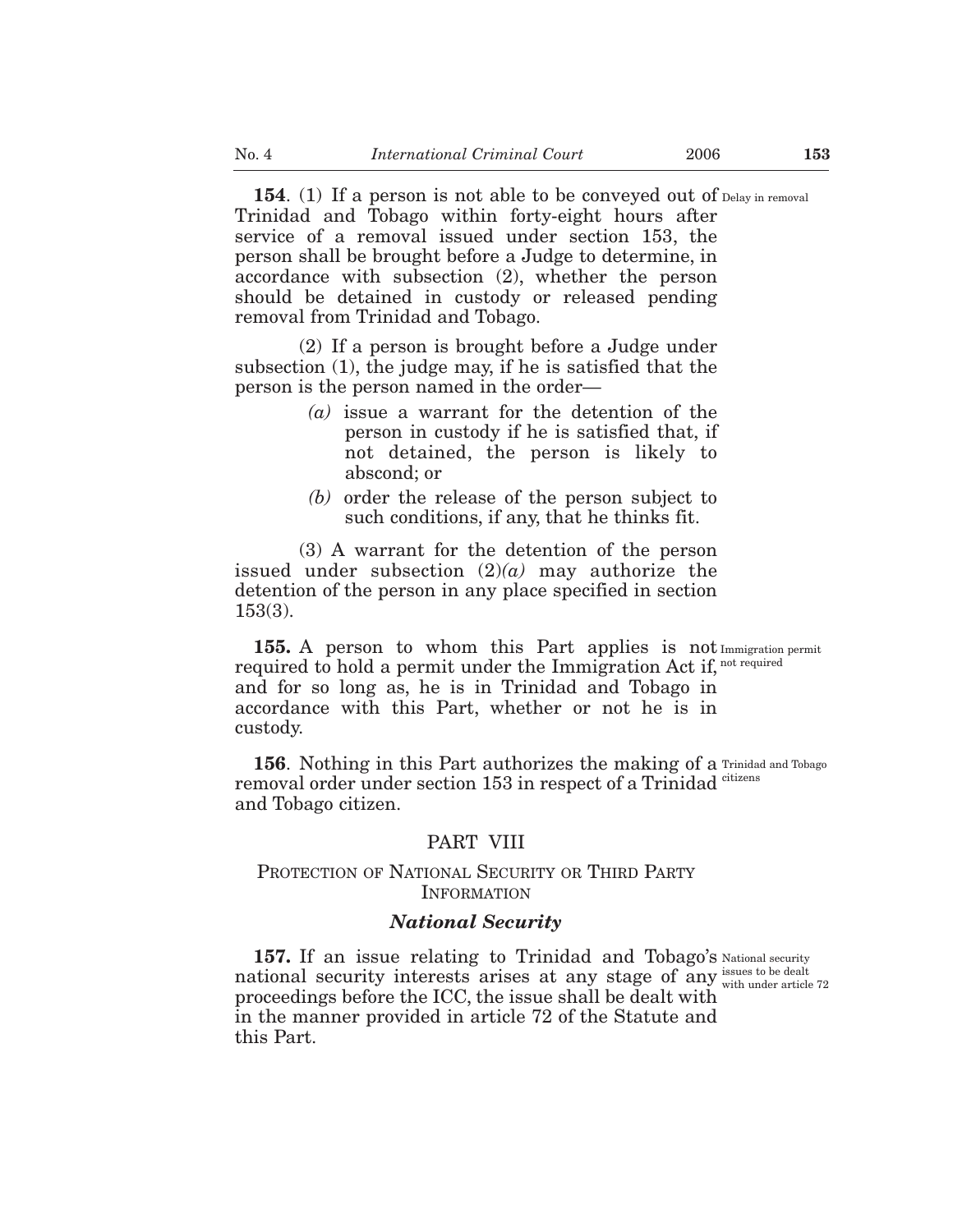**158.** (1) If a request for assistance made under Part 9 of the Statute appears to concern the production of any documents or disclosure of evidence that would, in the opinion of the Attorney General, prejudice Trinidad and Tobago's national security interests, that request shall be dealt with in accordance with the process specified in sections 161 and 162.

(2) If, having followed the specified process the matter is not able to be resolved, the Attorney General may refuse the request or decline to authorize the production of the documents or giving of the evidence, as the case may be.

**159.** (1) This section applies if a person who has been requested to give information or evidence—

- *(a)* refuses to do so on the ground that disclosure would prejudice the national security interests of Trinidad and Tobago; or
- *(b)* refers the matter to the Attorney General on the ground that disclosure would prejudice the national security interests of Trinidad and Tobago.

(2) If this section applies, the Attorney General shall determine whether or not he is of the opinion that the giving of information or evidence would prejudice Trinidad and Tobago's national security interests.

(3) If the Attorney General confirms that he is of the opinion that disclosure would prejudice Trinidad and Tobago's national security interests, the matter shall be dealt with in accordance with the process specified in sections 161 and 162.

(4) If, having followed the specified process, the matter has not been resolved, the Attorney General may refuse the request or decline to authorize the provision of the information or giving of the evidence, as the case may be.

Information or evidence involving national security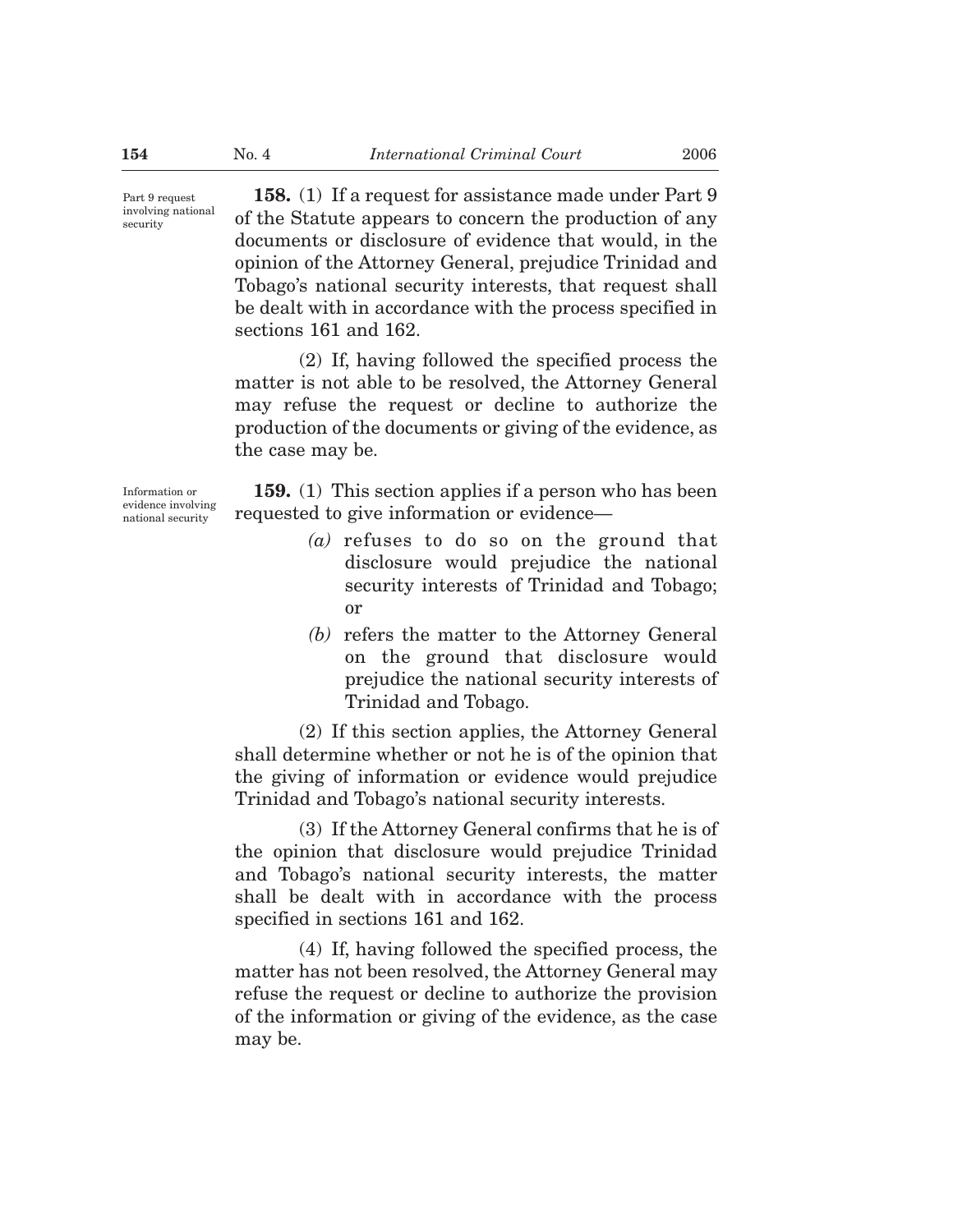**160.** (1) If, in any circumstances other than those other situations specified in sections 158 and 159, the Attorney General  $_{\text{security}}^{\text{involving national}}$ is of the opinion that the disclosure of information or documents to the ICC would prejudice Trinidad and Tobago's national security interests, the matter shall be security

(2) Without limiting subsection (1), this section applies if the Attorney General learns that information or documents are being, or are likely to be, disclosed at any stage of the proceedings, and intervenes in accordance with article 72(4) of the Statute.

dealt with in accordance with the process specified in

(3) If, having followed the specified process, the matter has not been resolved and the ICC has not made an order for disclosure under article 72(7)*(b)*(i) of the Statute, the Attorney General may refuse the request or decline to authorize the provision of the information or giving of the evidence, as the case may be.

161. The Attorney General shall consult with the ICC Consultation with and, if appropriate, the defence, in accordance with CC required article 72(5) of the Statute.

162. (1) If, after consultation, the Attorney General Procedure where no considers that there are no means or conditions under resolution which the information or documents or evidence could be provided or disclosed or given without prejudice to Trinidad and Tobago's national security interest, the Attorney General shall notify the ICC, in accordance with article 72(6) of the Statute, of the specific reasons for his decision, unless a specific description of the reasons would result in prejudice to Trinidad and Tobago's national security interests.

(2) The Attorney General shall use his best endeavours with a view to reaching a mutually satisfactory outcome if—

> *(a)* the ICC determines that the evidence is relevant and necessary for the establishment of the guilt or innocence of the accused;

sections 161 and 162.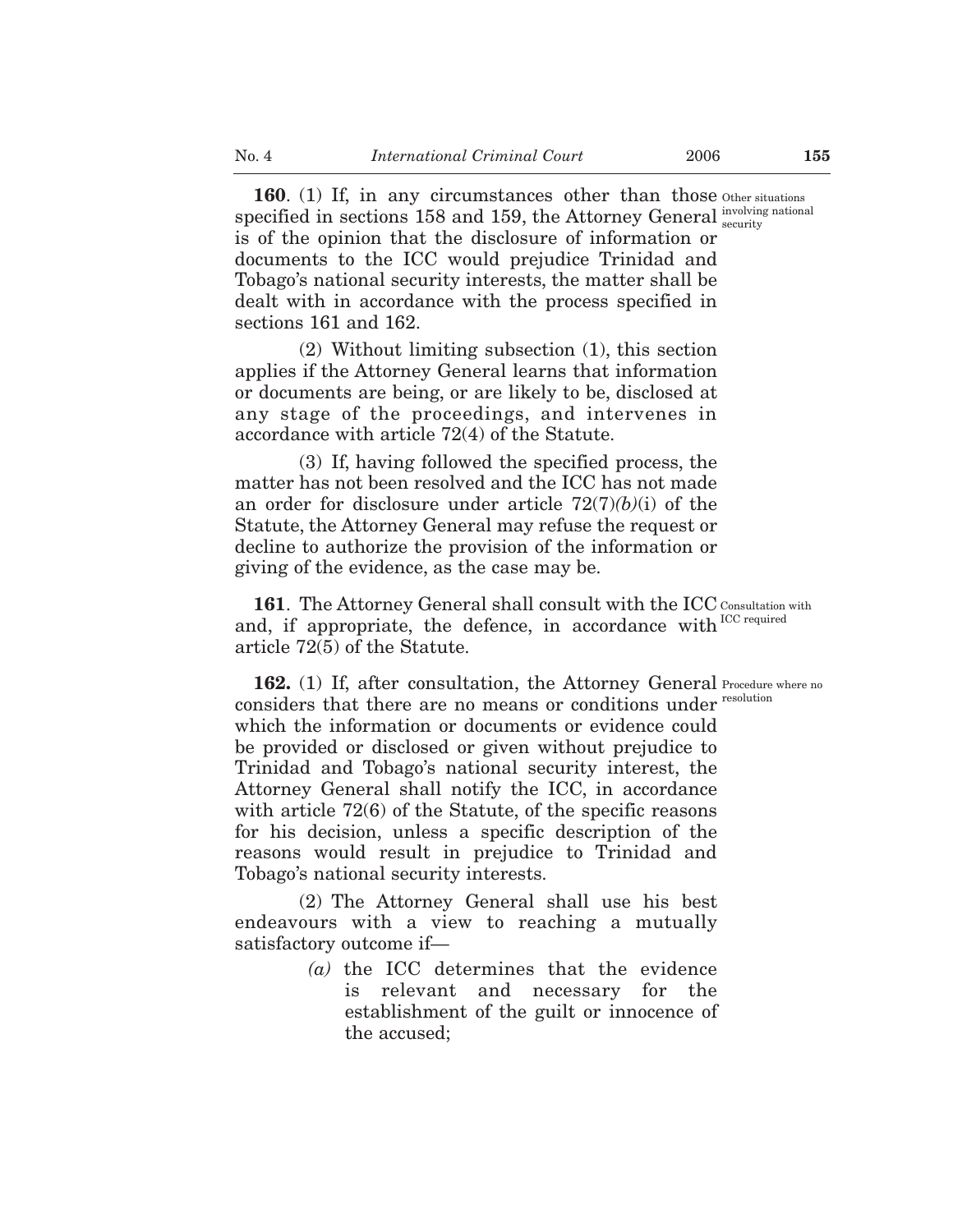- *(b)* the issue of disclosure arises in the circumstances specified in section 158 or 159 and the Attorney General is of the opinion that Trinidad and Tobago's national security interests would be prejudiced by disclosure; and
- *(c)* the ICC requests further consultations for the purpose of considering the representations, which may include hearings *in camera* and *ex parte.*

(3) The Attorney General shall comply with an ICC disclosure order if—

- *(a)* the ICC determines that the evidence is relevant and necessary for the establishment of the guilt or innocence of the defendant;
- *(b)* the issue of disclosure arises in the circumstances specified in section 160(1); and
- *(c)* the ICC orders disclosure in accordance with article  $72(7)(b)(i)$  of the Statute.

**163.** In determining what action to take in relation to account ICC's ability a matter to which this Part applies, the Attorney General shall take into account the power of the ICC to refer a matter to the Assembly of States Parties or to the Security Council in accordance with article 87(7) of the Statute if the ICC considers that a requested State is not acting in accordance with its obligations under the Statute.

# *Information Provided by Third Party*

Disclosure of information provided by third party

Attorney General must take into to refer matter to Security Council

> **164.** (1) If the ICC requests the provision of a document or information that was provided or disclosed to Trinidad and Tobago in confidence by another State, inter-governmental organization, or international organization, the Attorney General shall seek the consent of the originator before providing that document or information to the ICC.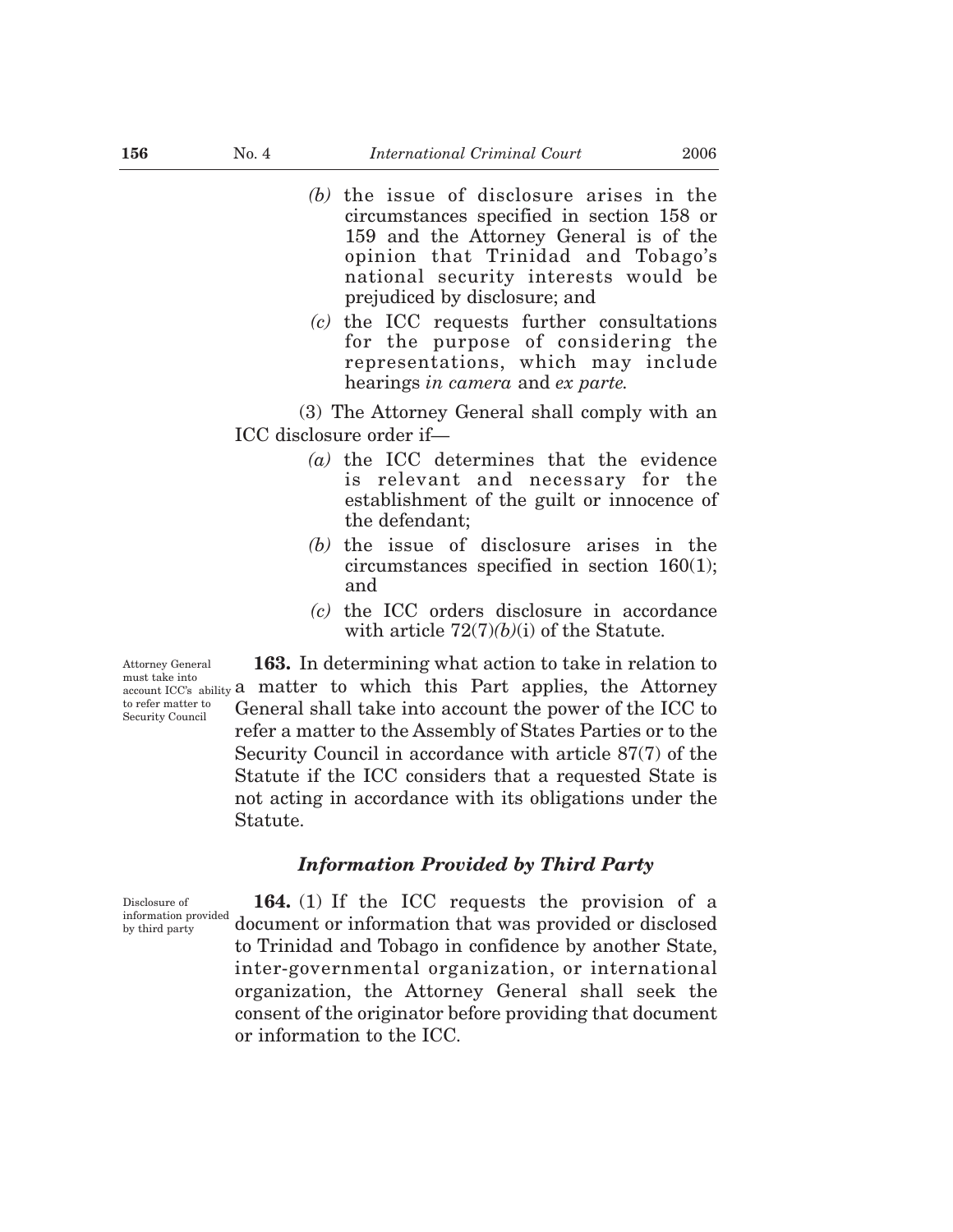(2) If the originator is a State Party that consents to disclosure of the information or document, the Attorney General shall, subject to article 72 of the Statute, provide that information or document to the ICC.

(3) If the originator is a State Party that undertakes to resolve the issue of disclosure with the ICC under article 73, the Attorney General shall inform the ICC of that undertaking.

(4) If the originator is not a State Party and refuses to consent to disclosure, the Attorney General shall inform the ICC that he is unable to provide the document or information because of an existing obligation of confidentiality to the originator.

165. (1) If a request is received from another State Request for Trinidad for Trinidad and Tobago's consent to the disclosure to  $_{\text{to discrete}}^{\text{and Tobago's consent}}$ the ICC of a document or information that had been disclosed to the State in confidence, the Attorney General shall either to disclosure

- *(a)* consent to the disclosure; or
- *(b)* undertake to resolve the matter with the ICC.

(2) The provision of an undertaking under subsection (1)*(b)* does not prevent the Attorney General from refusing the assistance sought in accordance with section 164(4).

# PART IX

# INVESTIGATIONS OR SITTINGS OF ICC IN TRINIDAD AND TOBAGO

166. The Prosecutor may conduct investigations in Prosecutor may Trinidad and Tobago territory conduct

investigations in

- $(a)$  in accordance with Part 9 of the Statute  $T<sup>Trindad and Tobago</sup>$ and as specified in section 27; or
- *(b)* as authorized by the Pre-Trial Chamber under article 57(3)*(d)* of the Statute.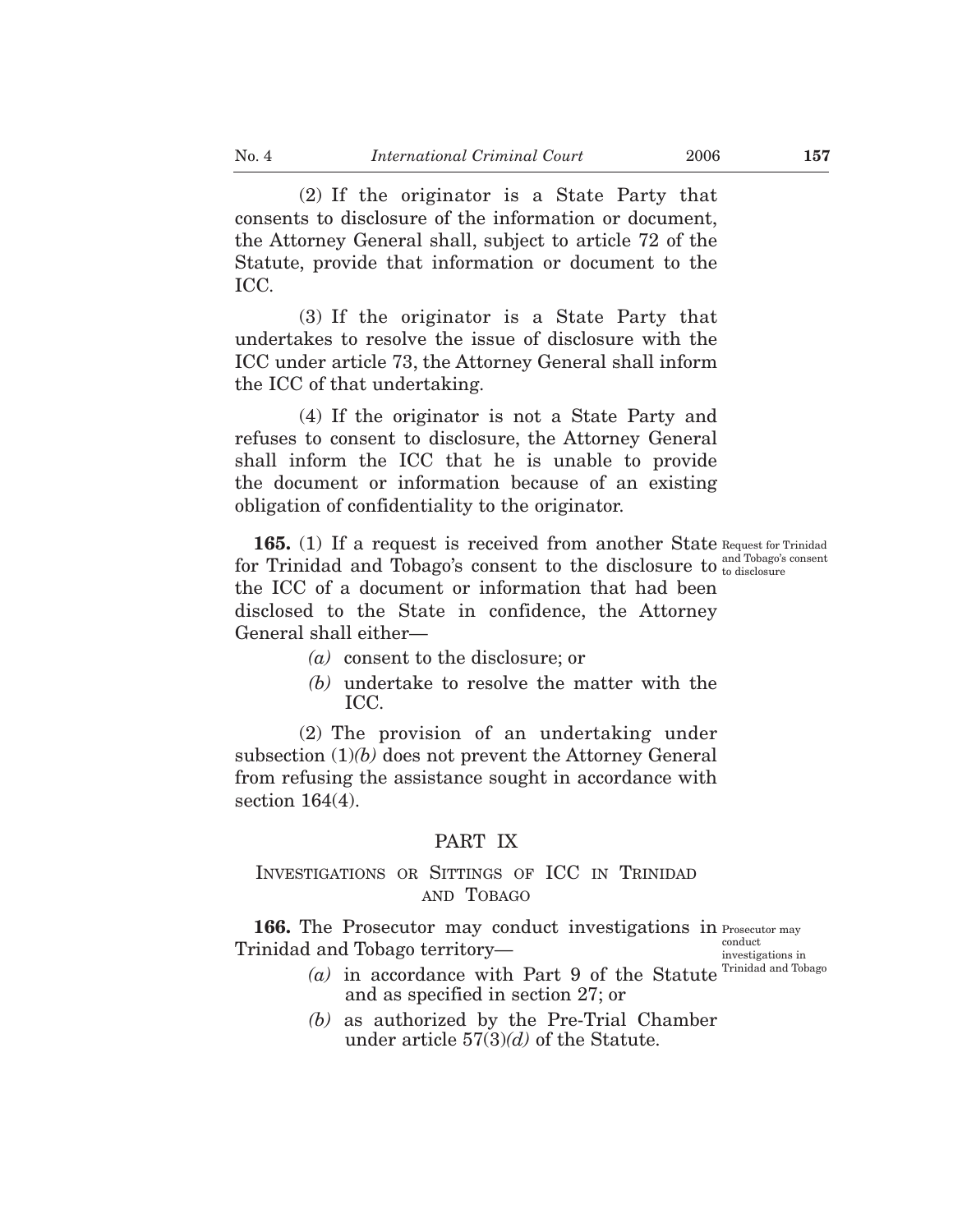**167**. The ICC may sit in Trinidad and Tobago for the purpose of performing its functions under the Statute and under the Rules, including, without limitation— Trinidad and Tobago

- *(a)* taking evidence;
- *(b)* conducting or continuing a proceeding;
- *(c)* giving judgment in a proceeding; or
- *(d)* reviewing a sentence.

**168.** While the ICC is sitting in Trinidad and Tobago, it may exercise its functions and powers as provided under the Statute and under the Rules.

**169.** The ICC may, at any sitting of the ICC in Trinidad and Tobago, administer an oath or affirmation giving an undertaking as to truthfulness in accordance with the practice and procedure of the ICC.

**170.** No application for judicial review and no application for an order of *mandamus* or prohibition or *certiorari* or for a declaration or injunction may be brought in respect of any judgment or order or determination of the ICC that is made or given at a sitting of the ICC in Trinidad and Tobago.

**171.** (1) A person in Trinidad and Tobago shall be  $\frac{\text{prisomers in Trimaad}}{\text{and Tobago prisons if}}$  kept in custody as the Minister directs in writing if— Power to detain ICC prisoners in Trinidad

- *(a)* the ICC holds any sitting in Trinidad and Tobago; and
- *(b)* the ICC requests that the person whose presence is required at the proceedings be held in custody as an ICC prisoner while the sitting continues in Trinidad and Tobago.

(2) A direction given under subsection (1) in respect of an ICC prisoner is sufficient authority for the detention of that prisoner in accordance with the terms of the direction.

sitting in Trinidad and Tobago

ICC's powers while

ICC may administer oaths in Trinidad and Tobago

Orders made by ICC not subject to review

ICC holds sittings in Trinidad and Tobago

ICC sittings in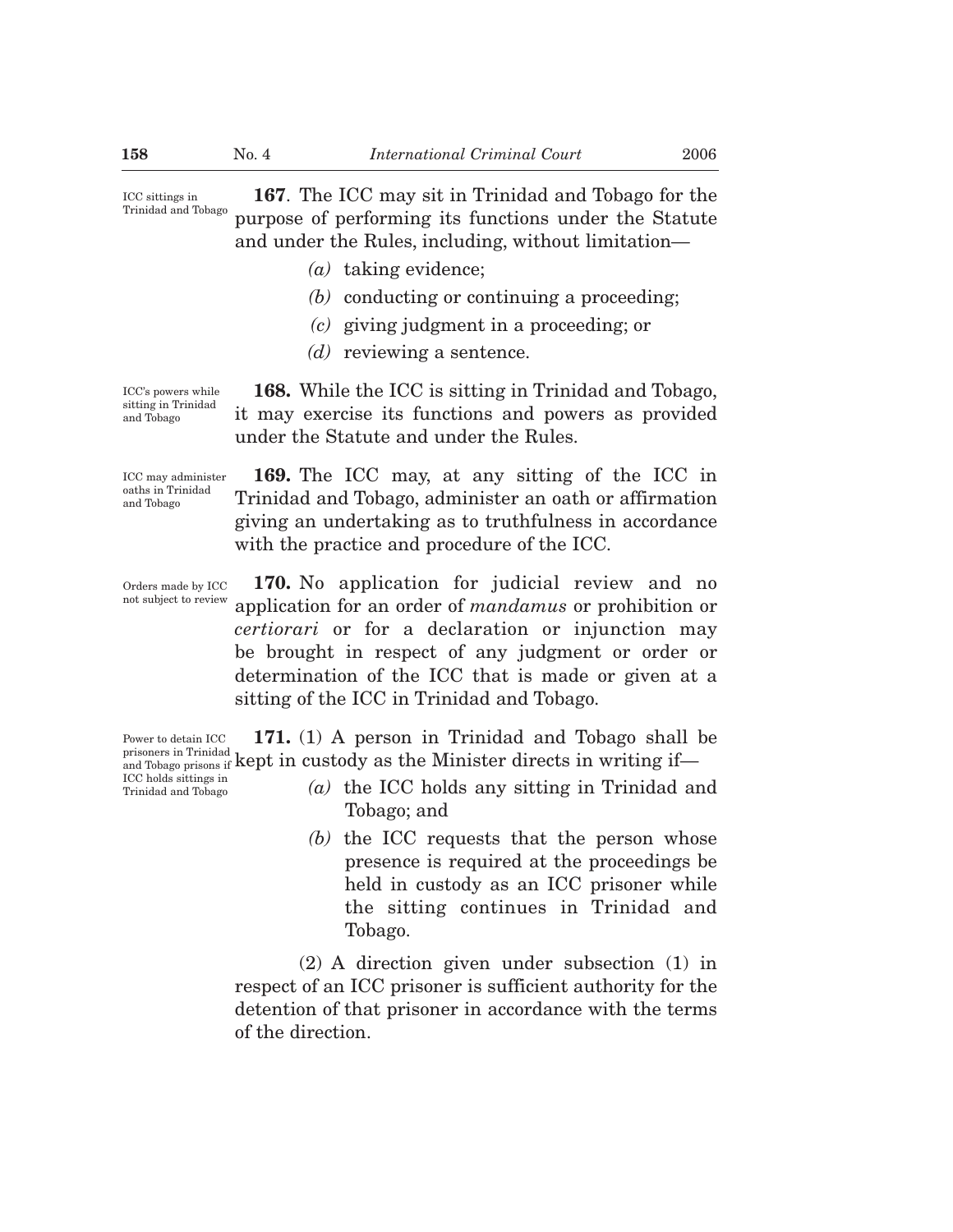(3) If an ICC prisoner is directed to be detained in a prison under subsection (1), the Prisons Act, so far as applicable and with all necessary modifications, applies with respect to that prisoner as if the prisoner had been remanded in custody or sentenced to imprisonment for an offence against the law of Trinidad and Tobago, as the case may require, and is liable to be detained in a prison accordingly.

(4) An ICC prisoner who is in custody in a Trinidad and Tobago prison or other detention facility is deemed to be in lawful custody while in Trinidad and Tobago.

**172.** If the Minister is satisfied that the presence of Removal of ICC an ICC prisoner who was the subject of a direction prisoner under section 171(1) is no longer necessary, sections 150 to 156 apply with any necessary modifications to that person.

# PART X

# REQUESTS TO ICC FOR ASSISTANCE

173. The Attorney General may make a request to the Attorney General ICC for assistance in accordance with this Part in an  $\frac{marg$  request investigation into, or trial in respect of, conduct that may constitute a crime within the jurisdiction of the ICC or that constitutes a crime for which the maximum penalty under Trinidad and Tobago law is a term of imprisonment of five years. assistance from ICC

174. An urgent request for assistance may be made Making a request or transmitted to the ICC in the manner specified in section  $26(1)$ .

**175.** A request may be made under this Part for any Types of requests assistance that the ICC may lawfully give including,  $1^{\text{t} \text{t} \text{t} \text{t}}$ without limitation—

> *(a)* the transmission of statements, documents, or other types of evidence obtained in the course of an investigation or a trial conducted by the ICC; and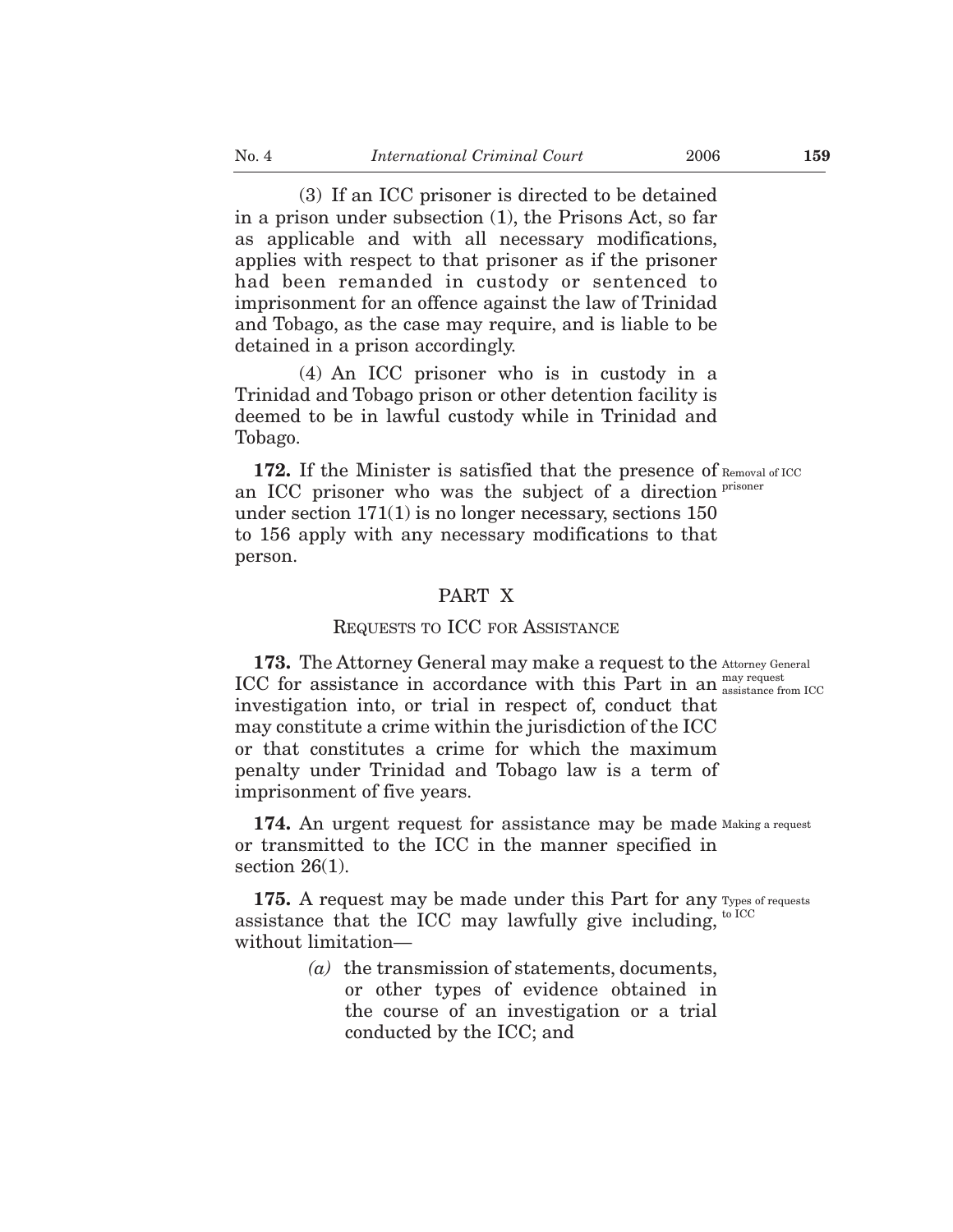*(b)* the questioning of any person detained by order of the ICC.

Mutual Assistance in Criminal Matters Act, 1997 applies to request No. 39 of 1997

Attorney General

**176.** The Mutual Assistance in Criminal Matters Act, 1997 applies, with any necessary modifications, in relation to the request for assistance of the kind specified in that Act, and any assistance provided as a result, as if the ICC were a foreign country within the meaning of that Act, subject to any contrary provision in the Statute or the Rules.

**177.** The Extradition Act, 1985 applies, with any necessary modifications, in relation to the surrender or temporary surrender of a person by the ICC to Trinidad and Tobago, as if the ICC were an extradition country within the meaning of that Act, subject to any contrary provision in the Statute or the Rules. Extradition Act, 1985 applies to requests for surrender

# PART XI

# MISCELLANEOUS PROVISIONS AND CONSEQUENTIAL **AMENDMENTS**

# *Miscellaneous Provisions*

**178.** (1) If the Attorney General receives a request for assistance from the ICC to which Part V relates, the Attorney General may give a certificate certifying all or any of the following facts: Certificates given by

- *(a)* that a request for assistance has been made by the ICC;
- *(b)* that the request meets the requirements of this Act; and
- *(c)* that the acceptance of the request has been duly made under and in accordance with this Act.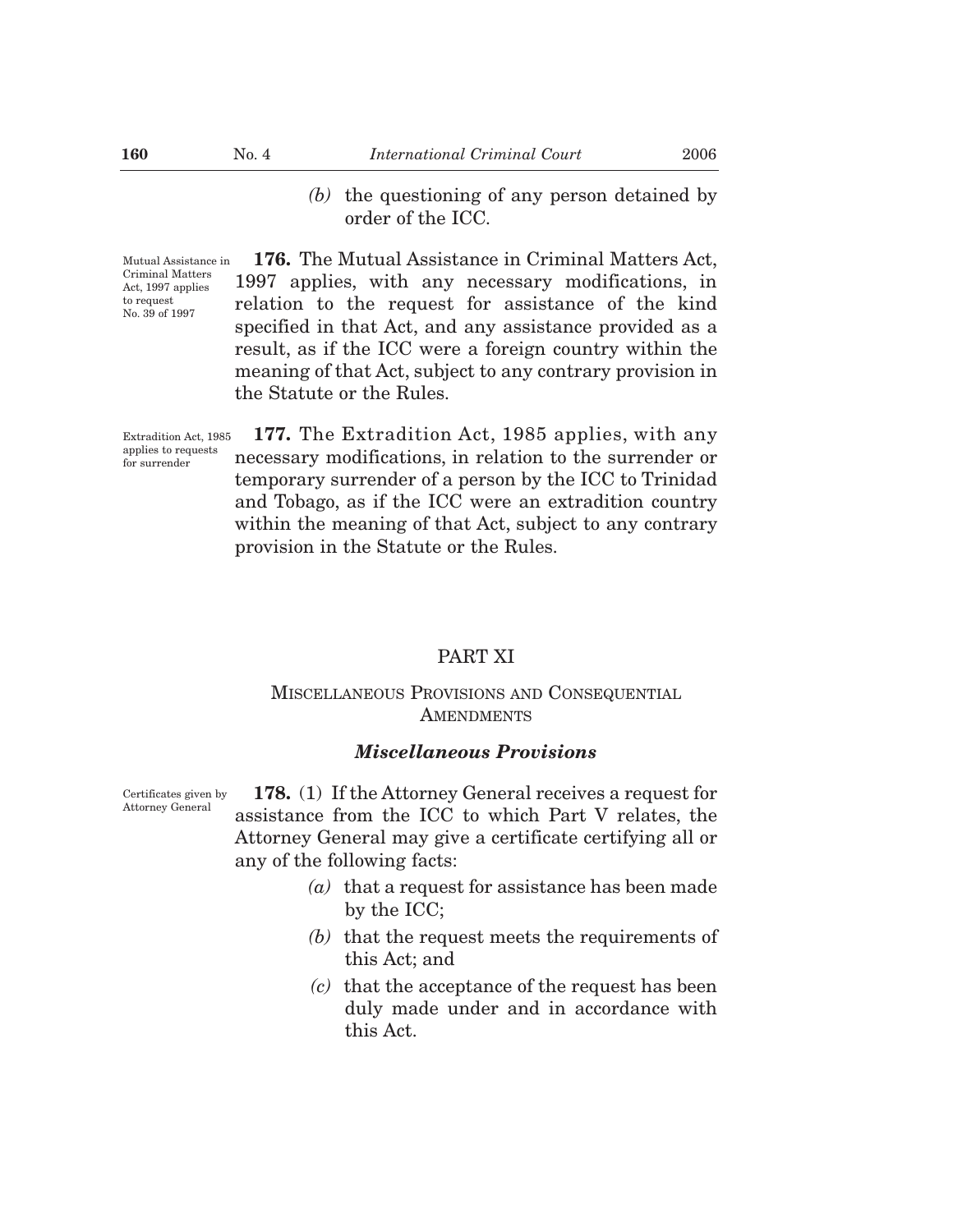(2) In any proceeding under this Act, a certificate purporting to have been given under subsection (1) is, in the absence of proof to the contrary, sufficient evidence of the matters certified by the certificate.

179. The President may make Regulations for all or Regulations any of the following purposes:

- *(a)* prescribing the procedure to be followed in dealing with requests made by the ICC, and providing for notification of the results of action taken in accordance with any such request;
- *(b)* prescribing the procedures for obtaining evidence or producing documents or other articles in accordance with a request made by the ICC;
- *(c)* providing for the payment of fees, travelling allowances, and expenses to any person in Trinidad and Tobago who gives or provides evidence or assistance pursuant to a request made by the ICC;
- *(d)* prescribing conditions for the protection of any property sent to the ICC pursuant to a request made under this Act, and making provision for the return of property in Trinidad and Tobago in accordance with a request;
- *(e)* prescribing the forms of applications, notices, certificates, warrants, and other documents for the purposes of this Act, and requiring the use of such forms; and
- *(f)* providing for any other matters contemplated by this Act, necessary for its administration, or necessary for giving it full effect.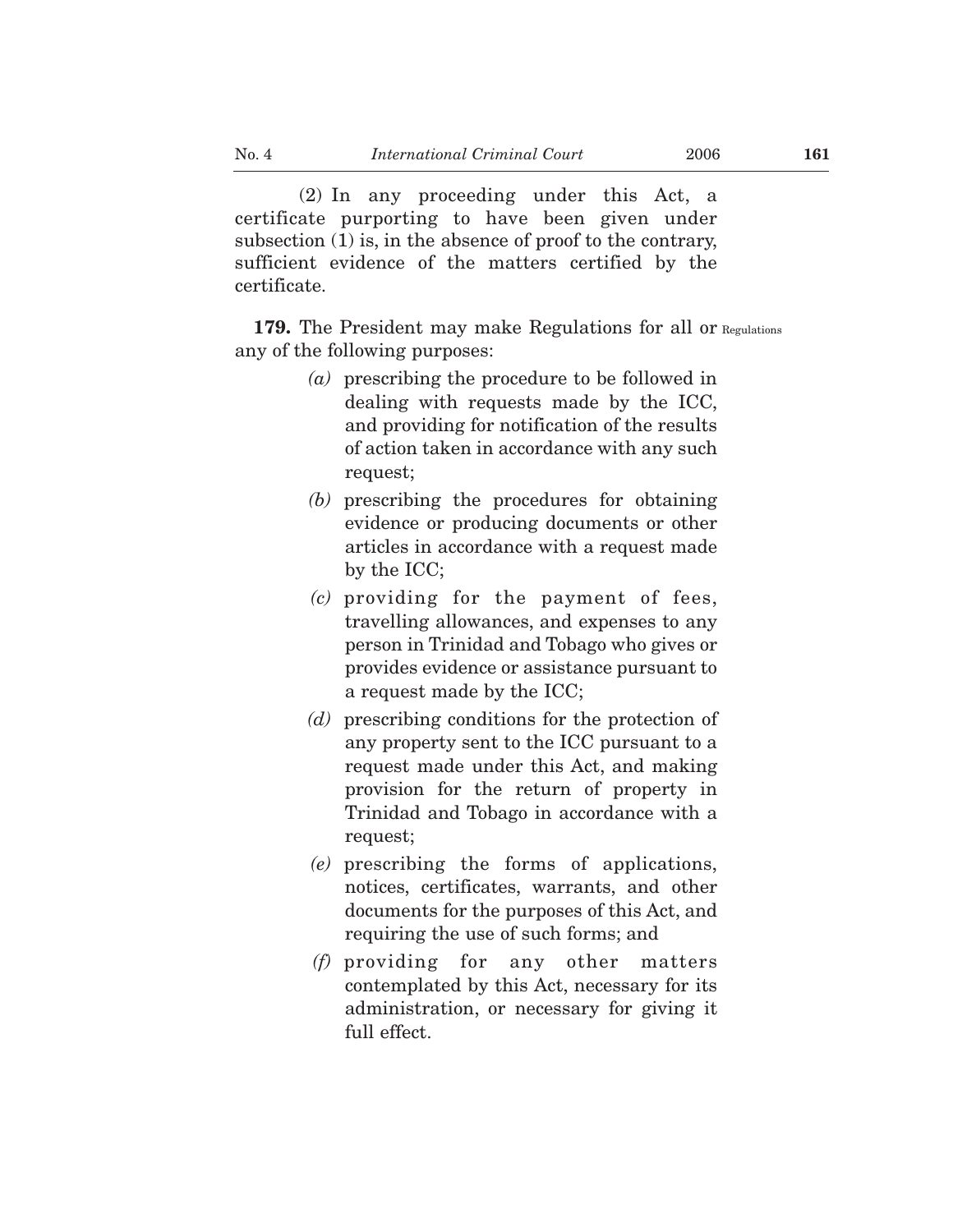| Regulations to<br>implement Rules of<br>Procedure and<br>Evidence | <b>180.</b> Without limiting section 179, the President may<br>make regulations to implement any obligation that is<br>placed on States Parties by the Rules of Procedure and<br>Evidence if that obligation is not inconsistent with the<br>provisions of this Act. |
|-------------------------------------------------------------------|----------------------------------------------------------------------------------------------------------------------------------------------------------------------------------------------------------------------------------------------------------------------|
| Consequential<br>implied amendments                               | <b>181.</b> (1) If a provision of this Act is inconsistent with<br>a provision of another Act, the provisions of this<br>Act shall take precedence and, to the extent of the<br>inconsistency, the other Act shall stand amended.                                    |
|                                                                   | $(2)$ Subsection $(1)$ does not apply to-                                                                                                                                                                                                                            |
|                                                                   | (a) a provision of the Constitution; or                                                                                                                                                                                                                              |
|                                                                   | $(b)$ an Act coming into force after the date that<br>this Act comes into force.                                                                                                                                                                                     |
| Genocide Act<br>repealed                                          | <b>182.</b> (1) The Genocide Act is repealed.                                                                                                                                                                                                                        |
|                                                                   | $(2)$ Notwithstanding subsection $(1)$ , any action<br>commenced under the Genocide Act shall continue as if<br>it had been brought under this Act.                                                                                                                  |
|                                                                   | SCHEDULE                                                                                                                                                                                                                                                             |

ROME STATUTE OF THE INTERNATIONAL CRIMINAL COURT, 17 JULY 1998

*[as corrected by the procès-verbaux of 10 November 1998, 12 July 1999, 30 November 1999, 8 May 2000, 17 January 2001 and 16 January 2002]* 

#### PREAMBLE

THE STATES PARTIES TO THIS STATUTE,

*Conscious* that all peoples are united by common bonds, their cultures pieced together in a shared heritage, and concerned that this delicate mosaic may be shattered at any time,

*Mindful* that during this century millions of children, women and men have been victims of unimaginable atrocities that deeply shock the conscience of humanity,

*Recognizing* that such grave crimes threaten the peace, security and well-being of the world,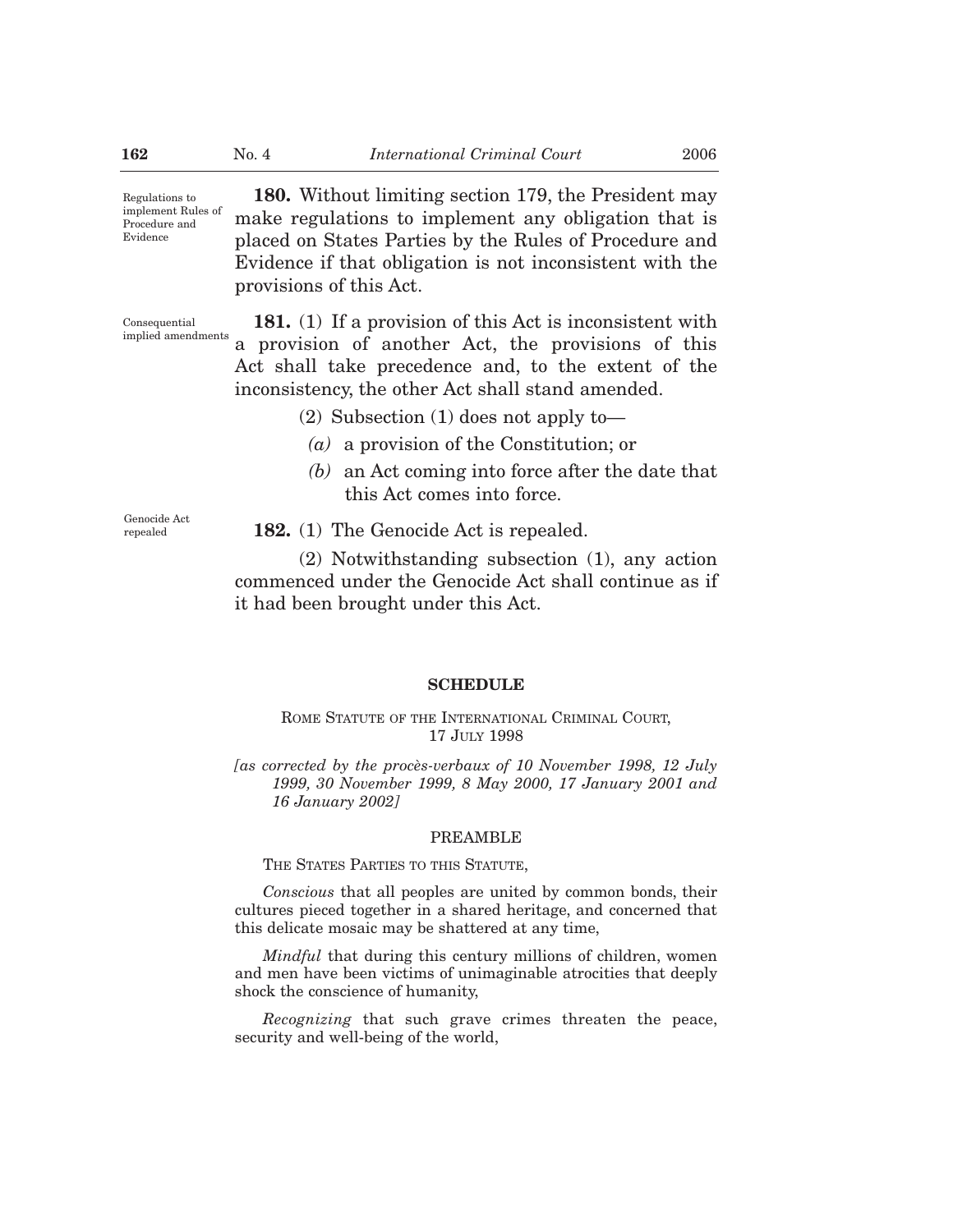*Affirming* that the most serious crimes of concern to the international community as a whole must not go unpunished and that their effective prosecution must be ensured by taking measures at the national level and by enhancing international cooperation,

*Determined* to put an end to impunity for the perpetrators of these crimes and thus to contribute to the prevention of such crimes,

*Recalling* that it is the duty of every State to exercise its criminal jurisdiction over those responsible for international crimes,

*Reaffirming* the Purposes and Principles of the Charter of the United Nations, and in particular that all States shall refrain from the threat or use of force against the territorial integrity or political independence of any State, or in any other manner inconsistent with the Purposes of the United Nations,

*Emphasizing* in this connection that nothing in this Statute shall be taken as authorizing any State Party to intervene in an armed conflict or in the internal affairs of any State,

*Determined* to these ends and for the sake of present and future generations, to establish an independent permanent International Criminal Court in relationship with the United Nations system, with jurisdiction over the most serious crimes of concern to the international community as a whole,

*Emphasizing* that the International Criminal Court established under this Statute shall be complementary to national criminal jurisdictions,

*Resolved* to guarantee lasting respect for and the enforcement of international justice,

HAVE AGREED AS FOLLOWS:

## PART 1—ESTABLISHMENT OF THE COURT

# ARTICLE 1

# *The Court*

An International Criminal Court ("the Court") is hereby established. It shall be a permanent institution and shall have the power to exercise its jurisdiction over persons for the most serious crimes of international concern, as referred to in this Statute, and shall be complementary to national criminal jurisdictions. The jurisdiction and functioning of the Court shall be governed by the provisions of this Statute.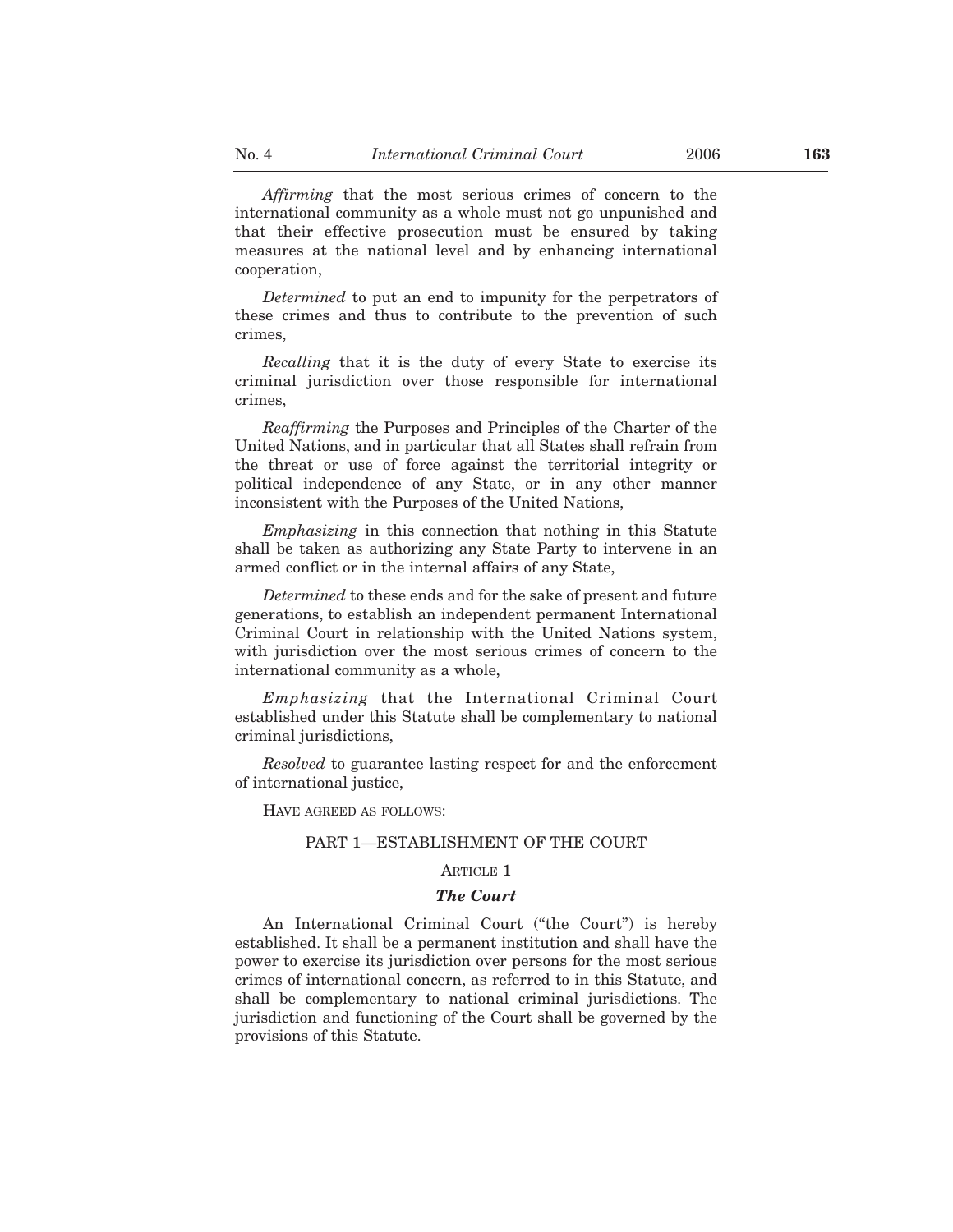#### ARTICLE 2

# *Relationship of the Court with the United Nations*

The Court shall be brought into relationship with the United Nations through an agreement to be approved by the Assembly of States Parties to this Statute and thereafter concluded by the President of the Court on its behalf.

#### ARTICLE 3

#### *Seat of the Court*

1. The seat of the Court shall be established at The Hague in the Netherlands ("the host State").

2. The Court shall enter into a headquarters agreement with the host State, to be approved by the Assembly of States Parties and thereafter concluded by the President of the Court on its behalf.

3. The Court may sit elsewhere, whenever it considers it desirable, as provided in this Statute.

#### ARTICLE 4

### *Legal status and powers of the Court*

1. The Court shall have international legal personality. It shall also have such legal capacity as may be necessary for the exercise of its functions and the fulfilment of its purposes.

2. The Court may exercise its functions and powers, as provided in this Statute, on the territory of any State Party and, by special agreement, on the territory of any other State.

# PART 2—JURISDICTION, ADMISSIBILITY AND APPLICABLE LAW

#### ARTICLE 5

#### *Crimes within the jurisdiction of the Court*

1. The jurisdiction of the Court shall be limited to the most serious crimes of concern to the international community as a whole. The Court has jurisdiction in accordance with this Statute with respect to the following crimes:

- *(a)* The crime of genocide;
- *(b)* Crimes against humanity;
- *(c)* War crimes;
- *(d)* The crime of aggression.

2. The Court shall exercise jurisdiction over the crime of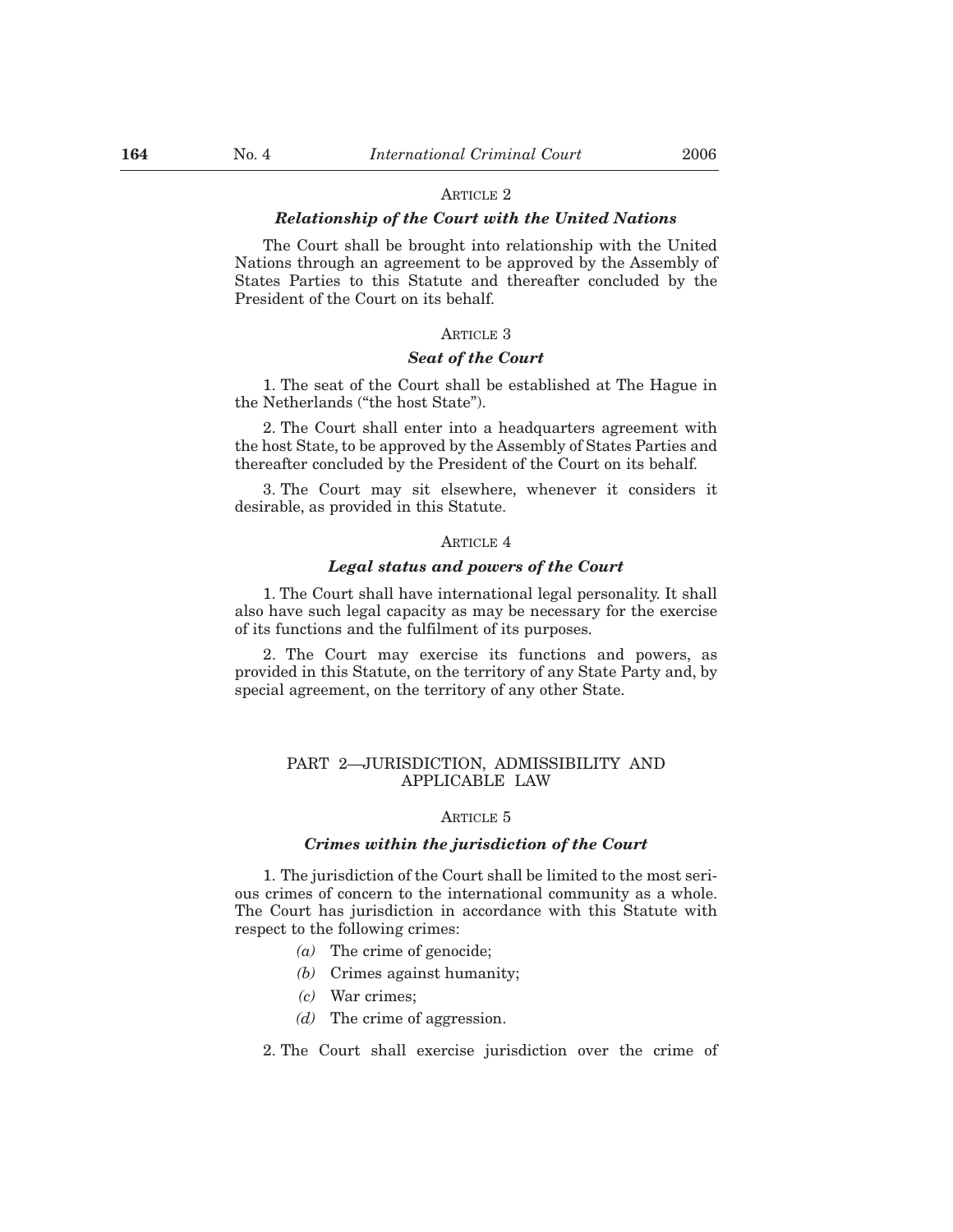aggression once a provision is adopted in accordance with articles 121 and 123 defining the crime and setting out the conditions under which the Court shall exercise jurisdiction with respect to this crime. Such a provision shall be consistent with the relevent provisions of the Charter of the United Nations.

# ARTICLE 6

## *Genocide*

For the purpose of this Statute, "genocide" means any of the following acts committed with intent to destroy, in whole or in part, a national, ethnical, racial or religious group, as such:

- *(a)* Killing members of the group;
- *(b)* Causing serious bodily or mental harm to members of the group;
- *(c)* Deliberately inflicting on the group conditions of life calculated to bring about its physical destruction in whole or in part;
- *(d)* Imposing measures intended to prevent births within the group;
- *(e)* Forcibly transferring children of the group to another group.

# ARTICLE 7

## *Crimes against humanity*

1. For the purpose of this Statute, "crime against humanity" means any of the following acts when committed as part of a widespread or systematic attack directed against any civilian population, with knowledge of the attack:

- *(a)* Murder;
- *(b)* Extermination;
- *(c)* Enslavement;
- *(d)* Deportation or forcible transfer of population;
- *(e)* Imprisonment or other severe deprivation of physical liberty in violation of fundamental rules of international law;
- *(f)* Torture;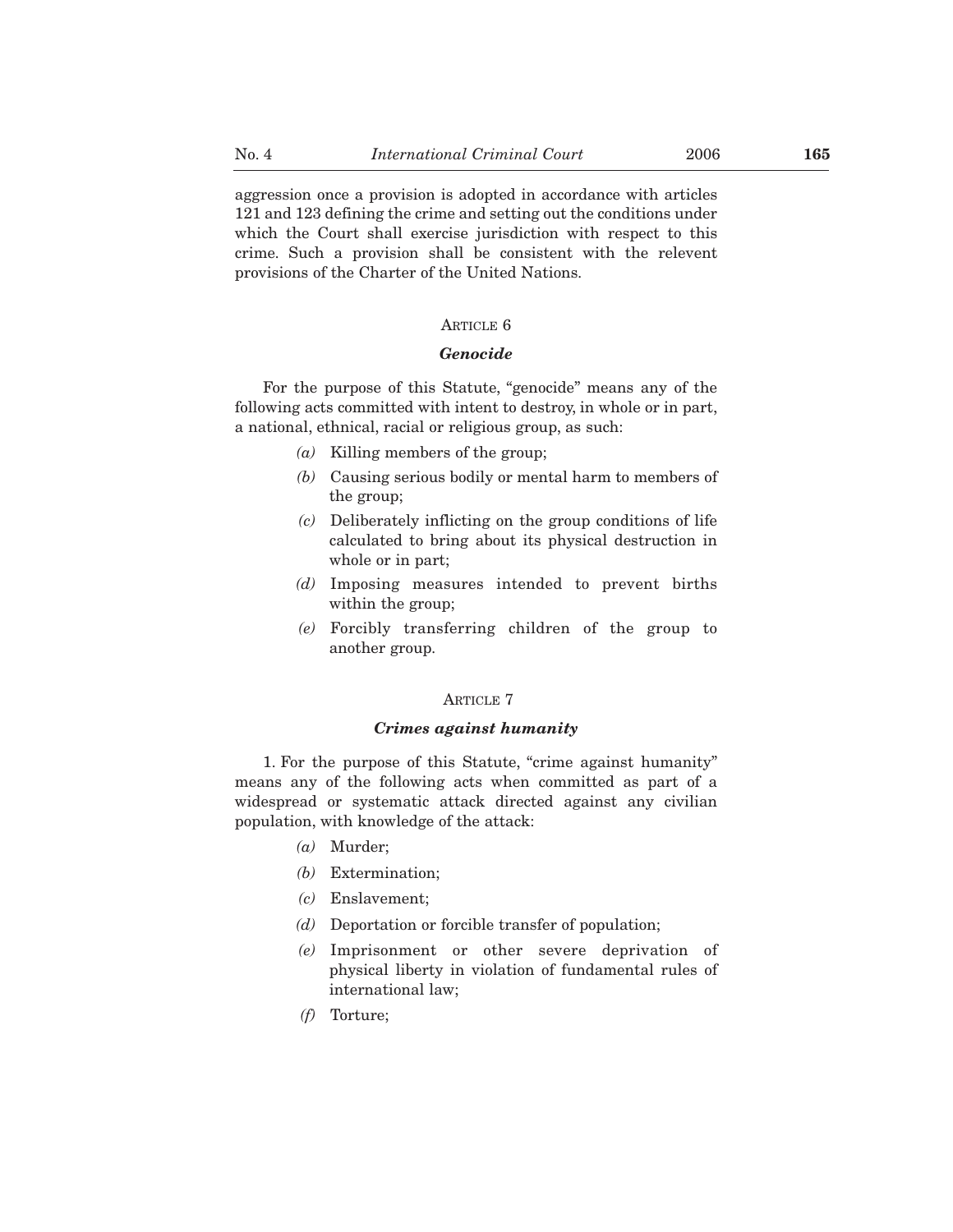- *(g)* Rape, sexual slavery, enforced prostitution, forced pregnancy, enforced sterilization, or any other form of sexual violence of comparable gravity;
- *(h)* Persecution against any identifiable group or collectivity on political, racial, national, ethnic, cultural, religious, gender as defined in paragraph 3, or other grounds that are universally recognized as impermissible under international law, in connection with any act referred to in this paragraph or any crime within the jurisdiction of the Court;
- *(i)* Enforced disappearance of persons;
- *(j)* The crime of apartheid;
- *(k)* Other inhumane acts of a similar character intentionally causing great suffering, or serious injury to body or to mental or physical health.
- 2. For the purpose of paragraph 1:
	- *(a)* "Attack directed against any civilian population" means a course of conduct involving the multiple commission of acts referred to in paragraph 1 against any civilian population, pursuant to or in furtherance of a State or organizational policy to commit such attack;
	- *(b)* "Extermination" includes the intentional infliction of conditions of life, *inter alia* the deprivation of access to food and medicine, calculated to bring about the destruction of part of a population;
	- *(c)* "Enslavement" means the exercise of any or all of the powers attaching to the right of ownership over a person and includes the exercise of such power in the course of trafficking in persons, in particular women and children;
	- *(d)* "Deportation or forcible transfer of population" means forced displacement of the persons concerned by expulsion or other coercive acts from the area in which they are lawfully present, without grounds permitted under international law;
	- *(e)* "Torture" means the intentional infliction of severe pain or suffering, whether physical or mental, upon a person in the custody or under the control of the accused; except that torture shall not include pain or suffering arising only from, inherent in or incidental to, lawful sanctions;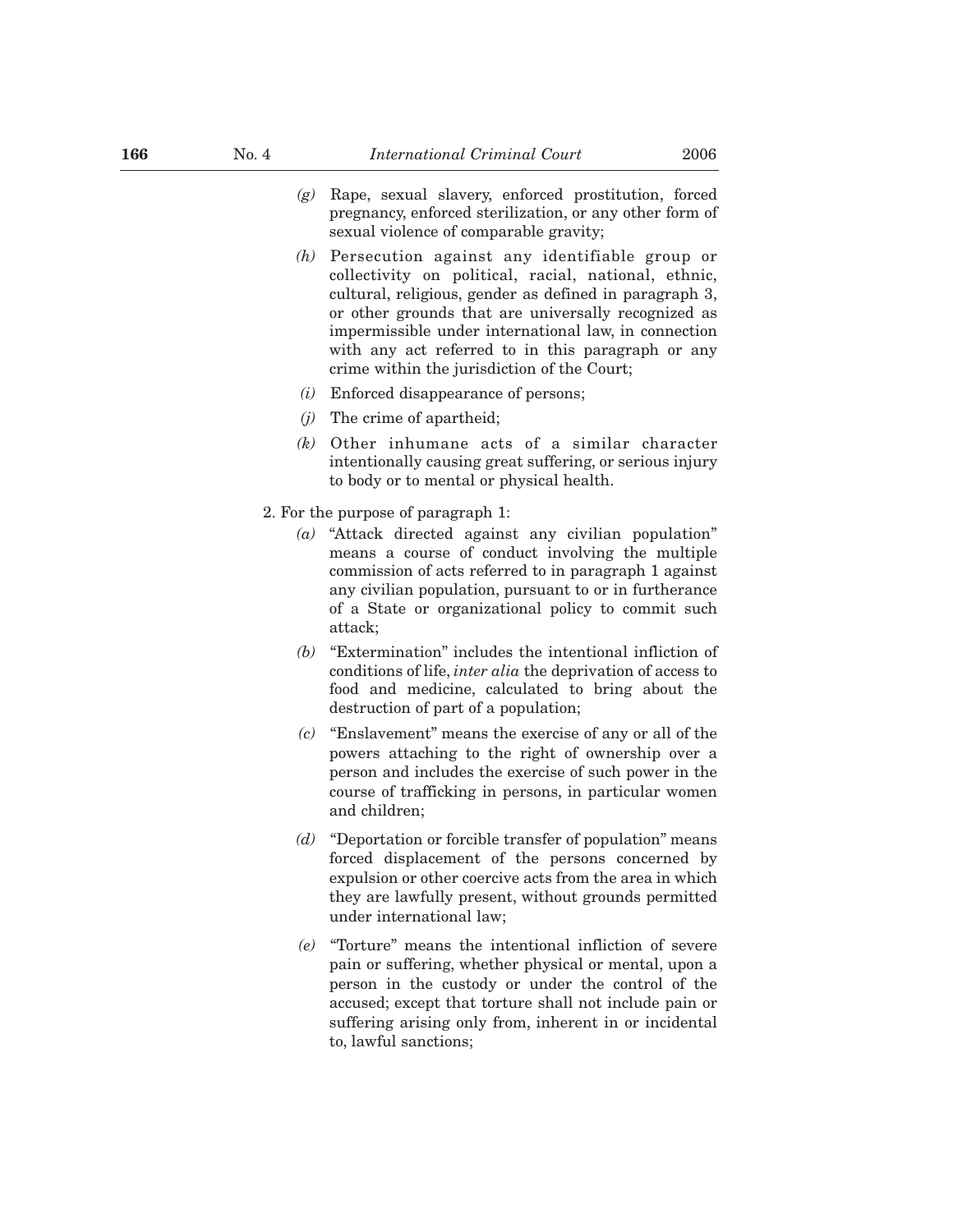- *(f)* "Forced pregnancy" means the unlawful confinement of a woman forcibly made pregnant, with the intent of affecting the ethnic composition of any population or carrying out other grave violations of international law. This definition shall not in any way be interpreted as affecting national laws relating to pregnancy;
- *(g)* "Persecution" means the intentional and severe deprivation of fundamental rights contrary to international law by reason of the identity of the group or collectivity;
- *(h)* "The crime of apartheid" means inhumane acts of a character similar to those referred to in paragraph 1, committed in the context of an institutionalized regime of systematic oppression and domination by one racial group over any other racial group or groups and committed with the intention of maintaining that regime;
- *(i)* "Enforced disappearance of persons" means the arrest, detention or abduction of persons by, or with the authorization, support or acquiescence of, a State or a political organization, followed by a refusal to acknowledge that deprivation of freedom or to give information on the fate or whereabouts of those persons, with the intention of removing them from the protection of the law for a prolonged period of time.

3. For the purpose of this Statute, it is understood that the term "gender" refers to the two sexes, male and female, within the context of society. The term "gender" does not indicate any meaning different from the above.

## ARTICLE 8

#### *War crimes*

1. The Court shall have jurisdiction in respect of war crimes in particular when committed as part of a plan or policy or as part of a large-scale commission of such crimes.

- 2. For the purpose of this Statute, "war crimes" means:
	- *(a)* Grave breaches of the Geneva Conventions of 12 August 1949, namely, any of the following acts against persons or property protected under the provisions of the relevant Geneva Convention:
		- (i) Wilful killing;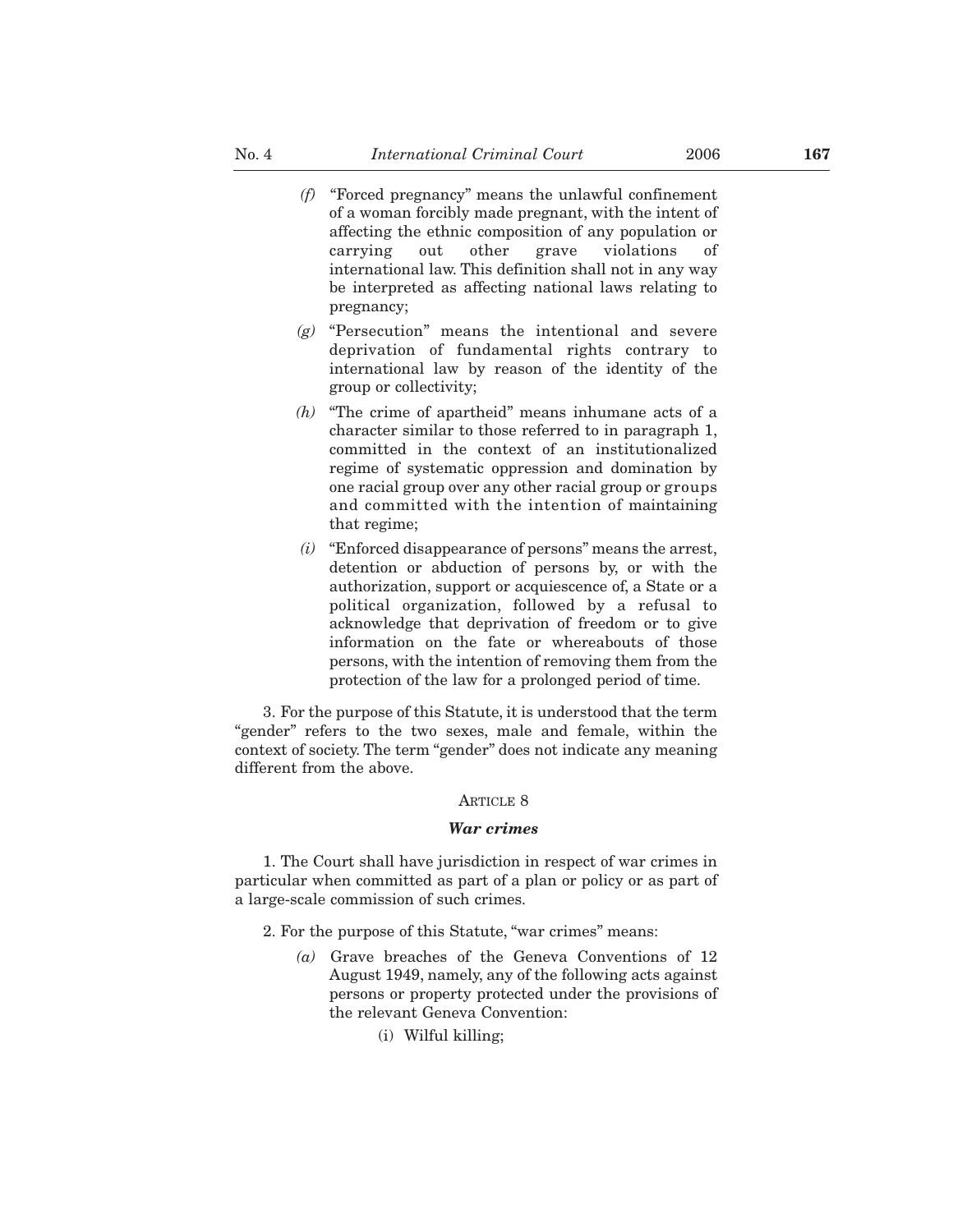biological experiments; (iii) Wilfully causing great suffering, or serious injury to body or health; (iv) Extensive destruction and appropriation of property, not justified by military necessity and carried out unlawfully and wantonly; (v) Compelling a prisoner of war or other protected person to serve in the forces of a hostile Power; (vi) Wilfully depriving a prisoner of war or other protected person of the rights of fair and regular trial; (vii) Unlawful deportation or transfer or unlawful confinement; (viii) Taking of hostages. *(b)* Other serious violations of the laws and customs applicable in international armed conflict, within the established framework of international law, namely, any of the following acts: (i) Intentionally directing attacks against the civilian population as such or against individual civilians not taking direct part in hostilities; (ii) Intentionally directing attacks against civilian objects, that is, objects which are not military objectives; (iii) Intentionally directing attacks against personnel, installations, material, units or vehicles involved in a humanitarian assistance or peacekeeping mission in accordance with the Charter of the United Nations, as long as they are entitled to the protection given to civilians or civilian objects under the international law of armed conflict; (iv) Intentionally launching an attack in the knowledge that such attack will cause incidental loss of life or injury to civilians or damage to civilian objects or widespread, long-term and severe damage to the natural environment which would be clearly excessive in relation to the concrete and direct overall military advantage anticipated;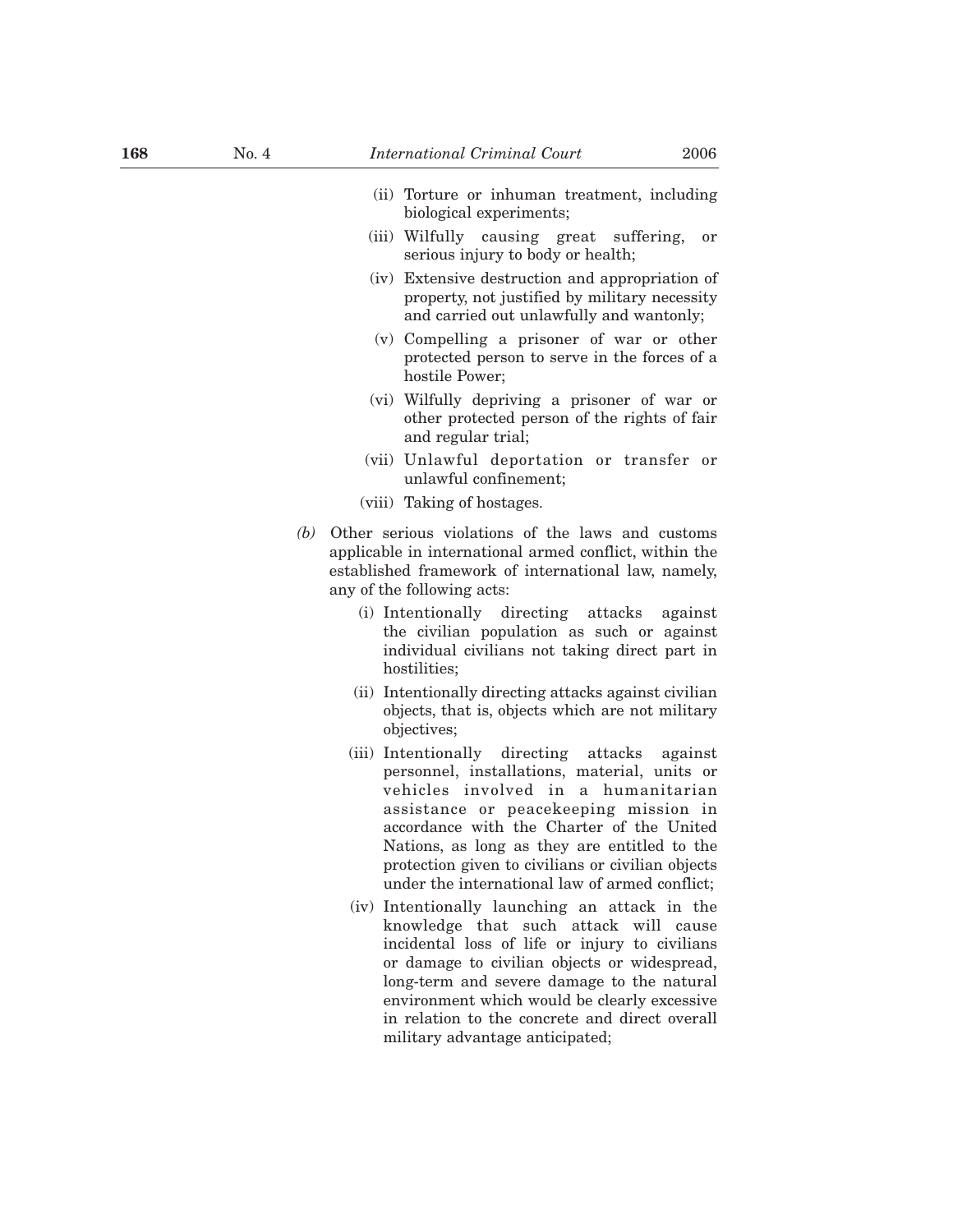- (v) Attacking or bombarding, by whatever means, towns, villages, dwellings or buildings which are undefended and which are not military objectives;
- (vi) Killing or wounding a combatant who, having laid down his arms or having no longer means of defence, has surrendered at discretion;
- (vii) Making improper use of a flag of truce, of the flag or of the military insignia and uniform of the enemy or of the United Nations, as well as of the distinctive emblems of the Geneva Conventions, resulting in death or serious personal injury;
- (viii) The transfer, directly or indirectly, by the Occupying Power of parts of its own civilian population into the territory it occupies, or the deportation or transfer of all or parts of the population of the occupied territory within or outside this territory;
- (ix) Intentionally directing attacks against buildings dedicated to religion, education, art, science or charitable purposes, historic monuments , hospitals and places where the sick and wounded are collected, provided they are not military objectives;
- (x) Subjecting persons who are in the power of an adverse party to physical mutilation or to medical or scientific experiments of any kind which are neither justified by the medical, dental or hospital treatment of the person concerned nor carried out in his or her interest, and which cause death to or seriously endanger the health of such person or persons;
- (xi) Killing or wounding treacherously individuals belonging to the hostile nation or army;
- (xii) Declaring that no quarter will be given;
- (xiii) Destroying or seizing the enemy's property unless such destruction or seizure be imperatively demanded by the necessities of war;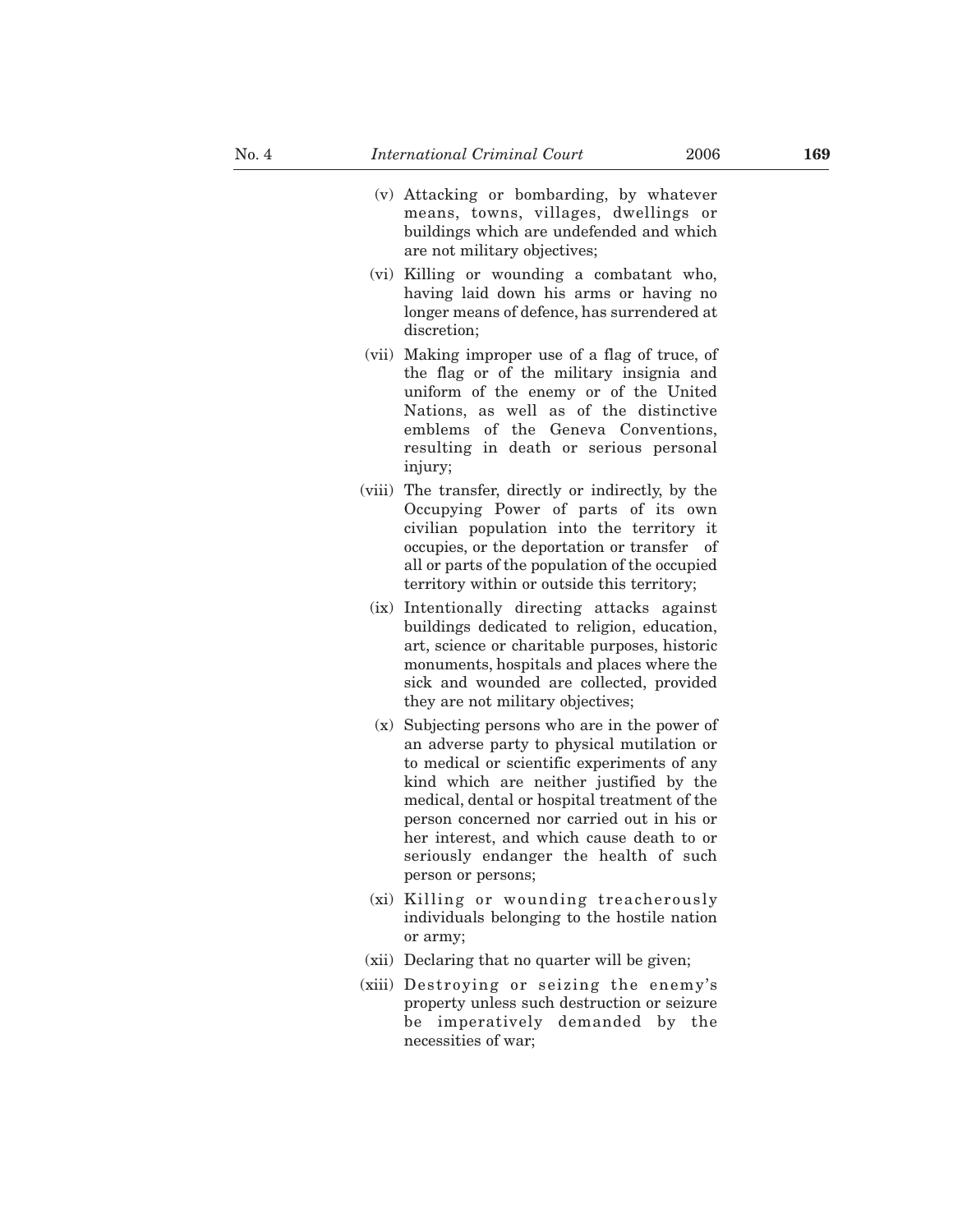- (xiv) Declaring abolished, suspended or inadmissible in a court of law the rights and actions of the nationals of the hostile party;
- (xv) Compelling the nationals of the hostile party to take part in the operations of war directed against their own country, even if they were in the belligerent's service before the commencement of the war;
- (xvi) Pillaging a town or place, even when taken by assault;
- (xvii) Employing poison or poisoned weapons;
- (xviii) Employing asphyxiating, poisonous or other gases, and all analogous liquids, materials or devices;
	- (xix) Employing bullets which expand or flatten easily in the human body, such as bullets with a hard envelope which does not entirely cover the core or is pierced with incisions;
	- (xx) Employing weapons , projectiles and material and methods of warfare which are of a nature to cause superfluous injury or unnecessary suffering or which are inherently indiscriminate in violation of the international law of armed conflict, provided that such weapons, projectiles and material and methods of warfare are the subject of a comprehensive prohibition and are included in an annex to this Statute, by an amendment in accordance with the relevant provisions set forth in articles 121 and 123;
	- (xxi) Committing outrages upon personal dignity, in particular humiliating and degrading treatment;
- (xxii) Committing rape , sexual slavery, enforced prostitution, forced pregnancy, as defined in article 7, paragraph 2 *(f),* enforced sterilization, or any other form of sexual violence also constituting a grave breach of the Geneva Conventions;
- (xxiii) Utilizing the presence of a civilian or other protected person to render certain points, areas or military forces immune from military operations;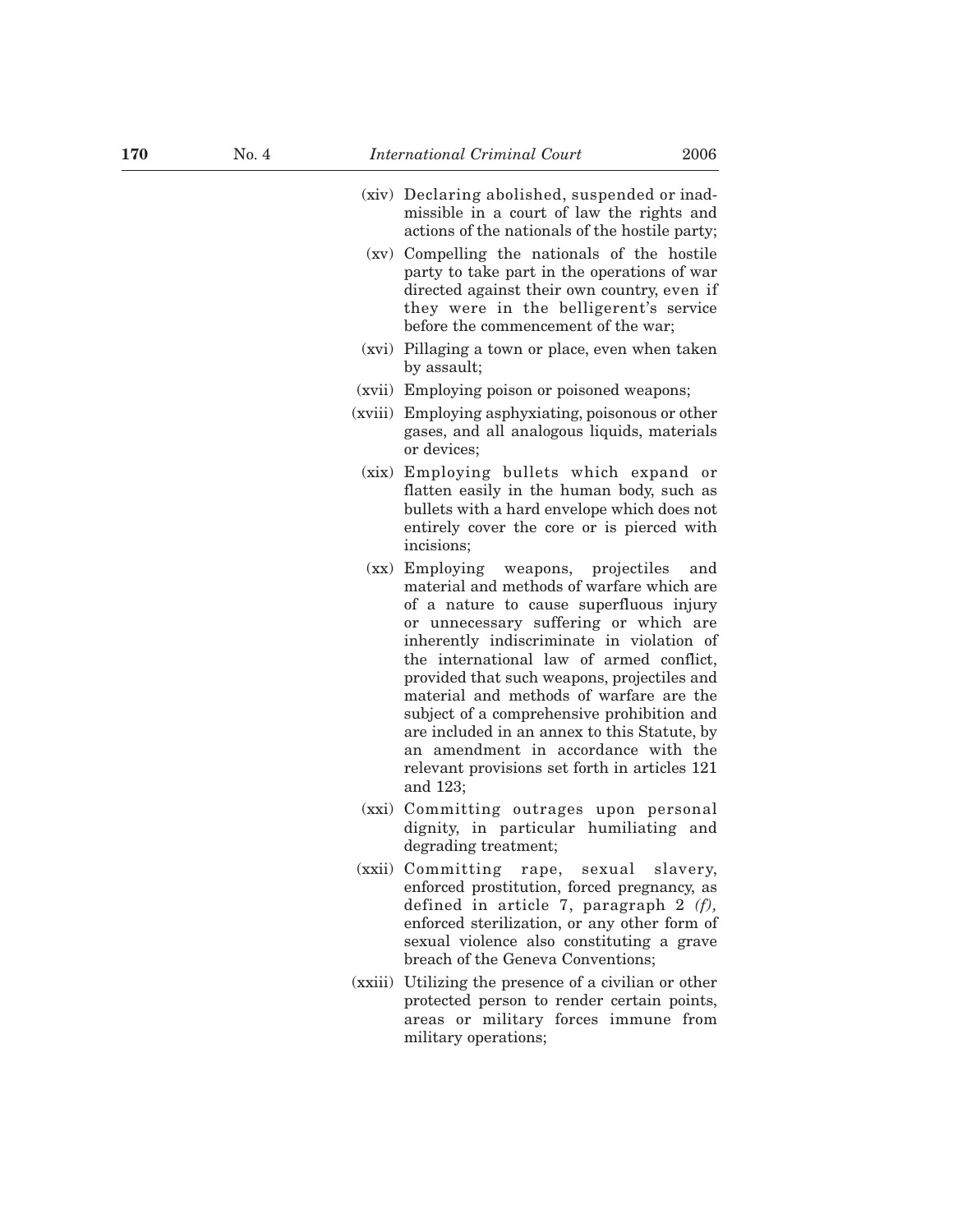- (xxiv) Intentionally directing attacks against buildings, material, medical units and transport, and personnel using the distinctive emblems of the Geneva Conventions in conformity with international law;
- (xxv) Intentionally using starvation of civilians as a method of warfare by depriving them of objects indispensable to their survival, including wilfully impeding relief supplies as provided for under the Geneva Conventions;
- (xxvi) Conscripting or enlisting children under the age of fifteen years into the national armed forces or using them to participate actively in hostilities.
- *(c)* In the case of an armed conflict not of an international character, serious violations of article 3 common to the four Geneva Conventions of 12 August 1949, namely, any of the following acts committed against persons taking no active part in the hostilities, including members of armed forces who have laid down their arms and those placed *hors de combat* by sickness, wounds, detention or any other cause:
	- (i) Violence to life and person, in particular murder of all kinds, mutilation, cruel treatment and torture;
	- (ii) Committing outrages upon personal dignity, in particular humiliating and degrading treatment;
	- (iii) Taking of hostages;
	- (iv) The passing of sentences and the carrying out of executions without previous judgement pronounced by a regularly constituted court, affording all judicial guarantees which are generally recognized as indispensable.
- *(d)* Paragraph 2*(c)* applies to armed conflicts not of an international character and thus does not apply to situations of internal disturbances and tensions, such as riots, isolated and sporadic acts of violence or other acts of a similar nature.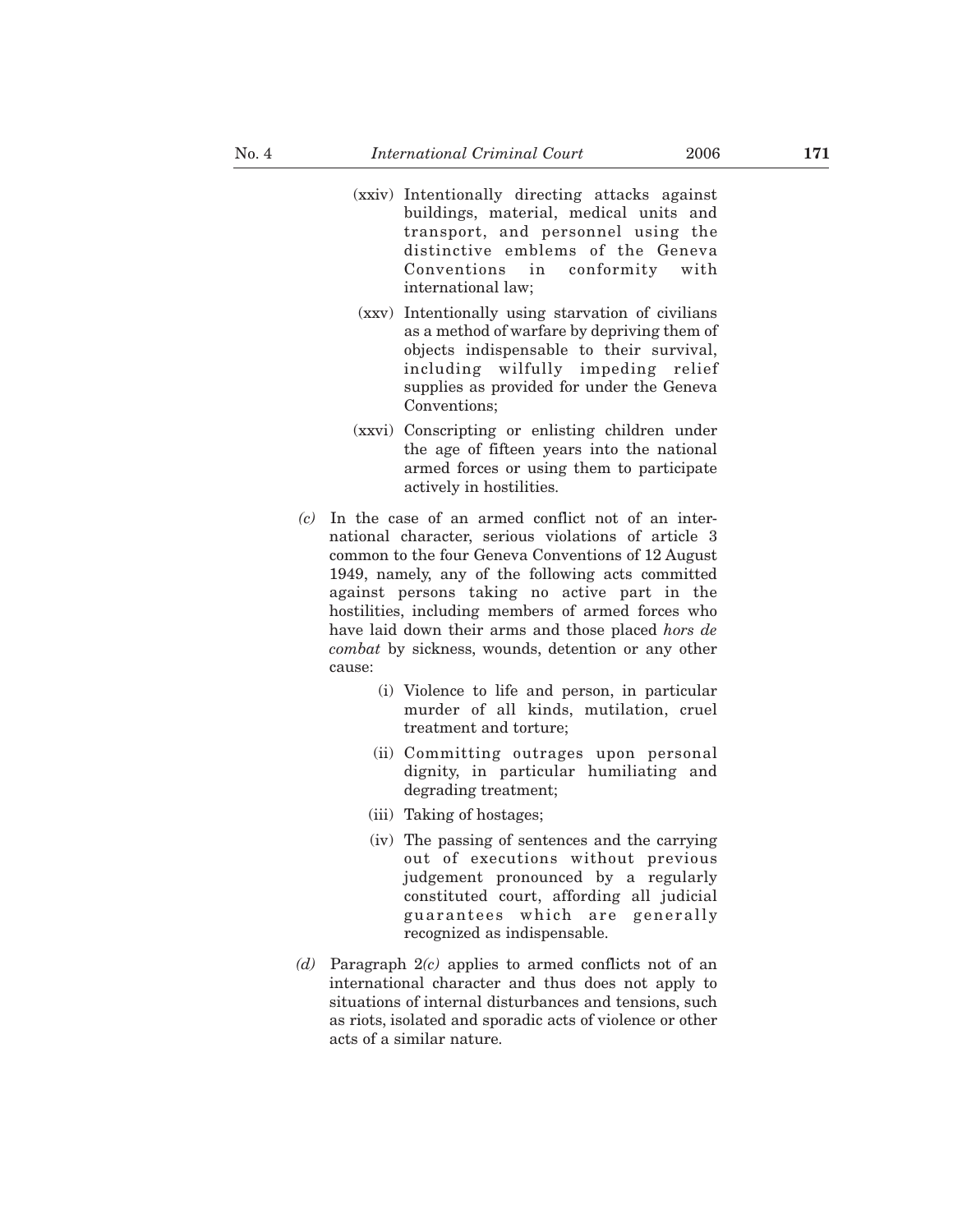- *(e)* Other serious violations of the laws and customs applicable in armed conflicts not of an international character, within the established framework of international law, namely, any of the following acts:
	- (i) Intentionally directing attacks against the civilian population as such or against individual civilians not taking direct part in hostilities;
	- (ii) Intentionally directing attacks against buildings, material, medical units and transport, and personnel using the distinctive emblems of the Geneva Conventions in conformity with international law;
	- (iii) Intentionally directing attacks against personnel, installations, material, units or vehicles involved in a humanitarian assistance or peacekeeping mission in accordance with the Charter of the United Nations, as long as they are entitled to the protection given to civilians or civilian objects under the international law of armed conflict;
	- (iv) Intentionally directing attacks against buildings dedicated to religion, education, art, science or charitable purposes, historic monuments, hospitals and places where the sick and wounded are collected, provided they are not military objectives;
	- (v) Pillaging a town or place, even when taken by assault;
	- (vi) Committing rape, sexual slavery, enforced prostitution, forced pregnancy, as defined in article 7, paragraph 2*(f),* enforced sterilization, and any other form of sexual violence also constituting a serious violation of article 3 common to the four Geneva Conventions;
	- (vii) Conscripting or enlisting children under the age of fifteen years into armed forces or groups or using them to participate actively in hostilities;
	- (viii) Ordering the displacement of the civilian population for reasons related to the conflict, unless the security of the civilians involved or imperative military reasons so demand;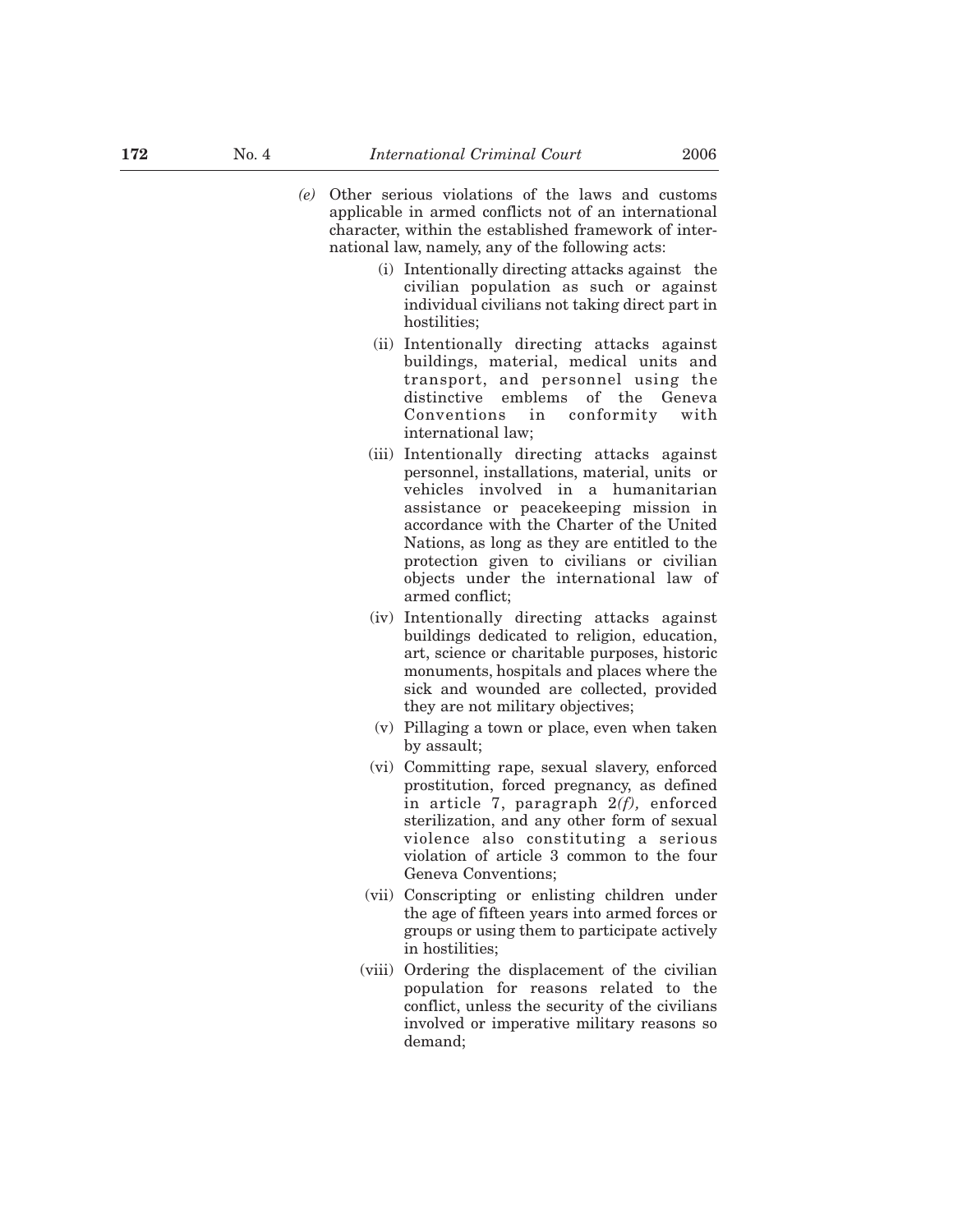combatant adversary;

- (x) Declaring that no quarter will be given;
- (xi) Subjecting persons who are in the power of another party to the conflict to physical mutilation or to medical or scientific experiments of any kind which are neither justified by the medical, dental or hospital treatment of the person concerned nor carried out in his or her interest, and which cause death to or seriously endanger the health of such person or persons;
- (xii) Destroying or seizing the property of an adversary unless such destruction or seizure be imperatively demanded by the necessities of the conflict;
- *(f)* Paragraph 2*(e)* applies to armed conflicts not of an international character and thus does not apply to situations of internal disturbances and tensions, such as riots, isolated and sporadic acts of violence or other acts of a similar nature. It applies to armed conflicts that take place in the territory of a State when there is protracted armed conflict between governmental authorities and organized armed groups or between such groups.

3. Nothing in paragraph 2*(c)* and *(e)* shall affect the responsibility of a Government to maintain or re-establish law and order in the State or to defend the unity and territorial integrity of the State, by all legitimate means.

## ARTICLE 9

#### *Elements of Crimes*

1. Elements of Crimes shall assist the Court in the interpretation and application of articles 6, 7 and 8. They shall be adopted by a two-thirds majority of the members of the Assembly of States Parties.

- 2. Amendments to the Elements of Crimes may be proposed by: *(a)* Any State Party;
	- *(b)* The judges acting by an absolute majority;
	- *(c)* The Prosecutor.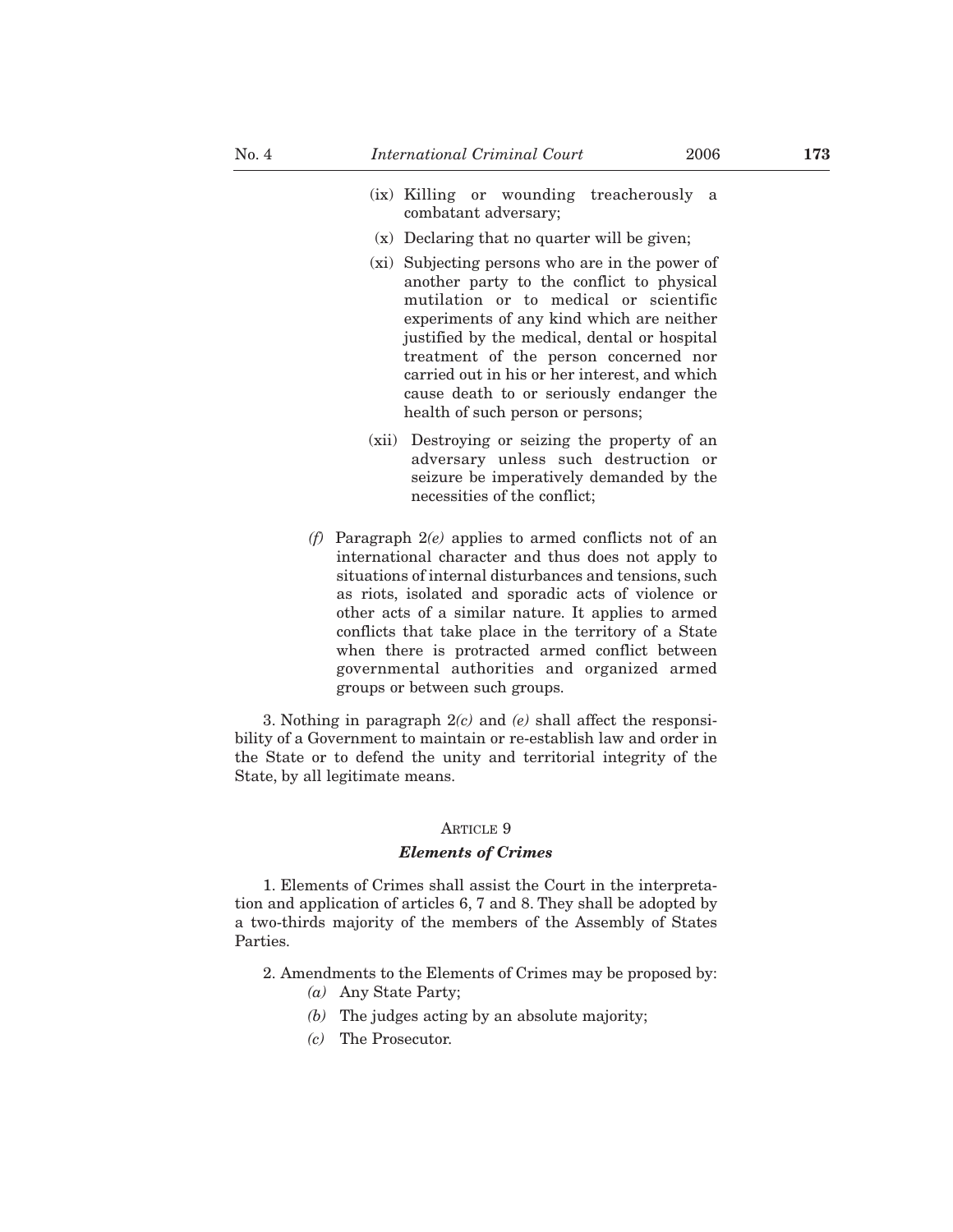Such amendments shall be adopted by a two-thirds majority of the members of the Assembly of States Parties.

3. The Elements of Crimes and amendments thereto shall be consistent with this Statute.

#### ARTICLE 10

Nothing in this Part shall be interpreted as limiting or prejudicing in any way existing or developing rules of international law for purposes other than this Statute.

#### ARTICLE 11

#### *Jurisdiction ratione temporis*

1. The Court has jurisdiction only with respect to crimes committed after the entry into force of this Statute.

2. If a State becomes a Party to this Statute after its entry into force, the Court may exercise its jurisdiction only with respect to crimes committed after the entry into force of this Statute for that State, unless that State has made a declaration under article 12, paragraph 3.

#### ARTICLE 12

#### *Preconditions to the exercise of jurisdiction*

1. A State which becomes a Party to this Statute thereby accepts the jurisdiction of the Court with respect to the crimes referred to in article 5.

2. In the case of article 13, paragraph *(a)* or *(c)*, the Court may exercise its jurisdiction if one or more of the following States are Parties to this Statute or have accepted the jurisdiction of the Court in accordance with paragraph 3:

- *(a)* The State on the territory of which the conduct in question occurred or, if the crime was committed on board a vessel or aircraft, the State of registration of that vessel or aircraft;
- *(b)* The State of which the person accused of the crime is a national.

3. If the acceptance of a State which is not a Party to this Statute is required under paragraph 2, that State may, by declaration lodged with the Registrar, accept the exercise of jurisdiction by the Court with respect to the crime in question. The accepting State shall cooperate with the Court without any delay or exception in accordance with Part 9.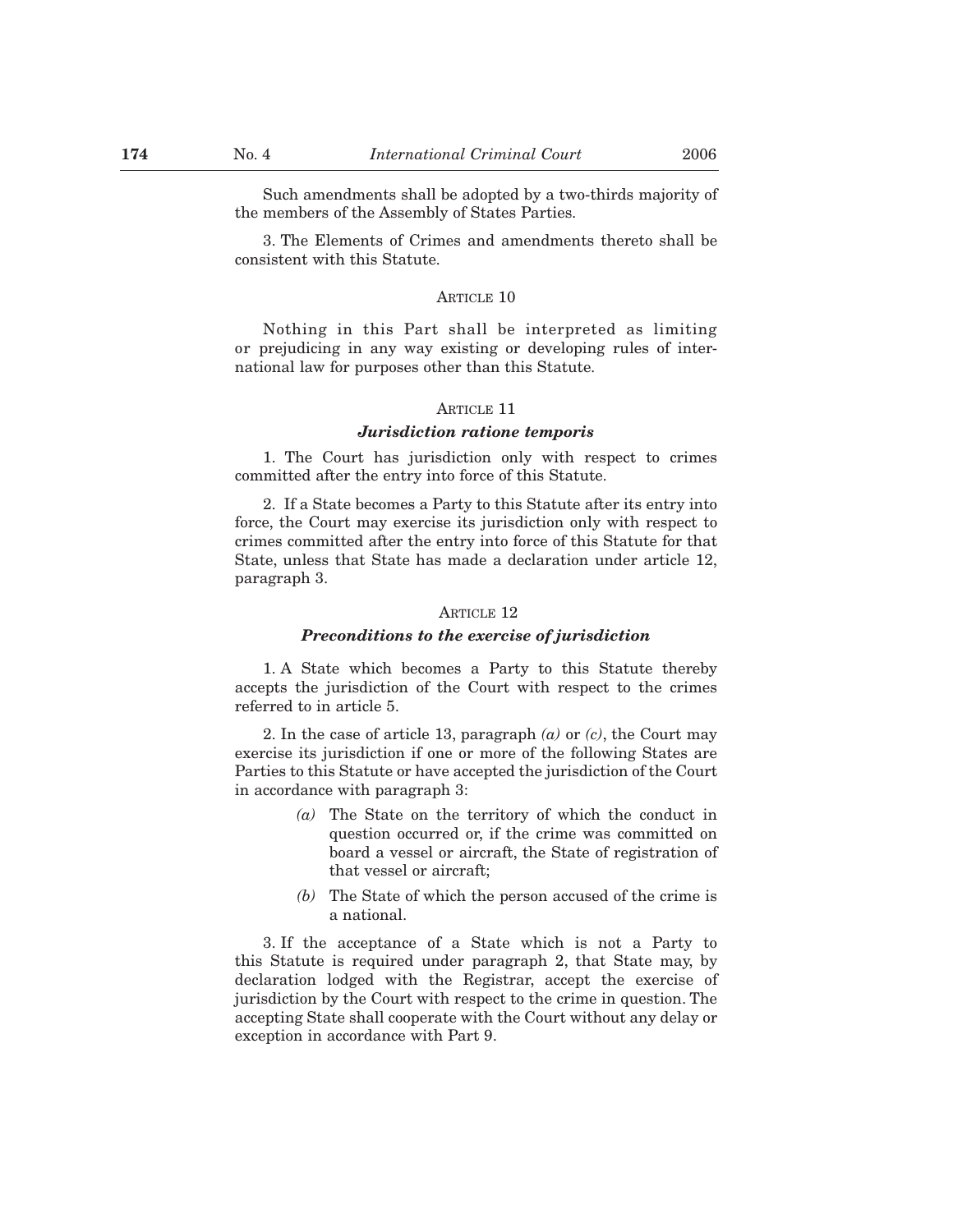## ARTICLE 13

#### *Exercise of jurisdiction*

The Court may exercise its jurisdiction with respect to a crime referred to in article 5 in accordance with the provisions of this Statute if:

- *(a)* A situation in which one or more of such crimes appears to have been committed is referred to the Prosecutor by a State Party in accordance with article 14;
- *(b)* A situation in which one or more of such crimes appears to have been committed is referred to the Prosecutor by the Security Council acting under Chapter VII of the Charter of the United Nations; or
- *(c)* The Prosecutor has initiated an investigation in respect of such a crime in accordance with article 15.

## ARTICLE 14

# *Referral of a situation by a State Party*

1. A State Party may refer to the Prosecutor a situation in which one or more crimes within the jurisdiction of the Court appear to have been committed requesting the Prosecutor to investigate the situation for the purpose of determining whether one or more specific persons should be charged with the commission of such crimes.

2. As far as possible, a referral shall specify the relevant circumstances and be accompanied by such supporting documentation as is available to the State referring the situation.

### ARTICLE 15

#### *Prosecutor*

1. The Prosecutor may initiate investigations *proprio motu* on the basis of information on crimes within the jurisdiction of the Court.

2. The Prosecutor shall analyse the seriousness of the information received. For this purpose, he or she may seek additional information from States, organs of the United Nations, intergovernmental or non-governmental organizations, or other reliable sources that he or she deems appropriate, and may receive written or oral testimony at the seat of the Court.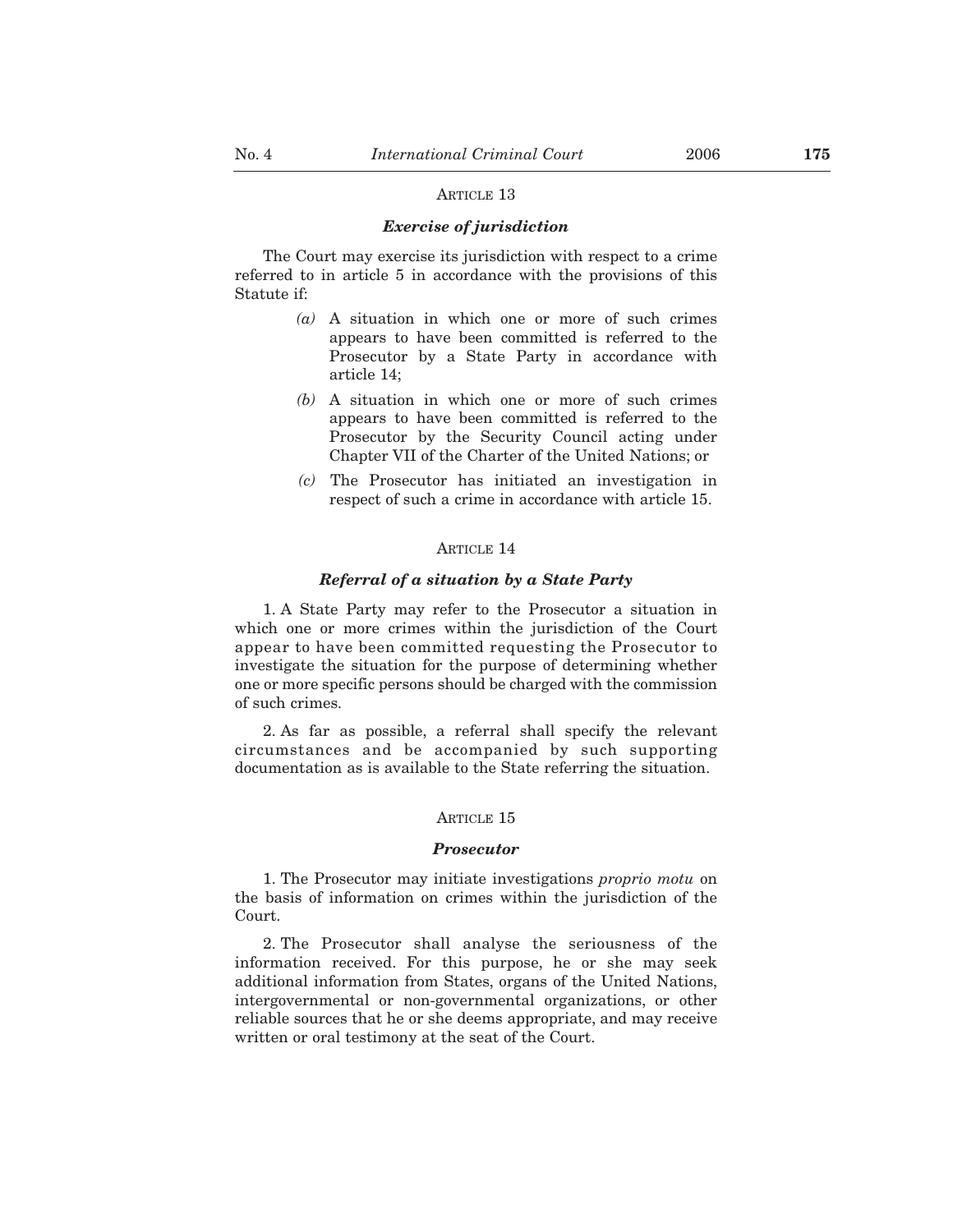3. If the Prosecutor concludes that there is a reasonable basis to proceed with an investigation, he or she shall submit to the Pre-Trial Chamber a request for authorization of an investigation, together with any supporting material collected. Victims may make representations to the Pre-Trial Chamber, in accordance with the Rules of Procedure and Evidence.

4. If the Pre-Trial Chamber, upon examination of the request and the supporting material, considers that there is a reasonable basis to proceed with an investigation, and that the case appears to fall within the jurisdiction of the Court, it shall authorize the commencement of the investigation, without prejudice to subsequent determinations by the Court with regard to the jurisdiction and admissibility of a case.

5. The refusal of the Pre-Trial Chamber to authorize the investigation shall not preclude the presentation of a subsequent request by the Prosecutor based on new facts or evidence regarding the same situation.

6. If, after the preliminary examination referred to in paragraphs 1 and 2, the Prosecutor concludes that the information provided does not constitute a reasonable basis for an investigation, he or she shall inform those who provided the information. This shall not preclude the Prosecutor from considering further information submitted to him or her regarding the same situation in the light of new facts or evidence.

### ARTICLE 16

## *Deferral of investigation or prosecution*

No investigation or prosecution may be commenced or proceeded with under this Statute for a period of 12 months after the Security Council, in a resolution adopted under Chapter VII of the Charter of the United Nations, has requested the Court to that effect; that request may be renewed by the Council under the same conditions.

# ARTICLE 17

# *Issues of admissibility*

1. Having regard to paragraph 10 of the Preamble and article 1, the Court shall determine that a case is inadmissible where:

> *(a)* The case is being investigated or prosecuted by a State which has jurisdiction over it, unless the State is unwilling or unable genuinely to carry out the investigation or prosecution;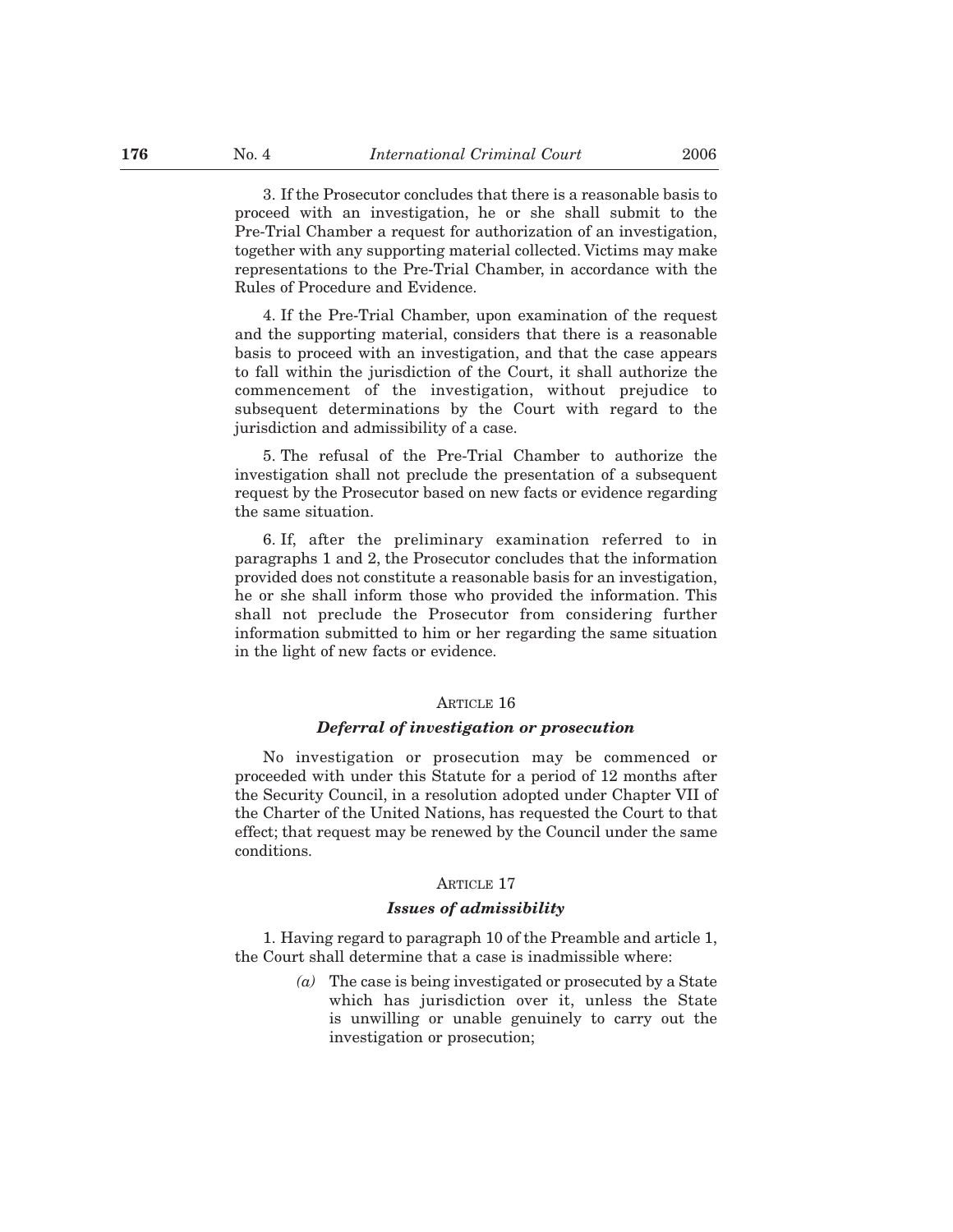- *(b)* The case has been investigated by a State which has jurisdiction over it and the State has decided not to prosecute the person concerned, unless the decision resulted from the unwillingness or inability of the State genuinely to prosecute;
- *(c)* The person concerned has already been tried for conduct which is the subject of the complaint, and a trial by the Court is not permitted under article 20, paragraph 3;
- *(d)* The case is not of sufficient gravity to justify further action by the Court.

2. In order to determine unwillingness in a particular case, the Court shall consider, having regard to the principles of due process recognized by international law, whether one or more of the following exist, as applicable:

- *(a)* The proceedings were or are being undertaken or the national decision was made for the purpose of shielding the person concerned from criminal responsibility for crimes within the jurisdiction of the Court referred to in article 5;
- *(b)* There has been an unjustified delay in the proceedings which in the circumstances is inconsistent with an intent to bring the person concerned to justice;
- *(c)* The proceedings were not or are not being conducted independently or impartially, and they were or are being conducted in a manner which, in the circumstances, is inconsistent with an intent to bring the person concerned to justice.

3. In order to determine inability in a particular case, the Court shall consider whether, due to a total or substantial collapse or unavailability of its national judicial system, the State is unable to obtain the accused or the necessary evidence and testimony or otherwise unable to carry out its proceedings.

#### ARTICLE 18

# *Preliminary rulings regarding admissibility*

1. When a situation has been referred to the Court pursuant to article 13 *(a)* and the Prosecutor has determined that there would be a reasonable basis to commence an investigation, or the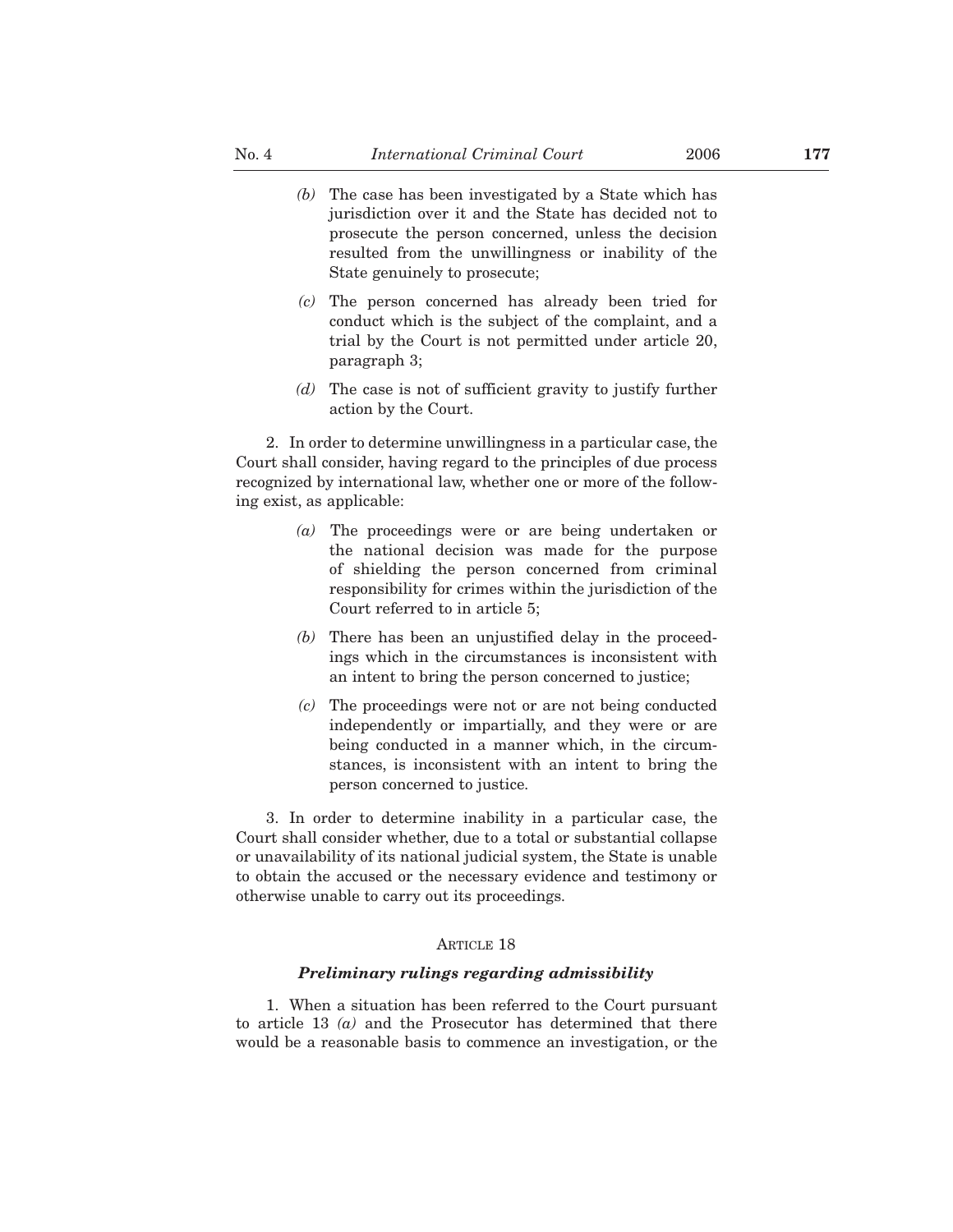Prosecutor initiates an investigation pursuant to articles 13 *(c)* and 15, the Prosecutor shall notify all States Parties and those States which, taking into account the information available, would normally exercise jurisdiction over the crimes concerned. The Prosecutor may notify such States on a confidential basis and, where the Prosecutor believes it necessary to protect persons, prevent destruction of evidence or prevent the absconding of persons, may limit the scope of the information provided to States.

2. Within one month of receipt of that notification, a State may inform the Court that it is investigating or has investigated its nationals or others within its jurisdiction with respect to criminal acts which may constitute crimes referred to in article 5 and which relate to the information provided in the notification to States. At the request of that State, the Prosecutor shall defer to the State's investigation of those persons unless the Pre-Trial Chamber, on the application of the Prosecutor, decides to authorize the investigation.

3. The Prosecutor's deferral to a State's investigation shall be open to review by the Prosecutor six months after the date of deferral or at any time when there has been a significant change of circumstances based on the State's unwillingness or inability genuinely to carry out the investigation.

4. The State concerned or the Prosecutor may appeal to the Appeals Chamber against a ruling of the Pre-Trial Chamber, in accordance with article 82. The appeal may be heard on an expedited basis.

5. When the Prosecutor has deferred an investigation in accordance with paragraph 2, the Prosecutor may request that the State concerned periodically inform the Prosecutor of the progress of its investigations and any subsequent prosecutions. States Parties shall respond to such requests without undue delay.

6. Pending a ruling by the Pre-Trial Chamber, or at any time when the Prosecutor has deferred an investigation under this article, the Prosecutor may, on an exceptional basis, seek authority from the Pre-Trial Chamber to pursue necessary investigative steps for the purpose of preserving evidence where there is a unique opportunity to obtain important evidence or there is a significant risk that such evidence may not be subsequently available.

7. A State which has challenged a ruling of the Pre-Trial Chamber under this article may challenge the admissibility of a case under article 19 on the grounds of additional significant facts or significant change of circumstances.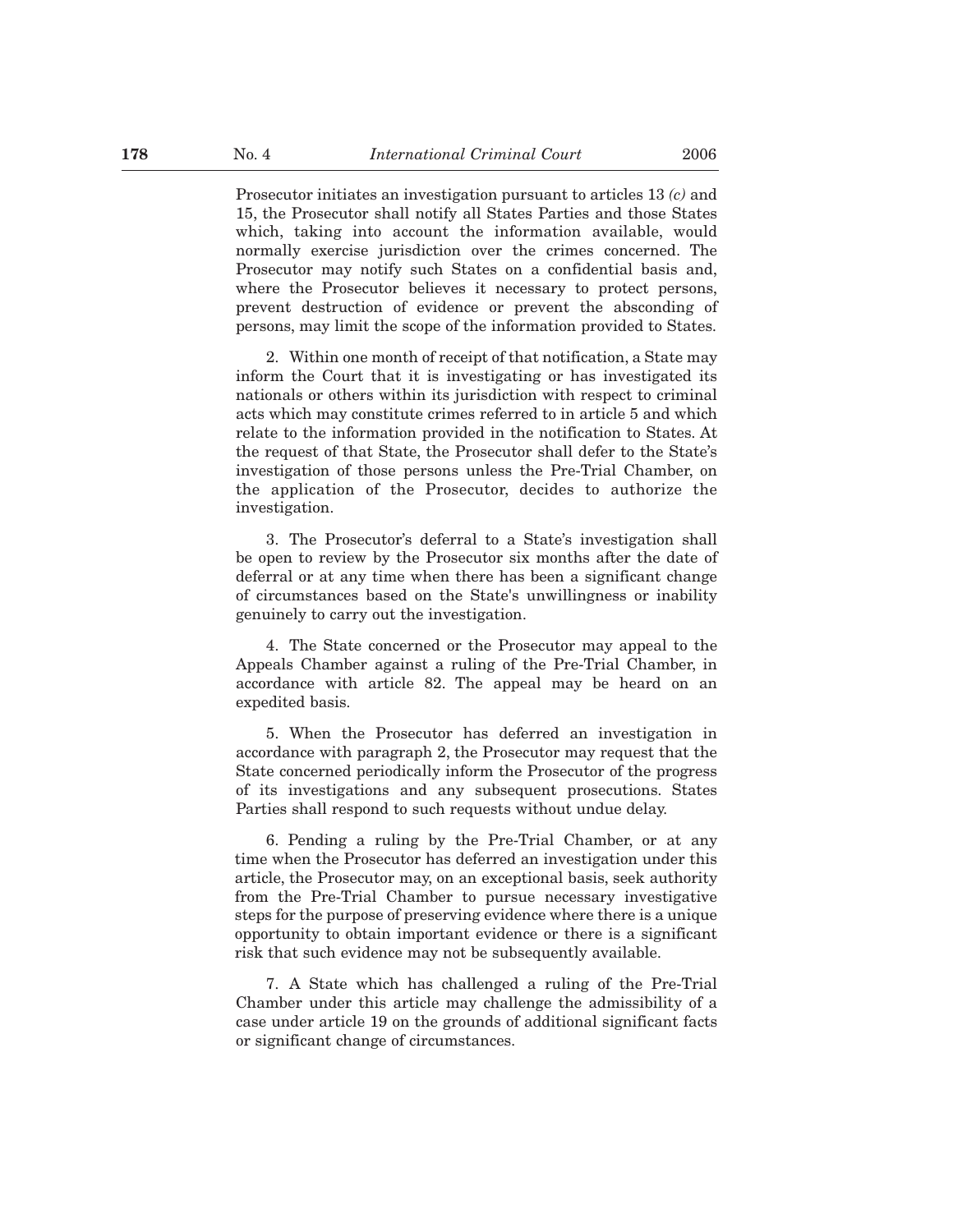#### ARTICLE 19

# *Challenges to the jurisdiction of the Court or the admissibility of a case*

1. The Court shall satisfy itself that it has jurisdiction in any case brought before it. The Court may, on its own motion, determine the admissibility of a case in accordance with article 17.

2. Challenges to the admissibility of a case on the grounds referred to in article 17 or challenges to the jurisdiction of the Court may be made by:

- *(a)* An accused or a person for whom a warrant of arrest or a summons to appear has been issued under article 58;
- *(b)* A State which has jurisdiction over a case, on the ground that it is investigating or prosecuting the case or has investigated or prosecuted; or
- *(c)* A State from which acceptance of jurisdiction is required under article 12.

3. The Prosecutor may seek a ruling from the Court regarding a question of jurisdiction or admissibility. In proceedings with respect to jurisdiction or admissibility, those who have referred the situation under article 13, as well as victims, may also submit observations to the Court.

4. The admissibility of a case or the jurisdiction of the Court may be challenged only once by any person or State referred to in paragraph 2. The challenge shall take place prior to or at the commencement of the trial. In exceptional circumstances, the Court may grant leave for a challenge to be brought more than once or at a time later than the commencement of the trial. Challenges to the admissibility of a case, at the commencement of a trial, or subsequently with the leave of the Court, may be based only on article 17, paragraph 1*(c)*.

5. A State referred to in paragraph 2*(b)* and *(c)* shall make a challenge at the earliest opportunity.

6. Prior to the confirmation of the charges, challenges to the admissibility of a case or challenges to the jurisdiction of the Court shall be referred to the Pre-Trial Chamber. After confirmation of the charges, they shall be referred to the Trial Chamber. Decisions with respect to jurisdiction or admissibility may be appealed to the Appeals Chamber in accordance with article 82.

7. If a challenge is made by a State referred to in paragraph 2*(b)* or *(c)*, the Prosecutor shall suspend the investigation until such time as the Court makes a determination in accordance with article 17.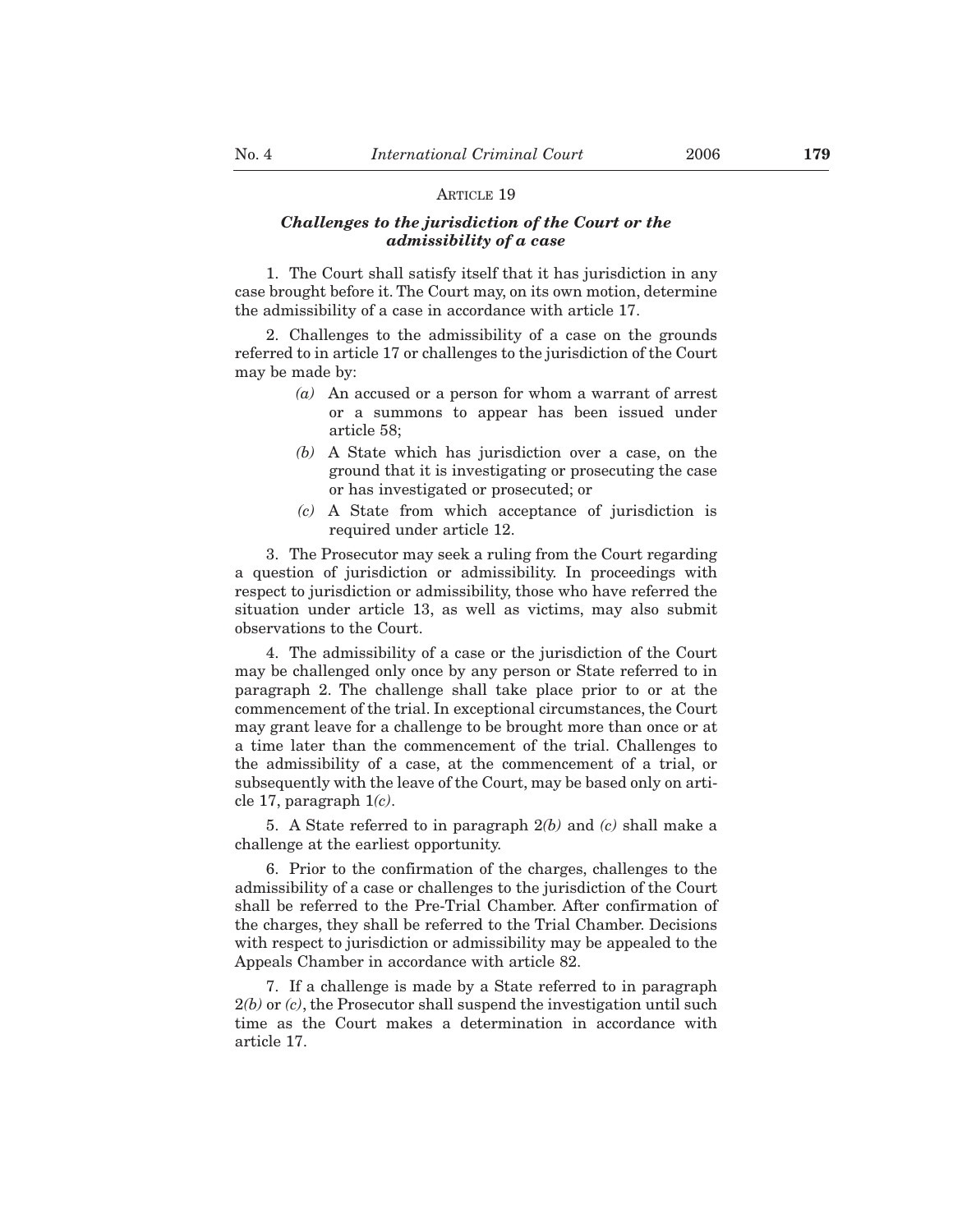8. Pending a ruling by the Court, the Prosecutor may seek authority from the Court:

- *(a)* To pursue necessary investigative steps of the kind referred to in article 18, paragraph 6;
- *(b)* To take a statement or testimony from a witness or complete the collection and examination of evidence which had begun prior to the making of the challenge; and
- *(c)* In cooperation with the relevant States, to prevent the absconding of persons in respect of whom the Prosecutor has already requested a warrant of arrest under article 58.

9. The making of a challenge shall not affect the validity of any act performed by the Prosecutor or any order or warrant issued by the Court prior to the making of the challenge.

10. If the Court has decided that a case is inadmissible under article 17, the Prosecutor may submit a request for a review of the decision when he or she is fully satisfied that new facts have arisen which negate the basis on which the case had previously been found inadmissible under article 17.

11. If the Prosecutor, having regard to the matters referred to in article 17, defers an investigation, the Prosecutor may request that the relevant State make available to the Prosecutor information on the proceedings. That information shall, at the request of the State concerned, be confidential. If the Prosecutor thereafter decides to proceed with an investigation, he or she shall notify the State to which deferral of the proceedings has taken place.

## ARTICLE 20

### *Ne bis in idem*

1. Except as provided in this Statute, no person shall be tried before the Court with respect to conduct which formed the basis of crimes for which the person has been convicted or acquitted by the Court.

2. No person shall be tried by another court for a crime referred to in article 5 for which that person has already been convicted or acquitted by the Court.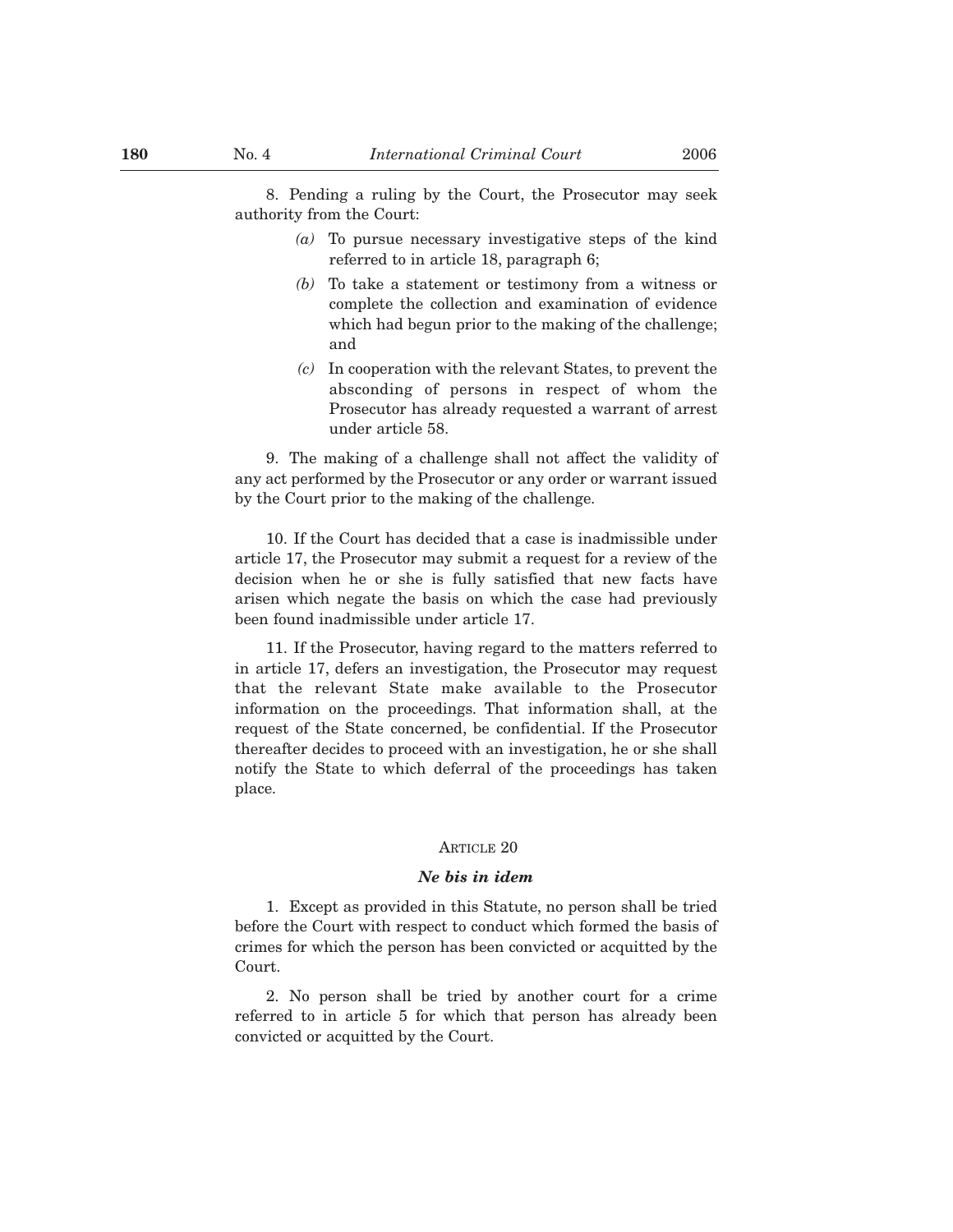3. No person who has been tried by another court for conduct also proscribed under article 6, 7 or 8 shall be tried by the Court with respect to the same conduct unless the proceedings in the other court:

- *(a)* Were for the purpose of shielding the person concerned from criminal responsibility for crimes within the jurisdiction of the Court; or
- *(b)* Otherwise were not conducted independently or impartially in accordance with the norms of due process recognized by international law and were conducted in a manner which, in the circumstances, was inconsistent with an intent to bring the person concerned to justice.

# ARTICLE 21

#### *Applicable law*

- 1. The Court shall apply:
	- *(a)* In the first place, this Statute, Elements of Crimes and its Rules of Procedure and Evidence;
	- *(b)* In the second place, where appropriate, applicable treaties and the principles and rules of international law, including the established principles of the international law of armed conflict;
	- *(c)* Failing that, general principles of law derived by the Court from national laws of legal systems of the world including, as appropriate, the national laws of States that would normally exercise jurisdiction over the crime, provided that those principles are not inconsistent with this Statute and with international law and internationally recognized norms and standards.

2. The Court may apply principles and rules of law as interpreted in its previous decisions.

3. The application and interpretation of law pursuant to this article must be consistent with internationally recognized human rights, and be without any adverse distinction founded on grounds such as gender as defined in article 7, paragraph 3, age, race, colour, language, religion or belief, political or other opinion, national, ethnic or social origin, wealth, birth or other status.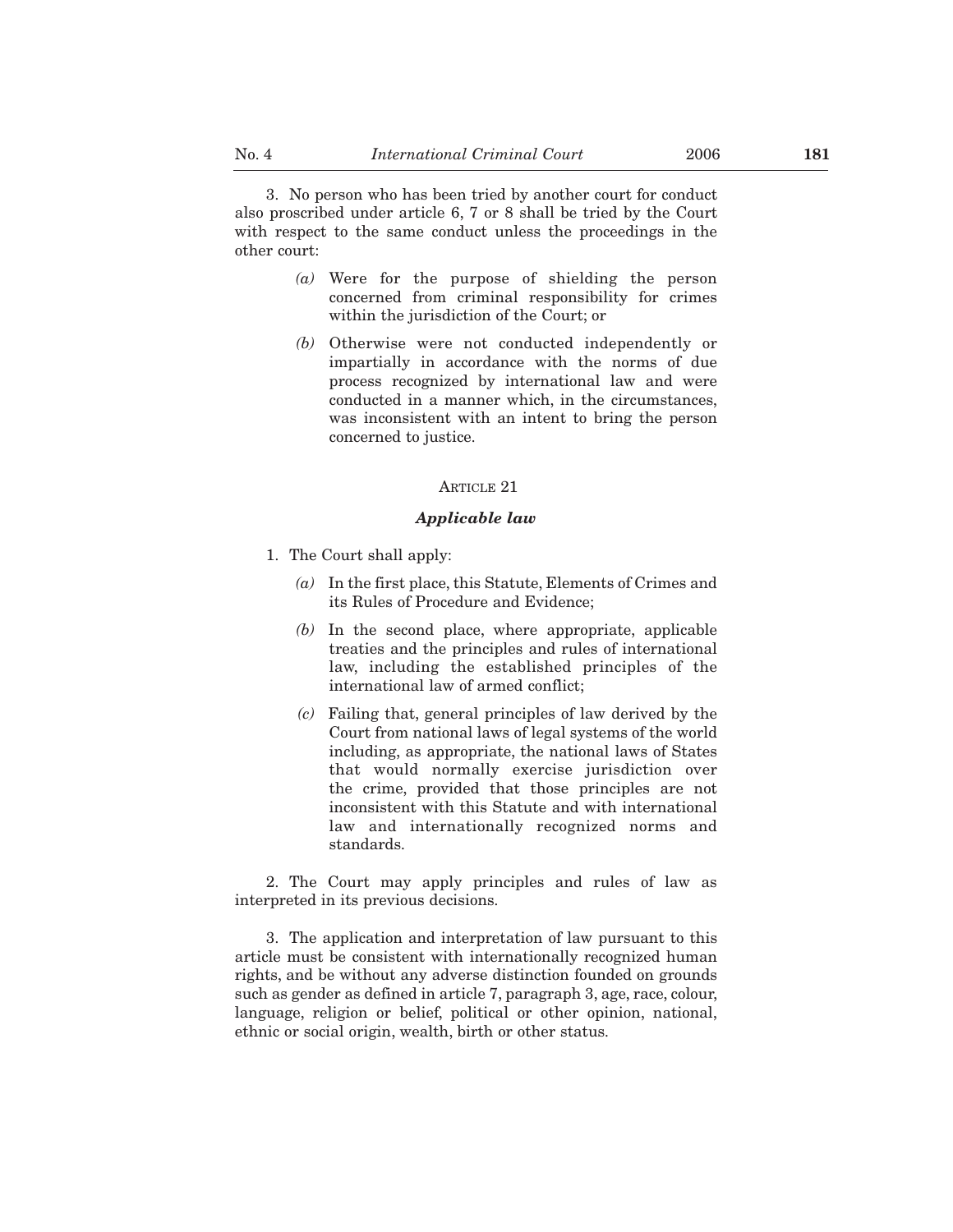## PART 3—GENERAL PRINCIPLES OF CRIMINAL LAW

# ARTICLE 22

## *Nullum crimen sine lege*

1. A person shall not be criminally responsible under this Statute unless the conduct in question constitutes, at the time it takes place, a crime within the jurisdiction of the Court.

2. The definition of a crime shall be strictly construed and shall not be extended by analogy. In case of ambiguity, the definition shall be interpreted in favour of the person being investigated, prosecuted or convicted.

3. This article shall not affect the characterization of any conduct as criminal under international law independently of this Statute.

#### ARTICLE 23

#### *Nulla poena sine lege*

A person convicted by the Court may be punished only in accordance with this Statute.

#### ARTICLE 24

#### *Non-retroactivity ratione personae*

1. No person shall be criminally responsible under this Statute for conduct prior to the entry into force of the Statute.

2. In the event of a change in the law applicable to a given case prior to a final judgement, the law more favourable to the person being investigated, prosecuted or convicted shall apply.

## ARTICLE 25

#### *Individual criminal responsibility*

1. The Court shall have jurisdiction over natural persons pursuant to this Statute.

2. A person who commits a crime within the jurisdiction of the Court shall be individually responsible and liable for punishment in accordance with this Statute.

3. In accordance with this Statute, a person shall be criminally responsible and liable for punishment for a crime within the jurisdiction of the Court if that person:

> *(a)* Commits such a crime, whether as an individual, jointly with another or through another person, regardless of whether that other person is criminally responsible;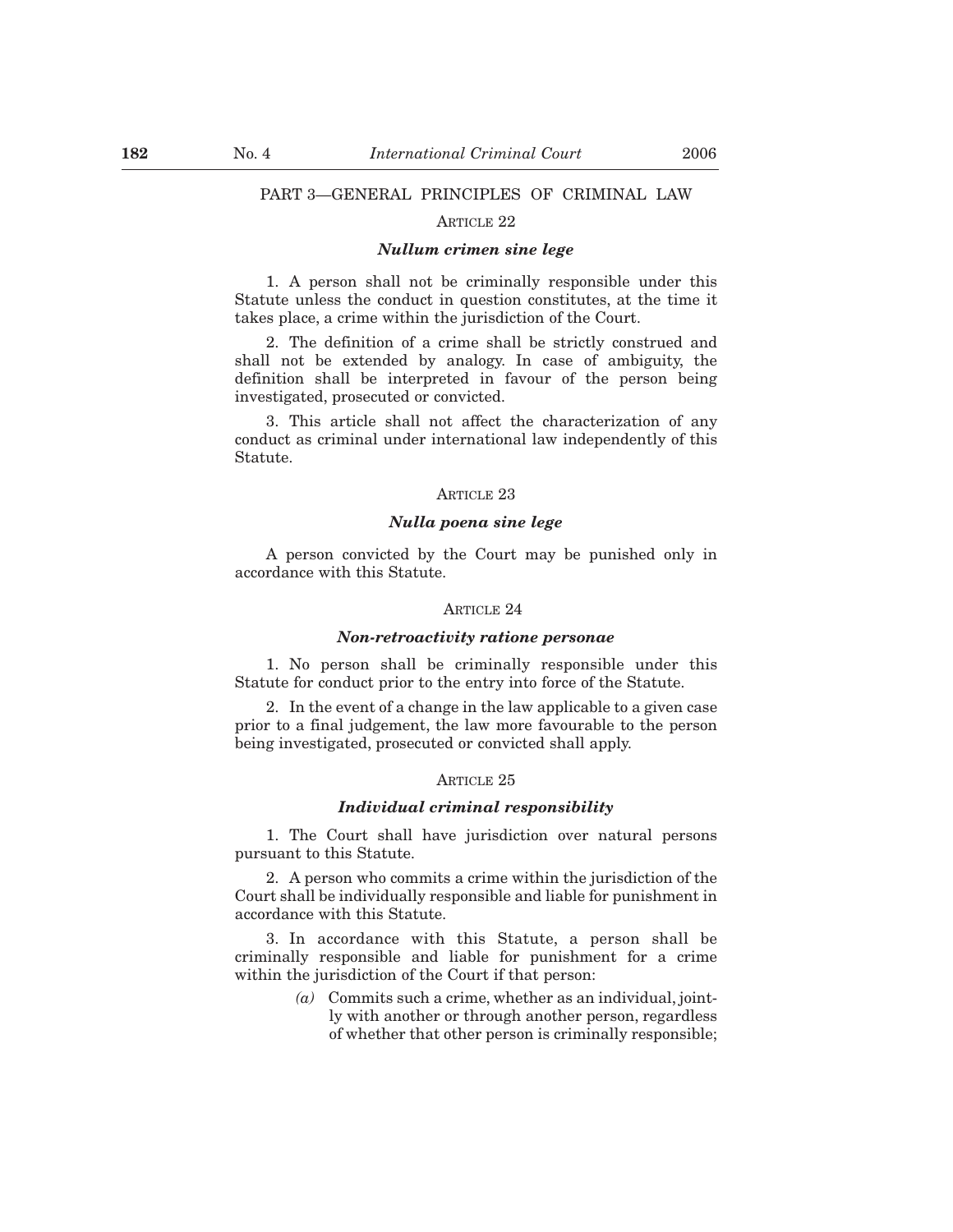- *(b)* Orders, solicits or induces the commission of such a crime which in fact occurs or is attempted;
- *(c)* For the purpose of facilitating the commission of such a crime, aids, abets or otherwise assists in its commission or its attempted commission, including providing the means for its commission;
- *(d)* In any other way contributes to the commission or attempted commission of such a crime by a group of persons acting with a common purpose. Such contribution shall be intentional and shall either:
	- (i) Be made with the aim of furthering the criminal activity or criminal purpose of the group, where such activity or purpose involves the commission of a crime within the jurisdiction of the Court; or
	- (ii) Be made in the knowledge of the intention of the group to commit the crime;
- *(e)* In respect of the crime of genocide, directly and publicly incites others to commit genocide;
- *(f)* Attempts to commit such a crime by taking action that commences its execution by means of a substantial step, but the crime does not occur because of circumstances independent of the person's intentions. However, a person who abandons the effort to commit the crime or otherwise prevents the completion of the crime shall not be liable for punishment under this Statute for the attempt to commit that crime if that person completely and voluntarily gave up the criminal purpose.

4. No provision in this Statute relating to individual criminal responsibility shall affect the responsibility of States under international law.

# ARTICLE 26

#### *Exclusion of jurisdiction over persons under eighteen*

The Court shall have no jurisdiction over any person who was under the age of 18 at the time of the alleged commission of a crime.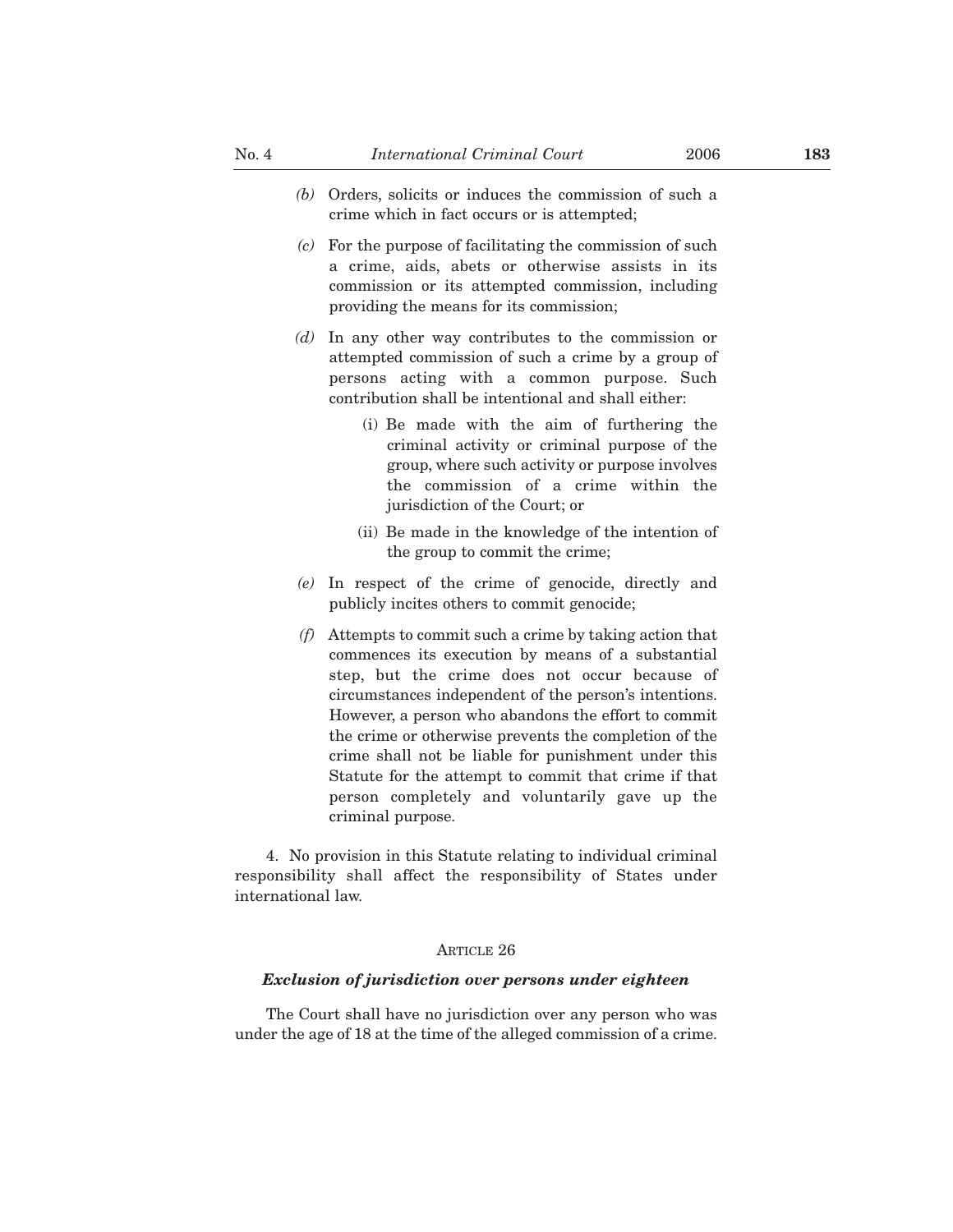# ARTICLE 27

# *Irrelevance of official capacity*

1. This Statute shall apply equally to all persons without any distinction based on official capacity. In particular, official capacity as a Head of State or Government, a member of a Government or parliament, an elected representative or a government official shall in no case exempt a person from criminal responsibility under this Statute, nor shall it, in and of itself, constitute a ground for reduction of sentence.

2. Immunities or special procedural rules which may attach to the official capacity of a person, whether under national or international law, shall not bar the Court from exercising its jurisdiction over such a person.

#### ARTICLE 28

# *Responsibility of commanders and other superiors*

In addition to other grounds of criminal responsibility under this Statute for crimes within the jurisdiction of the Court:

- *(a)* A military commander or person effectively acting as a military commander shall be criminally responsible for crimes within the jurisdiction of the Court committed by forces under his or her effective command and control, or effective authority and control as the case may be, as a result of his or her failure to exercise control properly over such forces, where:
	- (i) That military commander or person either knew or, owing to the circumstances at the time, should have known that the forces were committing or about to commit such crimes; and
	- (ii) That military commander or person failed to take all necessary and reasonable measures within his or her power to prevent or repress their commission or to submit the matter to the competent authorities for investigation and prosecution.
- *(b)* With respect to superior and subordinate relationships not described in paragraph *(a)*, a superior shall be criminally responsible for crimes within the jurisdiction of the Court committed by subordinates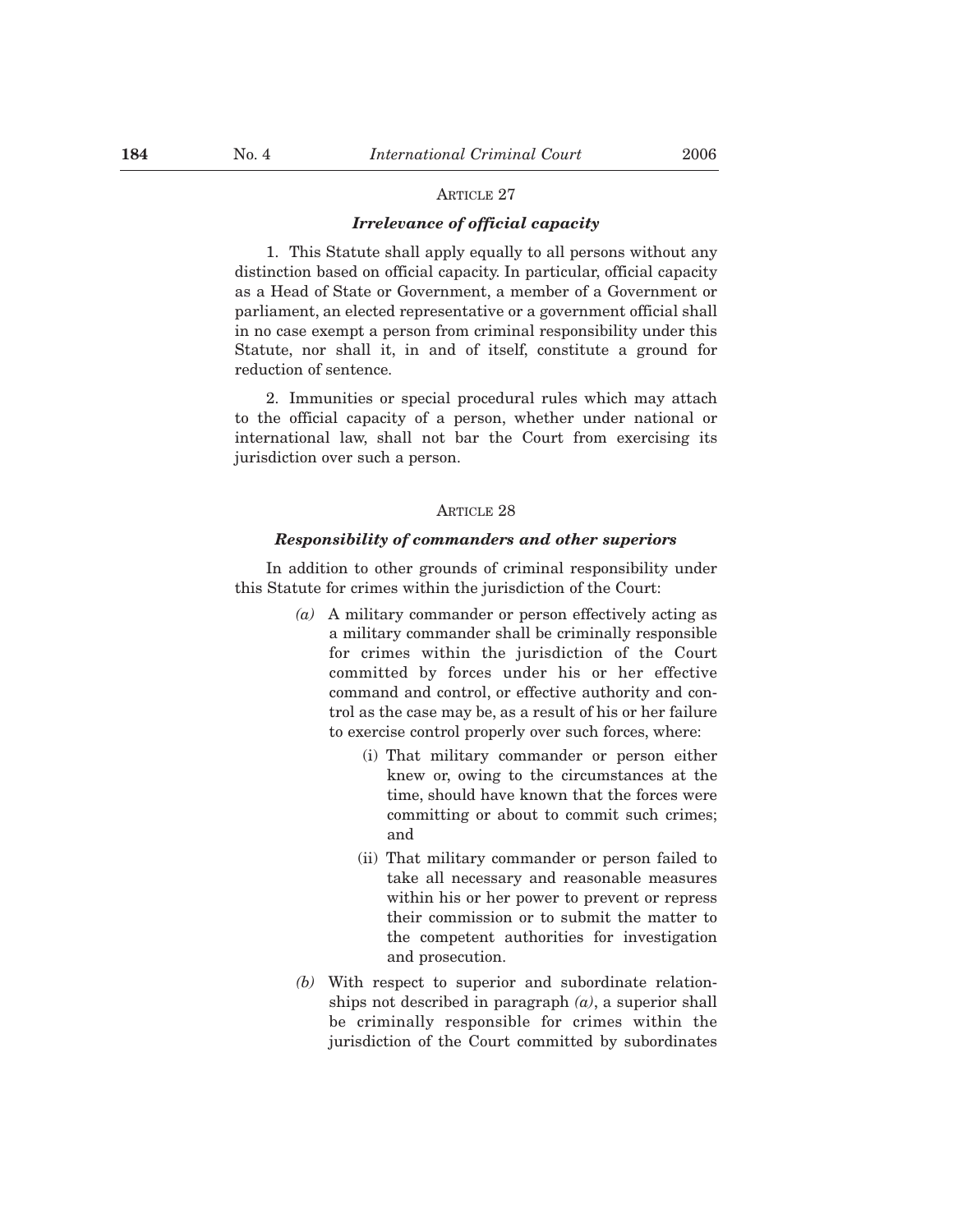under his or her effective authority and control, as a result of his or her failure to exercise control properly over such subordinates, where:

- (i) The superior either knew, or consciously disregarded information which clearly indicated, that the subordinates were committing or about to commit such crimes;
- (ii) The crimes concerned activities that were within the effective responsibility and control of the superior; and
- (iii) The superior failed to take all necessary and reasonable measures within his or her power to prevent or repress their commission or to submit the matter to the competent authorities for investigation and prosecution.

## ARTICLE 29

### *Non-applicability of statute of limitations*

The crimes within the jurisdiction of the Court shall not be subject to any statute of limitations.

# ARTICLE 30

## *Mental element*

1. Unless otherwise provided, a person shall be criminally responsible and liable for punishment for a crime within the jurisdiction of the Court only if the material elements are committed with intent and knowledge.

- 2. For the purposes of this article, a person has intent where:
	- *(a)* In relation to conduct, that person means to engage in the conduct;
	- *(b)* In relation to a consequence, that person means to cause that consequence or is aware that it will occur in the ordinary course of events.

3. For the purposes of this article, "knowledge" means awareness that a circumstance exists or a consequence will occur in the ordinary course of events."Know" and "knowingly" shall be construed accordingly.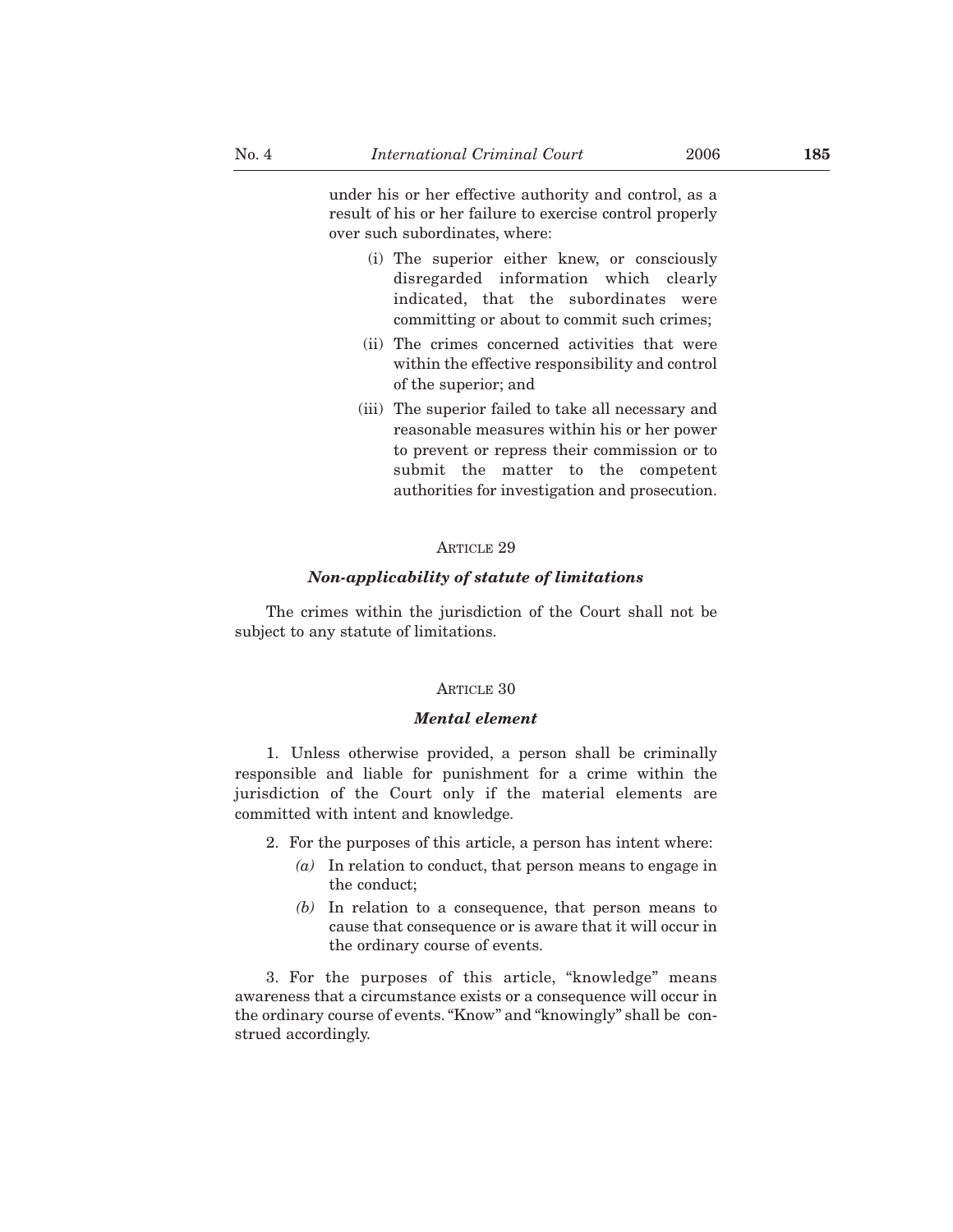## *Grounds for excluding criminal responsibility*

1. In addition to other grounds for excluding criminal responsibility provided for in this Statute, a person shall not be criminally responsible if, at the time of that person's conduct:

- *(a)* The person suffers from a mental disease or defect that destroys that person's capacity to appreciate the unlawfulness or nature of his or her conduct, or capacity to control his or her conduct to conform to the requirements of law;
- *(b)* The person is in a state of intoxication that destroys that person's capacity to appreciate the unlawfulness or nature of his or her conduct, or capacity to control his or her conduct to conform to the requirements of law, unless the person has become voluntarily intoxicated under such circumstances that the person knew, or disregarded the risk, that, as a result of the intoxication, he or she was likely to engage in conduct constituting a crime within the jurisdiction of the Court;
- *(c)* The person acts reasonably to defend himself or herself or another person or, in the case of war crimes, property which is essential for the survival of the person or another person or property which is essential for accomplishing a military mission, against an imminent and unlawful use of force in a manner proportionate to the degree of danger to the person or the other person or property protected. The fact that the person was involved in a defensive operation conducted by forces shall not in itself constitute a ground for excluding criminal responsibility under this subparagraph;
- *(d)* The conduct which is alleged to constitute a crime within the jurisdiction of the Court has been caused by duress resulting from a threat of imminent death or of continuing or imminent serious bodily harm against that person or another person, and the person acts necessarily and reasonably to avoid this threat, provided that the person does not intend to cause a greater harm than the one sought to be avoided. Such a threat may either be:
	- (i) Made by other persons; or
	- (ii) Constituted by other circumstances beyond that person's control.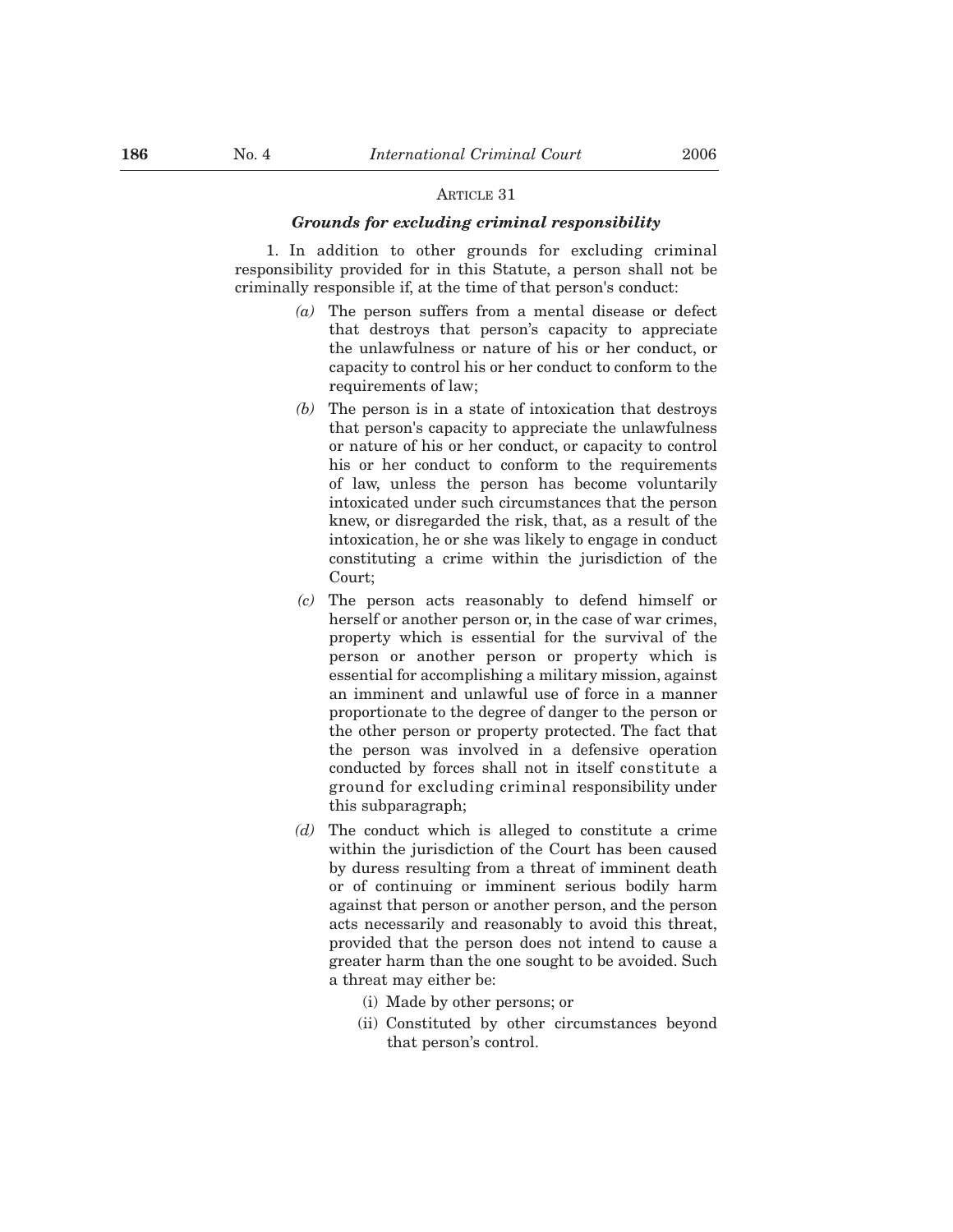2. The Court shall determine the applicability of the grounds for excluding criminal responsibility provided for in this Statute to the case before it.

3. At trial, the Court may consider a ground for excluding criminal responsibility other than those referred to in paragraph 1 where such a ground is derived from applicable law as set forth in article 21. The procedures relating to the consideration of such a ground shall be provided for in the Rules of Procedure and Evidence.

### ARTICLE 32

# *Mistake of fact or mistake of law*

1. A mistake of fact shall be a ground for excluding criminal responsibility only if it negates the mental element required by the crime.

2. A mistake of law as to whether a particular type of conduct is a crime within the jurisdiction of the Court shall not be a ground for excluding criminal responsibility. A mistake of law may, however, be a ground for excluding criminal responsibility if it negates the mental element required by such a crime, or as provided for in article 33.

### ARTICLE 33

### *Superior orders and prescription of law*

1. The fact that a crime within the jurisdiction of the Court has been committed by a person pursuant to an order of a Government or of a superior, whether military or civilian, shall not relieve that person of criminal responsibility unless:

- *(a)* The person was under a legal obligation to obey orders of the Government or the superior in question;
- *(b)* The person did not know that the order was unlawful; and
- *(c)* The order was not manifestly unlawful.

2. For the purposes of this article, orders to commit genocide or crimes against humanity are manifestly unlawful.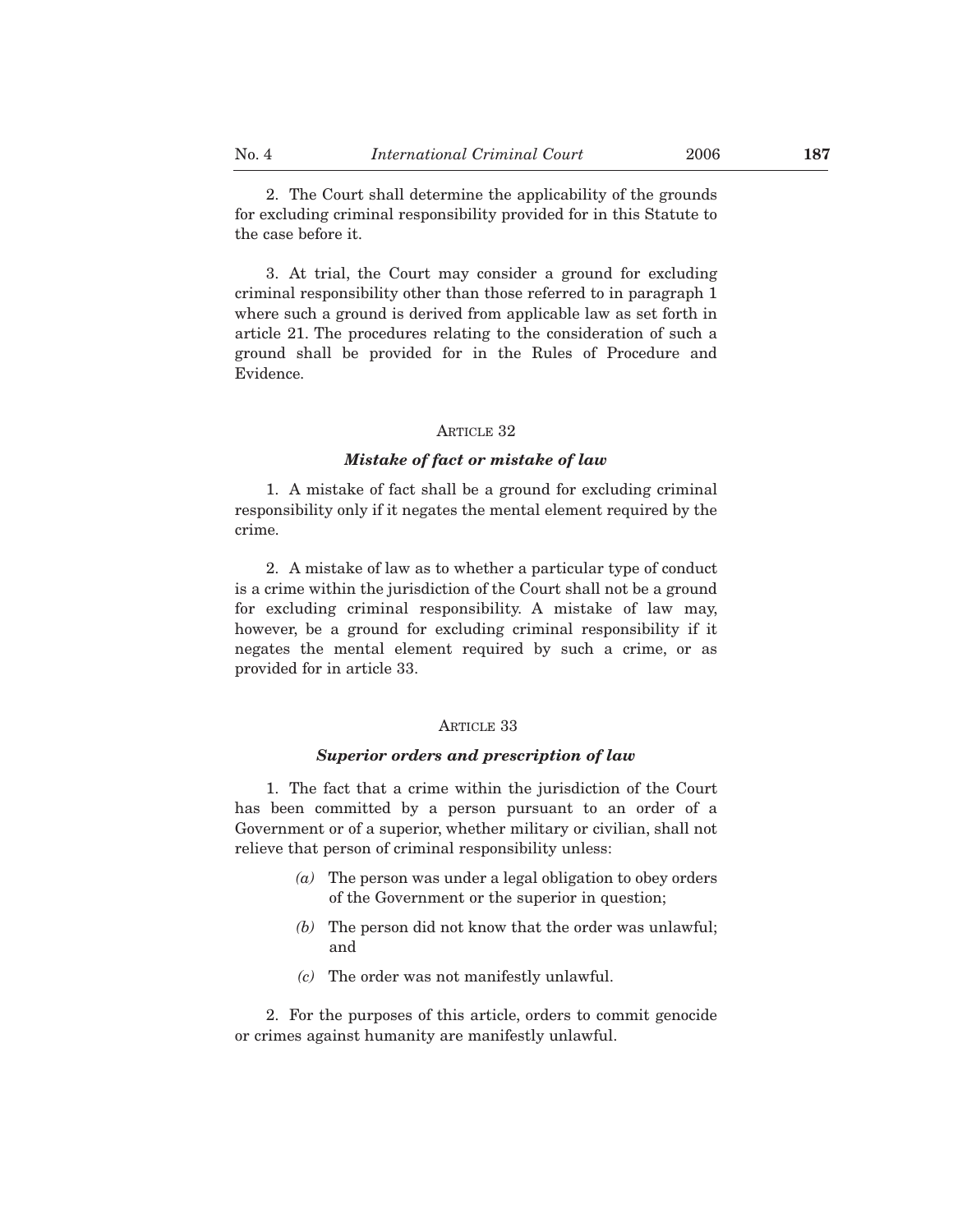# PART 4—COMPOSITION AND ADMINISTRATION OF THE COURT

### ARTICLE 34

### *Organs of the Court*

The Court shall be composed of the following organs:

- *(a)* The Presidency;
- *(b)* An Appeals Division, a Trial Division and a Pre-Trial Division;
- *(c)* The Office of the Prosecutor;
- *(d)* The Registry.

## ARTICLE 35

## *Service of judges*

1. All judges shall be elected as full-time members of the Court and shall be available to serve on that basis from the commencement of their terms of office.

2. The judges composing the Presidency shall serve on a fulltime basis as soon as they are elected.

3. The Presidency may, on the basis of the workload of the Court and in consultation with its members, decide from time to time to what extent the remaining judges shall be required to serve on a full-time basis. Any such arrangement shall be without prejudice to the provisions of article 40.

4. The financial arrangements for judges not required to serve on a full-time basis shall be made in accordance with article 49.

## ARTICLE 36

### *Qualifications, nomination and election of judges*

1. Subject to the provisions of paragraph 2, there shall be 18 judges of the Court.

2. *(a)* The Presidency, acting on behalf of the Court, may propose an increase in the number of judges specified in paragraph 1, indicating the reasons why this is considered necessary and appropriate. The Registrar shall promptly circulate any such proposal to all States Parties.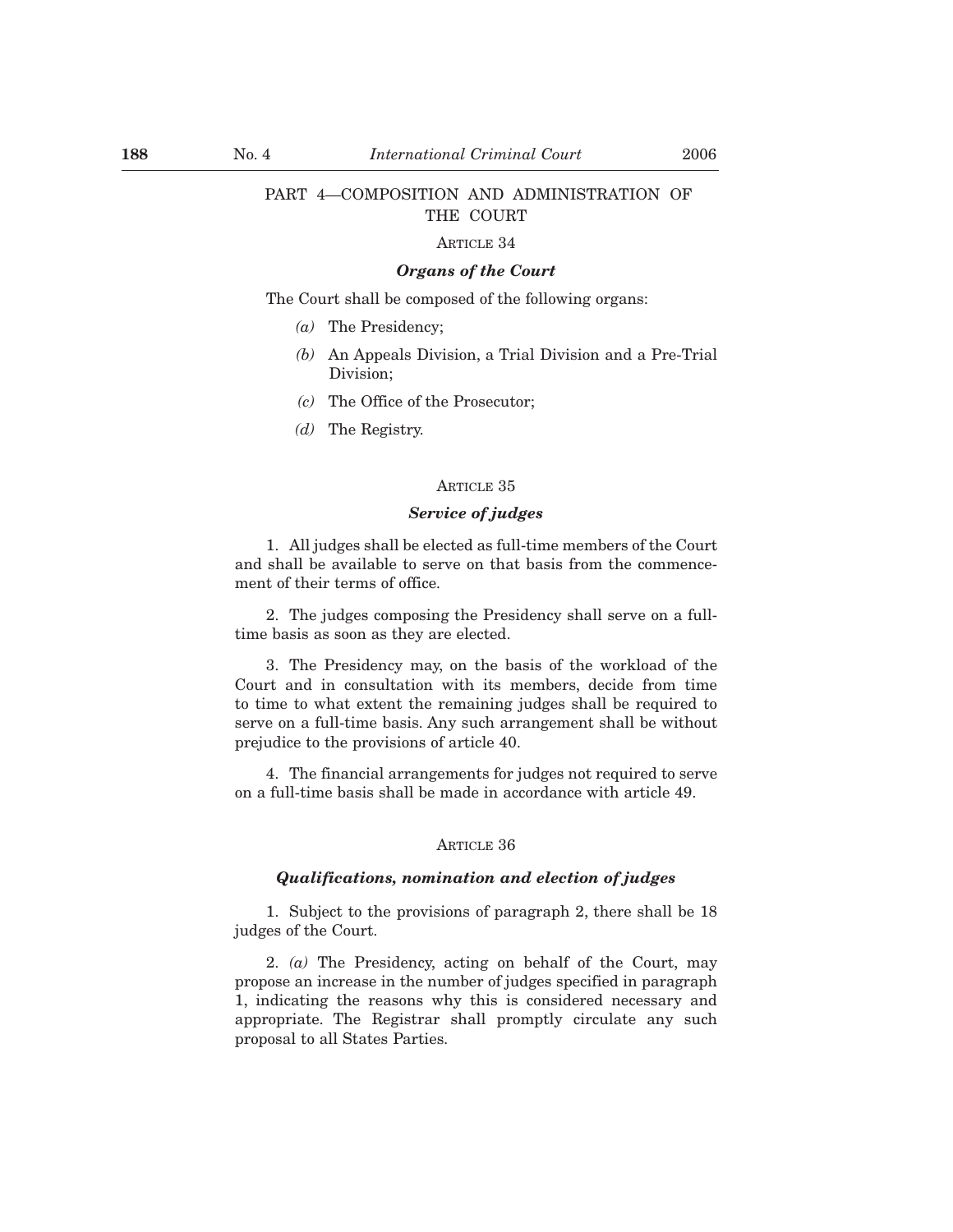*(b)* Any such proposal shall then be considered at a meeting of the Assembly of States Parties to be convened in accordance with article 112. The proposal shall be considered adopted if approved at the meeting by a vote of two thirds of the members of the Assembly of States Parties and shall enter into force at such time as decided by the Assembly of States Parties.

*(c)* (i) Once a proposal for an increase in the number of judges has been adopted under subparagraph *(b)*, the election of the additional judges shall take place at the next session of the Assembly of States Parties in accordance with paragraphs 3 to 8, and article 37, paragraph 2;

(ii) Once a proposal for an increase in the number of judges has been adopted and brought into effect under subparagraphs *(b)* and *(c)*(i), it shall be open to the Presidency at any time thereafter, if the workload of the Court justifies it, to propose a reduction in the number of judges, provided that the number of judges shall not be reduced below that specified in paragraph 1. The proposal shall be dealt with in accordance with the procedure laid down in subparagraphs *(a)* and *(b)*. In the event that the proposal is adopted, the number of judges shall be progressively decreased as the terms of office of serving judges expire, until the necessary number has been reached.

3. *(a)* The judges shall be chosen from among persons of high moral character, impartiality and integrity who possess the qualifications required in their respective States for appointment to the highest judicial offices.

- *(b)* Every candidate for election to the Court shall:
	- (i) Have established competence in criminal law and procedure, and the necessary relevant experience, whether as judge, prosecutor, advocate or in other similar capacity, in criminal proceedings; or
- (ii) Have established competence in relevant areas of international law such as international humanitarian law and the law of human rights, and extensive experience in a professional legal capacity which is of relevance to the judicial work of the Court;

*(c)* Every candidate for election to the Court shall have an excellent knowledge of and be fluent in at least one of the working languages of the Court.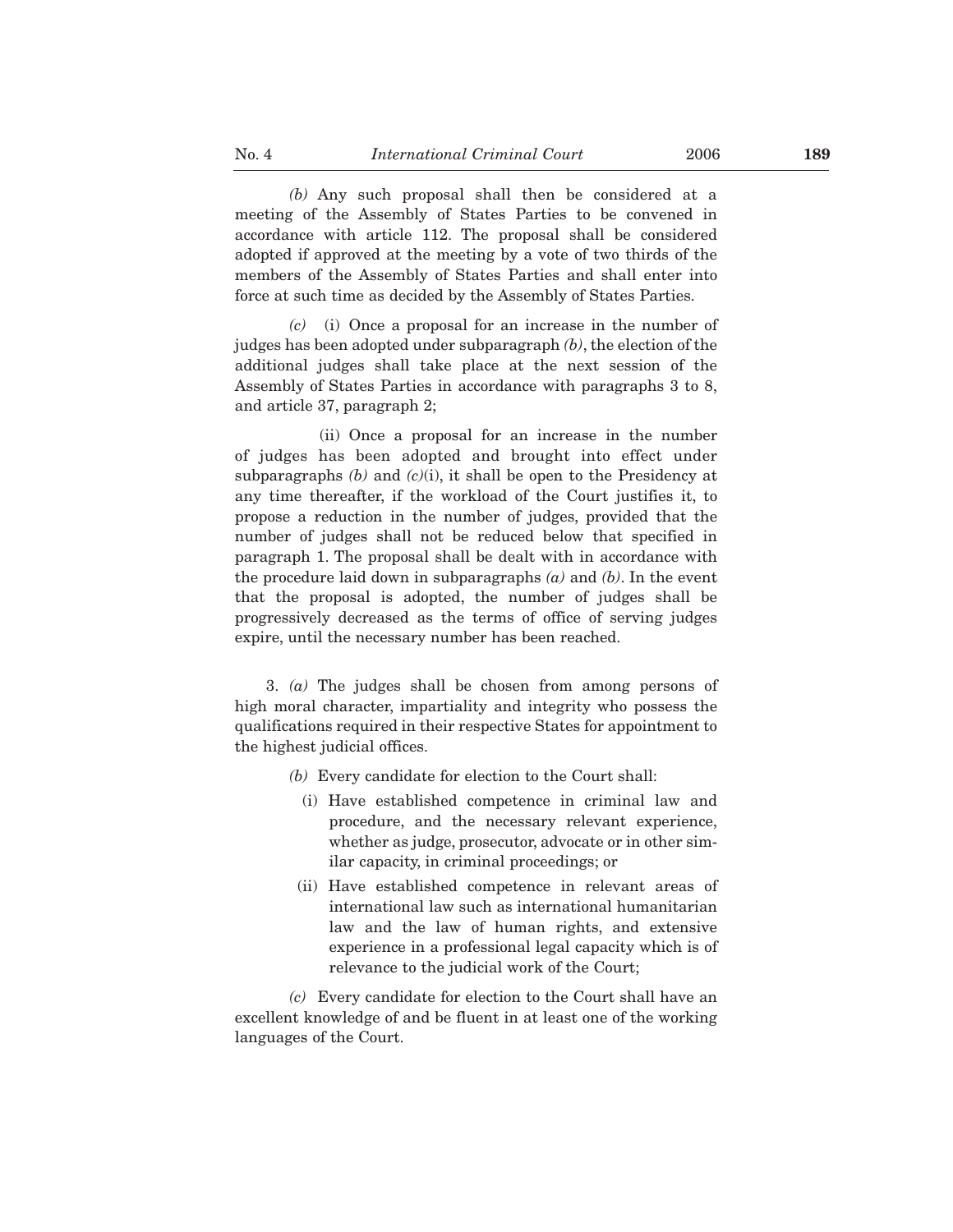4. *(a)* Nominations of candidates for election to the Court may be made by any State Party to this Statute, and shall be made either:

- (i) By the procedure for the nomination of candidates for appointment to the highest judicial offices in the State in question; or
- (ii) By the procedure provided for the nomination of candidates for the International Court of Justice in the Statute of that Court.

Nominations shall be accompanied by a statement in the necessary detail specifying how the candidate fulfils the requirements of paragraph 3.

*(b)* Each State Party may put forward one candidate for any given election who need not necessarily be a national of that State Party but shall in any case be a national of a State Party.

*(c)* The Assembly of States Parties may decide to establish, if appropriate, an Advisory Committee on nominations. In that event, the Committee's composition and mandate shall be established by the Assembly of States Parties.

5. For the purposes of the election, there shall be two lists of candidates:

> List A containing the names of candidates with the qualifications specified in paragraph 3*(b)*(i); and

> List B containing the names of candidates with the qualifications specified in paragraph 3*(b)*(ii).

A candidate with sufficient qualifications for both lists may choose on which list to appear. At the first election to the Court, at least nine judges shall be elected from list A and at least five judges from list B. Subsequent elections shall be so organized as to maintain the equivalent proportion on the Court of judges qualified on the two lists.

6. *(a)* The judges shall be elected by secret ballot at a meeting of the Assembly of States Parties convened for that purpose under article 112. Subject to paragraph 7, the persons elected to the Court shall be the 18 candidates who obtain the highest number of votes and a two-thirds majority of the States Parties present and voting.

*(b)* In the event that a sufficient number of judges is not elected on the first ballot, successive ballots shall be held in accordance with the procedures laid down in subparagraph *(a)* until the remaining places have been filled.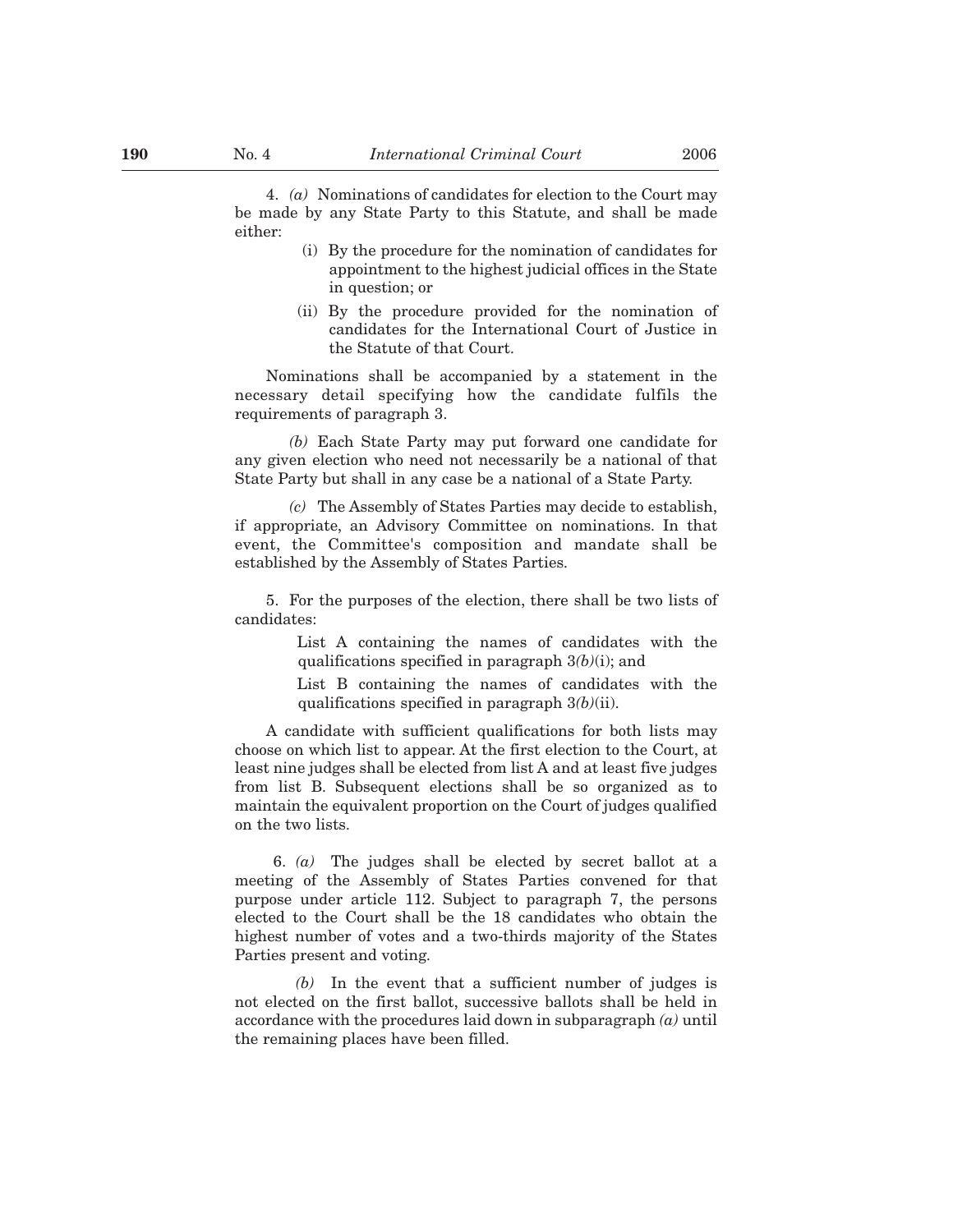7. No two judges may be nationals of the same State. A person who, for the purposes of membership of the Court, could be regarded as a national of more than one State shall be deemed to be a national of the State in which that person ordinarily exercises civil and political rights.

8. *(a)* The States Parties shall, in the selection of judges, take into account the need, within the membership of the Court, for:

- (i) The representation of the principal legal systems of the world;
- (ii) Equitable geographical representation; and
- (iii) A fair representation of female and male judges.

*(b)* States Parties shall also take into account the need to include judges with legal expertise on specific issues, including, but not limited to, violence against women or children.

9. *(a)* Subject to subparagraph *(b),* judges shall hold office for a term of nine years and, subject to subparagraph *(c)* and to article 37, paragraph 2, shall not be eligible for re-election.

*(b)* At the first election, one third of the judges elected shall be selected by lot to serve for a term of three years; one third of the judges elected shall be selected by lot to serve for a term of six years; and the remainder shall serve for a term of nine years.

*(c)* A judge who is selected to serve for a term of three years under subparagraph *(b)* shall be eligible for re-election for a full term.

10. Notwithstanding paragraph 9, a judge assigned to a Trial or Appeals Chamber in accordance with article 39 shall continue in office to complete any trial or appeal the hearing of which has already commenced before that Chamber.

## ARTICLE 37

# *Judicial vacancies*

1. In the event of a vacancy, an election shall be held in accordance with article 36 to fill the vacancy.

2. A judge elected to fill a vacancy shall serve for the remainder of the predecessor's term and, if that period is three years or less, shall be eligible for re-election for a full term under article 36.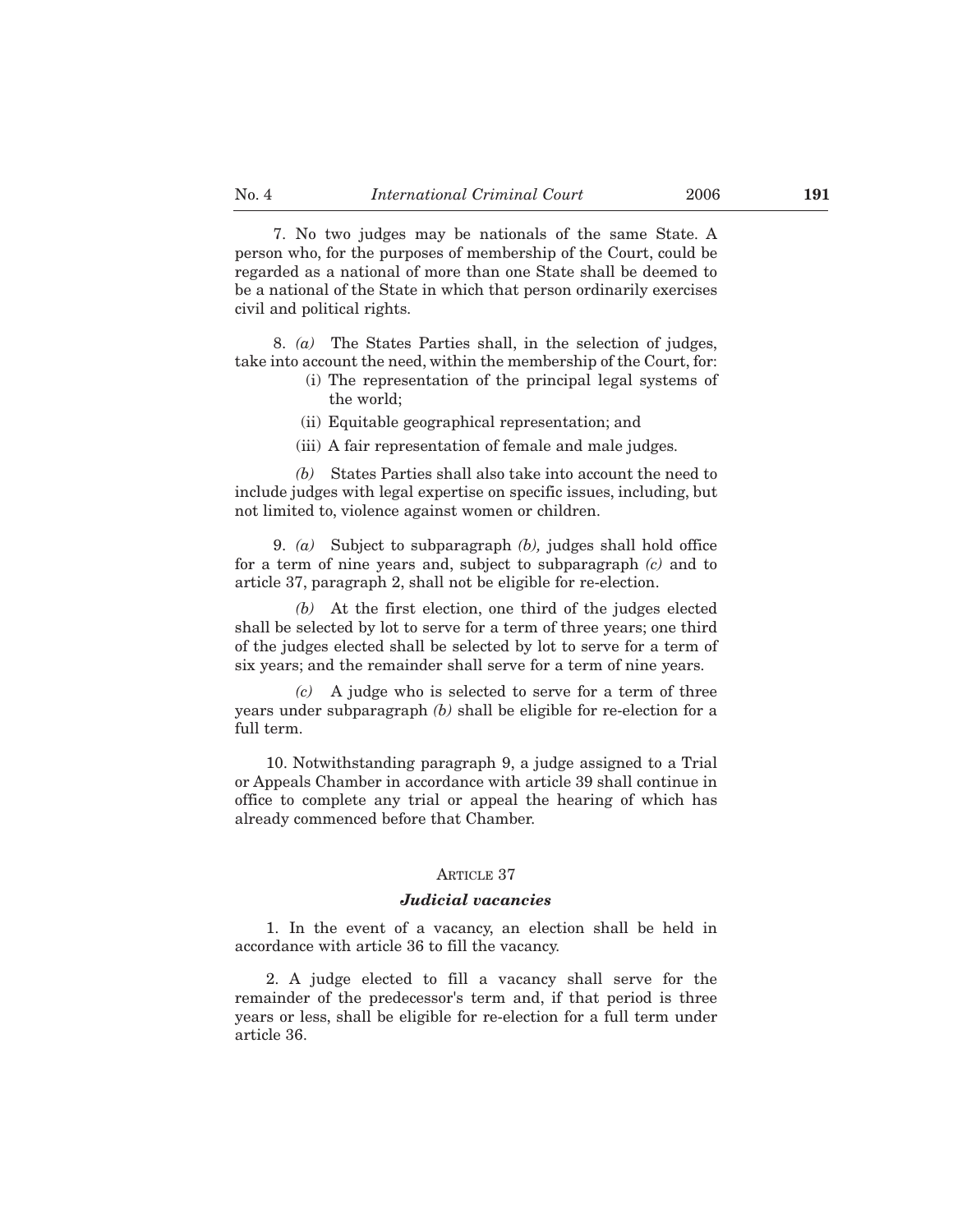### ARTICLE 38

# *The Presidency*

1. The President and the First and Second Vice-Presidents shall be elected by an absolute majority of the judges. They shall each serve for a term of three years or until the end of their respective terms of office as judges, whichever expires earlier. They shall be eligible for re-election once.

2. The First Vice-President shall act in place of the President in the event that the President is unavailable or disqualified. The Second Vice-President shall act in place of the President in the event that both the President and the First Vice-President are unavailable or disqualified.

3. The President, together with the First and Second Vice-Presidents, shall constitute the Presidency, which shall be responsible for:

- *(a)* The proper administration of the Court, with the exception of the Office of the Prosecutor; and
- *(b)* The other functions conferred upon it in accordance with this Statute.

4. In discharging its responsibility under paragraph 3*(a)*, the Presidency shall coordinate with and seek the concurrence of the Prosecutor on all matters of mutual concern.

#### ARTICLE 39

## *Chambers*

1. As soon as possible after the election of the judges, the Court shall organize itself into the divisions specified in article 34, paragraph *(b)*. The Appeals Division shall be composed of the President and four other judges, the Trial Division of not less than six judges and the Pre-Trial Division of not less than six judges. The assignment of judges to divisions shall be based on the nature of the functions to be performed by each division and the qualifications and experience of the judges elected to the Court, in such a way that each division shall contain an appropriate combination of expertise in criminal law and procedure and in international law. The Trial and Pre-Trial Divisions shall be composed predominantly of judges with criminal trial experience.

2. *(a)* The judicial functions of the Court shall be carried out in each division by Chambers.

- *(b)* (i) The Appeals Chamber shall be composed of all the judges of the Appeals Division;
	- (ii) The functions of the Trial Chamber shall be carried out by three judges of the Trial Division;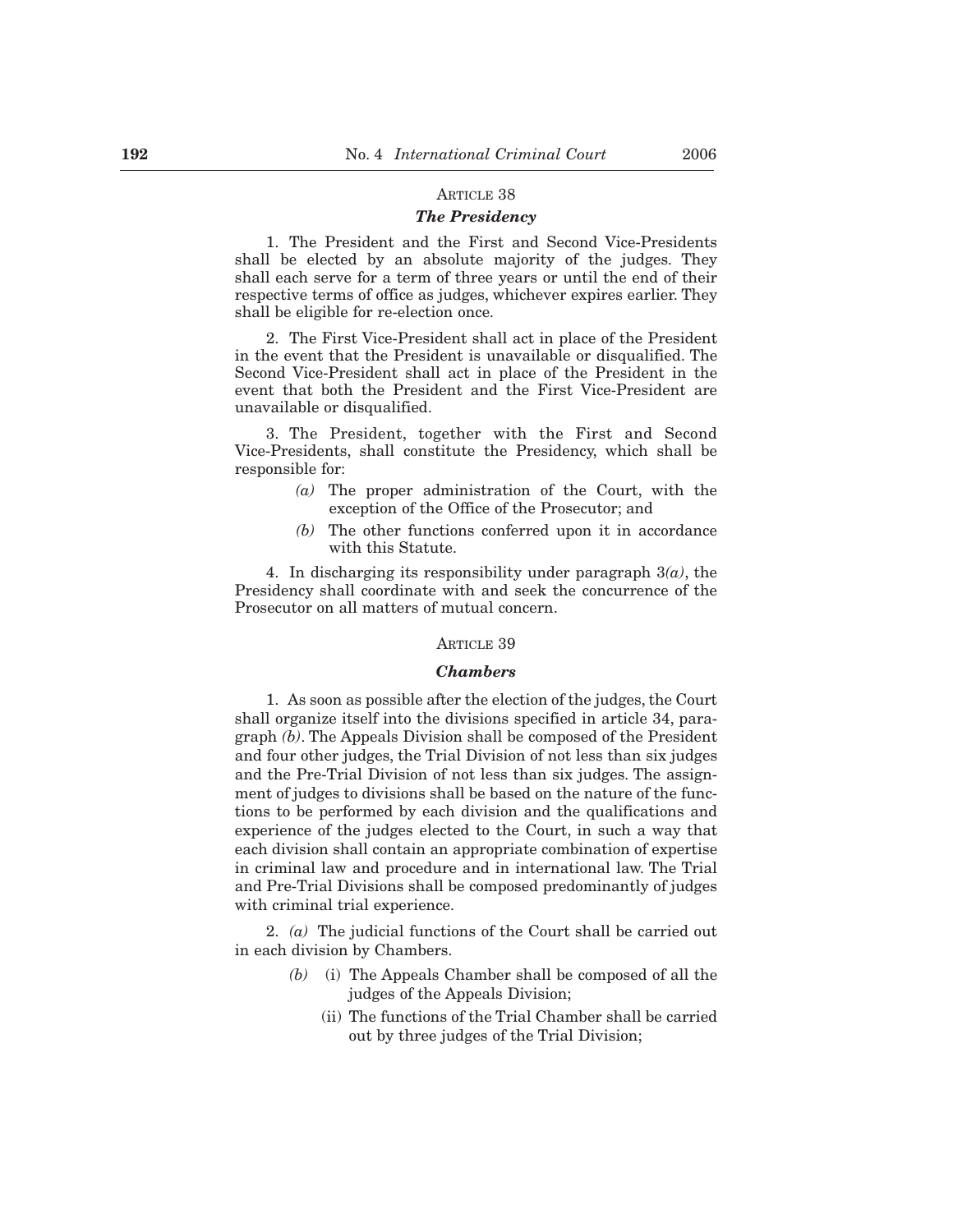(iii) The functions of the Pre-Trial Chamber shall be carried out either by three judges of the Pre-Trial Division or by a single judge of that division in accordance with this Statute and the Rules of Procedure and Evidence;

*(c)* Nothing in this paragraph shall preclude the simultaneous constitution of more than one Trial Chamber or Pre-Trial Chamber when the efficient management of the Court's workload so requires.

3. *(a)* Judges assigned to the Trial and Pre-Trial Divisions shall serve in those divisions for a period of three years, and thereafter until the completion of any case the hearing of which has already commenced in the division concerned.

*(b)* Judges assigned to the Appeals Division shall serve in that division for their entire term of office.

4. Judges assigned to the Appeals Division shall serve only in that division. Nothing in this article shall, however, preclude the temporary attachment of judges from the Trial Division to the Pre-Trial Division or vice versa, if the Presidency considers that the efficient management of the Court's workload so requires, provided that under no circumstances shall a judge who has participated in the pre-trial phase of a case be eligible to sit on the Trial Chamber hearing that case.

#### ARTICLE 40

### *Independence of the judges*

1. The judges shall be independent in the performance of their functions.

2. Judges shall not engage in any activity which is likely to interfere with their judicial functions or to affect confidence in their independence.

3. Judges required to serve on a full-time basis at the seat of the Court shall not engage in any other occupation of a professional nature.

4. Any question regarding the application of paragraphs 2 and 3 shall be decided by an absolute majority of the judges. Where any such question concerns an individual judge, that judge shall not take part in the decision.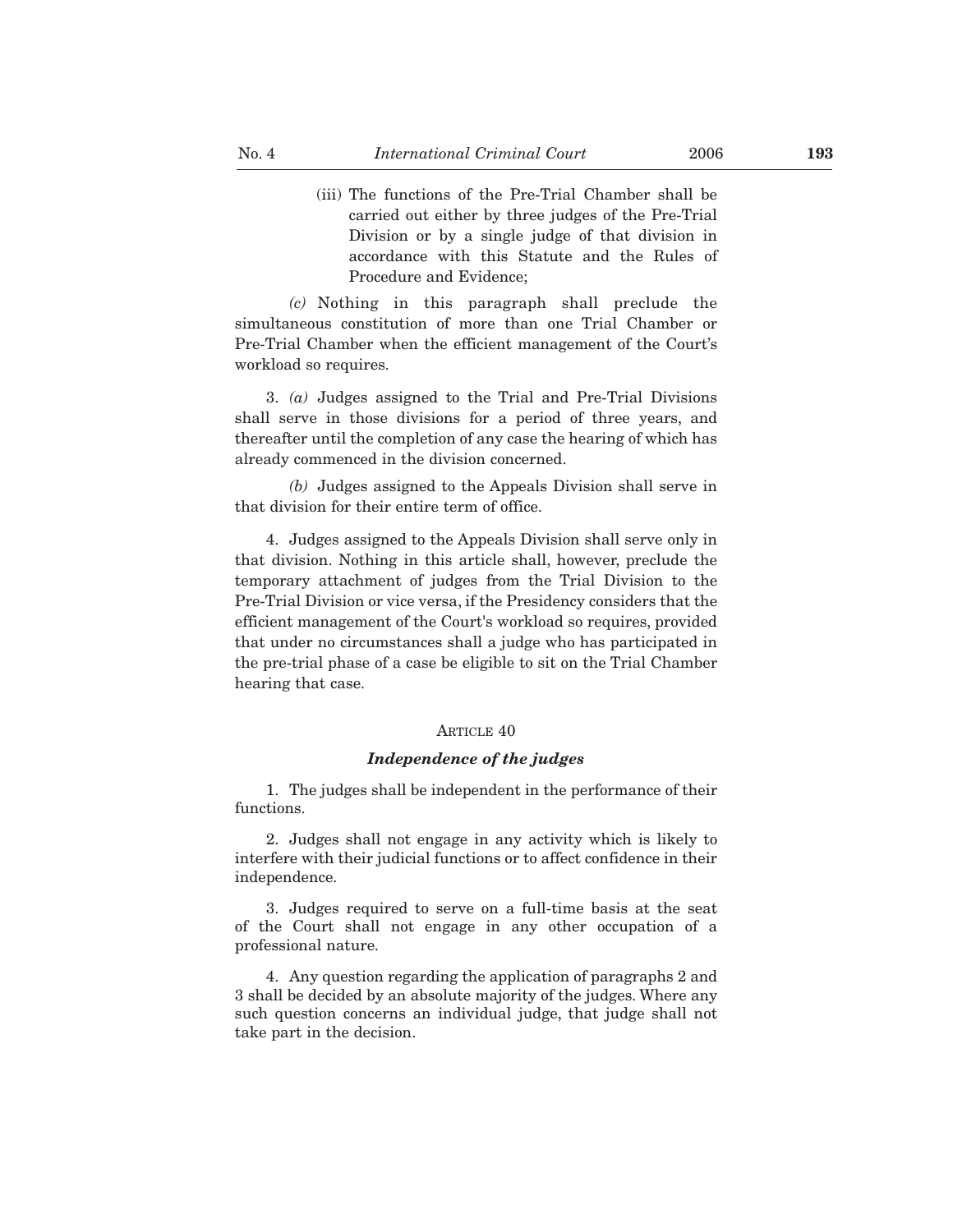### ARTICLE 41

### *Excusing and disqualification of judges*

1. The Presidency may, at the request of a judge, excuse that judge from the exercise of a function under this Statute, in accordance with the Rules of Procedure and Evidence.

2. *(a)* A judge shall not participate in any case in which his or her impartiality might reasonably be doubted on any ground. A judge shall be disqualified from a case in accordance with this paragraph if, *inter alia,* that judge has previously been involved in any capacity in that case before the Court or in a related criminal case at the national level involving the person being investigated or prosecuted. A judge shall also be disqualified on such other grounds as may be provided for in the Rules of Procedure and Evidence.

*(b)* The Prosecutor or the person being investigated or prosecuted may request the disqualification of a judge under this paragraph.

*(c)* Any question as to the disqualification of a judge shall be decided by an absolute majority of the judges. The challenged judge shall be entitled to present his or her comments on the matter, but shall not take part in the decision.

## ARTICLE 42

# *The Office of the Prosecuto*r

1. The Office of the Prosecutor shall act independently as a separate organ of the Court. It shall be responsible for receiving referrals and any substantiated information on crimes within the jurisdiction of the Court, for examining them and for conducting investigations and prosecutions before the Court. A member of the Office shall not seek or act on instructions from any external source.

2. The Office shall be headed by the Prosecutor. The Prosecutor shall have full authority over the management and administration of the Office, including the staff, facilities and other resources thereof. The Prosecutor shall be assisted by one or more Deputy Prosecutors, who shall be entitled to carry out any of the acts required of the Prosecutor under this Statute. The Prosecutor and the Deputy Prosecutors shall be of different nationalities. They shall serve on a full-time basis.

3. The Prosecutor and the Deputy Prosecutors shall be persons of high moral character, be highly competent in and have extensive practical experience in the prosecution or trial of criminal cases. They shall have an excellent knowledge of and be fluent in at least one of the working languages of the Court.

4. The Prosecutor shall be elected by secret ballot by an absolute majority of the members of the Assembly of States Parties.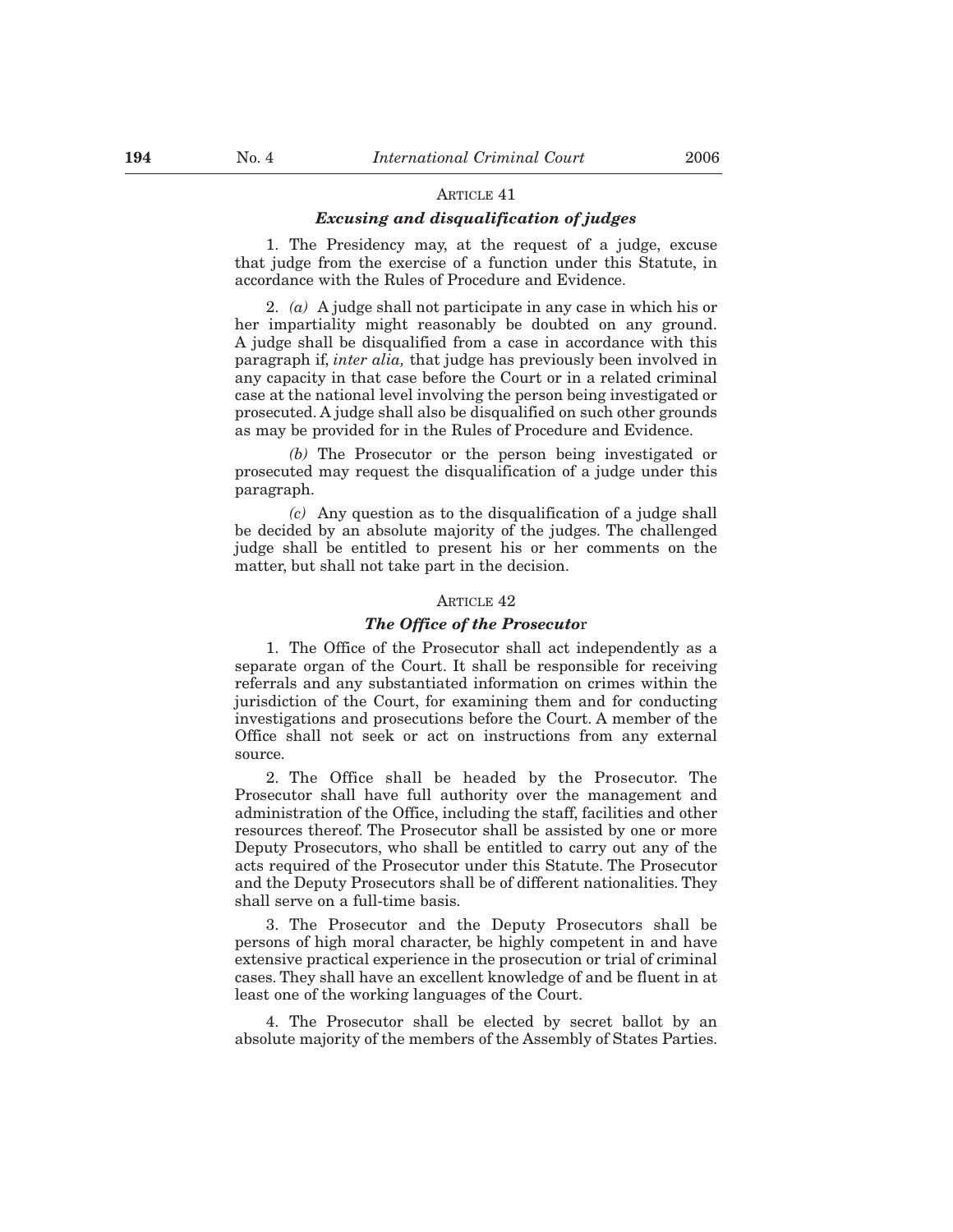The Deputy Prosecutors shall be elected in the same way from a list of candidates provided by the Prosecutor. The Prosecutor shall nominate three candidates for each position of Deputy Prosecutor to be filled. Unless a shorter term is decided upon at the time of their election, the Prosecutor and the Deputy Prosecutors shall hold office for a term of nine years and shall not be eligible for re-election.

5. Neither the Prosecutor nor a Deputy Prosecutor shall engage in any activity which is likely to interfere with his or her prosecutorial functions or to affect confidence in his or her independence. They shall not engage in any other occupation of a professional nature.

6. The Presidency may excuse the Prosecutor or a Deputy Prosecutor, at his or her request, from acting in a particular case.

7. Neither the Prosecutor nor a Deputy Prosecutor shall participate in any matter in which their impartiality might reasonably be doubted on any ground. They shall be disqualified from a case in accordance with this paragraph if, *inter alia,* they have previously been involved in any capacity in that case before the Court or in a related criminal case at the national level involving the person being investigated or prosecuted.

8. Any question as to the disqualification of the Prosecutor or a Deputy Prosecutor shall be decided by the Appeals Chamber.

- *(a)* The person being investigated or prosecuted may at any time request the disqualification of the Prosecutor or a Deputy Prosecutor on the grounds set out in this article;
- *(b)* The Prosecutor or the Deputy Prosecutor, as appropriate, shall be entitled to present his or her comments on the matter;

9. The Prosecutor shall appoint advisers with legal expertise on specific issues, including, but not limited to, sexual and gender violence and violence against children.

## ARTICLE 43

# *The Registry*

1. The Registry shall be responsible for the non-judicial aspects of the administration and servicing of the Court, without prejudice to the functions and powers of the Prosecutor in accordance with article 42.

2. The Registry shall be headed by the Registrar, who shall be the principal administrative officer of the Court. The Registrar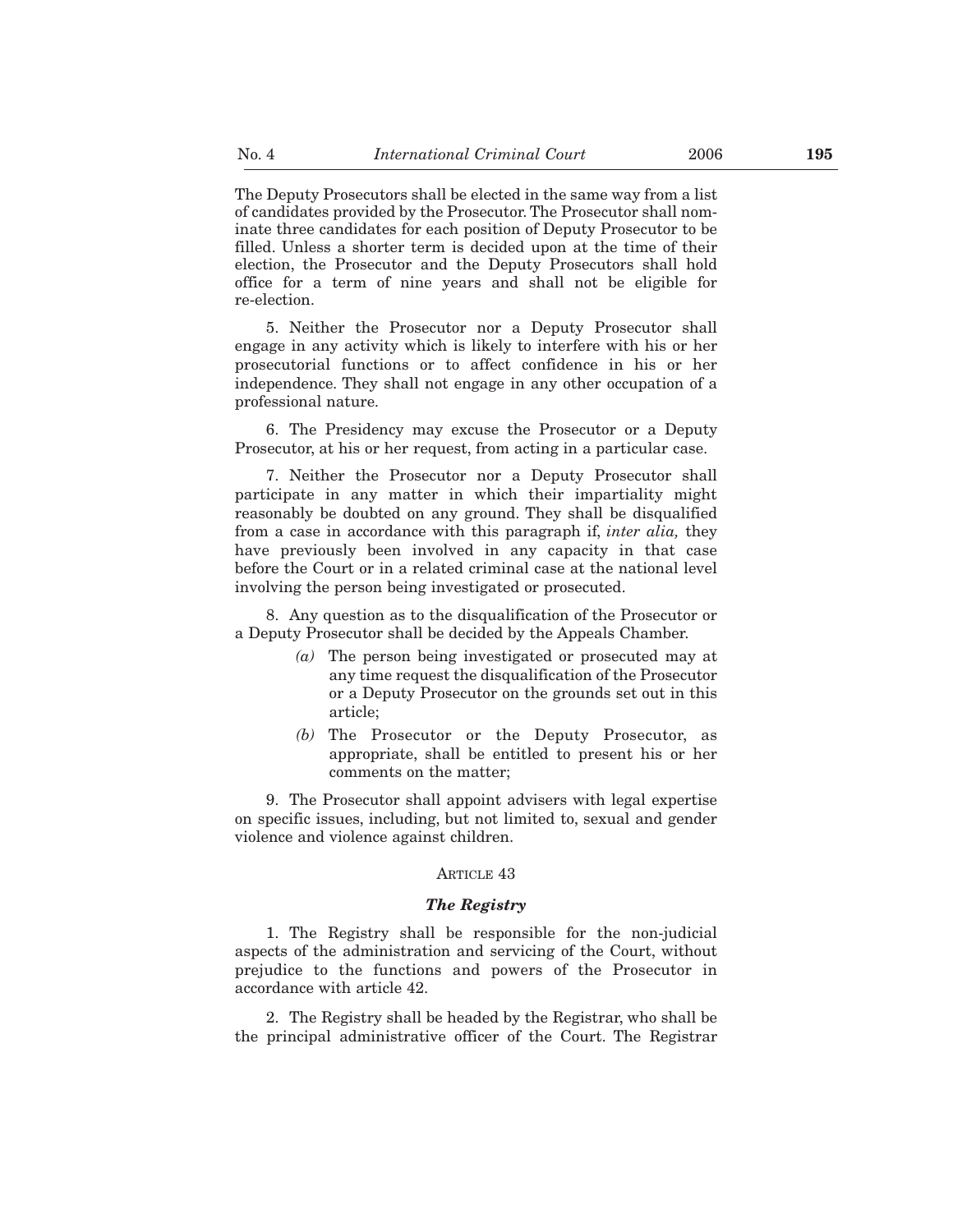3. The Registrar and the Deputy Registrar shall be persons of high moral character, be highly competent and have an excellent knowledge of and be fluent in at least one of the working languages of the Court.

4. The judges shall elect the Registrar by an absolute majority by secret ballot, taking into account any recommendation by the Assembly of States Parties. If the need arises and upon the recommendation of the Registrar, the judges shall elect, in the same manner, a Deputy Registrar.

5. The Registrar shall hold office for a term of five years, shall be eligible for re-election once and shall serve on a full-time basis. The Deputy Registrar shall hold office for a term of five years or such shorter term as may be decided upon by an absolute majority of the judges, and may be elected on the basis that the Deputy Registrar shall be called upon to serve as required.

6. The Registrar shall set up a Victims and Witnesses Unit within the Registry. This Unit shall provide, in consultation with the Office of the Prosecutor, protective measures and security arrangements, counselling and other appropriate assistance for witnesses, victims who appear before the Court, and others who are at risk on account of testimony given by such witnesses. The Unit shall include staff with expertise in trauma, including trauma related to crimes of sexual violence.

## ARTICLE 44

# *Staff*

1. The Prosecutor and the Registrar shall appoint such qualified staff as may be required to their respective offices. In the case of the Prosecutor, this shall include the appointment of investigators.

2. In the employment of staff, the Prosecutor and the Registrar shall ensure the highest standards of efficiency, competency and integrity, and shall have regard, *mutatis mutandis*, to the criteria set forth in article 36, paragraph 8.

3. The Registrar, with the agreement of the Presidency and the Prosecutor, shall propose Staff Regulations which include the terms and conditions upon which the staff of the Court shall be appointed, remunerated and dismissed. The Staff Regulations shall be approved by the Assembly of States Parties.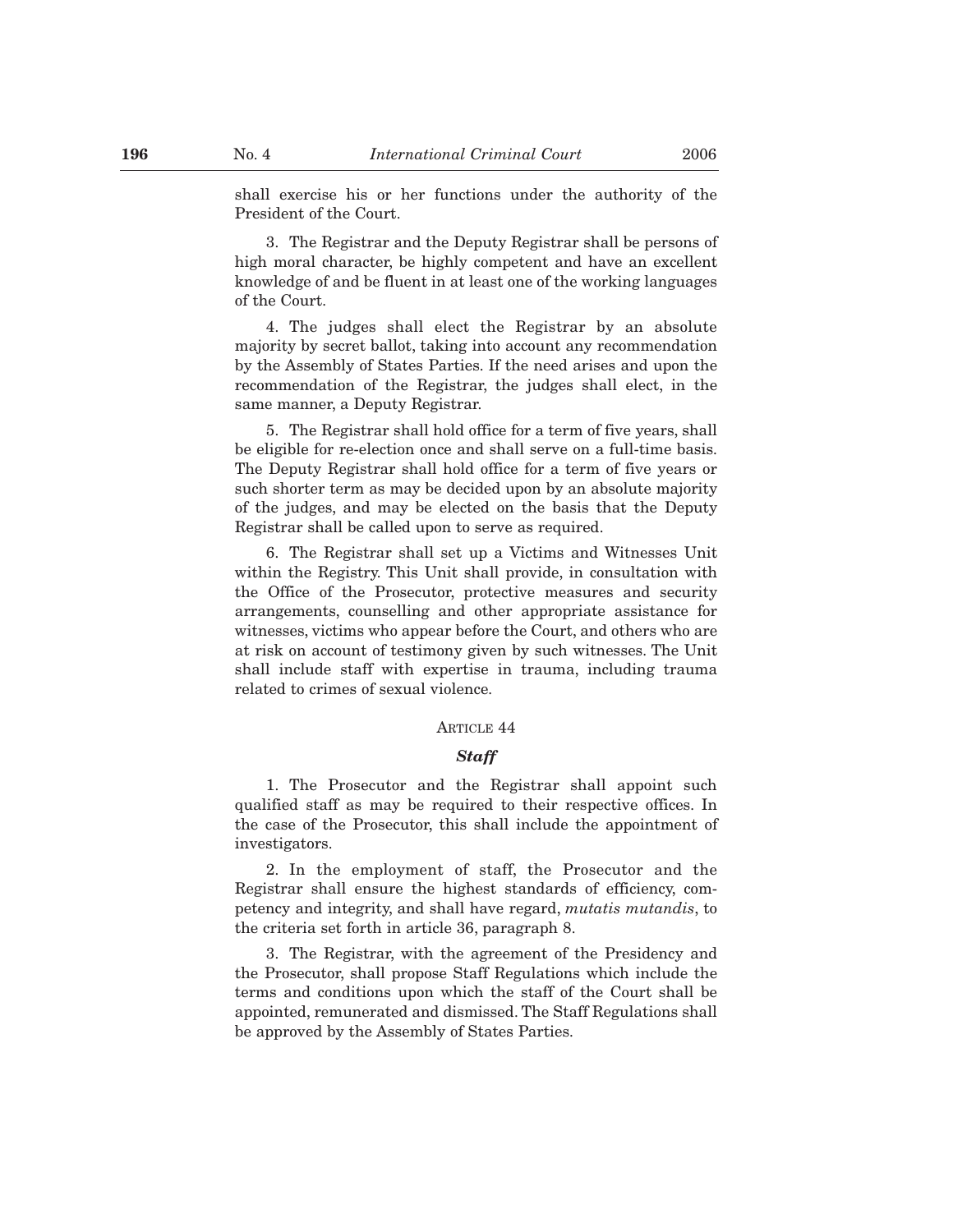4. The Court may, in exceptional circumstances, employ the expertise of gratis personnel offered by States Parties, intergovernmental organizations or non-governmental organizations to assist with the work of any of the organs of the Court. The Prosecutor may accept any such offer on behalf of the Office of the Prosecutor. Such gratis personnel shall be employed in accordance with guidelines to be established by the Assembly of States Parties.

# ARTICLE 45

### *Solemn undertaking*

Before taking up their respective duties under this Statute, the judges, the Prosecutor, the Deputy Prosecutors, the Registrar and the Deputy Registrar shall each make a solemn undertaking in open court to exercise his or her respective functions impartially and conscientiously.

## ARTICLE 46

# *Removal from office*

1. A judge, the Prosecutor, a Deputy Prosecutor, the Registrar or the Deputy Registrar shall be removed from office if a decision to this effect is made in accordance with paragraph 2, in cases where that person:

- *(a)* Is found to have committed serious misconduct or a serious breach of his or her duties under this Statute, as provided for in the Rules of Procedure and Evidence; or
- *(b)* Is unable to exercise the functions required by this Statute.

2. A decision as to the removal from office of a judge, the Prosecutor or a Deputy Prosecutor under paragraph 1 shall be made by the Assembly of States Parties, by secret ballot:

- *(a)* In the case of a judge, by a two-thirds majority of the States Parties upon a recommendation adopted by a two-thirds majority of the other judges;
- *(b)* In the case of the Prosecutor, by an absolute majority of the States Parties;
- *(c)* In the case of a Deputy Prosecutor, by an absolute majority of the States Parties upon the recommendation of the Prosecutor.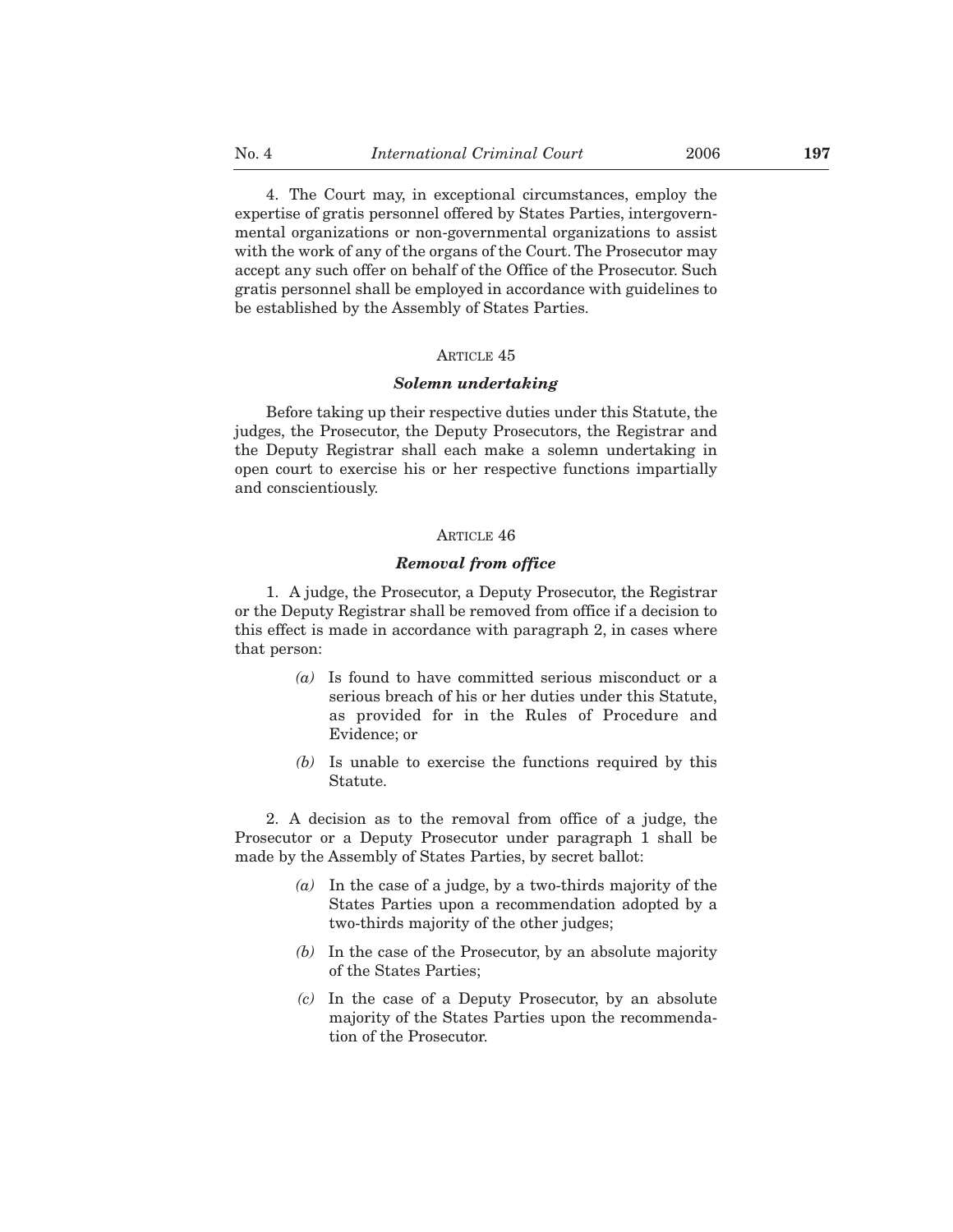3. A decision as to the removal from office of the Registrar or Deputy Registrar shall be made by an absolute majority of the judges.

4. A judge, Prosecutor, Deputy Prosecutor, Registrar or Deputy Registrar whose conduct or ability to exercise the functions of the office as required by this Statute is challenged under this article shall have full opportunity to present and receive evidence and to make submissions in accordance with the Rules of Procedure and Evidence. The person in question shall not otherwise participate in the consideration of the matter.

#### ARTICLE 47

#### *Disciplinary measures*

A judge, Prosecutor, Deputy Prosecutor, Registrar or Deputy Registrar who has committed misconduct of a less serious nature than that set out in article 46, paragraph 1, shall be subject to disciplinary measures, in accordance with the Rules of Procedure and Evidence.

#### ARTICLE 48

#### *Privileges and immunities*

1. The Court shall enjoy in the territory of each State Party such privileges and immunities as are necessary for the fulfilment of its purposes.

2. The judges, the Prosecutor, the Deputy Prosecutors and the Registrar shall, when engaged on or with respect to the business of the Court, enjoy the same privileges and immunities as are accorded to heads of diplomatic missions and shall, after the expiry of their terms of office, continue to be accorded immunity from legal process of every kind in respect of words spoken or written and acts performed by them in their official capacity.

3. The Deputy Registrar, the staff of the Office of the Prosecutor and the staff of the Registry shall enjoy the privileges and immunities and facilities necessary for the performance of their functions, in accordance with the agreement on the privileges and immunities of the Court.

4. Counsel, experts, witnesses or any other person required to be present at the seat of the Court shall be accorded such treatment as is necessary for the proper functioning of the Court, in accordance with the agreement on the privileges and immunities of the Court.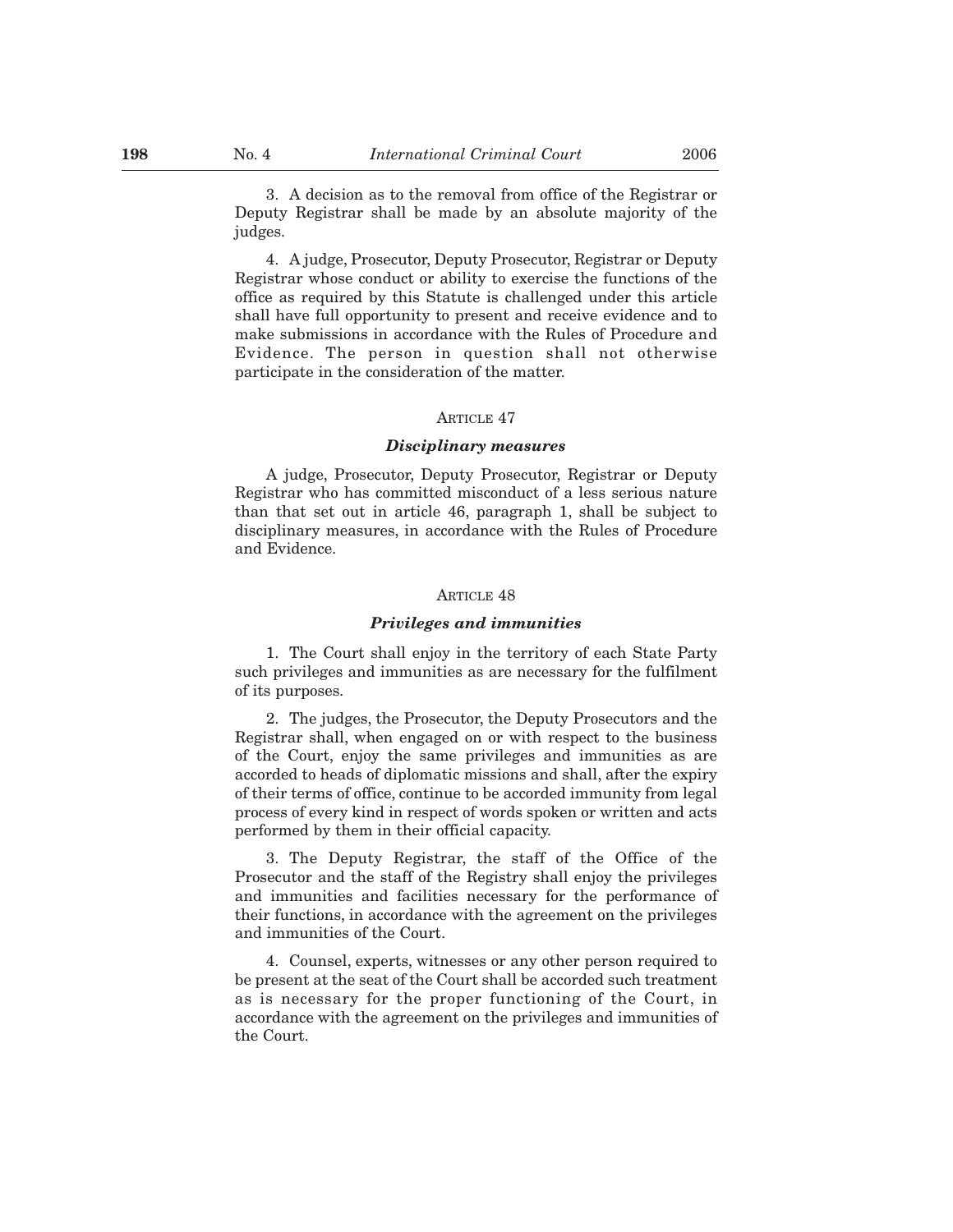# 5. The privileges and immunities of:

- *(a)* A judge or the Prosecutor may be waived by an absolute majority of the judges;
- *(b)* The Registrar may be waived by the Presidency;
- *(c)* The Deputy Prosecutors and staff of the Office of the Prosecutor may be waived by the Prosecutor;
- *(d)* The Deputy Registrar and staff of the Registry may be waived by the Registrar.

#### ARTICLE 49

### *Salaries, allowances and expenses*

The judges, the Prosecutor, the Deputy Prosecutors, the Registrar and the Deputy Registrar shall receive such salaries, allowances and expenses as may be decided upon by the Assembly of States Parties. These salaries and allowances shall not be reduced during their terms of office.

#### ARTICLE 50

### *Official and working languages*

1. The official languages of the Court shall be Arabic, Chinese, English, French, Russian and Spanish. The judgements of the Court, as well as other decisions resolving fundamental issues before the Court, shall be published in the official languages. The Presidency shall, in accordance with the criteria established by the Rules of Procedure and Evidence, determine which decisions may be considered as resolving fundamental issues for the purposes of this paragraph.

2. The working languages of the Court shall be English and French. The Rules of Procedure and Evidence shall determine the cases in which other official languages may be used as working languages.

3. At the request of any party to a proceeding or a State allowed to intervene in a proceeding, the Court shall authorize a language other than English or French to be used by such a party or State, provided that the Court considers such authorization to be adequately justified.

#### ARTICLE 51

### *Rules of Procedure and Evidence*

1. The Rules of Procedure and Evidence shall enter into force upon adoption by a two-thirds majority of the members of the Assembly of States Parties.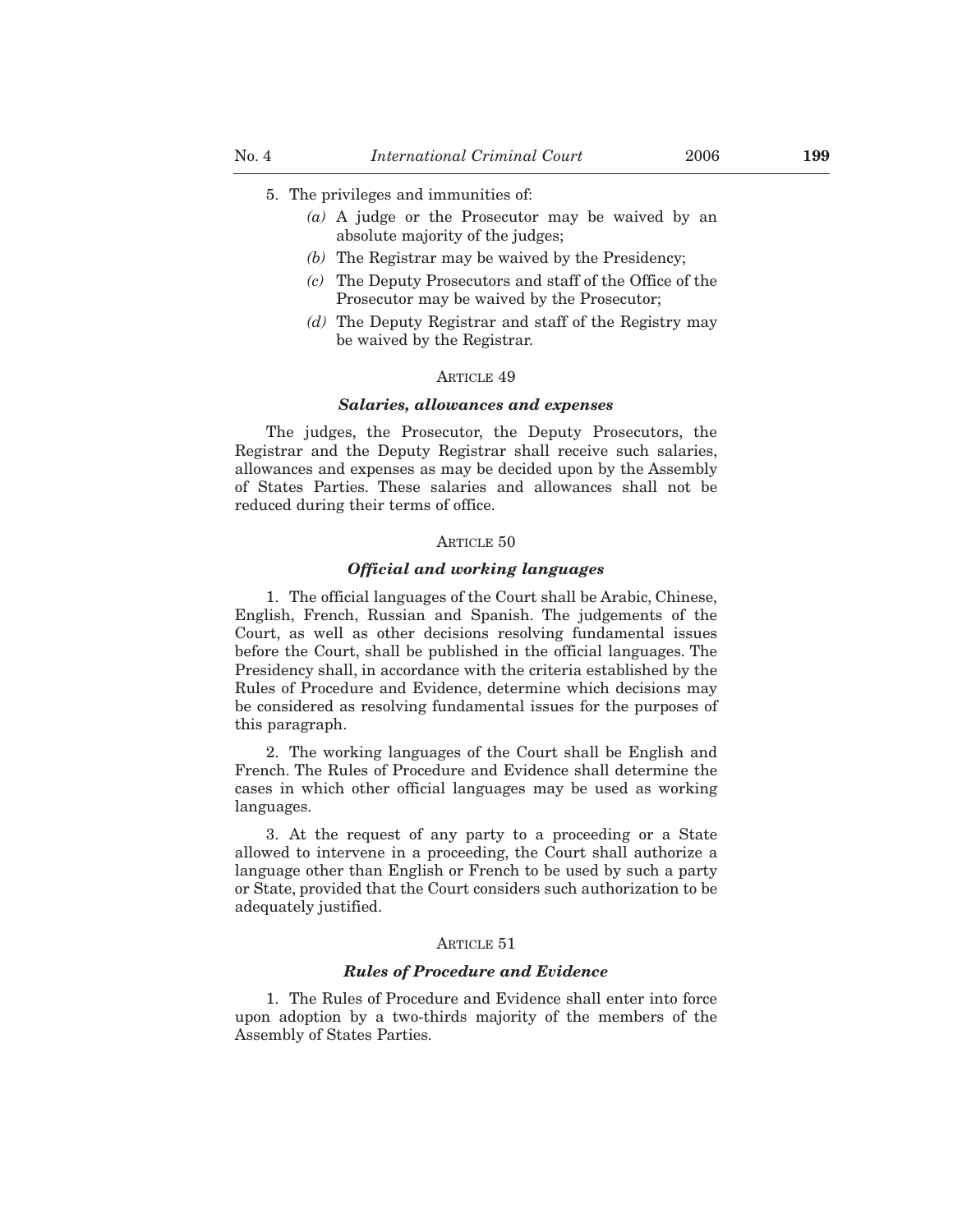2. Amendments to the Rules of Procedure and Evidence may be proposed by:

- *(a)* Any State Party;
- *(b)* The judges acting by an absolute majority; or
- *(c)* The Prosecutor.

Such amendments shall enter into force upon adoption by a two-thirds majority of the members of the Assembly of States Parties.

3. After the adoption of the Rules of Procedure and Evidence, in urgent cases where the Rules do not provide for a specific situation before the Court, the judges may, by a two-thirds majority, draw up provisional Rules to be applied until adopted, amended or rejected at the next ordinary or special session of the Assembly of States Parties.

4. The Rules of Procedure and Evidence, amendments thereto and any provisional Rule shall be consistent with this Statute. Amendments to the Rules of Procedure and Evidence as well as provisional Rules shall not be applied retroactively to the detriment of the person who is being investigated or prosecuted or who has been convicted.

5. In the event of conflict between the Statute and the Rules of Procedure and Evidence, the Statute shall prevail.

#### ARTICLE 52

# *Regulations of the Court*

1. The judges shall, in accordance with this Statute and the Rules of Procedure and Evidence, adopt, by an absolute majority, the Regulations of the Court necessary for its routine functioning.

2. The Prosecutor and the Registrar shall be consulted in the elaboration of the Regulations and any amendments thereto.

3. The Regulations and any amendments thereto shall take effect upon adoption unless otherwise decided by the judges. Immediately upon adoption, they shall be circulated to States Parties for comments. If within six months there are no objections from a majority of States Parties, they shall remain in force.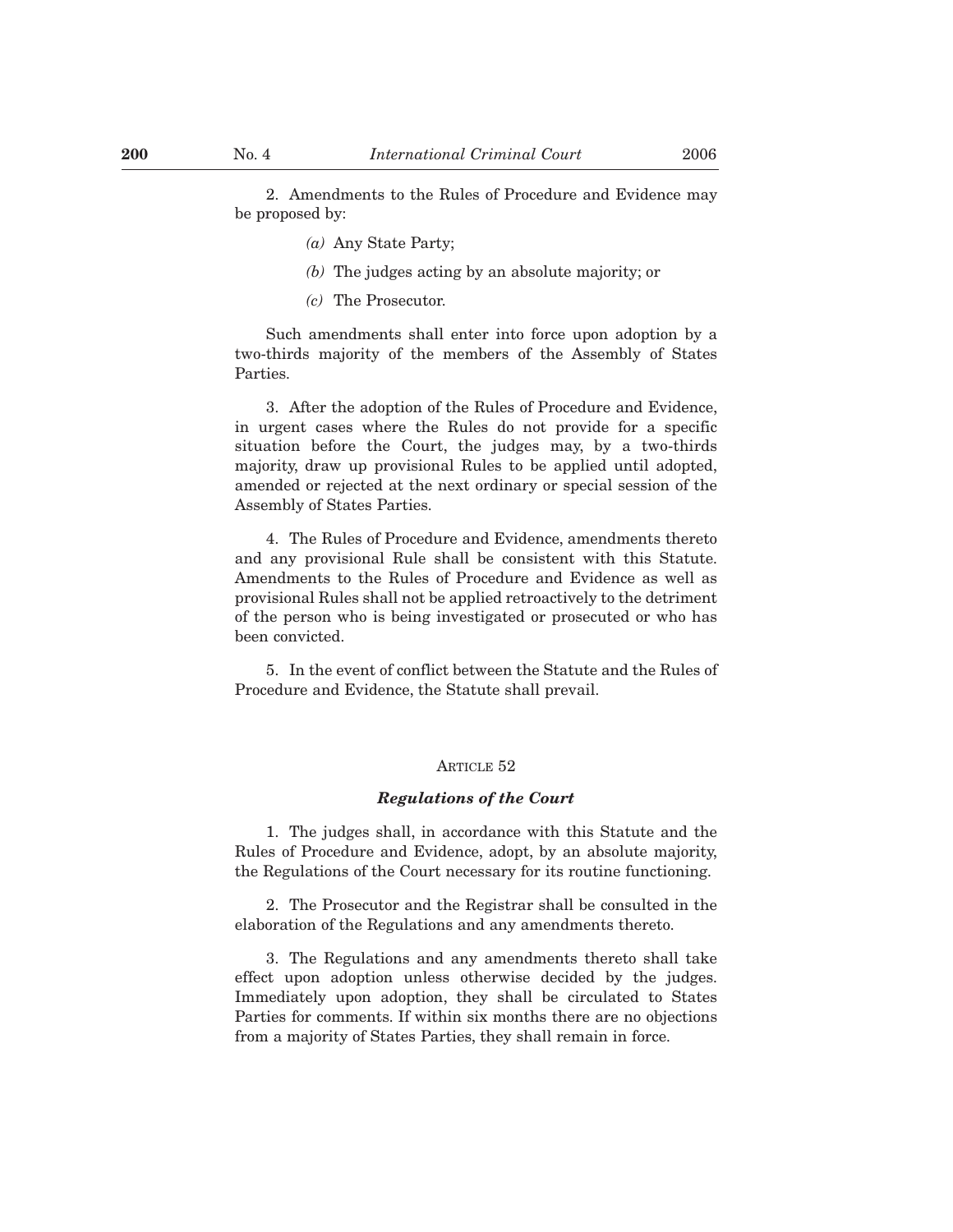# PART 5—INVESTIGATION AND PROSECUTION

# ARTICLE 53

### *Initiation of an investigation*

1. The Prosecutor shall, having evaluated the information made available to him or her, initiate an investigation unless he or she determines that there is no reasonable basis to proceed under this Statute. In deciding whether to initiate an investigation, the Prosecutor shall consider whether:

- *(a)* The information available to the Prosecutor provides a reasonable basis to believe that a crime within the jurisdiction of the Court has been or is being committed;
- *(b)* The case is or would be admissible under article 17; and
- *(c)* Taking into account the gravity of the crime and the interests of victims, there are nonetheless substantial reasons to believe that an investigation would not serve the interests of justice.

If the Prosecutor determines that there is no reasonable basis to proceed and his or her determination is based solely on subparagraph *(c)* above, he or she shall inform the Pre-Trial Chamber.

2. If, upon investigation, the Prosecutor concludes that there is not a sufficient basis for a prosecution because:

- *(a)* There is not a sufficient legal or factual basis to seek a warrant or summons under article 58;
- *(b)* The case is inadmissible under article 17; or
- *(c)* A prosecution is not in the interests of justice, taking into account all the circumstances, including the gravity of the crime, the interests of victims and the age or infirmity of the alleged perpetrator, and his or her role in the alleged crime;

the Prosecutor shall inform the Pre-Trial Chamber and the State making a referral under article 14 or the Security Council in a case under article 13, paragraph *(b)*, of his or her conclusion and the reasons for the conclusion.

3. *(a)* At the request of the State making a referral under article 14 or the Security Council under article 13, paragraph *(b)*, the Pre-Trial Chamber may review a decision of the Prosecutor under paragraph 1 or 2 not to proceed and may request the Prosecutor to reconsider that decision.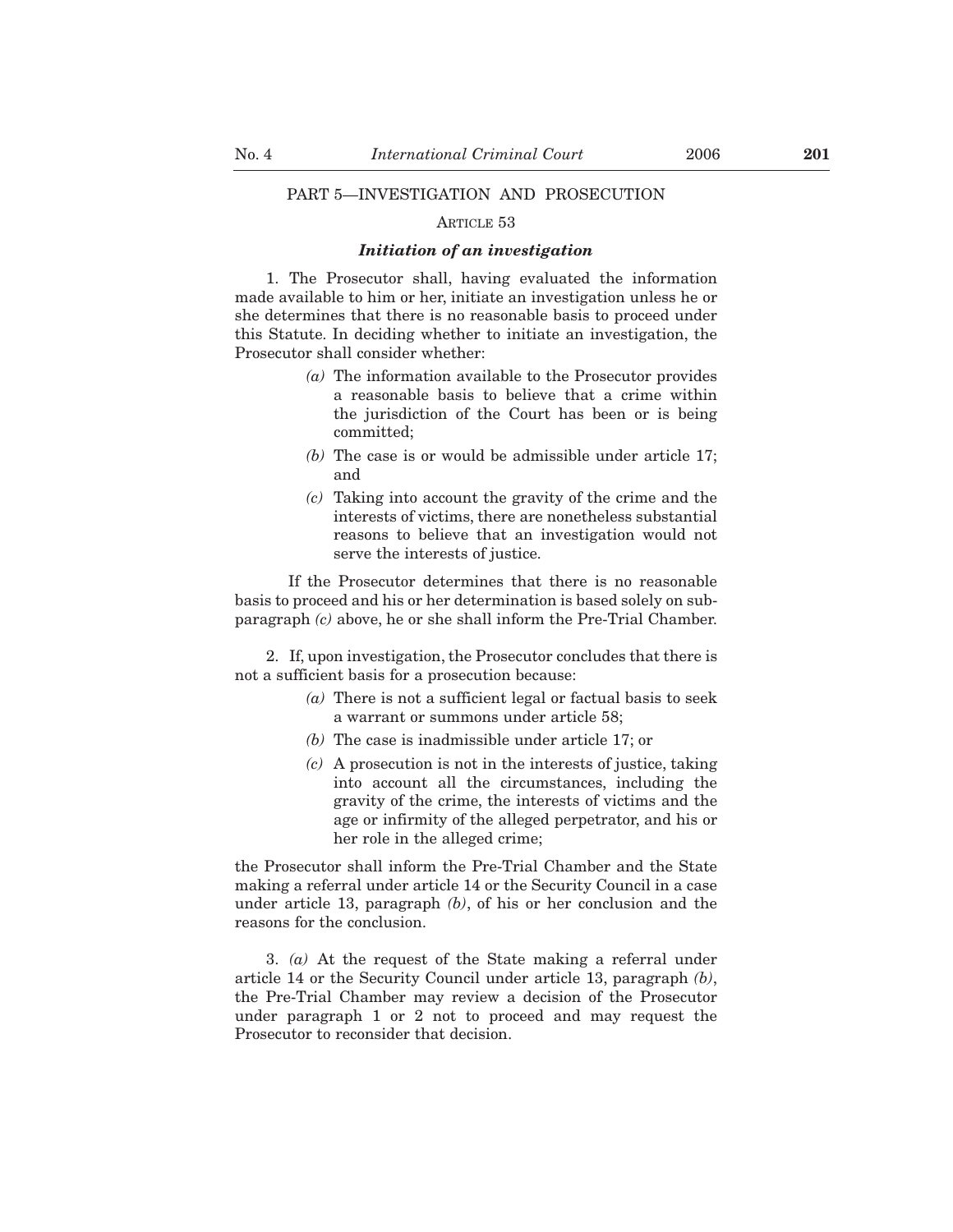*(b)* In addition, the Pre-Trial Chamber may, on its own initiative, review a decision of the Prosecutor not to proceed if it is based solely on paragraph 1*(c)* or 2*(c)*. In such a case, the decision of the Prosecutor shall be effective only if confirmed by the Pre-Trial Chamber.

4. The Prosecutor may, at any time, reconsider a decision whether to initiate an investigation or prosecution based on new facts or information.

# ARTICLE 54

# *Duties and powers of the Prosecutor with respect to investigations*

- 1. The Prosecutor shall:
	- *(a)* In order to establish the truth, extend the investigation to cover all facts and evidence relevant to an assessment of whether there is criminal responsibility under this Statute, and, in doing so, investigate incriminating and exonerating circumstances equally;
	- *(b)* Take appropriate measures to ensure the effective investigation and prosecution of crimes within the jurisdiction of the Court, and in doing so, respect the interests and personal circumstances of victims and witnesses, including age, gender as defined in article 7, paragraph 3, and health, and take into account the nature of the crime, in particular where it involves sexual violence, gender violence or violence against children; and
	- *(c)* Fully respect the rights of persons arising under this Statute.

2. The Prosecutor may conduct investigations on the territory of a State:

- *(a)* In accordance with the provisions of Part 9; or
- *(b)* As authorized by the Pre-Trial Chamber under article 57, paragraph 3*(d)*.
- 3. The Prosecutor may:
	- *(a)* Collect and examine evidence;
	- *(b)* Request the presence of and question persons being investigated, victims and witnesses;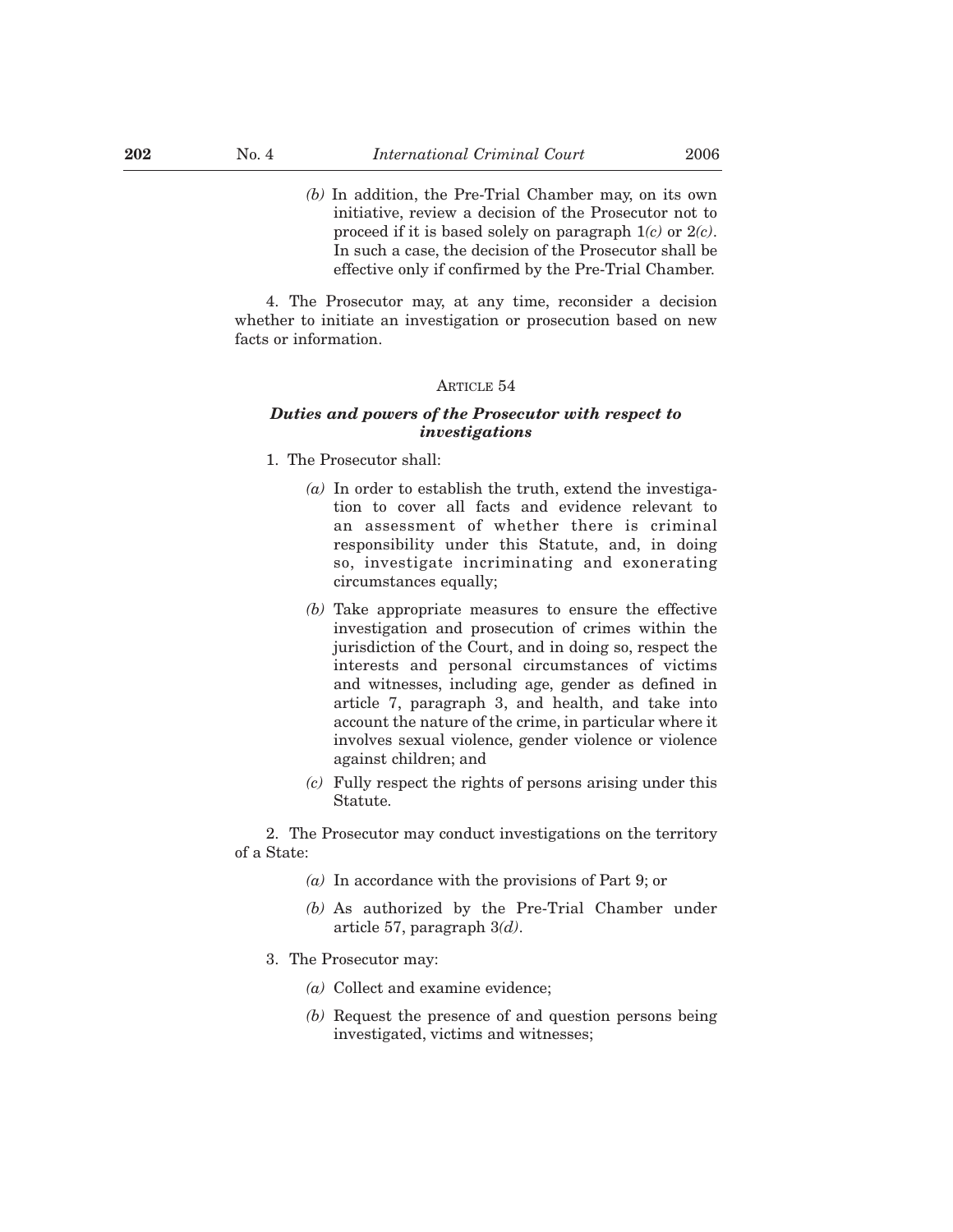- *(d)* Enter into such arrangements or agreements, not inconsistent with this Statute, as may be necessary to facilitate the cooperation of a State, intergovernmental organization or person;
- *(e)* Agree not to disclose, at any stage of the proceedings, documents or information that the Prosecutor obtains on the condition of confidentiality and solely for the purpose of generating new evidence, unless the provider of the information consents; and
- *(f)* Take necessary measures, or request that necessary measures be taken, to ensure the confidentiality of information, the protection of any person or the preservation of evidence.

# ARTICLE 55

# *Rights of persons during an investigation*

- 1. In respect of an investigation under this Statute, a person:
	- *(a)* Shall not be compelled to incriminate himself or herself or to confess guilt;
	- *(b)* Shall not be subjected to any form of coercion, duress or threat, to torture or to any other form of cruel, inhuman or degrading treatment or punishment;
	- *(c)* Shall, if questioned in a language other than a language the person fully understands and speaks, have, free of any cost, the assistance of a competent interpreter and such translations as are necessary to meet the requirements of fairness; and
	- *(d)* Shall not be subjected to arbitrary arrest or detention, and shall not be deprived of his or her liberty except on such grounds and in accordance with such procedures as are established in this Statute.

2. Where there are grounds to believe that a person has committed a crime within the jurisdiction of the Court and that person is about to be questioned either by the Prosecutor, or by national authorities pursuant to a request made under Part 9, that person shall also have the following rights of which he or she shall be informed prior to being questioned:

> *(a)* To be informed, prior to being questioned, that there are grounds to believe that he or she has committed a crime within the jurisdiction of the Court;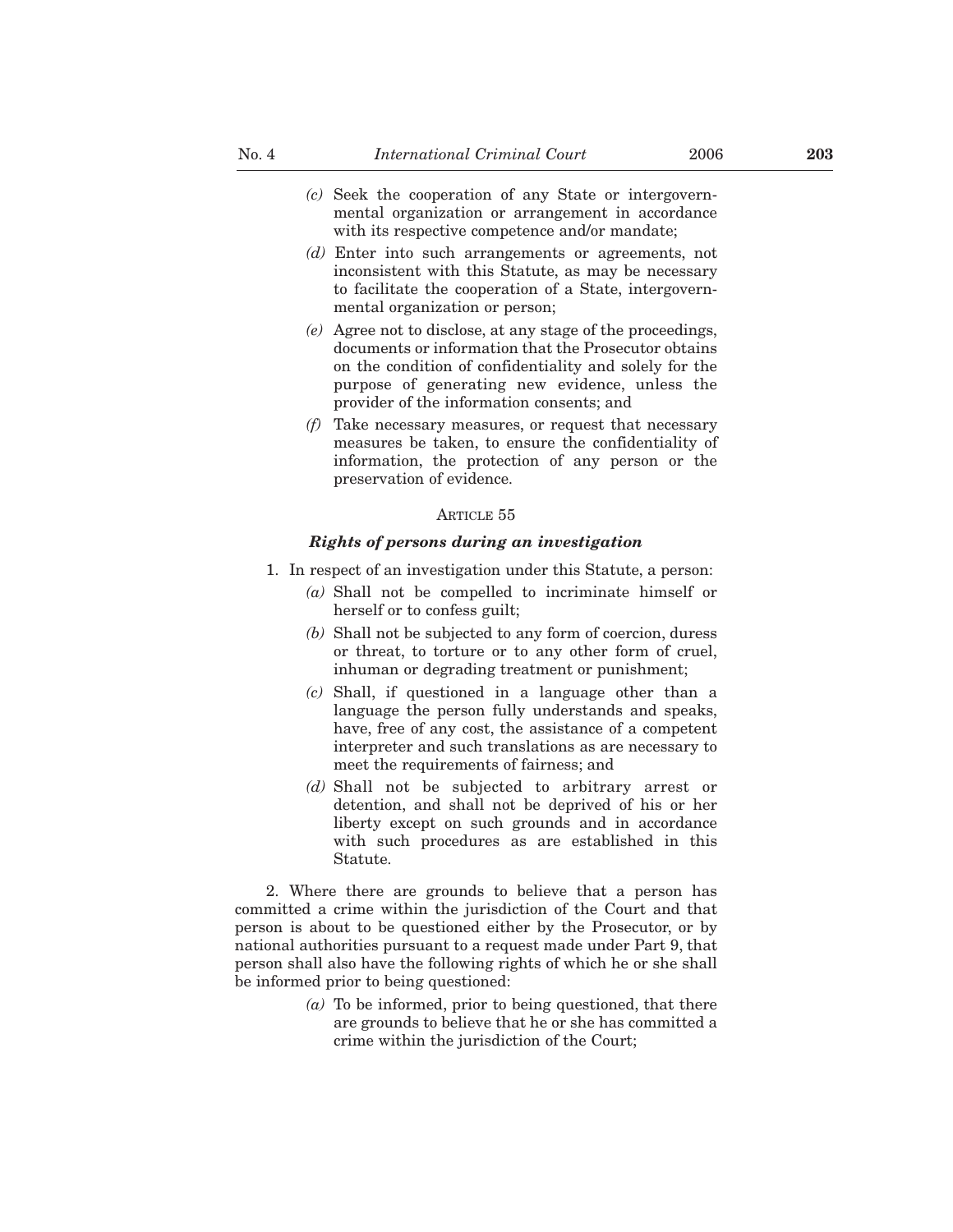- *(b)* To remain silent, without such silence being a consideration in the determination of guilt or innocence;
- *(c)* To have legal assistance of the person's choosing, or, if the person does not have legal assistance, to have legal assistance assigned to him or her, in any case where the interests of justice so require, and without payment by the person in any such case if the person does not have sufficient means to pay for it; and
- *(d)* To be questioned in the presence of counsel unless the person has voluntarily waived his or her right to counsel.

## ARTICLE 56

# *Role of the Pre-Trial Chamber in relation to a unique investigative opportunit*y

1. *(a)* Where the Prosecutor considers an investigation to present a unique opportunity to take testimony or a statement from a witness or to examine, collect or test evidence, which may not be available subsequently for the purposes of a trial, the Prosecutor shall so inform the Pre-Trial Chamber.

*(b)* In that case, the Pre-Trial Chamber may, upon request of the Prosecutor, take such measures as may be necessary to ensure the efficiency and integrity of the proceedings and, in particular, to protect the rights of the defence.

*(c)* Unless the Pre-Trial Chamber orders otherwise, the Prosecutor shall provide the relevant information to the person who has been arrested or appeared in response to a summons in connection with the investigation referred to in subparagraph *(a)*, in order that he or she may be heard on the matter.

- 2. The measures referred to in paragraph 1*(b)* may include:
	- *(a)* Making recommendations or orders regarding procedures to be followed;
	- *(b)* Directing that a record be made of the proceedings;
	- *(c)* Appointing an expert to assist;
	- *(d)* Authorizing counsel for a person who has been arrested, or appeared before the Court in response to a summons, to participate, or where there has not yet been such an arrest or appearance or counsel has not been designated, appointing another counsel to attend and represent the interests of the defence;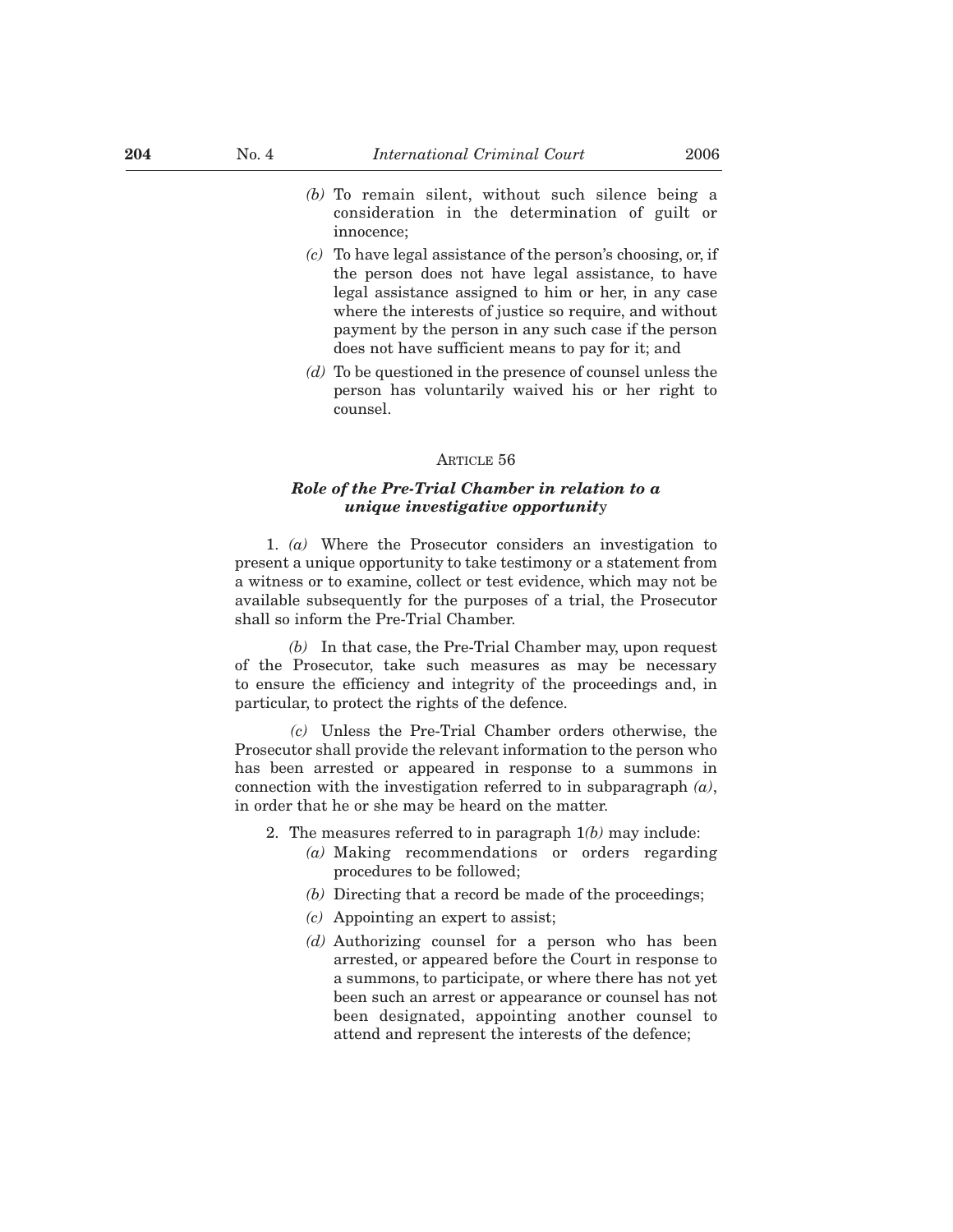- *(e)* Naming one of its members or, if necessary, another available judge of the Pre-Trial or Trial Division to observe and make recommendations or orders regarding the collection and preservation of evidence and the questioning of persons;
- *(f)* Taking such other action as may be necessary to collect or preserve evidence.

3. *(a)* Where the Prosecutor has not sought measures pursuant to this article but the Pre-Trial Chamber considers that such measures are required to preserve evidence that it deems would be essential for the defence at trial, it shall consult with the Prosecutor as to whether there is good reason for the Prosecutor's failure to request the measures. If upon consultation, the Pre-Trial Chamber concludes that the Prosecutor's failure to request such measures is unjustified, the Pre-Trial Chamber may take such measures on its own initiative.

*(b)* A decision of the Pre-Trial Chamber to act on its own initiative under this paragraph may be appealed by the Prosecutor. The appeal shall be heard on an expedited basis.

4. The admissibility of evidence preserved or collected for trial pursuant to this article, or the record thereof, shall be governed at trial by article 69, and given such weight as determined by the Trial Chamber.

# ARTICLE 57

## *Functions and powers of the Pre-Trial Chamber*

1. Unless otherwise provided in this Statute, the Pre-Trial Chamber shall exercise its functions in accordance with the provisions of this article.

2. *(a)* Orders or rulings of the Pre-Trial Chamber issued under articles 15, 18, 19, 54, paragraph 2, 61, paragraph 7, and 72 must be concurred in by a majority of its judges.

*(b)* In all other cases, a single judge of the Pre-Trial Chamber may exercise the functions provided for in this Statute, unless otherwise provided for in the Rules of Procedure and Evidence or by a majority of the Pre-Trial Chamber.

3. In addition to its other functions under this Statute, the Pre-Trial Chamber may:

> *(a)* At the request of the Prosecutor, issue such orders and warrants as may be required for the purposes of an investigation;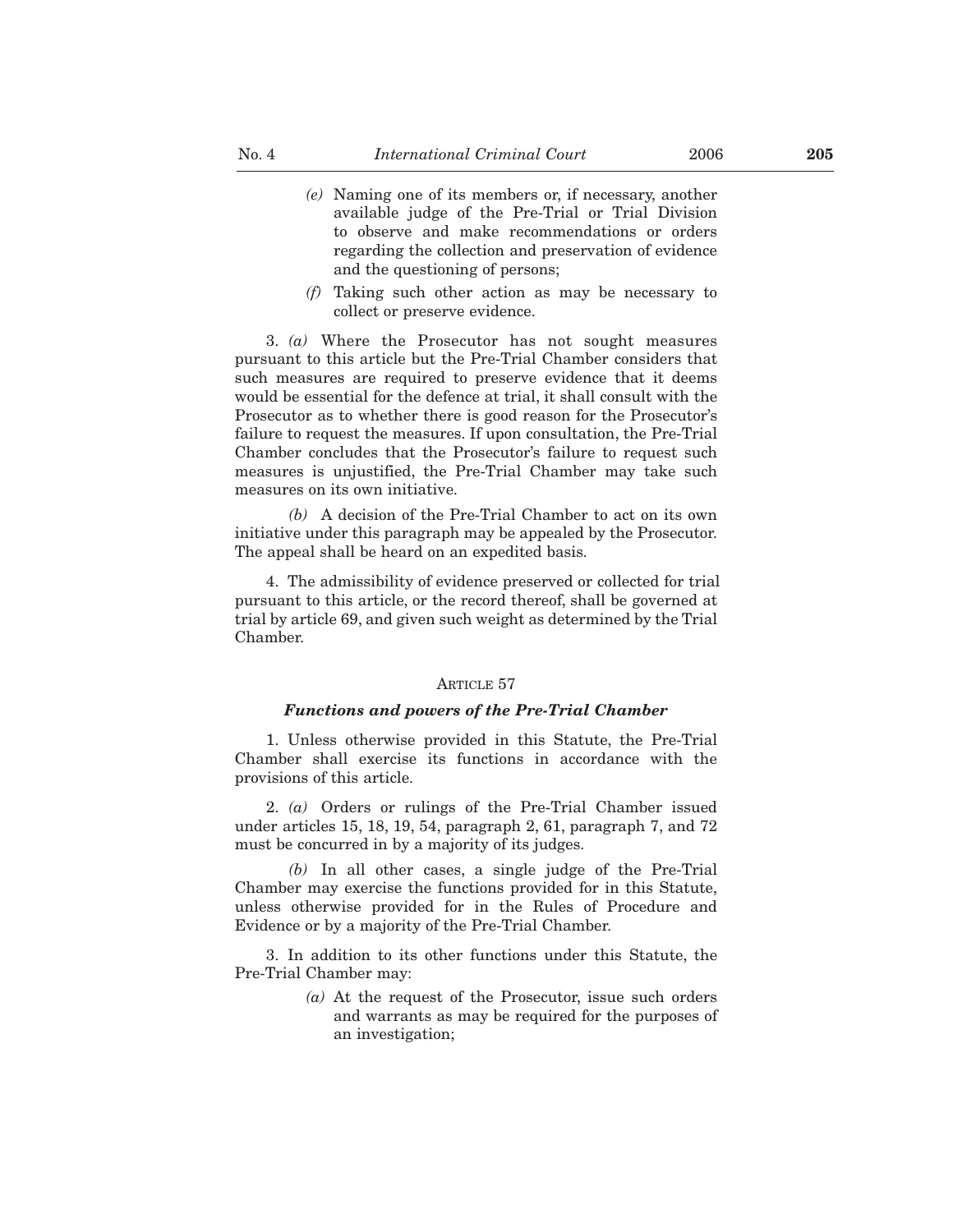- *(b)* Upon the request of a person who has been arrested or has appeared pursuant to a summons under article 58, issue such orders, including measures such as those described in article 56, or seek such cooperation pursuant to Part 9 as may be necessary to assist the person in the preparation of his or her defence;
- *(c)* Where necessary, provide for the protection and privacy of victims and witnesses, the preservation of evidence, the protection of persons who have been arrested or appeared in response to a summons, and the protection of national security information;
- *(d)* Authorize the Prosecutor to take specific investigative steps within the territory of a State Party without having secured the cooperation of that State under Part 9 if, whenever possible having regard to the views of the State concerned, the Pre-Trial Chamber has determined in that case that the State is clearly unable to execute a request for cooperation due to the unavailability of any authority or any component of its judicial system competent to execute the request for cooperation under Part 9.
- *(e)* Where a warrant of arrest or a summons has been issued under article 58, and having due regard to the strength of the evidence and the rights of the parties concerned, as provided for in this Statute and the Rules of Procedure and Evidence, seek the cooperation of States pursuant to article 93, paragraph 1*(k),* to take protective measures for the purpose of forfeiture, in particular for the ultimate benefit of victims.

### ARTICLE 58

# *Issuance by the Pre-Trial Chamber of a warrant of arrest or a summons to appear*

1. At any time after the initiation of an investigation, the Pre-Trial Chamber shall, on the application of the Prosecutor, issue a warrant of arrest of a person if, having examined the application and the evidence or other information submitted by the Prosecutor, it is satisfied that:

> *(a)* There are reasonable grounds to believe that the person has committed a crime within the jurisdiction of the Court; and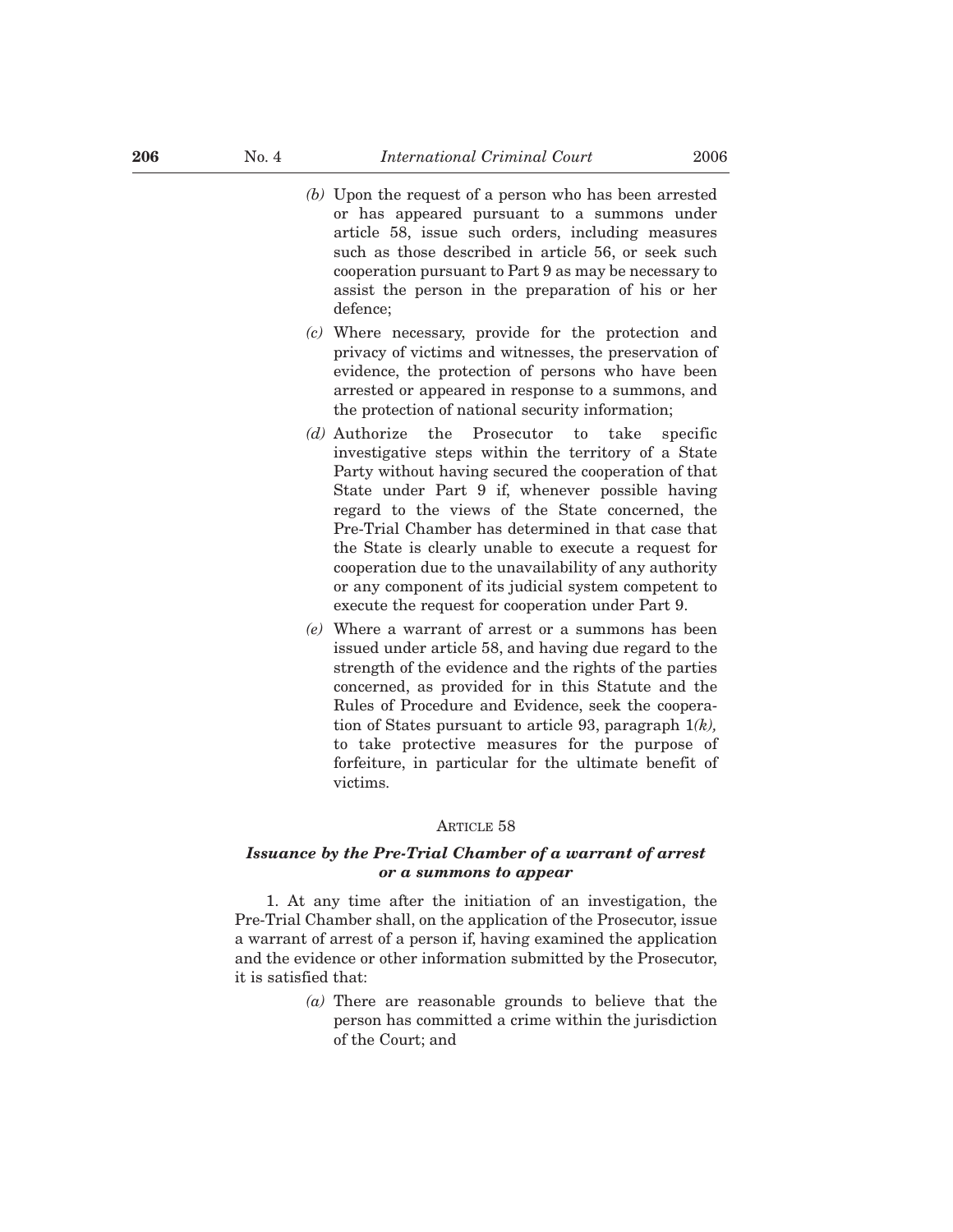## *(b)* The arrest of the person appears necessary:

- (i) To ensure the person's appearance at trial,
- (ii) To ensure that the person does not obstruct or endanger the investigation or the court proceedings, or
- (iii) Where applicable, to prevent the person from continuing with the commission of that crime or a related crime which is within the jurisdiction of the Court and which arises out of the same circumstances.

# 2. The application of the Prosecutor shall contain:

- *(a)* The name of the person and any other relevant identifying information;
- *(b)* A specific reference to the crimes within the jurisdiction of the Court which the person is alleged to have committed;
- *(c)* A concise statement of the facts which are alleged to constitute those crimes;
- *(d)* A summary of the evidence and any other information which establish reasonable grounds to believe that the person committed those crimes; and
- *(e)* The reason why the Prosecutor believes that the arrest of the person is necessary.
- 3. The warrant of arrest shall contain:
	- *(a)* The name of the person and any other relevant identifying information;
	- *(b)* A specific reference to the crimes within the jurisdiction of the Court for which the person's arrest is sought; and
	- *(c)* A concise statement of the facts which are alleged to constitute those crimes.

4. The warrant of arrest shall remain in effect until otherwise ordered by the Court.

5. On the basis of the warrant of arrest, the Court may request the provisional arrest or the arrest and surrender of the person under Part 9.

6. The Prosecutor may request the Pre-Trial Chamber to amend the warrant of arrest by modifying or adding to the crimes specified therein. The Pre-Trial Chamber shall so amend the warrant if it is satisfied that there are reasonable grounds to believe that the person committed the modified or additional crimes.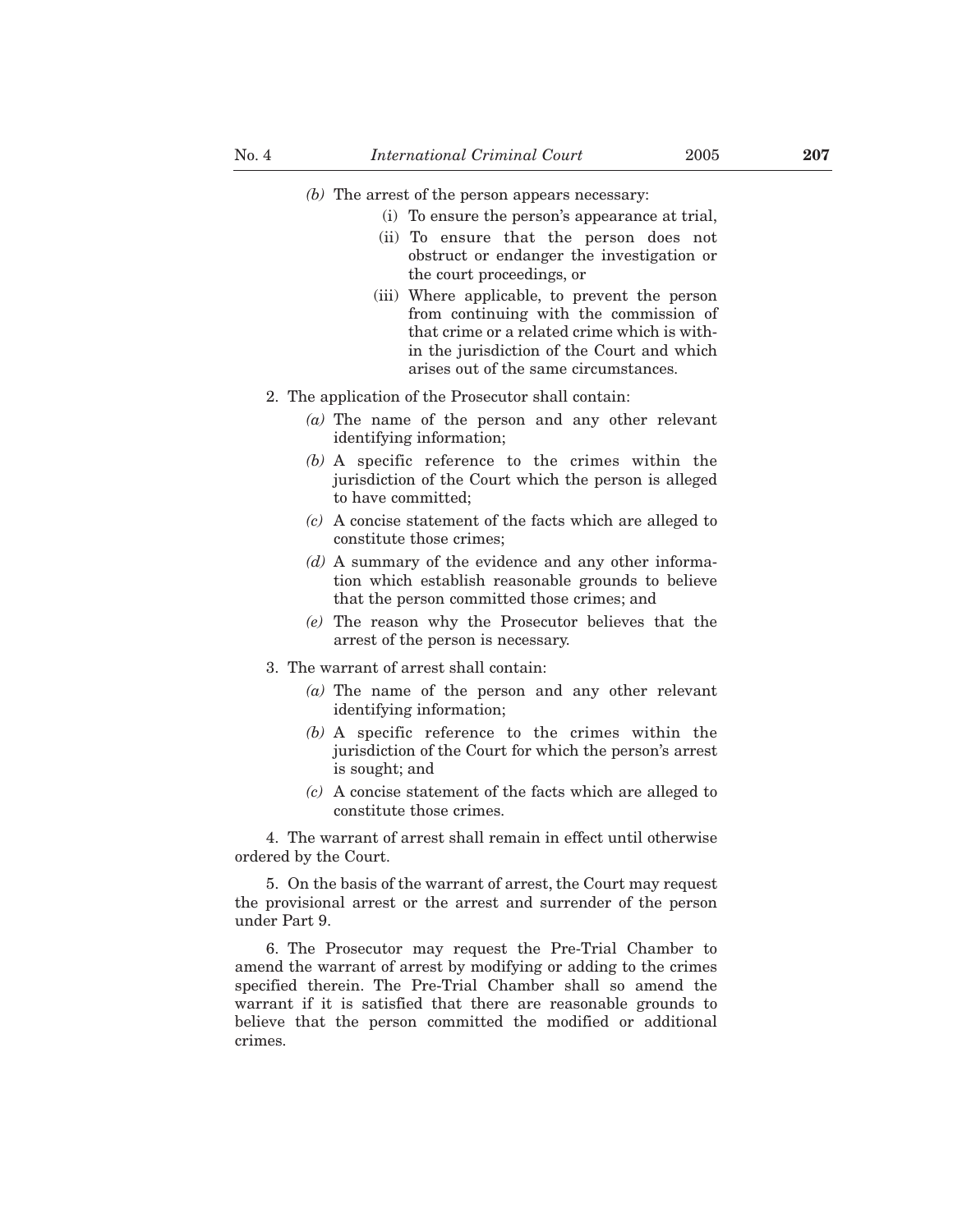7. As an alternative to seeking a warrant of arrrest, the Prosecutor may submit an application requesting that the Pre-Trial Chamber issue a summons for the person to appear. If the Pre-Trial Chamber is satisfied that there are reasonable grounds to believe that the person committed the crime alleged and that a summons is sufficient to ensure the person's appearance, it shall issue the summons, with or without conditions restricting liberty (other than detention) if provided for by national law, for the person to appear. The summons shall contain:

- *(a)* The name of the person and any other relevant identifying information;
- *(b)* The specified date on which the person is to appear;
- *(c)* A specific reference to the crimes within the jurisdiction of the Court which the person is alleged to have committed; and
- *(d)* A concise statement of the facts which are alleged to constitute the crime.

The summons shall be served on the person.

## ARTICLE 59

### *Arrest proceedings in the custodial State*

1. A State Party which has received a request for provisional arrest or for arrest and surrender shall immediately take steps to arrest the person in question in accordance with its laws and the provisions of Part 9.

2. A person arrested shall be brought promptly before the competent judicial authority in the custodial State which shall determine, in accordance with the law of that State, that:

- *(a)* The warrant applies to that person;
- *(b)* The person has been arrested in accordance with the proper process; and
- *(c)* The person's rights have been respected.

3. The person arrested shall have the right to apply to the competent authority in the custodial State for interim release pending surrender.

4. In reaching a decision on any such application, the competent authority in the custodial State shall consider whether, given the gravity of the alleged crimes, there are urgent and exceptional circumstances to justify interim release and whether necessary safeguards exist to ensure that the custodial State can fulfil its duty to surrender the person to the Court. It shall not be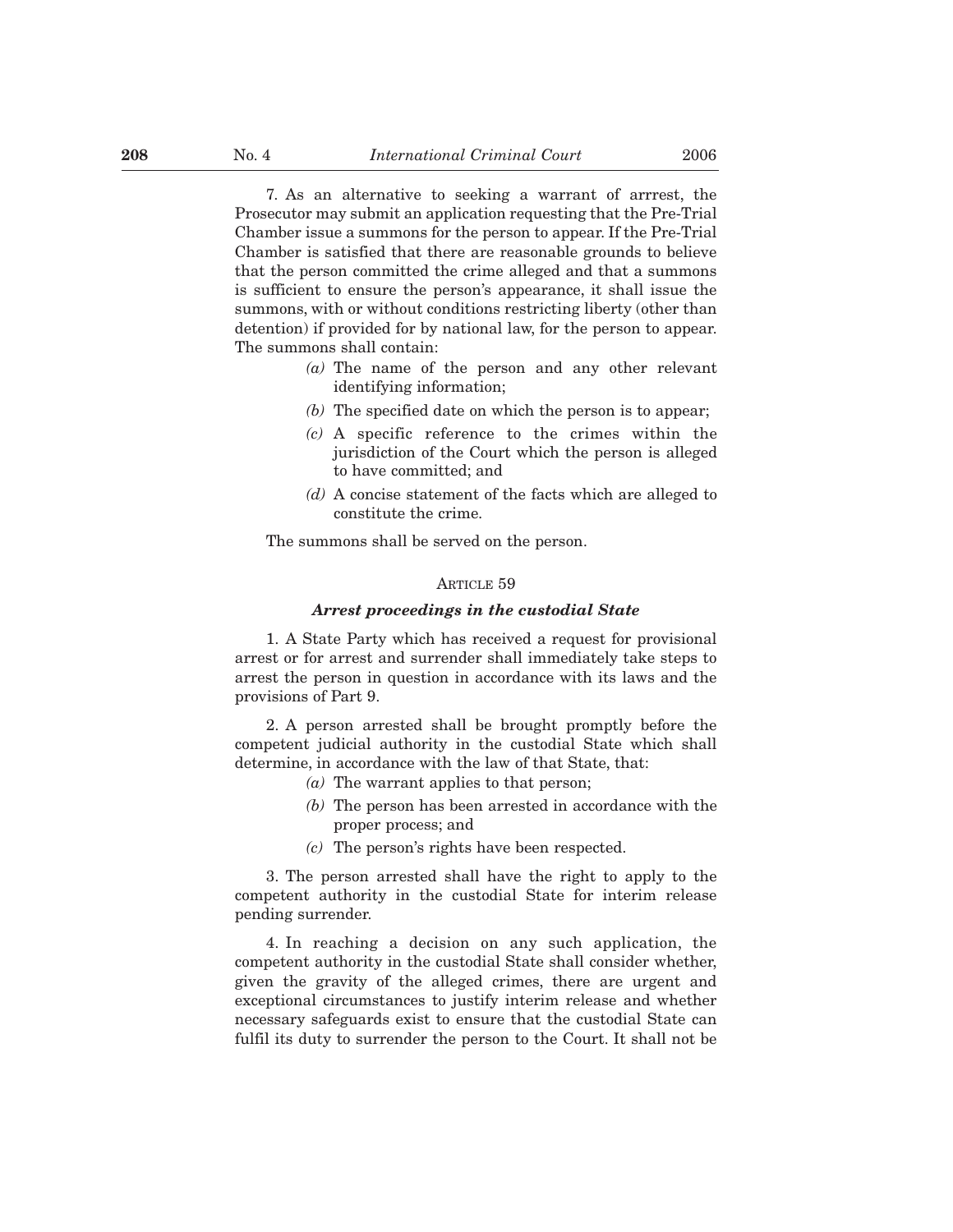open to the competent authority of the custodial State to consider whether the warrant of arrest was properly issued in accordance with article 58, paragraph 1*(a)* and *(b)*.

5. The Pre-Trial Chamber shall be notified of any request for interim release and shall make recommendations to the competent authority in the custodial State. The competent authority in the custodial State shall give full consideration to such recommendations, including any recommendations on measures to prevent the escape of the person, before rendering its decision.

6. If the person is granted interim release, the Pre-Trial Chamber may request periodic reports on the status of the interim release.

7. Once ordered to be surrendered by the custodial State, the person shall be delivered to the Court as soon as possible.

## ARTICLE 60

## *Initial proceedings before the Court*

1. Upon the surrender of the person to the Court, or the person's appearance before the Court voluntarily or pursuant to a summons, the Pre-Trial Chamber shall satisfy itself that the person has been informed of the crimes which he or she is alleged to have committed, and of his or her rights under this Statute, including the right to apply for interim release pending trial.

2. A person subject to a warrant of arrest may apply for interim release pending trial. If the Pre-Trial Chamber is satisfied that the conditions set forth in article 58, paragraph 1, are met, the person shall continue to be detained. If it is not so satisfied, the Pre-Trial Chamber shall release the person, with or without conditions.

3. The Pre-Trial Chamber shall periodically review its ruling on the release or detention of the person, and may do so at any time on the request of the Prosecutor or the person. Upon such review, it may modify its ruling as to detention, release or conditions of release, if it is satisfied that changed circumstances so require.

4. The Pre-Trial Chamber shall ensure that a person is not detained for an unreasonable period prior to trial due to inexcusable delay by the Prosecutor. If such delay occurs, the Court shall consider releasing the person, with or without conditions.

5. If necessary, the Pre-Trial Chamber may issue a warrant of arrest to secure the presence of a person who has been released.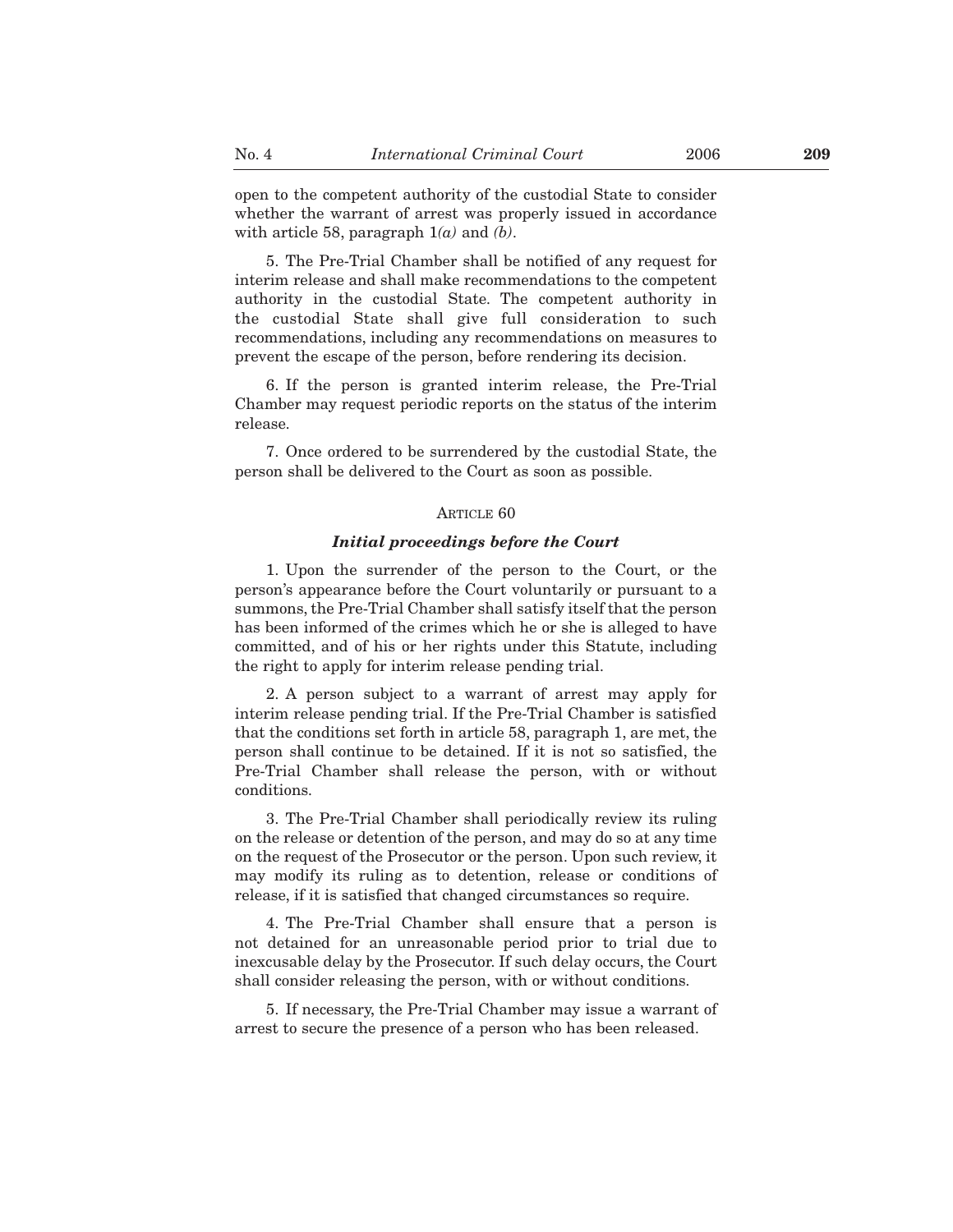### ARTICLE 61

# *Confirmation of the charges before trial*

1. Subject to the provisions of paragraph 2, within a reasonable time after the person's surrender or voluntary appearance before the Court, the Pre-Trial Chamber shall hold a hearing to confirm the charges on which the Prosecutor intends to seek trial. The hearing shall be held in the presence of the Prosecutor and the person charged, as well as his or her counsel.

2. The Pre-Trial Chamber may, upon request of the Prosecutor or on its own motion, hold a hearing in the absence of the person charged to confirm the charges on which the Prosecutor intends to seek trial when the person has:

- *(a)* Waived his or her right to be present; or
- *(b)* Fled or cannot be found and all reasonable steps have been taken to secure his or her appearance before the Court and to inform the person of the charges and that a hearing to confirm those charges will be held.

In that case, the person shall be represented by counsel where the Pre-Trial Chamber determines that it is in the interests of justice.

3. Within a reasonable time before the hearing, the person shall:

- *(a)* Be provided with a copy of the document containing the charges on which the Prosecutor intends to bring the person to trial; and
- *(b)* Be informed of the evidence on which the Prosecutor intends to rely at the hearing.

The Pre-Trial Chamber may issue orders regarding the disclosure of information for the purposes of the hearing.

4. Before the hearing, the Prosecutor may continue the investigation and may amend or withdraw any charges. The person shall be given reasonable notice before the hearing of any amendment to or withdrawal of charges. In case of a withdrawal of charges, the Prosecutor shall notify the Pre-Trial Chamber of the reasons for the withdrawal.

5. At the hearing, the Prosecutor shall support each charge with sufficient evidence to establish substantial grounds to believe that the person committed the crime charged. The Prosecutor may rely on documentary or summary evidence and need not call the witnesses expected to testify at the trial.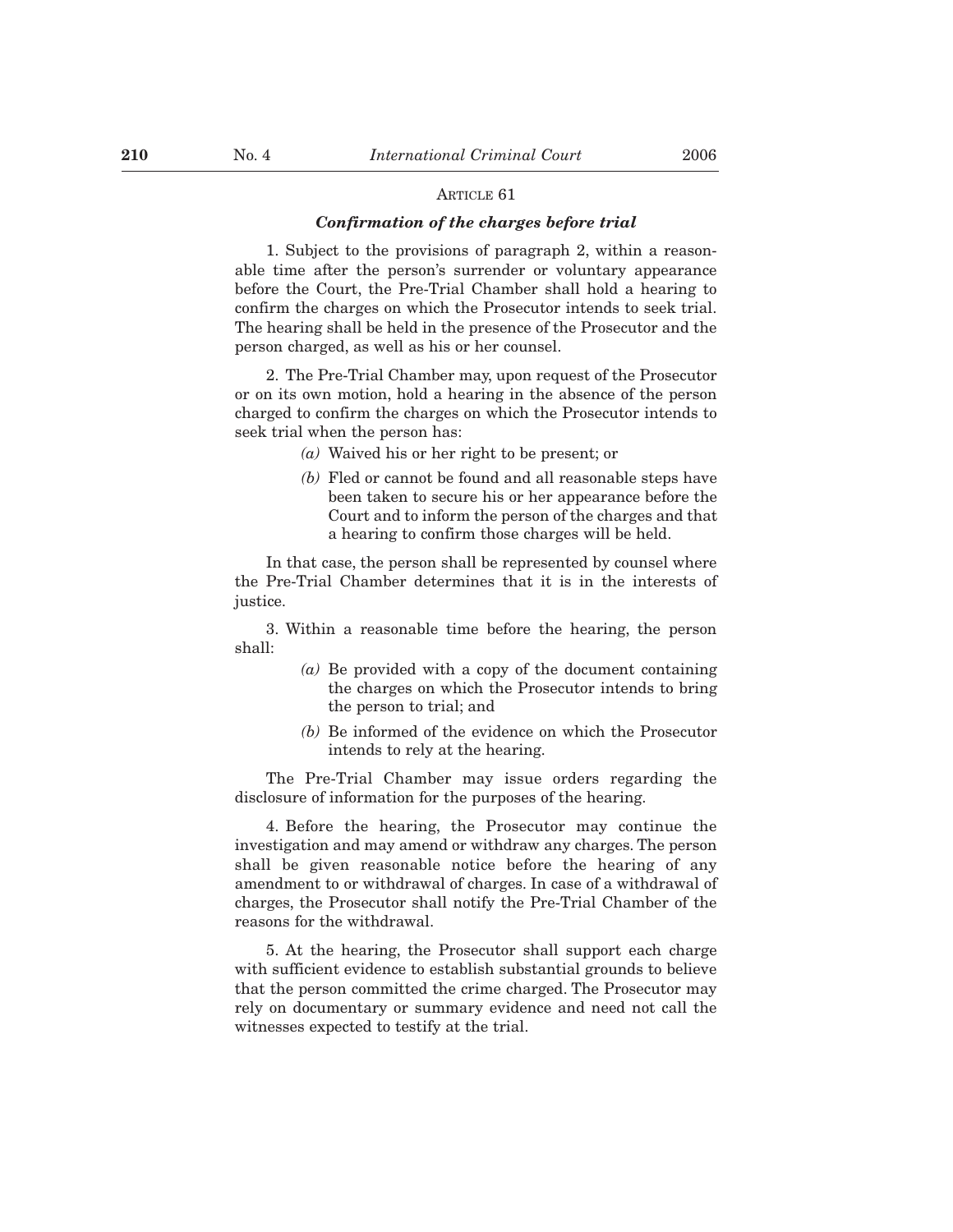- *(a)* Object to the charges;
- *(b)* Challenge the evidence presented by the Prosecutor; and
- *(c)* Present evidence.

7. The Pre-Trial Chamber shall, on the basis of the hearing, determine whether there is sufficient evidence to establish substantial grounds to believe that the person committed each of the crimes charged. Based on its determination, the Pre-Trial Chamber shall:

- *(a)* Confirm those charges in relation to which it has determined that there is sufficient evidence, and commit the person to a Trial Chamber for trial on the charges as confirmed;
- *(b)* Decline to confirm those charges in relation to which it has determined that there is insufficient evidence;
- *(c)* Adjourn the hearing and request the Prosecutor to consider:
	- (i) Providing further evidence or conducting further investigation with respect to a particular charge; or
	- (ii) Amending a charge because the evidence submitted appears to establish a different crime within the jurisdiction of the Court.

8. Where the Pre-Trial Chamber declines to confirm a charge, the Prosecutor shall not be precluded from subsequently requesting its confirmation if the request is supported by additional evidence.

9. After the charges are confirmed and before the trial has begun, the Prosecutor may, with the permission of the Pre-Trial Chamber and after notice to the accused, amend the charges. If the Prosecutor seeks to add additional charges or to substitute more serious charges, a hearing under this article to confirm those charges must be held. After commencement of the trial, the Prosecutor may, with the permission of the Trial Chamber, withdraw the charges.

10. Any warrant previously issued shall cease to have effect with respect to any charges which have not been confirmed by the Pre-Trial Chamber or which have been withdrawn by the Prosecutor.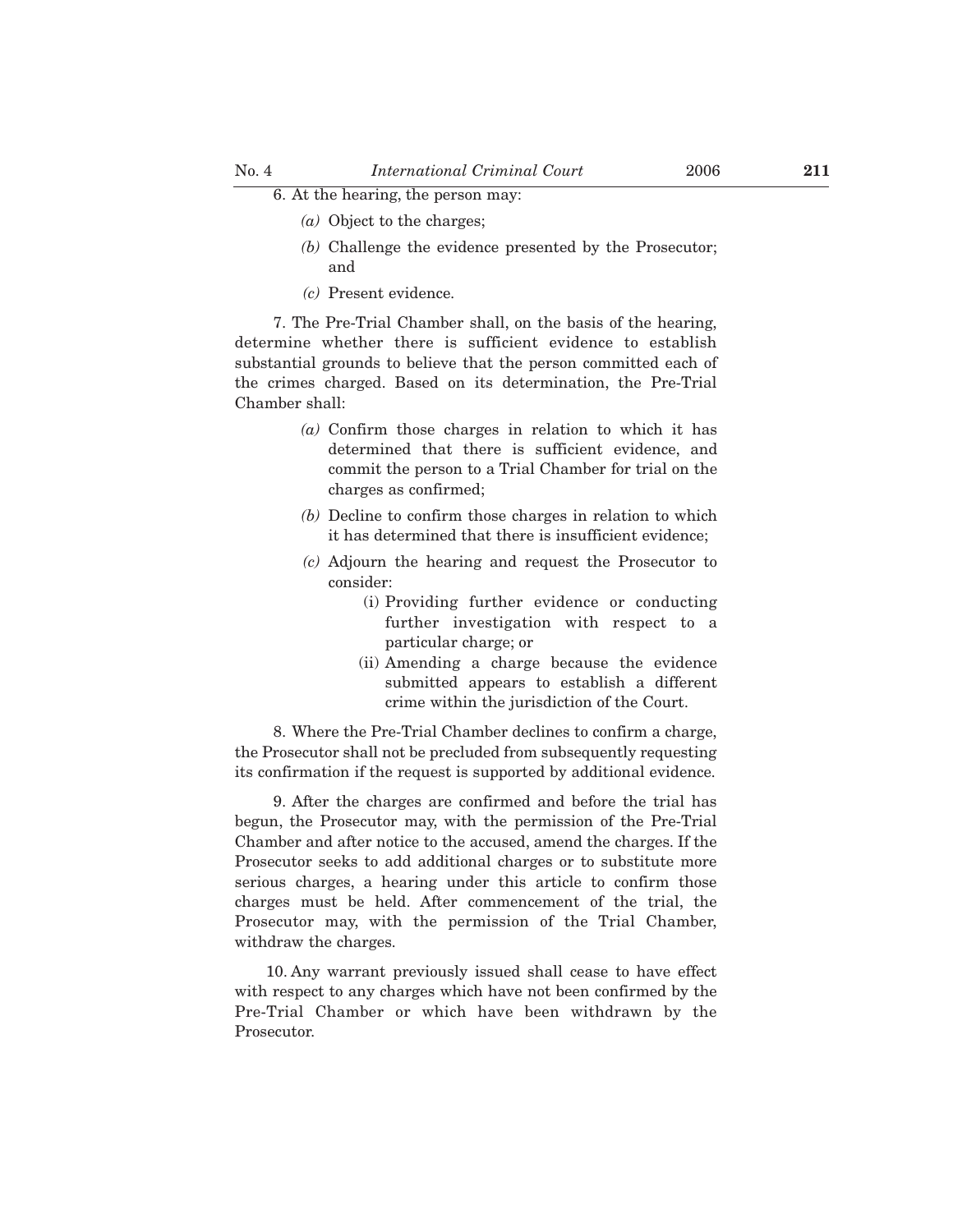11. Once the charges have been confirmed in accordance with this article, the Presidency shall constitute a Trial Chamber which, subject to paragraph 9 and to article 64, paragraph 4, shall be responsible for the conduct of subsequent proceedings and may exercise any function of the Pre-Trial Chamber that is relevant and capable of application in those proceedings.

# PART—6. THE TRIAL

# ARTICLE 62

## *Place of trial*

Unless otherwise decided, the place of the trial shall be the seat of the Court.

# ARTICLE 63

### *Trial in the presence of the accused*

1. The accused shall be present during the trial.

2. If the accused, being present before the Court, continues to disrupt the trial, the Trial Chamber may remove the accused and shall make provision for him or her to observe the trial and instruct counsel from outside the courtroom, through the use of communications technology, if required. Such measures shall be taken only in exceptional circumstances after other reasonable alternatives have proved inadequate, and only for such duration as is strictly required.

# ARTICLE 64

### *Functions and powers of the Trial Chamber*

1. The functions and powers of the Trial Chamber set out in this article shall be exercised in accordance with this Statute and the Rules of Procedure and Evidence.

2. The Trial Chamber shall ensure that a trial is fair and expeditious and is conducted with full respect for the rights of the accused and due regard for the protection of victims and witnesses.

3. Upon assignment of a case for trial in accordance with this Statute, the Trial Chamber assigned to deal with the case shall:

- *(a)* Confer with the parties and adopt such procedures as are necessary to facilitate the fair and expeditious conduct of the proceedings;
- *(b)* Determine the language or languages to be used at trial; and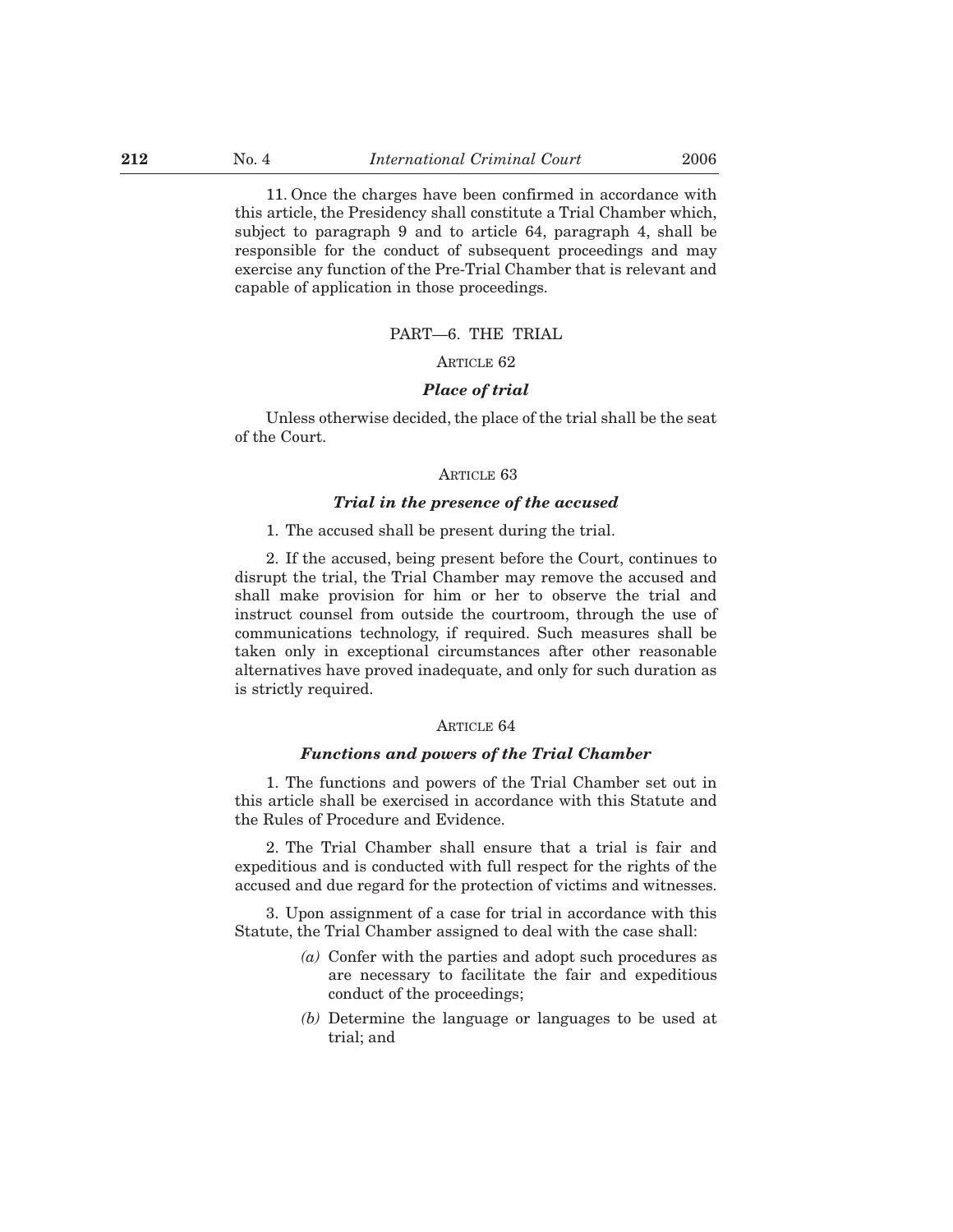*(c)* Subject to any other relevant provisions of this Statute, provide for disclosure of documents or information not previously disclosed, sufficiently in advance of the commencement of the trial to enable adequate preparation for trial.

4. The Trial Chamber may, if necessary for its effective and fair functioning, refer preliminary issues to the Pre-Trial Chamber or, if necessary, to another available judge of the Pre-Trial Division.

5. Upon notice to the parties, the Trial Chamber may, as appropriate, direct that there be joinder or severance in respect of charges against more than one accused.

6. In performing its functions prior to trial or during the course of a trial, the Trial Chamber may, as necessary:

- *(a)* Exercise any functions of the Pre-Trial Chamber referred to in article 61, paragraph 11;
- *(b)* Require the attendance and testimony of witnesses and production of documents and other evidence by obtaining, if necessary, the assistance of States as provided in this Statute;
- *(c)* Provide for the protection of confidential information;
- *(d)* Order the production of evidence in addition to that already collected prior to the trial or presented during the trial by the parties;
- *(e)* Provide for the protection of the accused, witnesses and victims; and
- *(f)* Rule on any other relevant matters.

7. The trial shall be held in public. The Trial Chamber may, however, determine that special circumstances require that certain proceedings be in closed session for the purposes set forth in article 68, or to protect confidential or sensitive information to be given in evidence.

8. *(a)* At the commencement of the trial, the Trial Chamber shall have read to the accused the charges previously confirmed by the Pre-Trial Chamber. The Trial Chamber shall satisfy itself that the accused understands the nature of the charges. It shall afford him or her the opportunity to make an admission of guilt in accordance with article 65 or to plead not guilty.

*(b)* At the trial, the presiding judge may give directions for the conduct of proceedings, including to ensure that they are conducted in a fair and impartial manner. Subject to any directions of the presiding judge, the parties may submit evidence in with the provisions of this Statute.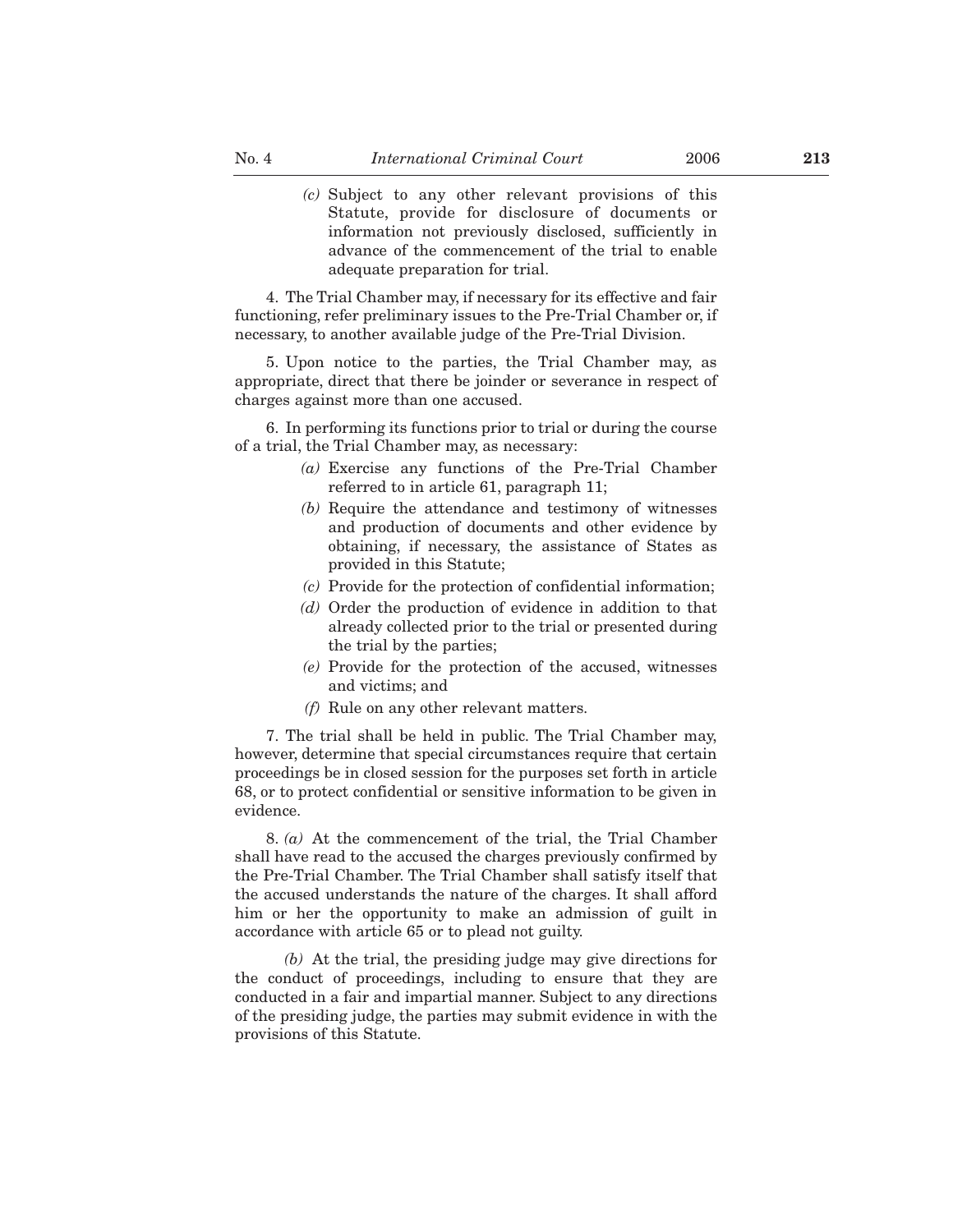9. The Trial Chamber shall have, *inter alia,* the power on application of a party or on its own motion to:

- *(a)* Rule on the admissibility or relevance of evidence; and
- *(b)* Take all necessary steps to maintain order in the course of a hearing.

10. The Trial Chamber shall ensure that a complete record of the trial, which accurately reflects the proceedings, is made and that it is maintained and preserved by the Registrar.

#### ARTICLE 65

## *Proceedings on an admission of guilt*

1. Where the accused makes an admission of guilt pursuant to article 64, paragraph 8*(a)*, the Trial Chamber shall determine whether:

- *(a)* The accused understands the nature and consequences of the admission of guilt;
- *(b)* The admission is voluntarily made by the accused after sufficient consultation with defence counsel; and
- *(c)* The admission of guilt is supported by the facts of the case that are contained in:
	- (i) The charges brought by the Prosecutor and admitted by the accused;
	- (ii) Any materials presented by the Prosecutor which supplement the charges and which the accused accepts; and
	- (iii) Any other evidence, such as the testimony of witnesses, presented by the Prosecutor or the accused.

2. Where the Trial Chamber is satisfied that the matters referred to in paragraph 1 are established, it shall consider the admission of guilt, together with any additional evidence presented, as establishing all the essential facts that are required to prove the crime to which the admission of guilt relates, and may convict the accused of that crime.

3. Where the Trial Chamber is not satisfied that the matters referred to in paragraph 1 are established, it shall consider the admission of guilt as not having been made, in which case it shall order that the trial be continued under the ordinary trial procedures provided by this Statute and may remit the case to another Trial Chamber.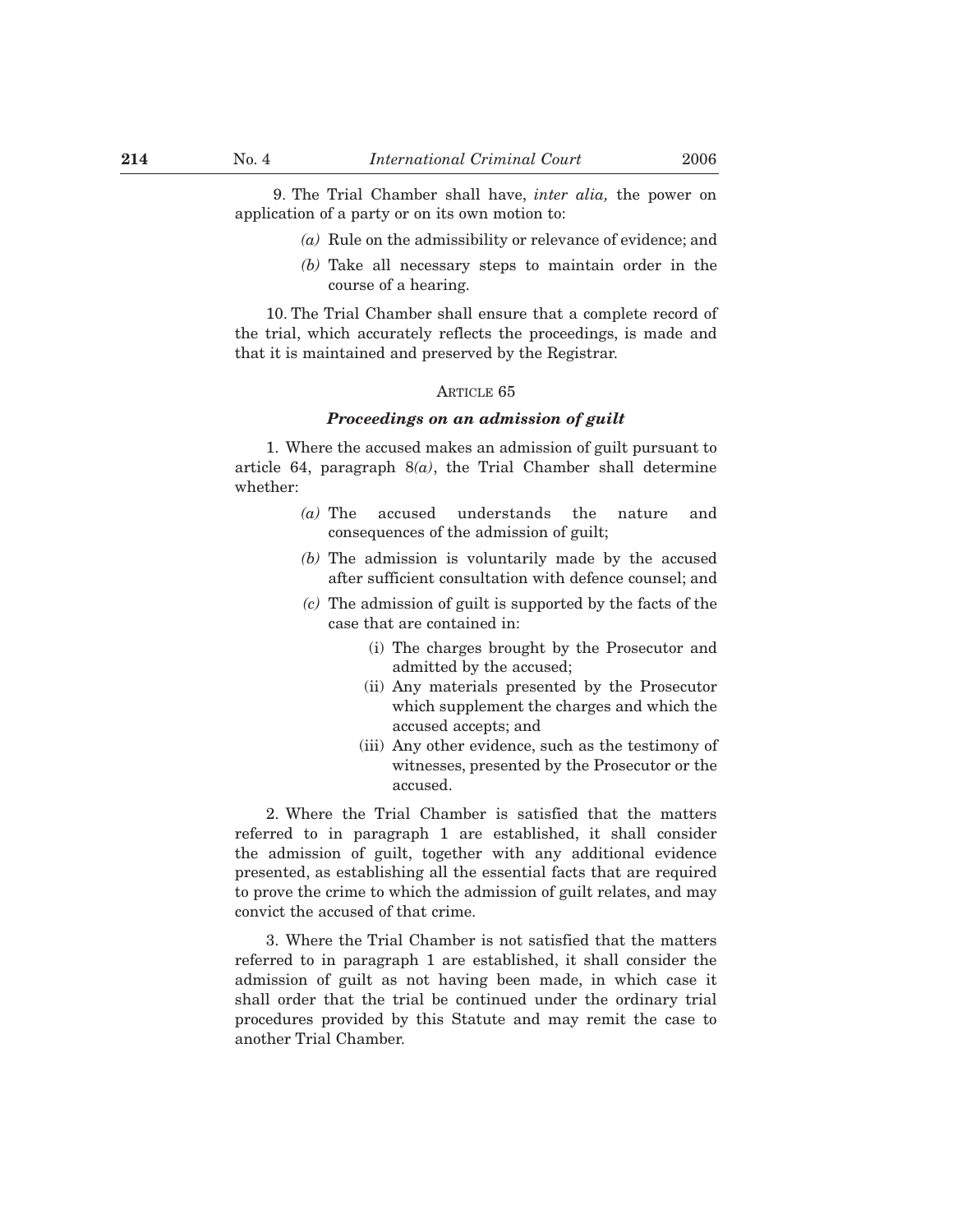4. Where the Trial Chamber is of the opinion that a more complete presentation of the facts of the case is required in the interests of justice, in particular the interests of the victims, the Trial Chamber may:

- *(a)* Request the Prosecutor to present additional evidence, including the testimony of witnesses; or
- *(b)* Order that the trial be continued under the ordinary trial procedures provided by this Statute, in which case it shall consider the admission of guilt as not having been made and may remit the case to another Trial Chamber.

5. Any discussions between the Prosecutor and the defence regarding modification of the charges, the admission of guilt or the penalty to be imposed shall not be binding on the Court.

### ARTICLE 66

### *Presumption of innocence*

1. Everyone shall be presumed innocent until proved guilty before the Court in accordance with the applicable law.

2. The onus is on the Prosecutor to prove the guilt of the accused.

3. In order to convict the accused, the Court must be convinced of the guilt of the accused beyond reasonable doubt.

## ARTICLE 67

## *Rights of the accused*

1. In the determination of any charge, the accused shall be entitled to a public hearing, having regard to the provisions of this Statute, to a fair hearing conducted impartially, and to the following minimum guarantees, in full equality:

- *(a)* To be informed promptly and in detail of the nature, cause and content of the charge, in a language which the accused fully understands and speaks;
- *(b)* To have adequate time and facilities for the preparation of the defence and to communicate freely with counsel of the accused's choosing in confidence;
- *(c)* To be tried without undue delay;
- *(d)* Subject to article 63, paragraph 2, to be present at the trial, to conduct the defence in person or through legal assistance of the accused's choosing, to be informed, if the accused does not have legal assistance, of this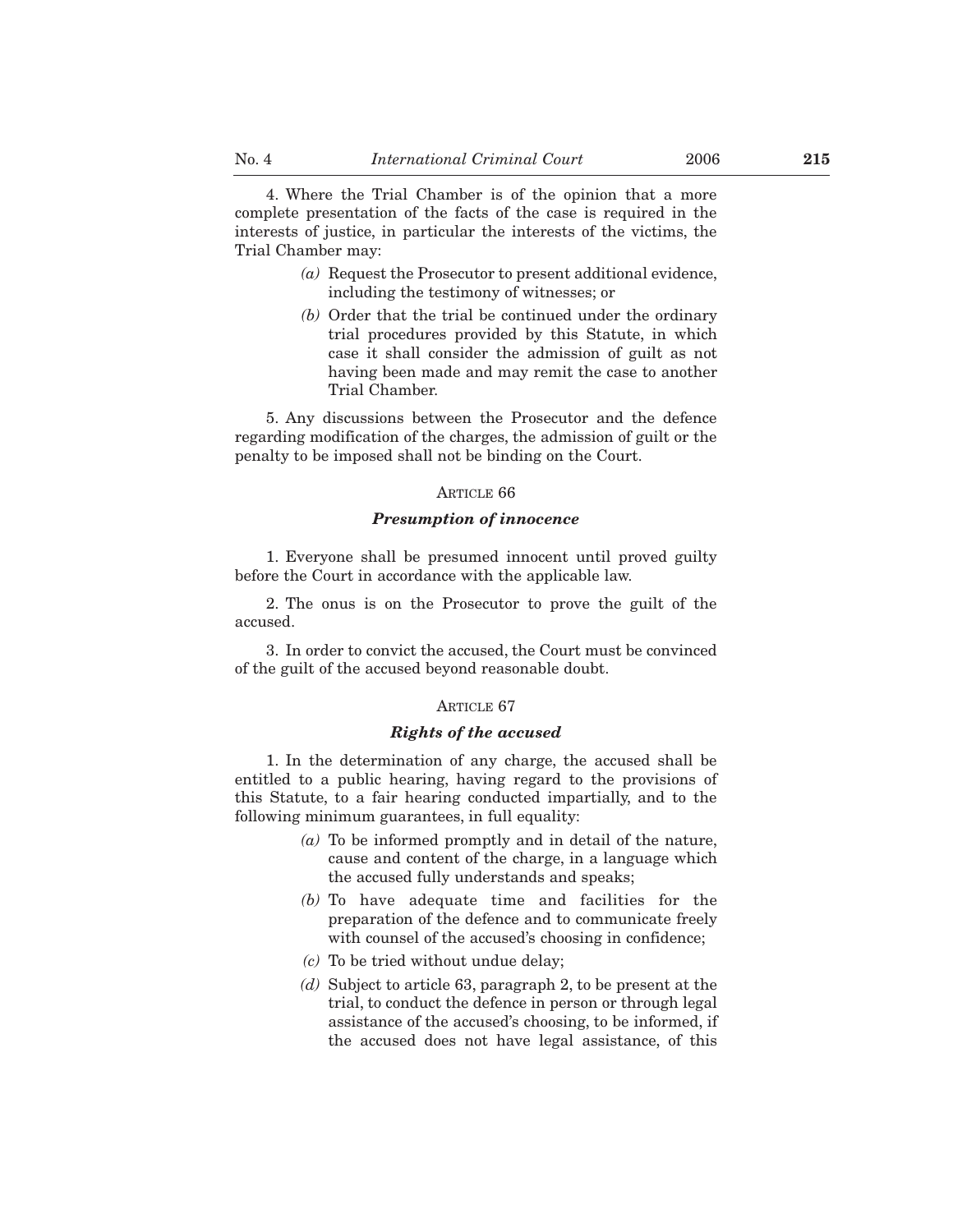right and to have legal assistance assigned by the Court in any case where the interests of justice so require, and without payment if the accused lacks sufficient means to pay for it;

- *(e)* To examine, or have examined, the witnesses against him or her and to obtain the attendance and examination of witnesses on his or her behalf under the same conditions as witnesses against him or her. The accused shall also be entitled to raise defences and to present other evidence admissible under this Statute;
- *(f)* To have, free of any cost, the assistance of a competent interpreter and such translations as are necessary to meet the requirements of fairness, if any of the proceedings of or documents presented to the Court are not in a language which the accused fully understands and speaks;
- *(g)* Not to be compelled to testify or to confess guilt and to remain silent, without such silence being a consideration in the determination of guilt or innocence;
- *(h)* To make an unsworn oral or written statement in his or her defence; and
- *(i)* Not to have imposed on him or her any reversal of the burden of proof or any onus of rebuttal.

2. In addition to any other disclosure provided for in this Statute, the Prosecutor shall, as soon as practicable, disclose to the defence evidence in the Prosecutor's possession or control which he or she believes shows or tends to show the innocence of the accused, or to mitigate the guilt of the accused, or which may affect the credibility of prosecution evidence. In case of doubt as to the application of this paragraph, the Court shall decide.

## ARTICLE 68

# *Protection of the victims and witnesses and their participation in the proceedings*

1. The Court shall take appropriate measures to protect the safety, physical and psychological well-being, dignity and privacy of victims and witnesses. In so doing, the Court shall have regard to all relevant factors, including age, gender as defined in article 7, paragraph 3, and health, and the nature of the crime, in particular, but not limited to, where the crime involves sexual or gender violence or violence against children. The Prosecutor shall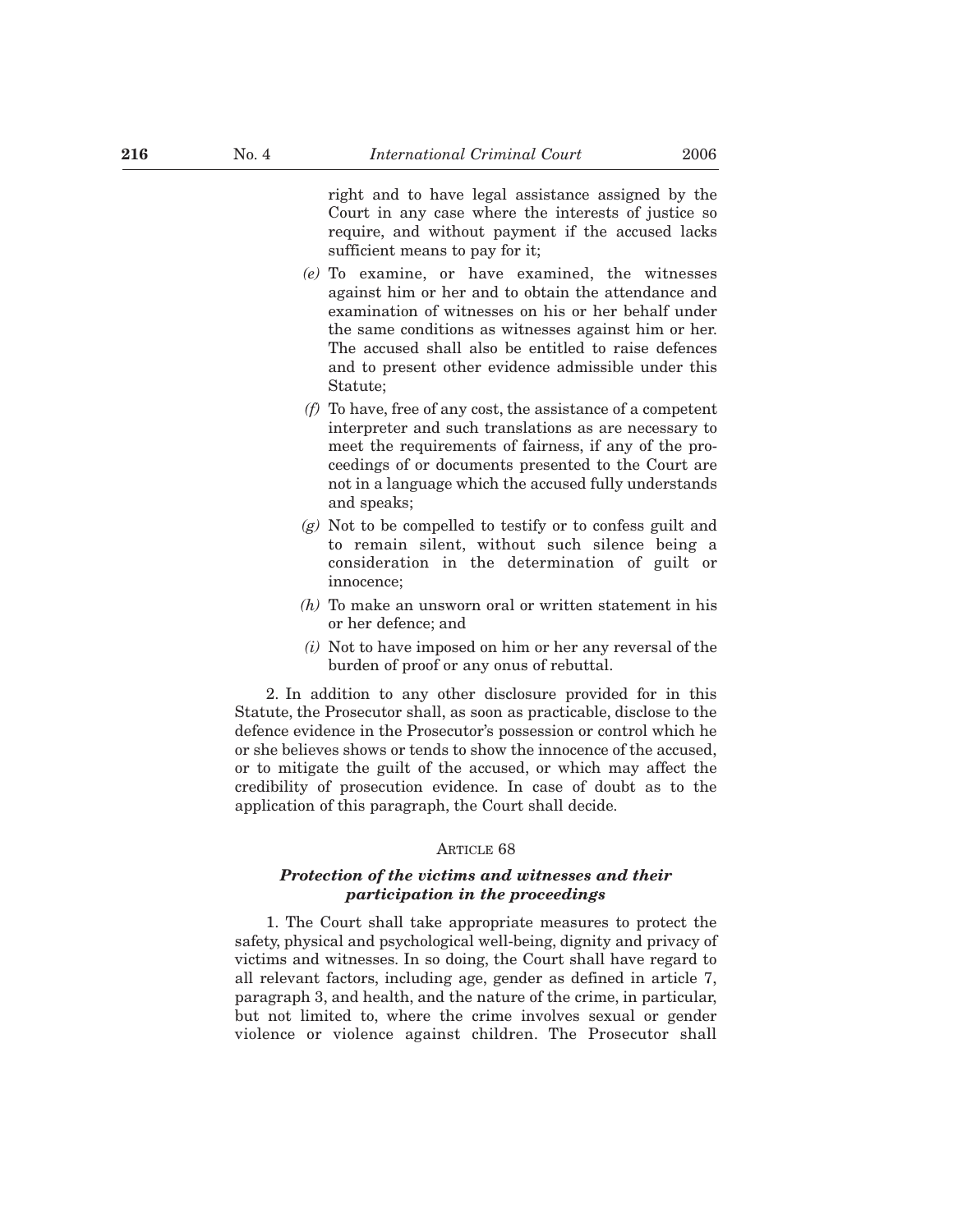take such measures particularly during the investigation and prosecution of such crimes. These measures shall not be prejudicial to or inconsistent with the rights of the accused and a fair and impartial trial.

2. As an exception to the principle of public hearings provided for in article 67, the Chambers of the Court may, to protect victims and witnesses or an accused, conduct any part of the proceedings in camera or allow the presentation of evidence by electronic or other special means. In particular, such measures shall be implemented in the case of a victim of sexual violence or a child who is a victim or a witness, unless otherwise ordered by the Court, having regard to all the circumstances, particularly the views of the victim or witness.

3. Where the personal interests of the victims are affected, the Court shall permit their views and concerns to be presented and considered at stages of the proceedings determined to be appropriate by the Court and in a manner which is not prejudicial to or inconsistent with the rights of the accused and a fair and impartial trial. Such views and concerns may be presented by the legal representatives of the victims where the Court considers it appropriate, in accordance with the Rules of Procedure and Evidence.

4. The Victims and Witnesses Unit may advise the Prosecutor and the Court on appropriate protective measures, security arrangements, counselling and assistance as referred to in article 43, paragraph 6.

5. Where the disclosure of evidence or information pursuant to this Statute may lead to the grave endangerment of the security of a witness or his or her family, the Prosecutor may, for the purposes of any proceedings conducted prior to the commencement of the trial, withhold such evidence or information and instead submit a summary thereof. Such measures shall be exercised in a manner which is not prejudicial to or inconsistent with the rights of the accused and a fair and impartial trial.

6. A State may make an application for necessary measures to be taken in respect of the protection of its servants or agents and the protection of confidential or sensitive information.

### ARTICLE 69

### *Evidence*

1. Before testifying, each witness shall, in accordance with the Rules of Procedure and Evidence, give an undertaking as to the truthfulness of the evidence to be given by that witness.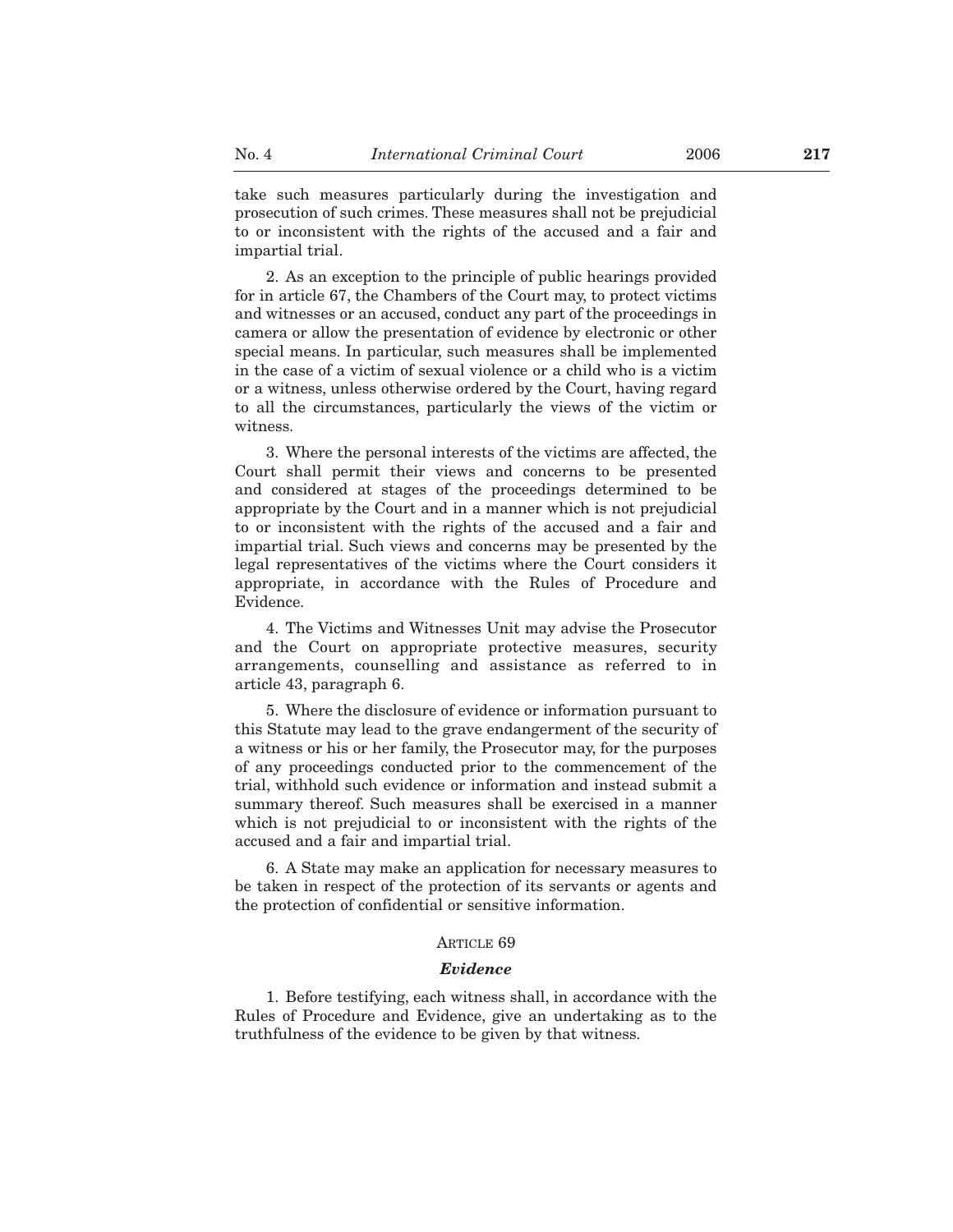2. The testimony of a witness at trial shall be given in person, except to the extent provided by the measures set forth in article 68 or in the Rules of Procedure and Evidence. The Court may also permit the giving of *viva voce* (oral) or recorded testimony of a witness by means of video or audio technology, as well as the introduction of documents or written transcripts, subject to this Statute and in accordance with the Rules of Procedure and Evidence. These measures shall not be prejudicial to or inconsistent with the rights of the accused.

3. The parties may submit evidence relevant to the case, in accordance with article 64. The Court shall have the authority to request the submission of all evidence that it considers necessary for the determination of the truth.

4. The Court may rule on the relevance or admissibility of any evidence, taking into account, *inter alia,* the probative value of the evidence and any prejudice that such evidence may cause to a fair trial or to a fair evaluation of the testimony of a witness, in accordance with the Rules of Procedure and Evidence.

5. The Court shall respect and observe privileges on confidentiality as provided for in the Rules of Procedure and Evidence.

6. The Court shall not require proof of facts of common knowledge but may take judicial notice of them.

7. Evidence obtained by means of a violation of this Statute or internationally recognized human rights shall not be admissible if:

- *(a)* The violation casts substantial doubt on the reliability of the evidence; or
- *(b)* The admission of the evidence would be antithetical to and would seriously damage the integrity of the proceedings.

8. When deciding on the relevance or admissibility of evidence collected by a State, the Court shall not rule on the application of the State's national law.

# ARTICLE 70

## *Offences against the administration of justice*

1. The Court shall have jurisdiction over the following offences against its administration of justice when committed intentionally:

- *(a)* Giving false testimony when under an obligation pursuant to article 69, paragraph 1, to tell the truth;
- *(b)* Presenting evidence that the party knows is false or forged;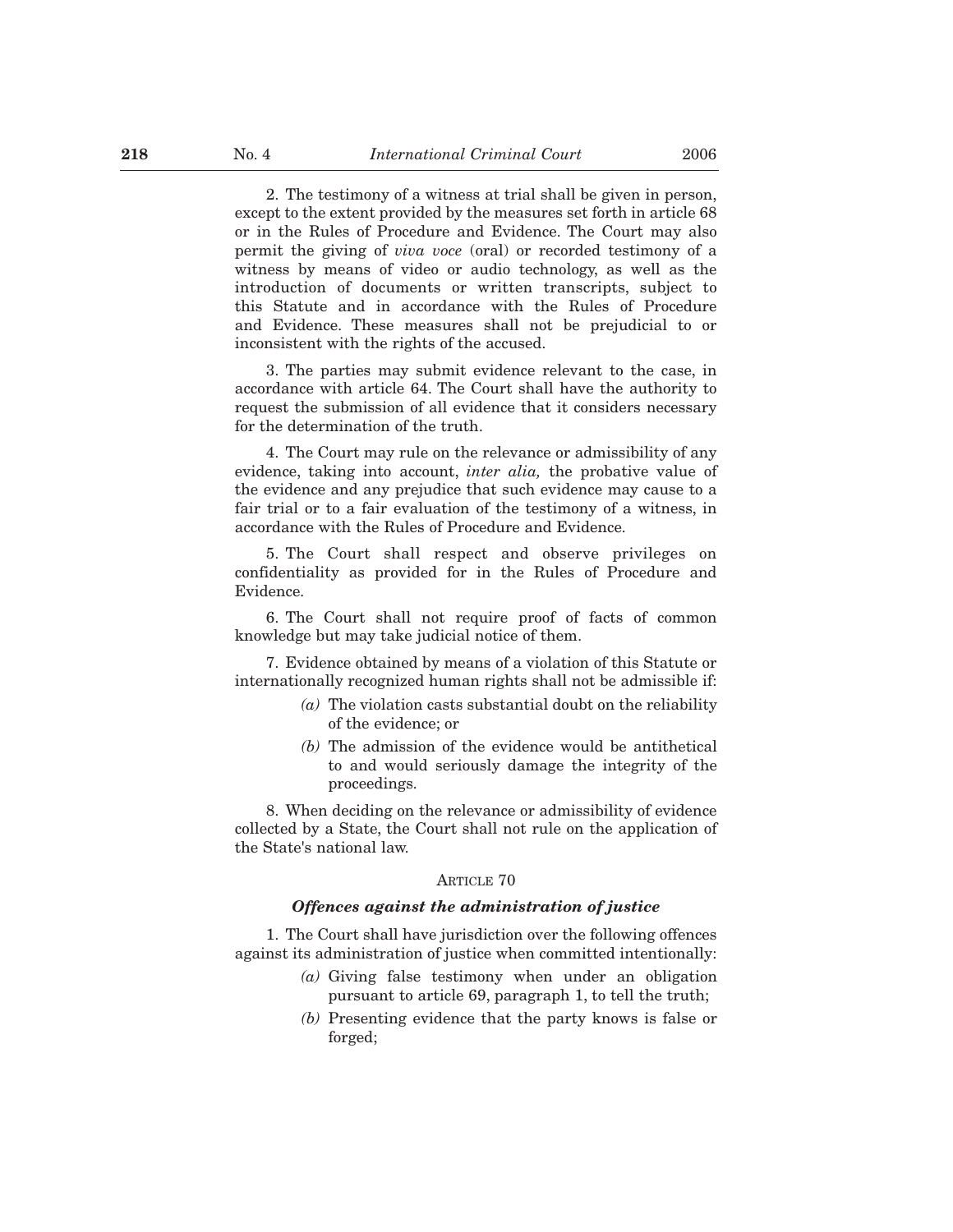- *(c)* Corruptly influencing a witness, obstructing or interfering with the attendance or testimony of a witness, retaliating against a witness for giving testimony or destroying, tampering with or interfering with the collection of evidence;
- *(d)* Impeding, intimidating or corruptly influencing an official of the Court for the purpose of forcing or persuading the official not to perform, or to perform improperly, his or her duties;
- *(e)* Retaliating against an official of the Court on account of duties performed by that or another official;
- *(f)* Soliciting or accepting a bribe as an official of the Court in connection with his or her official duties.

2. The principles and procedures governing the Court's exercise of jurisdiction over offences under this article shall be those provided for in the Rules of Procedure and Evidence. The conditions for providing international cooperation to the Court with respect to its proceedings under this article shall be governed by the domestic laws of the requested State.

3. In the event of conviction, the Court may impose a term of imprisonment not exceeding five years, or a fine in accordance with the Rules of Procedure and Evidence, or both.

4. *(a)* Each State Party shall extend its criminal laws penalizing offences against the integrity of its own investigative or judicial process to offences against the administration of justice referred to in this article, committed on its territory, or by one of its nationals;

*(b)* Upon request by the Court, whenever it deems it proper, the State Party shall submit the case to its competent authorities for the purpose of prosecution. Those authorities shall treat such cases with diligence and devote sufficient resources to enable them to be conducted effectively.

## ARTICLE 71

#### *Sanctions for misconduct before the Court*

1. The Court may sanction persons present before it who commit misconduct, including disruption of its proceedings or deliberate refusal to comply with its directions, by administrative measures other than imprisonment, such as temporary or permanent removal from the courtroom, a fine or other similar measures provided for in the Rules of Procedure and Evidence.

2. The procedures governing the imposition of the measures set forth in paragraph 1 shall be those provided for in the Rules of Procedure and Evidence.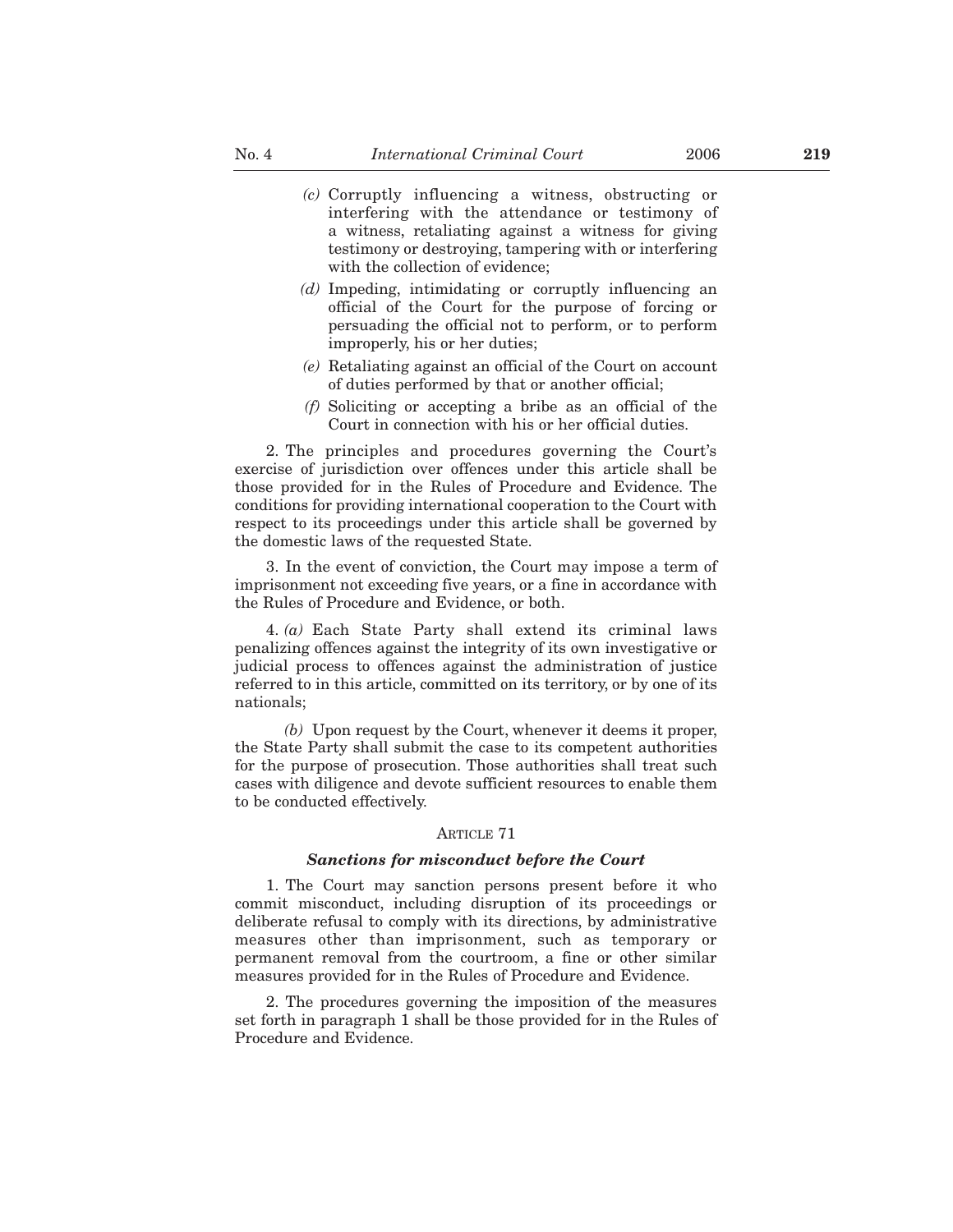# ARTICLE 72

# *Protection of national security information*

1. This article applies in any case where the disclosure of the information or documents of a State would, in the opinion of that State, prejudice its national security interests. Such cases include those falling within the scope of article 56, paragraphs 2 and 3, article 61, paragraph 3, article 64, paragraph 3, article 67, paragraph 2, article 68, paragraph 6, article 87, paragraph 6 and article 93, as well as cases arising at any other stage of the proceedings where such disclosure may be at issue.

2. This article shall also apply when a person who has been requested to give information or evidence has refused to do so or has referred the matter to the State on the ground that disclosure would prejudice the national security interests of a State and the State concerned confirms that it is of the opinion that disclosure would prejudice its national security interests.

3. Nothing in this article shall prejudice the requirements of confidentiality applicable under article 54, paragraph 3*(e)* and *(f)*, or the application of article 73.

4. If a State learns that information or documents of the State are being, or are likely to be, disclosed at any stage of the proceedings, and it is of the opinion that disclosure would prejudice its national security interests, that State shall have the right to intervene in order to obtain resolution of the issue in accordance with this article.

5. If, in the opinion of a State, disclosure of information would prejudice its national security interests, all reasonable steps will be taken by the State, acting in conjunction with the Prosecutor, the defence or the Pre-Trial Chamber or Trial Chamber, as the case may be, to seek to resolve the matter by cooperative means. Such steps may include:

- *(a)* Modification or clarification of the request;
- *(b)* A determination by the Court regarding the relevance of the information or evidence sought, or a determination as to whether the evidence, though relevant, could be or has been obtained from a source other than the requested State;
- *(c)* Obtaining the information or evidence from a different source or in a different form; or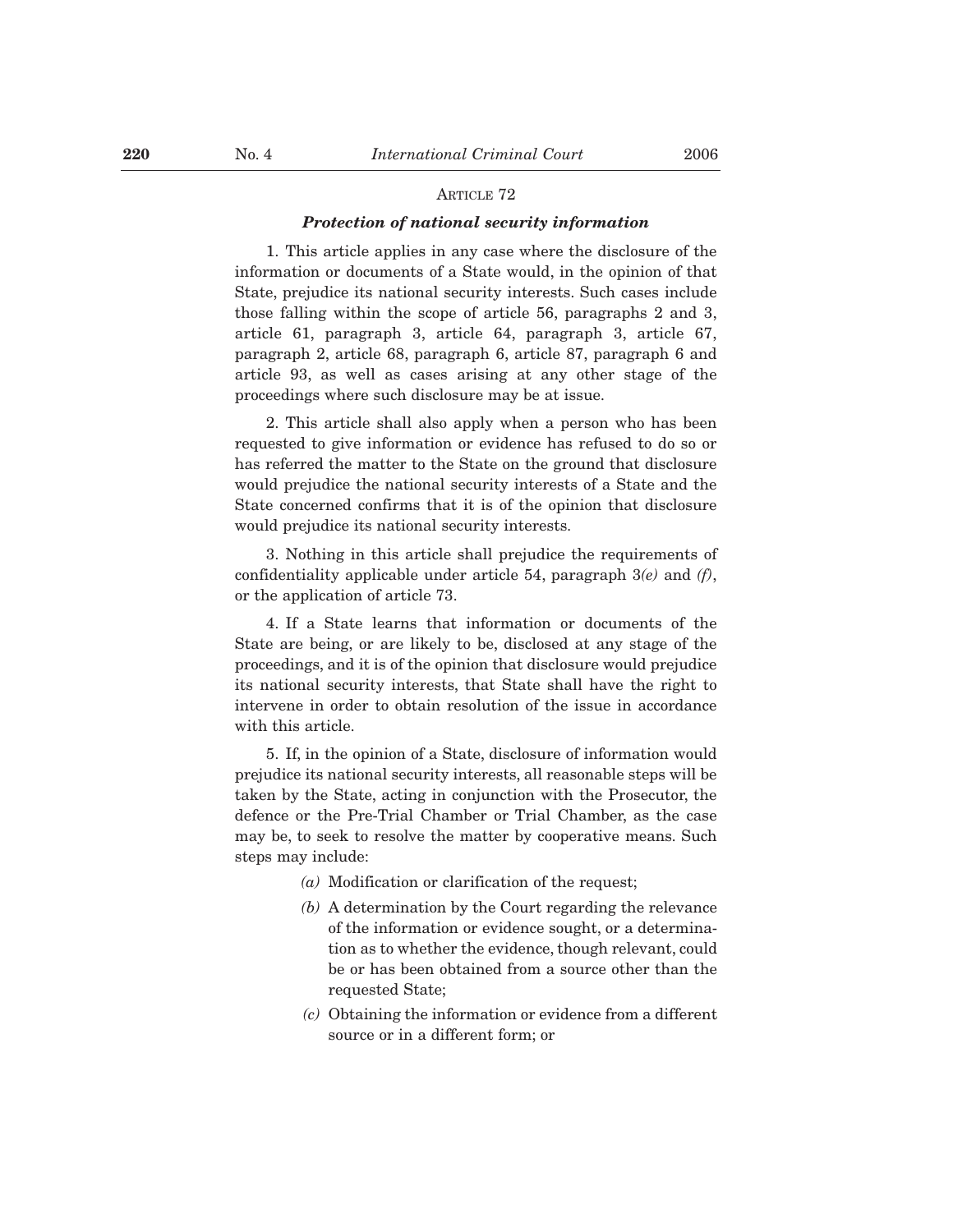*(d)* Agreement on conditions under which the assistance could be provided including, among other things, providing summaries or redactions, limitations on disclosure, use of *in camera* or *ex parte* proceedings, or other protective measures permissible under the Statute and the Rules of Procedure and Evidence.

6. Once all reasonable steps have been taken to resolve the matter through cooperative means, and if the State considers that there are no means or conditions under which the information or documents could be provided or disclosed without prejudice to its national security interests, it shall so notify the Prosecutor or the Court of the specific reasons for its decision, unless a specific description of the reasons would itself necessarily result in such prejudice to the State's national security interests.

7. Thereafter, if the Court determines that the evidence is relevant and necessary for the establishment of the guilt or innocence of the accused, the Court may undertake the following actions:

- *(a)* Where disclosure of the information or document is sought pursuant to a request for cooperation under Part 9 or the circumstances described in paragraph 2, and the State has invoked the ground for refusal referred to in article 93, paragraph 4:
	- (i) The Court may, before making any conclusion referred to in subparagraph  $7(a)$  (ii), request further consultations for the purpose of considering the State's representations, which may include, as appropriate, hearings *in camera* and *ex parte*;
	- (ii) If the Court concludes that, by invoking the ground for refusal under article 93, paragraph 4, in the circumstances of the case, the requested State is not acting in accordance with its obligations under this Statute, the Court may refer the matter in accordance with article 87, paragraph 7, specifying the reasons for its conclusion; and
	- (iii) The Court may make such inference in the trial of the accused as to the existence or non-existence of a fact, as may be appropriate in the circumstances; or
- *(b)* In all other circumstances:
	- (i) Order disclosure; or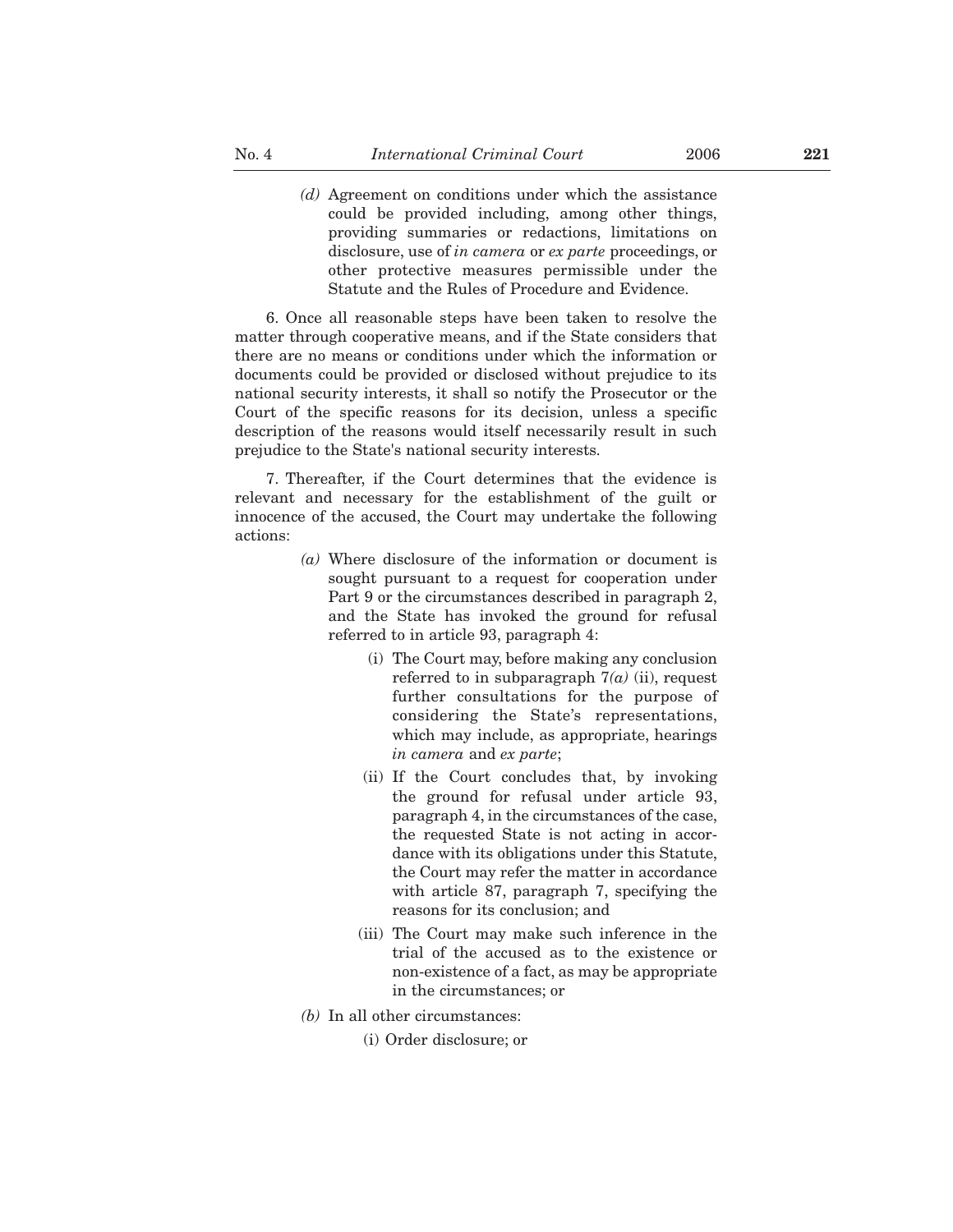(ii) To the extent it does not order disclosure, make such inference in the trial of the accused as to the existence or non-existence of a fact, as may be appropriate in the circumstances.

# ARTICLE 73

# *Third-party information or documents*

If a State Party is requested by the Court to provide a document or information in its custody, possession or control, which was disclosed to it in confidence by a State, intergovernmental organization or international organization, it shall seek the consent of the originator to disclose that document or information. If the originator is a State Party, it shall either consent to disclosure of the information or document or undertake to resolve the issue of disclosure with the Court, subject to the provisions of article 72. If the originator is not a State Party and refuses to consent to disclosure, the requested State shall inform the Court that it is unable to provide the document or information because of a pre-existing obligation of confidentiality to the originator.

# ARTICLE 74

# *Requirements for the decision*

1. All the judges of the Trial Chamber shall be present at each stage of the trial and throughout their deliberations. The Presidency may, on a case-by-case basis, designate, as available, one or more alternate judges to be present at each stage of the trial and to replace a member of the Trial Chamber if that member is unable to continue attending.

2. The Trial Chamber's decision shall be based on its evaluation of the evidence and the entire proceedings. The decision shall not exceed the facts and circumstances described in the charges and any amendments to the charges. The Court may base its decision only on evidence submitted and discussed before it at the trial.

3. The judges shall attempt to achieve unanimity in their decision, failing which the decision shall be taken by a majority of the judges.

4. The deliberations of the Trial Chamber shall remain secret.

5. The decision shall be in writing and shall contain a full and reasoned statement of the Trial Chamber's findings on the evidence and conclusions. The Trial Chamber shall issue one decision. When there is no unanimity, the Trial Chamber's decision shall contain the views of the majority and the minority. The decision or a summary thereof shall be delivered in open court.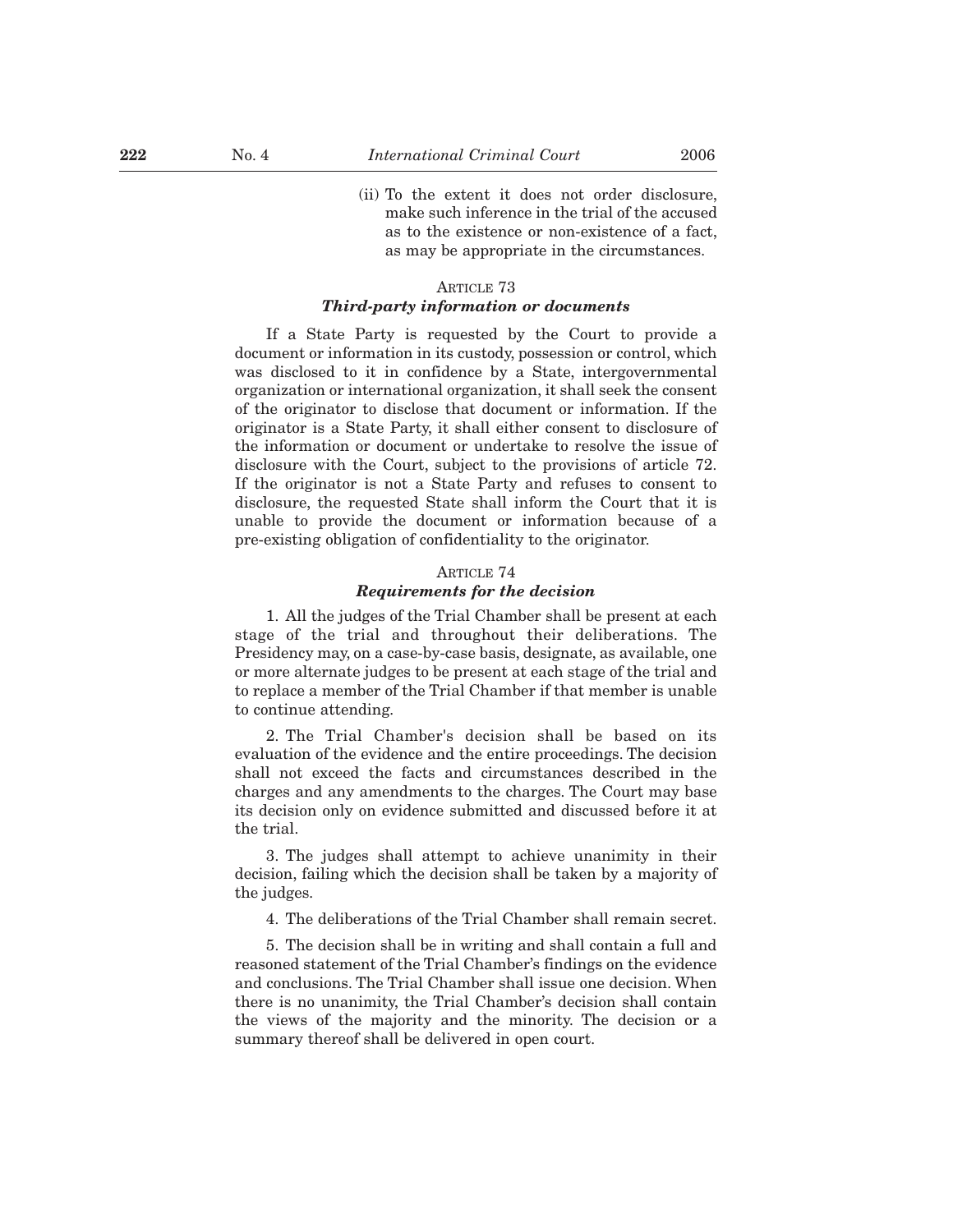### ARTICLE 75

## *Reparations to victims*

1. The Court shall establish principles relating to reparations to, or in respect of, victims, including restitution, compensation and rehabilitation. On this basis, in its decision the Court may, either upon request or on its own motion in exceptional circumstances, determine the scope and extent of any damage, loss and injury to, or in respect of, victims and will state the principles on which it is acting.

2. The Court may make an order directly against a convicted person specifying appropriate reparations to, or in respect of, victims, including restitution, compensation and rehabilitation.

Where appropriate, the Court may order that the award for reparations be made through the Trust Fund provided for in article 79.

3. Before making an order under this article, the Court may invite and shall take account of representations from or on behalf of the convicted person, victims, other interested persons or interested States.

4. In exercising its power under this article, the Court may, after a person is convicted of a crime within the jurisdiction of the Court, determine whether, in order to give effect to an order which it may make under this article, it is necessary to seek measures under article 93, paragraph 1.

5. A State Party shall give effect to a decision under this article as if the provisions of article 109 were applicable to this article.

6. Nothing in this article shall be interpreted as prejudicing the rights of victims under national or international law.

#### ARTICLE 76

### *Sentencing*

1. In the event of a conviction, the Trial Chamber shall consider the appropriate sentence to be imposed and shall take into account the evidence presented and submissions made during the trial that are relevant to the sentence.

2. Except where article 65 applies and before the completion of the trial, the Trial Chamber may on its own motion and shall, at the request of the Prosecutor or the accused, hold a further hearing to hear any additional evidence or submissions relevant to the sentence, in accordance with the Rules of Procedure and Evidence.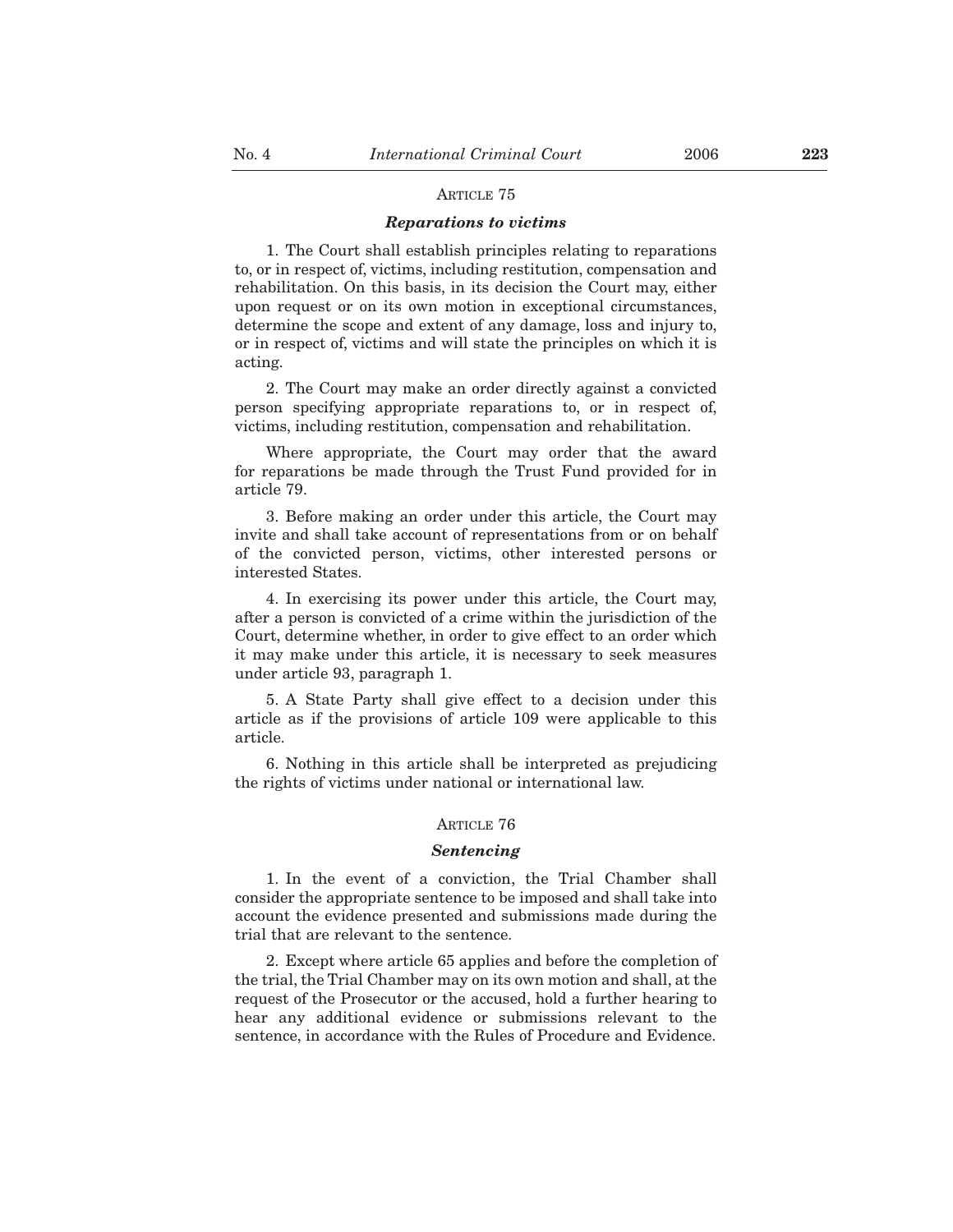3. Where paragraph 2 applies, any representations under article 75 shall be heard during the further hearing referred to in paragraph 2 and, if necessary, during any additional hearing.

4. The sentence shall be pronounced in public and, wherever possible, in the presence of the accused.

# PART 7—PENALTIES

# ARTICLE 77

# *Applicable penalties*

1. Subject to article 110, the Court may impose one of the following penalties on a person convicted of a crime referred to in article 5 of this Statute:

- *(a)* Imprisonment for a specified number of years, which may not exceed a maximum of 30 years; or
- *(b)* A term of life imprisonment when justified by the extreme gravity of the crime and the individual circumstances of the convicted person.

2. In addition to imprisonment, the Court may order:

- *(a)* A fine under the criteria provided for in the Rules of Procedure and Evidence;
- *(b)* A forfeiture of proceeds, property and assets derived directly or indirectly from that crime, without prejudice to the rights of bona fide third parties.

# ARTICLE 78

### *Determination of the sentence*

1. In determining the sentence, the Court shall, in accordance with the Rules of Procedure and Evidence, take into account such factors as the gravity of the crime and the individual circumstances of the convicted person.

2. In imposing a sentence of imprisonment, the Court shall deduct the time, if any, previously spent in detention in accordance with an order of the Court. The Court may deduct any time otherwise spent in detention in connection with conduct underlying the crime.

3. When a person has been convicted of more than one crime, the Court shall pronounce a sentence for each crime and a joint sentence specifying the total period of imprisonment. This period shall be no less than the highest individual sentence pronounced and shall not exceed 30 years imprisonment or a sentence of life imprisonment in conformity with article 77, paragraph 1*(b)*.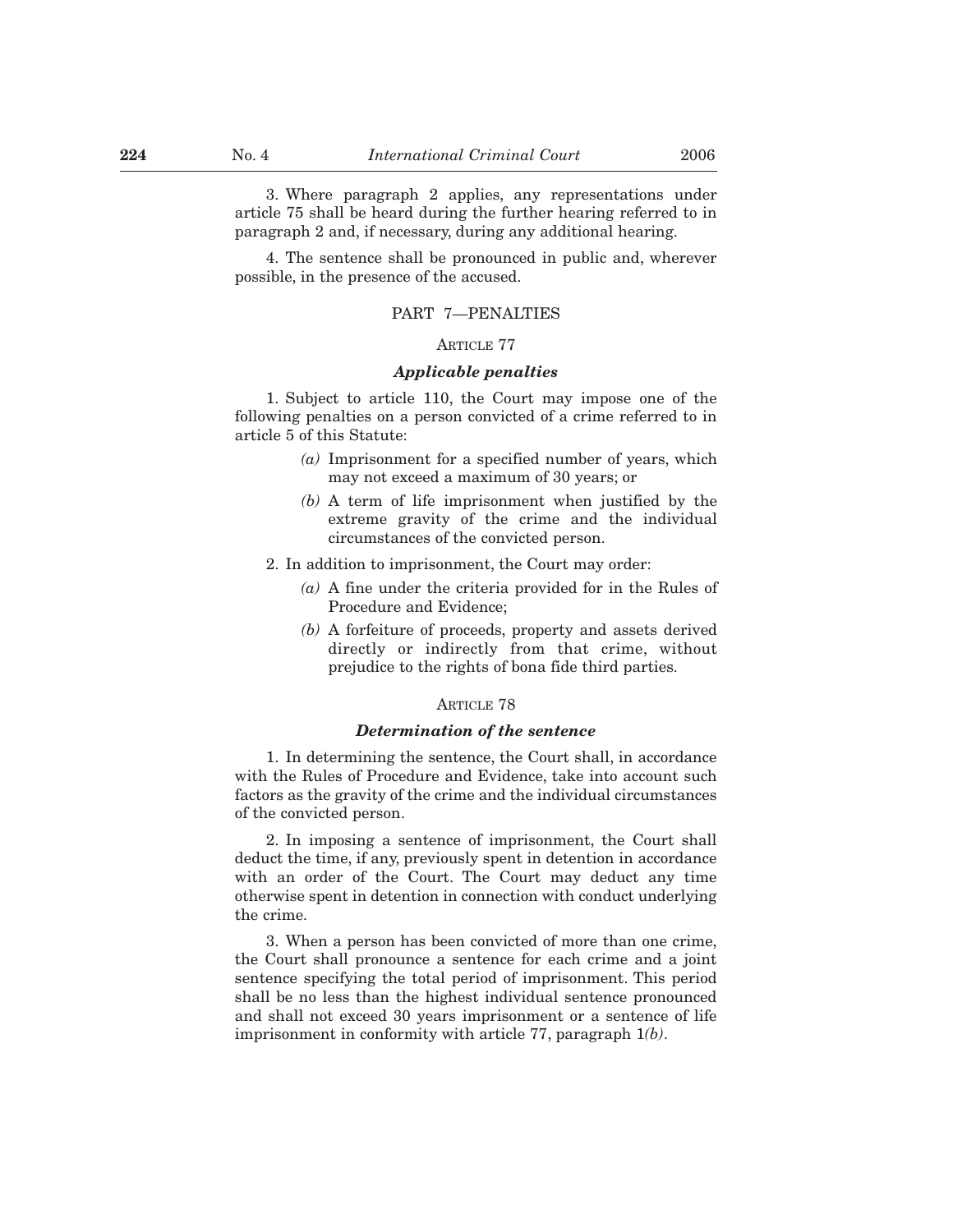### ARTICLE 79

### *Trust Fund*

1. A Trust Fund shall be established by decision of the Assembly of States Parties for the benefit of victims of crimes within the jurisdiction of the Court, and of the families of such victims.

2. The Court may order money and other property collected through fines or forfeiture to be transferred, by order of the Court, to the Trust Fund.

3. The Trust Fund shall be managed according to criteria to be determined by the Assembly of States Parties.

#### ARTICLE 80

# *Non-prejudice to national application of penalties and national laws*

Nothing in this Part affects the application by States of penalties prescribed by their national law, nor the law of States which do not provide for penalties prescribed in this Part.

### PART 8—APPEAL AND REVISION

### ARTICLE 81

# *Appeal against decision of acquittal or conviction or against sentence*

1. A decision under article 74 may be appealed in accordance with the Rules of Procedure and Evidence as follows:

- *(a)* The Prosecutor may make an appeal on any of the following grounds:
	- (i) Procedural error,
	- (ii) Error of fact, or
	- (iii) Error of law;
- *(b)* The convicted person, or the Prosecutor on that person's behalf, may make an appeal on any of the following grounds:
	- (i) Procedural error,
	- (ii) Error of fact,
	- (iii) Error of law, or
	- (iv) Any other ground that affects the fairness or reliability of the proceedings or decision.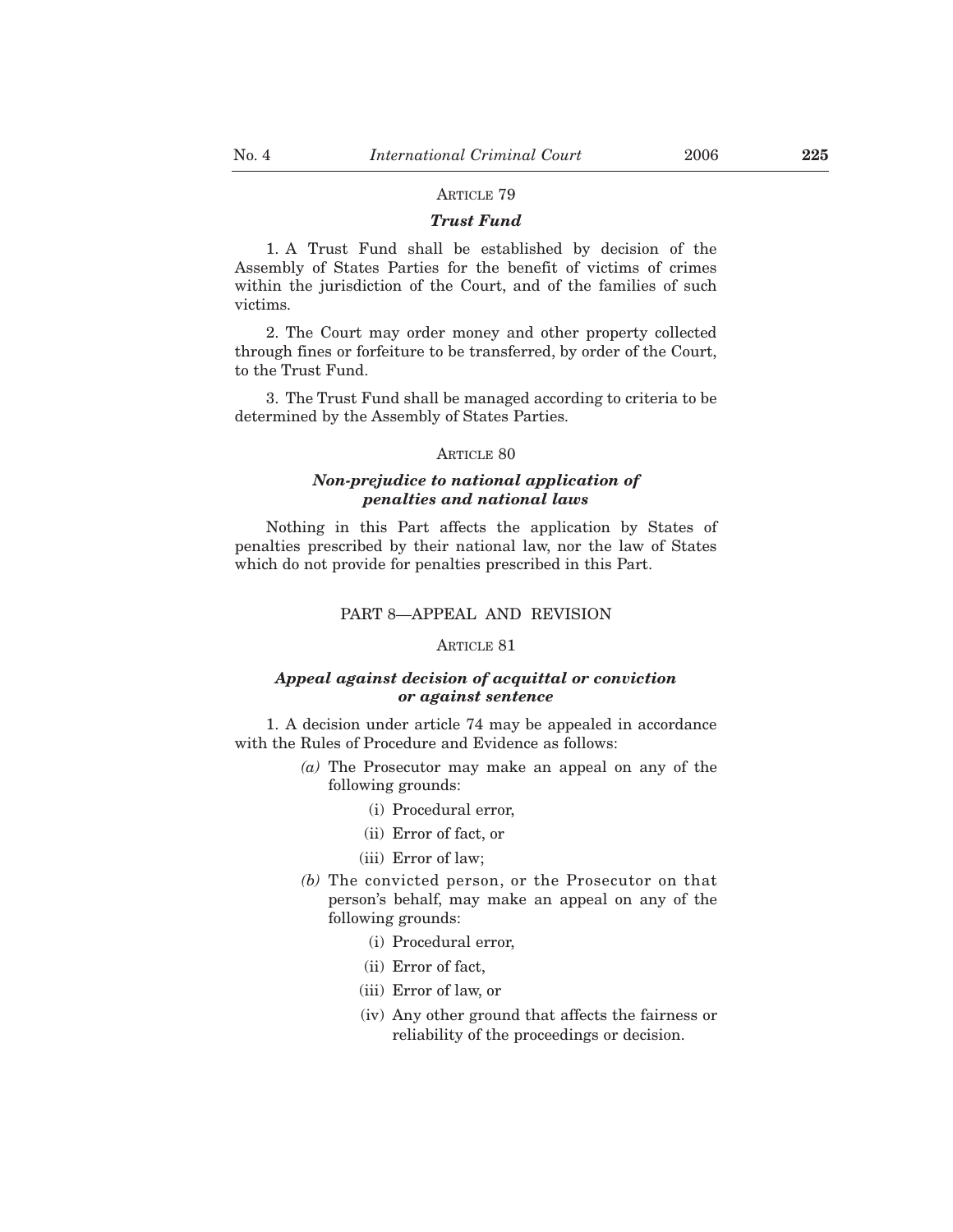2. *(a)* A sentence may be appealed, in accordance with the Rules of Procedure and Evidence, by the Prosecutor or the convicted person on the ground of disproportion between the crime and the sentence;

*(b)* If on an appeal against sentence the Court considers that there are grounds on which the conviction might be set aside, wholly or in part, it may invite the Prosecutor and the convicted person to submit grounds under article 81, paragraph 1*(a)* or *(b)*, and may render a decision on conviction in accordance with article 83;

*(c)* The same procedure applies when the Court, on an appeal against conviction only, considers that there are grounds to reduce the sentence under paragraph 2*(a)*.

3. *(a)* Unless the Trial Chamber orders otherwise, a convicted person shall remain in custody pending an appeal;

*(b)* When a convicted person's time in custody exceeds the sentence of imprisonment imposed, that person shall be released, except that if the Prosecutor is also appealing, the release may be subject to the conditions under subparagraph *(c)* below;

*(c)* In case of an acquittal, the accused shall be released immediately, subject to the following:

- (i) Under exceptional circumstances, and having regard, *inter alia,* to the concrete risk of flight, the seriousness of the offence charged and the probability of success on appeal, the Trial Chamber, at the request of the Prosecutor, may maintain the detention of the person pending appeal;
- (ii) A decision by the Trial Chamber under subparagraph *(c)*(i) may be appealed in accordance with the Rules of Procedure and Evidence.

4. Subject to the provisions of paragraph 3*(a)* and *(b)*, execution of the decision or sentence shall be suspended during the period allowed for appeal and for the duration of the appeal proceedings.

#### ARTICLE 82

### *Appeal against other decisions*

1. Either party may appeal any of the following decisions in accordance with the Rules of Procedure and Evidence:

- *(a)* A decision with respect to jurisdiction or admissibility;
- *(b)* A decision granting or denying release of the person being investigated or prosecuted;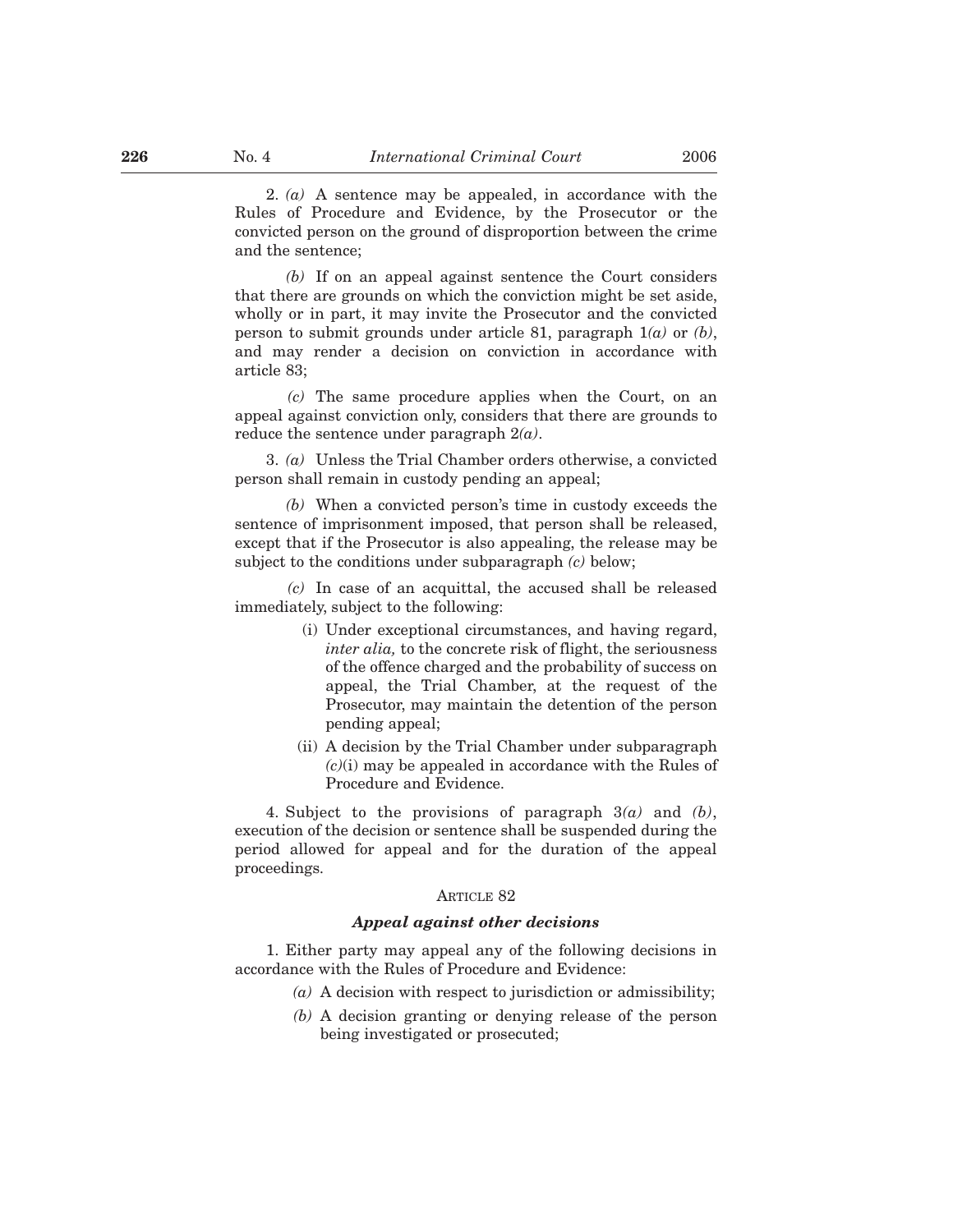- *(c)* A decision of the Pre-Trial Chamber to act on its own initiative under article 56, paragraph 3;
- *(d)* A decision that involves an issue that would significantly affect the fair and expeditious conduct of the proceedings or the outcome of the trial, and for which, in the opinion of the Pre-Trial or Trial Chamber, an immediate resolution by the Appeals Chamber may materially advance the proceedings.

2. A decision of the Pre-Trial Chamber under article 57, paragraph 3*(d)*, may be appealed against by the State concerned or by the Prosecutor, with the leave of the Pre-Trial Chamber. The appeal shall be heard on an expedited basis.

3. An appeal shall not of itself have suspensive effect unless the Appeals Chamber so orders, upon request, in accordance with the Rules of Procedure and Evidence.

4. A legal representative of the victims, the convicted person or a *bona fide* owner of property adversely affected by an order under article 75 may appeal against the order for reparations, as provided in the Rules of Procedure and Evidence.

### ARTICLE 83

### *Proceedings on appeal*

1. For the purposes of proceedings under article 81 and this article, the Appeals Chamber shall have all the powers of the Trial Chamber.

2. If the Appeals Chamber finds that the proceedings appealed from were unfair in a way that affected the reliability of the decision or sentence, or that the decision or sentence appealed from was materially affected by error of fact or law or procedural error, it may:

- *(a)* Reverse or amend the decision or sentence; or
- *(b)* Order a new trial before a different Trial Chamber.

For these purposes, the Appeals Chamber may remand a factual issue to the original Trial Chamber for it to determine the issue and to report back accordingly, or may itself call evidence to determine the issue. When the decision or sentence has been appealed only by the person convicted, or the Prosecutor on that person's behalf, it cannot be amended to his or her detriment.

3. If in an appeal against sentence the Appeals Chamber finds that the sentence is disproportionate to the crime, it may vary the sentence in accordance with Part 7.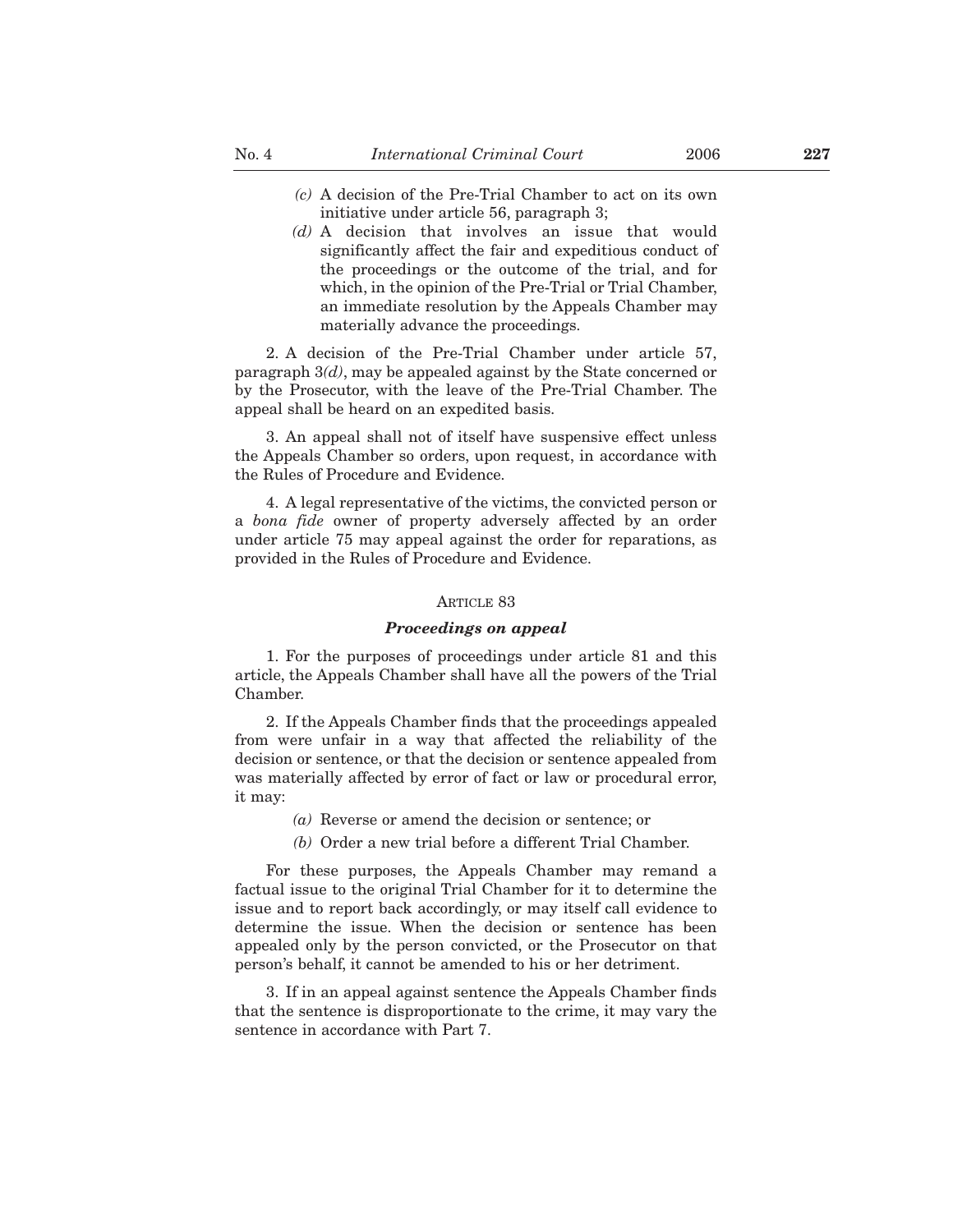4. The judgement of the Appeals Chamber shall be taken by a majority of the judges and shall be delivered in open court. The judgement shall state the reasons on which it is based. When there is no unanimity, the judgement of the Appeals Chamber shall contain the views of the majority and the minority, but a judge may deliver a separate or dissenting opinion on a question of law.

5. The Appeals Chamber may deliver its judgement in the absence of the person acquitted or convicted.

# ARTICLE 84

### *Revision of conviction or sentence*

1. The convicted person or, after death, spouses, children, parents or one person alive at the time of the accused's death who has been given express written instructions from the accused to bring such a claim, or the Prosecutor on the person's behalf, may apply to the Appeals Chamber to revise the final judgement of conviction or sentence on the grounds that:

- *(a)* New evidence has been discovered that:
	- (i) Was not available at the time of trial, and such unavailability was not wholly or partially attributable to the party making application; and
	- (ii) Is sufficiently important that had it been proved at trial it would have been likely to have resulted in a different verdict;
- *(b)* It has been newly discovered that decisive evidence, taken into account at trial and upon which the conviction depends, was false, forged or falsified;
- *(c)* One or more of the judges who participated in conviction or confirmation of the charges has committed, in that case, an act of serious misconduct or serious breach of duty of sufficient gravity to justify the removal of that judge or those judges from office under article 46.

2. The Appeals Chamber shall reject the application if it considers it to be unfounded. If it determines that the application is meritorious, it may, as appropriate:

- *(a)* Reconvene the original Trial Chamber;
- *(b)* Constitute a new Trial Chamber; or
- *(c)* Retain jurisdiction over the matter,

with a view to, after hearing the parties in the manner set forth in the Rules of Procedure and Evidence, arriving at a determination on whether the judgement should be revised.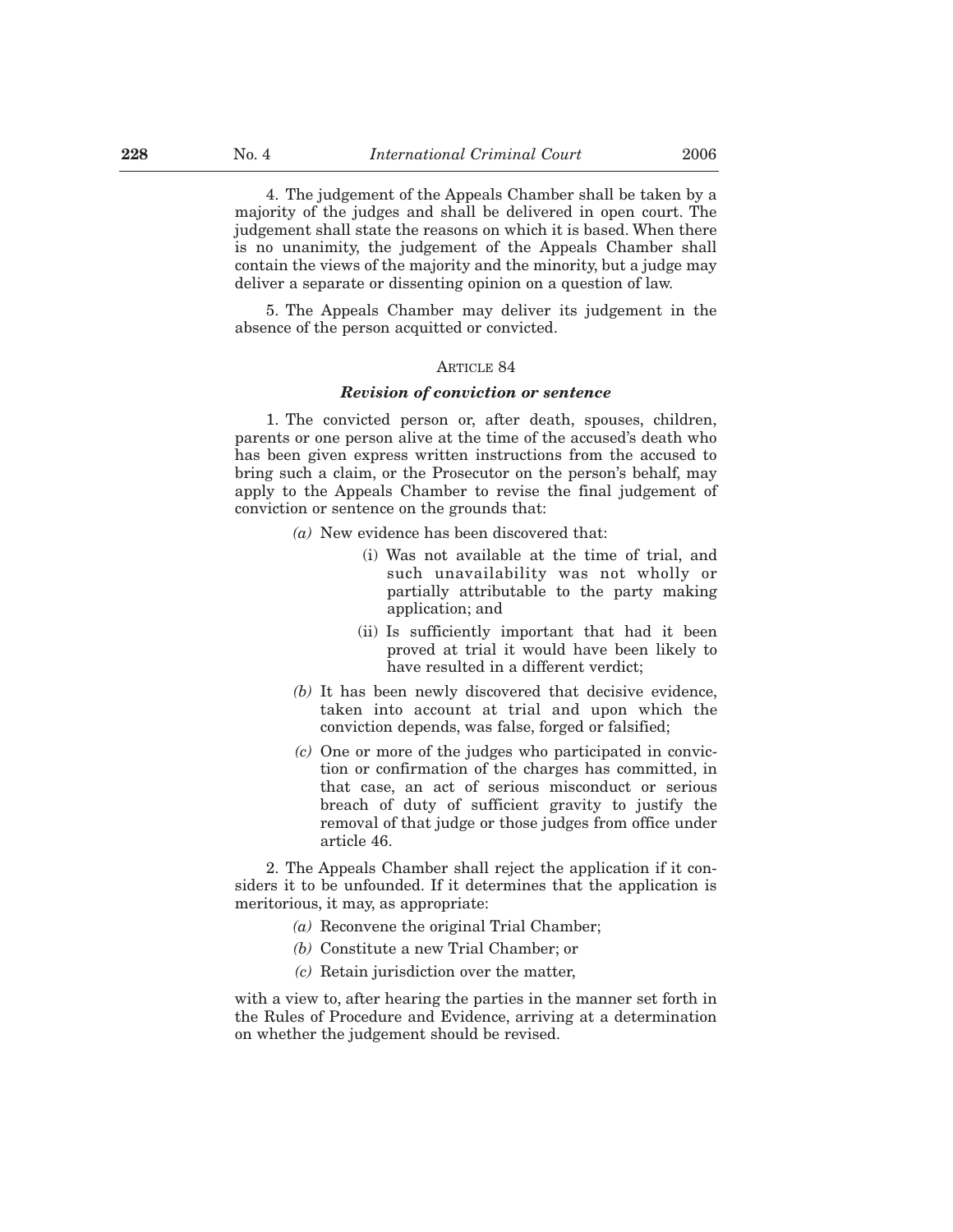#### *Compensation to an arrested or convicted person*

1. Anyone who has been the victim of unlawful arrest or detention shall have an enforceable right to compensation.

2. When a person has by a final decision been convicted of a criminal offence, and when subsequently his or her conviction has been reversed on the ground that a new or newly discovered fact shows conclusively that there has been a miscarriage of justice, the person who has suffered punishment as a result of such conviction shall be compensated according to law, unless it is proved that the non-disclosure of the unknown fact in time is wholly or partly attributable to him or her.

3. In exceptional circumstances, where the Court finds conclusive facts showing that there has been a grave and manifest miscarriage of justice, it may in its discretion award compensation, according to the criteria provided in the Rules of Procedure and Evidence, to a person who has been released from detention following a final decision of acquittal or a termination of the proceedings for that reason.

# PART 9—INTERNATIONAL COOPERATION AND JUDICIAL ASSISTANCE

### ARTICLE 86

# *General obligation to cooperate*

States Parties shall, in accordance with the provisions of this Statute, cooperate fully with the Court in its investigation and prosecution of crimes within the jurisdiction of the Court.

#### ARTICLE 87

### *Requests for cooperation: general provisions*

1. *(a)* The Court shall have the authority to make requests to States Parties for cooperation. The requests shall be transmitted through the diplomatic channel or any other appropriate channel as may be designated by each State Party upon ratification, acceptance, approval or accession.

Subsequent changes to the designation shall be made by each State Party in accordance with the Rules of Procedure and Evidence.

*(b)* When appropriate, without prejudice to the provisions of subparagraph *(a)*, requests may also be transmitted through the International Criminal Police Organization or any appropriate regional organization.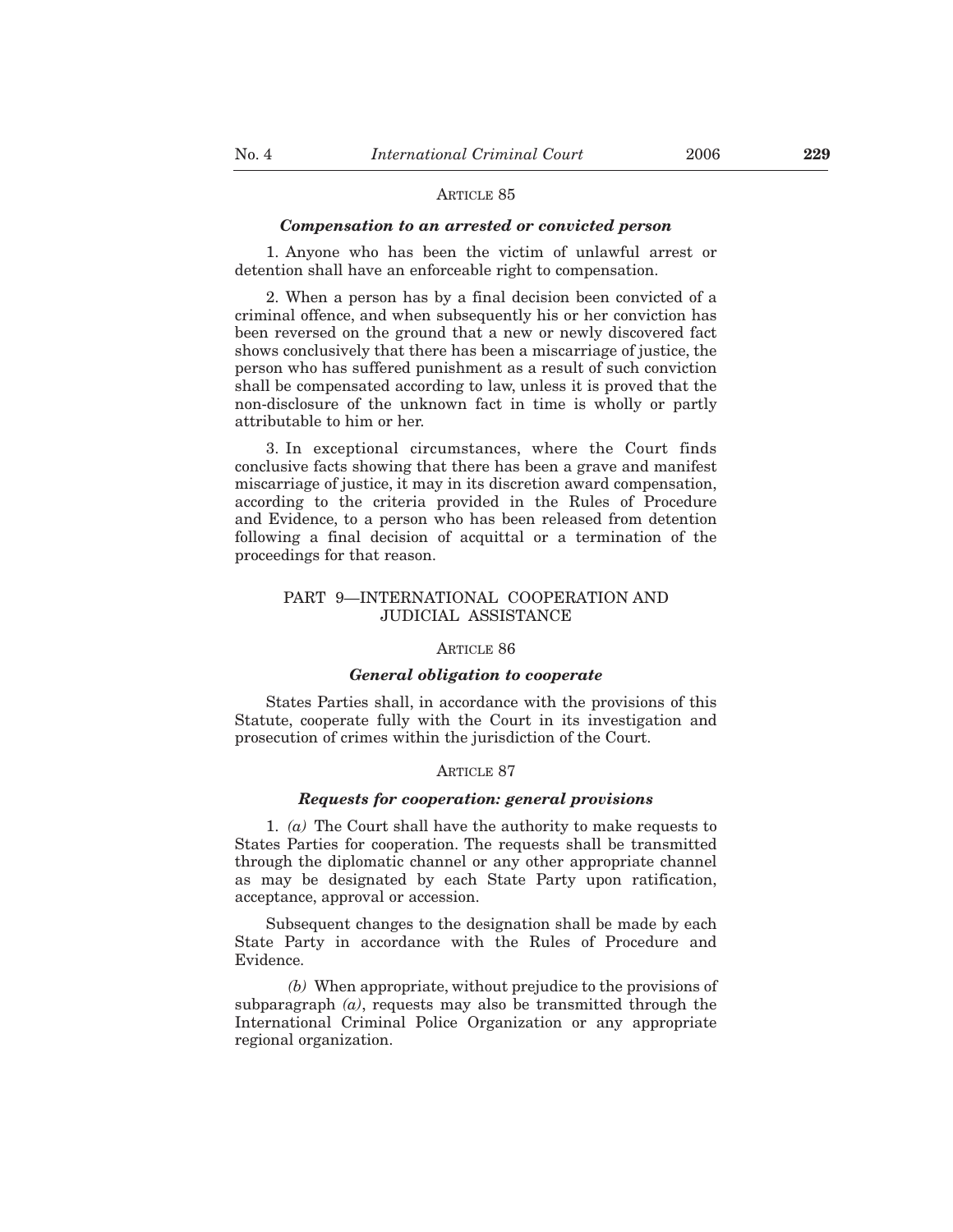2. Requests for cooperation and any documents supporting the request shall either be in or be accompanied by a translation into an official language of the requested State or one of the working languages of the Court, in accordance with the choice made by that State upon ratification, acceptance, approval or accession.

Subsequent changes to this choice shall be made in accordance with the Rules of Procedure and Evidence.

3. The requested State shall keep confidential a request for cooperation and any documents supporting the request, except to the extent that the disclosure is necessary for execution of the request.

4. In relation to any request for assistance presented under this Part, the Court may take such measures, including measures related to the protection of information, as may be necessary to ensure the safety or physical or psychological well-being of any victims, potential witnesses and their families. The Court may request that any information that is made available under this Part shall be provided and handled in a manner that protects the safety and physical or psychological well-being of any victims, potential witnesses and their families.

5. *(a)* The Court may invite any State not party to this Statute to provide assistance under this Part on the basis of an *ad hoc* arrangement, an agreement with such State or any other appropriate basis.

*(b)* Where a State not party to this Statute, which has entered into an *ad hoc* arrangement or an agreement with the Court, fails to cooperate with requests pursuant to any such arrangement or agreement, the Court may so inform the Assembly of States Parties or, where the Security Council referred the matter to the Court, the Security Council.

6. The Court may ask any intergovernmental organization to provide information or documents. The Court may also ask for other forms of cooperation and assistance which may be agreed upon with such an organization and which are in accordance with its competence or mandate.

7. Where a State Party fails to comply with a request to cooperate by the Court contrary to the provisions of this Statute, thereby preventing the Court from exercising its functions and powers under this Statute, the Court may make a finding to that effect and refer the matter to the Assembly of States Parties or, where the Security Council referred the matter to the Court, to the Security Council.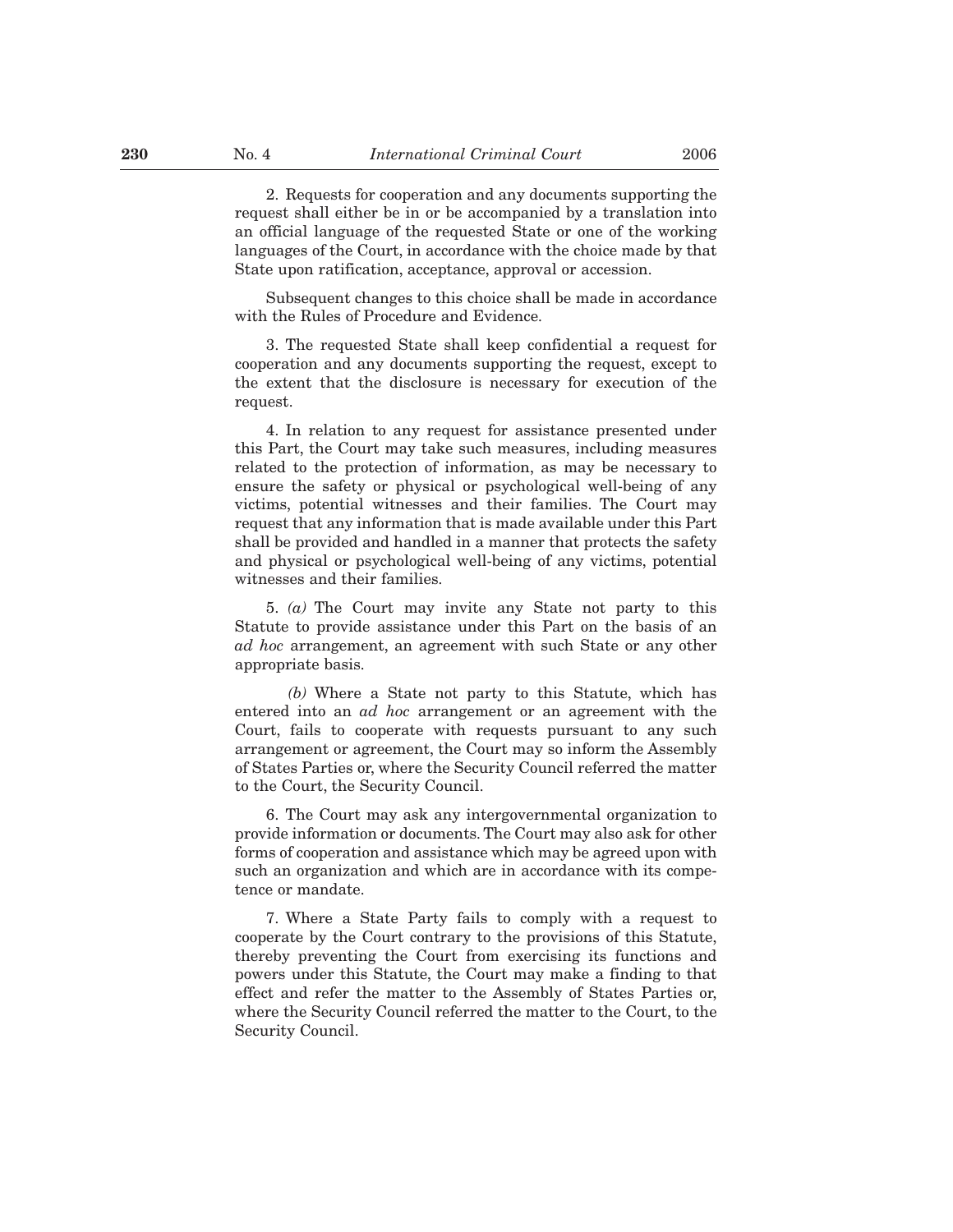## *Availability of procedures under national law*

States Parties shall ensure that there are procedures available under their national law for all of the forms of cooperation which are specified under this Part.

### ARTICLE 89

### *Surrender of persons to the Court*

1. The Court may transmit a request for the arrest and surrender of a person, together with the material supporting the request outlined in article 91, to any State on the territory of which that person may be found and shall request the cooperation of that State in the arrest and surrender of such a person. States Parties shall, in accordance with the provisions of this Part and the procedure under their national law, comply with requests for arrest and surrender.

2. Where the person sought for surrender brings a challenge before a national court on the basis of the principle of *ne bis in idem* as provided in article 20, the requested State shall immediately consult with the Court to determine if there has been a relevant ruling on admissibility. If the case is admissible, the requested State shall proceed with the execution of the request. If an admissibility ruling is pending, the requested State may postpone the execution of the request for surrender of the person until the Court makes a determination on admissibility.

3. *(a)* A State Party shall authorize, in accordance with its national procedural law, transportation through its territory of a person being surrendered to the Court by another State, except where transit through that State would impede or delay the surrender.

*(b)* A request by the Court for transit shall be transmitted in accordance with article 87. The request for transit shall contain:

(i) A description of the person being transported;

- (ii) A brief statement of the facts of the case and their legal characterization; and
- (iii) The warrant for arrest and surrender;

*(c)* A person being transported shall be detained in custody during the period of transit;

*(d)* No authorization is required if the person is transported by air and no landing is scheduled on the territory of the transit State;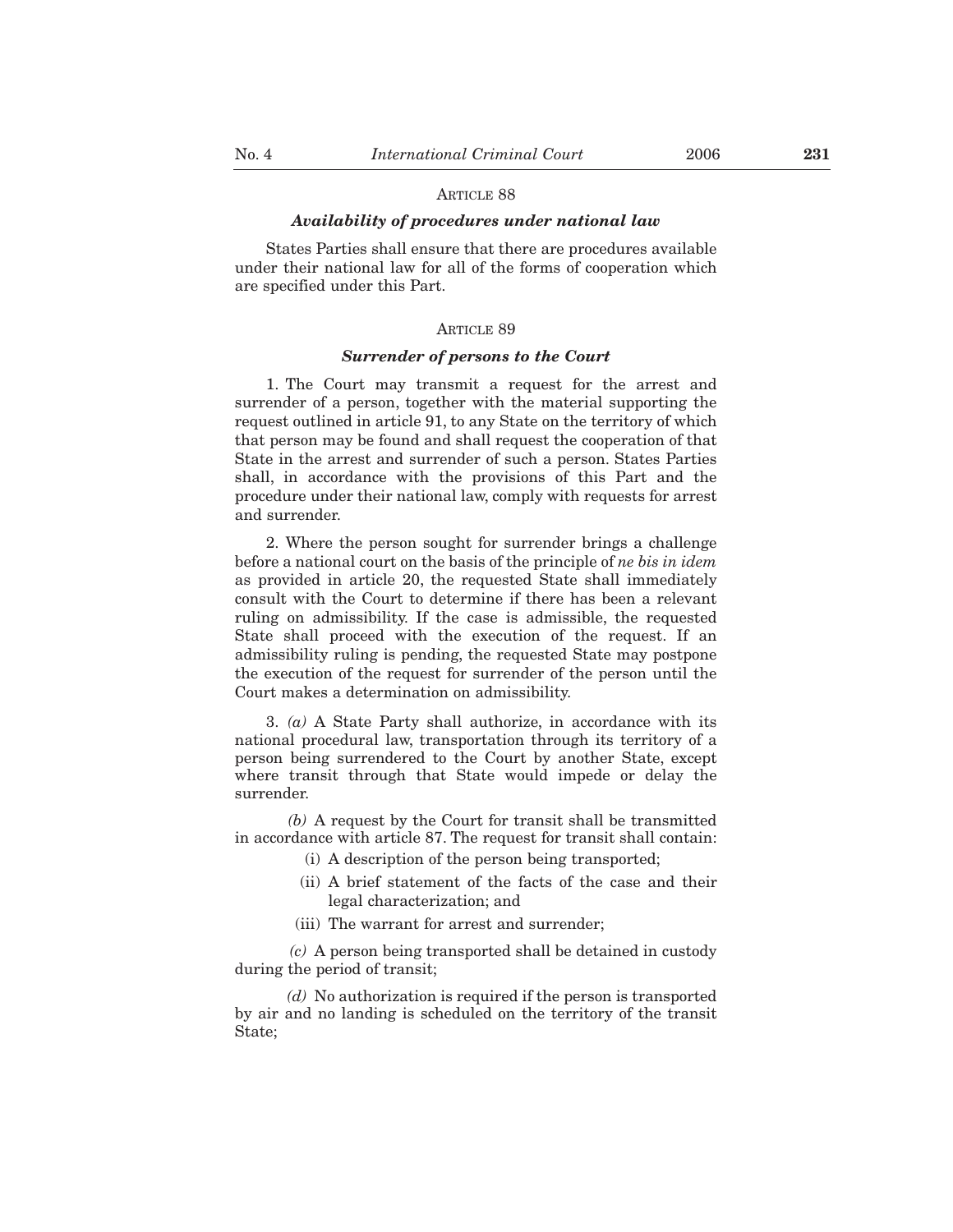*(e)* If an unscheduled landing occurs on the territory of the transit State, that State may require a request for transit from the Court as provided for in subparagraph *(b)*. The transit State shall detain the person being transported until the request for transit is received and the transit is effected, provided that detention for purposes of this subparagraph may not be extended beyond 96 hours from the unscheduled landing unless the request is received within that time.

4. If the person sought is being proceeded against or is serving a sentence in the requested State for a crime different from that for which surrender to the Court is sought, the requested State, after making its decision to grant the request, shall consult with the Court.

### ARTICLE 90

## *Competing requests*

1. A State Party which receives a request from the Court for the surrender of a person under article 89 shall, if it also receives a request from any other State for the extradition of the same person for the same conduct which forms the basis of the crime for which the Court seeks the person's surrender, notify the Court and the requesting State of that fact.

2. Where the requesting State is a State Party, the requested State shall give priority to the request from the Court if:

- *(a)* The Court has, pursuant to article 18 or 19, made a determination that the case in respect of which surrender is sought is admissible and that determination takes into account the investigation or prosecution conducted by the requesting State in respect of its request for extradition; or
- *(b)* The Court makes the determination described in subparagraph *(a)* pursuant to the requested State's notification under paragraph 1.

3. Where a determination under paragraph 2*(a)* has not been made, the requested State may, at its discretion, pending the determination of the Court under paragraph 2*(b)*, proceed to deal with the request for extradition from the requesting State but shall not extradite the person until the Court has determined that the case is inadmissible. The Court's determination shall be made on an expedited basis.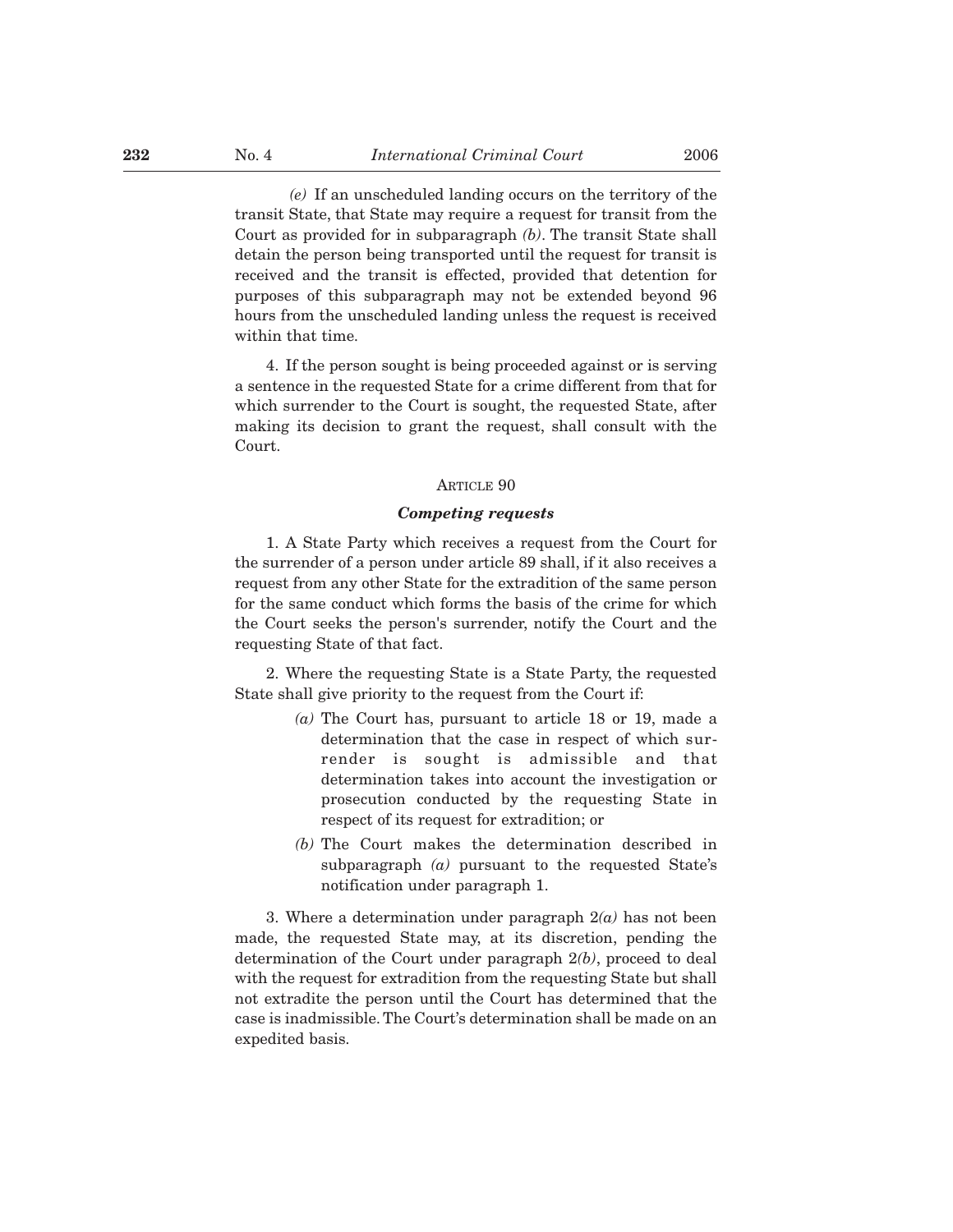4. If the requesting State is a State not Party to this Statute the requested State, if it is not under an international obligation to extradite the person to the requesting State, shall give priority to the request for surrender from the Court, if the Court has determined that the case is admissible.

5. Where a case under paragraph 4 has not been determined to be admissible by the Court, the requested State may, at its discretion, proceed to deal with the request for extradition from the requesting State.

6. In cases where paragraph 4 applies except that the requested State is under an existing international obligation to extradite the person to the requesting State not Party to this Statute, the requested State shall determine whether to surrender the person to the Court or extradite the person to the requesting State. In making its decision, the requested State shall consider all the relevant factors, including but not limited to:

- *(a)* The respective dates of the requests;
- *(b)* The interests of the requesting State including, where relevant, whether the crime was committed in its territory and the nationality of the victims and of the person sought; and
- *(c)* The possibility of subsequent surrender between the Court and the requesting State.

7. Where a State Party which receives a request from the Court for the surrender of a person also receives a request from any State for the extradition of the same person for conduct other than that which constitutes the crime for which the Court seeks the person's surrender:

- *(a)* The requested State shall, if it is not under an existing international obligation to extradite the person to the requesting State, give priority to the request from the Court;
- *(b)* The requested State shall, if it is under an existing international obligation to extradite the person to the requesting State, determine whether to surrender the person to the Court or to extradite the person to the requesting State. In making its decision, the requested State shall consider all the relevant factors, including but not limited to those set out in paragraph 6, but shall give special consideration to the relative nature and gravity of the conduct in question.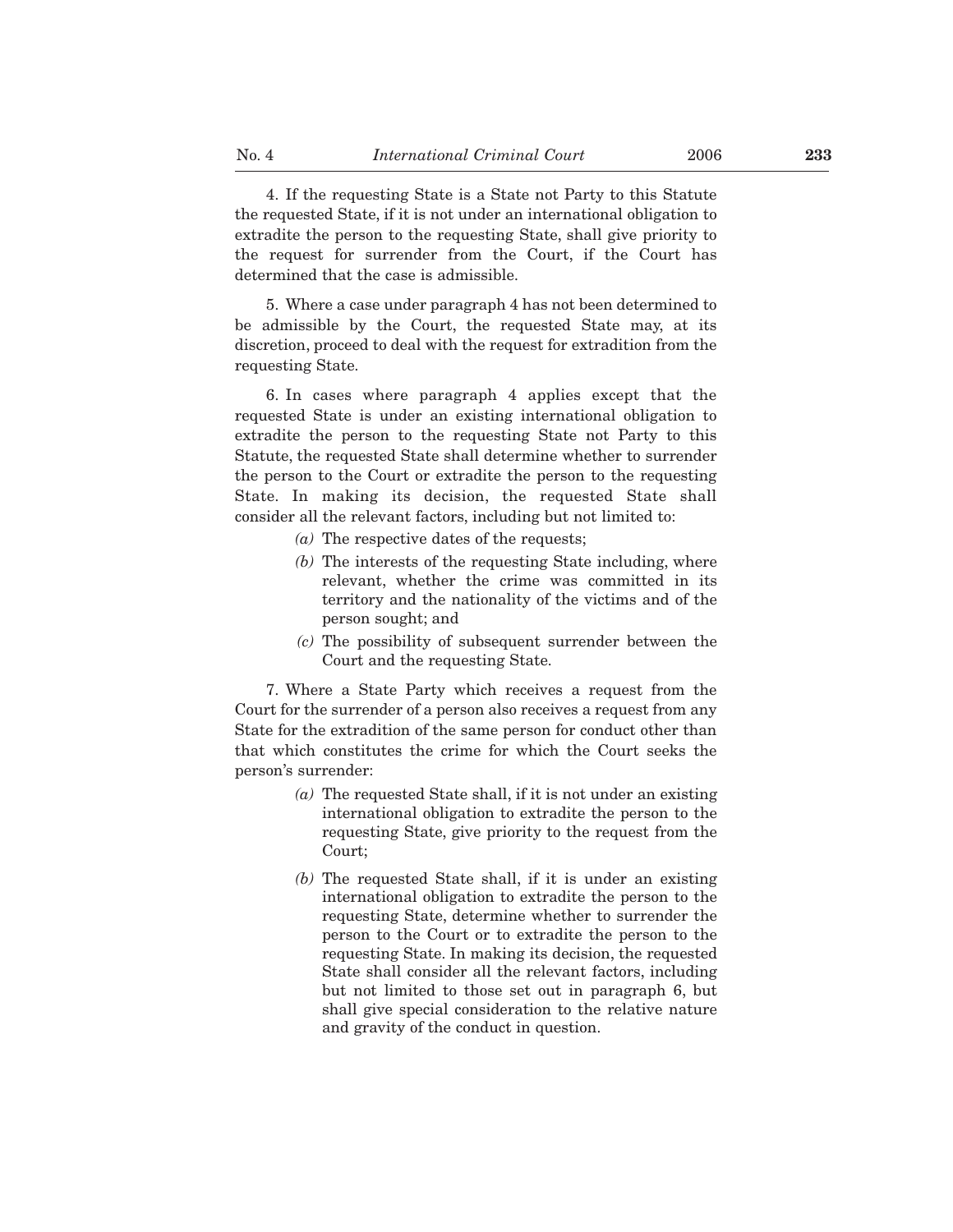8. Where pursuant to a notification under this article, the Court has determined a case to be inadmissible, and subsequently extradition to the requesting State is refused, the requested State shall notify the Court of this decision.

## ARTICLE 91

# *Contents of request for arrest and surrender*

1. A request for arrest and surrender shall be made in writing. In urgent cases, a request may be made by any medium capable of delivering a written record, provided that the request shall be confirmed through the channel provided for in article 87, paragraph 1*(a)*.

2. In the case of a request for the arrest and surrender of a person for whom a warrant of arrest has been issued by the Pre-Trial Chamber under article 58, the request shall contain or be supported by:

- *(a)* Information describing the person sought, sufficient to identify the person, and information as to that person's probable location;
- *(b)* A copy of the warrant of arrest; and
- *(c)* Such documents, statements or information as may be necessary to meet the requirements for the surrender process in the requested State, except that those requirements should not be more burdensome than those applicable to requests for extradition pursuant to treaties or arrangements between the requested State and other States and should, if possible, be less burdensome, taking into account the distinct nature of the Court.

3. In the case of a request for the arrest and surrender of a person already convicted, the request shall contain or be supported by:

- *(a)* A copy of any warrant of arrest for that person;
- *(b)* A copy of the judgement of conviction;
- *(c)* Information to demonstrate that the person sought is the one referred to in the judgement of conviction; and
- *(d)* If the person sought has been sentenced, a copy of the sentence imposed and, in the case of a sentence for imprisonment, a statement of any time already served and the time remaining to be served.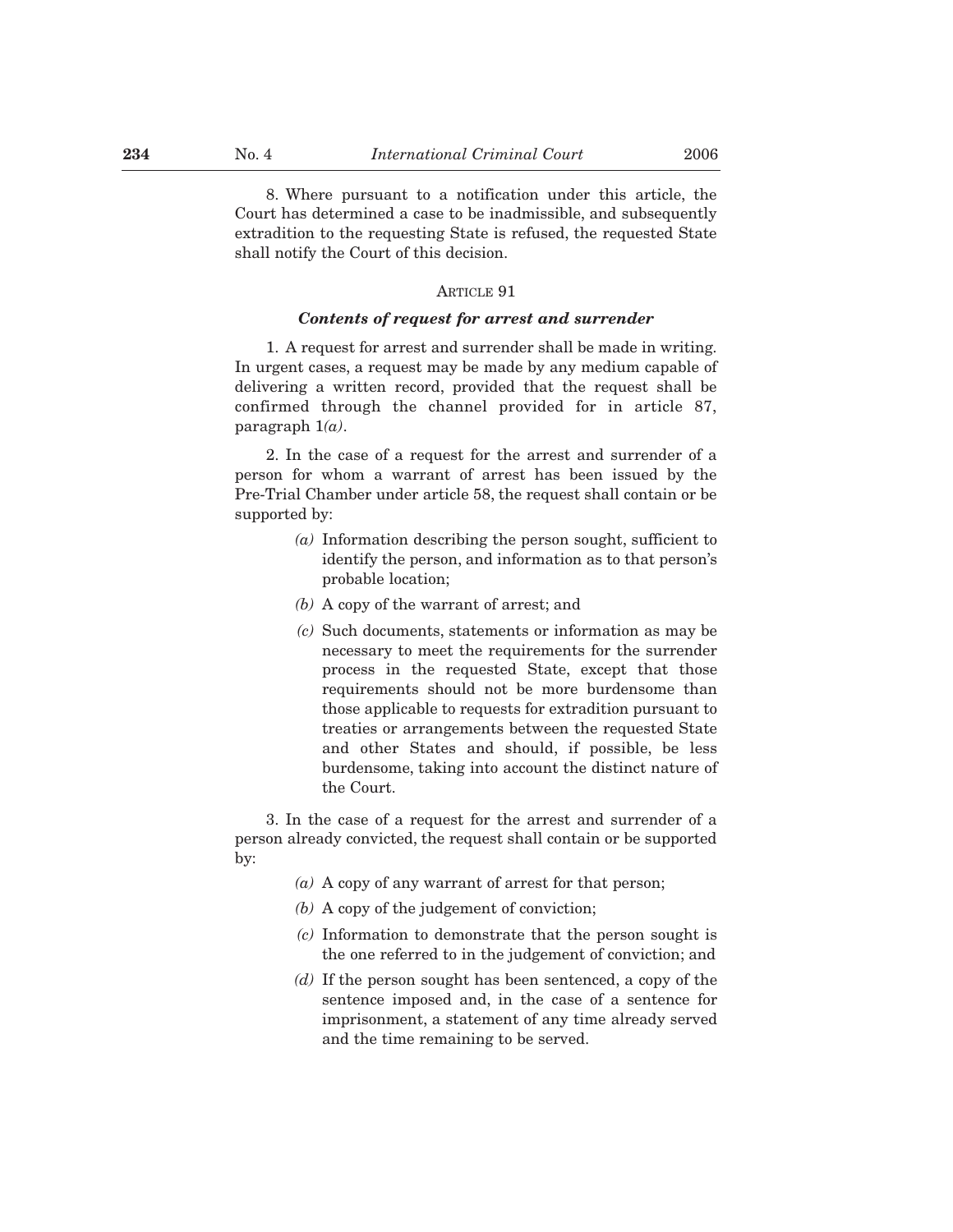4. Upon the request of the Court, a State Party shall consult with the Court, either generally or with respect to a specific matter, regarding any requirements under its national law that may apply under paragraph 2*(c)*. During the consultations, the State Party shall advise the Court of the specific requirements of its national law.

## ARTICLE 92

## *Provisional arrest*

1. In urgent cases, the Court may request the provisional arrest of the person sought, pending presentation of the request for surrender and the documents supporting the request as specified in article 91.

2. The request for provisional arrest shall be made by any medium capable of delivering a written record and shall contain:

- *(a)* Information describing the person sought, sufficient to identify the person, and information as to that person's probable location;
- *(b)* A concise statement of the crimes for which the person's arrest is sought and of the facts which are alleged to constitute those crimes, including, where possible, the date and location of the crime;
- *(c)* A statement of the existence of a warrant of arrest or a judgement of conviction against the person sought; and
- *(d)* A statement that a request for surrender of the person sought will follow.

3. A person who is provisionally arrested may be released from custody if the requested State has not received the request for surrender and the documents supporting the request as specified in article 91 within the time limits specified in the Rules of Procedure and Evidence. However, the person may consent to surrender before the expiration of this period if permitted by the law of the requested State. In such a case, the requested State shall proceed to surrender the person to the Court as soon as possible.

4. The fact that the person sought has been released from custody pursuant to paragraph 3 shall not prejudice the subsequent arrest and surrender of that person if the request for surrender and the documents supporting the request are delivered at a later date.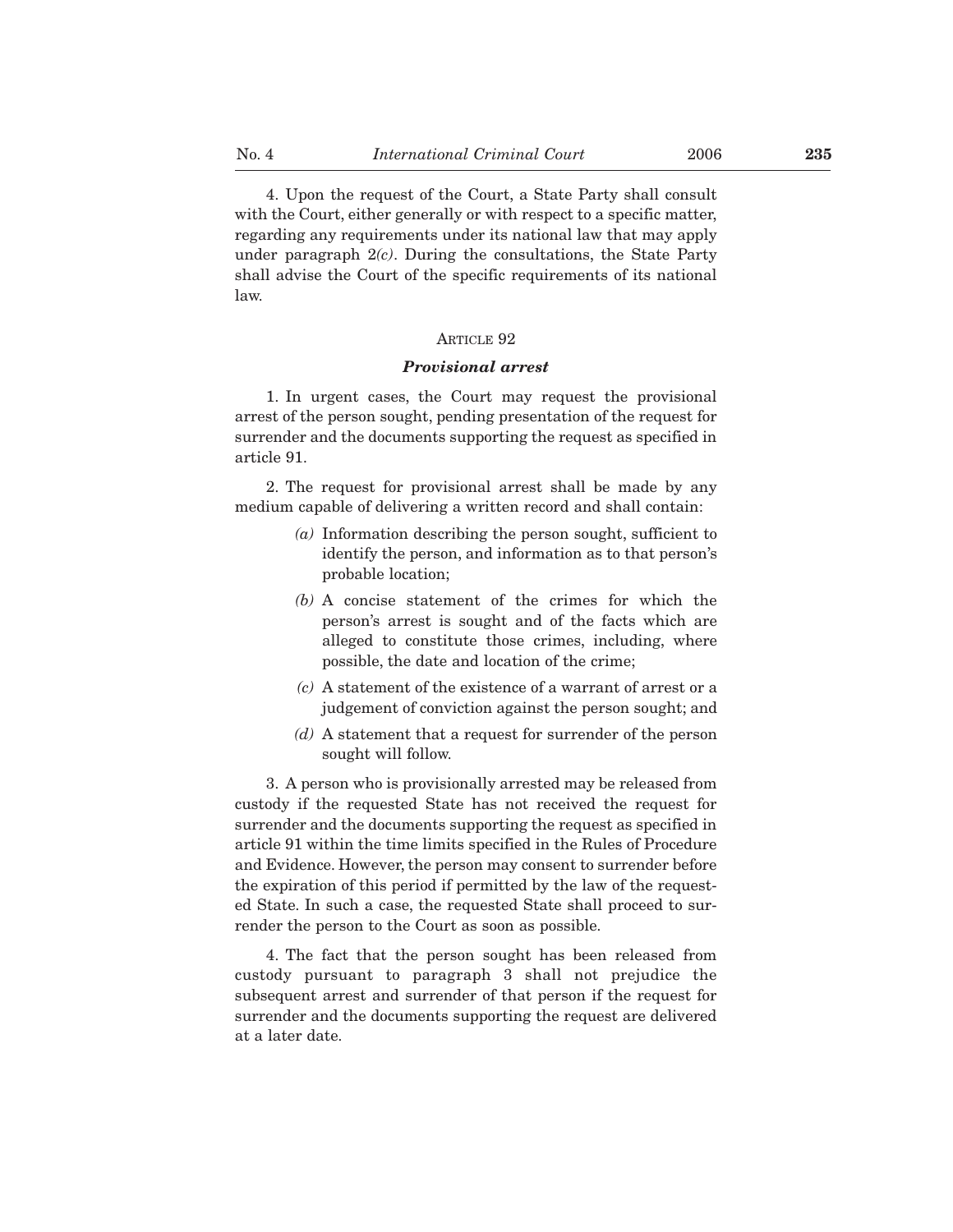## ARTICLE 93

# *Other forms of cooperation*

1. States Parties shall, in accordance with the provisions of this Part and under procedures of national law, comply with requests by the Court to provide the following assistance in relation to investigations or prosecutions:

- *(a)* The identification and whereabouts of persons or the location of items;
- *(b)* The taking of evidence, including testimony under oath, and the production of evidence, including expert opinions and reports necessary to the Court;
- *(c)* The questioning of any person being investigated or prosecuted;
- *(d)* The service of documents, including judicial documents;
- *(e)* Facilitating the voluntary appearance of persons as witnesses or experts before the Court;
- *(f)* The temporary transfer of persons as provided in paragraph 7;
- *(g)* The examination of places or sites, including the exhumation and examination of grave sites;
- *(h)* The execution of searches and seizures;
- *(i)* The provision of records and documents, including official records and documents;
- *(j)* The protection of victims and witnesses and the preservation of evidence;
- *(k)* The identification, tracing and freezing or seizure of proceeds, property and assets and instrumentalities of crimes for the purpose of eventual forfeiture, without prejudice to the rights of *bona fide* third parties; and
- *(l)* Any other type of assistance which is not prohibited by the law of the requested State, with a view to facilitating the investigation and prosecution of crimes within the jurisdiction of the Court.

2. The Court shall have the authority to provide an assurance to a witness or an expert appearing before the Court that he or she will not be prosecuted, detained or subjected to any restriction of personal freedom by the Court in respect of any act or omission that preceded the departure of that person from the requested State.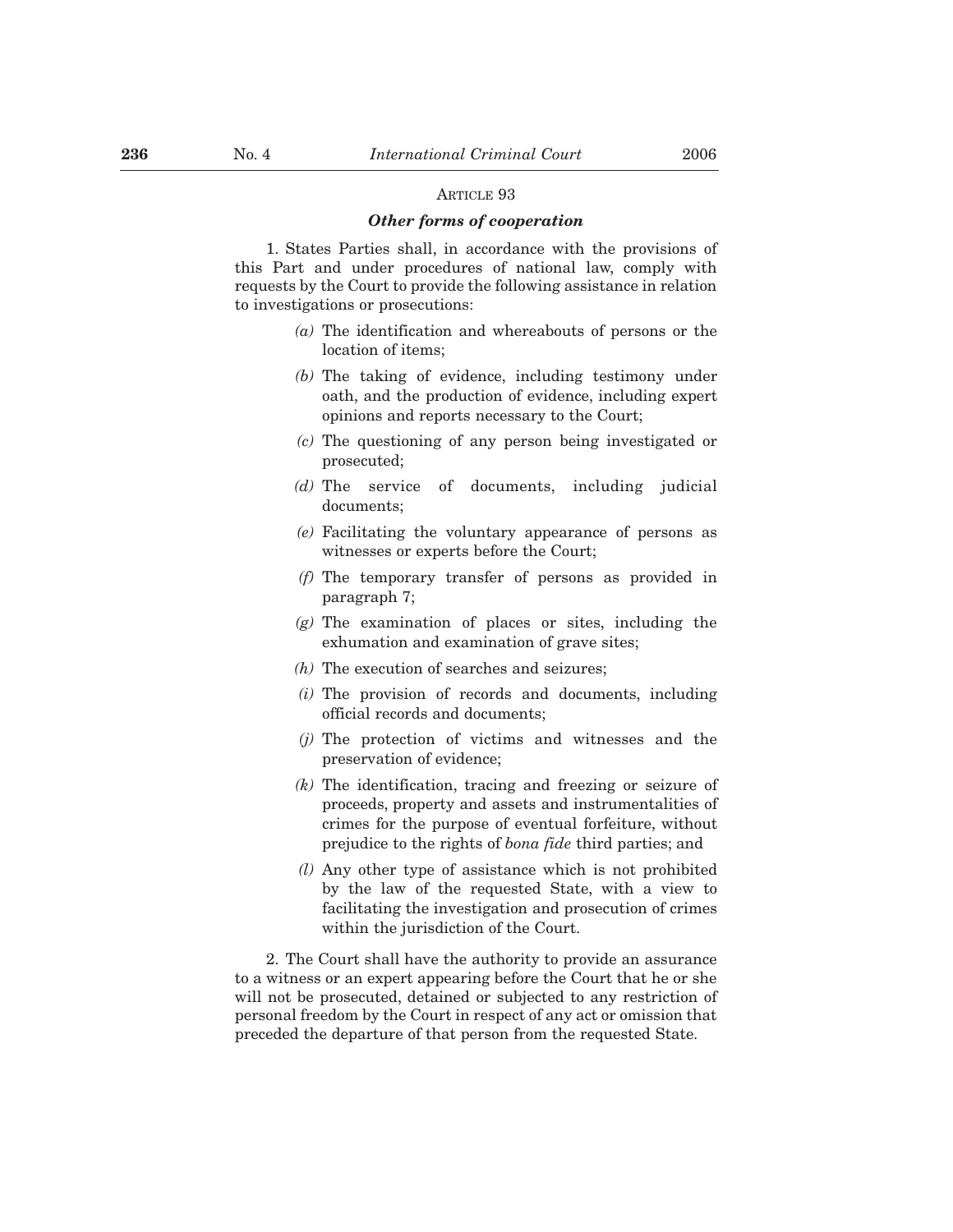3. Where execution of a particular measure of assistance detailed in a request presented under paragraph 1, is prohibited in the requested State on the basis of an existing fundamental legal principle of general application, the requested State shall promptly consult with the Court to try to resolve the matter. In the consultations, consideration should be given to whether the assistance can be rendered in another manner or subject to conditions. If after consultations the matter cannot be resolved, the Court shall modify the request as necessary.

4. In accordance with article 72, a State Party may deny a request for assistance, in whole or in part, only if the request concerns the production of any documents or disclosure of evidence which relates to its national security.

5. Before denying a request for assistance under paragraph 1*(l)*, the requested State shall consider whether the assistance can be provided subject to specified conditions, or whether the assistance can be provided at a later date or in an alternative manner, provided that if the Court or the Prosecutor accepts the assistance subject to conditions, the Court or the Prosecutor shall abide by them.

6. If a request for assistance is denied, the requested State Party shall promptly inform the Court or the Prosecutor of the reasons for such denial.

7. *(a)* The Court may request the temporary transfer of a person in custody for purposes of identification or for obtaining testimony or other assistance. The person may be transferred if the following conditions are fulfilled:

- (i) The person freely gives his or her informed consent to the transfer; and
- (ii) The requested State agrees to the transfer, subject to such conditions as that State and the Court may agree.

*(b)* The person being transferred shall remain in custody. When the purposes of the transfer have been fulfilled, the Court shall return the person without delay to the requested State.

8*. (a)* The Court shall ensure the confidentiality of documents and information, except as required for the investigation and proceedings described in the request.

*(b)* The requested State may, when necessary, transmit documents or information to the Prosecutor on a confidential basis. The Prosecutor may then use them solely for the purpose of generating new evidence.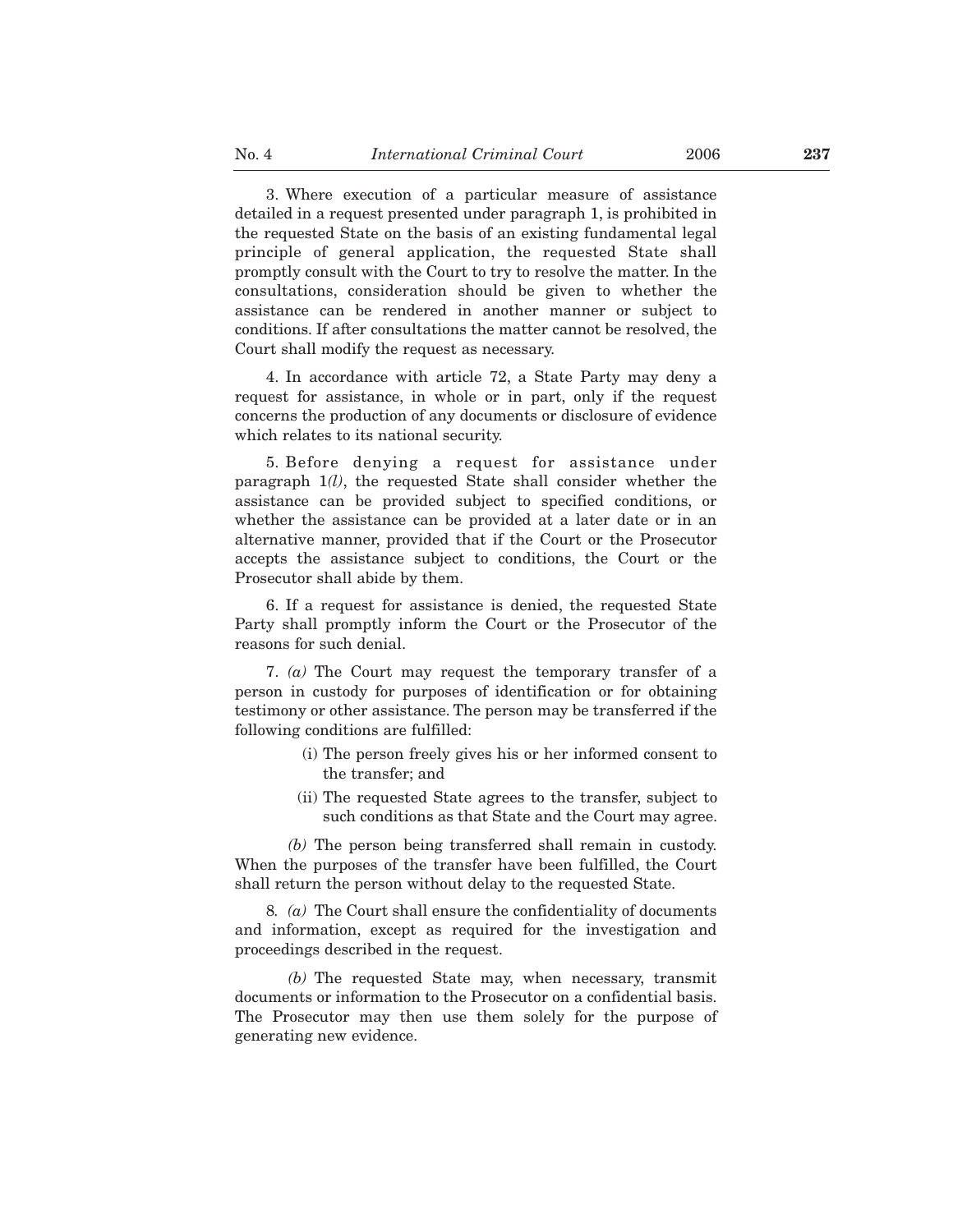*(c)* The requested State may, on its own motion or at the request of the Prosecutor, subsequently consent to the disclosure of such documents or information. They may then be used as evidence pursuant to the provisions of Parts 5 and 6 and in accordance with the Rules of Procedure and Evidence.

9. *(a)* (i) In the event that a State Party receives competing requests, other than for surrender or extradition, from the Court and from another State pursuant to an international obligation, the State Party shall endeavour, in consultation with the Court and the other State, to meet both requests, if necessary by postponing or attaching conditions to one or the other request.

(ii) Failing that, competing requests shall be resolved in accordance with the principles established in article 90.

*(b)* Where, however, the request from the Court concerns information, property or persons which are subject to the control of a third State or an international organization by virtue of an international agreement, the requested States shall so inform the Court and the Court shall direct its request to the third State or international organization.

10. *(a)* The Court may, upon request, cooperate with and provide assistance to a State Party conducting an investigation into or trial in respect of conduct which constitutes a crime within the jurisdiction of the Court or which constitutes a serious crime under the national law of the requesting State.

*(b)* (i) The assistance provided under subparagraph *(a)* shall include, *inter alia:*

- *(a)* The transmission of statements, documents or other types of evidence obtained in the course of an investigation or a trial conducted by the Court; and
- *(b)* The questioning of any person detained by order of the Court;
- (ii) In the case of assistance under subparagraph  $(b)(i)(a)$ :
	- *(a)* If the documents or other types of evidence have been obtained with the assistance of a State, such transmission shall require the consent of that State;
	- *(b)* If the statements, documents or other types of evidence have been provided by a witness or expert, such transmission shall be subject to the provisions of article 68.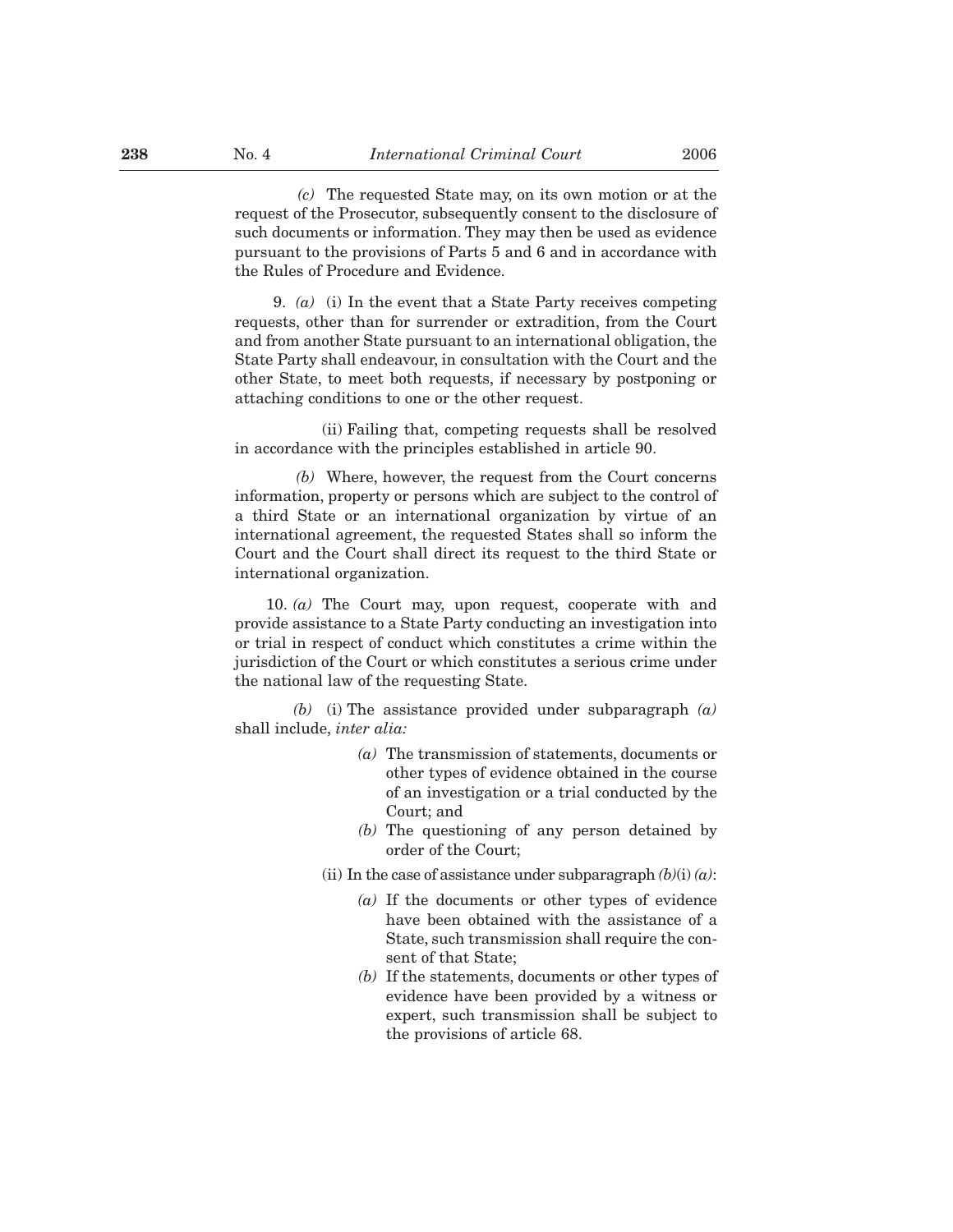*(c)* The Court may, under the conditions set out in this paragraph, grant a request for assistance under this paragraph from a State which is not a Party to this Statute.

# ARTICLE 94

# *Postponement of execution of a request in respect of ongoing investigation or prosecution*

1. If the immediate execution of a request would interfere with an ongoing investigation or prosecution of a case different from that to which the request relates, the requested State may postpone the execution of the request for a period of time agreed upon with the Court. However, the postponement shall be no longer than is necessary to complete the relevant investigation or prosecution in the requested State. Before making a decision to postpone, the requested State should consider whether the assistance may be immediately provided subject to certain conditions.

2. If a decision to postpone is taken pursuant to paragraph 1, the Prosecutor may, however, seek measures to preserve evidence, pursuant to article 93, paragraph 1*(j).*

# ARTICLE 95 *Postponement of execution of a request in respect of an admissibility challenge*

Where there is an admissibility challenge under consideration by the Court pursuant to article 18 or 19, the requested State may postpone the execution of a request under this Part pending a determination by the Court, unless the Court has specifically ordered that the Prosecutor may pursue the collection of such evidence pursuant to article 18 or 19.

# ARTICLE 96 *Contents of request for other forms of assistance under article 93*

1. A request for other forms of assistance referred to in article 93 shall be made in writing. In urgent cases, a request may be made by any medium capable of delivering a written record, provided that the request shall be confirmed through the channel provided for in article 87, paragraph 1*(a)*.

2. The request shall, as applicable, contain or be supported by the following:

> *(a)* A concise statement of the purpose of the request and the assistance sought, including the legal basis and the grounds for the request;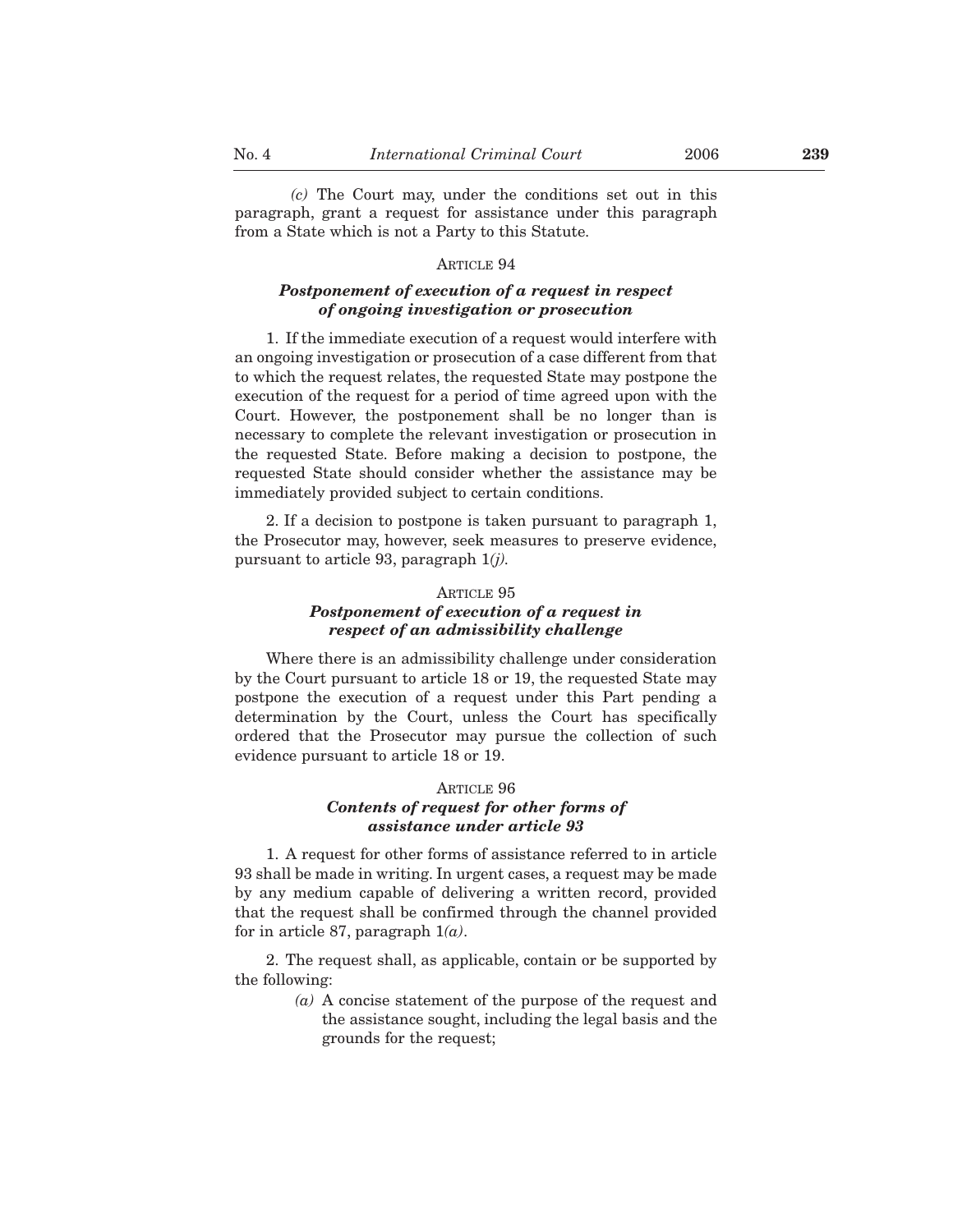- *(b)* As much detailed information as possible about the location or identification of any person or place that must be found or identified in order for the assistance sought to be provided;
- *(c)* A concise statement of the essential facts underlying the request;
- *(d)* The reasons for and details of any procedure or requirement to be followed;
- *(e)* Such information as may be required under the law of the requested State in order to execute the request; and
- *(f)* Any other information relevant in order for the assistance sought to be provided.

3. Upon the request of the Court, a State Party shall consult with the Court, either generally or with respect to a specific matter, regarding any requirements under its national law that may apply under paragraph 2*(e)*. During the consultations, the State Party shall advise the Court of the specific requirements of its national law.

4. The provisions of this article shall, where applicable, also apply in respect of a request for assistance made to the Court.

## ARTICLE 97

# *Consultations*

Where a State Party receives a request under this Part in relation to which it identifies problems which may impede or prevent the execution of the request, that State shall consult with the Court without delay in order to resolve the matter. Such problems may include, *inter alia*:

- *(a)* Insufficient information to execute the request;
- *(b)* In the case of a request for surrender, the fact that despite best efforts, the person sought cannot be located or that the investigation conducted has determined that the person in the requested State is clearly not the person named in the warrant; or
- *(c)* The fact that execution of the request in its current form would require the requested State to breach a pre-existing treaty obligation undertaken with respect to another State.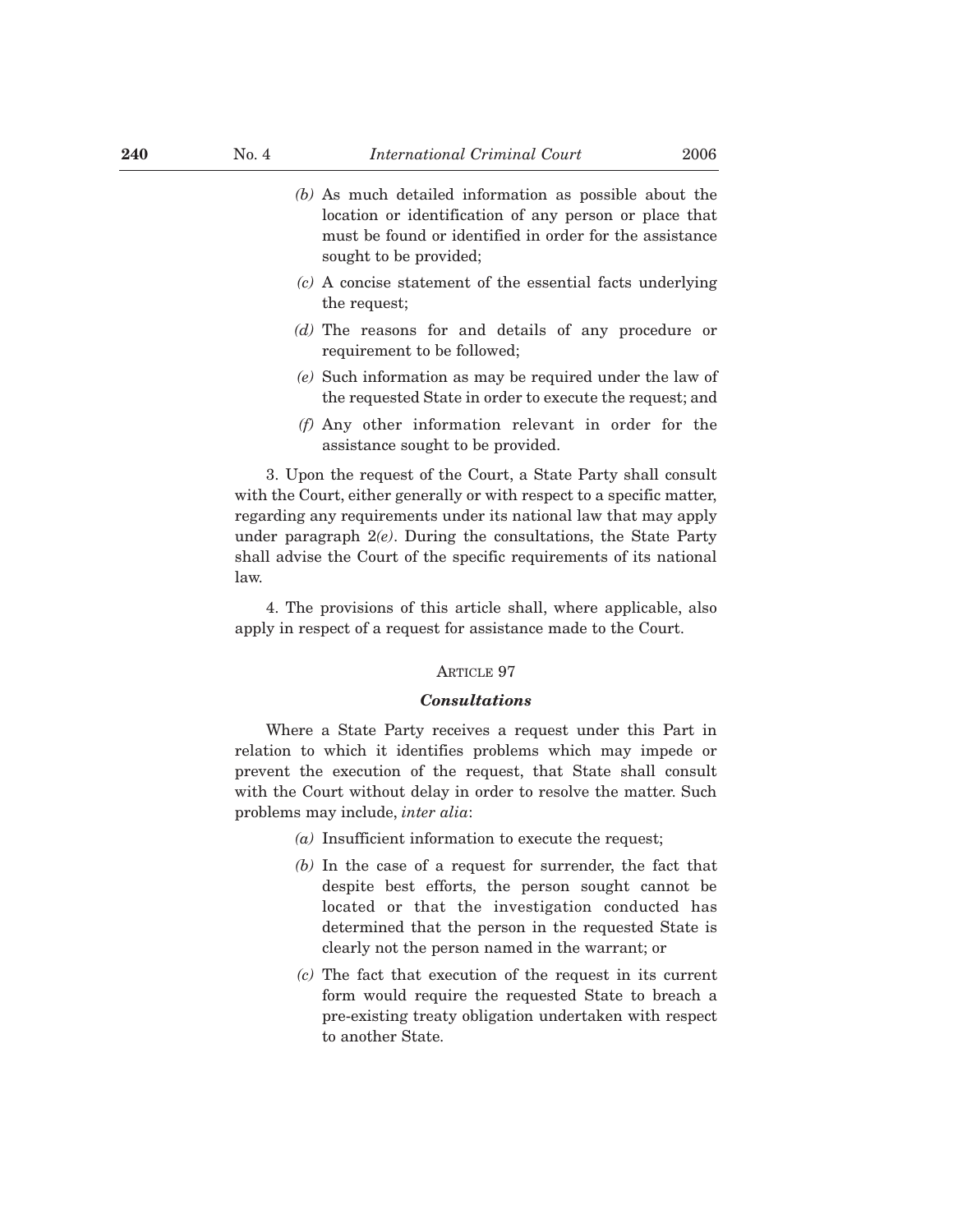#### ARTICLE 98

## *Cooperation with respect to waiver of immunity and consent to surrender*

1. The Court may not proceed with a request for surrender or assistance which would require the requested State to act inconsistently with its obligations under international law with respect to the State or diplomatic immunity of a person or property of a third State, unless the Court can first obtain the cooperation of that third State for the waiver of the immunity.

2. The Court may not proceed with a request for surrender which would require the requested State to act inconsistently with its obligations under international agreements pursuant to which the consent of a sending State is required to surrender a person of that State to the Court, unless the Court can first obtain the cooperation of the sending State for the giving of consent for the surrender.

#### ARTICLE 99

#### *Execution of requests under articles 93 and 96*

1. Requests for assistance shall be executed in accordance with the relevant procedure under the law of the requested State and, unless prohibited by such law, in the manner specified in the request, including following any procedure outlined therein or permitting persons specified in the request to be present at and assist in the execution process.

2. In the case of an urgent request, the documents or evidence produced in response shall, at the request of the Court, be sent urgently.

3. Replies from the requested State shall be transmitted in their original language and form.

4. Without prejudice to other articles in this Part, where it is necessary for the successful execution of a request which can be executed without any compulsory measures, including specifically the interview of or taking evidence from a person on a voluntary basis, including doing so without the presence of the authorities of the requested State Party if it is essential for the request to be executed, and the examination without modification of a public site or other public place, the Prosecutor may execute such request directly on the territory of a State as follows:

> *(a)* When the State Party requested is a State on the territory of which the crime is alleged to have been committed, and there has been a determination of admissibility pursuant to article 18 or 19, the Prosecutor may directly execute such request following all possible consultations with the requested State Party;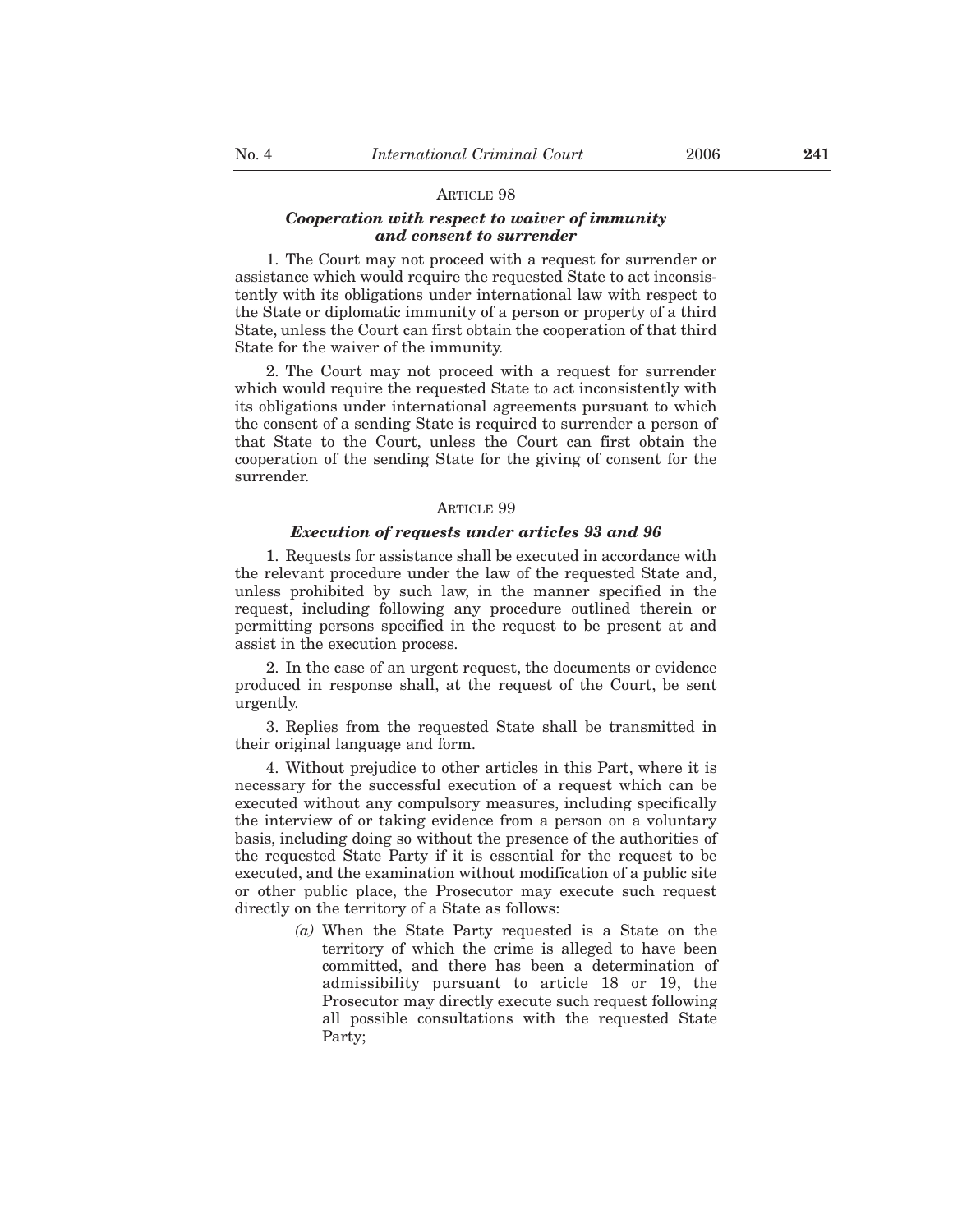*(b)* In other cases, the Prosecutor may execute such request following consultations with the requested State Party and subject to any reasonable conditions or concerns raised by that State Party. Where the requested State Party identifies problems with the execution of a request pursuant to this subparagraph it shall, without delay, consult with the Court to resolve the matter.

5. Provisions allowing a person heard or examined by the Court under article 72 to invoke restrictions designed to prevent disclosure of confidential information connected with national security shall also apply to the execution of requests for assistance under this article.

### ARTICLE 100

#### *Costs*

1. The ordinary costs for execution of requests in the territory of the requested State shall be borne by that State, except for the following, which shall be borne by the Court:

- *(a)* Costs associated with the travel and security of witnesses and experts or the transfer under article 93 of persons in custody;
- *(b)* Costs of translation, interpretation and transcription;
- *(c)* Travel and subsistence costs of the judges, the Prosecutor, the Deputy Prosecutors, the Registrar, the Deputy Registrar and staff of any organ of the Court;
- *(d)* Costs of any expert opinion or report requested by the Court;
- *(e)* Costs associated with the transport of a person being surrendered to the Court by a custodial State; and
- *(f)* Following consultations, any extraordinary costs that may result from the execution of a request.

2. The provisions of paragraph 1 shall, as appropriate, apply to requests from States Parties to the Court. In that case, the Court shall bear the ordinary costs of execution.

## ARTICLE 101

## *Rule of speciality*

1. A person surrendered to the Court under this Statute shall not be proceeded against, punished or detained for any conduct committed prior to surrender, other than the conduct or course of conduct which forms the basis of the crimes for which that person has been surrendered.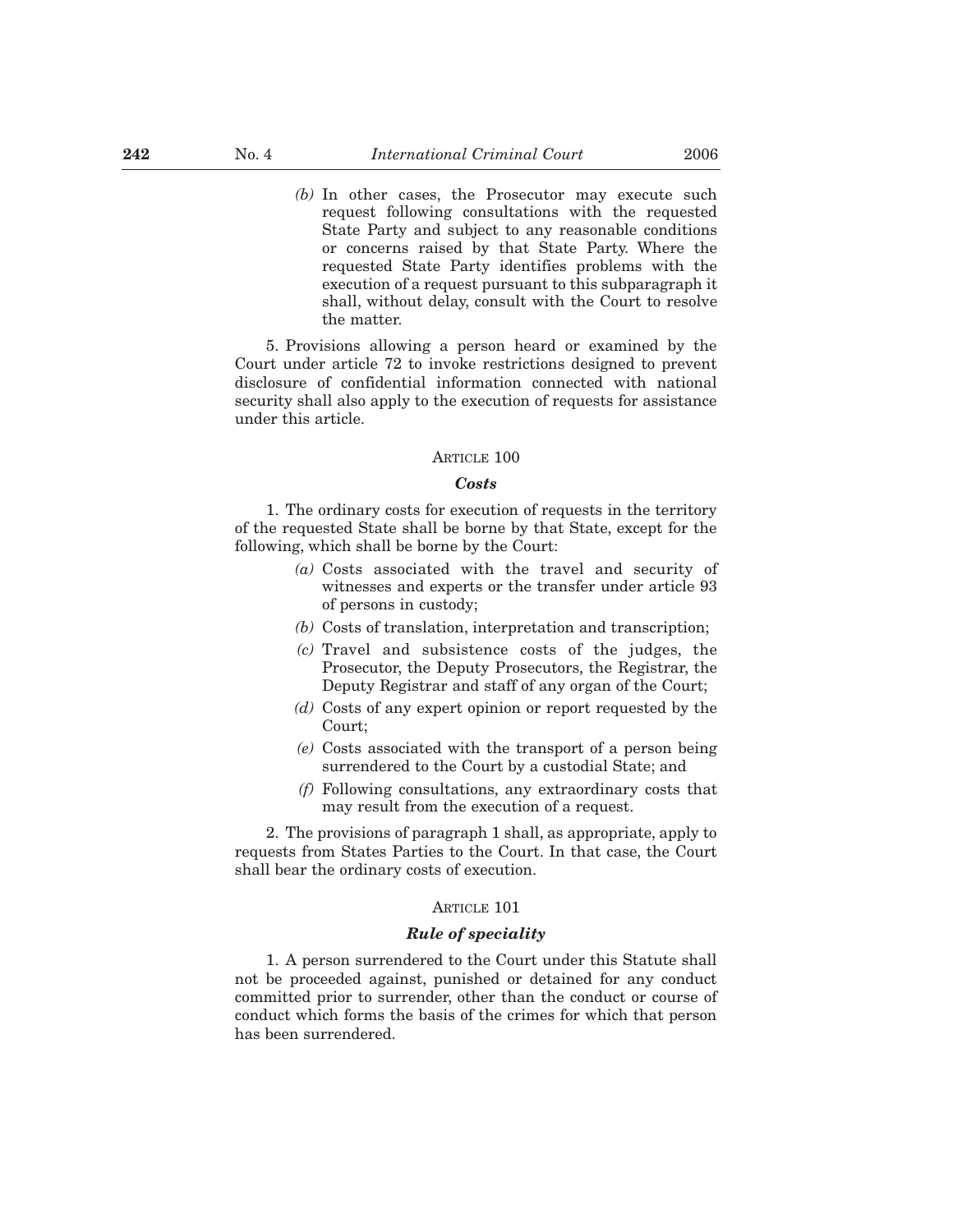2. The Court may request a waiver of the requirements of paragraph 1 from the State which surrendered the person to the Court and, if necessary, the Court shall provide additional information in accordance with article 91. States Parties shall have the authority to provide a waiver to the Court and should endeavour to do so.

# ARTICLE 102

# *Use of terms*

For the purposes of this Statute:

- *(a)* "surrender" means the delivering up of a person by a State to the Court, pursuant to this Statute.
- *(b)* "extradition" means the delivering up of a person by one State to another as provided by treaty, convention or national legislation.

## PART 10—ENFORCEMENT

# ARTICLE 103

# *Role of States in enforcement of sentences of imprisonment*

1. *(a)* A sentence of imprisonment shall be served in a State designated by the Court from a list of States which have indicated to the Court their willingness to accept sentenced persons.

*(b)* At the time of declaring its willingness to accept sentenced persons, a State may attach conditions to its acceptance as agreed by the Court and in accordance with this Part.

*(c)* A State designated in a particular case shall promptly inform the Court whether it accepts the Court's designation.

2. *(a)* The State of enforcement shall notify the Court of any circumstances, including the exercise of any conditions agreed under paragraph 1, which could materially affect the terms or extent of the imprisonment. The Court shall be given at least 45 days' notice of any such known or foreseeable circumstances. During this period, the State of enforcement shall take no action that might prejudice its obligations under article 110.

*(b)* Where the Court cannot agree to the circumstances referred to in subparagraph  $(a)$ , it shall notify the State of enforcement and proceed in accordance with article 104, paragraph 1.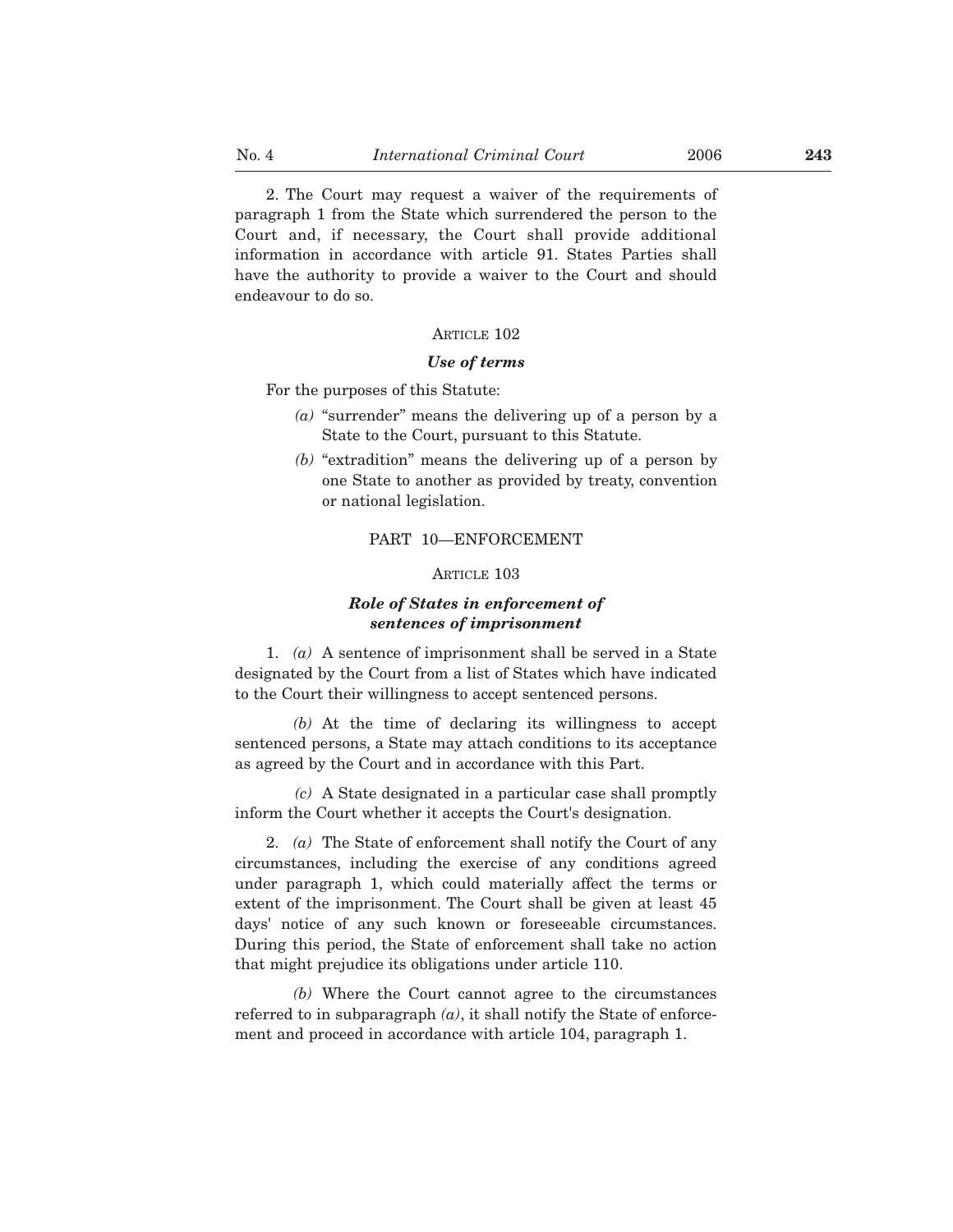3. In exercising its discretion to make a designation under paragraph 1, the Court shall take into account the following:

- *(a)* The principle that States Parties should share the responsibility for enforcing sentences of imprisonment, in accordance with principles of equitable distribution, as provided in the Rules of Procedure and Evidence;
- *(b)* The application of widely accepted international treaty standards governing the treatment of prisoners;
- *(c)* The views of the sentenced person;
- *(d)* The nationality of the sentenced person;
- *(e)* Such other factors regarding the circumstances of the crime or the person sentenced, or the effective enforcement of the sentence, as may be appropriate in designating the State of enforcement.

4. If no State is designated under paragraph 1, the sentence of imprisonment shall be served in a prison facility made available by the host State, in accordance with the conditions set out in the headquarters agreement referred to in article 3, paragraph 2. In such a case, the costs arising out of the enforcement of a sentence of imprisonment shall be borne by the Court.

## ARTICLE 104

### *Change in designation of State of enforcement*

1. The Court may, at any time, decide to transfer a sentenced person to a prison of another State.

2. A sentenced person may, at any time, apply to the Court to be transferred from the State of enforcement.

# ARTICLE 105

# *Enforcement of the sentence*

1. Subject to conditions which a State may have specified in accordance with article 103, paragraph 1*(b)*, the sentence of imprisonment shall be binding on the States Parties, which shall in no case modify it.

2. The Court alone shall have the right to decide any application for appeal and revision. The State of enforcement shall not impede the making of any such application by a sentenced person.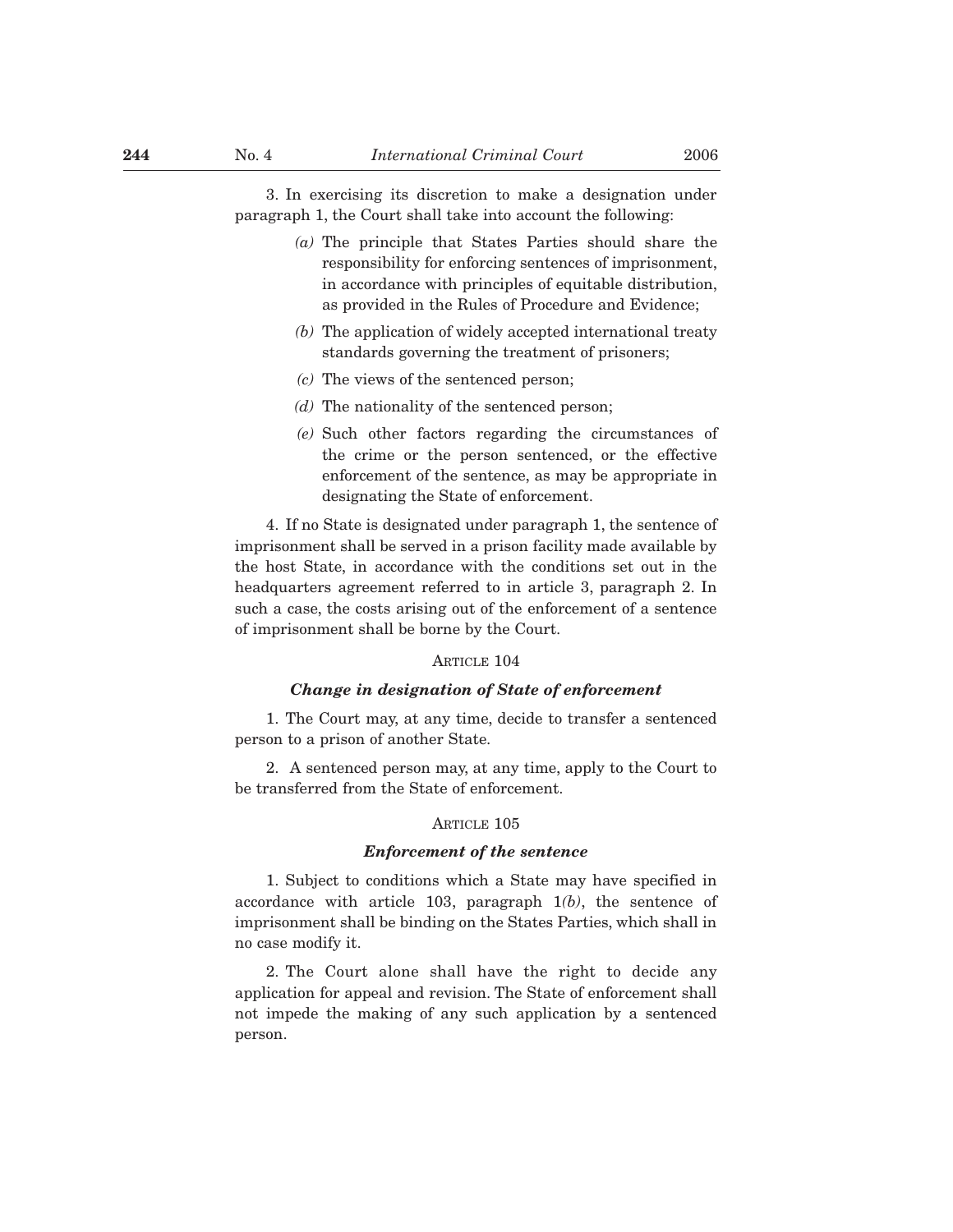# ARTICLE 106 *Supervision of enforcement of sentences and conditions of imprisonment*

1. The enforcement of a sentence of imprisonment shall be subject to the supervision of the Court and shall be consistent with widely accepted international treaty standards governing treatment of prisoners.

2. The conditions of imprisonment shall be governed by the law of the State of enforcement and shall be consistent with widely accepted international treaty standards governing treatment of prisoners; in no case shall such conditions be more or less favourable than those available to prisoners convicted of similar offences in the State of enforcement.

3. Communications between a sentenced person and the Court shall be unimpeded and confidential.

#### ARTICLE 107

## *Transfer of the person upon completion of sentence*

1. Following completion of the sentence, a person who is not a national of the State of enforcement may, in accordance with the law of the State of enforcement, be transferred to a State which is obliged to receive him or her, or to another State which agrees to receive him or her, taking into account any wishes of the person to be transferred to that State, unless the State of enforcement authorizes the person to remain in its territory.

2. If no State bears the costs arising out of transferring the person to another State pursuant to paragraph 1, such costs shall be borne by the Court.

3. Subject to the provisions of article 108, the State of enforcement may also, in accordance with its national law, extradite or otherwise surrender the person to a State which has requested the extradition or surrender of the person for purposes of trial or enforcement of a sentence.

### ARTICLE 108

# *Limitation on the prosecution or punishment of other offences*

1. A sentenced person in the custody of the State of enforcement shall not be subject to prosecution or punishment or to extradition to a third State for any conduct engaged in prior to that person's delivery to the State of enforcement, unless such prosecution, punishment or extradition has been approved by the Court at the request of the State of enforcement.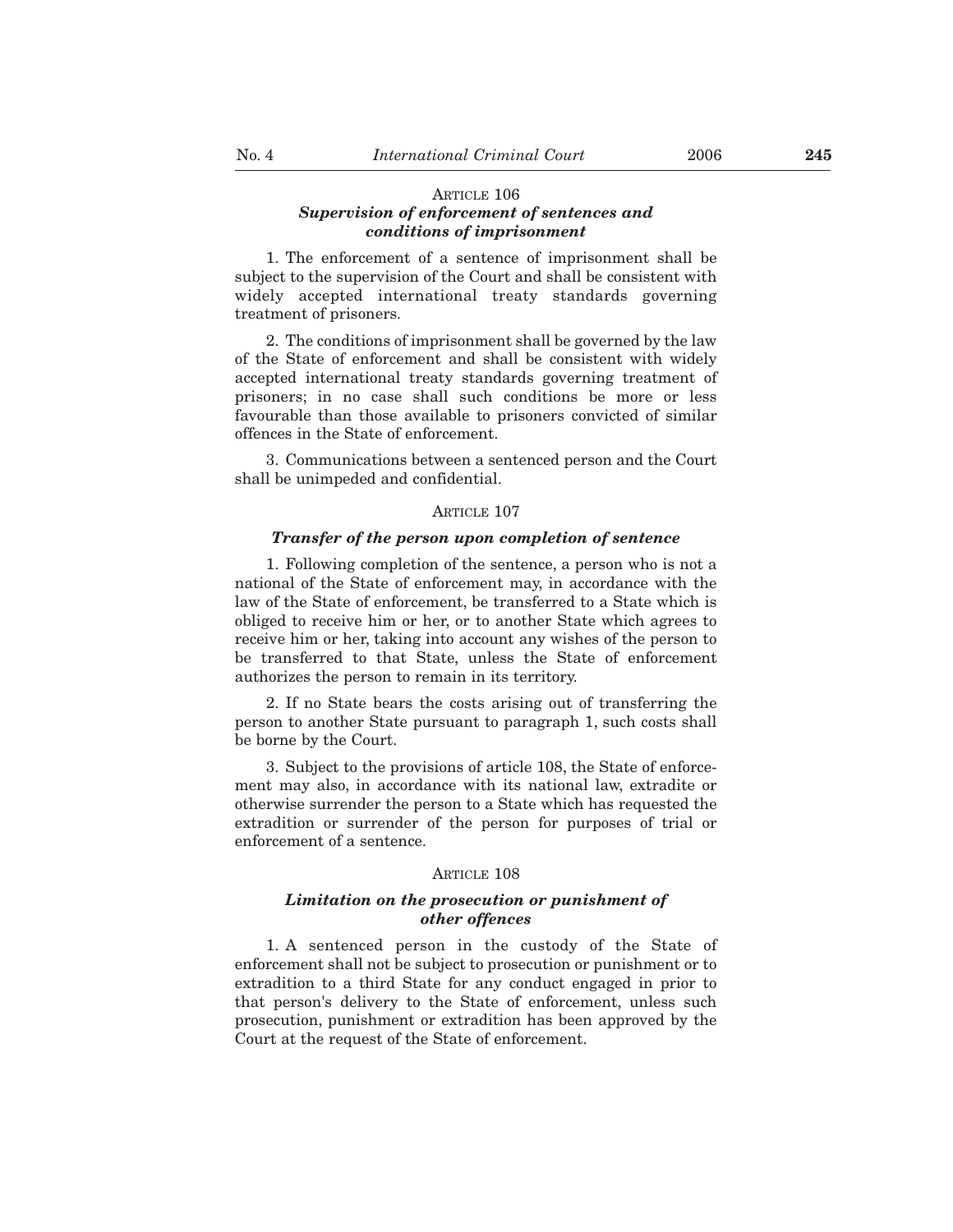2. The Court shall decide the matter after having heard the views of the sentenced person.

3. Paragraph 1 shall cease to apply if the sentenced person remains voluntarily for more than 30 days in the territory of the State of enforcement after having served the full sentence imposed by the Court, or returns to the territory of that State after having left it.

### ARTICLE 109

## *Enforcement of fines and forfeiture measures*

1. States Parties shall give effect to fines or forfeitures ordered by the Court under Part 7, without prejudice to the rights of *bona fide* third parties, and in accordance with the procedure of their national law.

2. If a State Party is unable to give effect to an order for forfeiture, it shall take measures to recover the value of the proceeds, property or assets ordered by the Court to be forfeited, without prejudice to the rights of *bona fide* third parties.

3. Property, or the proceeds of the sale of real property or, where appropriate, the sale of other property, which is obtained by a State Party as a result of its enforcement of a judgement of the Court shall be transferred to the Court.

## ARTICLE 110

# *Review by the Court concerning reduction of sentence*

1. The State of enforcement shall not release the person before expiry of the sentence pronounced by the Court.

2. The Court alone shall have the right to decide any reduction of sentence, and shall rule on the matter after having heard the person.

3. When the person has served two thirds of the sentence, or 25 years in the case of life imprisonment, the Court shall review the sentence to determine whether it should be reduced. Such a review shall not be conducted before that time.

4. In its review under paragraph 3, the Court may reduce the sentence if it finds that one or more of the following factors are present:

> *(a)* The early and continuing willingness of the person to cooperate with the Court in its investigations and prosecutions;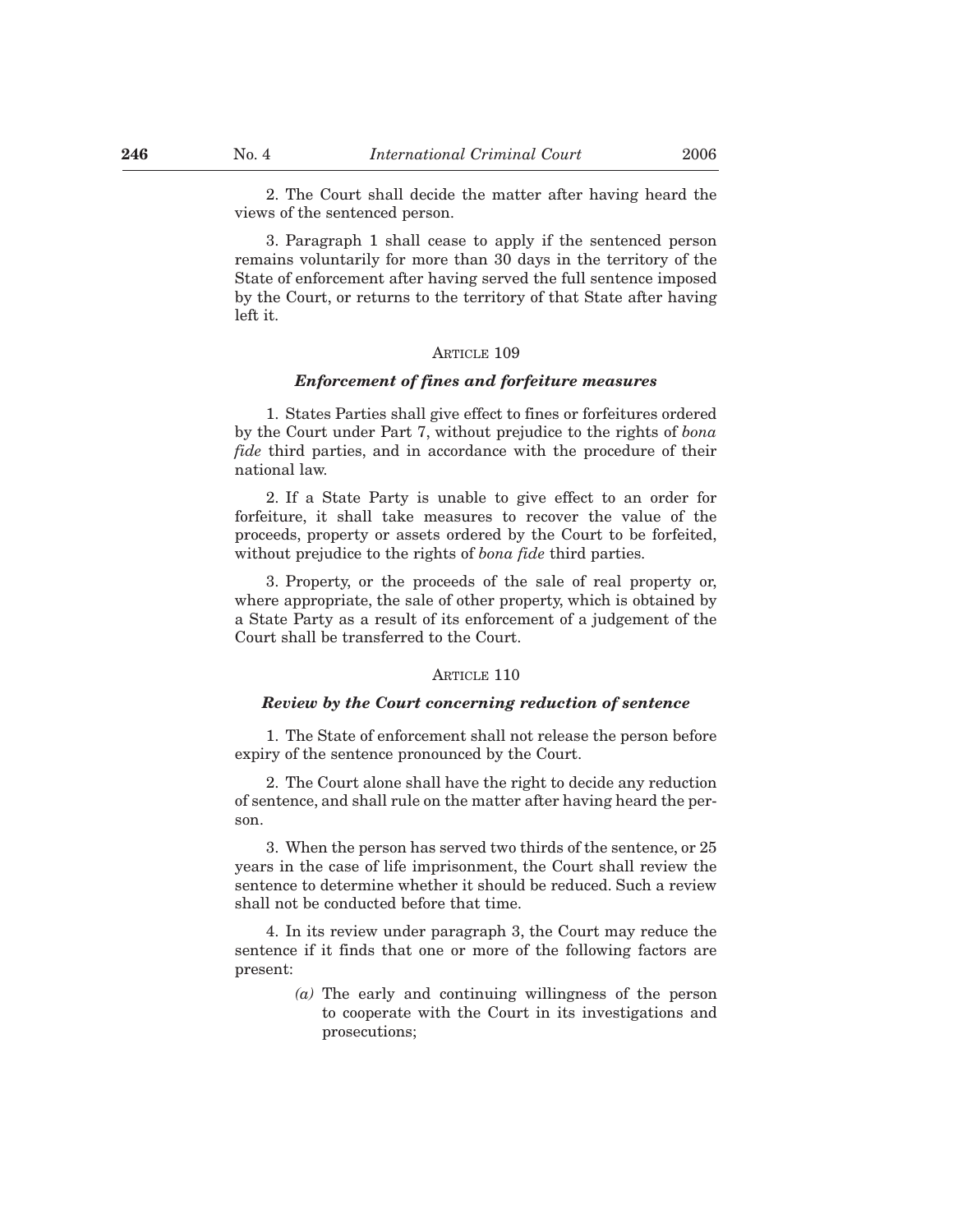- *(b)* The voluntary assistance of the person in enabling the enforcement of the judgements and orders of the Court in other cases, and in particular providing assistance in locating assets subject to orders of fine, forfeiture or reparation which may be used for the benefit of victims; or
- *(c)* Other factors establishing a clear and significant change of circumstances sufficient to justify the reduction of sentence, as provided in the Rules of Procedure and Evidence.

5. If the Court determines in its initial review under paragraph 3 that it is not appropriate to reduce the sentence, it shall thereafter review the question of reduction of sentence at such intervals and applying such criteria as provided for in the Rules of Procedure and Evidence.

### ARTICLE 111

### *Escape*

If a convicted person escapes from custody and flees the State of enforcement, that State may, after consultation with the Court, request the person's surrender from the State in which the person is located pursuant to existing bilateral or multilateral arrangements, or may request that the Court seek the person's surrender, in accordance with Part 9. It may direct that the person be delivered to the State in which he or she was serving the sentence or to another State designated by the Court.

## PART 11—ASSEMBLY OF STATES PARTIES

#### ARTICLE 112

# *Assembly of States Parties*

1. An Assembly of States Parties to this Statute is hereby established. Each State Party shall have one representative in the Assembly who may be accompanied by alternates and advisers. Other States which have signed this Statute or the Final Act may be observers in the Assembly.

- 2. The Assembly shall:
	- *(a)* Consider and adopt, as appropriate, recommendations of the Preparatory Commission;
	- *(b)* Provide management oversight to the Presidency, the Prosecutor and the Registrar regarding the administration of the Court;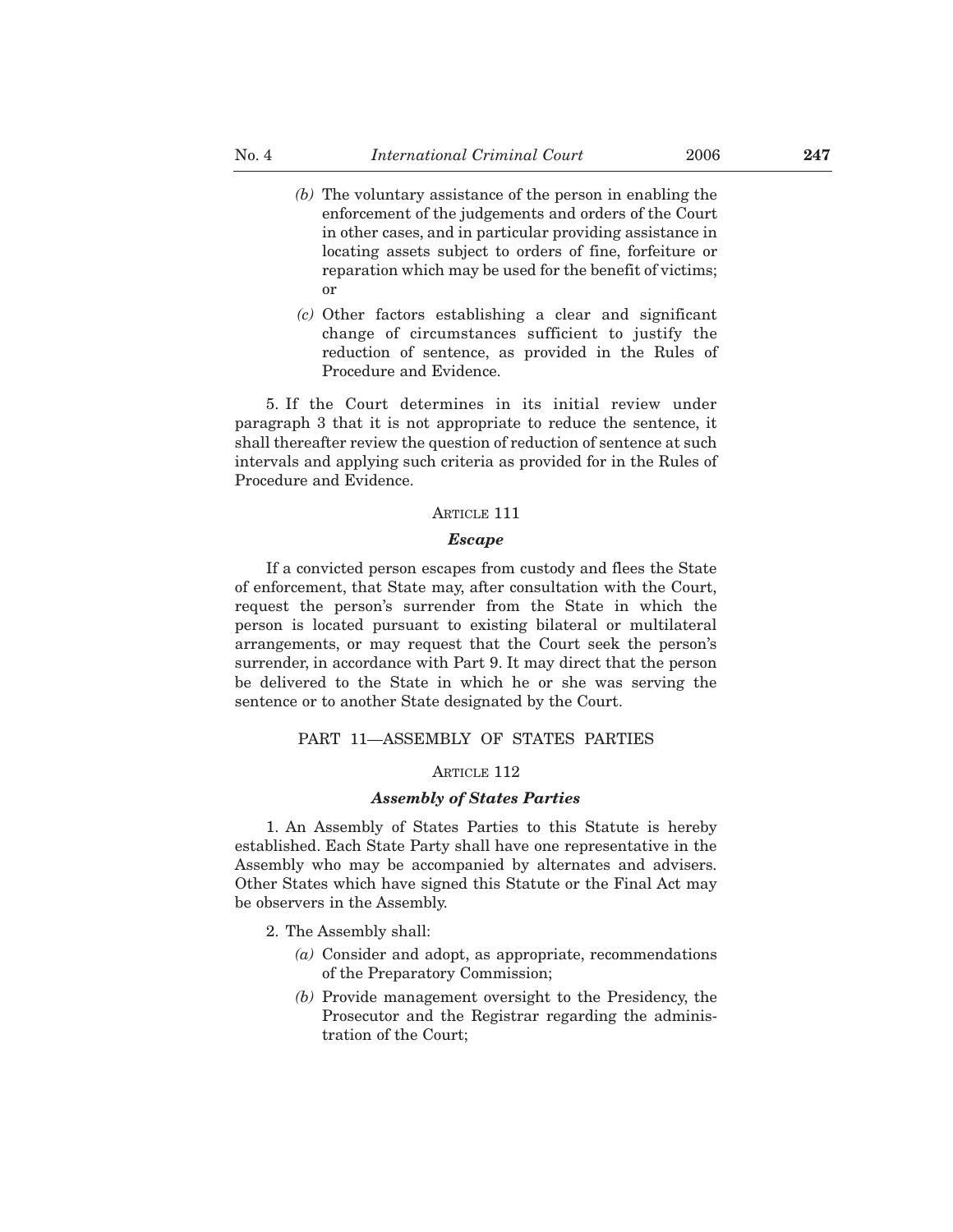- *(c)* Consider the reports and activities of the Bureau established under paragraph 3 and take appropriate action in regard thereto;
- *(d)* Consider and decide the budget for the Court;
- *(e)* Decide whether to alter, in accordance with article 36, the number of judges;
- *(f)* Consider pursuant to article 87, paragraphs 5 and 7, any question relating to non-cooperation;
- *(g)* Perform any other function consistent with this Statute or the Rules of Procedure and Evidence.

3. *(a)* The Assembly shall have a Bureau consisting of a President, two Vice-Presidents and 18 members elected by the Assembly for three-year terms.

*(b)* The Bureau shall have a representative character, taking into account, in particular, equitable geographical distribution and the adequate representation of the principal legal systems of the world.

*(c)* The Bureau shall meet as often as necessary, but at least once a year. It shall assist the Assembly in the discharge of its responsibilities.

4. The Assembly may establish such subsidiary bodies as may be necessary, including an independent oversight mechanism for inspection, evaluation and investigation of the Court, in order to enhance its efficiency and economy.

5. The President of the Court, the Prosecutor and the Registrar or their representatives may participate, as appropriate, in meetings of the Assembly and of the Bureau.

6. The Assembly shall meet at the seat of the Court or at the Headquarters of the United Nations once a year and, when circumstances so require, hold special sessions. Except as otherwise specified in this Statute, special sessions shall be convened by the Bureau on its own initiative or at the request of one third of the States Parties.

7. Each State Party shall have one vote. Every effort shall be made to reach decisions by consensus in the Assembly and in the Bureau. If consensus cannot be reached, except as otherwise provided in the Statute:

> *(a)* Decisions on matters of substance must be approved by a two-thirds majority of those present and voting provided that an absolute majority of States Parties constitutes the quorum for voting;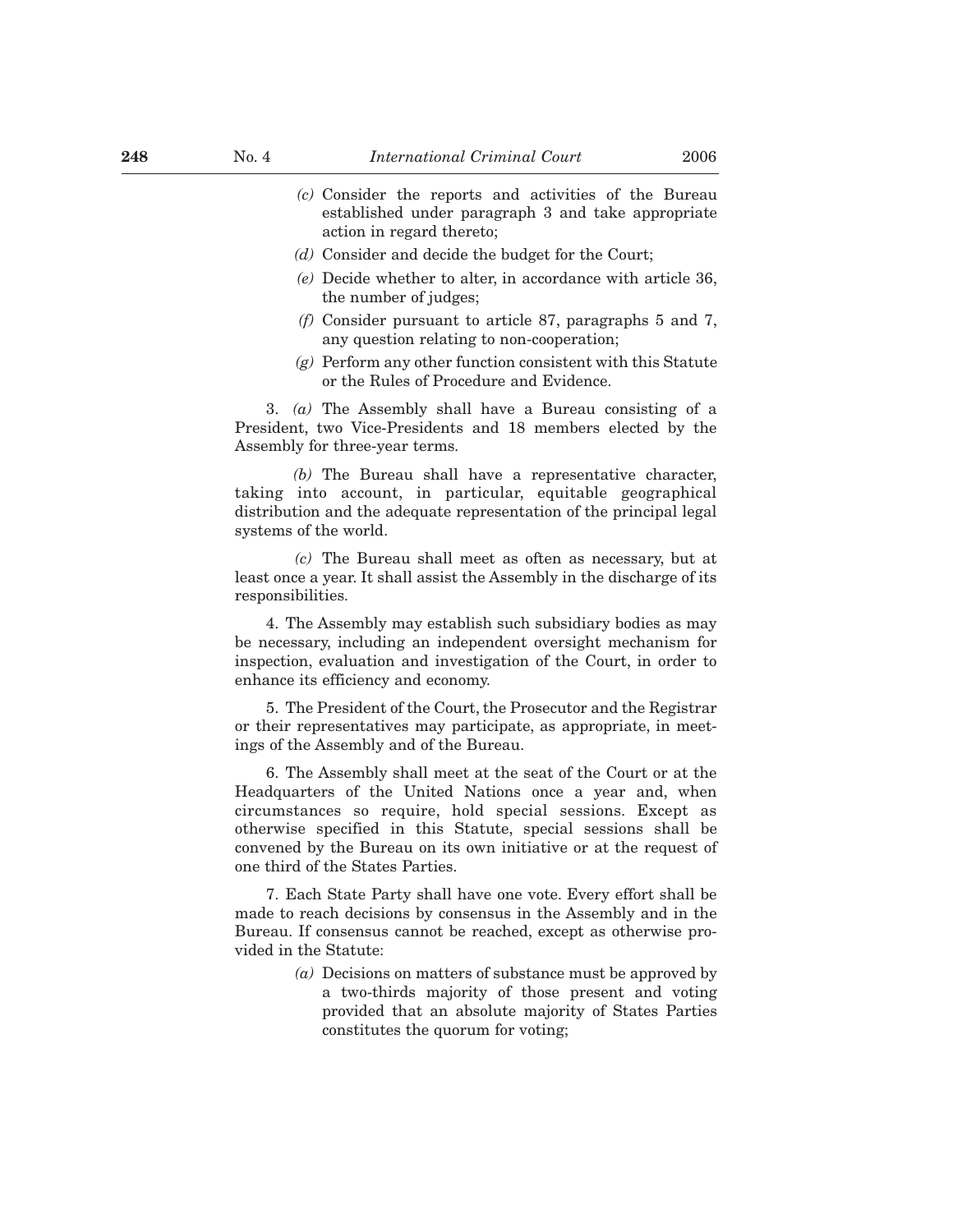*(b)* Decisions on matters of procedure shall be taken by a simple majority of States Parties present and voting.

8. A State Party which is in arrears in the payment of its financial contributions towards the costs of the Court shall have no vote in the Assembly and in the Bureau if the amount of its arrears equals or exceeds the amount of the contributions due from it for the preceding two full years. The Assembly may, nevertheless, permit such a State Party to vote in the Assembly and in the Bureau if it is satisfied that the failure to pay is due to conditions beyond the control of the State Party.

9. The Assembly shall adopt its own rules of procedure.

10. The official and working languages of the Assembly shall be those of the General Assembly of the United Nations.

## PART 12—FINANCING

### ARTICLE 113

# *Financial Regulations*

Except as otherwise specifically provided, all financial matters related to the Court and the meetings of the Assembly of States Parties, including its Bureau and subsidiary bodies, shall be governed by this Statute and the Financial Regulations and Rules adopted by the Assembly of States Parties.

### ARTICLe 114

## *Payment of expenses*

Expenses of the Court and the Assembly of States Parties, including its Bureau and subsidiary bodies, shall be paid from the funds of the Court.

### ARTICLE 115

# *Funds of the Court and of the Assembly of States Parties*

The expenses of the Court and the Assembly of States Parties, including its Bureau and subsidiary bodies, as provided for in the budget decided by the Assembly of States Parties, shall be provided by the following sources:

- *(a)* Assessed contributions made by States Parties;
- *(b)* Funds provided by the United Nations, subject to the approval of the General Assembly, in particular in relation to the expenses incurred due to referrals by the Security Council.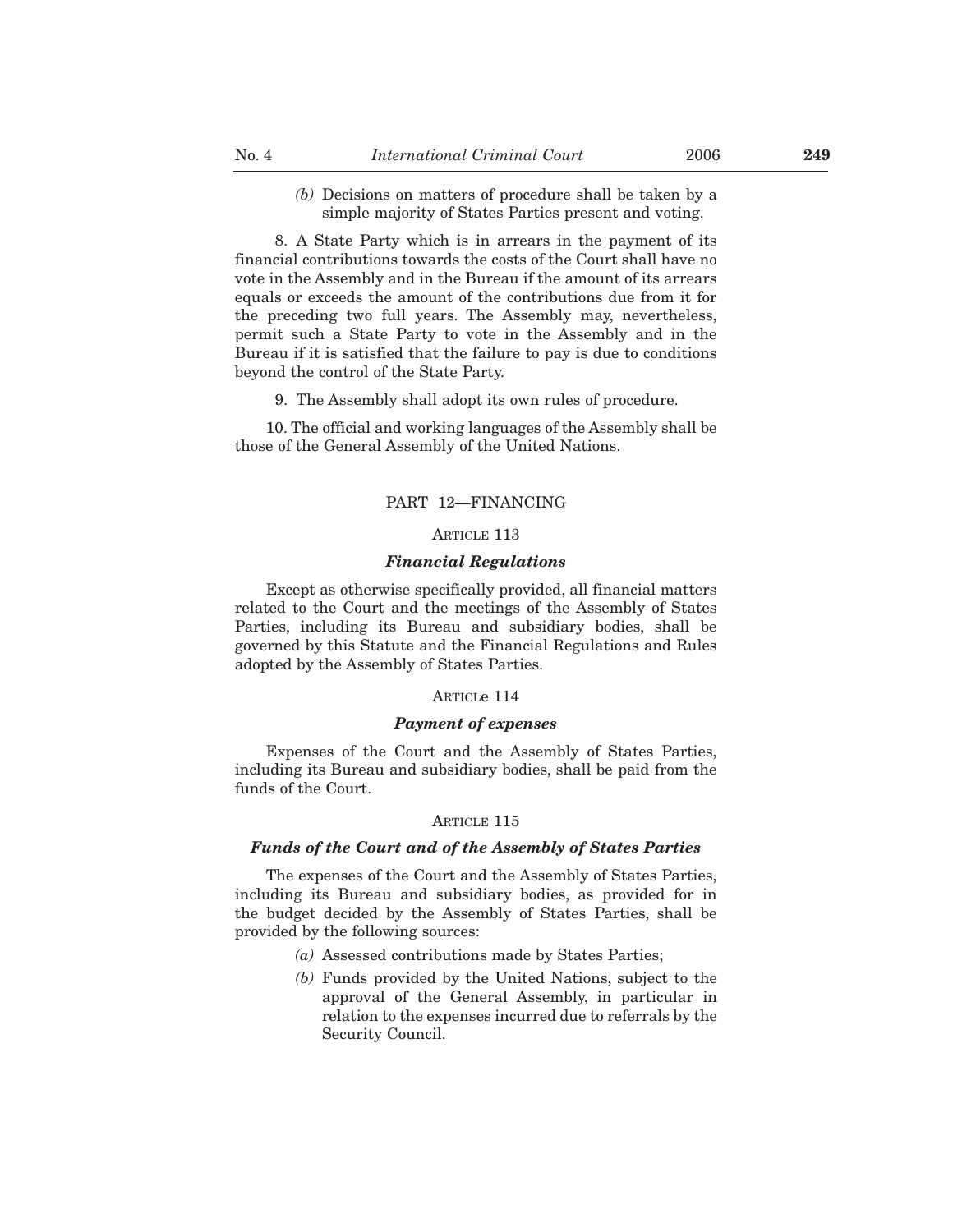### *Voluntary contributions*

Without prejudice to article 115, the Court may receive and utilize, as additional funds, voluntary contributions from Governments, international organizations, individuals, corporations and other entities, in accordance with relevant criteria adopted by the Assembly of States Parties.

# ARTICLE 117

# *Assessment of contributions*

The contributions of States Parties shall be assessed in accordance with an agreed scale of assessment, based on the scale adopted by the United Nations for its regular budget and adjusted in accordance with the principles on which that scale is based.

### ARTICLE 118

# *Annual audit*

The records, books and accounts of the Court, including its annual financial statements, shall be audited annually by an independent auditor.

### PART 13—FINAL CLAUSES

#### ARTICLE 119

### *Settlement of disputes*

1. Any dispute concerning the judicial functions of the Court shall be settled by the decision of the Court.

2. Any other dispute between two or more States Parties relating to the interpretation or application of this Statute which is not settled through negotiations within three months of their commencement shall be referred to the Assembly of States Parties. The Assembly may itself seek to settle the dispute or may make recommendations on further means of settlement of the dispute, including referral to the International Court of Justice in conformity with the Statute of that Court.

## ARTICLE 120

## *Reservations*

No reservations may be made to this Statute.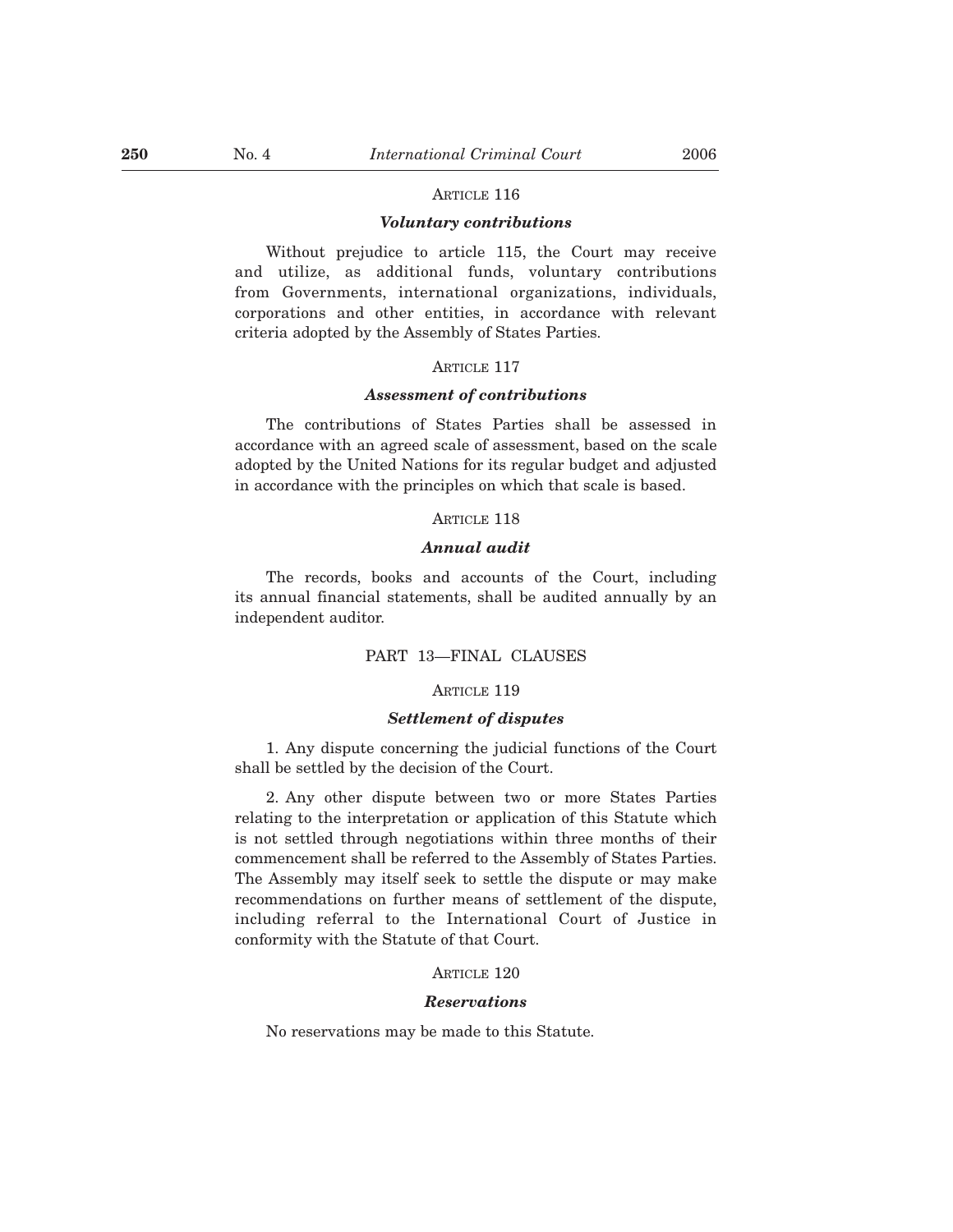## ARTICLE 121

#### *Amendments*

1. After the expiry of seven years from the entry into force of this Statute, any State Party may propose amendments thereto. The text of any proposed amendment shall be submitted to the Secretary-General of the United Nations, who shall promptly circulate it to all States Parties.

2. No sooner than three months from the date of notification, the Assembly of States Parties, at its next meeting, shall, by a majority of those present and voting, decide whether to take up the proposal. The Assembly may deal with the proposal directly or convene a Review Conference if the issue involved so warrants.

3. The adoption of an amendment at a meeting of the Assembly of States Parties or at a Review Conference on which consensus cannot be reached shall require a two-thirds majority of States Parties.

4. Except as provided in paragraph 5, an amendment shall enter into force for all States Parties one year after instruments of ratification or acceptance have been deposited with the Secretary-General of the United Nations by seven-eighths of them.

5. Any amendment to articles 5, 6, 7 and 8 of this Statute shall enter into force for those States Parties which have accepted the amendment one year after the deposit of their instruments of ratification or acceptance. In respect of a State Party which has not accepted the amendment, the Court shall not exercise its jurisdiction regarding a crime covered by the amendment when committed by that State Party's nationals or on its territory.

6. If an amendment has been accepted by seven-eighths of States Parties in accordance with paragraph 4, any State Party which has not accepted the amendment may withdraw from this Statute with immediate effect, notwithstanding article 127, paragraph 1, but subject to article 127, paragraph 2, by giving notice no later than one year after the entry into force of such amendment.

7. The Secretary-General of the United Nations shall circulate to all States Parties any amendment adopted at a meeting of the Assembly of States Parties or at a Review Conference.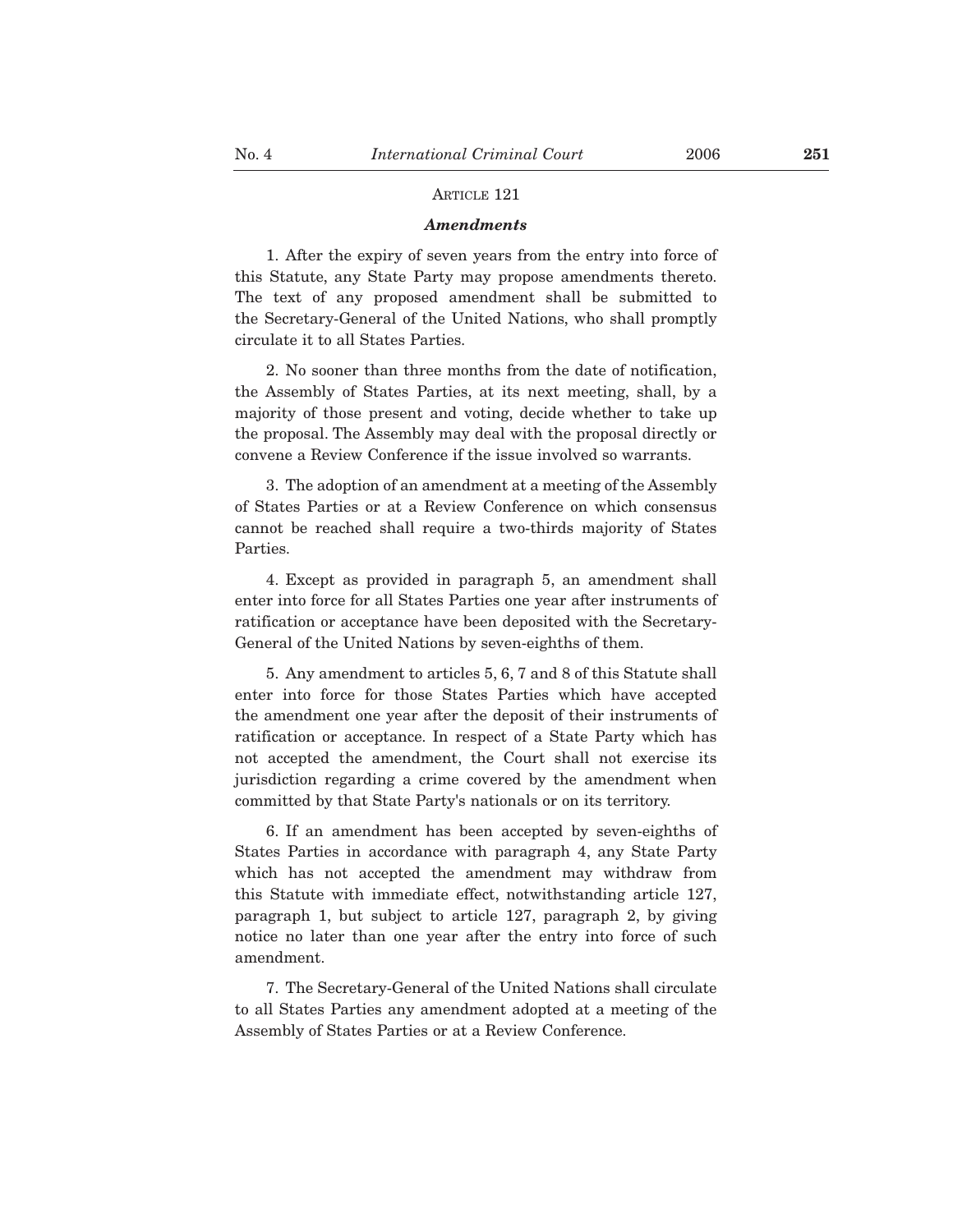### *Amendments to provisions of an institutional nature*

1. Amendments to provisions of this Statute which are of an exclusively institutional nature, namely, article 35, article 36, paragraphs 8 and 9, article 37, article 38, article 39, paragraphs 1 (first two sentences), 2 and 4, article 42, paragraphs 4 to 9, article 43, paragraphs 2 and 3, and articles 44, 46, 47 and 49, may be proposed at any time, notwithstanding article 121, paragraph 1, by any State Party. The text of any proposed amendment shall be submitted to the Secretary-General of the United Nations or such other person designated by the Assembly of States Parties who shall promptly circulate it to all States Parties and to others participating in the Assembly.

2. Amendments under this article on which consensus cannot be reached shall be adopted by the Assembly of States Parties or by a Review Conference, by a two-thirds majority of States Parties. Such amendments shall enter into force for all States Parties six months after their adoption by the Assembly or, as the case may be, by the Conference.

### ARTICLE 123

# *Review of the Statute*

1. Seven years after the entry into force of this Statute the Secretary-General of the United Nations shall convene a Review Conference to consider any amendments to this Statute. Such review may include, but is not limited to, the list of crimes contained in article 5. The Conference shall be open to those participating in the Assembly of States Parties and on the same conditions.

2. At any time thereafter, at the request of a State Party and for the purposes set out in paragraph 1, the Secretary-General of the United Nations shall, upon approval by a majority of States Parties, convene a Review Conference.

3. The provisions of article 121, paragraphs 3 to 7, shall apply to the adoption and entry into force of any amendment to the Statute considered at a Review Conference.

### ARTICLE 124

### *Transitional Provision*

Notwithstanding article 12, paragraphs 1 and 2, a State, on becoming a party to this Statute, may declare that, for a period of seven years after the entry into force of this Statute for the State concerned, it does not accept the jurisdiction of the Court with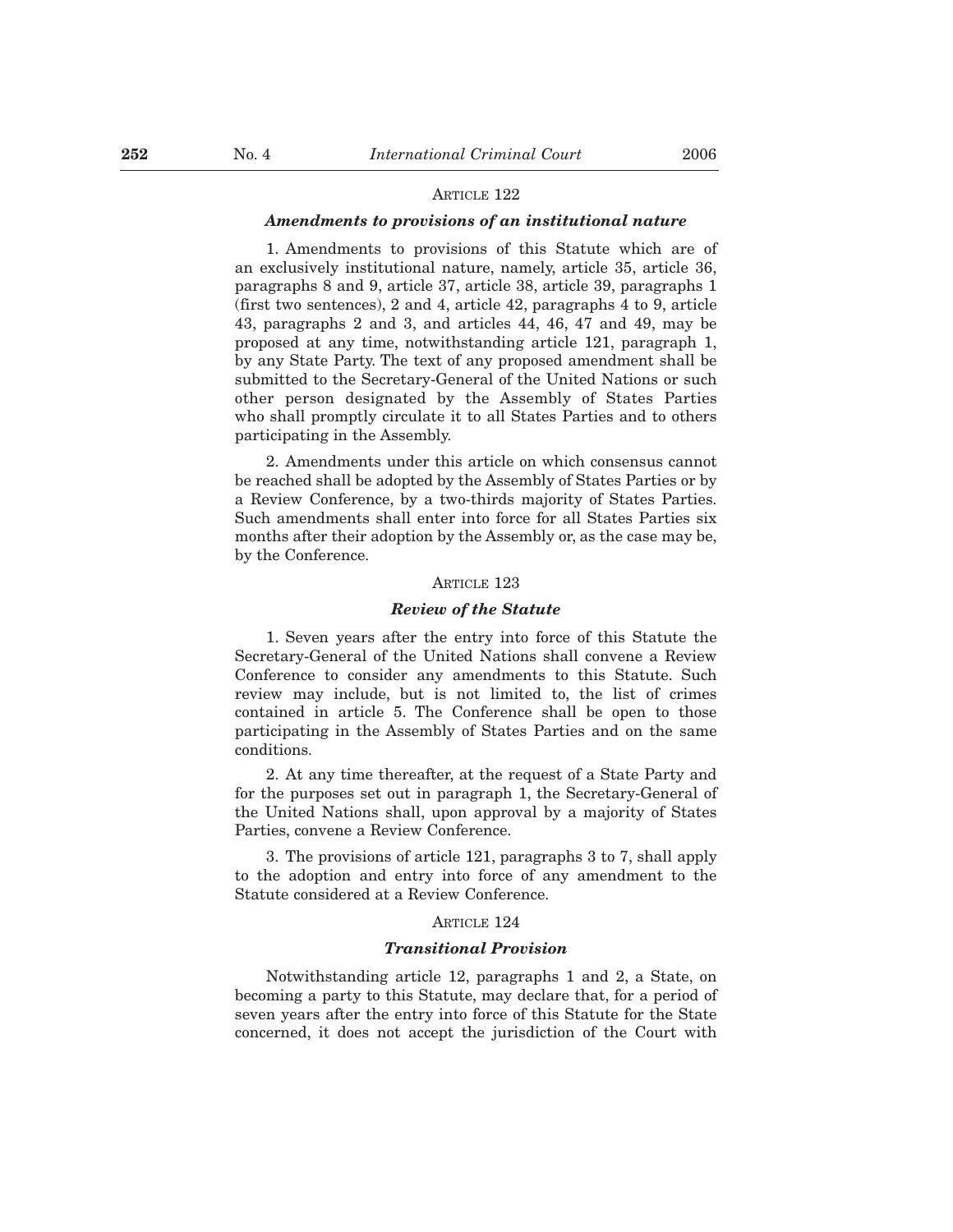respect to the category of crimes referred to in article 8 when a crime is alleged to have been committed by its nationals or on its territory. A declaration under this article may be withdrawn at any time. The provisions of this article shall be reviewed at the Review Conference convened in accordance with article 123, paragraph 1.

# ARTICLE 125

## *Signature, ratification, acceptance, approval or accession*

1. This Statute shall be open for signature by all States in Rome, at the headquarters of the Food and Agriculture Organization of the United Nations, on 17 July 1998. Thereafter, it shall remain open for signature in Rome at the Ministry of Foreign Affairs of Italy until 17 October 1998. After that date, the Statute shall remain open for signature in New York, at United Nations Headquarters, until 31 December 2000.

2. This Statute is subject to ratification, acceptance or approval by signatory States. Instruments of ratification, acceptance or approval shall be deposited with the Secretary-General of the United Nations.

3. This Statute shall be open to accession by all States. Instruments of accession shall be deposited with the Secretary-General of the United Nations.

### ARTICLE 126

### *Entry into force*

1. This Statute shall enter into force on the first day of the month after the 60th day following the date of the deposit of the 60th instrument of ratification, acceptance, approval or accession with the Secretary-General of the United Nations.

2. For each State ratifying, accepting, approving or acceding to this Statute after the deposit of the 60th instrument of ratification, acceptance, approval or accession, the Statute shall enter into force on the first day of the month after the 60th day following the deposit by such State of its instrument of ratification, acceptance, approval or accession.

### ARTICLE 127

## *Withdrawal*

1. A State Party may, by written notification addressed to the Secretary-General of the United Nations, withdraw from this Statute. The withdrawal shall take effect one year after the date of receipt of the notification, unless the notification specifies a later date.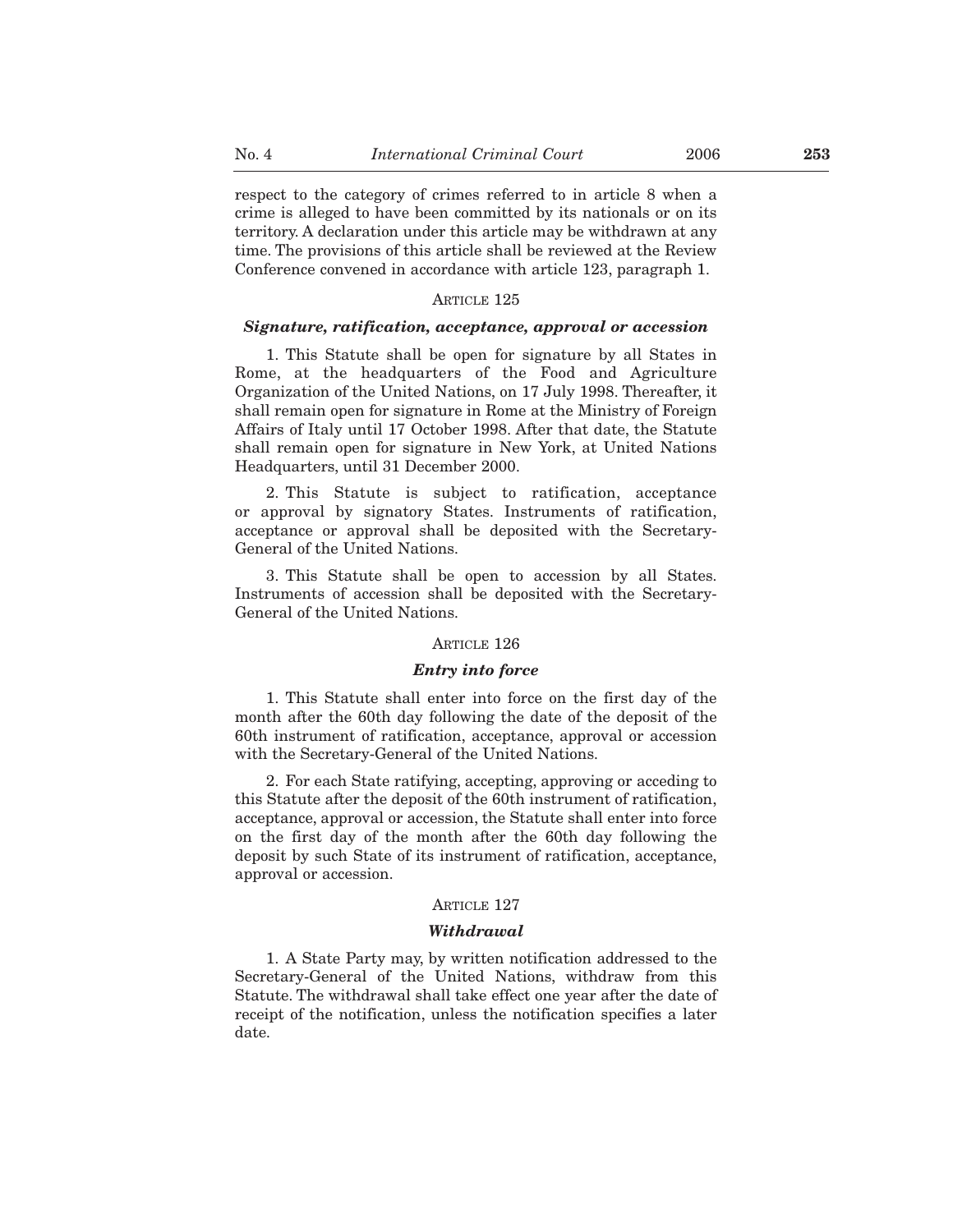2. A State shall not be discharged, by reason of its withdrawal, from the obligations arising from this Statute while it was a Party to the Statute, including any financial obligations which may have accrued. Its withdrawal shall not affect any cooperation with the Court in connection with criminal investigations and proceedings in relation to which the withdrawing State had a duty to cooperate and which were commenced prior to the date on which the withdrawal became effective, nor shall it prejudice in any way the continued consideration of any matter which was already under consideration by the Court prior to the date on which the withdrawal became effective.

### ARTICLE 128

#### *Authentic texts*

The original of this Statute, of which the Arabic, Chinese, English, French, Russian and Spanish texts are equally authentic, shall be deposited with the Secretary-General of the United Nations, who shall send certified copies thereof to all States.

IN WITNESS THEREOF, the undersigned, being duly authorized thereto by their respective Governments, have signed this Statute.

DONE at Rome, this 17th day of July 1998.

Passed in the Senate this 6th day of December, 2005.

N. JAGGASSAR *Clerk of the Senate*

Passed in the House of Representatives this 3rd day of February, 2006.

> J. SAMPSON *Clerk of the House*

PRINTED BY THE GOVERNMENT PRINTER, PORT-OF-SPAIN REPUBLIC OF TRINIDAD AND TOBAGO—2006